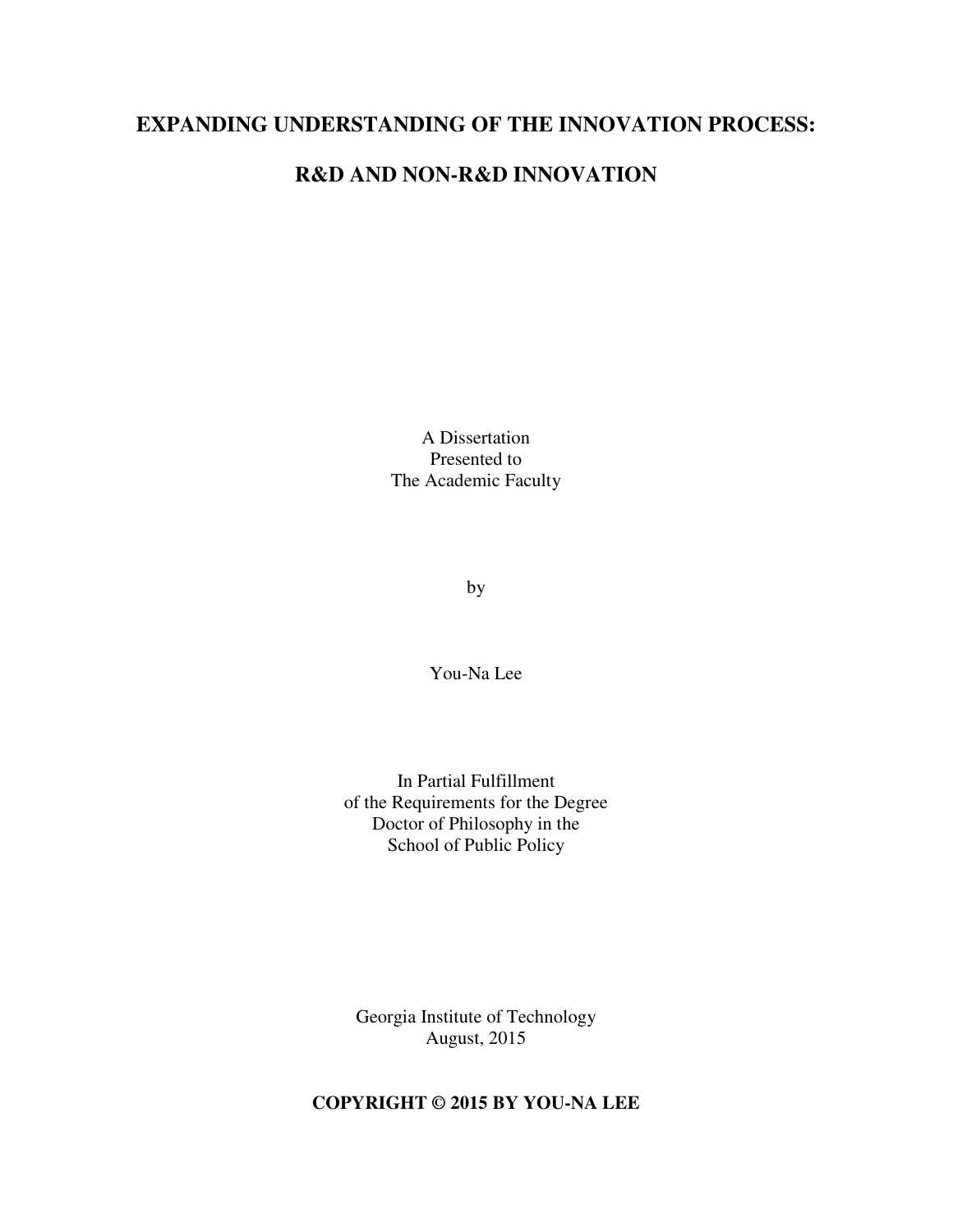## **EXPANDING UNDERSTANDING OF THE INNOVATION PROCESS:**

## **R&D AND NON-R&D INNOVATION**

Approved by:

Dr. John P. Walsh, Advisor School of Public Policy *Georgia Institute of Technology* 

Dr. Kim Isett School of Public Policy *Georgia Institute of Technology* 

Dr. Doug Noonan School of Public and Environmental Affairs *Indiana University Purdue University*

 Dr. Ashish Arora School of Business *Duke University*

 Dr. Haizheng Li School of Economics *Georgia Institute of Technology*

Date Approved: February 16, 2015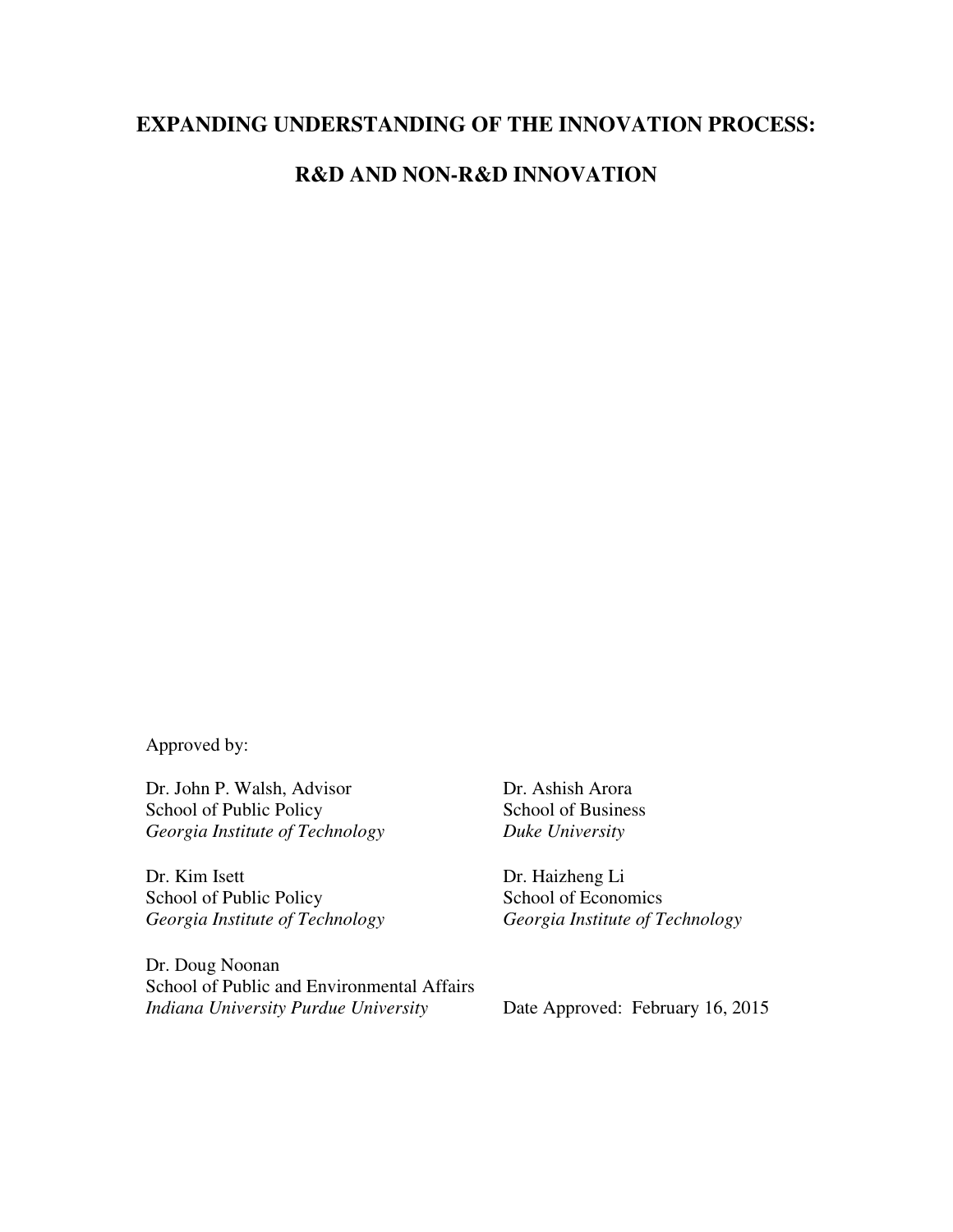### **ACKNOWLEDGEMENTS**

 The process of writing this dissertation for me was the process of developing and applying the Stinchcombean and Nelsonian perspectives in a research area called *innovation*. *Innovation* is interdisciplinary, but not really interdisciplinary, and disciplinary, but not really disciplinary. There are times when the field appears to be a Tower of Babel in need of a pidgin. The undecided identity or freedom in this area will make it hard to reach consensus which other sciences such as Physics enjoy. And, this may or may not matter. But, I hope this dissertation can contribute to bridging these disparate perspectives. I am curious how innovation research will evolve over time. I thank my academic advisor, John P. Walsh, for helping me to answer "How ?" and "Who?" questions of innovation with invaluable advice. I also thank my dissertation committee members: Ashish Arora, Kim Isett, Haizheng Li and Doug Noonan for giving me helpful comments, and the NSF SciSIP program for providing financial support for this project (#1262418). Lastly, I want to thank the faculty at Georgia Tech School of Public Policy, for showing me the full range of possibilities for policy faculty.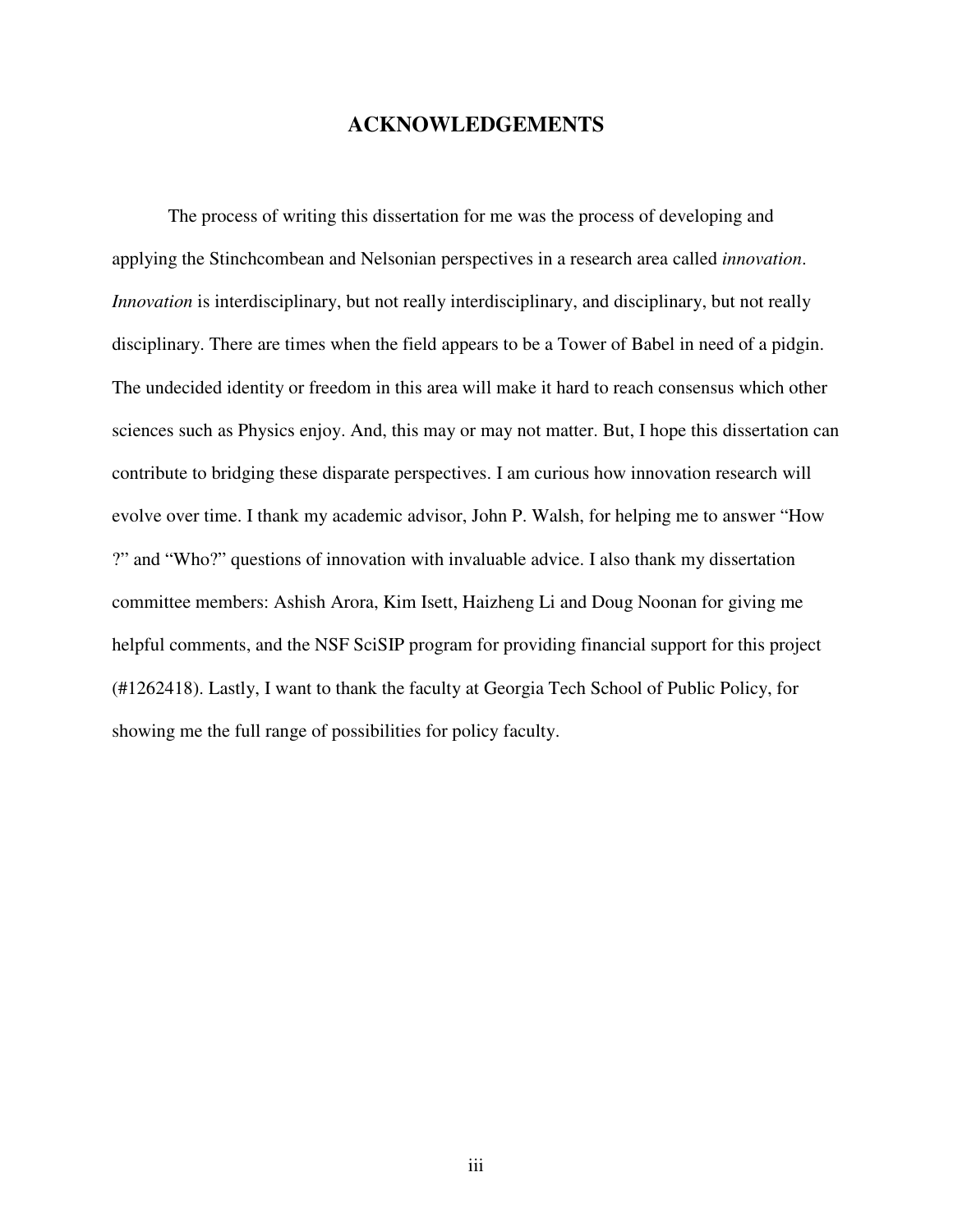# **TABLE OF CONTENTS**

| Page                                                                       |
|----------------------------------------------------------------------------|
|                                                                            |
|                                                                            |
|                                                                            |
|                                                                            |
| <b>CHAPTER</b>                                                             |
| $\mathbf{1}$                                                               |
| VARIATION IN THE CONCEPT OF INNOVATION: A REVIEW OF THE<br>$\overline{2}$  |
|                                                                            |
|                                                                            |
| 2.2. Conceptualizing innovation on the different theoretical perspectives4 |
|                                                                            |
|                                                                            |
|                                                                            |
|                                                                            |
|                                                                            |
| 3 EVALUATING AND EXTENDING INNOVATION INDICATORS FOR                       |
|                                                                            |
|                                                                            |
|                                                                            |
|                                                                            |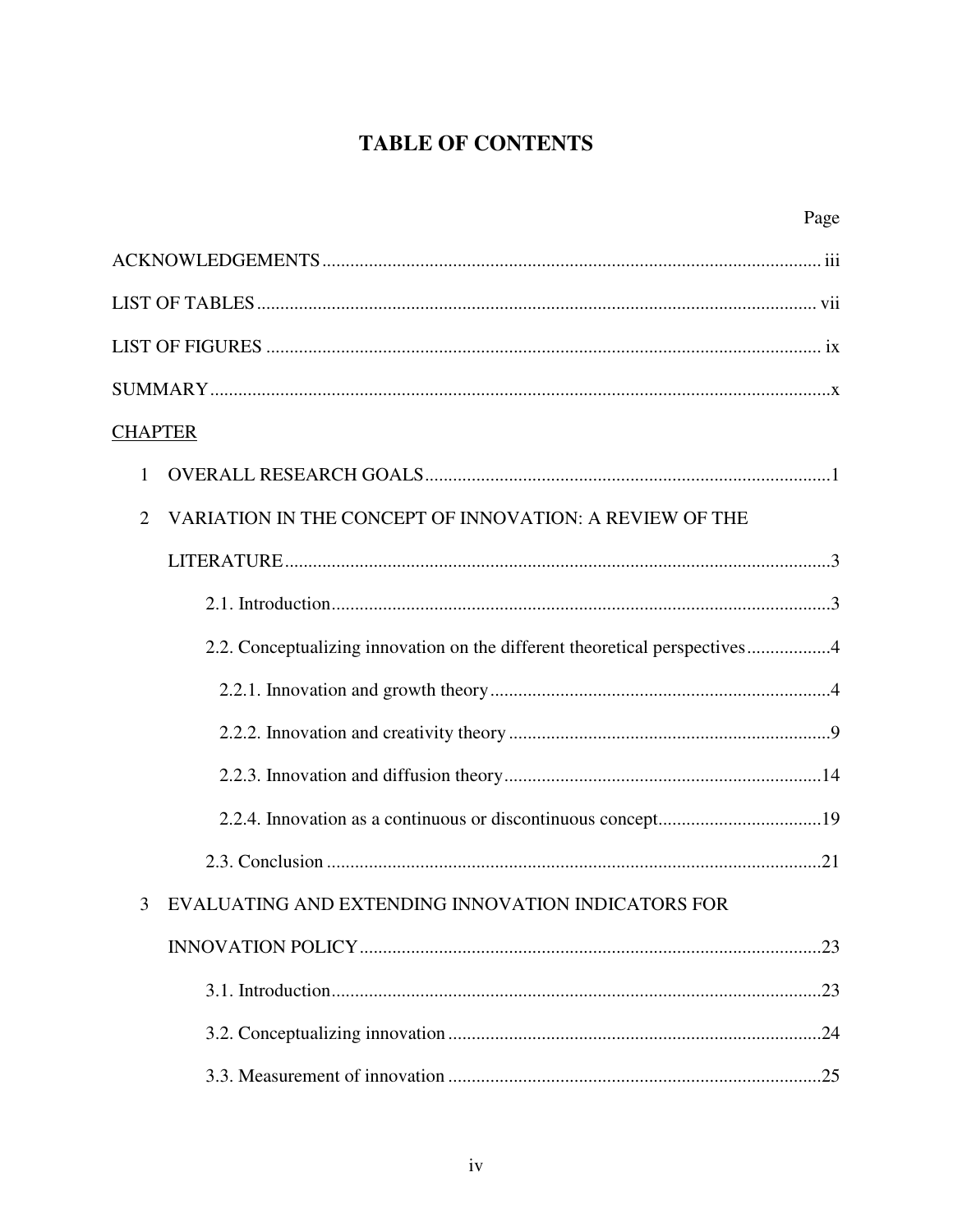| 3.3.3. Difficulties in linking innovation concepts and measures 37               |
|----------------------------------------------------------------------------------|
|                                                                                  |
| 3.4.1. R&D vs. non-R&D innovation at the firm and project levels 42              |
|                                                                                  |
|                                                                                  |
| INVENTING WHILE YOU WORK: KNOWLEDGE GENERALITY, VISIBLITY AND                    |
|                                                                                  |
|                                                                                  |
| 4.2. An extended view: distributed locus of innovation within an organization 61 |
| 4.3. Nature of knowledge, learning and innovation in R&D vs. non-R&D 65          |
| 4.3.1. General knowledge environment and R&D vs. non-R&D innovation67            |
| 4.3.2. Visible knowledge environment and R&D vs. non-R&D innovation 69           |
|                                                                                  |
|                                                                                  |
|                                                                                  |
|                                                                                  |
|                                                                                  |
|                                                                                  |
|                                                                                  |
|                                                                                  |
|                                                                                  |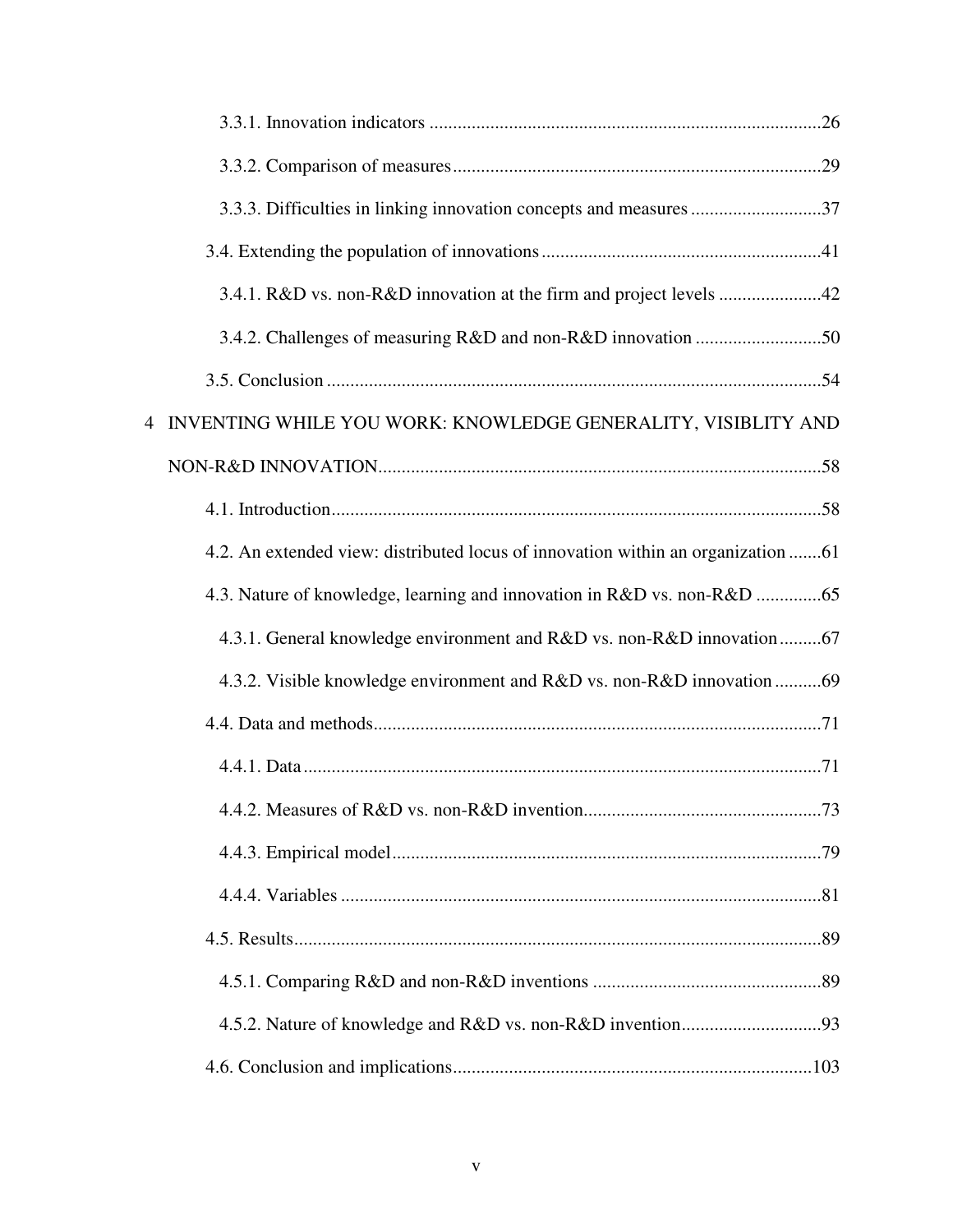| INVENTION NATURE AND MANAGING TECHNOLOGY LICENSES 108<br>5 |  |
|------------------------------------------------------------|--|
|                                                            |  |
|                                                            |  |
|                                                            |  |
|                                                            |  |
|                                                            |  |
|                                                            |  |
|                                                            |  |
|                                                            |  |
|                                                            |  |
|                                                            |  |
|                                                            |  |
|                                                            |  |
|                                                            |  |
|                                                            |  |
| 6                                                          |  |
|                                                            |  |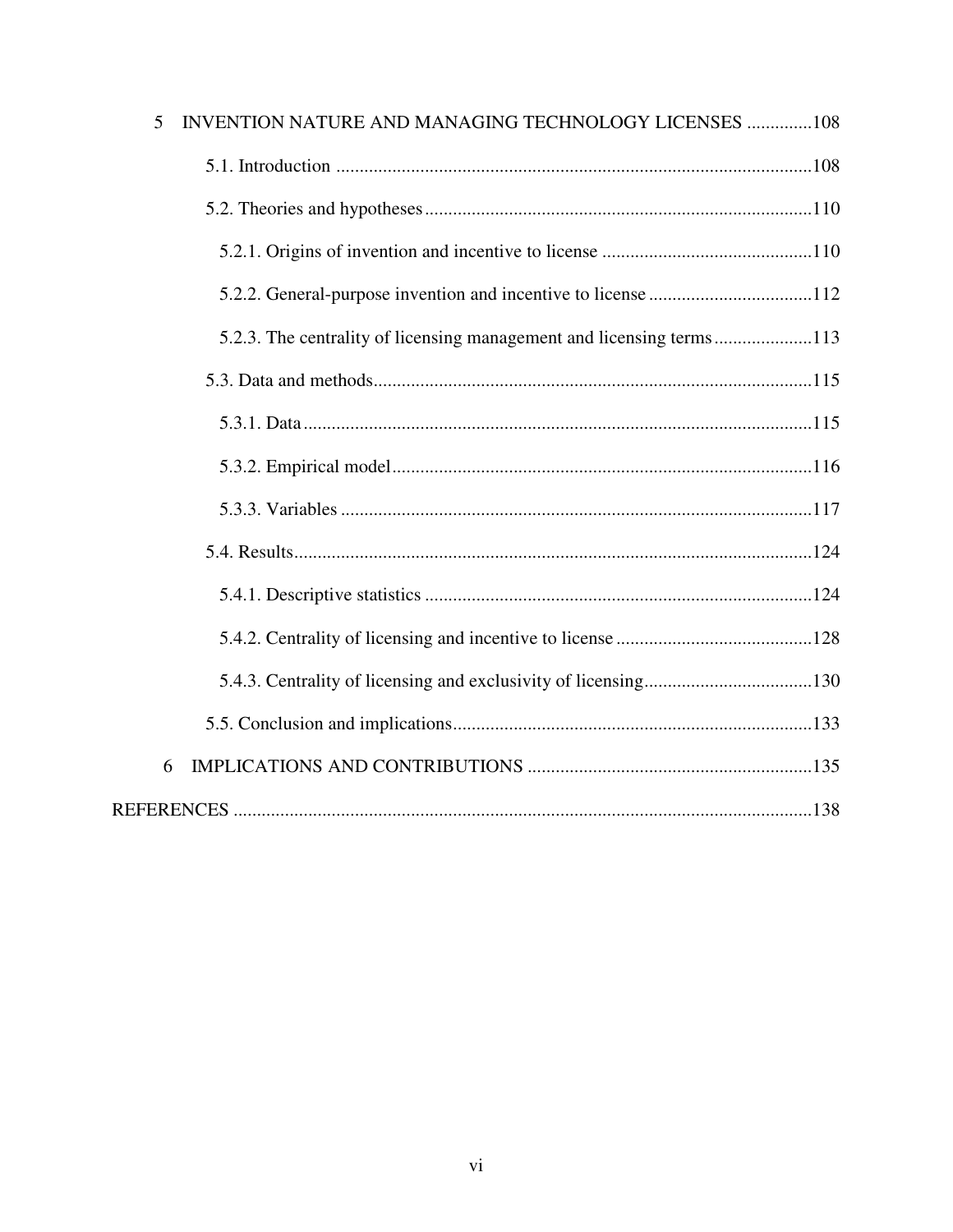## **LIST OF TABLES**

| Table 3.5: Statistics of non-R&D product innovating firms in US manufacturing industries43     |
|------------------------------------------------------------------------------------------------|
|                                                                                                |
| Table 3.7: Statistics of non-R&D inventions in US manufacturing industries48                   |
| Table 3.8: The share of non-R&D inventions by top 10 most innovative firms 50                  |
|                                                                                                |
|                                                                                                |
|                                                                                                |
|                                                                                                |
|                                                                                                |
|                                                                                                |
|                                                                                                |
|                                                                                                |
| Table 4.8: Robustness tests for alternative measures of R&D vs. non-R&D invention, creative    |
|                                                                                                |
| Table 4.9: Robustness tests for alternative measures of R&D vs. non-R&D invention, affiliation |
|                                                                                                |
|                                                                                                |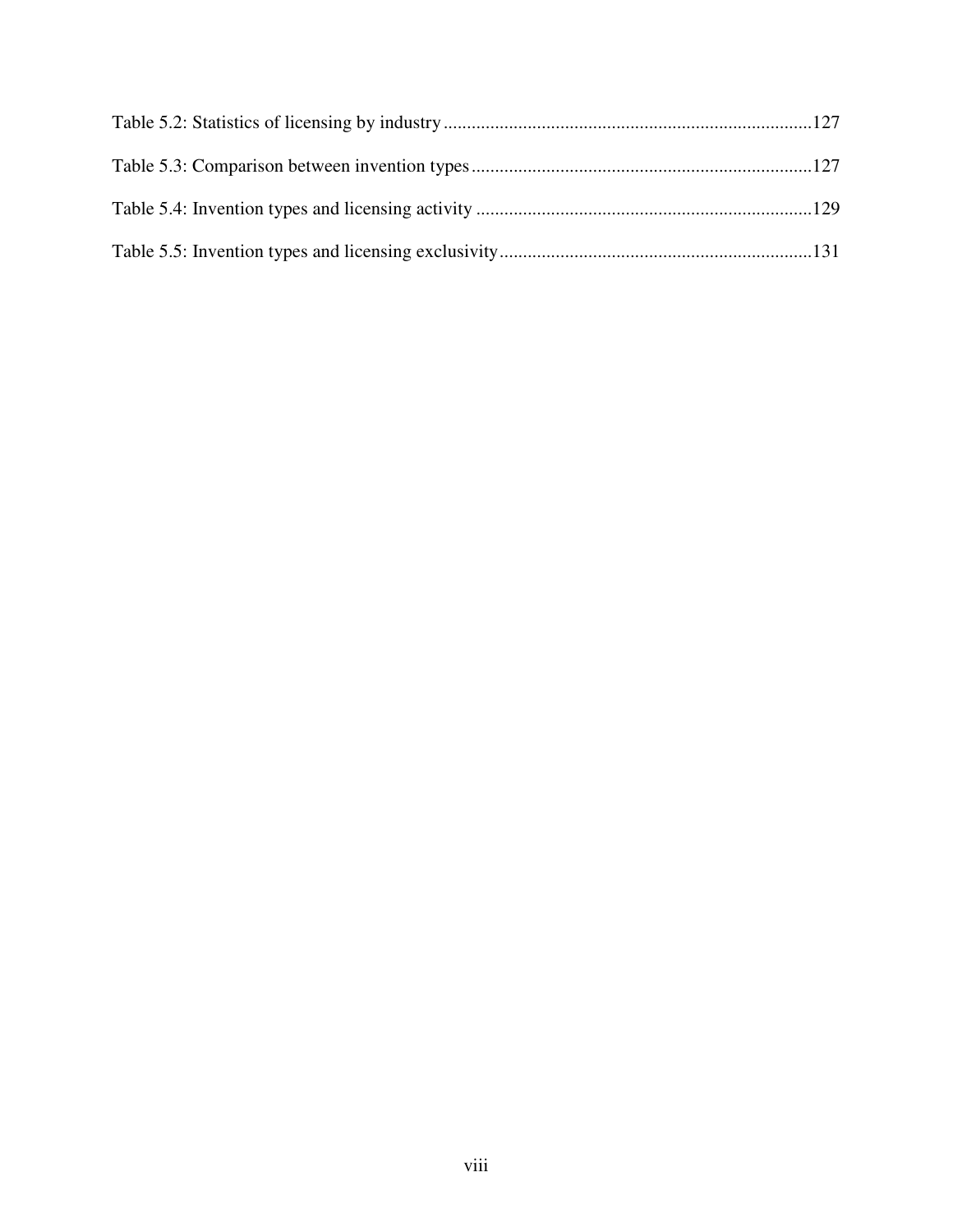# **LIST OF FIGURES**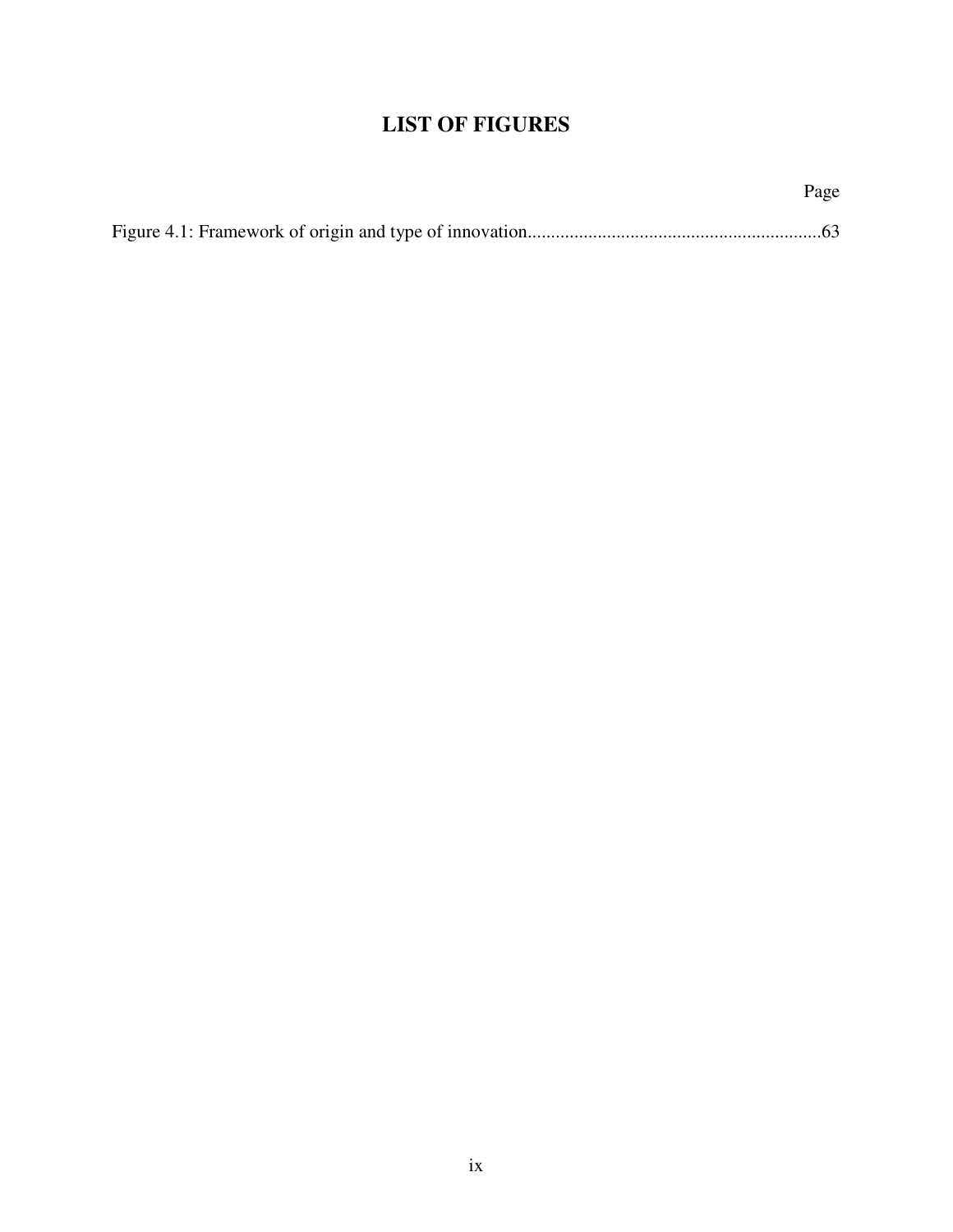### **SUMMARY**

While most innovation research is centered on R&D activity, there is growing awareness of other forms of innovative activity. Recent work on European firms finds that almost half of innovators do no formal R&D (Arundel et al., 2008; Huang et al., 2011). Data from the 2011 NSF BRDI Survey suggest that 72% of product innovating firms are non-R&D performing firms (NSF, 2014). Although these are the firm-level (not innovation-level) statistics, the results suggest that non-R&D innovation may be an important complement to R&D-based innovation in the contemporary innovation system. Until now, there are few studies on non-R&D-based innovation in the US. Given the prevalence of such innovators suggested in the new NSF statistics, there is a need to broaden our research focus and develop our understanding of non-R&D innovation to complement existing work on R&D-based innovation. Given limited work in this area (especially from the US), this dissertation maps the rates of non-R&D inventions and innovations, provides an opportunity to develop theories of the organization of innovation, and contributes to the science of science and innovation policy by expanding the domain of study. The goal is to generate more realistic theories and appropriate measures of the innovation process that integrate both R&D and non-R&D-based innovative activity into the overall innovation system. Chapter 1 develops the problem and lays out the goals of this project and the research in furtherance of these goals is presented across four chapters (Chapters 2, 3, 4 and 5).

Innovation is a key but poorly understood concept in management, economics, sociology and public policy. The uses and measures of the concept also vary across studies. Furthermore, drawing on the different understandings of the meaning of innovation, the various streams of innovation research tend to focus on one or another aspect of the innovation process. Chapter 2

x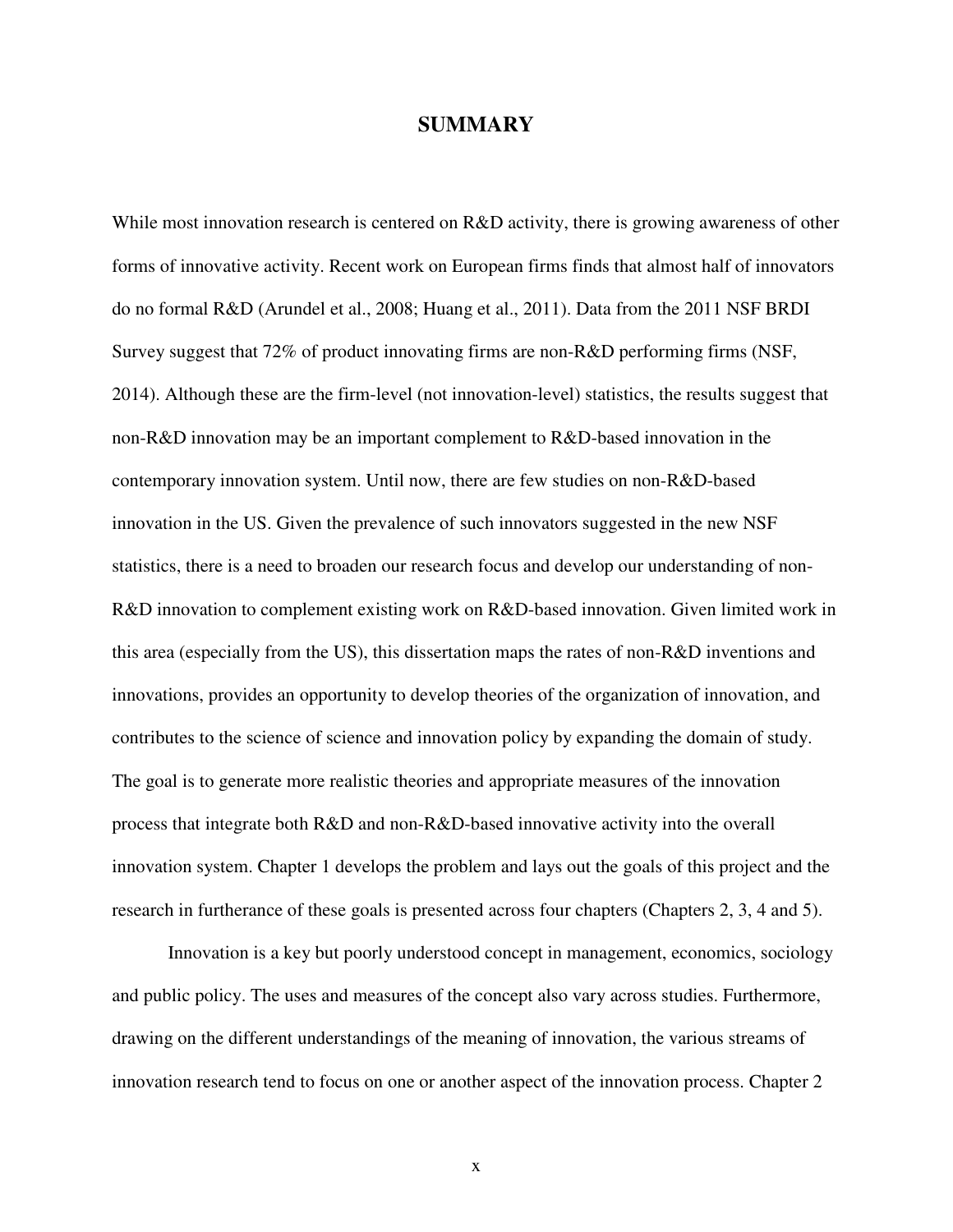examines how innovation is defined in different theories: growth theory, creativity theory, and diffusion theory, and shows the lack of consensus about the conceptualization of innovation and the differences in the foregrounded aspects of the innovation process.

Innovation is studied with different measures reflecting one or another aspect of the innovation process. Science, Technology and Innovation (STI) policymakers have struggled with the problem of how to develop STI indicators that capture innovative activity in the contemporary US economy. Drawing on the current status of STI indicator studies, Chapter 3 reviews and evaluates a variety of commonly-used innovation indicators such as R&D, patents, and innovation. Then, using data from multiple data sources such as USPTO patent data, NSF surveys, private US innovation survey data, and German Community Innovation Survey data, this chapter examines the overlap and differences across these indicators. Furthermore, this study suggests the need for a broader understanding of innovation and introduces new measures that complement existing measures to better capture the full population of innovation. These new measures focus on the distinction between innovations originating from R&D and those from outside of R&D (non-R&D innovation). We find that 12% of triadically patented inventions come from non-R&D. And, even among R&D performing manufacturing firms, almost 10% of new to market innovations are non-R&D. This study contributes to better conceptualizing innovation by cross-validating innovation indicators, developing innovation indicators beyond the R&D-based perspective on innovation, and emphasizing the importance of understanding the broad universe of innovative activity.

Motivated by Chapter 3, Chapter 4 analyzes R&D and non-R&D innovation in terms of variation of learning environments. As Simon (1976) pointed out, "Intuition, judgment, creativity are basically expressions of capabilities for recognition and response based upon experience and

xi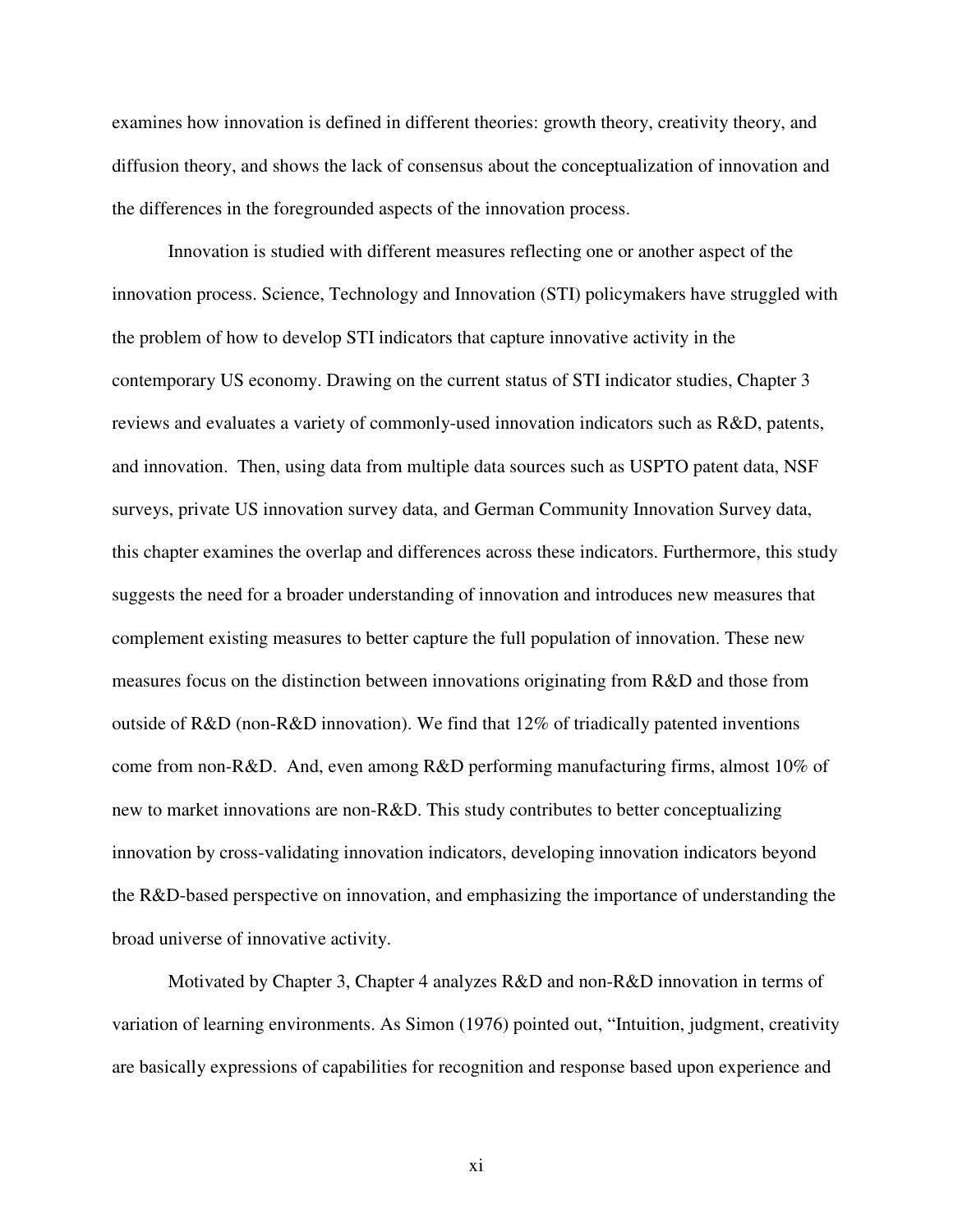knowledge." Workers gain experience and knowledge in the course of their normal jobs. Therefore, innovative ideas can be generated from knowledge built from learning opportunities across the firm (not just the R&D lab). Employees working for different functions (R&D and outside of R&D) in an organization have different work practices and build their learning through different processes. Moreover, the relative effectiveness of learning by different work practices for innovation is contingent on nature of knowledge, characterized by generality and visibility. Using multiple datasets combining public and private data and focusing on births of innovations, this study shows how nature of knowledge affects differences in the innovation productivity of R&D and non-R&D activity. The chapter concludes with a discussion of the implications of these insights for innovation management and policy.

New ideas can be used internally, but also can be traded to other users in the market through M&A, joint venture, licensing and so on. Focusing on licensing, Chapter 5 analyzes how inventions managed by different licensing structures participate in the market for technology. Technology licensing can be an important part of a firm's innovation strategy. Most of the focus in the literature has been on how firm and market characteristics affect licensing activity. However, in the field of strategic management of licensing, there is also a need to understand how licensing activity should be organized within firms beyond firm- and market-level approaches. Using invention-level licensing data, this study reports empirical evidence for a theoretical model of organizing licensing in firms. Given the separate stages of willing to license and being actually licensed given willing to license, this study focuses on the stage of willing to license and tests the effect of different licensing management structures (i.e., centralized vs. decentralized) on the probability of firms' joining the licensing market with their inventions. Furthermore, inventions associated with different organization of licensing have important

xii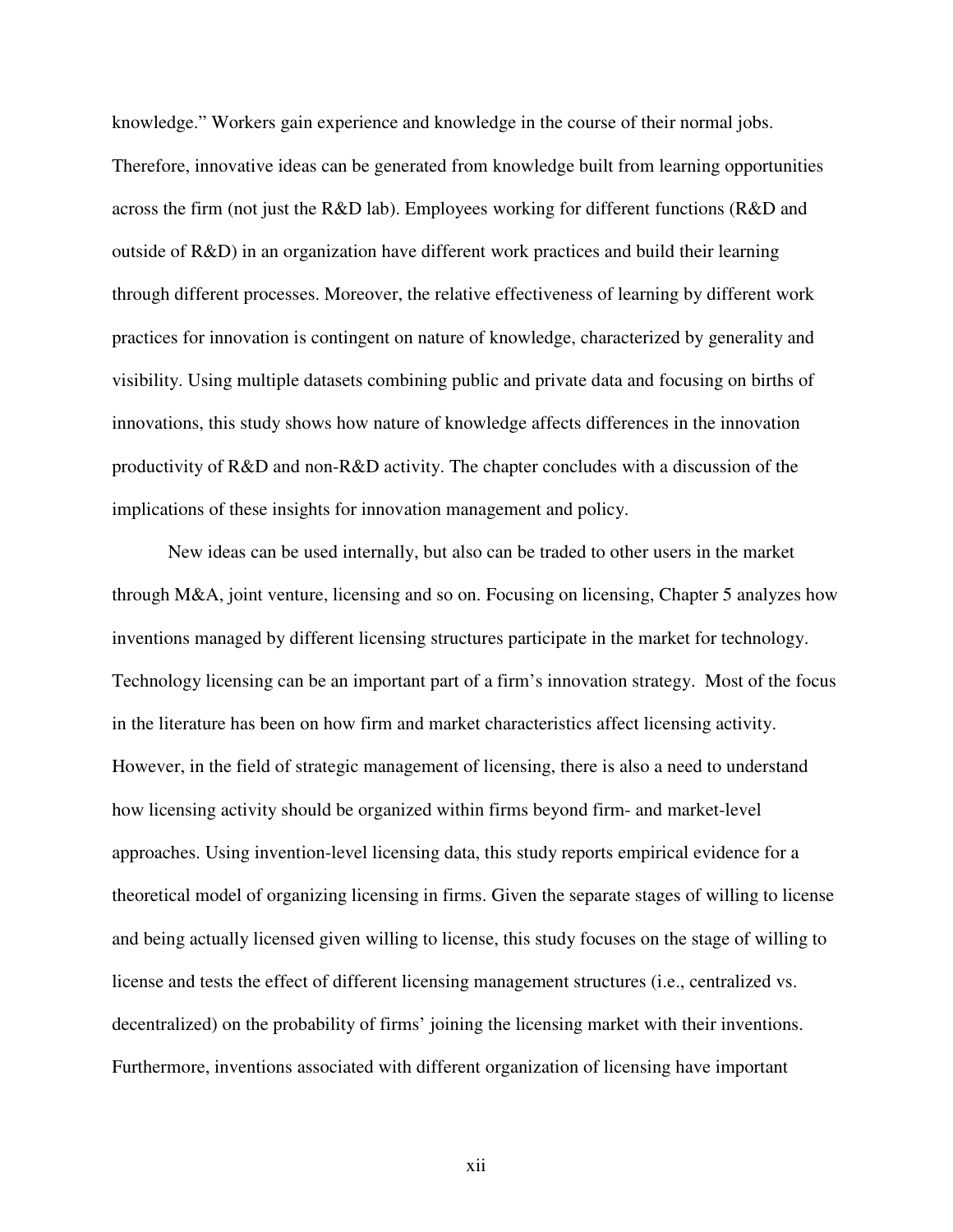effects on the structuring of the licensing contract, such that firms will try to put restrictions in the licensing contract (exclusivity clauses). The results suggest that firms build different strategies for licensing of the different technological inventions generated. The results add empirical evidence to, and advance, a recent theoretical model of the organization of licensing.

Lastly, Chapter 6 discusses the implications and contributions of the overall work to expanding understanding of the innovation process.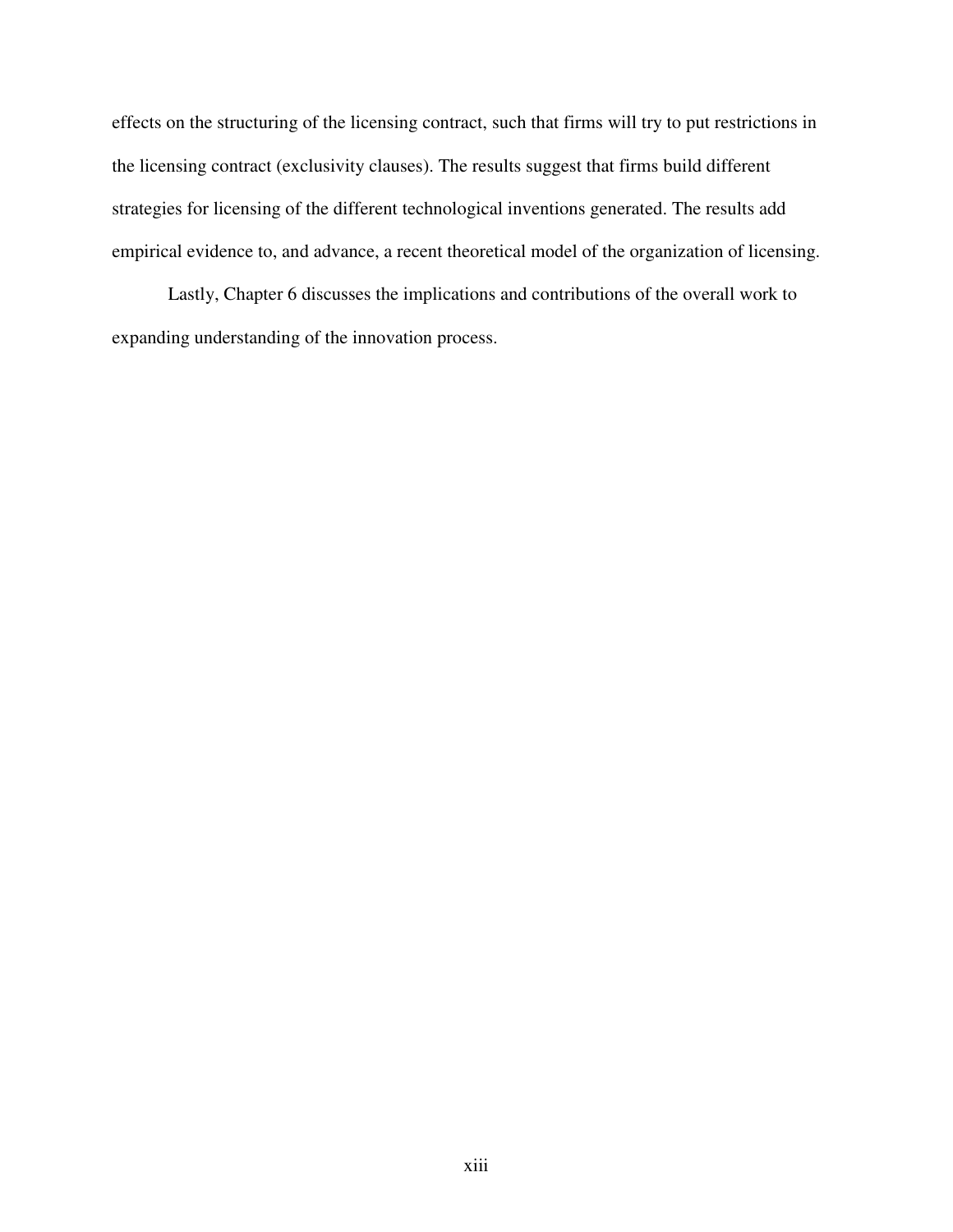### **CHAPTER 1**

## **OVERALL RESEARCH GOALS**

Innovation is widely recognized as a key to economic growth (Romer, 1990; Rosenberg, 1982). Most research on the innovation process has focused on the results of R&D projects (Cohen, 2010). The positive relation between R&D intensity as an input and innovative performance as an output has become the canonical image for research on innovation (Cockburn and Griliches, 1987; Wakelin, 2001). While R&D is an important input to innovation, there is growing evidence that a significant share of innovation is not born from R&D (Arundel et al., 2008). Much of this non-R&D innovation consists of incremental improvements to existing products, or process innovations, although non-R&D innovation is not limited to these kinds of improvements. Rosenberg (1982) shows that a significant share of product development and improved productivity comes from the accumulation of such innovations, often generated by craftsmen and mechanics solving problems in their daily operations. Non-R&D innovations can also come from problem solving activities or pursuit of new product ideas outside of a formal R&D project. Such activities would be missed in innovation accounts based on regular, formal R&D. Given the importance of innovation for the sociology and economics of science, and the central role of innovation in policy debates, this dissertation expands the study of innovation to include non-R&D innovations and analyzes the drivers and outcomes of non-R&D compared to R&D-based innovations, with the goal of improving science and innovation policy by creating new measures and improving understanding of existing measures, and by developing new models of the innovation process that expand beyond the existing emphasis on R&D inputs and patent outputs. The work to achieve this goal is laid out across chapters. The results will help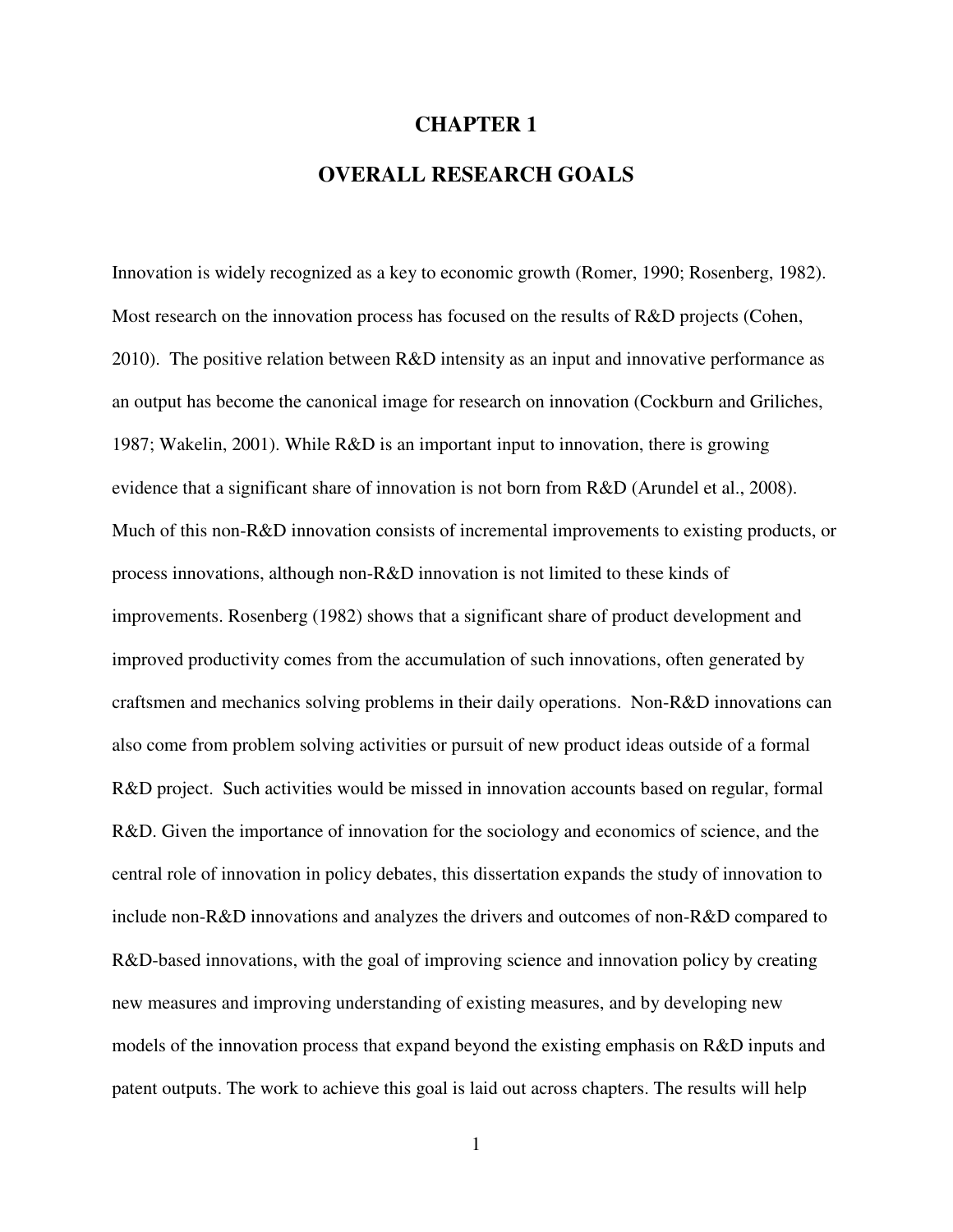guide science and innovation policy, and guide firm strategy for developing different types of inventions and commercializing those different inventions.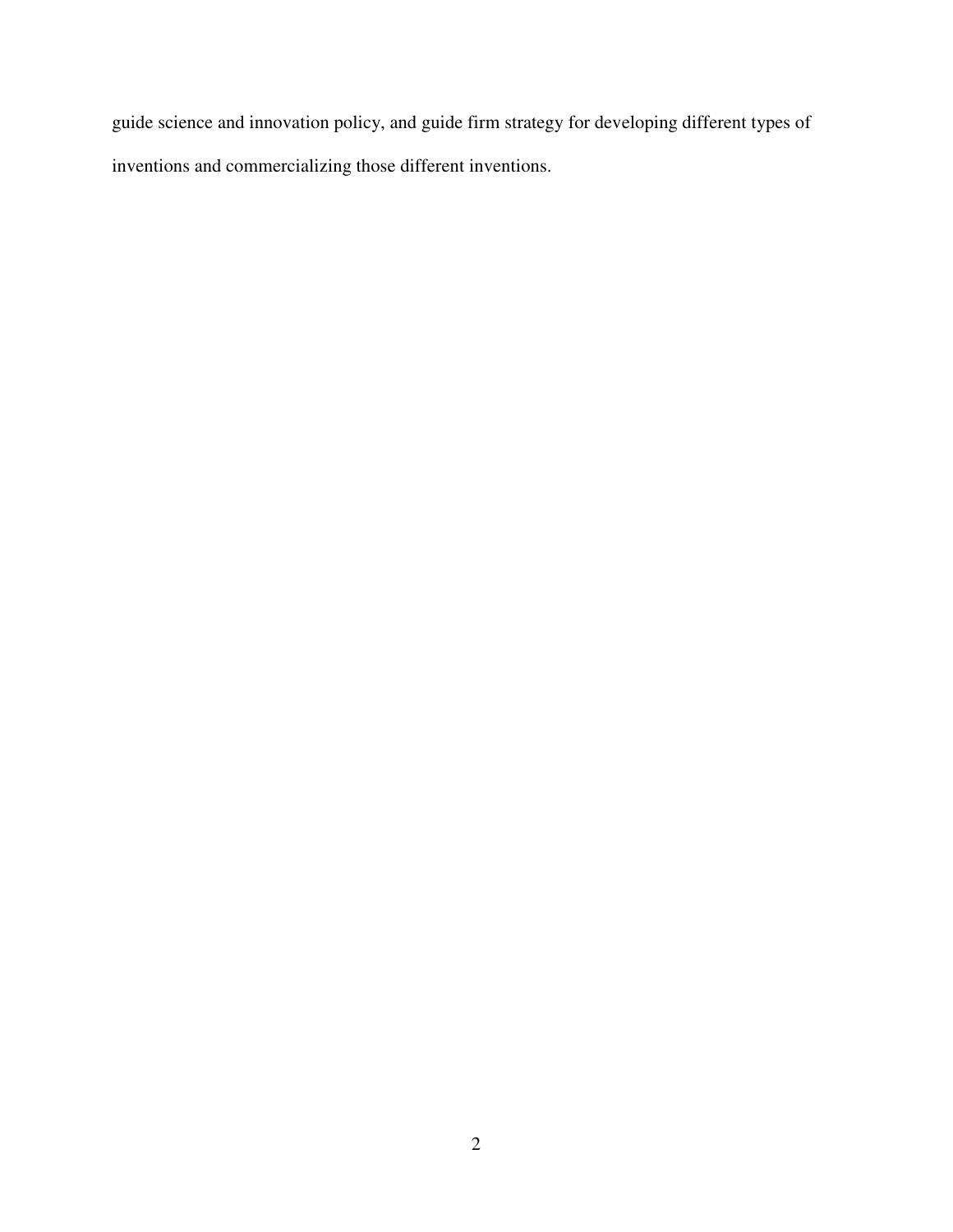### **CHAPTER 2**

# **VARIATION IN THE CONCEPT OF INNOVATION: A REVIEW OF THE LITERATURE**

### **2.1. Introduction**

Innovation is a key but poorly understood concept in management, economics, sociology and public policy. One can see a variety of uses of the term "innovation" in the literature, and also a proliferation of measures even among those who share underlying concepts. Gopalakrishnan and Damanpour (1997) characterize how researchers in each discipline conceptualize innovation differently reviewing innovation studies in sociology, engineering, economics, marketing and psychology. Based on their review of the literature, they discuss the discipline-based perspectives in innovation studies in terms of stages of the innovation process (e.g., generation or adoption), levels of analysis and type of innovation, although with limited discussion of what innovation by itself means in each discipline. Fagerberg (2003) shows that different disciplines deal with the different aspects of innovation, such as economic growth and networks, with the definitions of invention as "the first occurrence of an idea for a new product or process" and innovation as "the first commercialization of the idea". However, grounded in this initial work, there is still a need to map and clarify the uses of the term, "innovation", and its various indicators, in order to facilitate innovation studies that are focusing on the drivers and outcomes of something called "innovation." This chapter reviews the literature on innovation focusing on the various meanings of "innovation" from different theoretical perspectives (e.g., growth theory, creativity theory, and diffusion theory) and shows the lack of consensus about the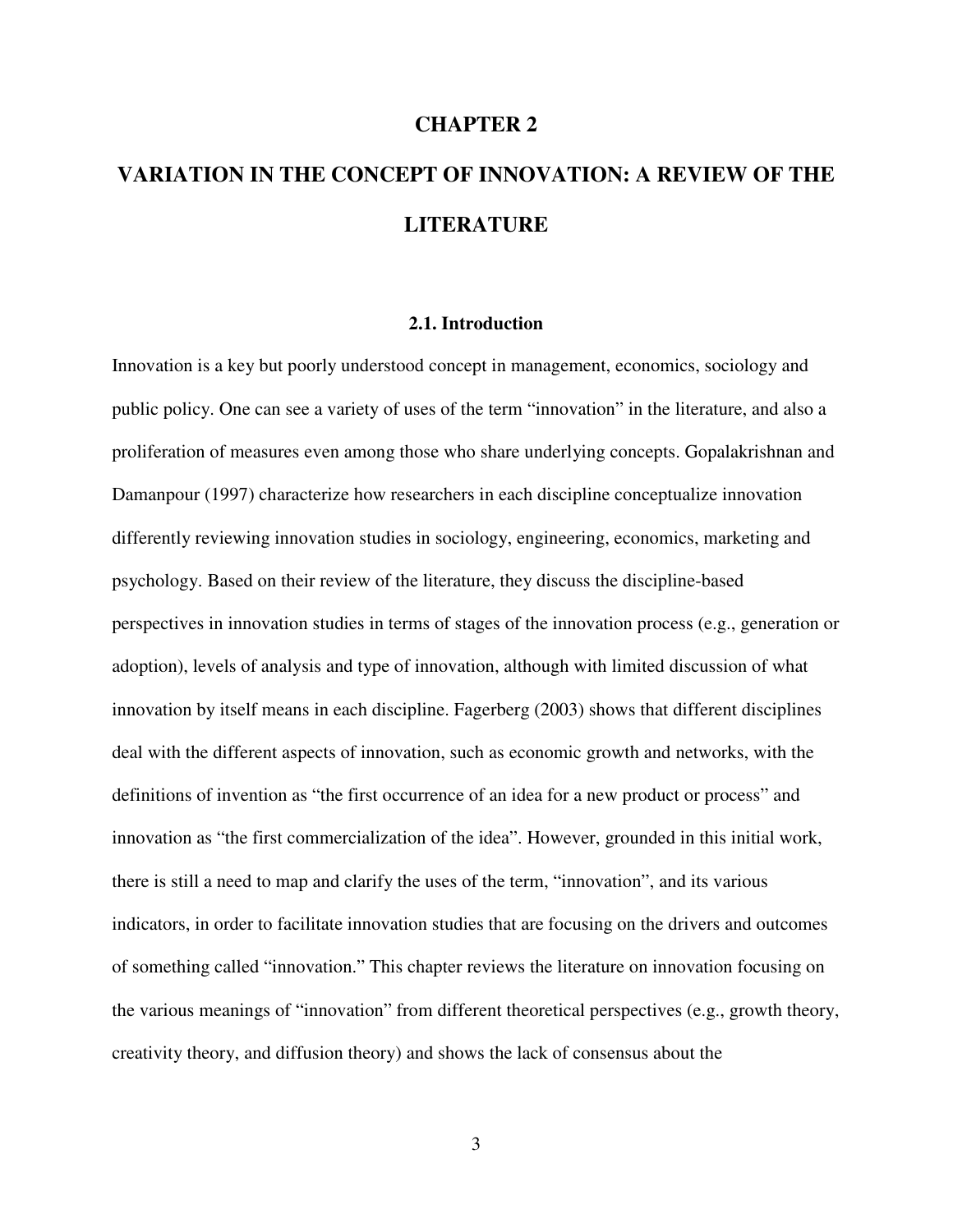conceptualization of innovation and the differences in the foregrounded aspects of the innovation process.

#### **2.2. Conceptualizing innovation on the different theoretical perspectives**

According to the Oslo manual (OECD, 2005), an innovation is defined as "*the implementation of a new or significantly improved product (good or service), or process, a new marketing method, or a new organisational method in business practices, workplace organisation or external relations*." Many innovation studies have used slight modifications of this definition as their starting point. Although innovation scholars often use this definition, there is no actual consensus about the meaning of innovation among scholars or across disciplines, as can be seen by their uses of the term in their theoretical and empirical work. In this section, we examine the meaning of innovation as discussed in different theoretical perspectives.

#### **2.2.1. Innovation and growth theory**

Although innovation can be defined and interpreted differently by scholars, their common starting point is Schumpeter. Schumpeter (2008) argues that the engine of capitalism is production for the mass market and this engine is kept in motion by creative destruction, i.e., the continuous process of generating new products, processes, markets and organizational forms that make existing ones obsolete. Thus, for Schumpeter, innovation is the setting up of a new production function through the process of creative destruction (Schumpeter, 1939). Creating new ways of production, as well as new products, is an important driver of economic growth. Rosenberg (2004) shows that increasing inputs accounts for a small portion of the actual growth (about 15%) and the rest of growth comes from creating new ways to produce more output from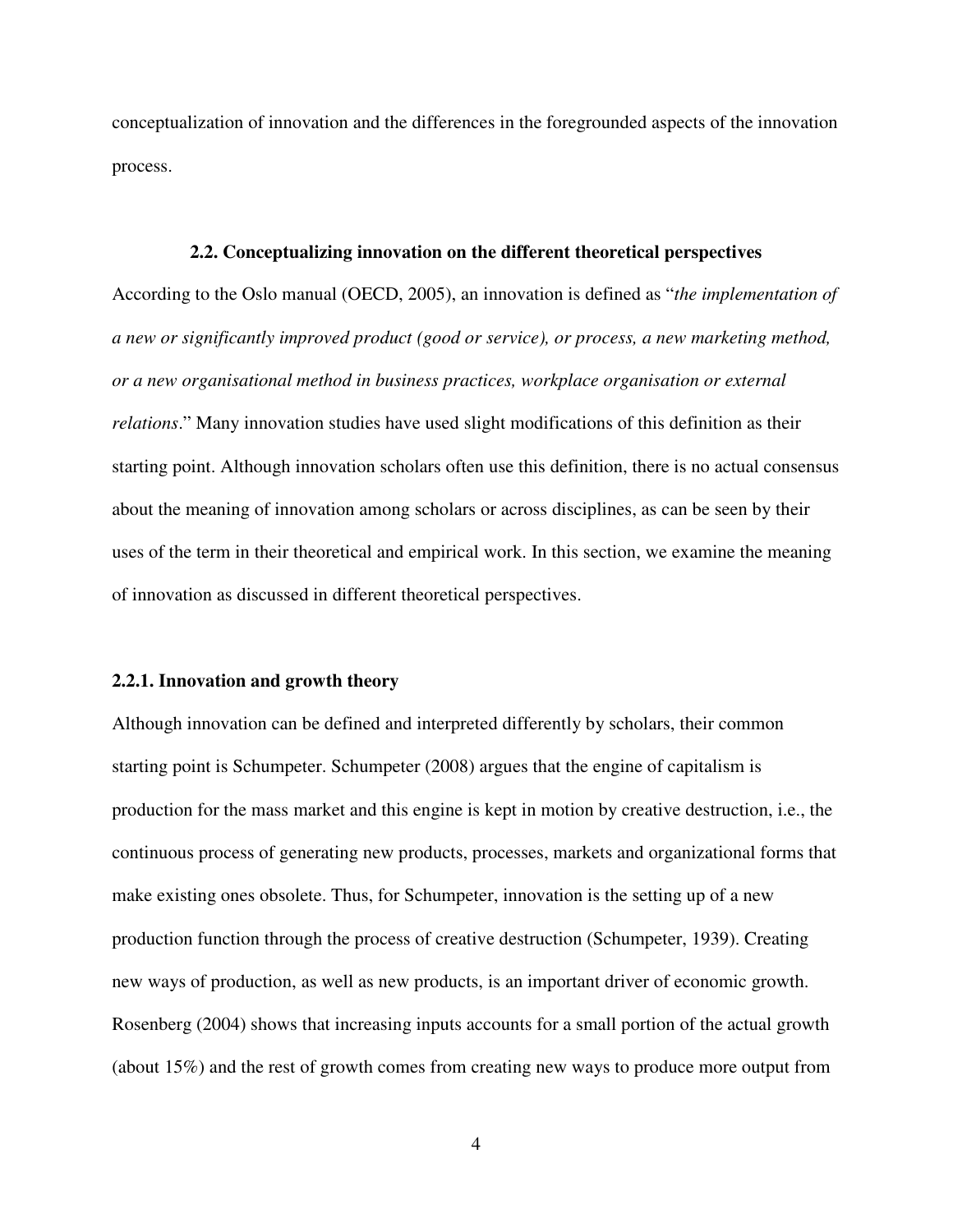the same number of inputs. Although Schumpeter (2008)'s concept innovation covers more broadly including organizational change in the process of creative destruction, innovation has most often been discussed in terms of the technological change causing economic growth. Advancing Solow (1956)'s exogenous technological change theory, Romer (1986, 1990) develops a long-run growth model with endogenous technological change through accumulation of knowledge and a large amount of human capital (as distinct from simply a large population). According to Romer (1990), technological change means "improvement in the instructions for mixing raw materials" which features increasing marginal productivity. Although raw materials are not changed, the instructions of combining those can be improved through trial and error, experimentation, refinement, and scientific investigation (Romer, 1990). He provides an example that iron oxide was used as a pigment before, but now is painted onto plastic tape and used to produce videocassette recordings. Thus, the meaning of innovation by economic growth theorists is *technological change that yields more or better output from a given bundle of inputs*. In this conceptualization, the term innovation can be equated with technological innovation. However, types of innovation (e.g., product or process, radical or incremental) are less of interest as long as they improve efficiency or quality in production. Innovation, or technological improvement, in growth theory is endogenously driven by accumulation of knowledge. The stock of knowledge in Romer's production function is a result of expenditure on research and development, and thus, R&D has been considered a main driver of economic growth (Mansfield, 1972; Romer, 1986, 1994). However, Mansfield (1972) points out that economists see the rest of the measured economic growth not explained by such inputs as labor and capital as attributed to technological change, which prevents them from capturing the correct isolated effect of technological change, and leads them to consider the effect of technological change and that of R&D as equivalent,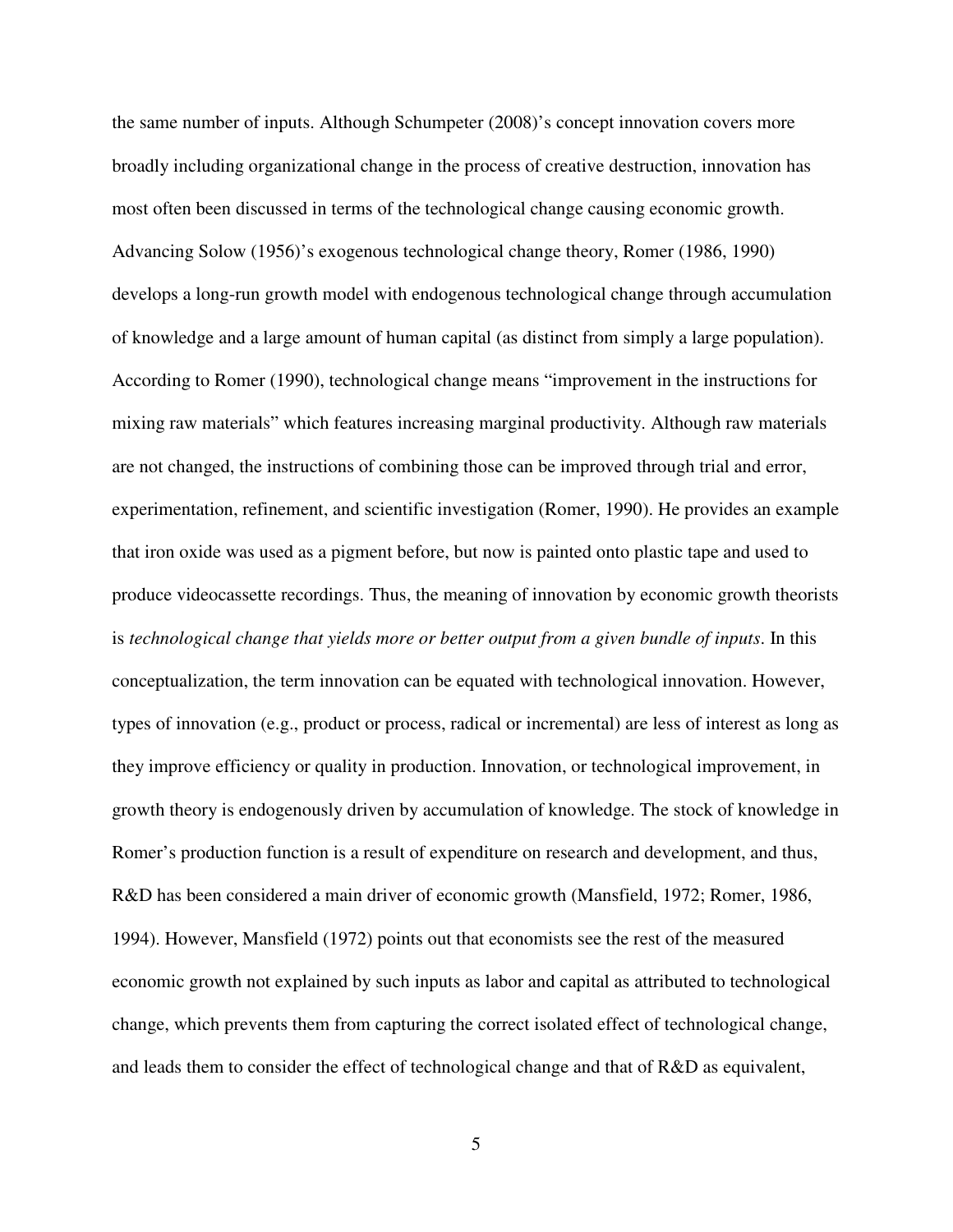although much of the nation's R&D is devoted to increasing other national purposes such as defense that are not captured by growth of national income. The direct relation between R&D and productivity increase shows that R&D expenditures are concentrated in a few industries and mostly produce modest advances in technology (Mansfield, 1972). Extending Romer's growth model with human capital, or skill, accumulation, Sorensen (1999) shows that R&D is unprofitable when the levels of human capital are low, because the return to innovation cannot outweigh the return to investing in learning, which is relatively more important for productivity increase, whereas R&D becomes profitable for higher levels of human capital. R&D also has distinct roles between innovation and imitation (Davidson and Segerstrom, 1998; Griffith et al., 2004). Davidson and Segerstrom (1998) argue that innovation rates increase with innovative R&D for developing higher-quality products, leading to faster economic growth, but decrease with imitative R&D for producing copies or differentiated versions of those products because increasing imitation rates make monopoly profits short-lived. In general, higher R&D subsidies increase world growth rate by stimulating innovative R&D efforts (Davidson and Segerstrom, 1998). Although developed or technological frontier countries do more innovative R&D than developing countries or countries behind the technological frontier (Davidson and Segerstrom), Griffith et al. (2004) see that the technology transfer from advanced to less advanced countries would contribute to growth of all countries.

Industrial organization economists, viewing total R&D effort as innovativeness or rate of technological progress, have examined drivers of R&D in terms of firm and industrial characteristics (Cohen, 2010). For example, Cohen and Klepper (1996b) argue that large firms spend more on R&D than small firms because larger firms have the greater level of output to which they can apply the results of R&D, spreading the costs of R&D over a larger base.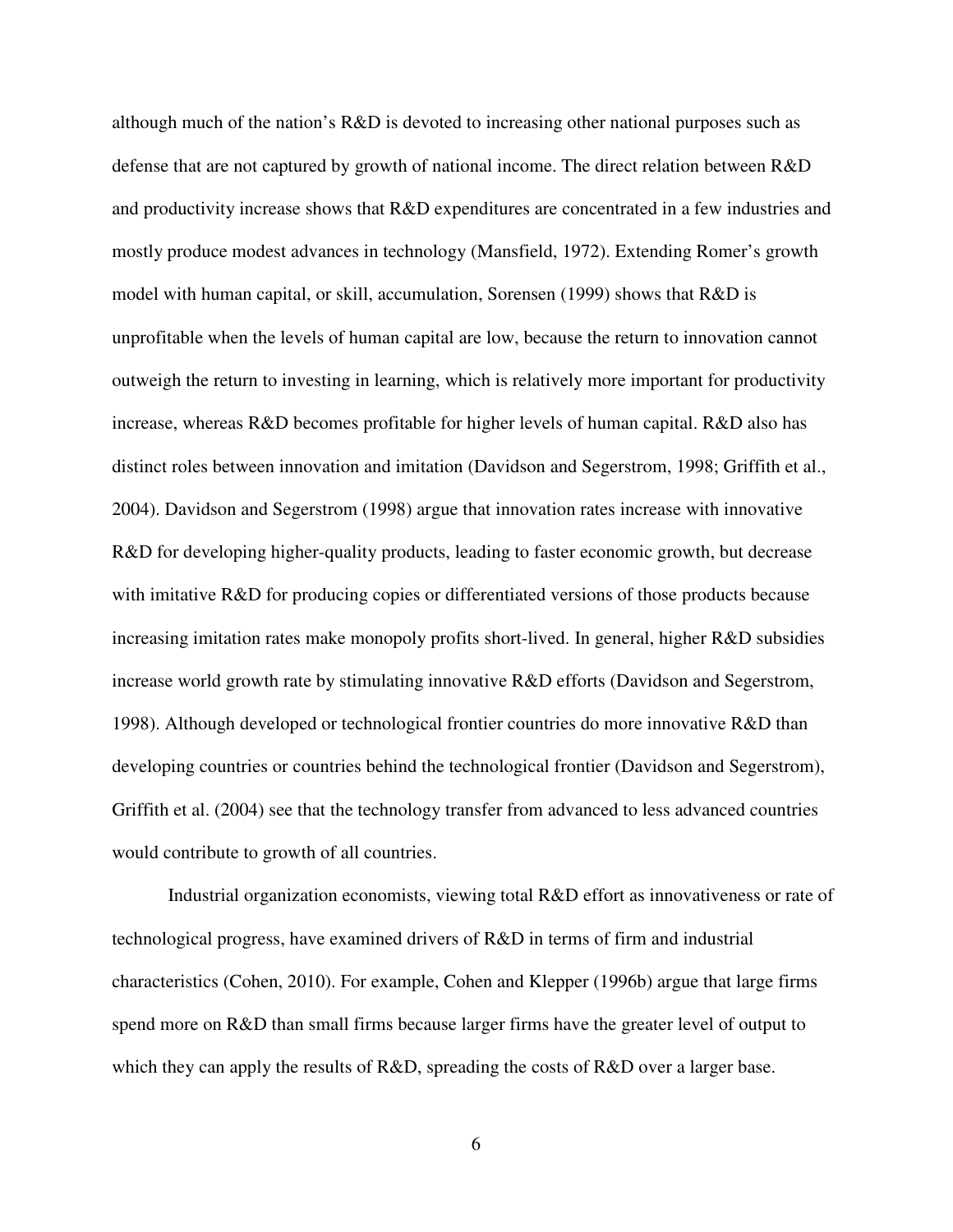Furthermore, R&D cost spreading in larger firms raises the share of process R&D undertaken relatively more than that of product R&D (Cohen and Klepper, 1996a; Klepper, 1996). Cohen and Klepper (1996a) provide the following implication for the composition of R&D between process and product by firm size: product innovation creates immediate and greater returns from licensing or sales in a disembodied form, and, thereby, is less affected by firm size than process innovation with its R&D cost spreading advantage. However, firm size can have negative effects on innovative activity, or R&D, due to bureaucratization suppressing creativity and difficulty of direct observation of individual scientists' effort diminishing their incentives (Ahuja et al., 2008). Moreover, while firm diversification may encourage R&D due to greater financial resources, effective spreading of the risk of failure, and multiple domains for applying results, it can prevent firms from monitoring individual divisions and create information overload and reluctance to invest in risky activities irrelevant to the individual division (Ahuja et al., 2008; Doi, 1985). In addition to firm size and diversification, market structure and innovative activity have also been an important topic, based on the Schumpeterian perspective of a positive relationship between monopolization and innovative activity. Blundell et al. (1999) show that incumbent monopolists not only have higher cash flows for financing investment in R&D, but also greater incentive to search for innovations for obtaining a higher stock market value. However, Scherer (1967) and Sutton (1996) show that the positive relationship between market concentration and industrial inventive and innovative effort, or R&D, becomes modest after controlling technology opportunity, because of the correlation between concentration and technology opportunity. Moreover, in the industries with relatively low concentration, technological competition increases with concentration, thereby eliciting more innovative efforts (i.e., increasing employment of scientists and engineers) while in industries with high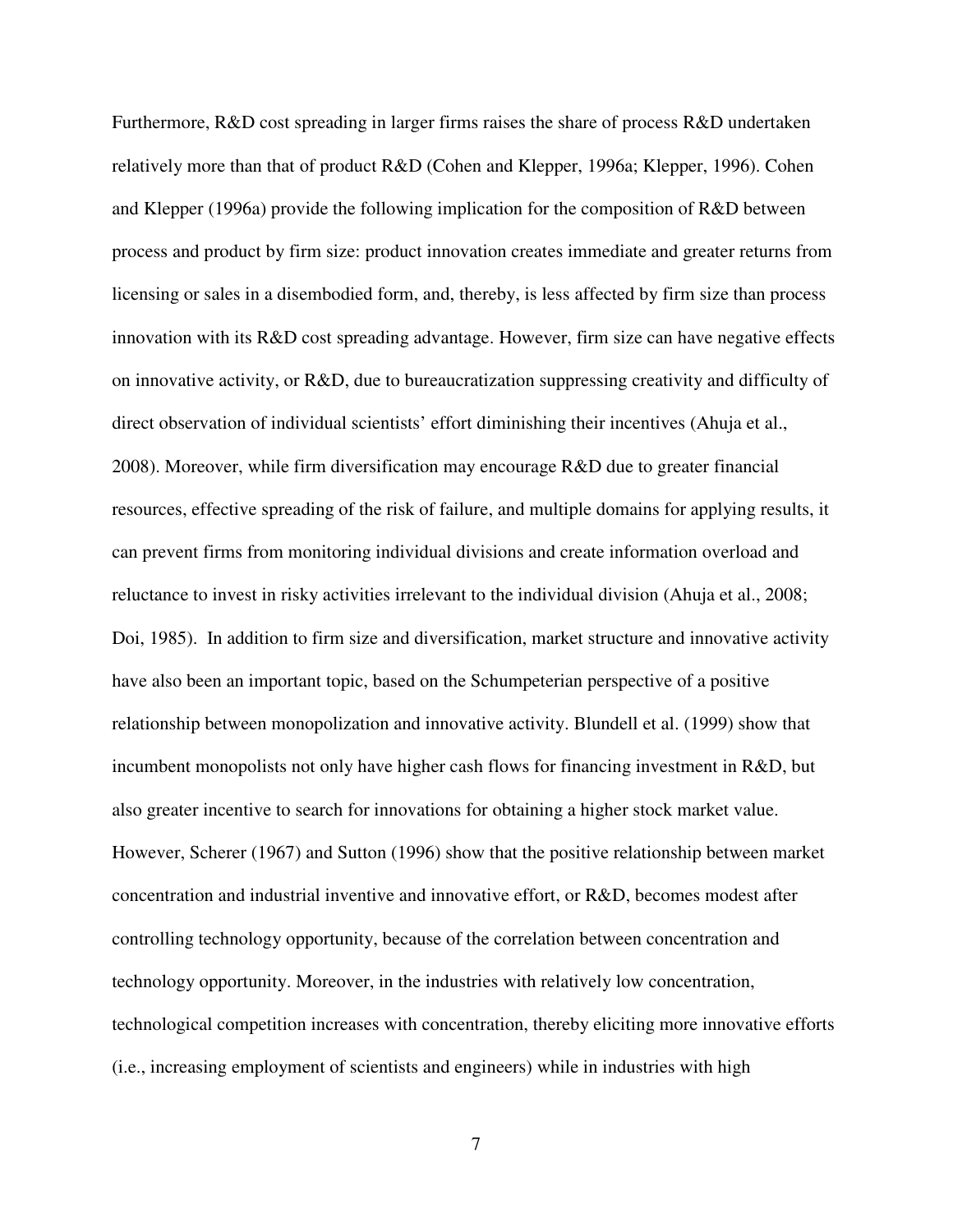concentration, additional market power becomes an unimportant stimulus for innovative efforts (Scherer, 1967). However, Geroski (1990) argues that actual monopoly may not stimulate innovative activity strongly or positively because incumbent monopolists may suffer from behavioral disadvantages from managerial laziness, bureaucratic inertia, and inefficiency and depend on previous innovations which create a lower net return from introducing a new innovation, encouraging entrants' activities. Aghion et al. (2005) also argue that an increase in product market competition stimulates firms' R&D and innovation in order to escape competition, thereby generating productivity growth, and eventually, technology progress from the process of "step-by-step" innovation. Reversing the prediction of concentration increasing with technological progressiveness in industries driven by the Schumpeterian perspective, Mukhopadhyay (1985) illustrates that, allowing entry, technological progress (i.e., high propensity to spend on R&D) has a negative effect on market concentration because the net rate of entry is much higher in technologically progressive industries. In addition, other industrial characteristics such as learning environments and effectiveness of appropriability increasing monopoly power or spillovers also have been important factors to drive R&D activity (Cohen and Levinthal, 1989; Cohen and Walsh, 2000).

Thus, in the innovation and growth perspective, innovation is seen as a key source of growth, with a significant endogenous component. Much of the research sees R&D as the key proxy for innovation and focuses on organizational context factors such as size and market concentration that promote R&D efforts.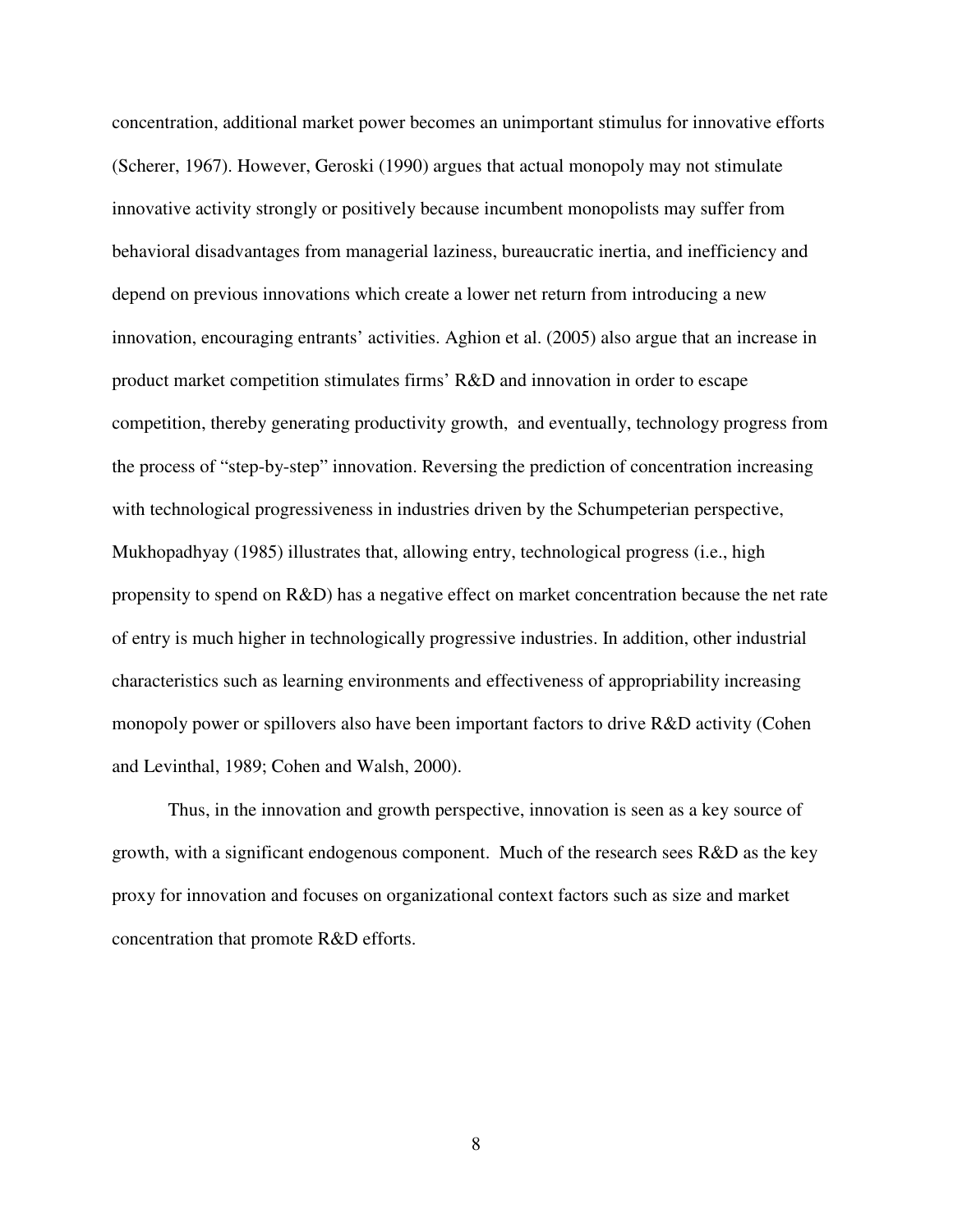### **2.2.2. Innovation and creativity theory**

Firm and industrial characteristics, which are important drivers of innovation, are expressed through the actions of individuals and groups in an organization. Creativity theory argues that the innovation process starts from generating ideas, and focuses on which individuals under what circumstances effectively use available resources creatively (Brennan and Dooley, 2005; McAdam and McClelland, 2002). Creativity is defined as a novel, useful, and appropriate response to the task or problem and considered a source of competitive advantage (Amabile, 1983, 1996; McAdam and McClelland, 2002). West (2002) and Yusuf (2009) argue that creativity is thinking about new things or making a new combination of existing elements. This process often builds on networks of those with different perspectives and learning societies to share knowledge, with innovation as the implementation and eventual commercialization of the new ideas. Brennan and Dooley (2005) and Tang (1998) argue that creativity is a relatively more individual and solitary process based on personal ability to recognize unusual and novel relations of things and a prerequisite for innovation while innovation is a more inclusive and complicated social process involving many people. Although creativity may have various definitions, it shares some common themes such as novelty, appropriateness, originality and far-reachingness and innovation as the organizational implementation of those creative ideas (DiLiello and Houghton, 2006). However, Baer (2012) treats innovation as an umbrella concept including creativity and implementation. Creativity, as a sub-process of innovation, is the development of novel and useful ideas, and its implementation refers to the translation of the ideas into new and improved products or ways of doing things, all of which is encompassed by the concept of innovation (Baer, 2012; Hülsheger et al., 2009). Thus, creativity has been investigated as either a separate and prerequisite concept of innovation or a component of innovation as an umbrella concept.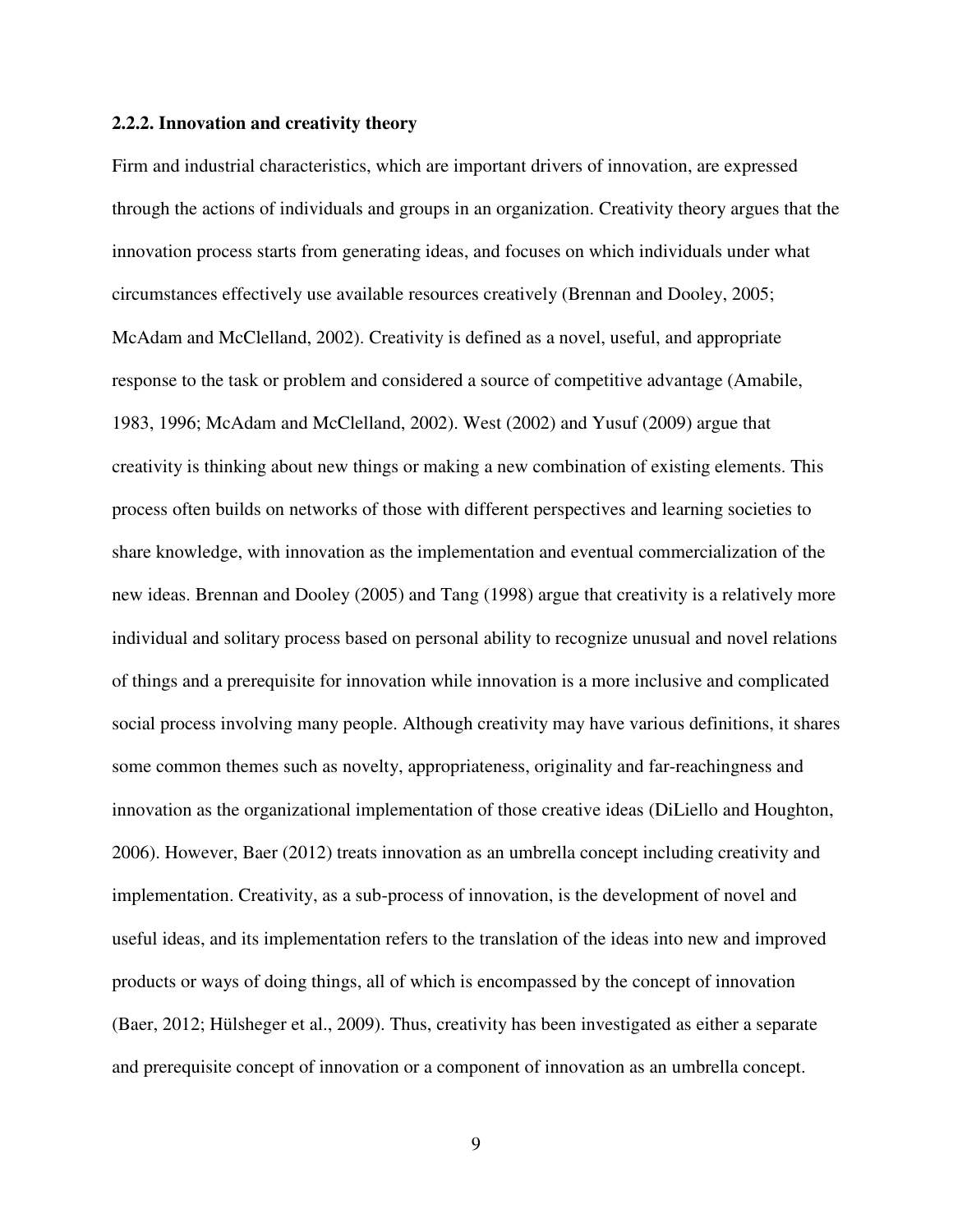However, in either case, in creativity theory, innovation does not exist without creativity, and thereby can be conceptualized broadly as *generation and implementation of a novel and useful idea* in an organization. Seeing only implementation as innovation or the whole process of generation and implementation as innovation varies by study.

Innovation studies on creativity theory heavily focus on creativity, or generation of novel and useful ideas, assuming this eventually brings innovation to the organization, and theorize what drives the individual creativity that constitutes group and organizational creativity. First, individual characteristics such as personality, motivation, and emotion are considered the drivers of individual creativity. Eysenck (1993) argues that a trait of personality such as psychoticism, measured by unique responses on the word association, is a core of creativity, and creativity is related to genius. Grant and Berry (2011) argue that intrinsic motivation from desires to learn and curiosity is a driver of creativity, but primarily drives novelty, not necessarily usefulness. They show that prosocial motivation, or desire to help other people and produce beneficial outcomes, intensifies the relationship between intrinsic motivation and creativity, through perspective taking, or individuals' cognitive process of understanding others' values and needs, that develops usefulness as well as novelty. Self-leadership, generated by individual autonomy and generating self-motivation to perform well in an organization, also affects individual practice of creativity and innovation (DiLiello and Houghton, 2006). However, negative emotion is not necessarily undesirable, and may rather drive creativity. Zhou and George (2001) find that discontentment such as job dissatisfaction can encourage employees with high continuance commitment to change or improve their work situations and elicit creativity with helpful and supportive coworkers and high perceived organizational support for creativity. Furthermore, Fong (2006), seeing the co-existence of positive emotion such as excitement and happiness and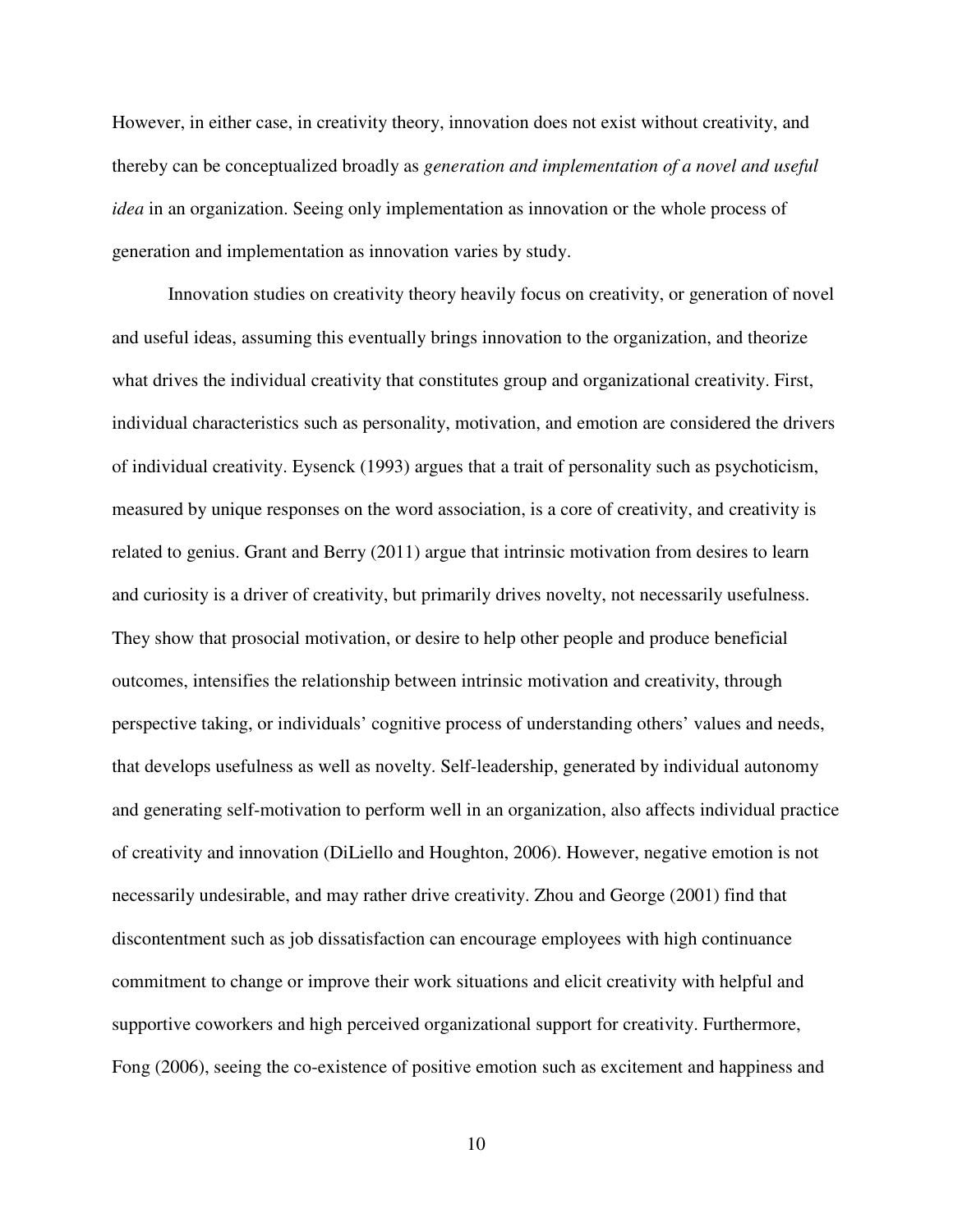negative emotion such as frustration and sadness in an individual about the same event as an unusual emotion experience, argues that this emotional ambivalence increases individuals' sensitivity to unusual associations of things, which is important to organizational creativity.

Although individual characteristics are important to explain individual creativity, the contextual factors of their workgroup or workplace are also critical to help individuals express their creativity and generate group or organization-level creativity and innovation. Hülsheger et al. (2009), Page (2008) and West (2002) argue that diversity of knowledge and skills of group members determines creativity and innovation, evoking cognitive resource diversity more than background diversity such as age, gender, or ethnicity. Moreover, task and goal interdependence of group members stimulate communication and discussion to synthesize different viewpoints (Hülsheger et al., 2009). These group inputs of knowledge diversity, skills and interdependence generate innovation through the group process, which consists of vision, safe psychological atmosphere from trust and mutual support, group climate for excellence and strong cohesion (Hülsheger et al., 2009). Nijhof et al. (2002) study the role of shop-floor employees in innovation and suggest that exempting employees from their normal job when they come up with a promising idea and encouraging them to concentrate on the development and implementation, which builds an innovative climate, are critical to innovation. Organizational climate of management's belief in the potential and value of creativeness, low degree of formalization, employees' discretion, and open communication channels are considered critical to organizational creativity and innovation (Cummings, 1965; Nijhof et al., 2002). Martins and Terblanche (2003) also illustrate that organizational culture, defined as shared value, beliefs and expected behavior in an organization, influences creativity and innovation through socialization processes of learning acceptable behavior and activities and through enactment of basic values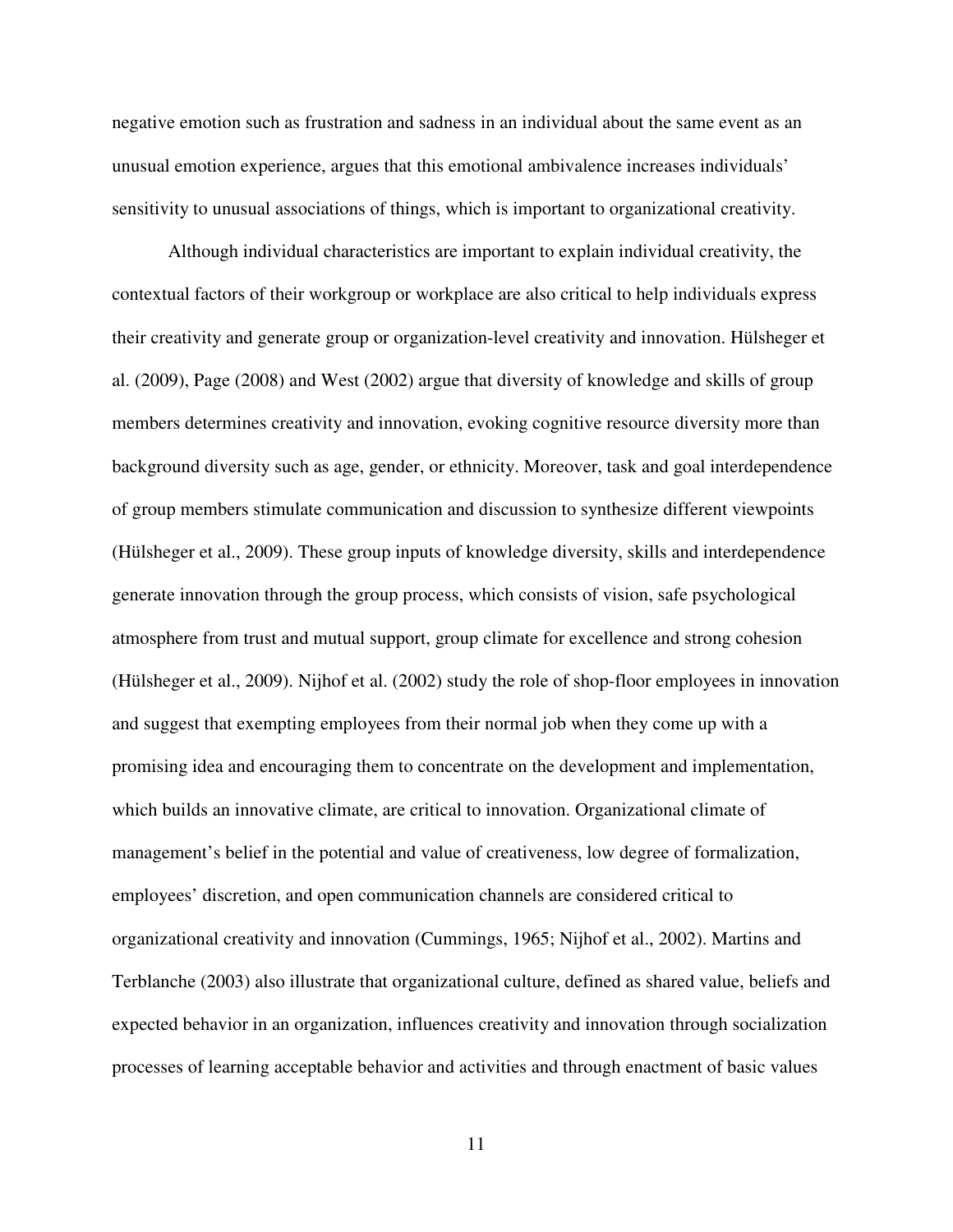and beliefs in structure and management practice. Moreover, individual creativity is affected by information which individuals are exposed to in an organization, and thereby, organizational learning is an important determinant of individual creativity (Huber, 1998). Huber (1998) states that organizations learn through sensing changes in technology or competitor actions and from their ongoing experience and also others who already know.

However, since individual, group, organizational creativity and innovation are all intertwined, there are interaction perspectives on creativity and innovation. Oldham and Cummings (1996) propose an interaction effect of personal characteristics and organizational context, such that personal characteristics such as broad interest, attraction to complexity, institution, toleration of ambiguity and self-confidence interact with organizational context such as job complexity and supportive and noncontrolling supervision, and this interaction process affects employee creativity. Glynn (1996) reports that the interaction among members with different levels and types of individual intelligence (i.e., processing, interpreting, encoding and accessing information useful for task and environmental challenge) constitutes organizational intelligence, resulting in organizational innovation. Amabile (1983, 1996) argues that creative production requires domain-relevant skills (i.e., expertise), creativity-relevant skills including cognitive style and working style (i.e. creative thinking), and motivation by curiosity, enjoyment, or a personal sense of challenge, and a work environment for the individuals constituted by organizational motivation, resources, and management practice allowing freedom or autonomy (see also Andrews, 1976). She argues that creativity in general includes not only personal characteristics and cognitive abilities, but also social environments. Ford (1996) describes that individual creative behavior is conducted in organizational setting where sub-unit, group, organizational, institutional, and market domains are intertwined. He proposes the model that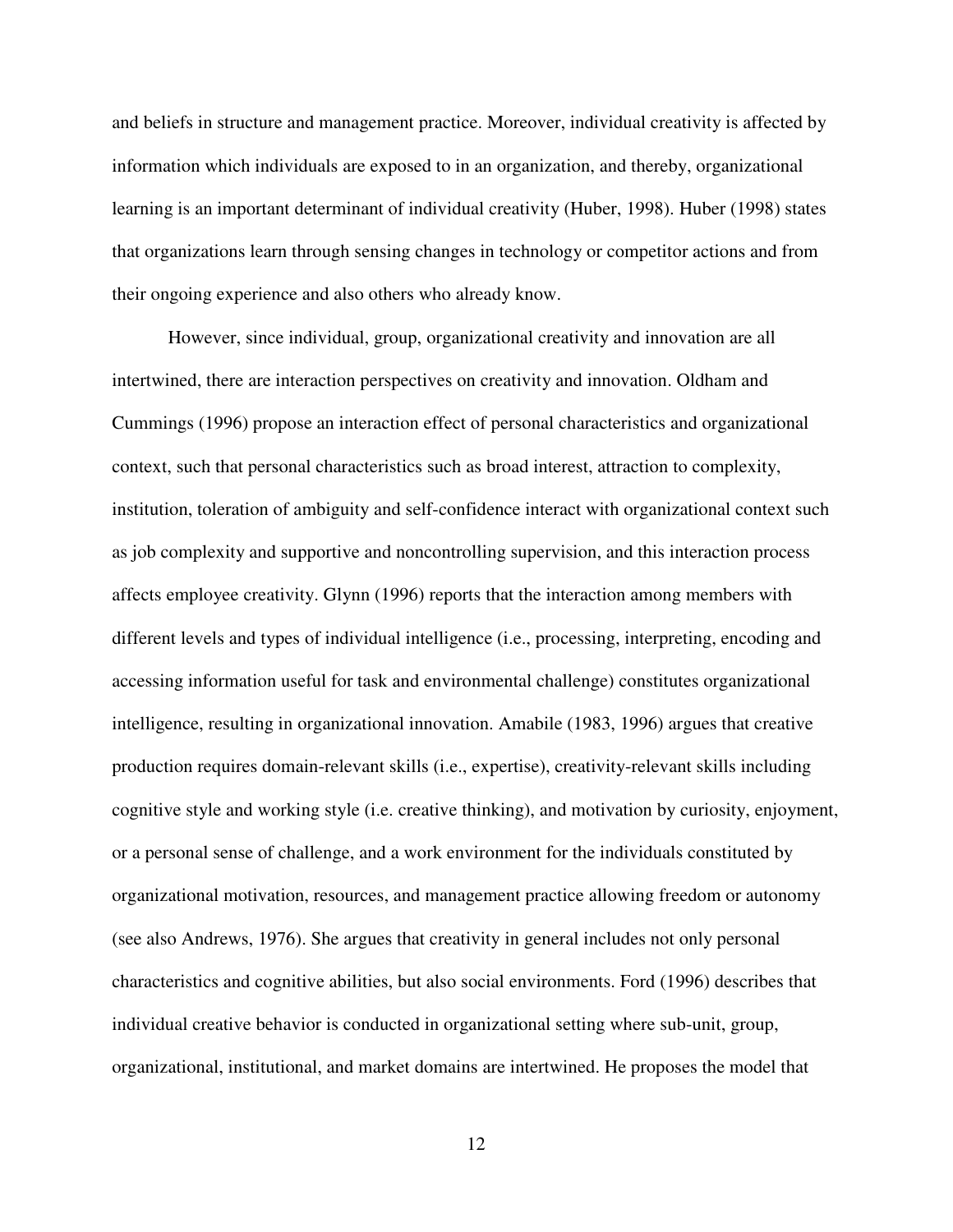individuals build motivation to attempt future creative actions through sense making processes of seeking information and imposing meaning in information and elicit creativity with motivations combined with their knowledge and ability. Moreover, Woodman et al. (1993) suggest that organizational creativity, generated by individuals working in a complex social system, is a subset of a broader domain of innovation, which is also a subset of organizational change. His model shows that individual creative behavior --- as a function of cognitive ability, personality and biographical factors, relevant knowledge, motivation, and social and contextual influences -- - influences organizational creativity interacting with group characteristics such as group composition, longevity, diversity, and cohesiveness. Lastly, a few studies probe the different effects of individual, group and organizational factors on generation of creative ideas and implementation as separate activities (Axtell et al., 2000; Baer, 2012). For example, Axtell et al. (2000) show in their study of shopfloor employees' innovation that suggestion of ideas rely on individual characteristics such as self-efficacy (i.e. confidence at performing proactive tasks) and role orientation (i.e. ownership of problems) more than group and organizational characteristics such as a participative and collaborative leadership and management style, whereas those group and organizational characteristics more strongly influence implementation of ideas. Baer (2012), focusing on the implementation stage, finds that not only employees' intrinsic motivation but also extrinsic motivation (e.g. monetary, career, and reputation benefits) is critical to implementation of ideas.

Thus, innovation studies on creativity theory see individual (e.g. personality, motivation, and emotion), group (e.g. composition, cohesion, and group management style) and organizational (e.g. goals, resources, leadership, management, and communication style)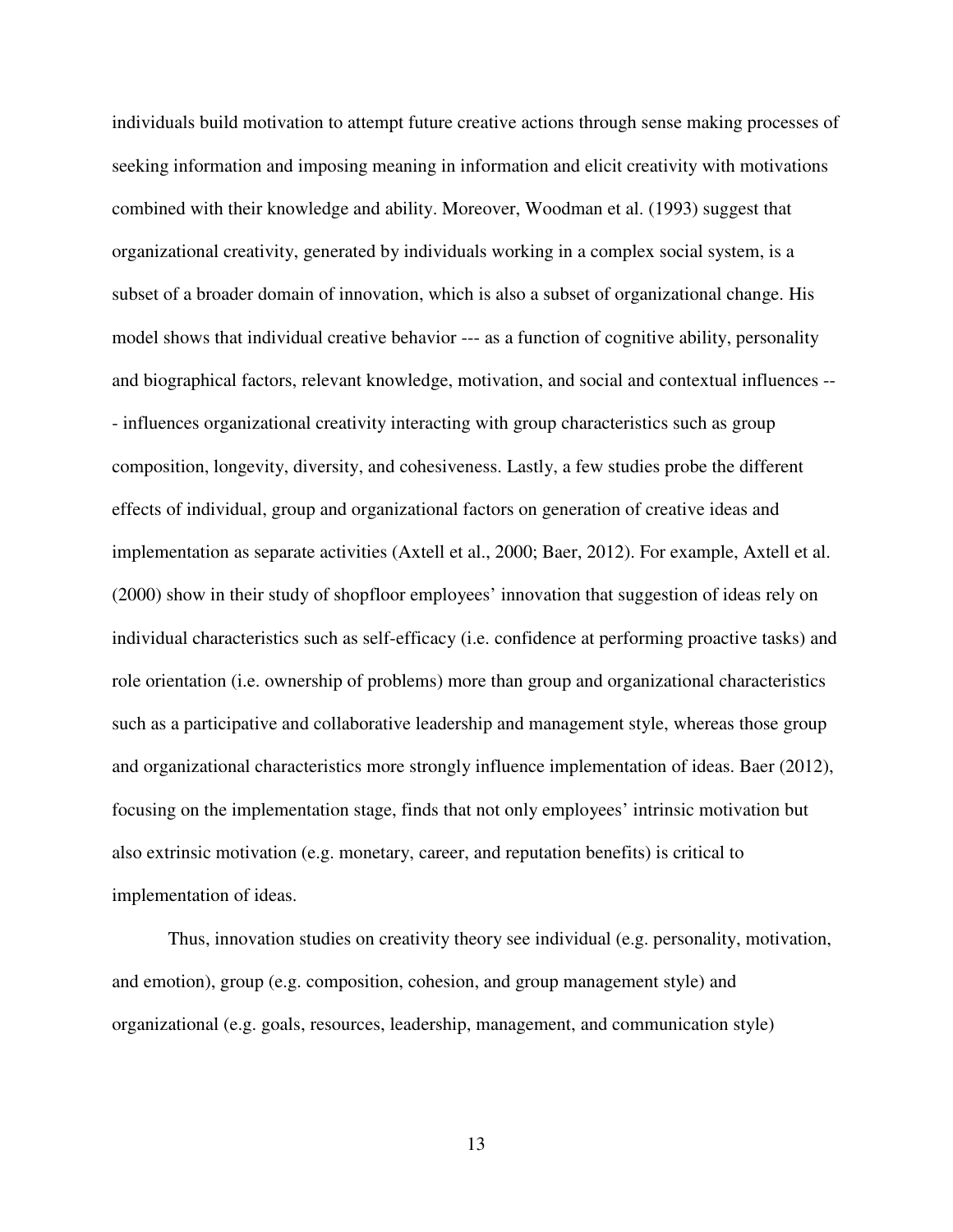variables and their interaction as drivers of innovation, or generation and implementation of a novel and useful idea.

### **2.2.3. Innovation and diffusion theory**

Not only the generation of innovation, but also the diffusion of innovation has important implication for understanding the concept of innovation. The diffusion of innovation refers to the spread of innovation within a social system (Strang and Soule, 1998). For diffusion theorists, innovation is defined broadly as "an idea, practice, or object that is perceived as new by an individual or other unit of adoption", for example, including new behavior, strategy, belief, technology, structure, laws, or policy, and innovativeness is determined by earliness of adopting new ideas by members of a social system (Berry and Berry, 1992; Gray, 1973; Rogers, 1995; Soule, 1999; Strang and Soule, 1998; Wejnert, 2002). Studies on diffusion of innovation usually focus on a particular innovation and explain how the innovation is adopted or diffused in terms of characteristics of innovation and innovators and environmental context, and using political, economic, and/or institutional perspectives (Gray, 1973; Rogers, 1995; Wejnert, 2002). The initial diffusion paradigm was established by Ryan and Gross'(1943) work about diffusion of hybrid corn among Iowa farmers. Seeing a diffusion process as a social process, they find that, while initial knowledge about the new seed is acquired by commercial channels such as salesmen, neighbors adopting the hybrid seed influence later acceptors, shortening the time for complete adoption. Although there is a different economic perspective to explain the lag in the development and entry of hybrids into different areas, following variants across localities in breeding superior corn and differences in the profitability of the shift to hybrids (Griliches, 1957), the perspective on social relation or contagion has still been important in the diffusion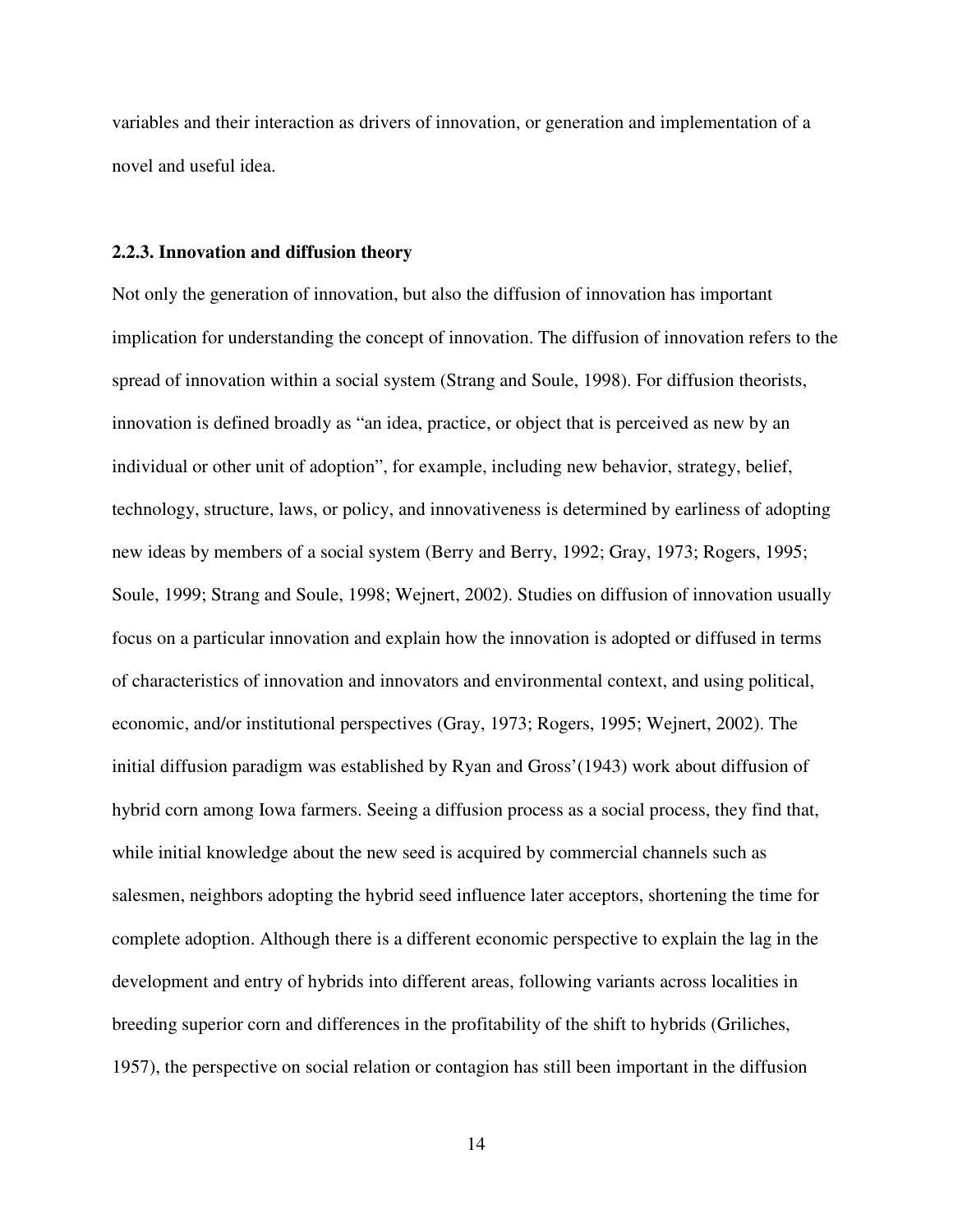paradigm and has been broadened to apply to other areas of innovation (Valente and Rogers, 1995). Coleman et al. (1957) show in their diffusion study of a new drug, tetracycline called "gammanym," that the more profession-oriented doctors adopt the new drug earlier than the less profession-oriented ones and the doctors integrated in the network of friendships with their colleagues introduce the new drug into their practices faster than isolated doctors, although the difference is little at the very beginning, showing the effectiveness of network of interpersonal relations on the diffusion process. However, Burt (1987) argues in his diffusion study of tetracycline that the effect of social contagion on diffusion occurs through structural equivalence, not through cohesion, with physicians competing against each other to maintain their position in the social structure. Their joint occupancy of similar positions in the social structure triggers them to adopt a new drug in order to avoid embarrassment and maintain their reputation when diffusion reaches their status (Burt, 1987). Later, Van den Bulte and Lilien (2001) reanalyze earlier studies and argue that the effect of social contagion on diffusion of tetracycline is confounded with marketing effects measured by advertising volume because the drug is an undramatic innovation with little ambiguity and risk, making market effects dominant and information from earlier adopters less effective, once they control physician characteristics and seasonal effects. Explaining a policy adoption, Berry and Berry (1992) show that a state's adoption of tax innovation is affected by nearby states that have previously adopted it. However, Greve (1996) shows that the adoption of new firm strategies, such as a new radio format, is more strongly influenced by organizational change than social proximity to prior adopters. Radio stations do not require significant change in core technology for adopting new formats and firms are more likely to enter the new market due to low organizational inertia than through a corporate contact to other competitors (Greve, 1996). Thus, the social contagion perspective has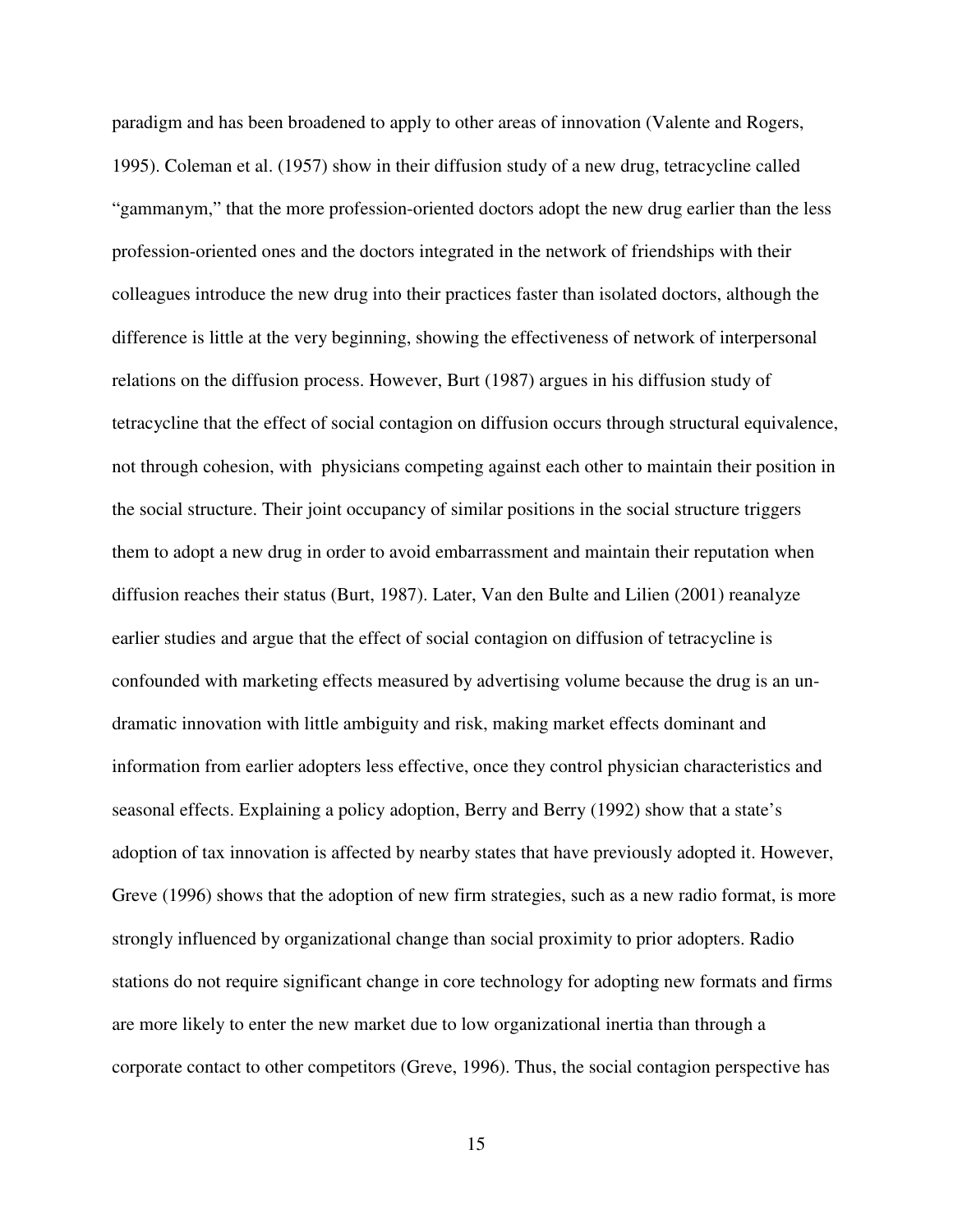been used in diffusion studies, but often supplemented by other economic or strategic approaches.

Diffusion studies also focus on how the characteristics of innovations or innovators (i.e., adopters) affect the rate of adoption of innovations. Rogers (1995) characterizes innovation by their relative advantage, compatibility, complexity, trialability, and observability. Innovation that is perceived as advantageous by individuals, consistent with the existing values, easy to understand, and experiment with on a limited basis, and whose results are more visible can be adopted faster (Rogers, 1995). For example, preventive innovation such as health prevention requires action at one time, but its advantages are hard to perceive at the same time, thereby delaying adoptions of such innovations (Rogers, 2002). Zhu et al. (2006) analyze post-adoption of e-business using a synthesis of innovation characteristics (relative advantage and compatibility, and costs and security concerns tailored to the specificity of e-business innovation) and contexts of innovation (technology competence, organization size, competitive pressure, etc.). They find that compatibility of technology is the strongest driver of e-business usage; security concern is relatively stronger in inhibiting the usage than costs; and structural inertia may prevent large organizations from using the technology. Fliegel and Kivlin (1966) study the adoption of thirty-three farm practices in terms of costs, payoff, regularity of reward, and divisibility for trial and find that innovations with high divisibility for trials, high reward, and low risk are adopted rapidly. Brancheau and Wetherbe (1990), based on characteristics of adopters and their social relations, argue that uncertainty reduction behavior among potential adopters is important for diffusion of spreadsheet software in organizations. They show that earlier adopters of spreadsheet software are younger, more highly educated and often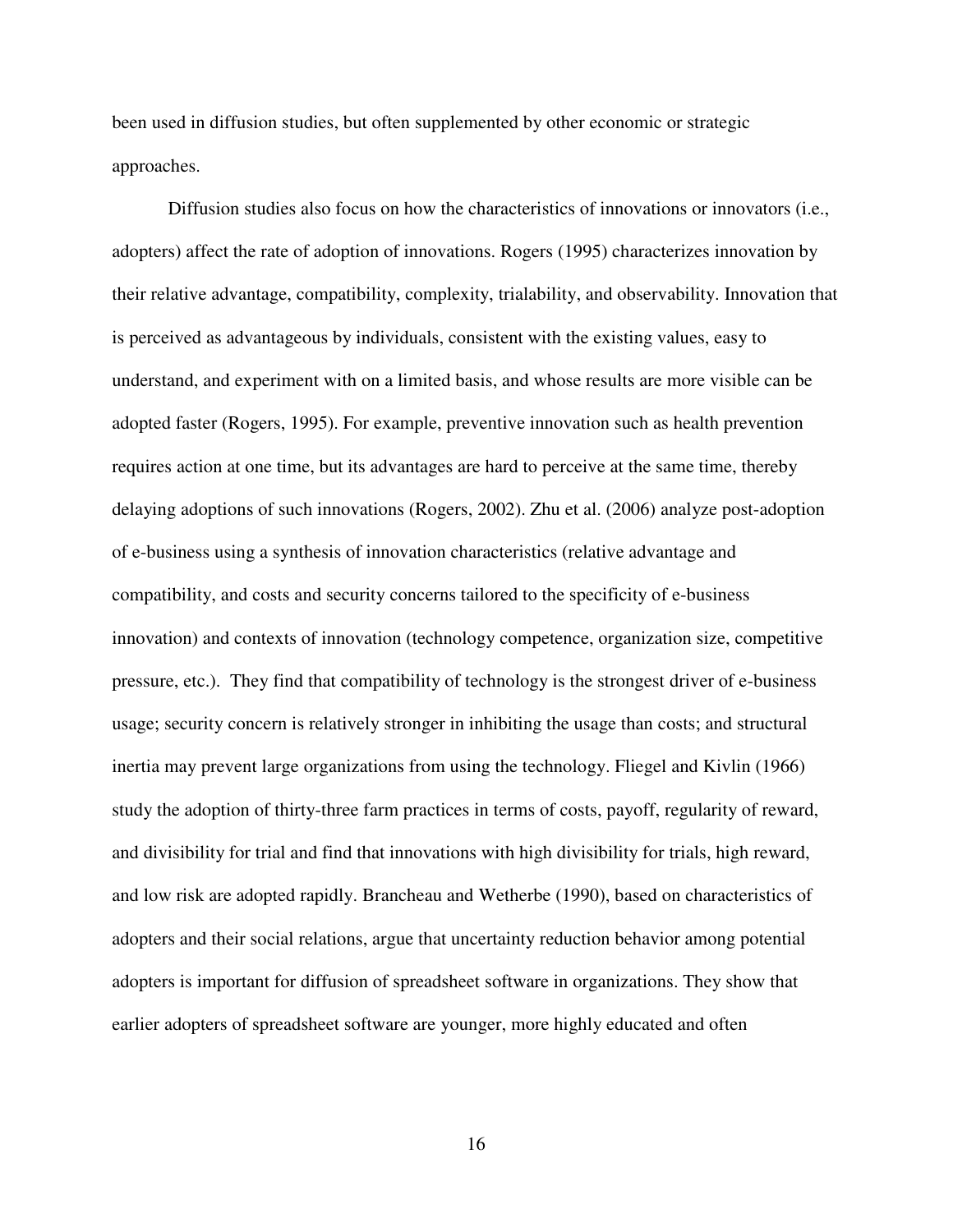professional-level analysts and more engage in interpersonal communication, and interpersonal communication has a dominant effect in all stages of adoption.

As each study of diffusion usually deals with a particular innovation, many diffusion studies are independent and isolated using diverse or combined perspectives (Palmer et al., 1993; Walsh, 1993; Westphal et al., 1997). Walsh (1993) develops a model of innovation including technological, environmental and political factors to analyze the various innovations in the retail food industry, such as frozen meat, boxed meat, scanner and computerized ordering machine, and explains the adoption of those innovations in supermarkets. He argues that political contingencies (e.g., centrality, substitutability, coping with uncertainty) and market context (e.g., technology, product characteristics, environmental uncertainty and munificence, etc.) affect innovation outcomes through change of the social relations among managers, workers, consumers, suppliers and the state in the system. For example, the implementation of the scanners was delayed because of the need for complex cooperation among retailers, food manufacturers and computer companies, and resistance by workers whose core tasks are attacked and customers who suffer from inconvenience from price removal, while the computerized ordering machine was adopted quickly, because it expanded worker skills, automated a routine task, and facilitated the decentralization of ordering responsibilities at a time of increasing store size (Walsh, 1993). Palmer et al. (1993) examine which among economic, political and institutional factors can best explain the adoption of the multidivisional form among large US corporations, and find that institutional factors such as coercive pressures of capital-dependent corporations, normative pressures of being legitimate and reliable information through nondirectional ties have a dominant effect on adoption of the multidivisional form over political factors, but complemented by the effect of economic factors of cost reduction. Westphal et al.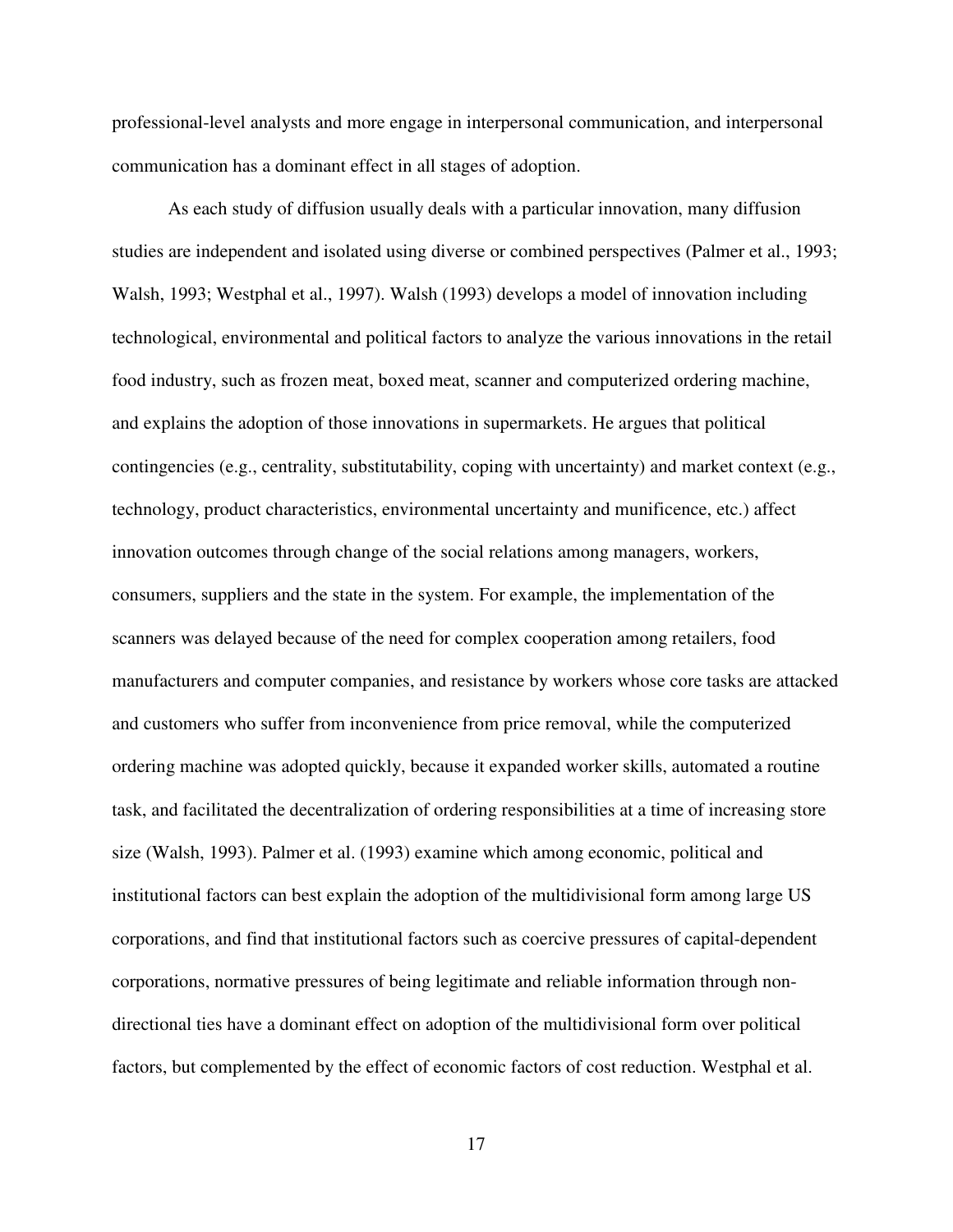(1997), in their study of adoption of total quality management (TQM) practices among hospitals, focus on the difference between early adopters and later adopters. They argue that earlier adopters explore or customize specific TQM practices suitable to their organizational capabilities and resources under the limited institutional forces while later adopters simply conform to the normative form of TQM through network ties. In addition to these sociological perspectives, some diffusion studies are grounded in an economic perspective (Audretsch and Feldman, 1996; Baptista, 2001; Cockburn et al., 1999; Jaffe et al., 1993; Mansfield, 1961). For example, Mansfield (1961) analyzes the spread of twelve innovations in four industries: bituminous coal, iron and steel, brewing and railroads, and finds that imitation of new techniques gets faster when innovations are more profitable and require small investment, and in more competitive industries. Also, based on economic geography, the diffusion of knowledge is spatial and influenced by distance from the knowledge source, the level of geographical concentration in industries, and networks between adopters and potential adopter and between producers and users of new knowledge (Audretsch and Feldman, 1996; Baptista, 2001; Jaffe et al., 1993).

Thus, although diffusion studies are mostly independent focusing on particular innovations and defining innovation broadly as a new idea or practice including new behavior, strategy, belief, technology, structure, laws and policy, the actual meaning of innovation in diffusion theory is *societal adoption of a new idea*, not simply a new idea itself. Generally, one thinks innovation is improvement. However, based on diffusion theory, innovation does not have to be improvement. A simply new idea, which is not always an improved one, can be diffused. For example, the tactic of sit-out, camp-outs, and sleep-in was spread to student activists of the shantytown in 1970s and 1980s because it was compatible with students' experiences and beliefs without carefully examining the effectiveness of the tactic, and consequently was not successful,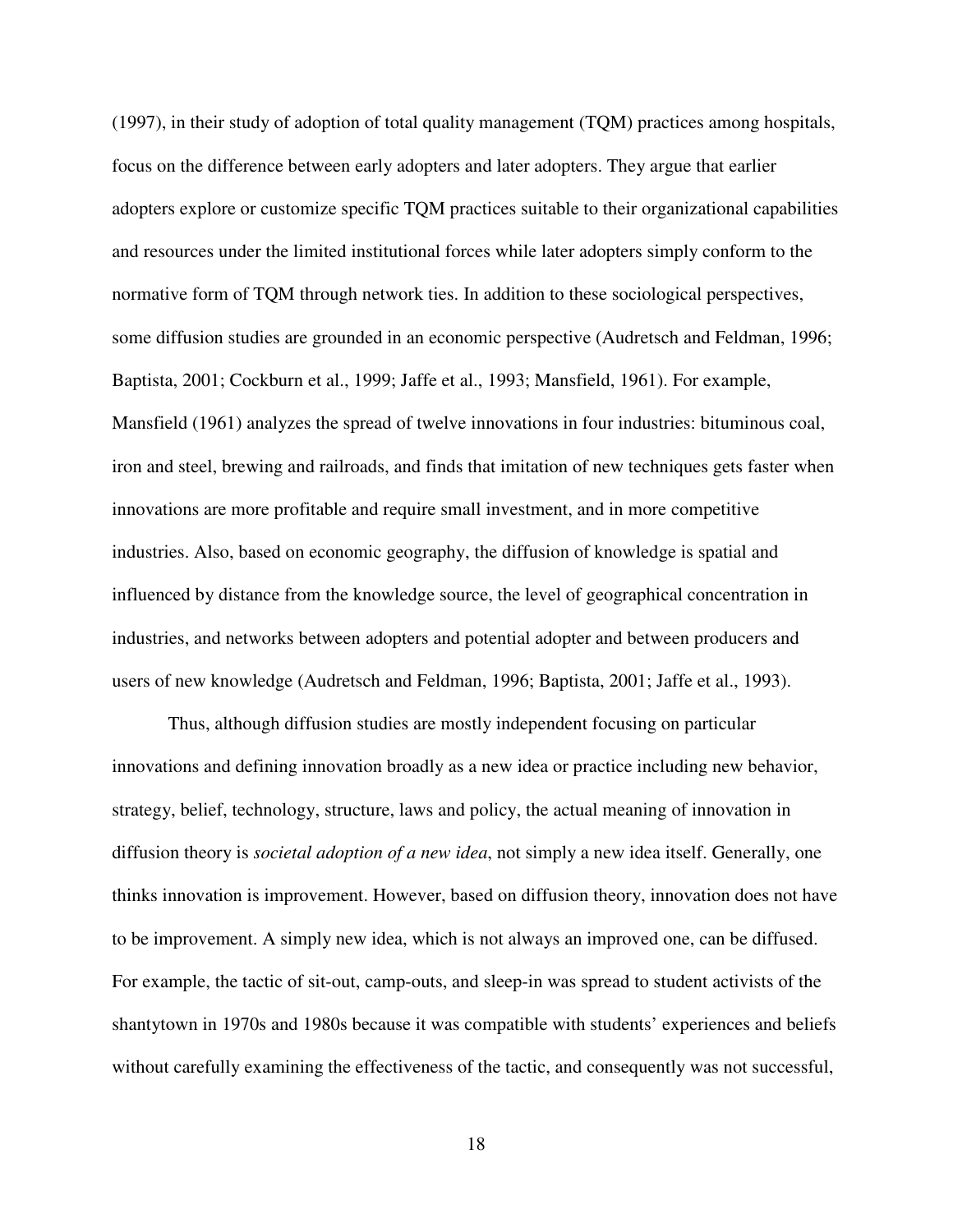not achieving its goal (Soule, 1999). Also, as discussed in Rogers' (2002) preventive innovation, its consequence may not be observed at the time of adoption so that it can turn out to be either a success or a failure. For example, Westphal et al. (1997) show that late adopters of TQM gain little performance benefits from the innovation. Therefore, innovation on diffusion theory refers to societal adoption of any new idea or practice, which could be effective or ineffective, and this adoption is affected by characteristics of the new practice and adopters, and contextual -- economic, political, institutional, or social --- factors.

### **2.2.4. Innovation as a continuous or discontinuous concept**

Schumpeter (1939) distinguishes innovation --- any "doing thing differently" in the economic life --- from invention, and addressed that "the making of the invention" and "the carrying out of the corresponding innovation" are different. Innovation can occur without invention, and invention does not necessarily lead to innovation (Schumpeter, 1939). However, Solo (1951), defining inventions as "changes in the knowledge available" and innovations as "changes in the actual technological arrangements of existing knowledge applied" both included in technological change, argues that invention and innovation are considered an ordinary business activity both subject to cost and revenues, not distinct activities with one as a business activity and the other placed outside the economic activity. Ruttan (1959) points out that Schumpeter and growth theorists, whose main interest is changes in production function by technological change, pay little attention to the process by which innovation is generated. He sees innovation as any "new thing" in science, technology, or art, and invention as a subset of technical innovation that is patentable. Moreover, he argues that the distinction between invention and innovation has no real conceptual basis, and there may be more advantages by eliminating this distinction and instead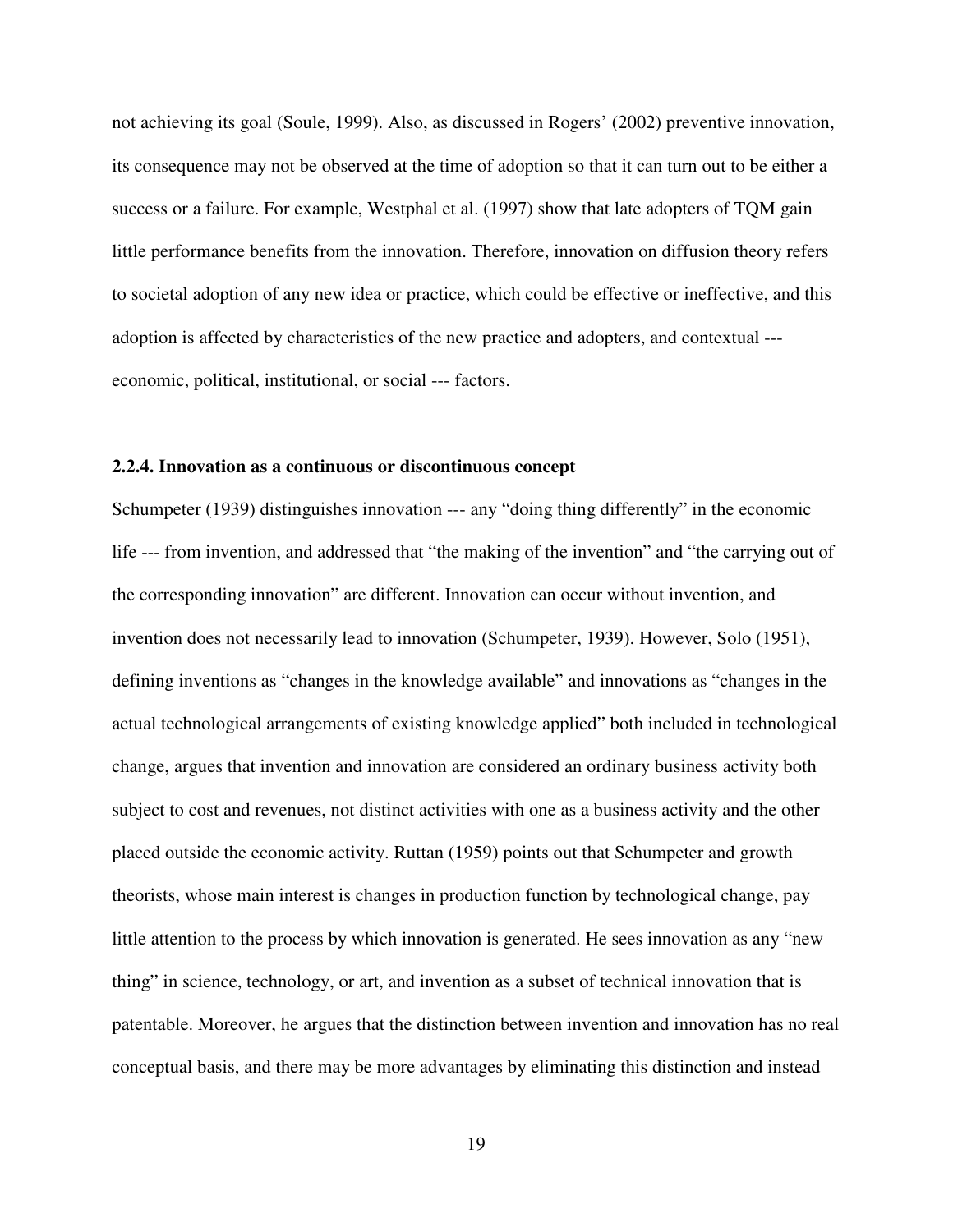creating precision by dividing innovation into "scientific innovation," "technical innovation," or "organizational innovation" (Ruttan, 1959). Making the distinction between invention and innovation becomes more difficult as we try to understand inventive activity as a continuing activity and the process of invention proceeding to full commercial application (Rosenberg, 1975). Rosenberg (1975) argues that the lengths of the lag between invention and full commercial exploitation vary by industry and also by complexity of the technical problem and the degree of establishing economic superiority over existing techniques, and innovation is linked to the inventive process. This discussion is also related to the conceptualization between creativity and innovation. If we characterize innovation as a broad concept including creativity in multistage processes requiring multilevel interactions, not a limited concept to implementation of ideas, innovation should be considered a relatively more continuous process (Baer, 2012; Ford, 1996). Furthermore, the diffusion process of innovation proceeds through a series of improvements, modifications and adaptations of practices to the specialized requirements of various submarkets, implying that innovation is not a clearly defined single act (Rosenberg, 1975). Westphal et al. (1997) point out that while some innovations are discrete, others can be open to interpretation and vary in form so that exploring different definition and implementation of an innovation is more important than simply predicting adoption or not. Robertson (1967) shows that innovation is neither totally an accidental affair nor a mechanistic affair, rather being a cumulative synthesis of familiar elements and novel elements, and classifies innovation as continuous innovations (e.g., fluoride toothpaste, new-model automobile change-overs), dynamically continuous innovations (e.g., electric toothbrushes, Touch-Tone telephones) and discontinuous innovations (e.g., television, computers). Rogers (1995) also introduces the concept of technology cluster due to the difficulty of determining boundaries around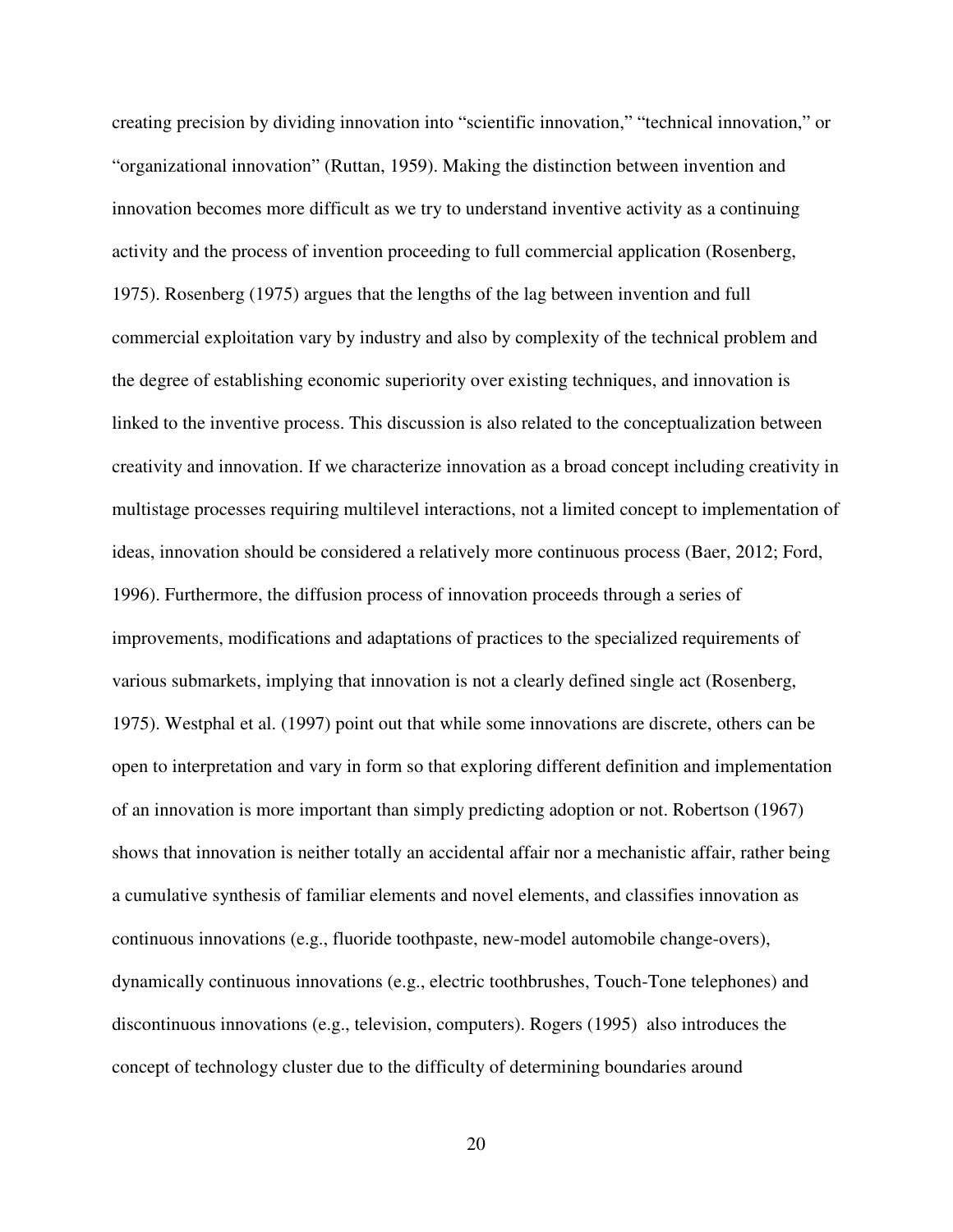technological innovation, i.e., where one innovation stops and another begins, and argues that the perception of newness and the boundary between innovations are determined by potential adopters. Stinchcombe (1990) argues turning inventions into innovations is difficult because the information and decision system required for inventions and associated with inventors, is different from that for innovations, which is more associated with managers. Furthermore, turning invention to innovation for producing monopolistic advantage involves creating a social system to maintain the advantages of the learning curve and network connections between innovators and their clients, and arranging for the division of benefits between investors and personnel (Stinchcombe, 1990), implying that it is hard to define innovation as a single act in this process of building a social system.

Accordingly, the concept of innovation and the drivers of innovation vary by theoretical background and there is no consensus covering all theories. Innovation studies based in one theory see one side of innovation, but are less aware of the other sides. Understanding these different perspectives on innovation studies is a starting point to conceptualizing innovation at a higher level, potentially encapsulating all those streams. This discussion suggests the need for further work on the fundamental meaning of innovation, grounded in the philosophy of technology and innovation. This review suggests a starting point for such a project.

### **2.3. Conclusion**

Innovation studies generally gloss over how innovation has been discussed in different contexts, simply employing a working definition. This chapter examines the meaning of innovation in various theoretical perspectives: growth theory, creativity theory, and diffusion theory to show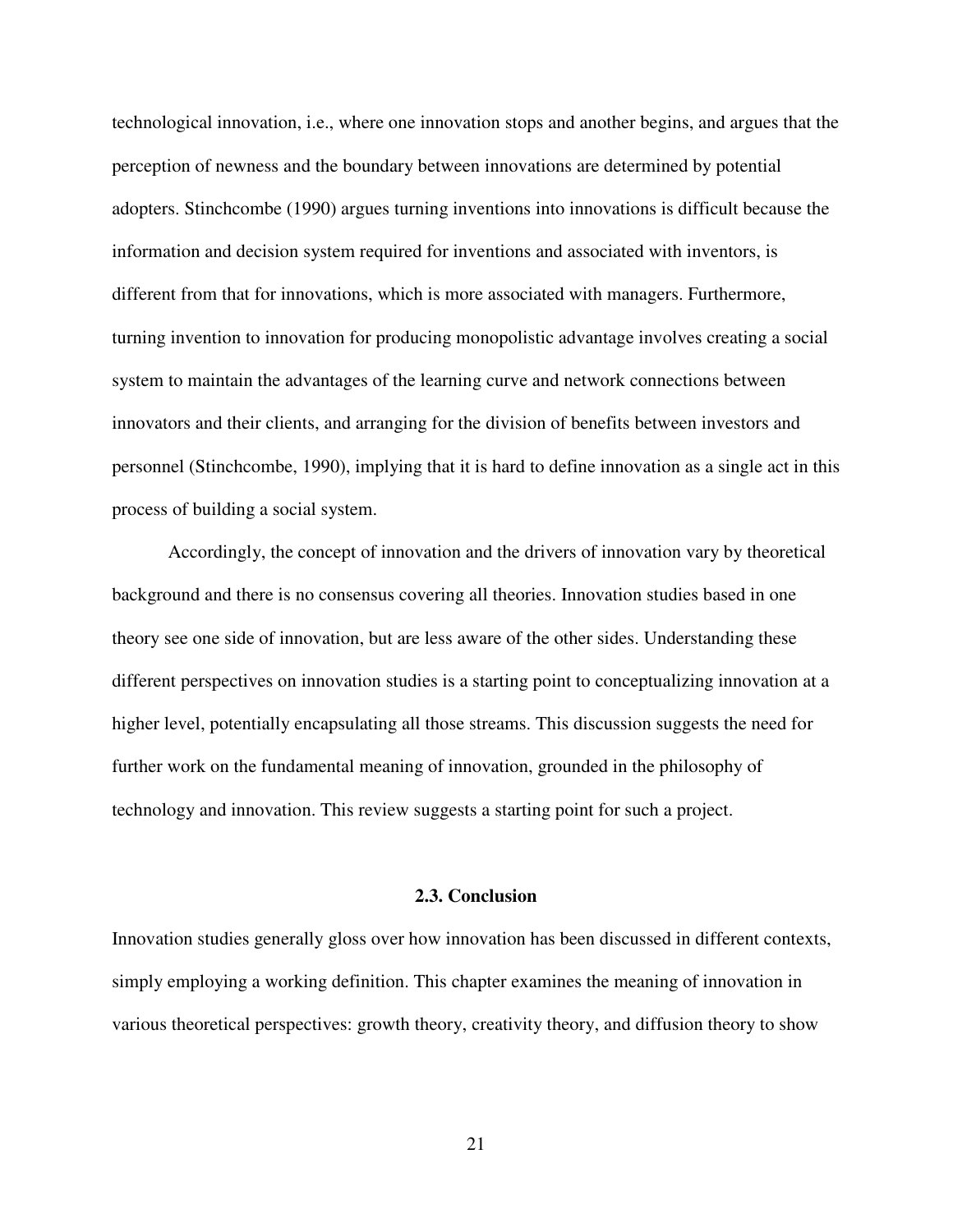innovation can be defined differently and how multi-disciplinary or interdisciplinary innovation research could be.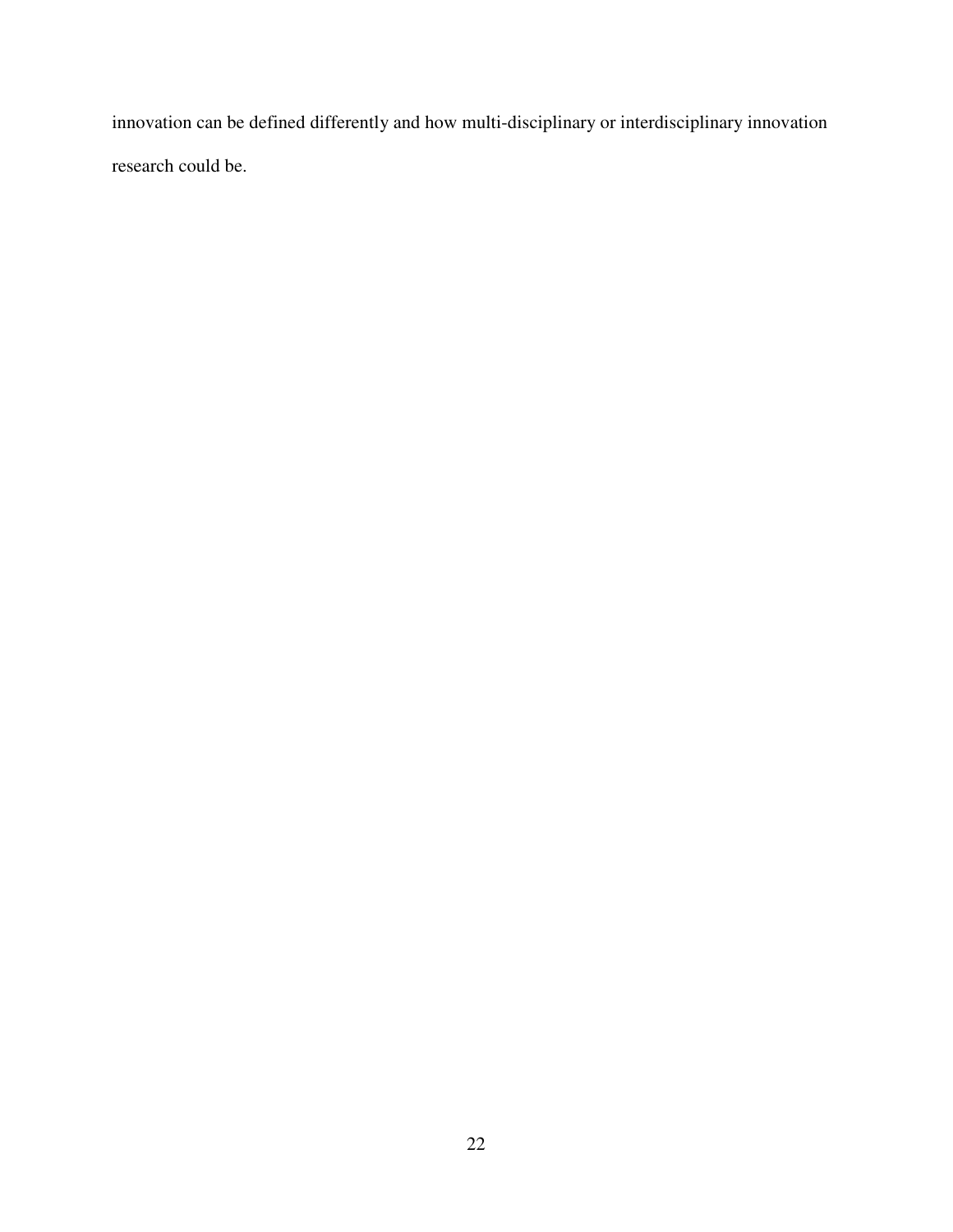### **CHAPTER 3**

# **EVALUATING AND EXTENDING INNOVATION INDICATORS FOR INNOVATION POLICY**

### **3.1. Introduction**

Innovation is a key but poorly understood concept in management, economics, sociology and public policy. While innovation is widely seen as a key to economic growth and improved wellbeing, the uses and the measures of the concept vary across studies. Starting from the early work of Schumpeter (1939, 2008), one can see a variety of uses of the term "innovation" in the literature, and also a proliferation of measures even among those who share underlying concepts. This suggests a need to map and clarify the uses of the term "innovation" and its various indicators, in order to facilitate innovation studies that are focusing on the drivers and outcomes of something called "innovation." This chapter shows the variety of operationalizations that are commonly used based on the Schumpeterian perspective. Then, based on a variety of data sources including NSF, CIS (German data only), USPTO and multiple original US survey data, this chapter shows how the different measures co-vary, and what underlying aspects of the innovation concept they seem best to capture. Innovation has been measured by public and private surveys or patents, and each measure has been used for independent studies with some advantages and disadvantages. However, there is a need to cross-validate different measures of innovation indicators. This study tries to achieve this goal. Moreover, the process of crossvalidation of measures created by different data sources opens the discussion about difficulties in linking innovation concepts (e.g. what is innovation, or trivial vs. blockbuster innovation) and measures, and further brings us to a more comprehensive view on innovation including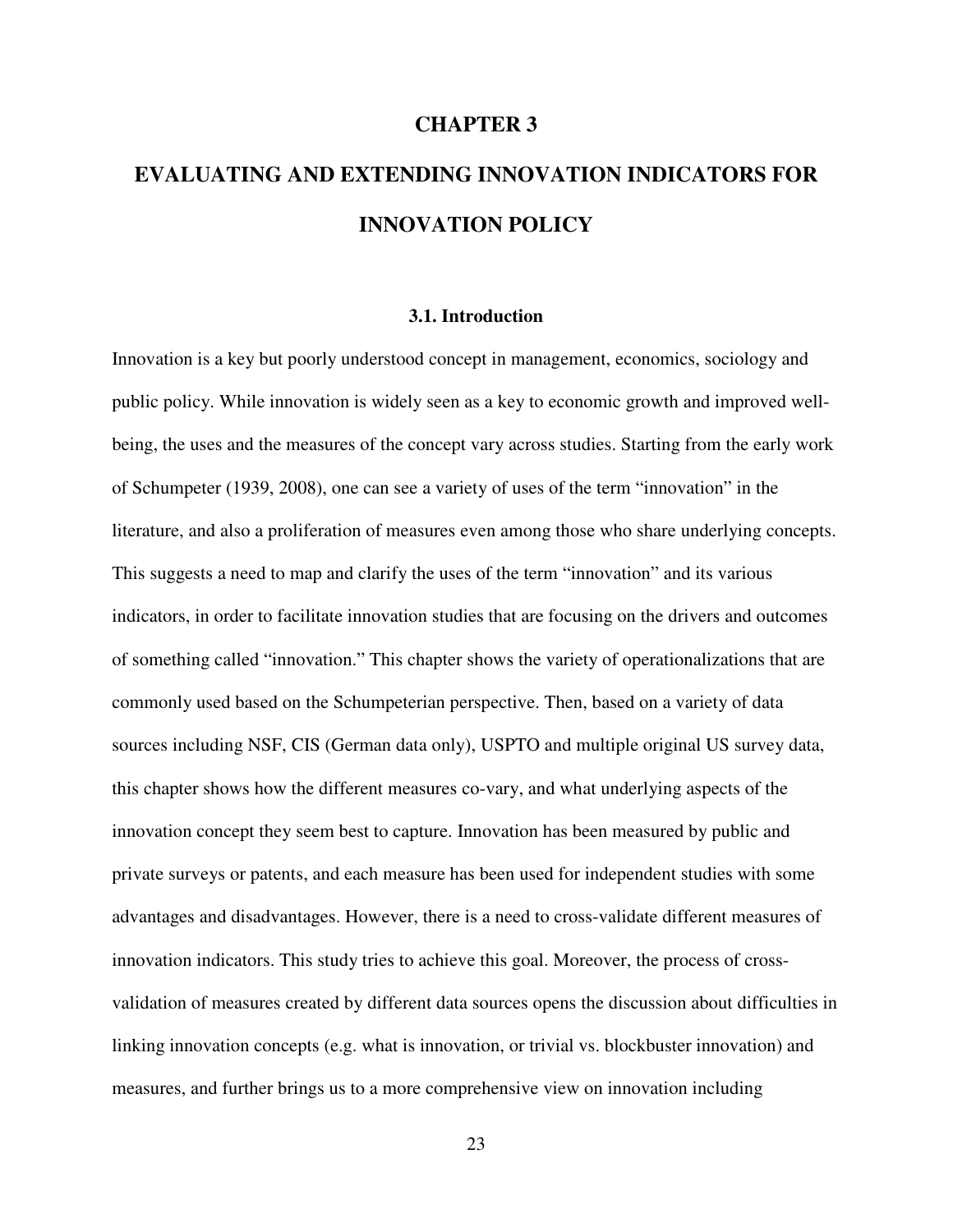innovation from outside of R&D activity as well as innovation from R&D activity. This introduces the concept of non-R&D innovation. We develop measures of non-R&D innovation using original US surveys, which highlight some of the limitations of many current measures and conceptualizations and add new statistics to those by public surveys, to both develop and clarify the concept of innovation and also help improve the concept as it might be used in science, technology and innovation management and policy. Finally, the challenge of measuring R&D and non-R&D innovation is discussed, which needs to be considered to create better innovation indicators. Overall, the results contribute to conceptualizing innovation, cross-validating innovation indicators created from different data sources, developing science and innovation indicators beyond the R&D-based perspective in innovation policy, and emphasizing the importance of understanding the broad universe of innovative activity.

## **3.2. Conceptualizing innovation**

According to the Oslo manual (OECD, 2005), an innovation is defined as "*the implementation of a new or significantly improved product (good or service), or process, a new marketing method, or a new organisational method in business practices, workplace organisation or external relations...* The minimum requirement for an innovation is that the product, process, marketing method or organisational method must be *new (or significantly improved) to the firm*." Many innovation studies have used slight modifications of this definition as their starting point. Although innovation can be defined and interpreted differently by scholars, their common starting point is Schumpeter. Schumpeter (2008) argues that the engine of capitalism is production for the mass market and this engine is kept in motion by creative destruction, i.e., the continuous process of generating new products, processes, markets and organizational forms that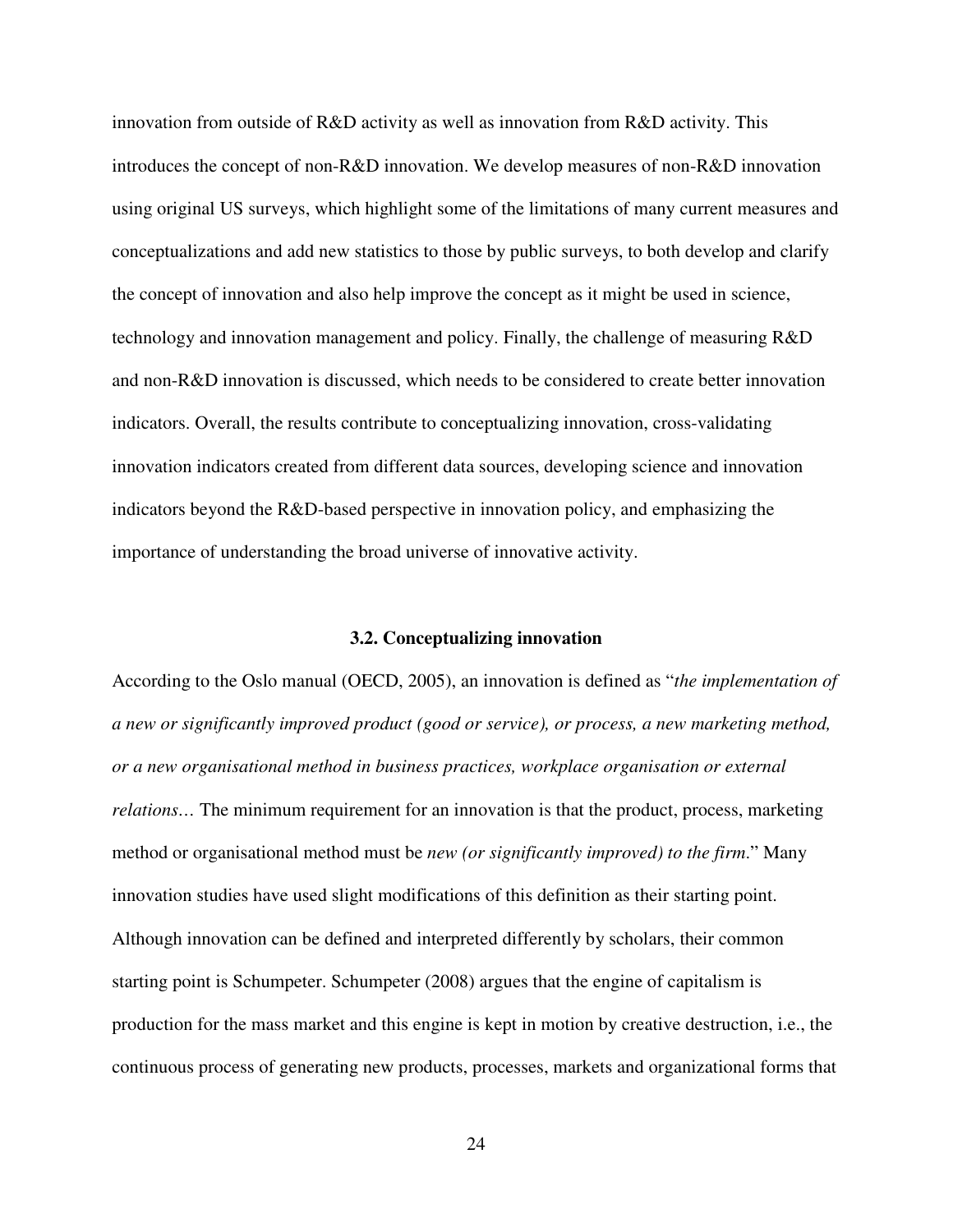make existing ones obsolete. Thus, for Schumpeter, innovation is the setting up of a new production function through the process of creative destruction (Schumpeter, 1939). Creating new ways of production, as well as new products, is an important driver of economic growth. Rosenberg (2004) shows that increasing inputs accounts for a small portion of the actual growth (about 15%) and the rest of growth comes from creating new ways to produce more output from the same amount of inputs. Although Schumpeter (2008)'s concept of innovation covers more broadly including organizational change in the process of creative destruction, innovation has been often discussed in terms of the technological change causing economic growth. Thus, the meaning of innovation in the Schumpeterian perspective is *technological change that yields more or better output from a given bundle of inputs* (Mansfield, 1972; Romer, 1986, 1990, 1994). In this conceptualization, the term innovation is often equated with technological innovation. This study uses this conceptualization.

### **3.3. Measurement of innovation**

Innovation policymakers have struggled with the problem of how to develop innovation indicators that capture innovative activity in the contemporary US economy (NRC, 2014). Many innovation studies use specific types of innovation to narrow their focus or to consider diverse dimensions or characteristics of innovation, such as technological innovation including product and process innovation, exploratory or exploitative innovation (Greve, 2007; Jansen et al., 2006), incremental or radical innovation, disruptive innovation (Govindarajan and Kopalle, 2006), architectural innovation (Henderson and Clark, 1990), and user innovation (von Hippel, 2005). Service innovation is hard to define, and has been usually included in product innovation (OECD, 2005). Recently, innovation surveys try to measure organizational innovation, in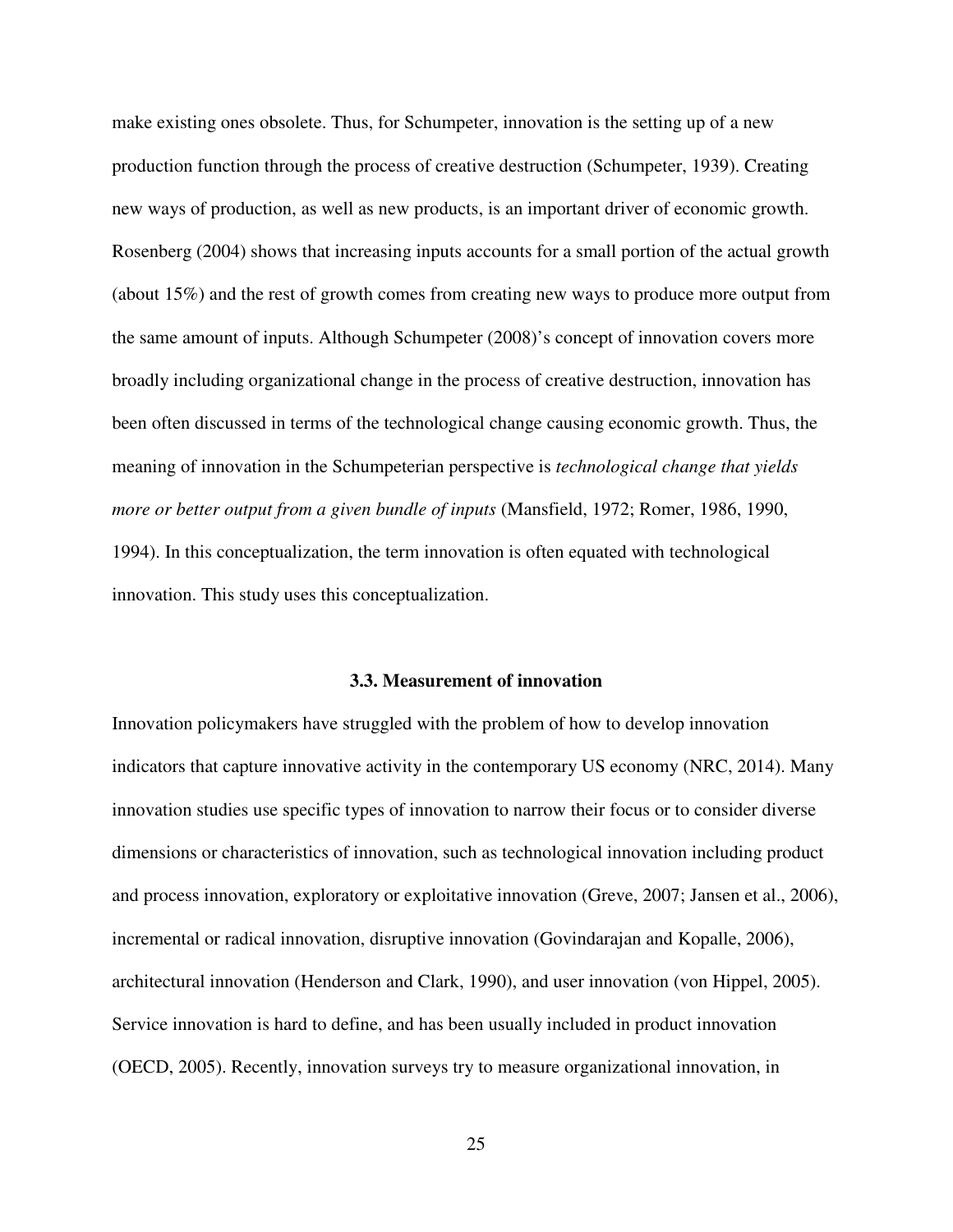addition to the more traditional product and process innovation. The following section, focusing on technological innovation, discusses common measures of innovation which are heavily used by innovation studies in the Schumpeterian perspective, compares them, and examines the link between the concepts of innovation and those commonly used measures.

# **3.3.1. Innovation indicators**

Innovation studies have generally used R&D, patents, or survey-based measures as innovation indicators. First, R&D expenditure or intensity measures innovative effort, which is either used as a dependent variable to explain the relationship between firm size and innovative effort (Cohen, 2010) or an input to innovation (Kemp and Pearson, 2007; Romer, 1986, 1994). For decades, R&D has been treated as equivalent to innovation. Consistent with this view, from 1953 to 2007, the US National Science Foundation (NSF) managed the Survey of Industrial R&D, collecting information about R&D performing firms, not separately measuring innovation distinct from doing R&D. Although R&D is a good proxy for technological progress because it is an intended activity directed toward innovation, it has limitations as a good proxy because technology can progress without much R&D and R&D-related indicators do not include innovation outside organized R&D, for example, through learning by doing, tooling and construction, manufacturing and marketing activities (Mansfield, 1972; Mukhopadhyay, 1985). Only in 2008 did NSF begin to collect additional indicators of innovation such as patents or commercialization of new products or processes. Geroski (1990) points out that R&D expenditures are a poor measure of true research activity, underestimating the research activity of small firms in competitive industries. Blundell et al. (1999) and Klette and Kortum (2004) also argue that R&D is often allocated in an arbitrary manner in firm accounts and not even reported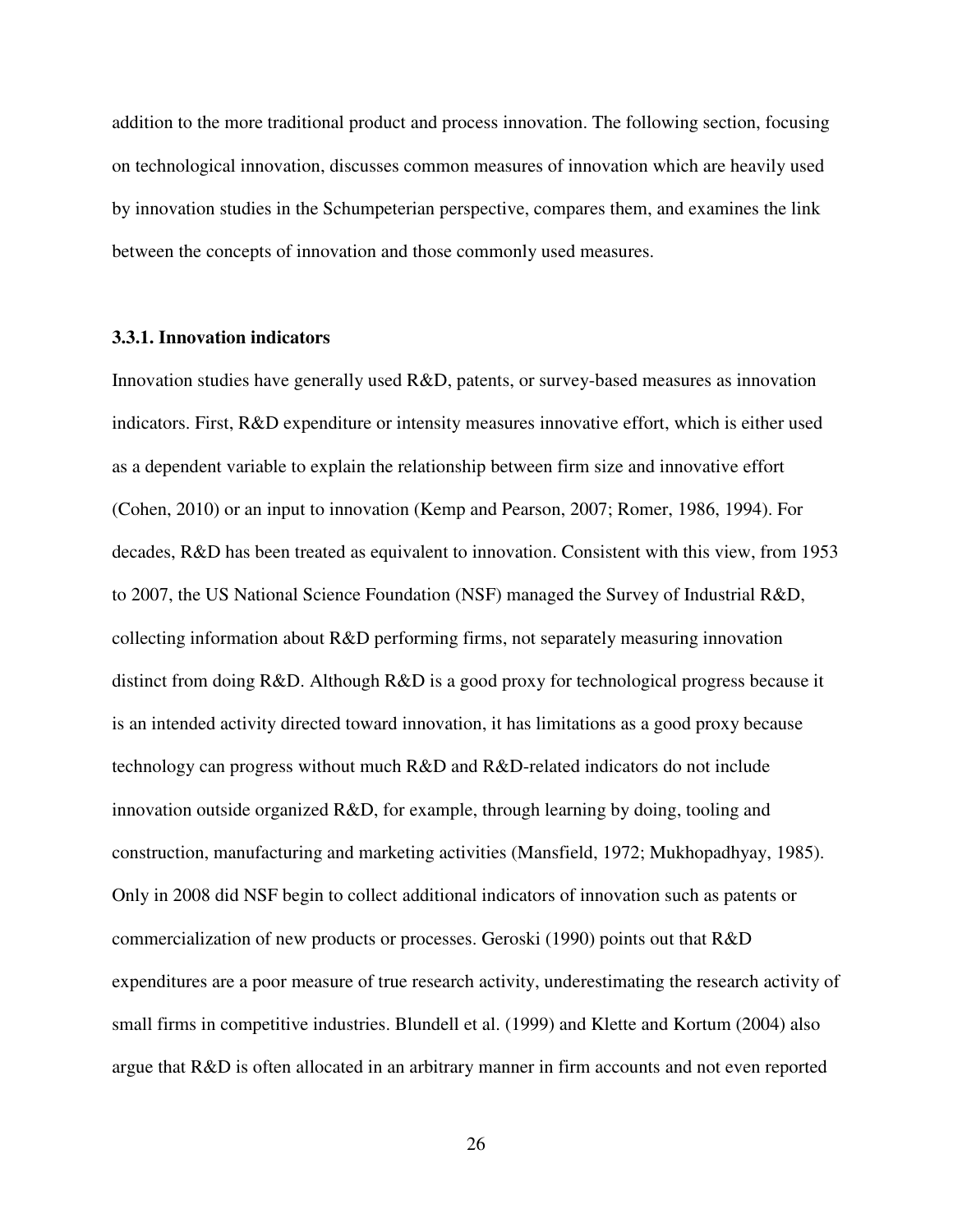by many firms, and R&D intensity has a highly skewed distribution. Thus, R&D cannot be simply equated with innovation, and rather has to be considered one input for innovation.

In addition to R&D, patent-based indicators have been commonly used as an innovation output measure (Cohen, 2010; Jaffe et al., 1993). Patents have the benefits of public availability of the data and of being an unobtrusive measure. However, a patent cannot be equated with innovation because not all innovations are patented (Blundell et al., 1999). Firms have different strategic reasons for patenting and also use other appropriability mechanisms such as secrecy, lead time and long-period contracts, for protecting inventions with different values or depending on the difficulty of codifying inductive and empirical knowledge (Anton and Yao, 2004; Arora, 1997; Arundel, 2001; Cohen et al., 2000; Hall et al., 2012). Even for inventions registered at the USPTO, the majority of those are never commercialized (Kline and Rosenberg, 1986), and, furthermore, one innovation may involve many patents (Cohen et al., 2002). Thus, the problems of R&D not being a clear substitute for a measure of innovation, especially for evaluating the efficiency of government funds, and the problem of an increase in patents not reflecting an increase in innovation highlight the need for a measure of innovation that allows a direct link between innovation outcomes and relevant policy variables (NRC, 2014). Moreover, Arora et al. (2014) show that for about half of innovations in the US, sources of invention and locations of innovation are not the same. The invention moves during the commercialization process and this also requires a separate measure of innovation from R&D and patents.

Consistent with this demand, alternative innovation measures are collected by surveys or counting innovations to consider all innovations regardless of R&D and patenting. There have been private and public innovation surveys to directly measure innovation in European and North America over the years, for example, the Community Innovation Survey (CIS) in Europe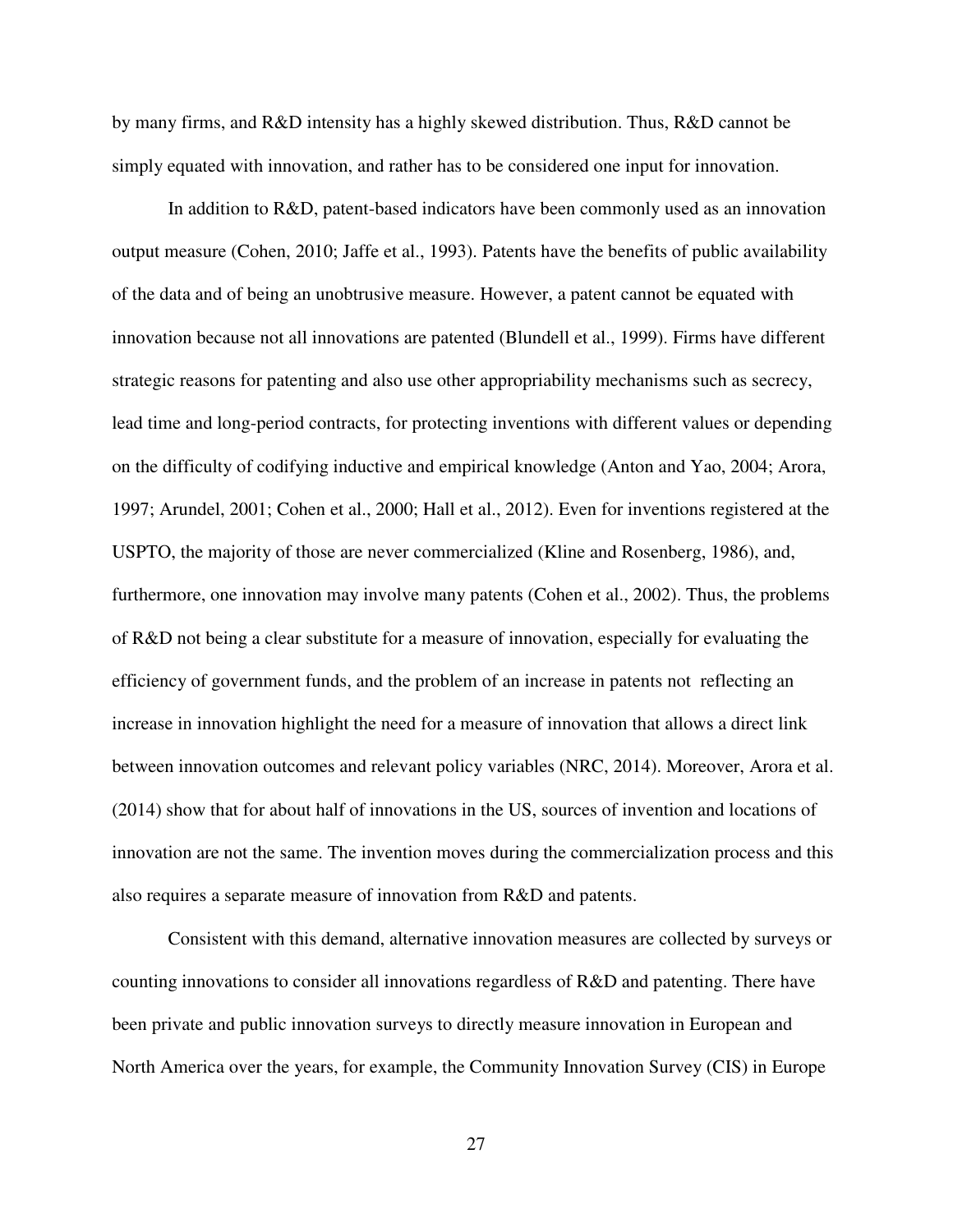(1993 - present), NSF's Business R&D and Innovation Survey (BRDIS) in the US (2008 present), and private surveys such as the US Division of Innovative Labor Survey (DoIL) (Arora et al., 2014), as well as a sequence of Canadian Survey of Innovation and Business Strategy (1993 - present) and old innovation surveys done in Italy, France and Nordic countries before the initiation of CIS (Gault, 2013; Gerstein et al., 2004). Although some of these surveys use slight variations, most build on the OECD definition of innovation. The measures depend on respondents' interpretations of innovation, and novelty and improvement of products and processes embedding socio-economic benefits, complementing limitations of patent measures (Tremblay et al., 2010). Although less commonly used than survey-based measures, counts of innovations identified through expert appraisal as those by SPRU, University of Sussex for major innovations in the UK, 1945 – 1983 (Blundell et al., 1999; Geroski and Pomroy, 1990) or counts of new product announcements in trade journals and magazines (Coombs et al., 1996; Fosfuri and Giarratana, 2009) have been also used as measures of innovation. For example, pharmaceutical innovations are measured by clinical trials, counts of drug products, journal articles, or the number of new molecular entities (Dubois et al., 2011). Counting new product announcements in technical and trade journals allows collecting information about companies' innovation productivity and innovations timed close to commercialization, although they may rarely cover process innovations, and may have selection biases from choice of journals by researchers and new product selection by the journal editors (Coombs et al., 1996; Kemp and Pearson, 2007; Tidd, 2001). Finally, some have used historical records from World's Fairs and similar exhibitions of new technology to track innovation counts (Moser, 2005). For this study, the focus is on innovation-relevant measures from patent database, public and private surveys,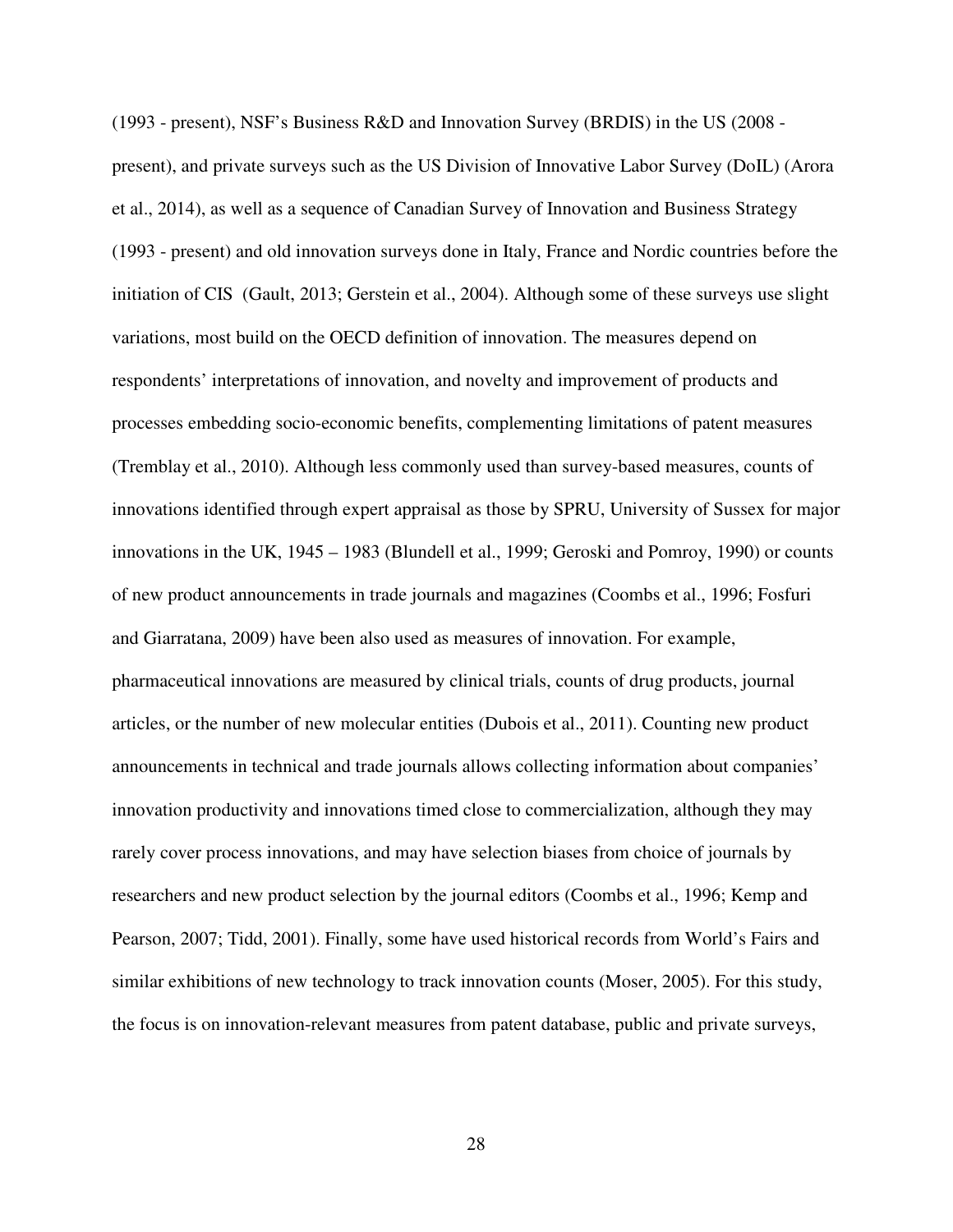mostly related to product and/or process innovation. Sections 3.3.2 and 3.3.3 will compare these indicators and discuss ties among indicators and concepts.

## **3.3.2. Comparison of measures**

In this section, different innovation-related indicators are created from different data sources. First, R&D data are collected from NSF's Industrial R&D Survey (NSF, 2011), NSF's BRDIS (NSF, 2013) and the US DoIL Survey (Arora et al., 2014), a private innovation survey. Second, patent-related data are collected from the USPTO through the NBER database (Hall et al., 2001) and the US Inventor Survey (Walsh and Nagaoka, 2009), a private survey of triadic patents, as well as NSF's BRDIS. Lastly, survey-based innovation indicators are created from CIS German data (Aschhoff et al., 2013), NSF's BRDIS and DoIL. The datasets are described in Table 3.1.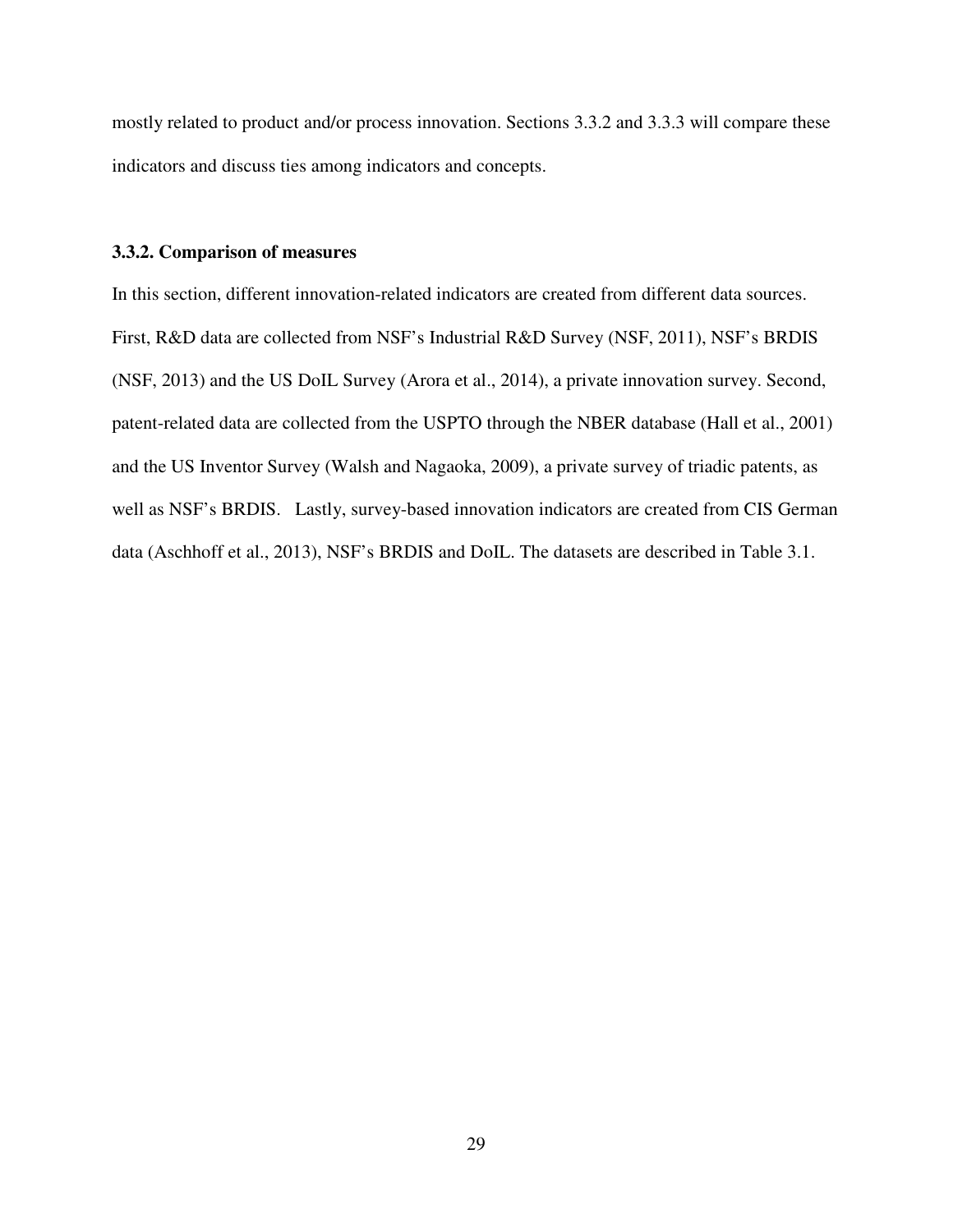| <b>Survey</b>                |                                              | Year<br><b>Respondent</b> |                                                                                                                     | <b>Description</b>                                                                                                                                                                                                                                                            |
|------------------------------|----------------------------------------------|---------------------------|---------------------------------------------------------------------------------------------------------------------|-------------------------------------------------------------------------------------------------------------------------------------------------------------------------------------------------------------------------------------------------------------------------------|
| (Ownership)                  |                                              | covered                   | (Response rate)                                                                                                     |                                                                                                                                                                                                                                                                               |
| R&D-<br>focused<br>survey    | Survey of<br>Industrial<br>R&D 2007<br>(NSF) | 2007                      | Representatives at for-<br>profit R&D-<br>performing companies<br>$(80\%)$                                          | The survey collects information about<br>amount of R&D expenditure, sources of<br>funding, character of R&D work, R&D<br>employees, and company performance and<br>basic profiles.                                                                                            |
| Patent-<br>focused<br>survey | <b>US</b> Inventor<br>Survey<br>(Private)    | 2000<br>to<br>2003        | Inventor on triadic<br>patent (32%)                                                                                 | The survey is sampled from US inventors<br>on triadic patents (patents filed in Japan<br>and the EPO and granted by the USPTO).<br>The data include inventors' education,<br>employment and motivations, invention<br>process, and use of invention and the<br>patent.        |
| Innovation<br>survey         | <b>BRDIS</b><br>2008<br>(NSF)                | 2006<br>to<br>2008        | Persons familiar with<br>topical areas of the<br>survey in the US<br>(parent) company with<br>10+ employees $(77%)$ | The survey includes companies' financial<br>information, R&D activities, human<br>resources, intellectual property, and<br>innovation during 2006 to 2008.                                                                                                                    |
|                              | <b>DolL</b><br>(Private)                     | 2007<br>to<br>2009        | Marketing manager or<br>another person in the<br>business unit familiar<br>with its products and<br>services (30%)  | The survey is sampled from firms in US<br>manufacturing and selected business<br>service industries, and include information<br>about sources of invention and channels<br>through which the division of innovative<br>labor functions for innovation during 2007<br>to 2009. |
|                              | <b>CIS 2010</b><br>(Eurostat)                | 2008<br>to<br>2010        | Enterprises with 10+<br>employees (DE-23%)                                                                          | The survey collects information about<br>innovation activities of enterprises in<br>European countries, and the sources and<br>barriers of innovation activities including<br>organizational and marketing innovation.                                                        |

Table 3.1. Different data on innovation

Notes:

All NSF surveys' response rates are provided by the NSF NCSES Surveys page.

CIS 2010-DE response rate is from the Community Innovation Survey 2010 Synthesis Quality Report by European Commission.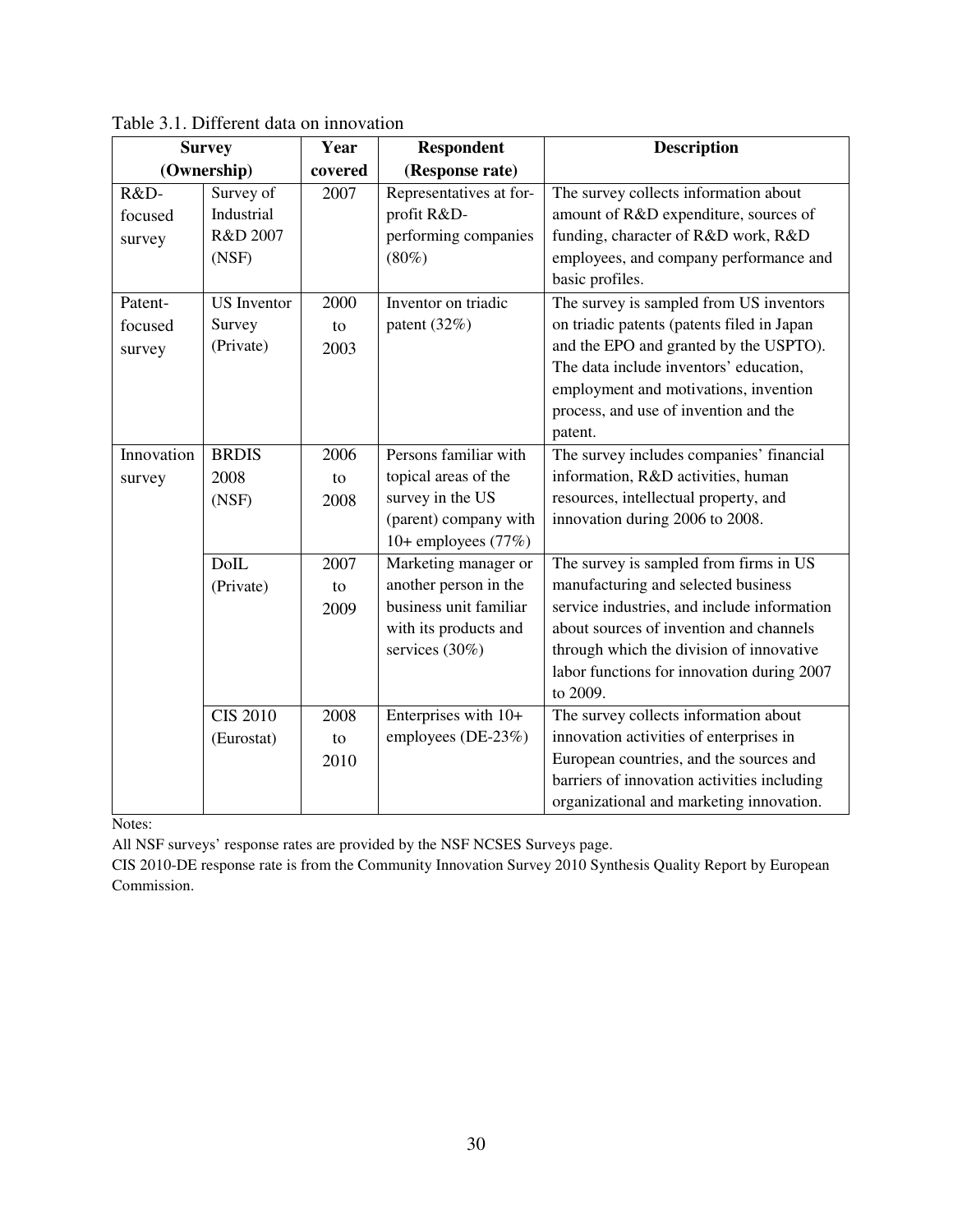Comparison is done at the industry level due to limitations on accessing micro-level data for the surveys and also to allow creation of concordances across data. Tables 3.2 and 3.3 present the measurement of and comparison among different indicators of innovation for organizations (e.g. business units in DoIL, parent firms in NSF's surveys, and enterprises in CIS) with 10+ employees from different data sources by manufacturing industry, using 2007 NAICS categories. To compare industries, a concordance between US patent class and NAICS published by the USPTO and a concordance between NAICS and NACE published by the US Census are used. R&D-based measures are R&D intensity (i.e., industry R&D expenditure divided by industry sales, column 1 in Table 3.3) and the percentage of R&D performers in each industry (columns 2 and 3 in Table 3.3) from two different sources: NSF and DoIL. Patent-based measures are the number of patent applications from each industry divided by industry sales (column 4 in Table 3.3), the number of patents granted to each industry divided by industry sales (columns 5 in Table 3.3), and the number of patents classified into the product industry divided by industry sales (column 6 in Table 3.3). Columns 7 to 11 in Table 3.3 present the rates of innovators by industry from BRDIS, DoIL, and CIS (Germany). Such indicators are related, but distinct, and are often used together in a given study. Therefore, comparing different innovation indicators and also those from different data sources helps calibrate and validate each measure to others and understand the extent to which they capture the same concept (Blalock, 1968).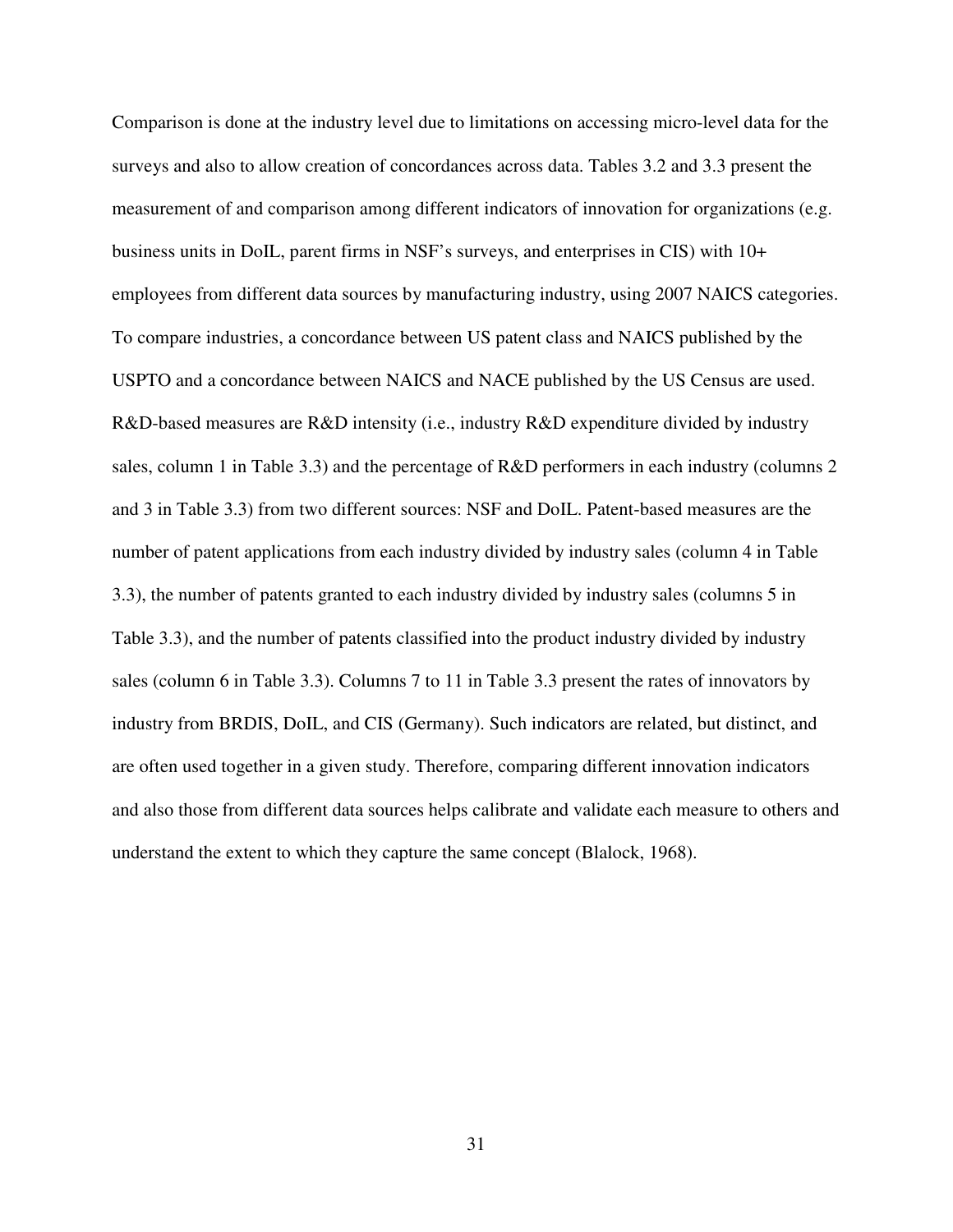| <b>Indicator</b>                   | Data source                                                                      | <b>Measure</b>                                                                                                                |
|------------------------------------|----------------------------------------------------------------------------------|-------------------------------------------------------------------------------------------------------------------------------|
| R&D Intensity                      | <b>BRDIS 2008</b>                                                                | Expense for domestic R&D performed by the companies<br>Domestic sales                                                         |
| R&D performers                     | <b>NSF 2007</b><br>Survey of<br><b>Industrial R&amp;D</b>                        | % of companies spending more than zero expense for R&D                                                                        |
| R&D performers                     | <b>DoIL 2010</b>                                                                 | % of firms saying yes to the question "Does your company"<br>conduct R&D?"                                                    |
| Patent<br>applications             | <b>BRDIS 2008</b>                                                                | # of US patent applications<br>Domestic sales                                                                                 |
| Patents                            | <b>BRDIS 2008</b>                                                                | # of US patents issued<br>Domestic sales                                                                                      |
| Patents                            | <b>NBER</b> (Patents<br>issued in 2006)<br><b>BRDIS 2008</b><br>(domestic sales) | # of any US patents related to the product industry<br>Domestic sales                                                         |
| New-to-Firm<br>product innovator   | <b>BRDIS 2009</b>                                                                | % of companies that introduced new or significantly improved<br>goods or services                                             |
| New-to-Firm<br>product innovator   | <b>DoIL 2010</b>                                                                 | % of firms that introduced new or significantly improved goods<br>or services to the firm                                     |
| New-to-Firm<br>product innovator   | <b>CIS 2010</b><br>(Germany)                                                     | [Product innovative enterprises only]+<br>[Product and process innovative enterprises only]<br>$\%$<br># of total enterprises |
| New-to-Market<br>product innovator | <b>DoIL 2010</b>                                                                 | % of firms that introduced new or significantly improved goods<br>or services to the industry                                 |
| New-to-Market<br>product innovator | <b>CIS 2010</b><br>(Germany)                                                     | % of enterprises that introduced a new or significantly improved<br>good or service onto your market before your competitors  |

Table 3.2. Indicators and measures at the industry level

Notes:

BRDIS domestic sales data are representative of companies where (worldwide R&D expense+ worldwide R&D cost funded by others)  $> 0$ .

New-to-firm product innovators in CIS here are defined as firms that introduced any product innovation, which is a union of "product innovative enterprises only" and "product AND process innovative enterprises only". Data are from Eurostat.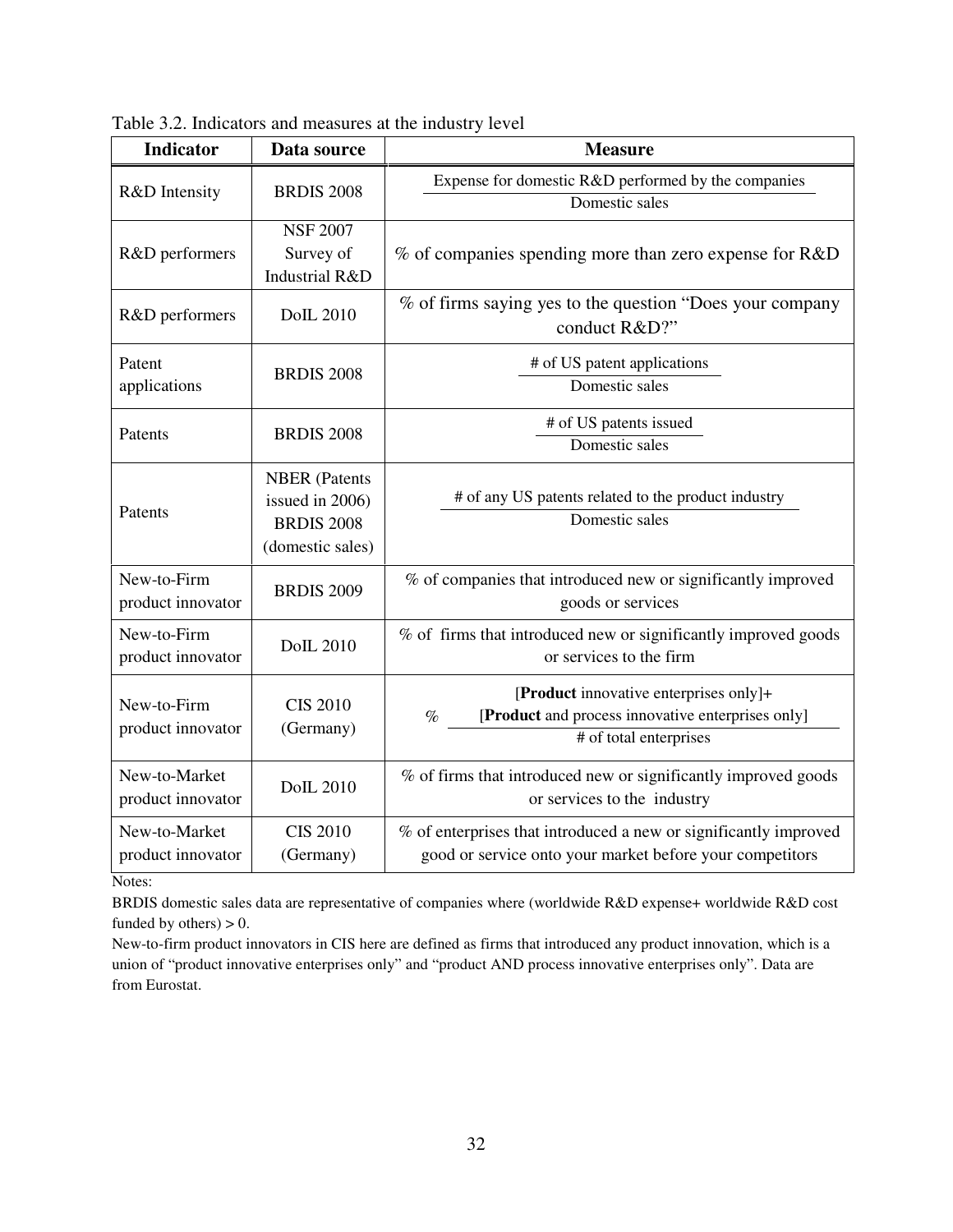|  |  | Table 3.3. Comparison of indicators |
|--|--|-------------------------------------|
|  |  |                                     |

|                                                                    | (1)               | (2)        | (3)                     | (4)               | (5)                                                                                                           | (6)                                                 | (7)               | (8)      | (9)                | (10)        | (11)                                         |
|--------------------------------------------------------------------|-------------------|------------|-------------------------|-------------------|---------------------------------------------------------------------------------------------------------------|-----------------------------------------------------|-------------------|----------|--------------------|-------------|----------------------------------------------|
| <b>Indicator</b>                                                   | <b>RDI</b>        | <b>RDP</b> | <b>RDP</b>              | Patent app        | Patent                                                                                                        | Patent                                              |                   |          |                    |             | NTF Inno NTF Inno NTF Inno NTM Inno NTM Inno |
|                                                                    | $(R&D \exp$       |            |                         |                   | (% of R&D (% of R&D) (# of pat app (# of pat grant (# of pat grant) (% of NTF (% of NTF (% of NTF) (% of NTM) |                                                     |                   |          |                    |             |                                              |
|                                                                    | /Sales) $%$       |            | performers) performers) |                   | /Sales (\$bil)) /Sales (\$bil))                                                                               | /Sales (\$bil)) innovators) innovators) innovators) |                   |          |                    | innovators) | innovators)                                  |
| Source                                                             | <b>BRDIS 2008</b> | NSF RD-1   | DoIL                    | <b>BRDIS 2008</b> | <b>BRDIS 2008</b>                                                                                             | <b>NBER</b>                                         | <b>BRDIS 2009</b> | DoIL     | <b>CIS 2010-DE</b> | DoIL        | <b>CIS 2010-DE</b>                           |
| <b>NAICS</b><br>Period                                             | 2008              | 2007       | 07 to 09                | 2008              | 2008                                                                                                          | 2006                                                | 07 to 09          | 07 to 09 | 08 to 10           | 07 to 09    | 08 to 10                                     |
| 311 Food manufacturing                                             | 0.4               | 7.2        | 22.9                    | 0.9               | 0.3                                                                                                           | 0.6                                                 | 19.5              | 39.2     | 36.6               | 12.9        | 9.3                                          |
| 312 Beverage and tobacco product manufacturing                     | 0.6               | 2.7        | 27.7                    | 3.9               | 1.6                                                                                                           | 0.9                                                 | 21.9              | 42.9     | 52.4               | 18.1        | 26.5                                         |
| 313-6 Texitle, apparel and leather                                 | 0.6               | 4.1        | 21.3                    | 4.4               | 2.0                                                                                                           | 8.8                                                 | 19.4              | 36.8     | 53.9               | 15.2        | 22.6                                         |
| 321 Wood product manufacturing                                     | 0.7               | 1.9        | 11.9                    | 3.5               | 1.5                                                                                                           | 5.3                                                 | 9.0               | 20.8     | 48.8               | 7.5         | 10.9                                         |
| 322-3 Paper manufacturing, printing and related support activities | 1.3               | 4.9        | 13.7                    | 10.6              | 6.3                                                                                                           | 4.7                                                 | 20.7              | 39.5     | 47.3               | 8.6         | 14.8                                         |
| 324 Petroleum and coal products manufacturing                      | n.a               | 34.3       | 31.5                    | 2.8               | 1.4                                                                                                           | n.a                                                 | 13.6              | 29.6     | 52.5               | 18.8        | 9.8                                          |
| 325 Chemical manufacturing (except pharmaceutical and medicines)   | 1.9               | 32.4       | 54.6                    | 17.6              | 7.0                                                                                                           | 21.5                                                | 37.9              | 51.9     | 79.2               | 25.0        | 49.4                                         |
| 3254 Pharmaceutical and medicine manufacturing                     | 12.2              | 89.8       | 69.2                    | 22.8              | 9.7                                                                                                           | 14.3                                                | 32.2              | 61.8     | 71.7               | 30.4        | 40.6                                         |
| 326 Plastics and rubber products manufacturing                     | 1.1               | 16.4       | 30.8                    | 9.5               | 7.3                                                                                                           | 23.6                                                | 27.2              | 47.4     | 54.7               | 16.6        | 29.6                                         |
| 327 Nonmetallic mineral product manufacturing                      | 1.9               | 6.3        | 16.1                    | 16.0              | 6.3                                                                                                           | 23.1                                                | 18.3              | 29.5     | 50.7               | 9.0         | 31.4                                         |
| 331 Primary metal manufacturing                                    | 0.4               | 11.4       | 19.3                    | 1.7               | 0.7                                                                                                           | 3.4                                                 | 12.1              | 38.1     | 35.8               | 9.2         | 26.8                                         |
| 332 Fabricated metal product manufacturing                         | 1.6               | 5.4        | 18.8                    | 14.6              | 4.3                                                                                                           | 50.7                                                | 14.0              | 37.8     | 31.1               | 10.0        | 14.0                                         |
| 333 Machinery manufacturing                                        | 3.5               | 18.6       | 37.4                    | 23.6              | 12.9                                                                                                          | 78.8                                                | 26.8              | 44.7     | 66.0               | 21.0        | 34.5                                         |
| 334 Computer and electronic products                               | 10.1              | 41.3       | 53.2                    | 78.1              | 42.3                                                                                                          | 167.9                                               | 48.5              | 64.5     | 78.8               | 32.6        | 42.9                                         |
| 335 Electrical equipment, appliance, and component manufacturing   | 2.7               | 24.9       | 43.5                    | 36.7              | 19.4                                                                                                          | 118.9                                               | 37.5              | 56.2     | 70.9               | 28.2        | 40.1                                         |
| 336 Transportation equipment manufacturing                         | 2.6               | 20.3       | 38.2                    | 9.7               | 5.5                                                                                                           | 8.6                                                 | 30.7              | 49.6     | 70.0               | 27.9        | 34.8                                         |
| 337 Furniture and related product manufacturing                    | 1.4               | 4.6        | 16.5                    | 24.0              | 13.1                                                                                                          | 18.6                                                | 14.4              | 40.8     | 45.6               | 13.7        | 16.8                                         |
| 339 Miscellaneous manufacturing                                    | n.a               | 15.4       | 36.7                    | <b>33.0</b>       | 13.7                                                                                                          | 43.6                                                | 29.9              | 54.9     | 59.2               | 23.8        | 25.1                                         |
| A <sub>II</sub>                                                    | 3.5               | 12.1       | 27.1                    | 20.3              | 10.2                                                                                                          | 37.1                                                | 23.1              | 42.5     | 50.2               | 15.9        | 23.2                                         |

Notes:

Bold numbers indicate top 5 industries in each indicator.

Col (6) - NAICS was assigned to each patent on its product industry using the USPTO concordance between the U.S. Patent Classification System and NAICS. New to firm innovators include new to market innovators by definition.

For German data, NAICS-NACE concordance was applied. For the grand means of manufacturing (All) in Germany, only manufacturing industries covered by concordance were used.

Col (8) and (10) from the DoIL data show the percent "yes" from the questions asking if the firm has a new to firm [NTF] or new to market [NTM] innovation. However, DoIL has additional questions asking what percent of revenue is from the innovation (for both new to firm and new to market innovation) and in which year they introduce the innovation (only for new to market innovation). Some responses show zero percent of revenue and/or introduction outside 2007-2009 time window, both of which do not match the operational definition: "any new or significantly improved goods or services (to your firm/to your industry before any other company) earning revenue" between 2007 and 2009. Therefore, we excluded those erroneous responses, including only clean responses in col (8) and (9). Before this cleaning, the share of NTF was 43.2% and NTM was 18.3%.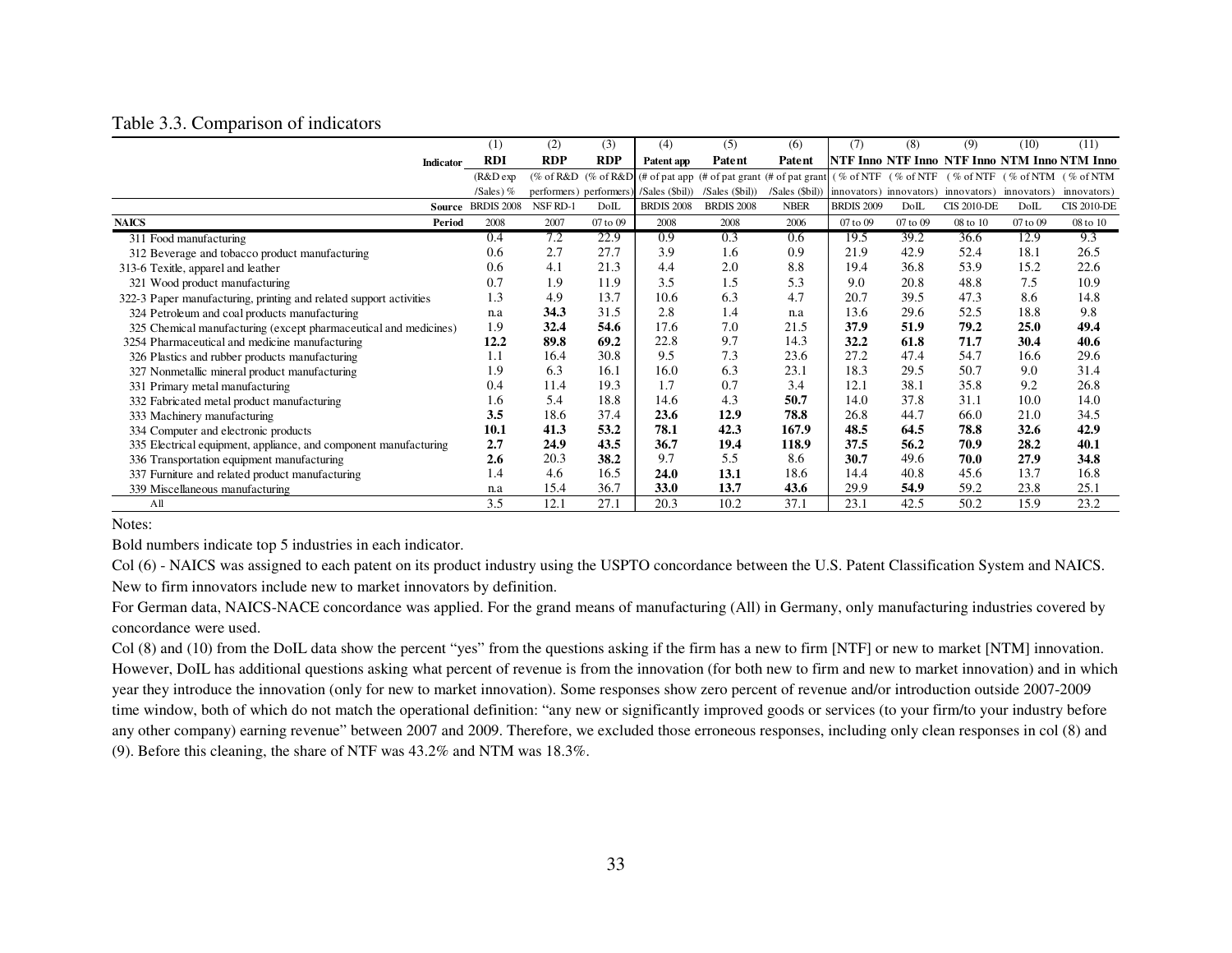| Indicator                                                                                                                                                | Source            | (1)  | (2)                             | (3) | (4) | (5) | (6)                                                            | (7) | (8)    | (9) | (10) |      | Factor 1 Factor 2 |
|----------------------------------------------------------------------------------------------------------------------------------------------------------|-------------------|------|---------------------------------|-----|-----|-----|----------------------------------------------------------------|-----|--------|-----|------|------|-------------------|
| $(1)$ RDI                                                                                                                                                | <b>BRDIS 2009</b> | 1.00 |                                 |     |     |     |                                                                |     |        |     |      | 0.73 | 0.40              |
| $(2)$ RDP                                                                                                                                                | RD-1 2007         | 0.90 | 1.00                            |     |     |     |                                                                |     |        |     |      | 0.90 | 0.10              |
| $(3)$ RDP                                                                                                                                                | DoIL              |      | $0.79$ $0.88$ 1.00              |     |     |     |                                                                |     |        |     |      | 0.96 | 0.22              |
| (4) Patent app BRDIS 2008                                                                                                                                |                   |      | $0.69$ 0.39 0.53 1.00           |     |     |     |                                                                |     |        |     |      | 0.35 | 0.92              |
| $(5)$ Patent                                                                                                                                             | <b>BRDIS 2008</b> |      | $0.66$ 0.36 0.50 0.99 1.00      |     |     |     |                                                                |     |        |     |      | 0.32 | 0.94              |
| $(6)$ Patent                                                                                                                                             | <b>NBER</b>       |      | 0.50 $0.28$ 0.44 0.90 0.91 1.00 |     |     |     |                                                                |     |        |     |      | 0.22 | 0.91              |
| $(7)$ NTF Inno BRDIS 2009                                                                                                                                |                   |      |                                 |     |     |     | $0.64$ 0.55 0.82 0.76 0.76 0.68 1.00                           |     |        |     |      | 0.76 | 0.55              |
| $(8)$ NTF Inno DoIL                                                                                                                                      |                   |      |                                 |     |     |     | $0.73$ 0.63 0.84 0.70 0.68 0.56 0.90                           |     | - 1.00 |     |      | 0.82 | 0.43              |
| (9) NTF Inno CIS 2010-DE                                                                                                                                 |                   |      |                                 |     |     |     | $0.61$ $0.62$ $0.83$ $0.59$ $0.60$ $0.50$ $0.87$ $0.70$ $1.00$ |     |        |     |      | 0.81 | 0.37              |
| $(10)$ NTM Inno Doll                                                                                                                                     |                   |      |                                 |     |     |     | $0.72$ 0.72 0.92 0.64 0.63 0.57 0.88 0.87 0.88 1.00            |     |        |     |      | 0.86 | 0.40              |
| (11) NTM Inno CIS 2010-DE   0.56 0.55 0.78 0.54 0.53 0.48 0.83 0.74 0.83 0.74                                                                            |                   |      |                                 |     |     |     |                                                                |     |        |     |      | 0.80 | 0.31              |
| $N_{1}$ , $\ldots$ $N_{1}$ 11 $\ldots$ 1.1 $\ldots$ . $\ldots$ . $\ldots$ . $\ldots$ : $\ldots$ $\ldots$ $\ldots$ $\ldots$ $\ldots$ $\ldots$ $\ldots$ 1. |                   |      |                                 |     |     |     |                                                                |     |        |     |      |      |                   |

Table 3.4. Correlations and factor analysis

Note: All bold numbers are significant at .05 level.

Comparing across indicators, Table 3.3 shows that the top 5 industries are very similar within each group of indicators of R&D, patent, and innovation. For R&D-based indicators, the total percentage of R&D performers from the NSF Survey of Industrial Research and Development  $(RD-1)$  in column 2 and that from the DoIL data in column 3 are somewhat different (12.1% v. 27.1%). There could be several reasons. First, the RD-1 shows 2007 data while, because of the skip logic, DoIL asked for R&D activity related to innovation during 2007 to 2009 only for new to market innovators. If their new to market innovation is not from R&D, they are asked if they conduct R&D at the time of phone survey (i.e., in 2010). For non-innovators and new to firm innovators, R&D data were updated by further search (e.g., follow-up phone calls, company websites, Hoover's reports, etc.) after the survey). For non-innovators and new to firm innovators, R&D data are updated by further search (e.g., follow-up phone calls, company websites, Hoover's reports, etc.) after the survey. Second, NSF's R&D performers are companies which spend R&D expense greater than zero. On the other hand, DoIL asks the sales or business manager if the business unit conducts R&D, which is a more simplified way to ask about R&D activity so that respondents might more readily include informal R&D as well as formal R&D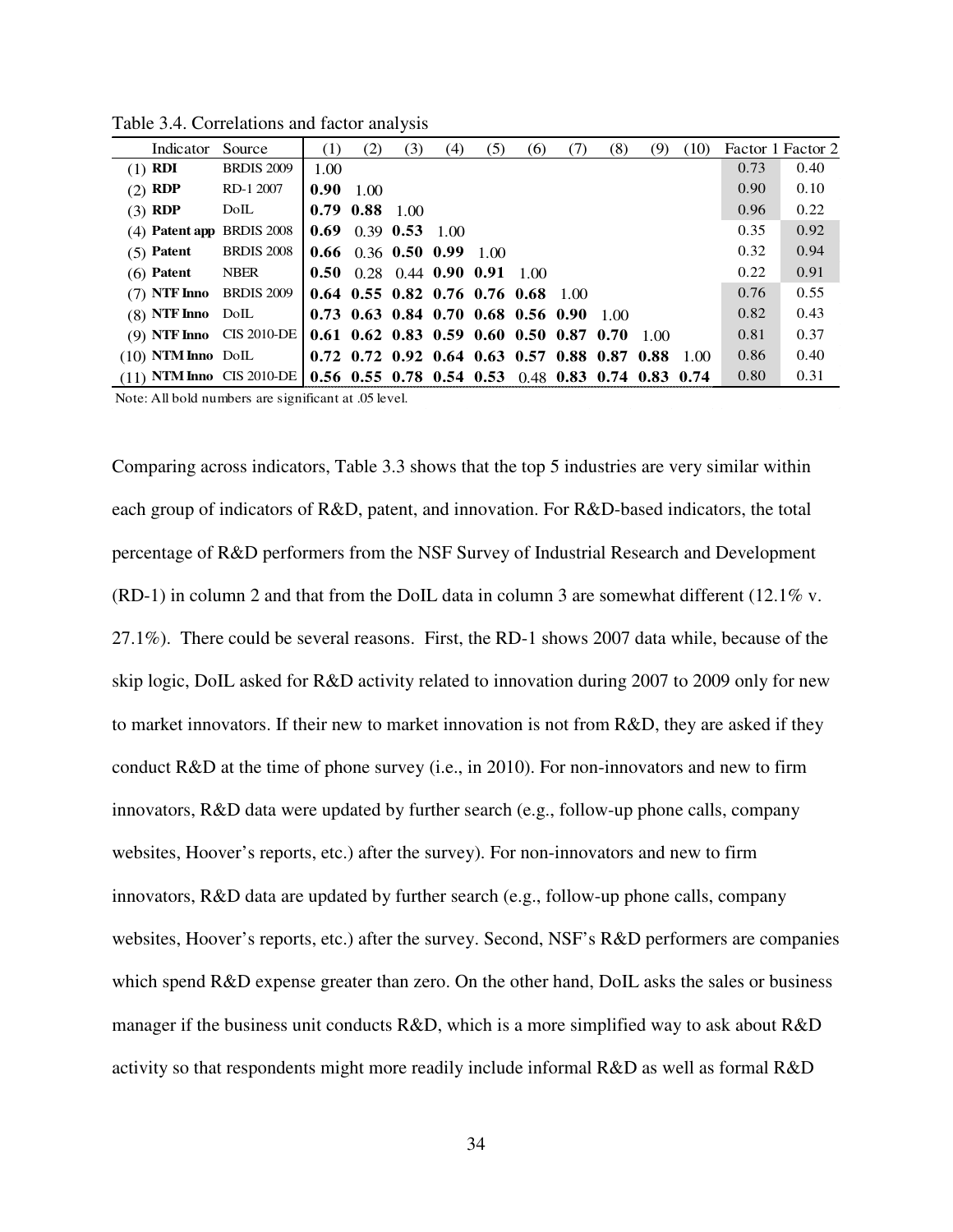activity, and may allow us to find more small and medium size firms conducting R&D (Kleinknecht et al., 2002). Those reasons may affect the indicator's mean level. However, the percentages of R&D performers in those two datasets present similar patterns across industries. In particular, 4 out of 5 most innovative industries in columns 2 and 3 are the same industries (i.e., NACIS 325 Chemical, NAICS 3254 Pharmaceutical, NAICS 334 Computer, and NAICS 335 Electrical). Also, the rates of R&D performers are highly correlated across the two surveys  $(r = .88)$ , as shown in Table 3.4.

For patent-based indicators, patent applications in column 4 and patents in column 5 are from the responding companies in BRDIS 2008, which uses industry information on firms that applied for or were granted patents, while patents in column 6 are from the USPTO, classified by product industries, based on a concordance between patent class and product industry. In other words, patents used in column 6 are produced by firms regardless of industry and then classified into product fields.<sup>1</sup> Although these three patent-based measures show somewhat different aspects of patenting (i.e. patent applications by assignee firms, patents granted to assignee firms, patents in relevant product industries), they all show machinery (NAICS 333), computer and electronic products (NAICS 334) and electrical equipment, appliance, and component (NAICS 335) are the most innovative industries in terms of patents. Columns 7 to 11 compare (product) innovator indicators from three different innovation surveys. The percentage of overall new to firm innovators in DoIL (42.5%) and the percentage in CIS 2010 German data (50.2%) are distinctly different from the percentage of overall new to firm innovators in BRDIS 2009

<sup>&</sup>lt;sup>1</sup> Patents can be assigned to parent companies or holding companies which are not actual business units producing those inventions. Therefore, using a product industry rather than the assignee's industry can better reflect the industry closely related to the business unit.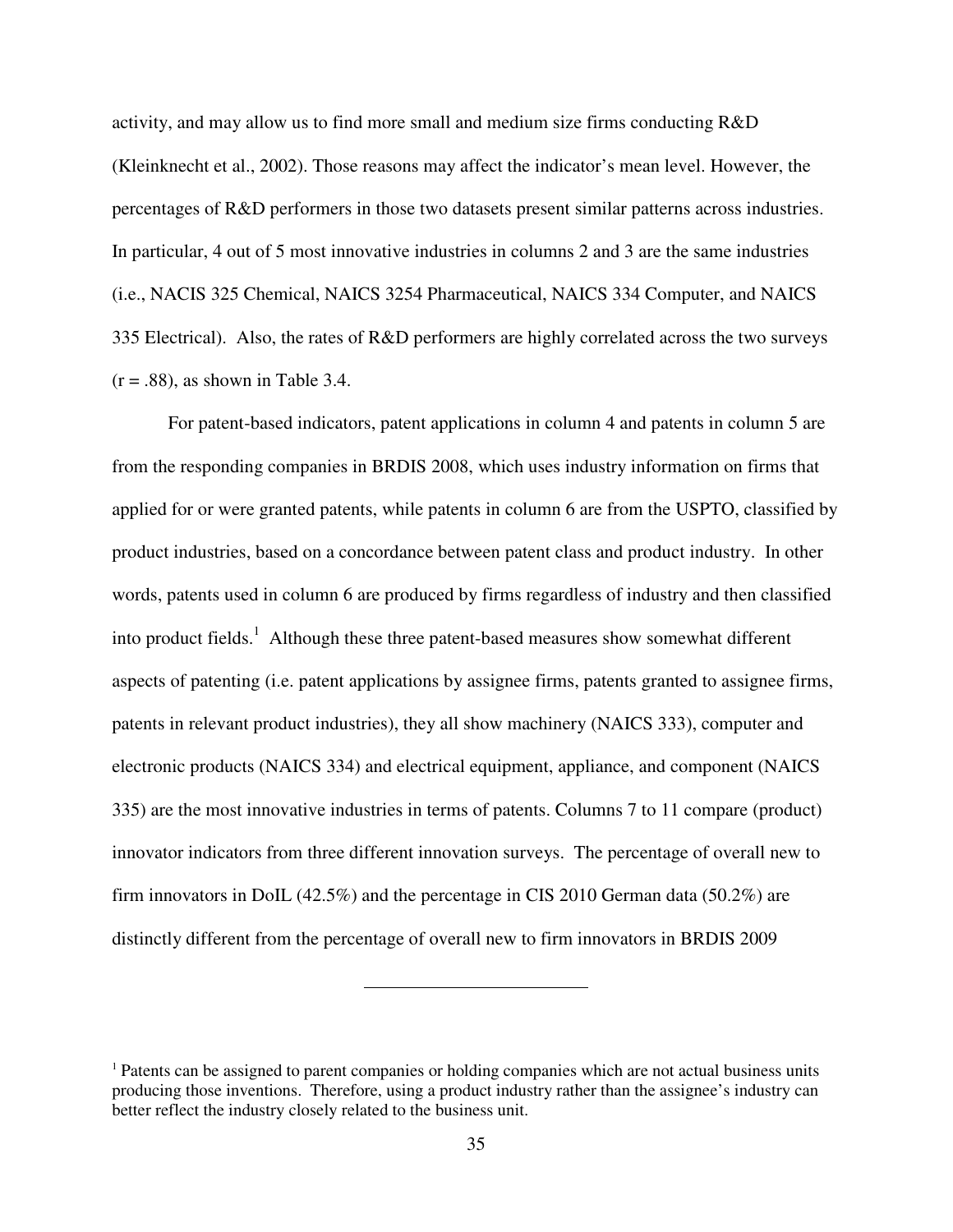(23.1%). It may be hard to match numbers across surveys due to unobserved errors possibly from different survey questionnaires, length, target respondents, methods and so on. In particular, such survey comparisons are sensitive to industry and firm size composition and the weightings used. However, the pattern of industries across indicators is consistent, with high correlations (.70 to .90) among those indicators in the three innovation surveys (Table 3.4). The top 5 most innovative manufacturing industries are the same across the different innovation surveys except for one industry in DoIL (column 8 in Table 3.3). Based on the result of comprehensive comparison among all indicators in Table 3.3, we can see that computer and electronic products (NAICS 334), and electrical equipment (NAICS 335) are highly innovative industries according to all indicators, while chemical (NAICS 325) and pharmaceutical (NAICS 3254) manufacturing are included in highly innovative industries only for the indicators of R&D and innovation, not for the patent indicators. Cohen et al. (2002) show that discrete product technologies (e.g. food, chemicals, drugs, metals, and metal products) consist of one or a few patentable elements while complex product technologies (e.g. machinery, computers, electrical equipment, instruments, and transportation equipment) are composed of a large number of separately patentable elements including essential complementary components of the technologies (resulting in more patents per innovative product). Furthermore, in industries using complex technologies, patents are less used for enforcing exclusivity and more for negotiation in mutual dependence with others' patents than in industries using discrete technologies, leading to stockpiling uncommercialized patents (Cohen et al., 2002). This may explain why chemicals (NAICS 325) and pharmaceuticals (NAICS 3254) are in the top 5 most innovative industries in terms of R&D and innovation measures, but not patent-based measures.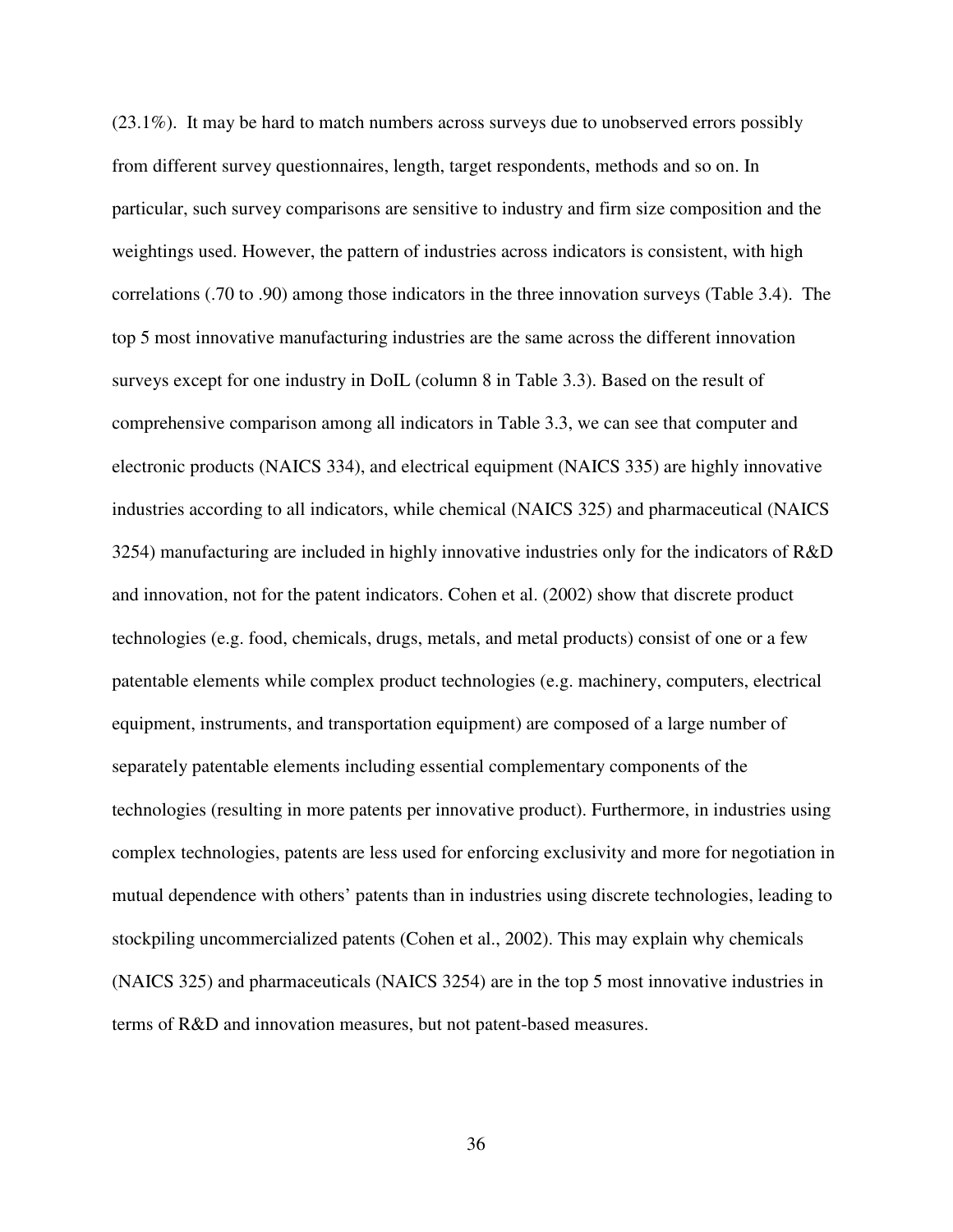The different indicators are highly correlated with each other, as shown in Table 3.4, which is the reason why those indicators are commonly used for innovation studies. However, the correlations above do not mean those indicators are substitutable for each other. The factor analysis in Table 3.4 finds that patents are distinguished from other indicators while R&D and innovation share a common factor. A factor including both R&D and innovation is consistent with many innovation studies, which use R&D as a proxy for innovation. However, R&D does not mean the generation and implementation of new ideas, but rather is one input for creating a new idea or facilitating its adoption. Moreover, the correlation sizes between R&D and innovation indicate a close relation between the two, but also unexplained variation in innovation, suggesting the possibility of activities outside R&D leading to innovation (especially for new to firm innovation, which tends to have a lower correlation with R&D measures than new to market innovation). This will be discussed more in section 3.4. Since interpreting innovation measures, especially from surveys, is also not straightforward, we need further discussion about what the measures mean.

## **3.3.3. Difficulties in linking innovation concepts and measures**

The product innovation measure used by most current innovation surveys is premised on a perspective based on Schumpeter (1939, 2008), Solow (1956) and Romer (1986, 1990), which sees innovation as a driver of economic growth. BRDIS uses the question "did your company introduce any of the following (e.g., new or significantly improved goods, new or significantly improved services, etc.) during the three-year period, 2007 to 2009?", and DoIL uses the question "in 2009, have you earned revenue from any new or significantly improved goods or services in your industry introduced since 2007, where "new" means new to your firm?". These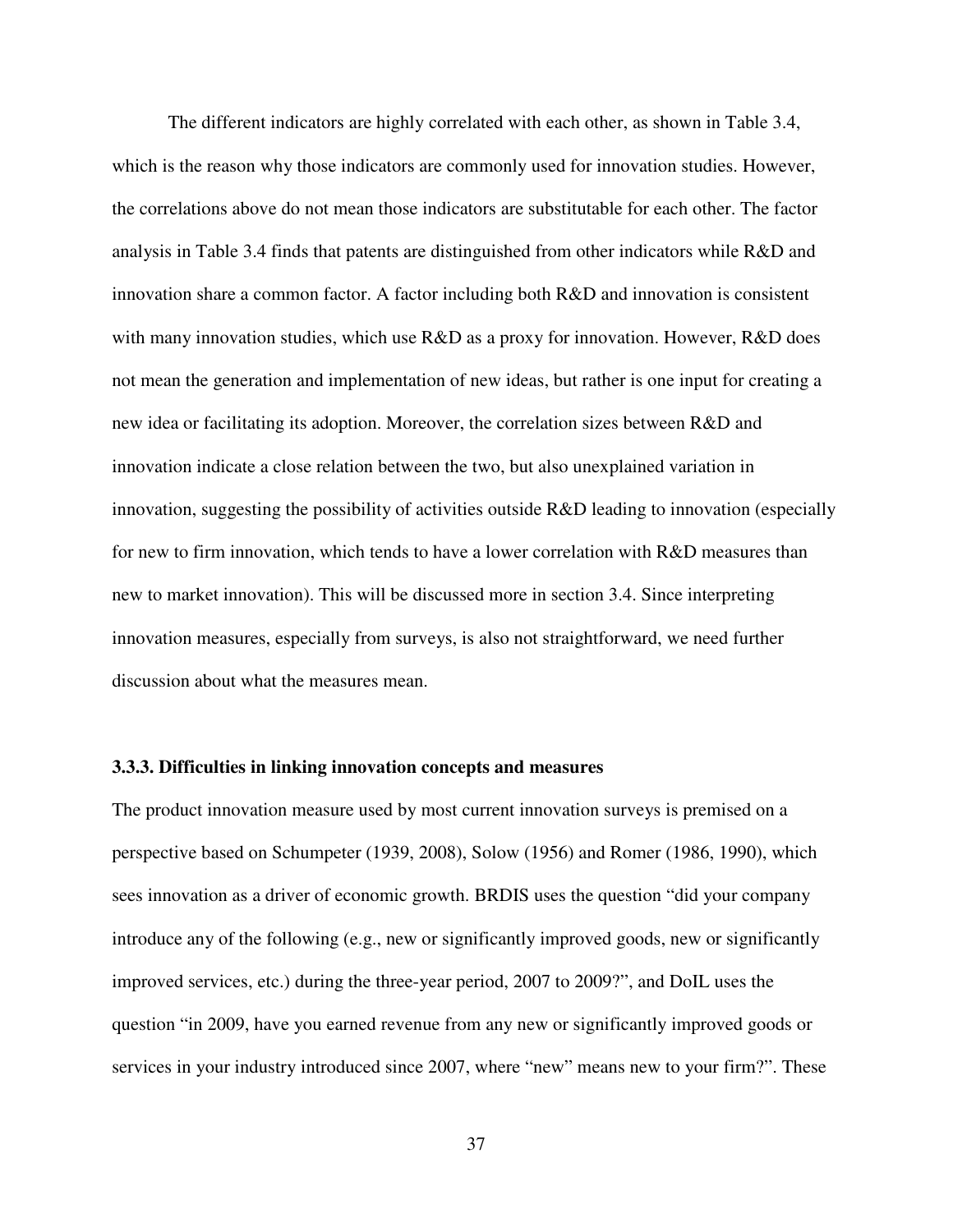innovation surveys often distinguish new to market innovation from new to firm innovation. If innovation means technical change producing more or better output from a given bundle of inputs, the distinction may not be that critical as long as it contributes to growth. On the other hand, if the level of novelty among innovations needs to be considered, the distinction may be useful. They can also show different innovativeness based on diffusion, which sees innovation as societal adoption of new ideas. For example, new to market innovation may be seen as invention and new to firm (but not market) innovation may be seen as adoption or imitation (although one cannot trace the diffusion of specific innovations using this measure). Furthermore, it is important to note that economically important innovations may not be equated with high sophistication or novelty of technologies, but rather can often be derived from well-known or trivial technologies (Kline and Rosenberg, 1986). This makes it hard to define what is a trivial innovation and what is a blockbuster innovation. Some may point out that most innovations are trivial because mostly they are modest technological improvements (annual updates to automobiles or smartphones, for example), or are variations on a theme (for example, so-called "me-too drugs"). Others may argue that a given innovation is a blockbuster because it creates high revenue, while others may focus on the technological advance embedded in the innovation when deciding if it is a trivial versus blockbuster innovation. Thus, when discussing trivial and blockbuster innovations, inconsistent standards are often applied. While some innovations are trivial based on technology, they may be important based on revenue (the Post-It note may be the canonical example).

Moreover, a new or significantly improved product or service which does not create revenues at the time of measuring, although it has potential commercial benefits, can be excluded from a measure of innovation when using surveys. It is not clear whether we see this as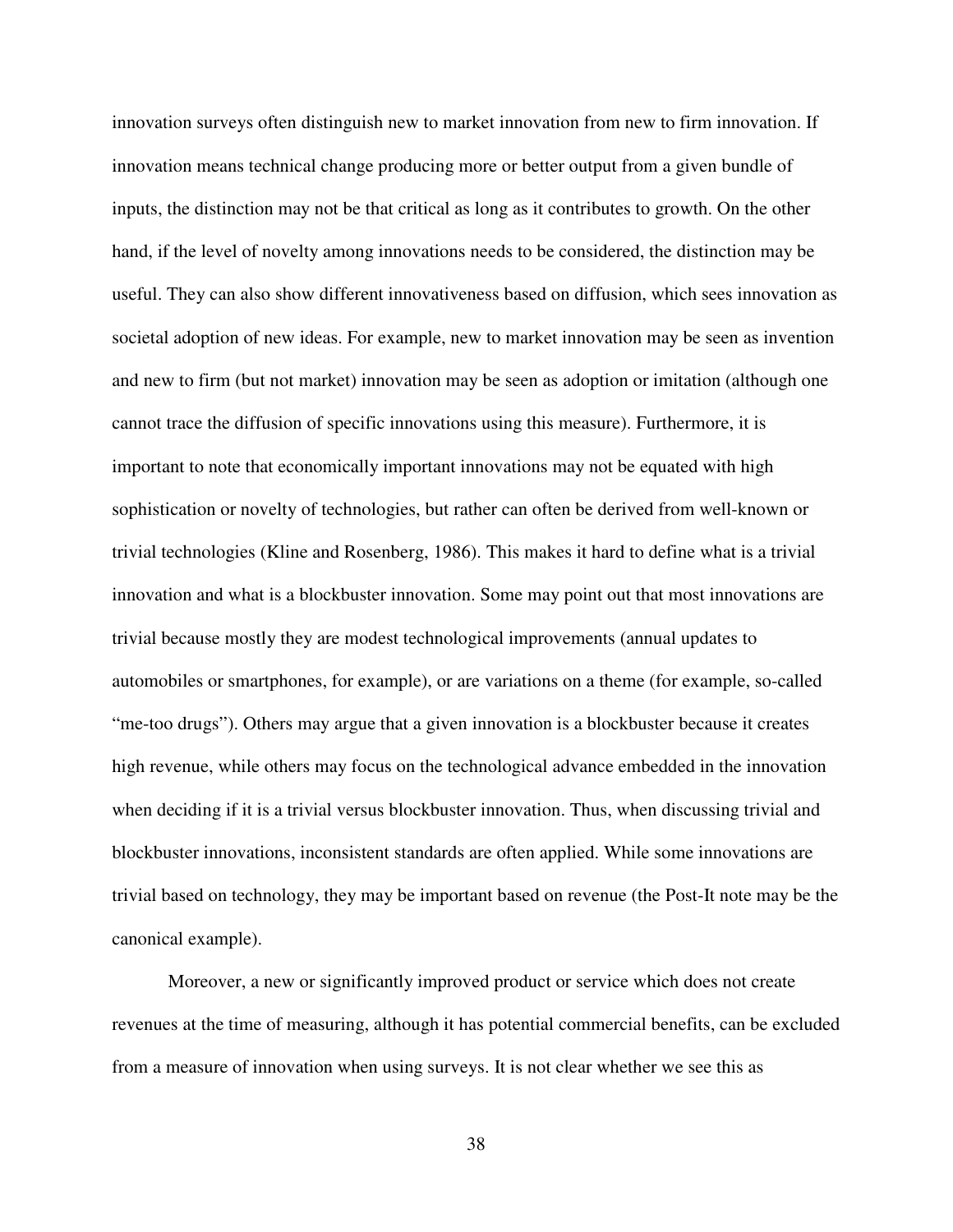invention, innovation, or something else because it can be a new idea at the stage of implementation, but other conditions such as regulation and market demand do not allow the new technology or product to enter the market. Similarly, firms can create their markets, in part by modifying the regulatory environment, turning a potentially failed invention into a major innovation (without changing its technological characteristics). For example, new drugs cannot be commercialized without FDA approval, which may be becoming a more political process now affected by patients' demand and their lobbies. Therefore, pharmaceutical firms foster and subsidize patient advocacy groups and create alliances with them for media press to get their new drugs approved, which creates their market (Carpenter, 2004). Another example comes from an interview with US inventors working in a specialty chemical company.<sup>2</sup> They told how they changed their business environment to facilitate commercializing their newly-invented greener chemical in a market where a competitor's product was dominating. They worked with Japan and environmental groups such as World Wildlife Fund (WWF) to lobby the US government to join an international treaty banning existing toxic chemicals (produced by their competitors), creating a demand by coating companies for their new product. Their IP on the new greener chemical had no value before changing the business environment. Now, the changed environment opened up the new market and enabled them to make profits from this new solution.

Therefore, the conceptualization of a commercially feasible product from an invention requires the cumulative process of practice and solving complex technical and social problems (Rosenberg, 1975). Furthermore, the economic profitability of invention is different from

<sup>&</sup>lt;sup>2</sup> Inventor survey follow-up interview, conducted August  $9<sup>th</sup>$ , 2012. As part of the inventor survey, we interviewed several inventors to gain more details about the invention process that led to their triadically patented invention. We also interviewed additional inventors and managers about other non-R&D inventions.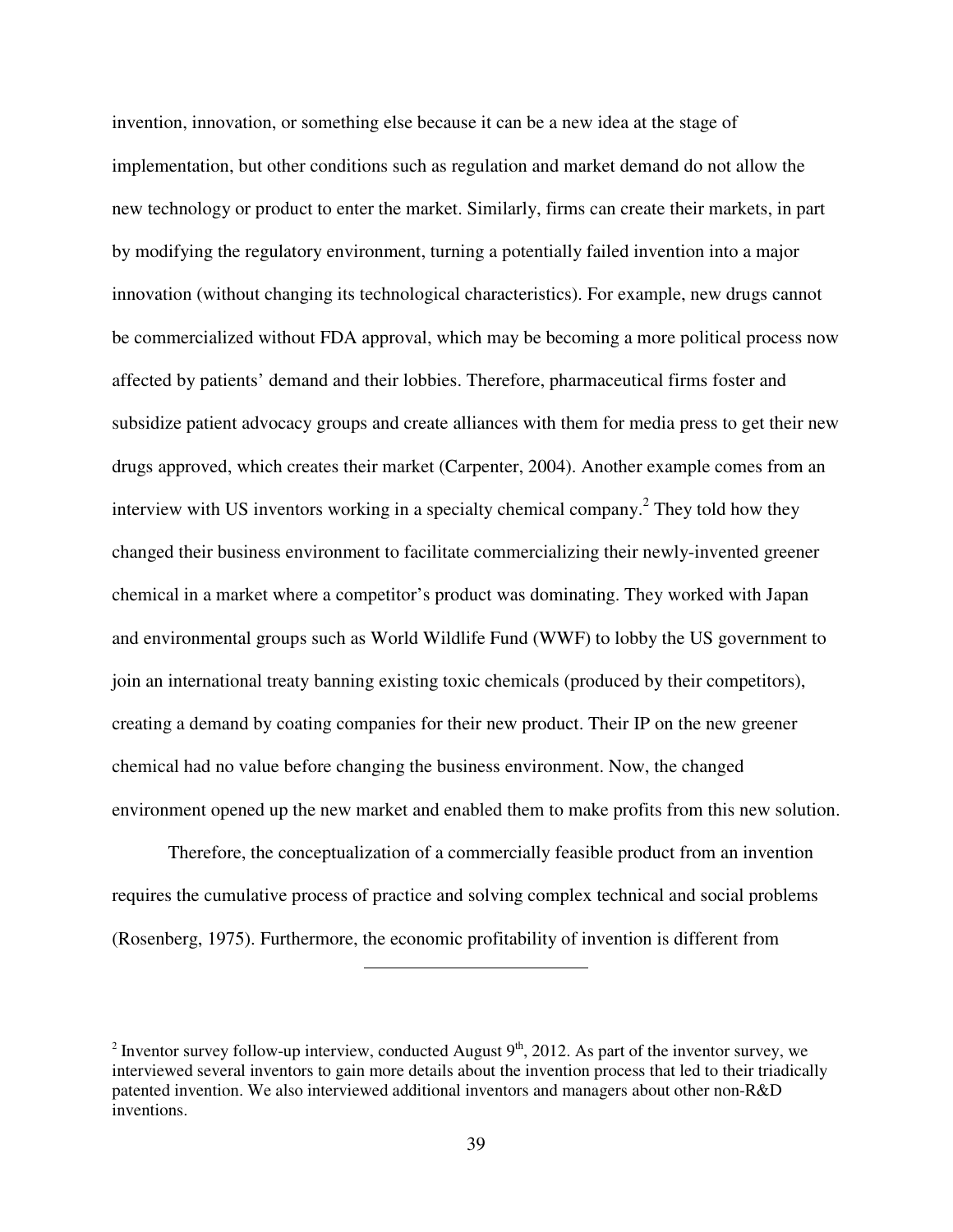establishing technical feasibility for an initial conceptualization of a product and requires the cumulative modifications of performance in economic terms and establishment of economic superiority over an existing product, sometimes through changing the institutional environment (Rosenberg, 1975). However, even after establishing the technical and economic feasibility, innovation may not be profitable if solid network connections between an innovator and its clients are not built and if a social system that can incorporate this new technology, and will see it as superior to existing technology, is not established (Stinchcombe, 1990). The example of the specialty chemical company turning a still-born invention into a significant product by changing the regulatory environment is one example. IBM's providing a stream of innovations to its clients, facilitated by the ongoing relationships with customers that their leasing contracts provided, is another example (Stinchcombe, 1990). This argument is consistent with the perspective that invention and innovation are a continuous process and it is difficult to distinguish one from the other. Furthermore, the profitability of the invention requires the cumulation of small improvements and the establishment of a social system, making revenue a compound indicator that combines technology, economic and social characteristics of the invention, the firm and its environment.

An important advantage of innovation surveys is to allow examining the drivers of innovation more broadly, in addition to  $R&D$ . Although  $R&D$  is a main source of innovation, technological progress can occur without formal R&D or from outside of R&D, with activities such as tooling, manufacturing, and marketing being important for successful production innovations (Mansfield, 1972; Mukhopadhyay, 1985). Many productive innovations have little to do with R&D activity, but originate in other ways such as the act of internal production through learning by doing and the cumulation of small suggestions from production workers, process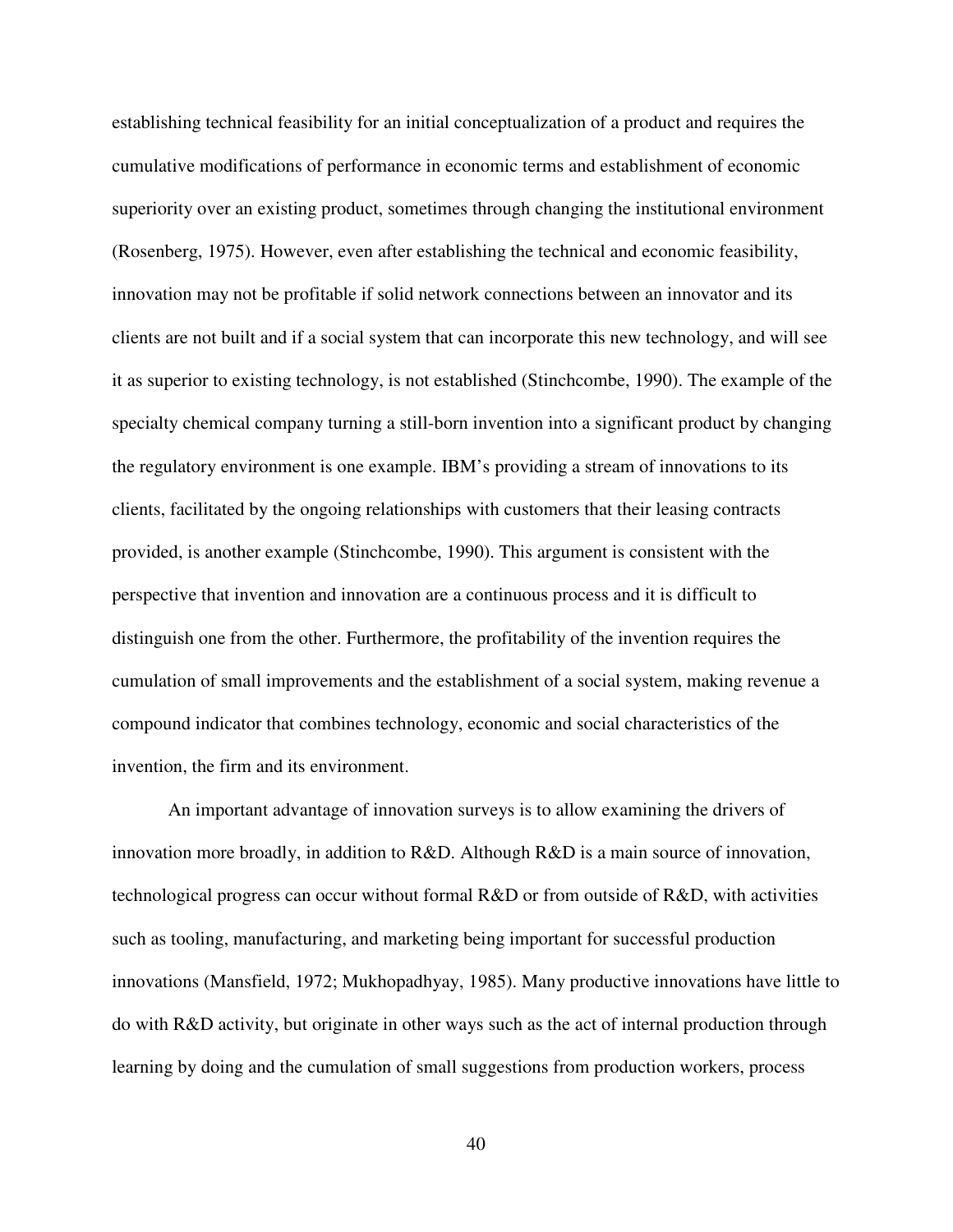engineers and customers, as well as external acquisition (Stinchcombe, 1974). Nelson (1981) states "learning by doing is an important part of the process by which new technology gets *created*, modified, and broken in (p. 1047)." Moreover, Thomas (1994) argues that manufacturing does not simply respond to the results of R&D but may also suggest product innovation, so that experience in and understanding of manufacturing processes can open new product possibilities. Therefore, the category "R&D spending", being an inadequate measure, may ignore other important resources devoted to innovation (Solow, 1994, 2007). Along with this perspective, there has been a rising interest in broadening innovation activities beyond R&D among European studies (Arundel et al., 2008; Huang et al., 2011; Rammer et al., 2009), demanding more research in US. This broadening perspective suggests the innovation potential from outside of R&D, as well as R&D, and the need for a balanced approach to discussion of innovation including non-R&D based innovation into the population of innovations. This work suggests a need for broadening measures of the US innovation system.

## **3.4. Extending the population of innovations**

In addition to highlighting the similarities and differences among innovation indicators, the results in Tables 3.3 and 3.4 above present another important aspect of innovative activity. R&D performers in manufacturing industries are less than 30% of total manufacturing firms (12.1% in the NSF Survey of industrial  $R&D$ ; 27.1% in DoIL). Since the overall rates of innovating firms are about twice this high, this small percentage of R&D performers cannot be the only innovators in their industry. Most firms do not conduct R&D and yet, evidently, many of them innovate. Non-R&D performers have been less studied in the firm-level innovation studies (Cohen, 2010). Also, innovation from non-R&D inputs, such as design activities, technical services, training,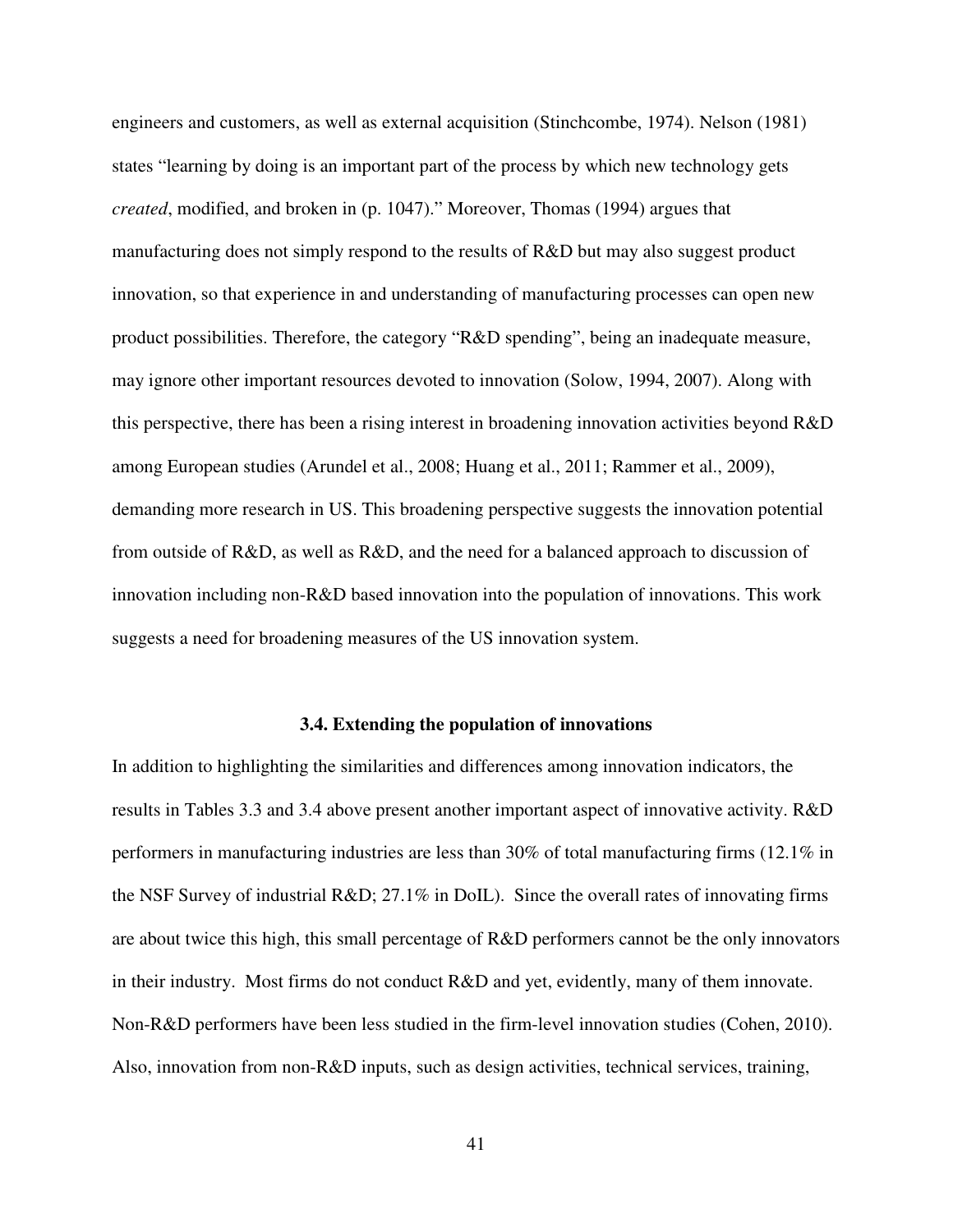and market exploration, has received much less attention (Smith, 2006). However, according to the 2011 BRDIS, out of all US firms, only 5% conduct R&D and out of all US *product* innovating firms (i.e. **firms** with at least one product innovation), about 72% are non-R&D innovators (i.e., innovating **firms** that do not conduct R&D), although R&D-active firms do have a higher probability of generating product innovation than non-R&D-active firms (58% vs. 7%). Moreover, out of **patents** issued, 94% is from R&D performers and 6% is from non-R&D performers (NSF, 2014). Moreover, out of patents issued, 94% is from R&D performers and 6% is from non-R&D performers. These results suggest that non-R&D innovation is an important complement to R&D-based innovation and needs to be explored further.

## **3.4.1. R&D vs. non-R&D innovation at the firm and project levels**

To add new statistics of R&D and non-R&D innovation to current innovation statistics and motivate later discussion of what are possible problems and how we can create better indicators, this section tries to measure R&D and non-R&D innovation using private survey data which allow operationalization of different types of innovation using micro-level data. First, at the firm level, DoIL asked respondents about R&D activity for both innovators and non-innovators, whether or not they conduct R&D. Using these data, a firm that does R&D and has "new or significantly improved good or service (creating revenues)" (i.e. product innovation) is defined as an R&D product innovator, and a firm that does not conduct R&D and has a product innovation is defined as a non-R&D product innovator at the firm-level. The statistics by industry are shown in Table 3.5. The result shows that 45% of new to firm product innovators are non-R&D performing firms in US manufacturing industries (lower than the NSF statistic, i.e., 72% for all industries).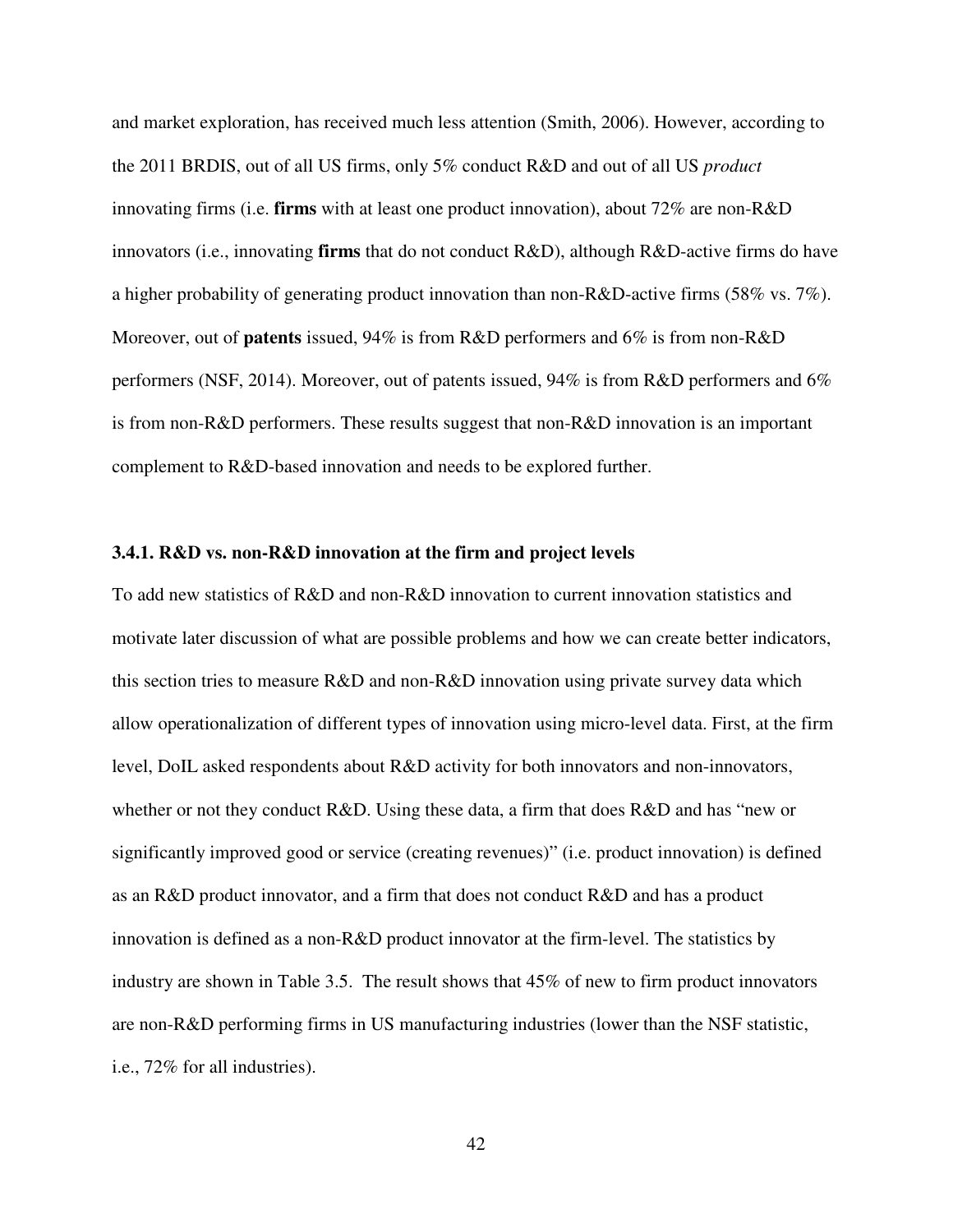| Data source                                                | <b>DolL</b> |            |                                 |            |                                    |            |                       |
|------------------------------------------------------------|-------------|------------|---------------------------------|------------|------------------------------------|------------|-----------------------|
|                                                            |             |            | <b>Innovator RD</b>             |            | <b>Innovator NRD</b>               |            | <b>NRD</b> IInnovator |
|                                                            |             |            | (Innovator $%$<br>of R&D firms) |            | (Innovator $%$<br>of non-R&D firms |            | (Non-R&D innovator %) |
|                                                            |             | <b>NTF</b> | <b>NTM</b>                      | <b>NTF</b> | <b>NTM</b>                         | <b>NTF</b> | <b>NTM</b>            |
| <b>NAICS</b>                                               | N           | (1)        | (2)                             | (3)        | (4)                                | (5)        | (6)                   |
| 311 Food                                                   | 317         | 80.5       | 56.8                            | 26.4       | 0.6                                | 53.0       | 4.0                   |
| 312 Beverage and tobacco product                           | 62          | 83.5       | 70.4                            | 27.1       | 0.0                                | 45.5       | 0.0                   |
| 313 Textile mills                                          | 41          | 74.6       | 56.5                            | 27.3       | 0.0                                | 32.6       | 0.0                   |
| 314 Textile product mills                                  | 80          | 96.5       | 78.5                            | 17.2       | 0.0                                | 38.0       | 0.0                   |
| 315-6 Apparel, leather and allied product                  | 100         | 82.0       | 59.3                            | 23.4       | 3.3                                | 63.9       | 26.4                  |
| 321 Wood product                                           | 79          | 85.3       | 62.0                            | 12.0       | 0.0                                | 50.6       | 0.0                   |
| 322 Paper                                                  | 129         | 84.3       | 68.3                            | 15.1       | 1.8                                | 39.7       | 8.9                   |
| 323 Printing and related support activities                | 193         | 82.6       | 47.8                            | 34.4       | 0.9                                | 74.6       | 12.5                  |
| 324 Petroleum and coal products                            | 48          | 54.3       | 48.1                            | 17.0       | 5.6                                | 39.2       | 20.1                  |
| 325 Chemical (except pharmaceutical and medicines)         | 327         | 81.0       | 48.3                            | 15.9       | 0.0                                | 13.9       | 0.0                   |
| 3254 Pharmaceutical and medicine                           | 133         | 71.9       | 37.1                            | 36.2       | 9.3                                | 17.8       | 9.6                   |
| 326 Plastics and rubber products                           | 350         | 83.0       | 54.0                            | 30.5       | 1.8                                | 45.1       | 7.5                   |
| 327 Nonmetallic mineral product                            | 339         | 69.3       | 49.6                            | 21.0       | 1.1                                | 60.1       | 10.9                  |
| 331 Primary metal                                          | 333         | 75.3       | 45.6                            | 28.1       | 1.7                                | 60.5       | 14.7                  |
| 332 Fabricated metal product                               | 442         | 79.6       | 46.2                            | 27.0       | 1.7                                | 58.6       | 13.6                  |
| 333 Machinery                                              | 400         | 80.6       | 58.8                            | 22.5       | 0.0                                | 31.2       | 0.0                   |
| 334 Computer and electronic product (except semiconductor) | 295         | 88.1       | 62.5                            | 35.2       | 1.9                                | 21.8       | 2.3                   |
| 3344 Semiconductor and other electronic component          | 315         | 84.4       | 63.2                            | 38.6       | 0.7                                | 34.6       | 1.4                   |
| 335 Electrical equipment, appliance, and component         | 326         | 85.7       | 59.3                            | 33.3       | 5.4                                | 33.3       | 10.8                  |
| 336 Transportation equipment                               | 362         | 85.7       | 67.7                            | 25.6       | 1.2                                | 31.0       | 2.4                   |
| 337 Furniture and related product                          | 271         | 96.4       | 70.5                            | 28.4       | 2.5                                | 58.9       | 14.8                  |
| 339 Miscellaneous                                          | 399         | 90.3       | 63.0                            | 32.5       | 1.4                                | 37.8       | 3.9                   |
| A11                                                        | 5341        | 82.9       | 56.8                            | 26.2       | 1.3                                | 45.4       | 6.0                   |

Table 3.5. Statistics of non-R&D product innovating firms in US manufacturing industries

Note: Results are adjusted for sampling weights in columns (1) to (6).

However, the firm-level measures do not take into account that non-R&D innovation can be also created in R&D performing firms. For example, while the R&D department of an R&Dperforming firm can generate innovations for the firm to introduce, the manufacturing or sales departments may also directly generate innovations that do not come from R&D. Thus, within such a firm, the innovations observed would be a mix of R&D and non-R&D innovations (although standard CIS-type indicators would define all of these as "innovations from R&Dperforming firms"). Using a different approach, Arundel et al. (2008) show that 42.9% of inhouse R&D performing firms introduce at least one product innovation without performing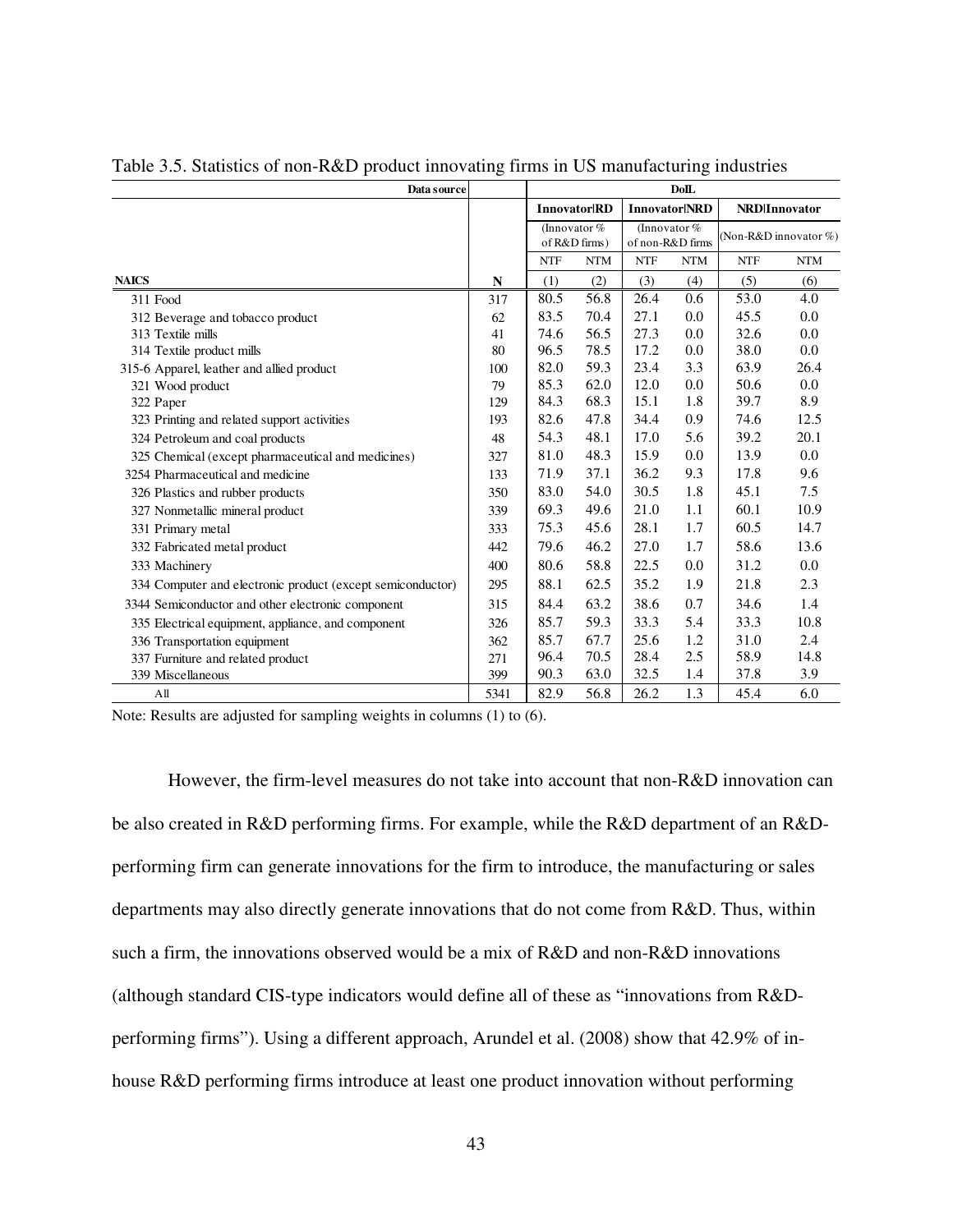R&D, based on the Innobarometer 2007 Survey data.<sup>3</sup> Although this is a more sophisticated statistic than other CIS-type indicators, in that it considers non-R&D innovation by R&D performing firms, it still represents a statistic of **innovators** who do R&D but produce at least one non-R&D innovation, not the **share** of non-R&D **innovations,** compared to R&D innovations, among R&D performers.

 Therefore, to consider the population of innovations beyond the commonly used, population of innovators for innovation studies, and further develop our understanding of the innovation process, innovation is also measured at the project level, using triadically patented inventions from the US Inventor Survey as a proxy for innovation. While many (non-patented or US-only patented) firm inventions will not be included, the measure on triadic patents is capturing significant inventions because these patents are on novel technologies that were filed in three jurisdictions, suggesting they have high importance. Moreover, in contrast to other data, the Inventor Survey provides project-level data with inventors' information as employees and allows operationalizing R&D and non-R&D activity taking into account invention processes and employee's affiliation. However, since we only consider disclosed, highly important, inventions a proxy for innovation, the statistics on these data should represent the lower bound of innovations.

Using these project-level data, we create a measure of internally generated  $R&D$  v. non-R&D inventions. Defining R&D and non-R&D invention, first, requires understanding how people work in the firm to produce invention. An R&D employee's job is to create new knowledge by doing R&D. However, non-R&D employees such as sales, marketing, and

<sup>&</sup>lt;sup>3</sup> This statistic shows the percent of firms which do R&D but have any non-R&D innovation out of all firms with only R&D innovation, any non-R&D innovation or no innovation at all.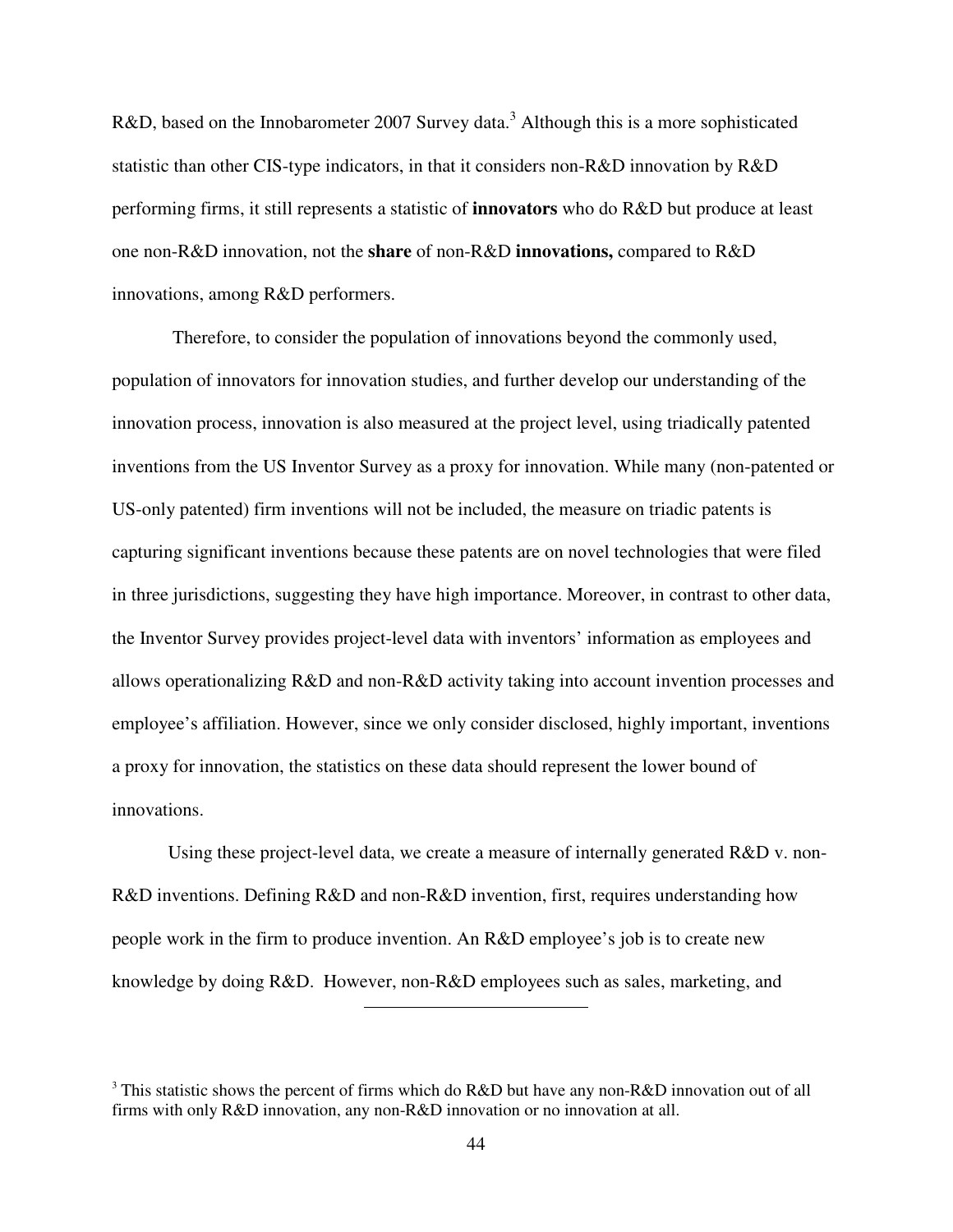production employees sometimes join an R&D project with R&D employees through a crossfunctional team. Thus, not only inventions by R&D employees but also inventions from crossfunctional R&D projects should be defined as R&D inventions. However, if non-R&D employees who do not join an R&D project conceptualize the solution of a problem, it becomes a non-R&D invention.<sup>4</sup> Therefore, the type of employees and their creative process in producing the invention should be considered together in the work of defining R&D and non-R&D innovation at the project level. Based on this, we define R&D invention as: *invention from planned or organized problem-solving activities by the firm through R&D personnel, or R&D projects to produce new knowledge*, and non-R&D invention as: *invention from the production, sales, and other work activities of people whose job in their firm is not R&D and who were not involved in an R&D project related to the invention*.

 To measure non-R&D invention, two questions about inventors' affiliation and their creative process in the Inventor Survey were used. The Inventor Survey provides information about inventors' affiliation (R&D units, R&D sub-unit attached to non-R&D such as manufacturing, manufacturing, sales/marketing, etc.) and their creative process (e.g. R&D

<sup>4</sup> Some may argue that if R&D helped in the development of a non-R&D invention, then it should be categorized as an R&D invention. However, we argue that treating these as non-R&D inventions is consistent with the USPTO definition of "inventor". According to the USPTO Manual of Patent Examining Procedure [Chapters 2137 and 2138], the invention must be clearly conceived of in the inventor's mind (such that she could clearly describe it to another), but she does not have to carry out all the steps in the process to reducing the invention to practice

<sup>(</sup>http://www.uspto.gov/web/offices/pac/mpep/mpep-2100.html). While "invention" requires "conception" and "reduction to practice", reduction to practice can be accomplished by the written description of the invention (Seymore, 2009), or by giving direction and guidance for other to carry out (USPTO guidelines). In our case, since we are dealing with patented inventions, with the (non-R&D) inventor certified by the patent office, this requirement has been fulfilled. Therefore, as long as the solution is clearly conceptualized in the course of the normal jobs of non-R&D personnel, although it is further developed in an R&D project later, following USPTO guidelines, this should be defined as non-R&D invention.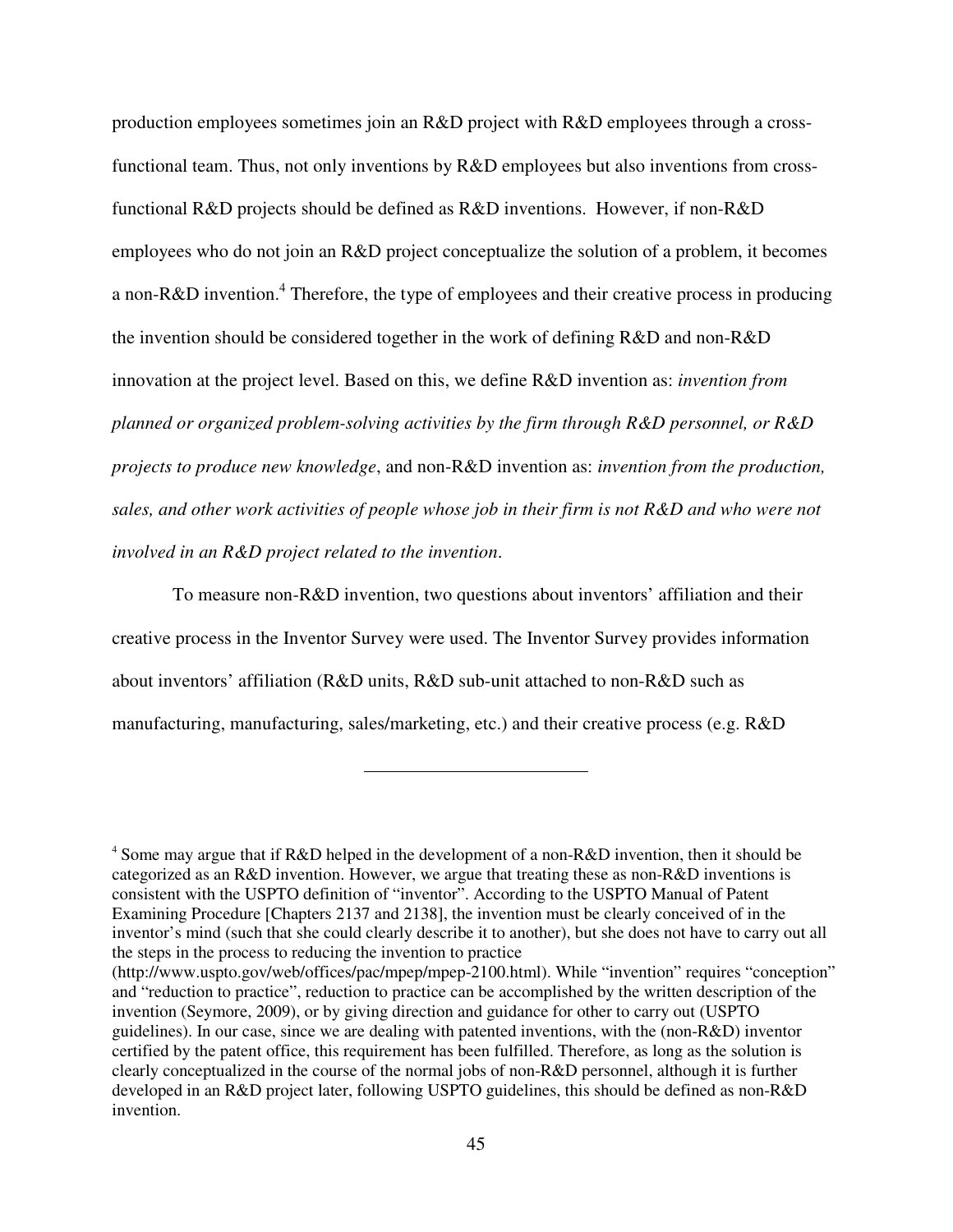project, normal job, pure inspiration). As Table 3.6 presents, inventions from R&D units or R&D projects are defined as R&D inventions, and the rest as non-R&D invention. The cases of an R&D sub-unit attached to a unit with its primary focus on non-R&D, such as manufacturing, whose inventions are from their normal job (which is not inventing) or from pure inspiration/creativity were included as a non-R&D invention while those joining R&D projects were included as an R&D invention. R&D sub-units, especially those attached to non-R&D units, are generally more involved in technical services, which are non-R&D based on the Frascati manual (OECD, 2002) and NSF definition, than are independent R&D units, so that all inventions from employees in an R&D sub-units cannot be classified into R&D inventions.<sup>5</sup>

<sup>&</sup>lt;sup>5</sup> According to the Carnegie Mellon Survey data, when comparing R&D units located in production facilities and stand-alone R&D units, among business units with 10+ employees, the percentage of technical service (providing manufacturing support, troubleshooting, etc.) out of total "R&D" effort is substantially higher in subordinate R&D units than in stand-alone R&D units (23% v. 14% with total R&D budget as weight,  $p < .01$ ). The Inventor Survey data also show that inventors from subordinate R&D units spend substantially more effort on technical service than those from independent R&D units  $(14\% \text{ v. } 7\%, \text{ p} < .01).$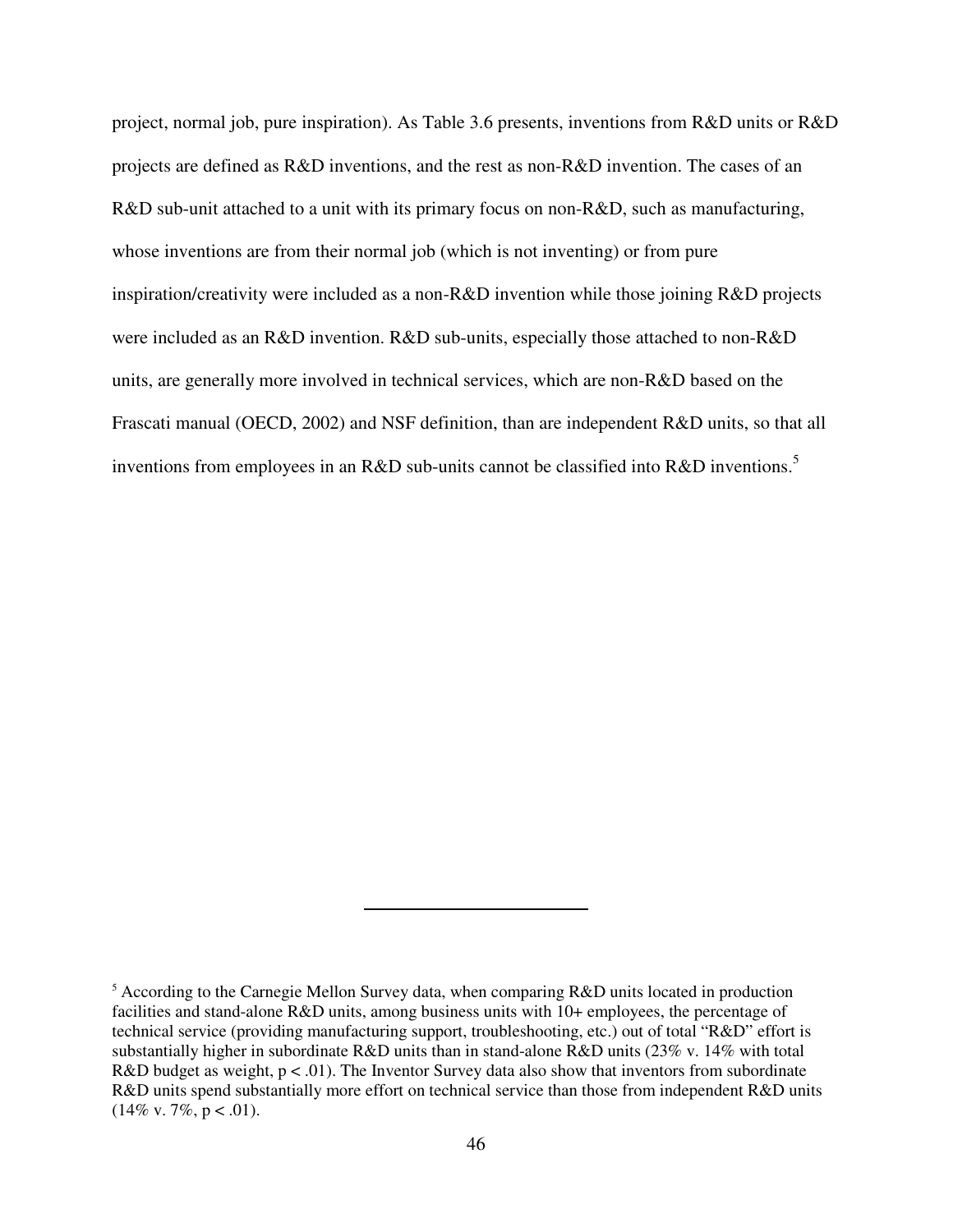|                                  | <b>Location of the Inventor</b> |                |               |             |        |  |  |  |  |
|----------------------------------|---------------------------------|----------------|---------------|-------------|--------|--|--|--|--|
|                                  | Independent                     | $R&D$ sub-unit |               |             | Other  |  |  |  |  |
| <b>Creative process that led</b> | $R&D$ unit or                   | attached to a  |               | Software    | (e.g., |  |  |  |  |
| to the invention                 | its sub-unit                    | non-R&D unit   | Manufacturing | development | sales) |  |  |  |  |
| Targeted achievement of          |                                 |                |               |             |        |  |  |  |  |
| a R&D project                    |                                 |                |               |             |        |  |  |  |  |
| Unexpected by-product of         |                                 | R&D invention  |               |             |        |  |  |  |  |
| a R&D project                    |                                 |                |               |             |        |  |  |  |  |
| Expected by-product of           |                                 |                |               |             |        |  |  |  |  |
| a R&D project                    |                                 |                |               |             |        |  |  |  |  |
| Related to your normal job       |                                 |                |               |             |        |  |  |  |  |
| (not inventing)                  | Non-R&D invention               |                |               |             |        |  |  |  |  |
| Pure inspiration/creativity      |                                 |                |               |             |        |  |  |  |  |

Table 3.6. Measures of R&D and non-R&D invention

Based on the measures at the project level, Table 3.7 shows that, out of all triadically patented inventions, about 12% of **inventions** are non-R&D inventions. As described earlier, BRDIS 2011 shows that out of all patented inventions, 6% of inventions are non-R&D inventions (NSF, 2014). However, since BRDIS defines all inventions from R&D performers as R&D invention neglecting non-R&D inventions in the R&D performing firms, it would underestimate the percentage of non-R&D inventions. Therefore, our statistics are broadly consistent with NSF data on patents (not just triadic patents). Of these non-R&D inventions, about a third comes from manufacturing units, about 20% comes from sales, service or other units, and the rest comes from R&D sub-units attached to manufacturing, etc. (i.e., technical service), or software development units. Moreover, these rates of non-R&D innovation vary across industries, implying industry-associated characteristics can drive relative differences in the rates of R&D and non-R&D innovation. In the Inventor Survey data, about 80% is product invention and there is no significant difference between R&D and non-R&D inventions in terms of which one is more associated with product invention  $(p = .90)$ .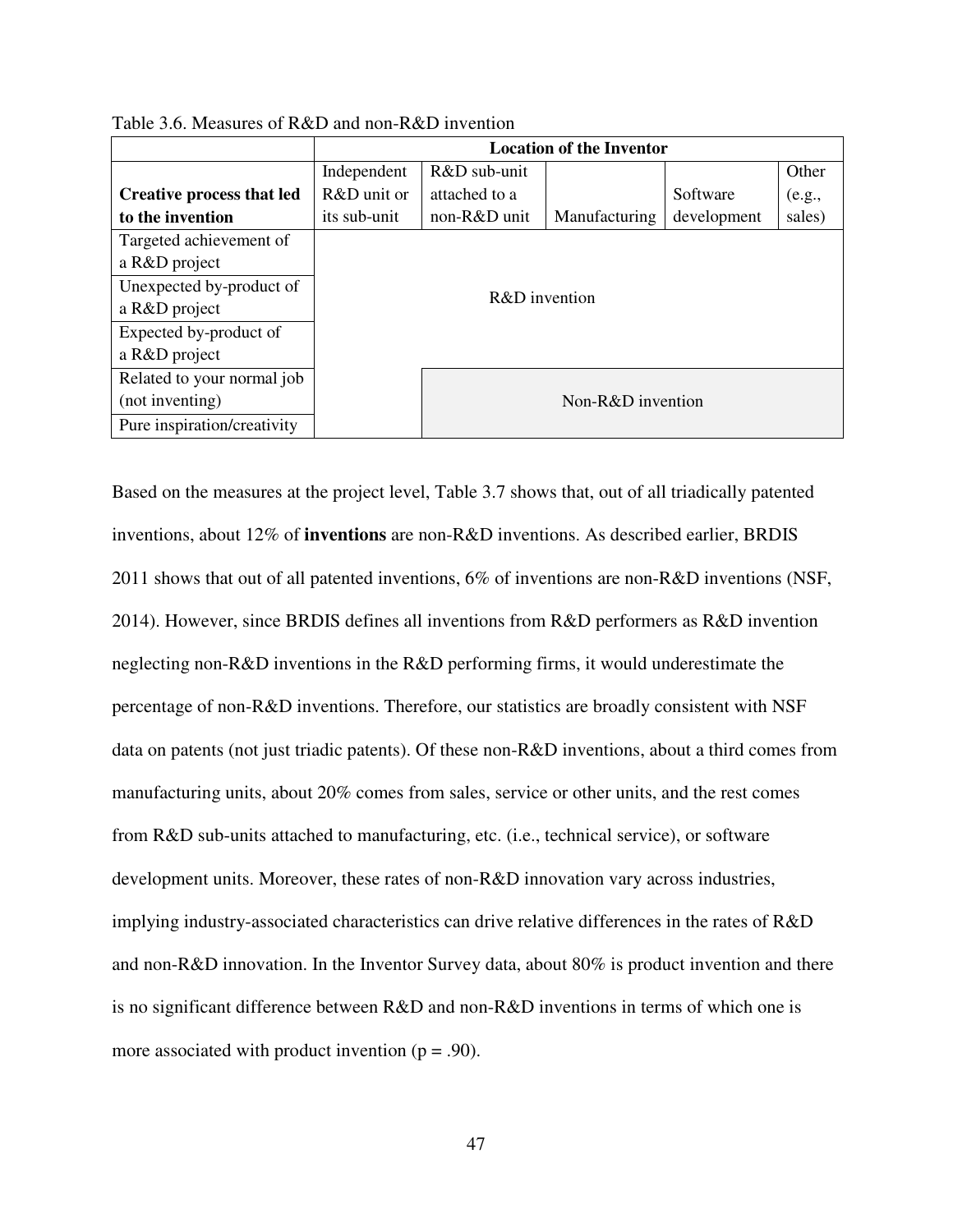|                                                              |      |                                               | <b>Sources of NRD inventions</b>                                     |                           |                         |                                |  |  |
|--------------------------------------------------------------|------|-----------------------------------------------|----------------------------------------------------------------------|---------------------------|-------------------------|--------------------------------|--|--|
|                                                              |      | <b>NRD</b> IInvention                         | R&D subunit attached<br>to non-R&D unit<br>(e.g., technical service) | Manufacturing             | Software<br>development | <b>Others</b><br>(e.g., sales) |  |  |
|                                                              |      | (Non-R&D in $\sqrt{\ }$<br>of tradic patents) |                                                                      | (% of non-R&D inventions) |                         |                                |  |  |
| <b>NAICS</b>                                                 | N    | (1)                                           | (2)                                                                  | (3)                       | (4)                     | (5)                            |  |  |
| 311-312 Food, beverage and tobacco product                   | 5    | 0.0                                           | 0.0                                                                  | 0.0                       | 0.0                     | 0.0                            |  |  |
| 313-316 Textile mills, textile product, apparel, and leather | 10   | 21.4                                          | 0.0                                                                  | 100.0                     | 0.0                     | 0.0                            |  |  |
| 321-323 Wood product, paper, and printing                    | 21   | 20.8                                          | 80.0                                                                 | 20.0                      | $0.0\,$                 | 0.0                            |  |  |
| 325 Chemical (except pharmaceutical and medicines)           | 257  | 4.1                                           | 41.7                                                                 | 41.7                      | 0.0                     | 16.7                           |  |  |
| 3254 Pharmaceutical and medicine                             | 56   | 4.5                                           | 33.3                                                                 | 33.3                      | 0.0                     | 33.3                           |  |  |
| 326 Plastics and rubber products                             | 78   | 9.1                                           | 25.0                                                                 | 37.5                      | 0.0                     | 37.5                           |  |  |
| 327 Nonmetallic mineral product                              | 36   | 11.9                                          | 60.0                                                                 | 20.0                      | 0.0                     | 20.0                           |  |  |
| 331 Primary metal                                            | 16   | 10.5                                          | 50.0                                                                 | 50.0                      | 0.0                     | 0.0                            |  |  |
| 332 Fabricated metal product                                 | 74   | 19.5                                          | 31.3                                                                 | 50.0                      | 0.0                     | 18.8                           |  |  |
| 333 Machinery                                                | 266  | 18.6                                          | 42.1                                                                 | 33.3                      | 1.8                     | 22.8                           |  |  |
| 334 Computer and electronic product (except semiconductor)   | 441  | 12.9                                          | 28.4                                                                 | 28.4                      | 16.4                    | 26.9                           |  |  |
| 3344 Semiconductor and other electronic component            | 177  | 11.7                                          | 53.9                                                                 | 23.1                      | 15.4                    | 7.7                            |  |  |
| 335 Electrical equipment, appliance, and component           | 121  | 11.5                                          | 52.9                                                                 | 23.5                      | 11.8                    | 11.8                           |  |  |
| 336 Transportation equipment                                 | 63   | 9.5                                           | 50.0                                                                 | 37.5                      | 0.0                     | 12.5                           |  |  |
| 337-339 Furniture and related product, and miscellaneous     | 117  | 14.8                                          | 25.0                                                                 | 30.0                      | 5.0                     | 40.0                           |  |  |
| A <sub>II</sub>                                              | 1738 | 12.1                                          | 38.6                                                                 | 32.1                      | 7.6                     | 21.7                           |  |  |

# Table 3.7. Statistics of non-R&D inventions in US manufacturing industries

Notes:

Due to slightly different industry classifications across different data sources, some numbers are displayed for merged industries from the classification in Table 3.5.

NAICS was assigned to each patent based on its product industry using the USPTO concordance between the U.S. Patent Classification System and NAICS. Results are adjusted for sampling weights in columns (1) to (5).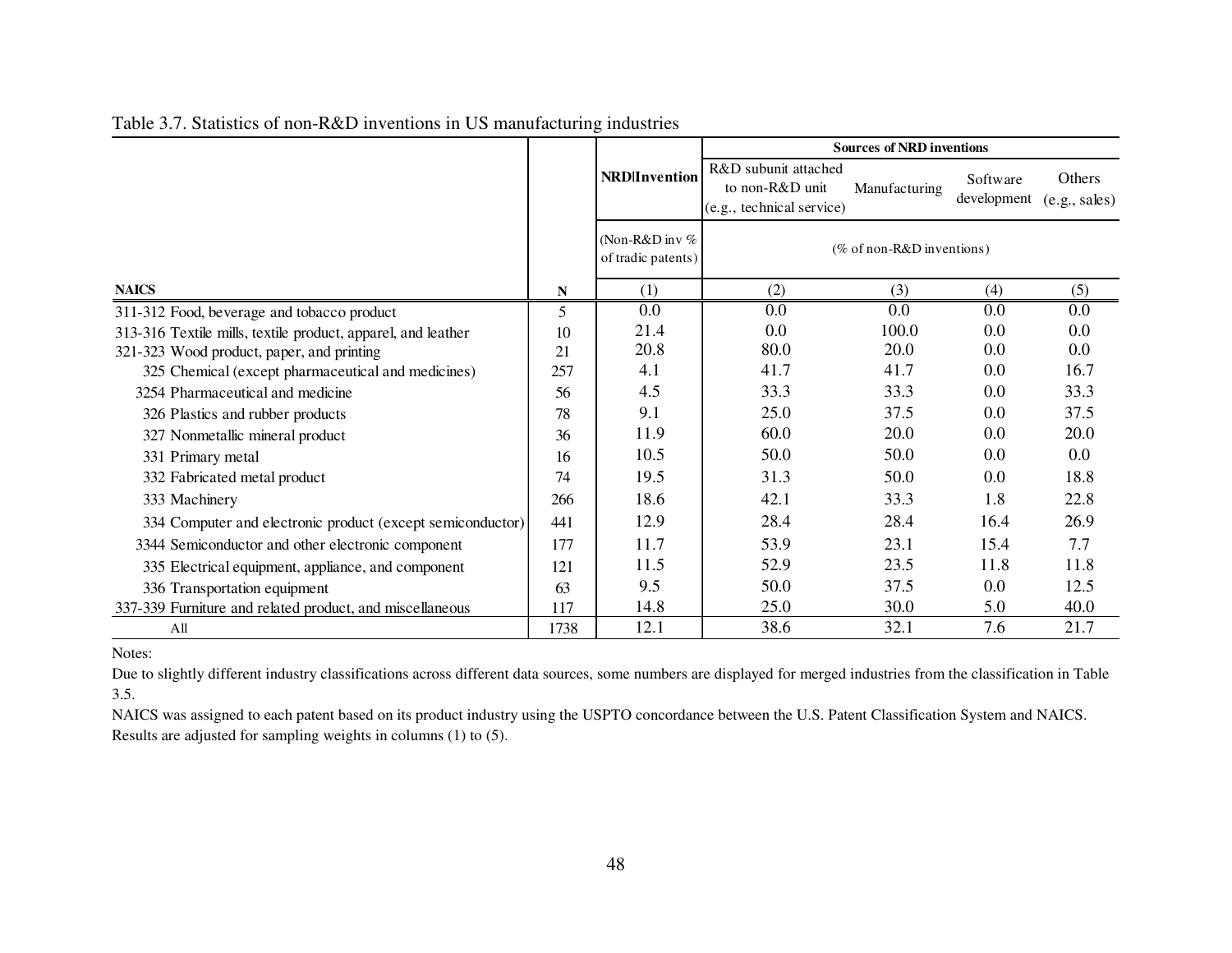As an additional analysis, these invention-level data are aggregated to the firm level to examine what percentage of total inventions in large R&D performing firms is non-R&D invention. Table 3.8 displays the 10 firms with the largest number of inventions in the Inventor Survey sample (each having a minimum of 15 patents in our sample). These top 10 most innovative firms all conduct R&D. The table shows that even R&D performing firms often produce non-R&D inventions, with an average of about 9% of the inventions in these large R&D performing firms being non-R&D inventions. The table also shows significant variation in the share of non-R&D inventions across these large, innovative firms, ranging from none to over 15%. These results show that non-R&D innovation is not just a small firm phenomenon, but that a significant share of the innovations of large R&D performing firms is non-R&D innovation. Note that since the statistics in Table 3.8 are drawn from patented inventions, the rates of non-R&D invention may be underestimated. If we include non-patented inventions, which may be higher in non-R&D invention than R&D invention, the rates would become larger.

Similarly, using the DoIL data, we can estimate, for new to market innovations (not limiting to patented inventions), among R&D performing firms, the share of those innovations that came from R&D versus non-R&D activity. The survey asked, for the firm's single largest innovation (in terms of revenue), "Did you introduce this innovation in your industry before any other company?" [i.e., was it new to market], and, "Did this innovation largely originate from R&D activity in your company?" [i.e., is this an R&D or non-R&D innovation?]. These questions then let us estimate the proportion of the (highest revenue) new to market innovations among R&D performing firms that did not originate in R&D. Of the R&D performing firms,  $9\%$ of their most important new to market innovations did not originate from R&D. Thus, using two different surveys, asking the question in slightly different ways, we find that, even in R&D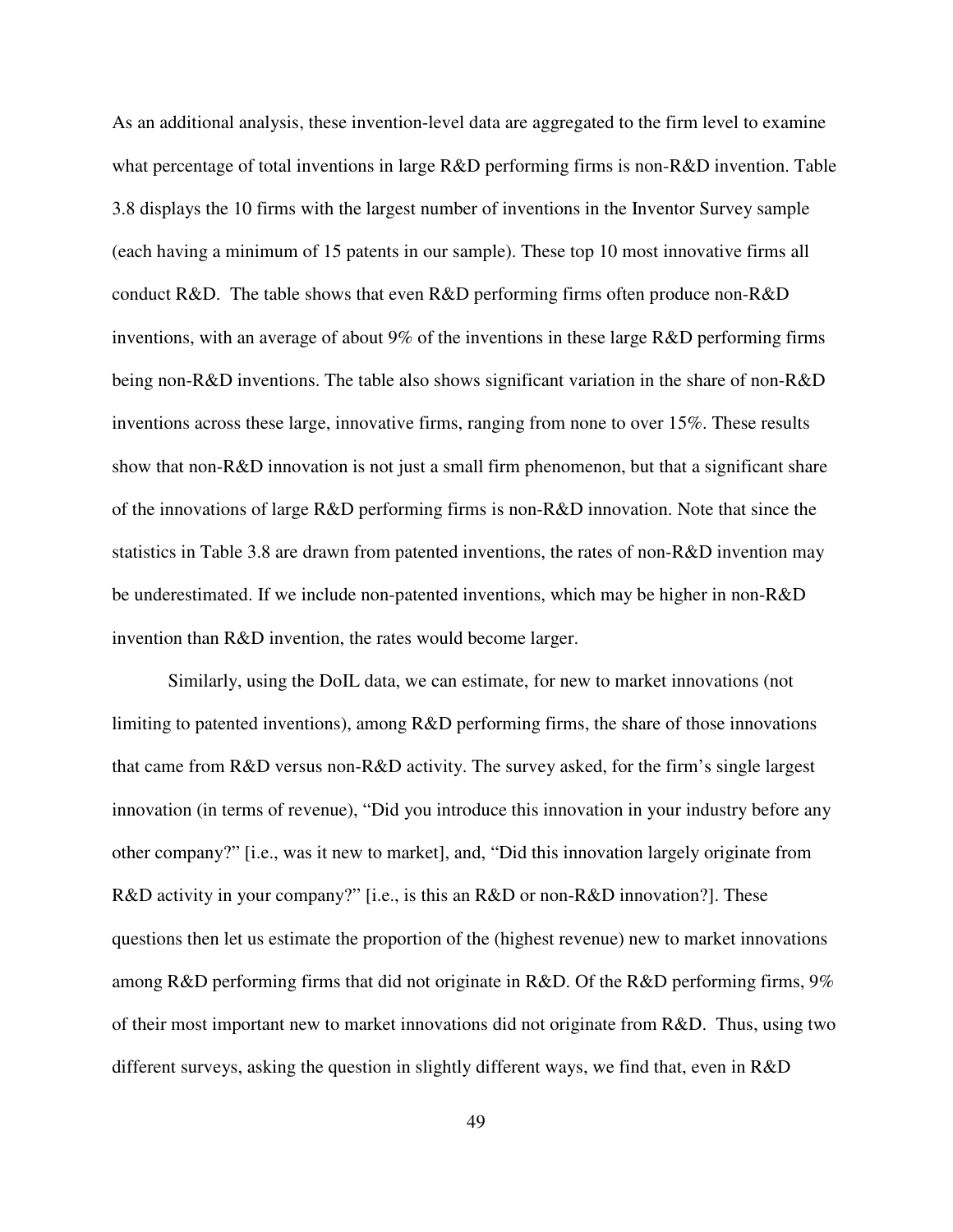performing firms, almost 10% of "important" (either triadically patented or new to market) innovations are non-R&D innovations.

| Firm           | % Non-R&D invention |
|----------------|---------------------|
| A              | 16.1                |
| B              | 15.2                |
| $\overline{C}$ | 13.8                |
| D              | 13.5                |
| E              | 13.0                |
| F              | 4.3                 |
| G              | 3.1                 |
| H              | 0.0                 |
| I              | 0.0                 |
| J              | 0.0                 |
| All            | 8.7                 |

Table 3.8. The share of non-R&D inventions by top 10 most innovative firms

Notes: All 10 firms are R&D performers.

All have at least 15 patents in our sample.

These 10 firms account for 357 patents (about 20% of the full sample).

## **3.4.2. Challenges of measuring R&D and non-R&D innovation**

Although R&D and non-R&D innovation can be measured in several ways as discussed above, there still exist some challenges to conceptualize and measure R&D and non-R&D innovation. In many cases, non-R&D innovations are not disclosed because innovative ideas from outside of R&D can be easily suppressed by managers who consider it a dangerous source of inefficiency (Miner et al., 2001) or outside the bounds of work authority (Parker et al., 1997) or may not be visible because of political relations between management and non-management (Basu and Green, 1997; Halle, 1984; Thomas, 1994), although they are still active in generating new ideas. In particular, conflict between R&D and non-R&D personnel with low respect for each other can make non-R&D personnel not share their valuable knowledge with others (Halle, 1984; Thomas, 1994). Thomas (1994)'s analogy of doctor-patient relations provides useful insight about the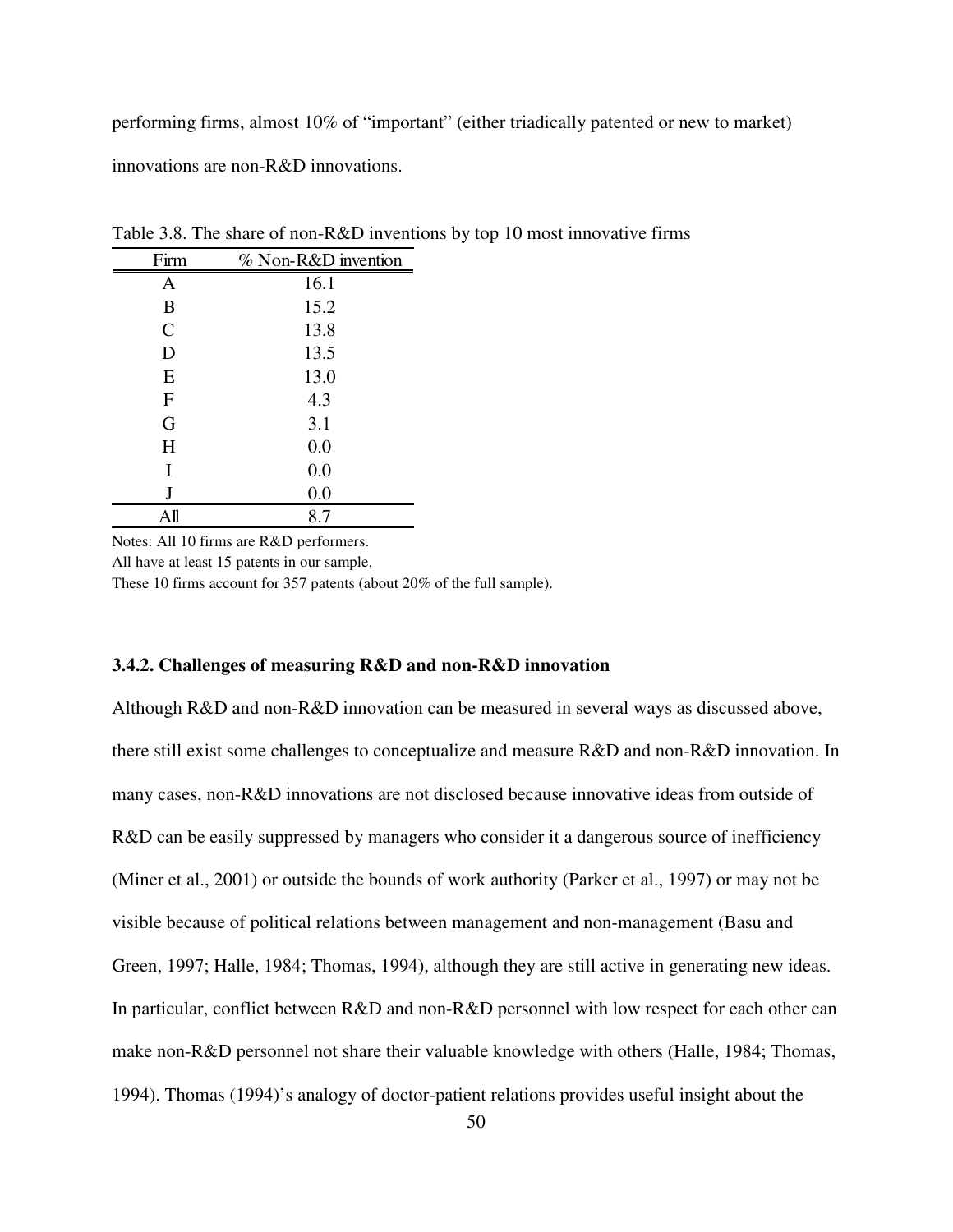relation between R&D and non-R&D personnel. Sometimes patients understand the underlying cause of their symptom based on their past suffering from a variety of ailments, but cannot suggest too strongly their own diagnosis because doctors think they have authority of diagnosis and that is their area (Thomas, 1994). Similarly, an inventor in an interview, working as a salesman in the telecommunications equipment industry, found a huge commercial opportunity through visiting customer facilities as part of his sales calls and began to think about a better way to solve a problem that products from competitors were dealing with in a mediocre way.<sup>6</sup> When he suggested his idea to R&D personnel in his company, they did not pay attention to his idea and told him to concentrate on his own job, i.e. sales. Therefore, he had to develop his idea through his own skunkworks, and finally invented a device for cleaning fiber optic connectors that the company patented and developed into a major line of business. In contrast, another inventor, who is an engineer working in an R&D lab in a consumer product company, acknowledged the possibility of innovation from outside of R&D, but said, for example, that a salesman could say a problem which keeps coming up from his customers and it would be nice if it is solved, but deeper thinking is done by an R&D group.<sup>7</sup> He suspected that people outside R&D may not come up with an idea as valuable as the R&D people and also the non-R&D people do not think it through further, reflecting the attitude highlighted by Thomas (1994). Moreover, there are cases where non-R&D employees may not want to tell them their innovation. For example, an employee working at a clothing manufacturer in Chicago for more than three decades developed her own way to sew a crotch in men's pants faster producing a

<sup>&</sup>lt;sup>6</sup> Inventor survey follow-up interview, conducted May  $3<sup>rd</sup>$ , 2012.

<sup>&</sup>lt;sup>7</sup> Inventor survey follow-up interview, conducted April  $11^{th}$ , 2012.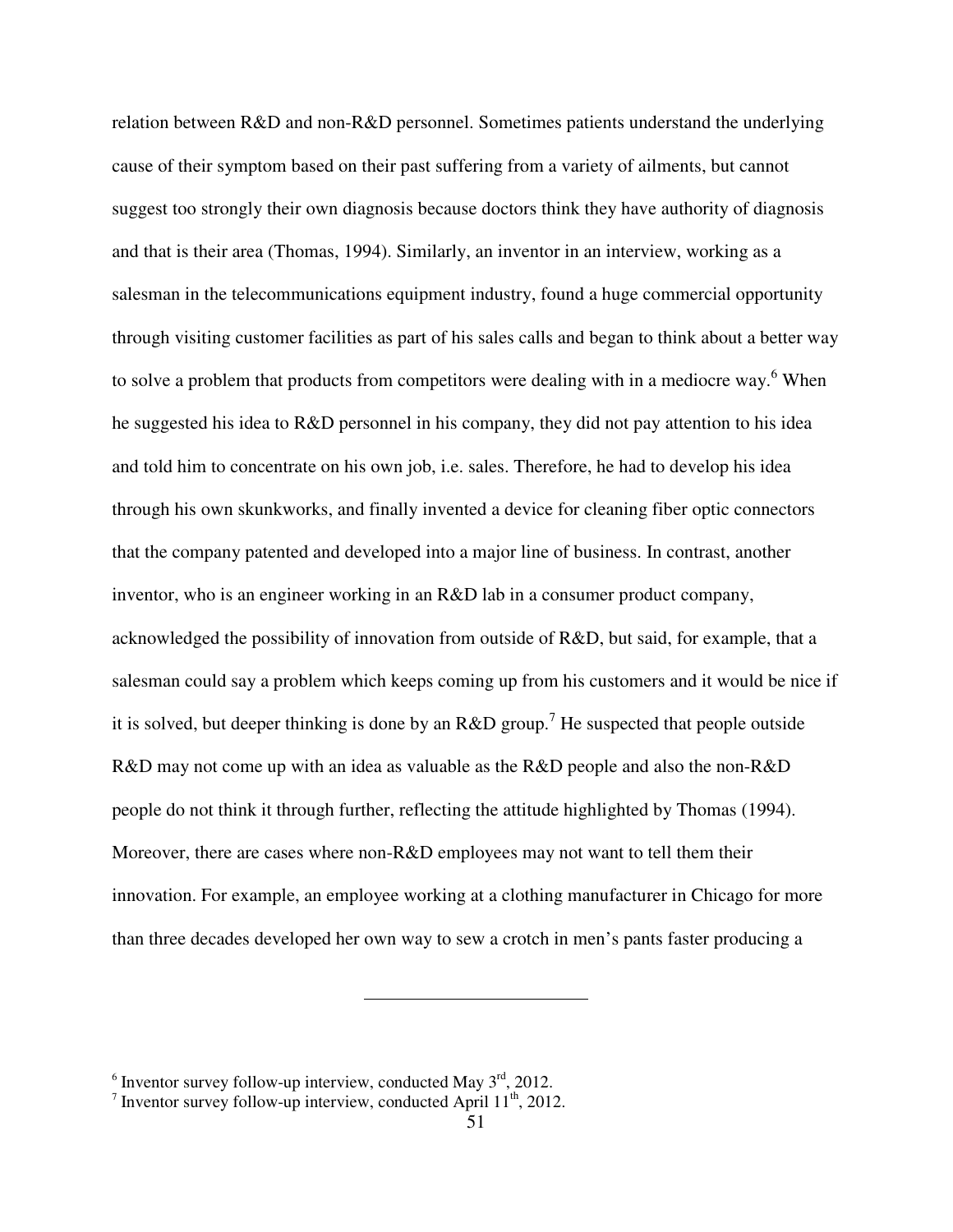superior fit (Banks and Metzgar, 1989). Although the company made industrial engineers stand over her to watch how she did it, videotaped her work, and hired a time-and-motion study man, they could not figure it out, and she did not want to give management her knowhow, because of fear of losing control and status in her work, as well as distrust of management (Banks and Metzgar, 1989). The prevalence of this low respect for each other and strict work authority suggests that many non-R&D innovations may not be disclosed and measures of non-R&D innovation based on disclosed innovation would underestimate the real population. To the extent that this low respect and strong division of responsibility prevail, firms may generate fewer non-R&D innovations (Brown and Duguid, 1989; Thomas, 1994), and have access to only a fraction of those that are generated (Banks and Metzgar, 1989; Halle, 1984). This argument suggests that managerial practices can affect both the rate of non-R&D inventions generated and their availability for use by others besides the individual inventors, resulting in higher or lower rates of non-R&D innovation.

The other challenge is that depending on whether we focus on who owns the innovation or who creates the innovation, R&D and non-R&D innovation can be classified differently due to trade in technology and division of innovative labor (Arora and Gambardella, 2010). For example, if a firm acquires innovation which its customer created, it is the firm's innovation and called a user innovation (von Hippel, 2005). Focusing on who owns the innovation, if the owner firm conducts  $R&D$ , the innovation is classified as  $R&D$  innovation while if the owner firm does not conduct R&D, it is defined as non-R&D innovation. However, if focusing on who creates the innovation, the definition can change depending on whether the user does R&D or not. Furthermore, acknowledging that R&D performing firms can also create innovation from outside of R&D within the firm, the innovation can be created in either R&D or non-R&D in the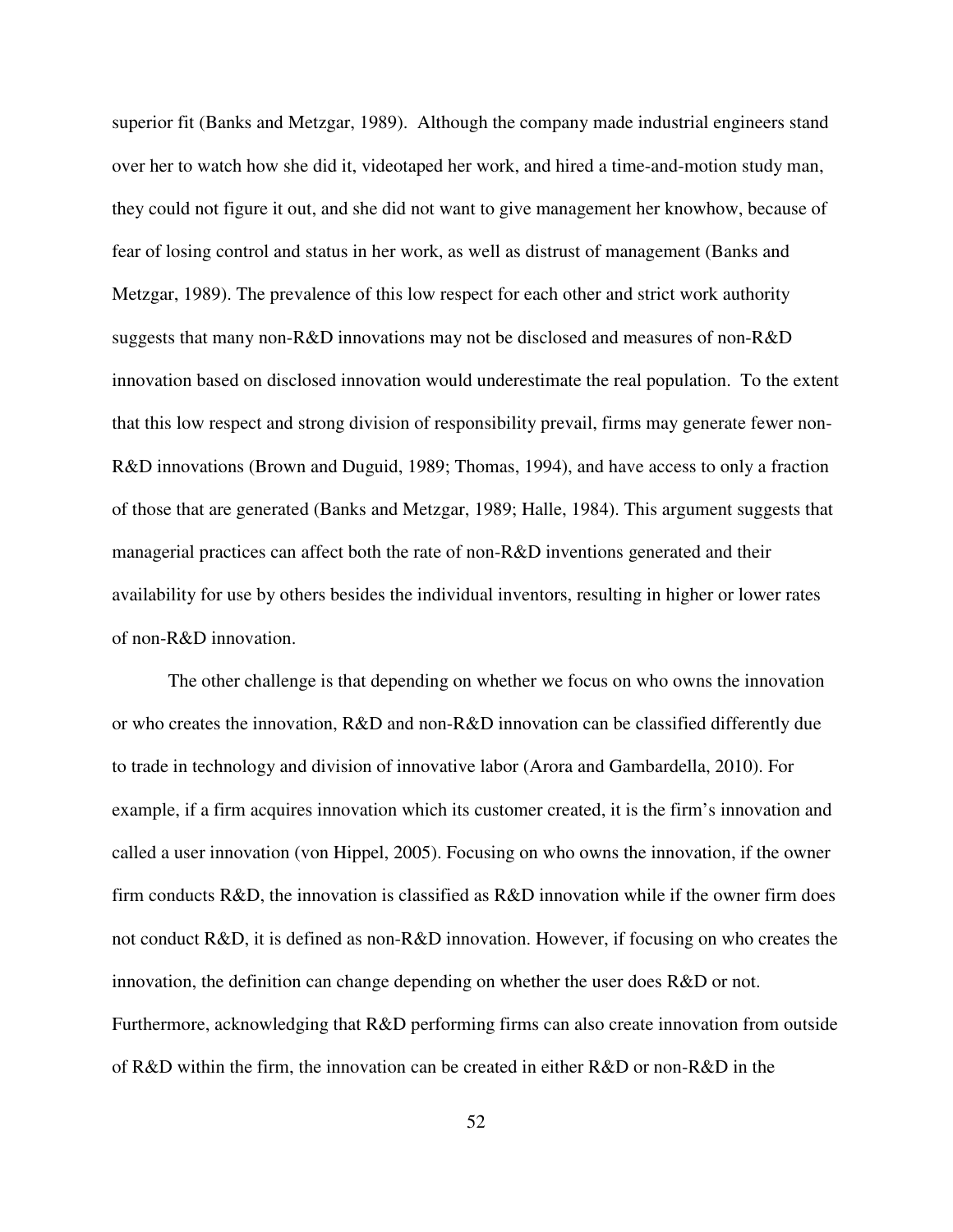customer company and cannot be considered R&D innovation uniformly based on the fact that the customer company conducts R&D. There are also some fuzzy cases such as technical service which can be classified into either R&D or non-R&D. Although the Frascati manual and NSF classification include technical service into non-R&D, it may be hard for technical service employees who are also involved in R&D tasks to draw a clear line between technical service as non-R&D and their involvement in R&D. More interestingly, there can be also mismatch between perception by technical service employees and perception by outside observers. For example, in the earlier example of an interview about inventors working in a marketing division of a specialty chemical company and inventing a greener chemical, their main job is technical service for their customers. They claimed that their invention is non-R&D invention although outside observers may treat it as R&D invention. In another case, a manager from a metalworking firm with 30 years' experience worked with experienced production workers to develop a novel product based on solving a specific problem brought by a customer (how to form metal into a complicated shape).<sup>8</sup> While the initial part took over ten hours to make, movement down the learning curve resulted in cutting production time to about 15 minutes, and the result was a new product for this firm. The result was not patented but rather kept as a trade secret. As there is no R&D unit in this firm and as the employees involved are production workers and managers, should this be considered an R&D or non-R&D innovation? In these examples, even though inventors themselves state their job is not doing R&D and their invention is not from R&D, others might view this as R&D, despite those inventors' perception of their own inventions. It is not clear which criteria should be used: the international manual, inventors' own

 $8$  Manager interview, conducted June  $12<sup>th</sup>$ , 2014.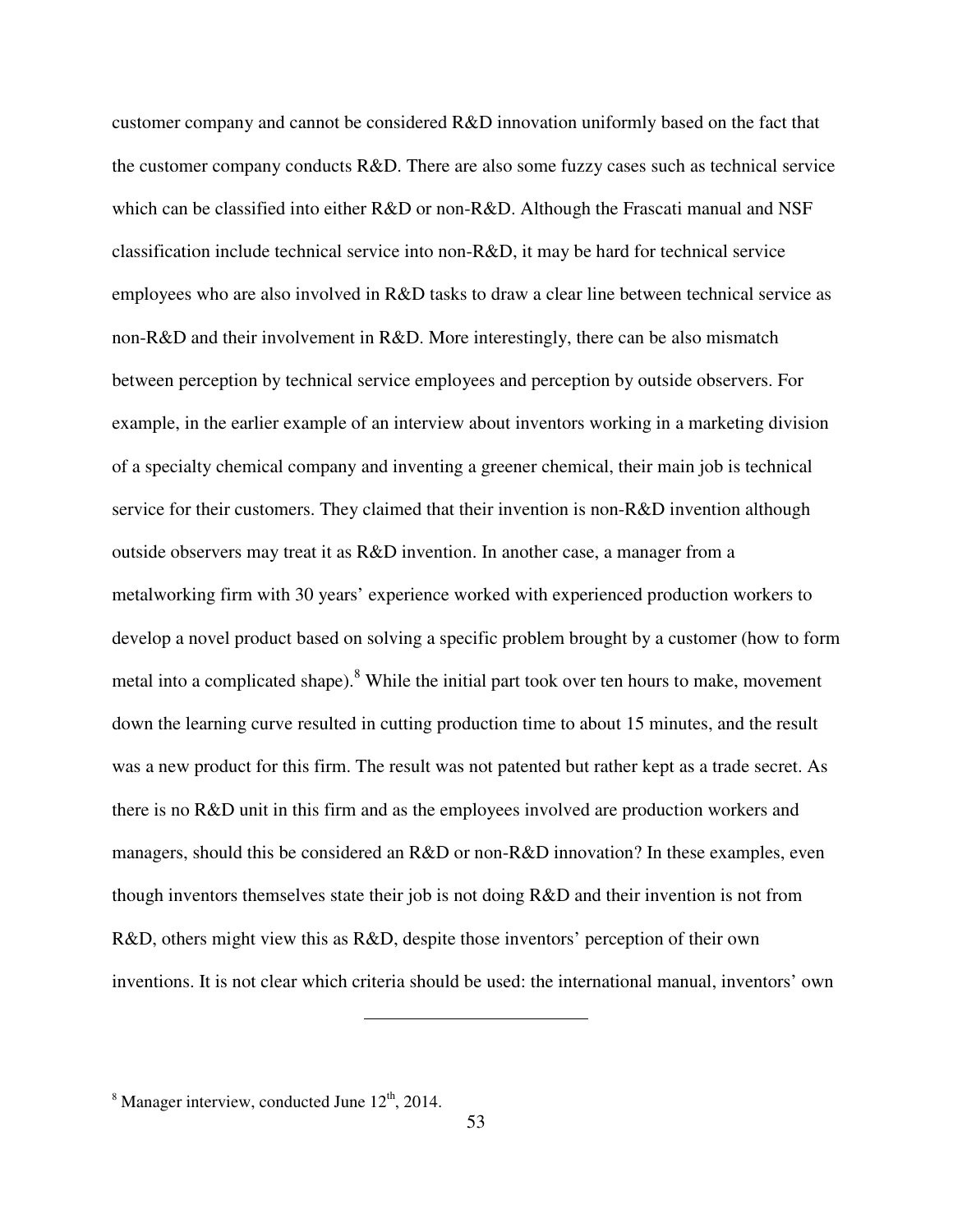judgment, or each researcher's own operationalization. Therefore, conceptualizing R&D and non-R&D innovation is not simple line-drawing based on categorical R&D spending. Therefore, since it is hard to find exactly where we set the dividing line between these two, exploring different characteristics given the classification can help calibrate how to define this different type of innovation. More theoretical, qualitative and quantitative approaches are required to understand the fundamental differences between R&D and non-R&D innovation. In particular, there is a need for analyses of the conditions that generate different kinds of innovation (R&D and non-R&D) in order to find the extent to which these are distinct innovation processes (i.e., respond differently to environmental or organizational characteristics).

# **3.5. Conclusion**

Innovation studies generally gloss over how innovation has been discussed in different contexts, simply employing a working definition, often based on the OECD manual. This chapter examines the meaning of innovation comparing commonly used indicators of innovation across different measures and across different data sources, and discusses how well or differently those measures reflect the meaning of innovation. When comparing indicators, especially within the same type, the mean value for the same industry tends to vary substantially across different data sources. However, we also observe high correlation among those indicators. Thus, it seems that the results are very sensitive to sampling strategies and to modes of data collection. This suggests that it may be difficult to match numbers from different data sources that measure the same concept; and that it may be better to focus on correlation across measures from different studies.

Comparing different indicators across industries, we see a split between patent-based indicators and R&D/CIS measures. For example, computer and electronic products (NAICS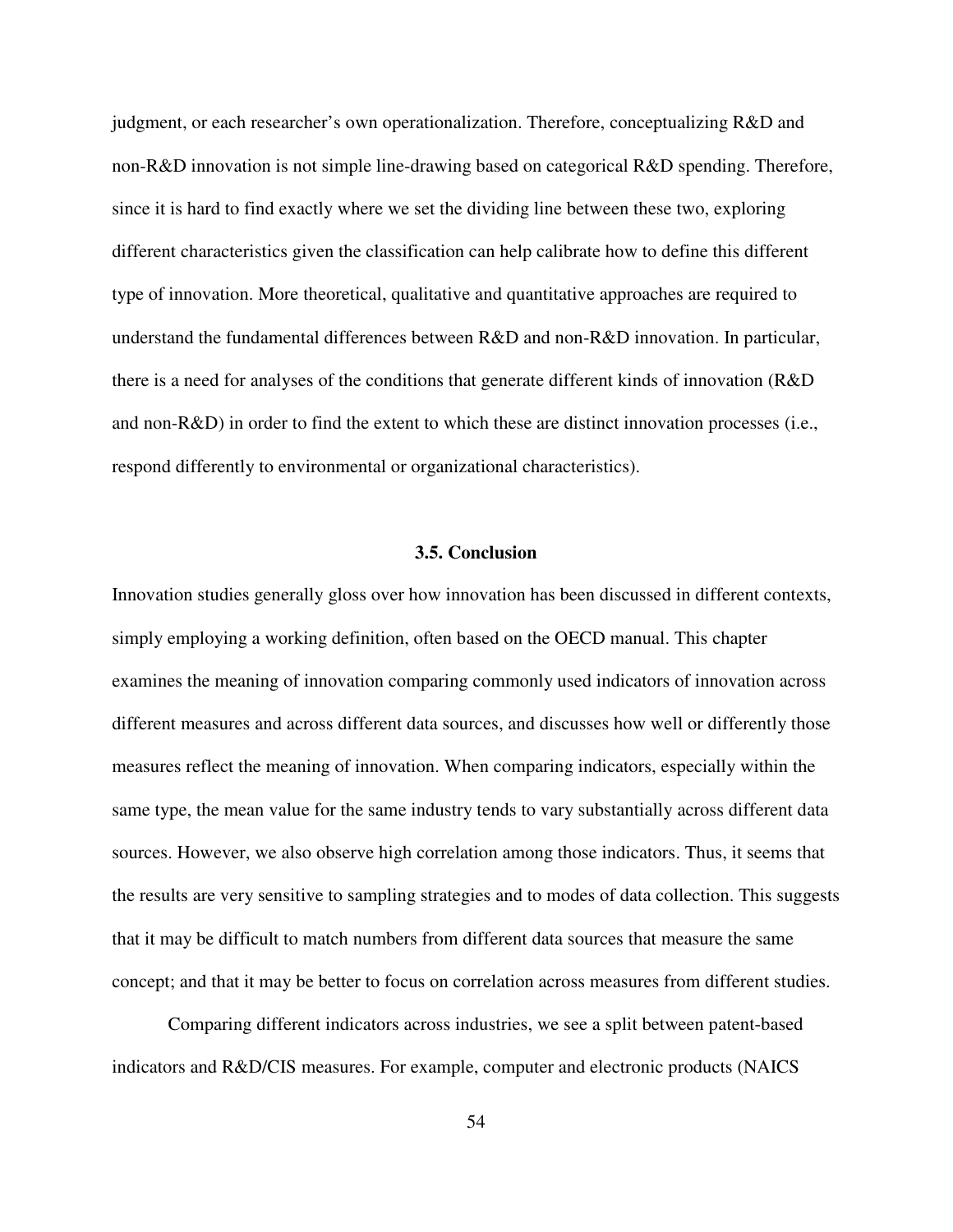334), and electrical equipment (NAICS 335) are highly innovative industries according to all indicators, while chemical (NAICS 325) and pharmaceutical (NAICS 3254) manufacturing are included in highly innovative industries only for the indicators of R&D and innovation, but not for the patent indicators. The characteristics of product technologies (e.g., discrete vs. complex) associated with a different number of patentable elements per innovation may especially affect patent-based indicators (Cohen et al., 2002). The factor analysis also shows that patents are distinguished from other indicators while R&D and innovation share a common factor. The existence of a shared latent variable driving R&D and innovation may be seen as a justification for using R&D as a proxy for innovation. However, conflating innovation and R&D ignores the leap between R&D as an input and innovation as an output, and furthermore, excludes innovation from other activities outside R&D, what we term non-R&D based innovation, which should be included in the population of innovations and may be systematically different from R&D based innovation. Therefore, R&D cannot be equated to innovation, although it is highly correlated with innovation, but rather may be better understood as one input for creating new ideas or facilitating adoption. Moreover, the results of these comparisons indicate that the concern about how to define innovation and its significance raise the need for extending the current view. Extending the population of innovations, this study also suggests a possible operationalization of R&D and non-R&D innovation and present statistics of R&D and non-R&D innovations and innovators using existing data. Although it may be difficult to draw a clear dividing line between R&D and non-R&D, initial results based on a variety of datasets show that non-R&D innovation is prevalent and that the rates of R&D and non-R&D innovation vary by industry. For example, the NSF data shows that 72% of product innovating **firms** in all US industries do no R&D; the DoIL data shows that 45% of innovating **firms** with at least one new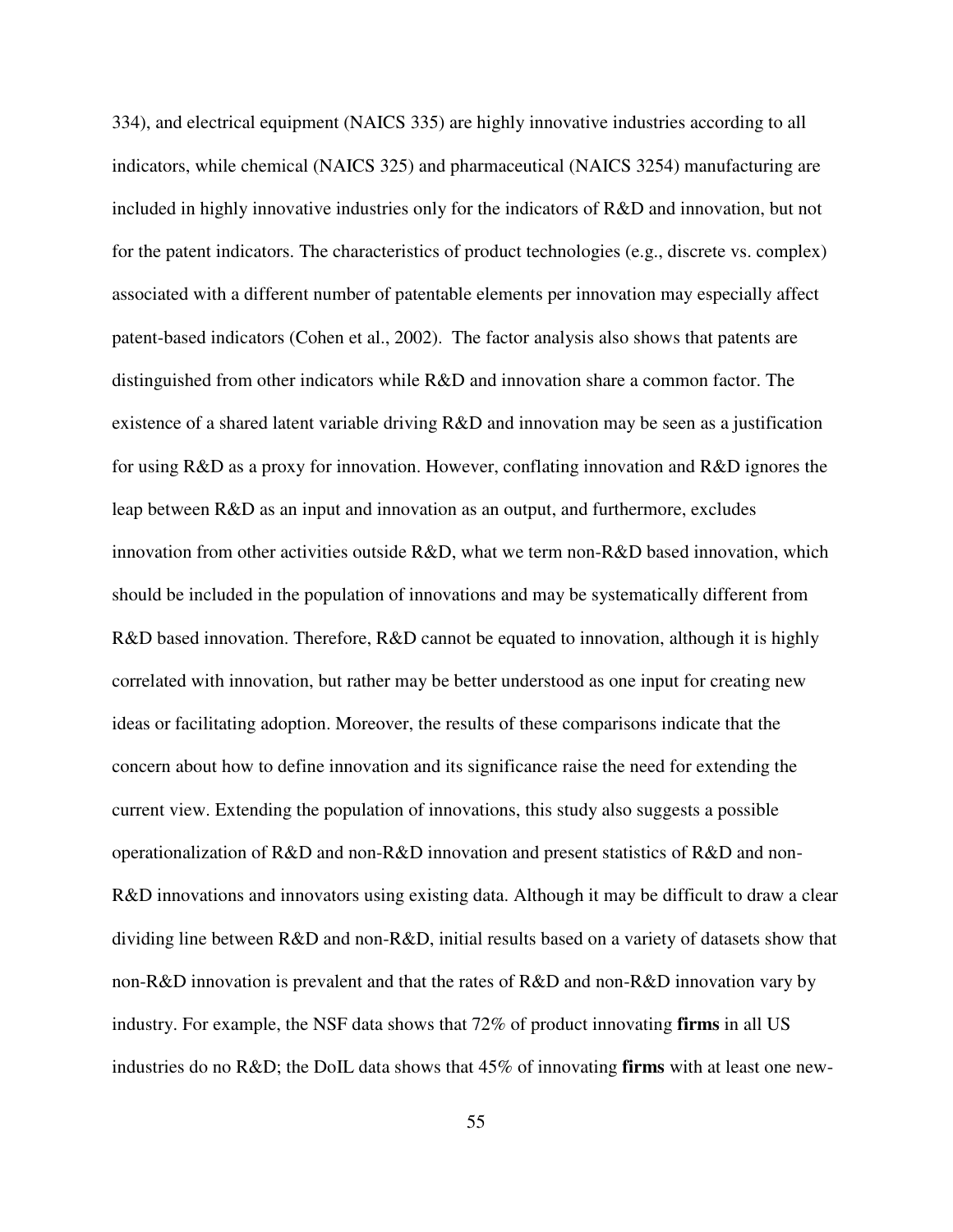to-firm product innovation and 6% of innovating **firms** with at least one new-to market product innovation in US manufacturing industries are non-R&D innovators. We also find, using the Inventor Survey data, 12% of triadically patented inventions come from non-R&D. Furthermore, from the DoIL data, even among R&D performing manufacturing firms, almost 10% of new to market innovations are non-R&D.

The comparison of existing innovation indicators guides us to the understudied area of non-R&D based innovation. The study of non-R&D innovation contributes to better tapping innovation management and policy understandings of the organizations of innovation to create a more balanced view of the innovation system and capturing the neglected innovation economy. Considering non-R&D innovation is especially important for policy. For example, current policy such as R&D tax credits (generated from the R&D-centered view in innovation policy) consequently subsidizes one kind of innovation, R&D innovation, although this may not be what this policy actually intended. Moreover, while innovation from R&D has been assumed to have more spillover effects than that from other activities (and hence worthy of subsidy) thereby considered more important in policy, it is not always better. What we want may be the limited spillover effects within country, not across countries or all over the world, because we still want to keep our competitive advantage. In this sense, broader spillover effects by R&D-driven technologies cannot always be considered better than relatively narrower spillover effects by non-R&D-driven technologies. Rather, non-R&D-driven technologies may spill over across units within a firm or across agents within a region, bringing the moderate spillover effects but still keeping the region competitive. Therefore, non-R&D innovation has different characteristics and values worth considering.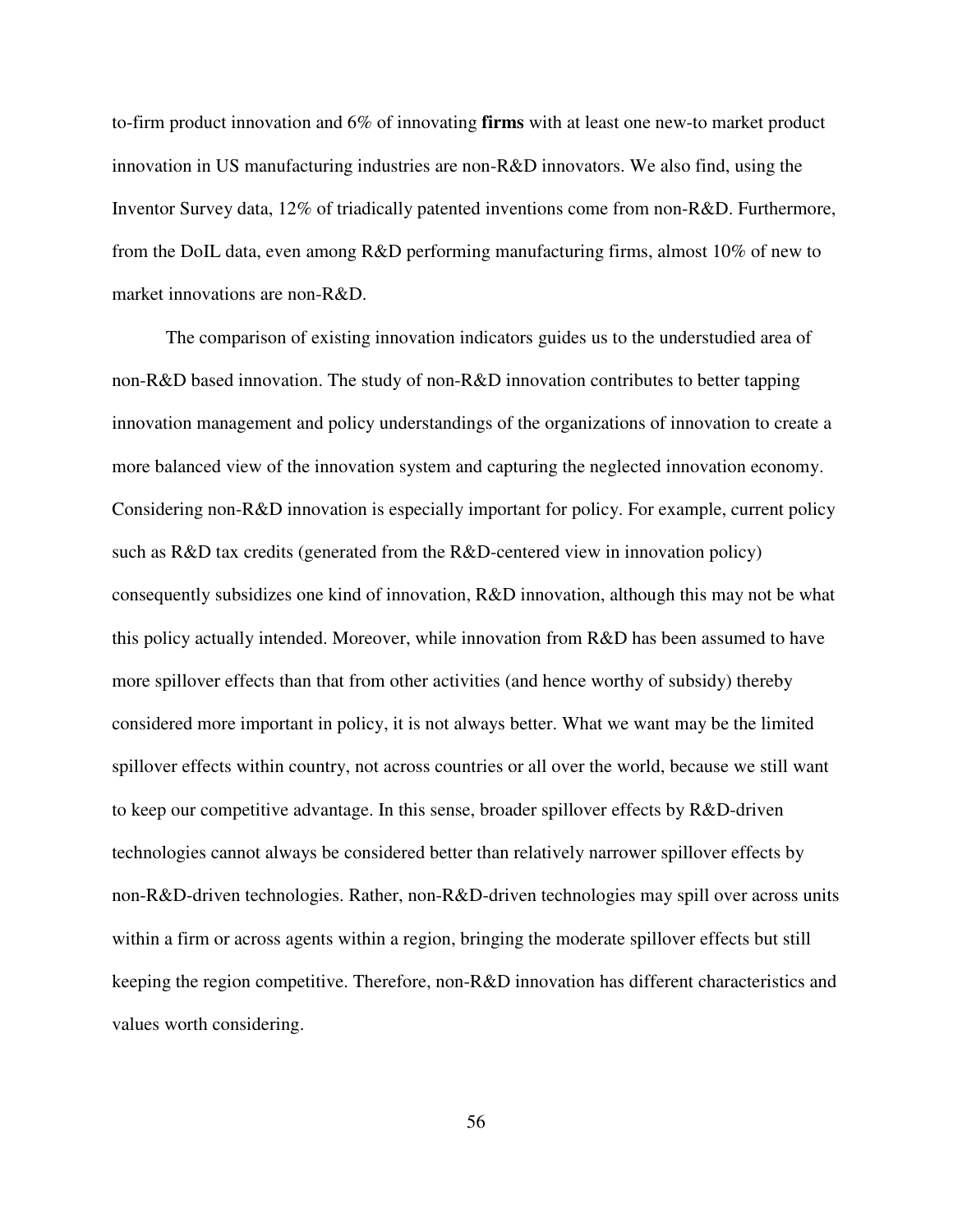These results in this chapter suggest there may be fruitful research opportunities exploring the distinct characteristics of diverse forms of innovation to better conceptualize innovation and its drivers. This broadened research agenda may also provide opportunities to develop an integrated perspective on the stages and prevalence of innovation in different functions in an organization and suggest that innovation policy is not only about R&D. This effort can contribute to developing strategy for producing different types of innovations, creating better science and innovation policy indicators, and developing innovation policy that accounts.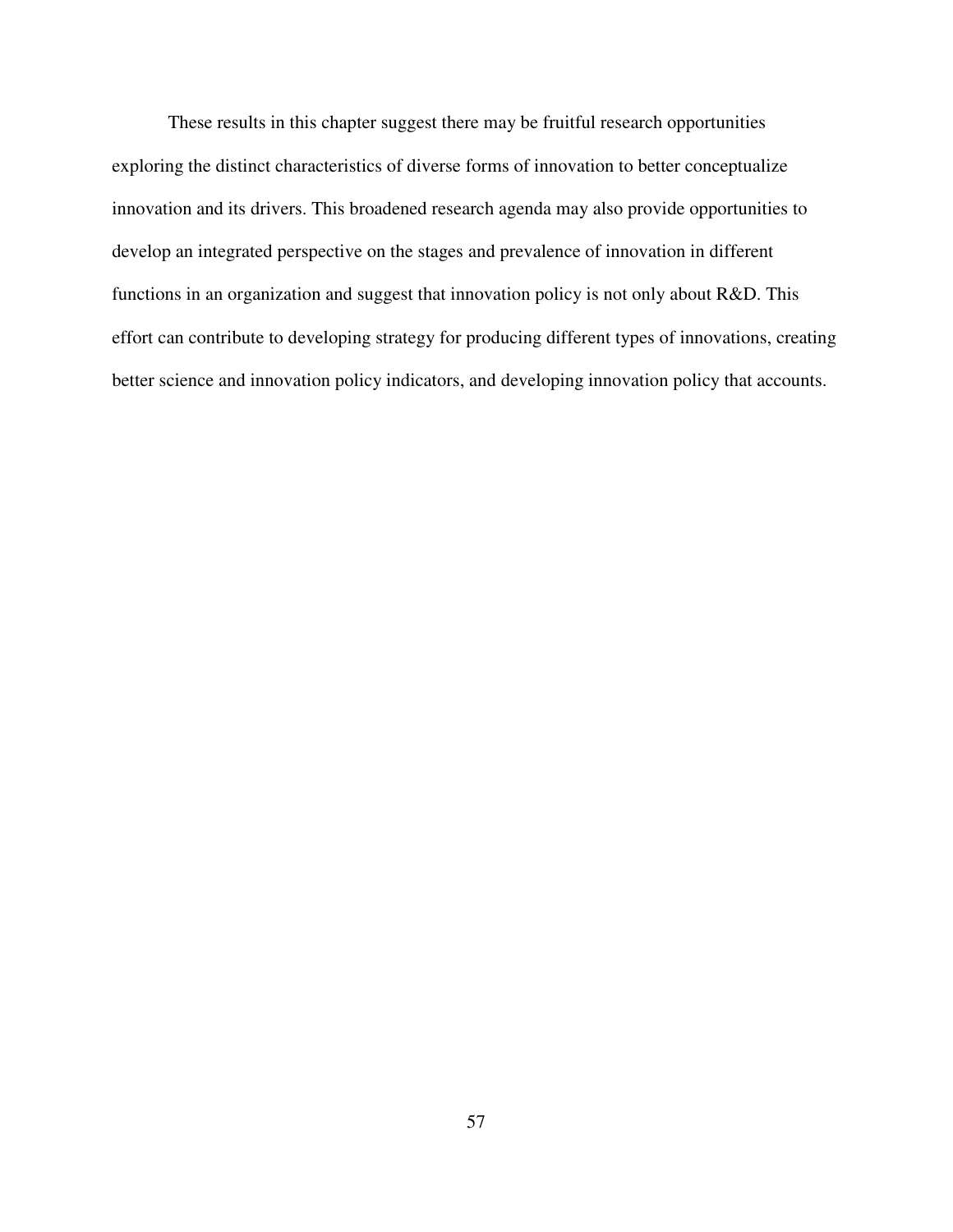# **CHAPTER 4**

# **INVENTING WHILE YOU WORK: KNOWLEDGE GENERALITY, VISIBILITY AND NON-R&D INNOVATION**

# **4.1. Introduction**

Innovation is widely recognized as a key to economic growth (Romer, 1990; Rosenberg, 1982). However, most research on the innovation process has focused on the results of R&D projects (Cohen, 2010). The positive relation between R&D intensity as an input and innovative performance as an output has become the canonical image for research on innovation (Cockburn and Griliches, 1987; Wakelin, 2001). While R&D is an important input to innovation, there is growing evidence that a significant share of innovation is not born from R&D (Arundel et al., 2008; Heidenreich, 2009; Hervas-Oliver et al., 2012; Mansfield, 1972; Rosenberg, 1982; Solow, 2007). Recent work on European firms finds that about half of innovating firms do no formal inhouse R&D (Arundel et al., 2008; Huang et al., 2011). There is also some evidence that non-R&D performers relatively more focus on process innovation compared to R&D performers (Arundel et al., 2008). Moreover, non-R&D performers (or innovators), compared to their R&D counterparts, rely relatively more on innovation management tools such as human resource management and team work or marketing and organizational innovations to compensate for the lack of R&D capabilities (Heidenreich, 2009; Rammer et al., 2009). These studies suggest that non-R&D activity is an important input for innovation and that non-R&D innovators have different characteristics from R&D innovators. The broader view on innovation capacity is based on the prevalence of learning and innovation from work activity (outside of R&D as well as R&D) within an organization (Asheim and Coenen, 2006; Nelson, 1981). Furthermore, it calls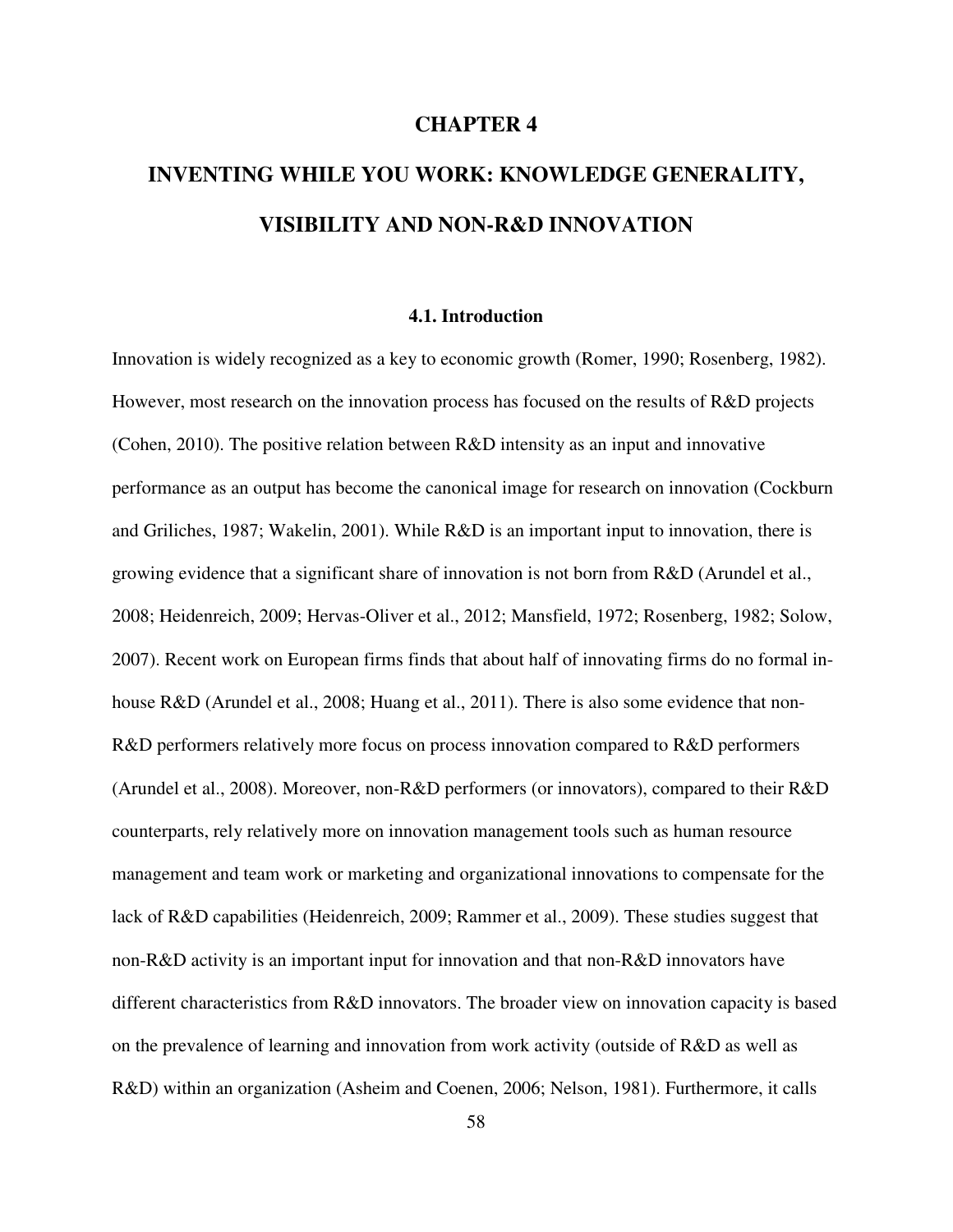for examining the importance of the actual knowledge bases of various industries shaping learning processes of firms, in particular, different learning processes between intentional learning (e.g., R&D) and learning as a by-product of routine economic activities (e.g., learning by doing, using, or interacting in the course of normal production, marketing and sales) in a firm (Asheim and Coenen, 2006; Jensen et al., 2007; Lundvall and Johnson, 1994).

Building on this path and extending prior research, this study has the following goals. First, using US invention-level data, we characterize non-R&D innovation compared to R&D innovation. This process will show that firms, especially R&D performing firms, have both R&D and non-R&D innovation and that non-R&D innovation, while having distinct characteristics, is not simply incremental or process innovation, but also may be as valuable as R&D innovation. Prior work in the history of technology shows that a significant share of product development and improved productivity comes from the accumulation of such innovations, often generated by craftsmen and mechanics' solving problems in their daily operations and marketing and sales employees' pursuing of new product ideas outside of a formal R&D project, and adds substantial value to the firm beyond R&D innovation (Lundvall and Johnson, 1994; Rosenberg, 1982).

Second, we focus on the originator of innovation, with a direct link between invention and the origin activity in the firm. While some prior research sees innovators in terms of ownership of innovation, for example, with the classification of technology adopter or innovator that is a contract R&D performer as well as in-house innovator (Arundel et al., 2008; Huang et al., 2011), this study sees innovators in terms of origination of innovation. In our sample, all innovations are internally generated in the inventing firm, before being traded in the market. Therefore, our data include births of innovation and allow us to analyze learning and innovation within an organization (distinct from markets for technology).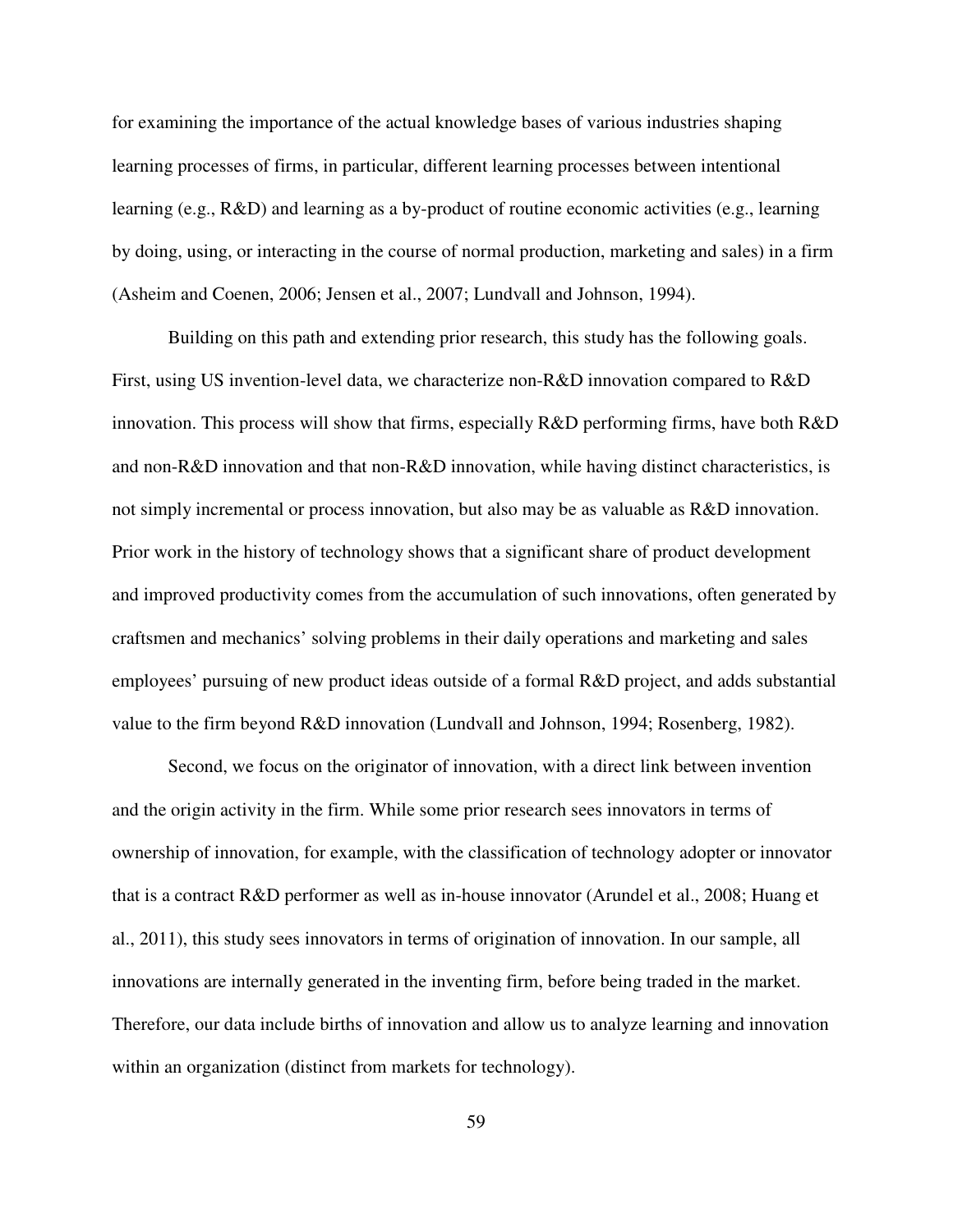Third, nature of knowledge shapes the learning and innovation processes of firms (Asheim and Coenen, 2006; Asheim and Hansen, 2009; Cohen and Levinthal, 1989; Jensen et al., 2007). Based on existing learning and innovation literatures, we study how different nature of knowledge enhances the role of R&D and non-R&D employees for innovation in firms. In particular, we analyze the second-order effects of learning by R&D and non-R&D on innovation contingent on dominant knowledge characteristics in industries, that is, in which knowledge environment the effect of non-R&D on innovation gets larger relative to R&D or vice versa, given the relative size of R&D and non-R&D (i.e., given R&D intensity). We test these relative second-order effects using the unique structure of our invention-level data. Prior work, first, shows the first-order effects of R&D and non-R&D, finding that the more investment in R&D and/or non-R&D activity (such as training, marketing and design), the more likely for the firm to generate an innovation or different types of innovation (product or process) (e.g., Arundel et al., 2008). Extending, but different from, these prior studies, we characterize knowledge environments where firms operate in terms of generality (with high mobility or transferability) and visibility of knowledge, and analyze their effects on differences in the effect size of R&D and non-R&D learning on innovation.

Fourth, this study focuses on estimating the base rate of relative effectiveness of R&D and non-R&D learning on innovation within a firm in terms of nature of knowledge. Estimating the change in the base rate in different knowledge environments will be the first step to study non-R&D innovation in the US, and further help stress and develop future studies of how we can change the rate, introducing more effective firm strategy, management tools or organizational structures (Lundvall and Johnson, 1994; Rammer et al., 2009).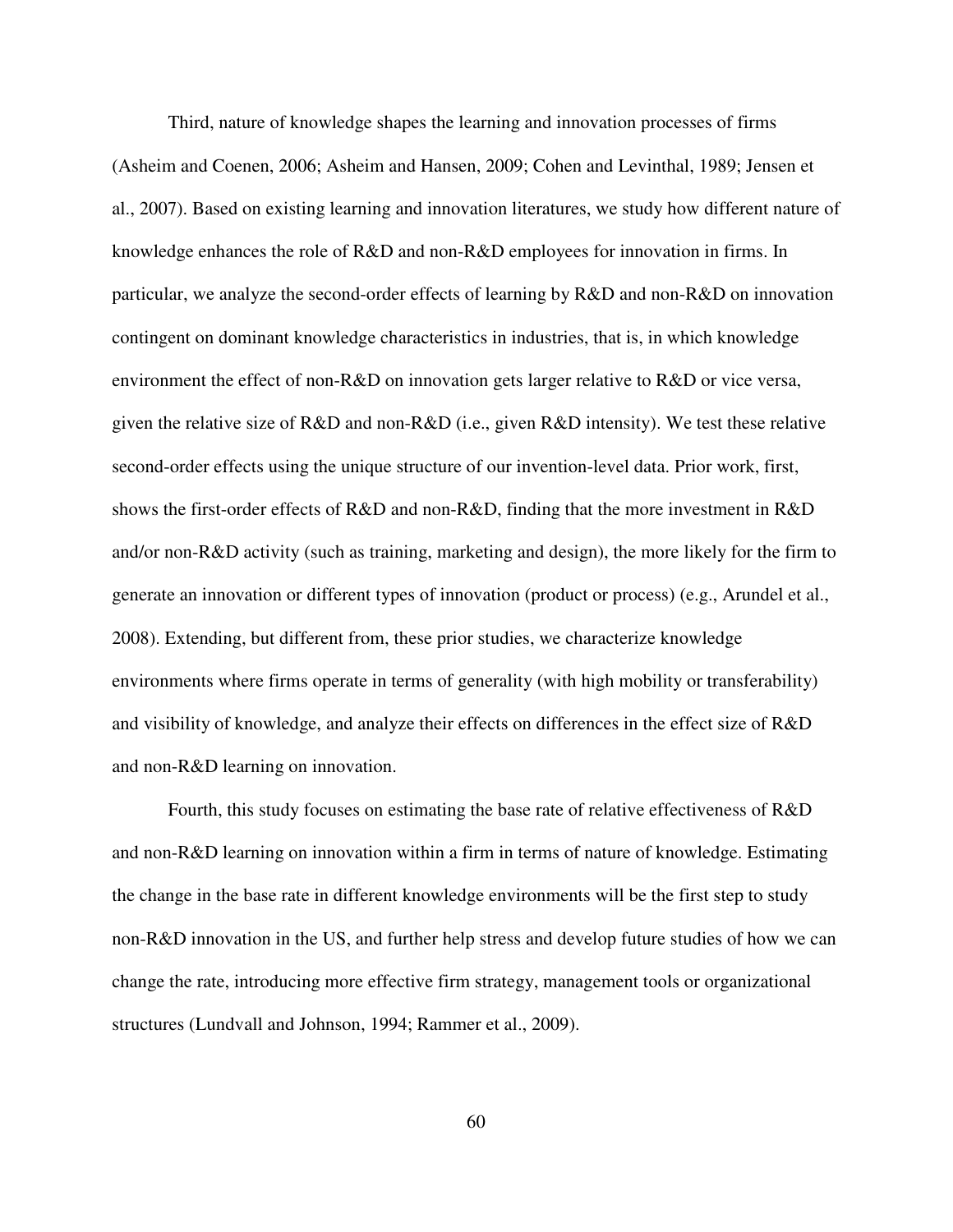Finally, we contribute to international statistics on non-R&D innovation. Non-R&D innovation has been less studied in the US. Using novel data on the US, this study will add new evidence of non-R&D innovation with comparative analysis to R&D innovation and by including relatively high-tech environment such as the US, expanding the international study of innovation.

The structure of this chapter is as follows. We, first, will describe learning rooted in non-R&D activity, distinct from learning in R&D, and discuss how this can explain an underexplored category of innovation, i.e., non-R&D innovation. Second, we discuss how different knowledge environments affect different innovation productivity given R&D and non-R&D through their distinct learning. Third, we test hypotheses built from the theory using an integrated dataset built from several data sources. Lastly, we conclude with results, implications, and future studies.

# **4.2. An extended view: distributed locus of innovation within an organization**

Organizations can learn and innovate through a variety of processes (Malerba, 1992). Figure 4.1 characterizes innovation by locus of internal activity and type of innovation. The framework in Figure 4.1 does not draw a pure typology by origin and type of innovation, because, for example, sometimes innovation can be related to both product and process and also because there can be ambiguity about where the solution is conceptualized. However, this ontological framework with concepts and contrasts in innovation types is still useful to understand how innovations are created through different mechanisms (Winter, 2003).

Organizations learn from direct experience. Learning by doing increases efficiency because workers improve their competencies in repeated procedures, which increases the frequency of successful output (Levitt and March, 1988). Libertyship building, aircraft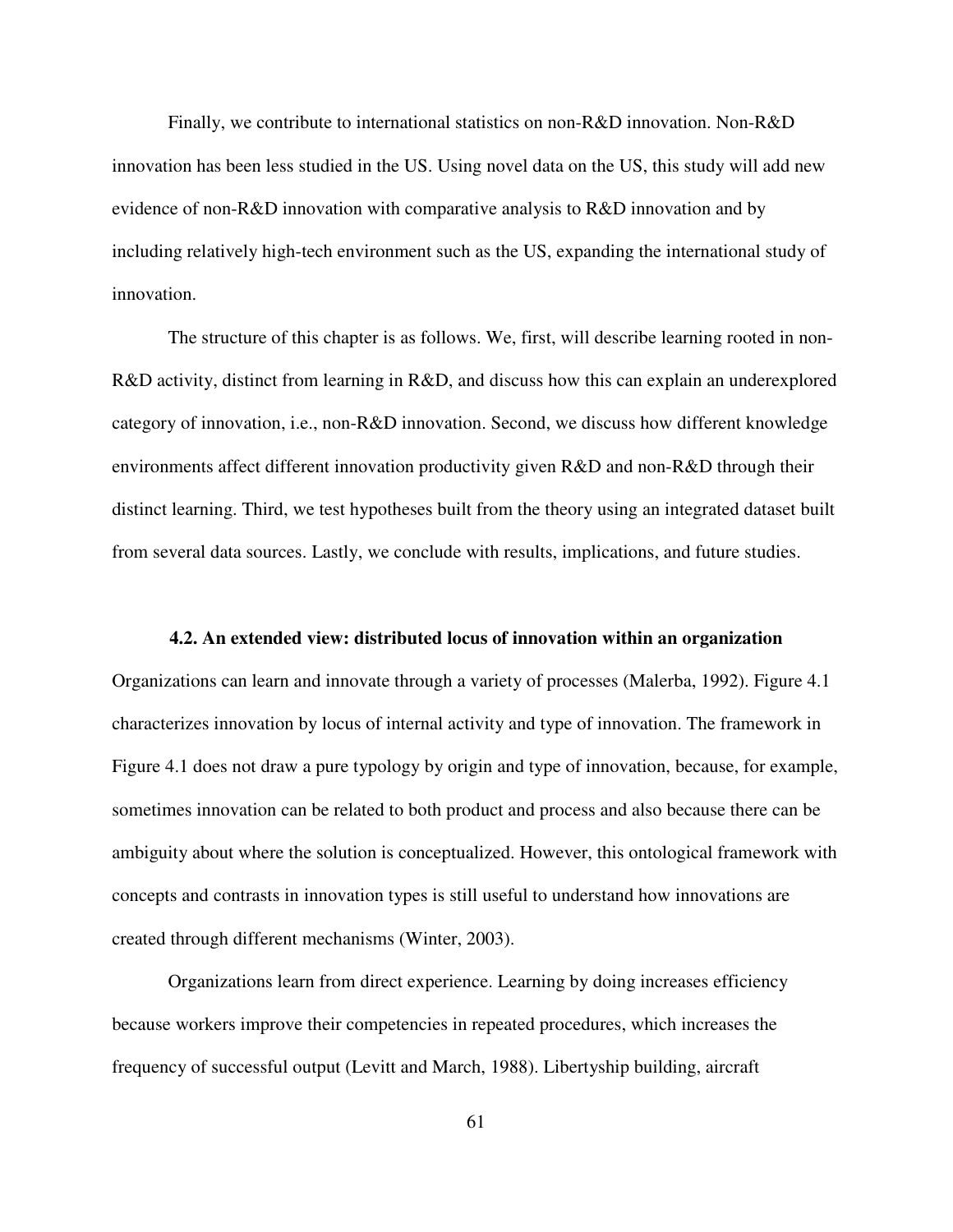production and nuclear plant operation are well-known examples in the learning by doing literature (Benkard, 2000; Joskow and Rozanski, 1979; Thompson, 2012). Although simple adaptation or improved competencies over time in the production process enhance productivity, workers sometimes develop better ways to solve errors in the procedures beyond autonomous learning by doing. For example, in their study of learning in pizza franchises, Argote and her colleagues gave the examples of the improvement of the pepperoni placement procedure for pan pizzas, going from distributing the pepperoni equally over the pie to placing it in spokes around the pie, to avoid pepperoni mounded in the center after baking (Darr et al., 1995); a 'cheese spreader' tool developed to distribute cheese evenly over the entire pizza; and a 'proofing' method of checking pizza dough by pinching it to see if the dough springs back into place (Argote and Darr, 2000). These examples of process innovation through learning by doing are positioned around area (A).

While the organizational learning literature discusses learning by cumulative experience, there is another stream of literature that argues that learning in the production process may be through R&D rather than direct production experience (Area (B) in Figure 4.1). Hatch and Mowery (1998) show that learning by doing in the semiconductor industry is the result of allocating engineering resources to learning in the context of new process introduction and analyzing production data to solve problems rather than a by-product of production experience. Similarly, Sinclair et al. (2000) show in the case of a specialty chemical manufacturer that learning by production experience, measured by cumulative past output, does not directly affect cost reduction, but rather increases incentives to do process R&D or influences the choice of R&D projects, which generate cost reductions. They argue that R&D personnel or chemical engineers perform the actual experiments and modify production processes, and, therefore, they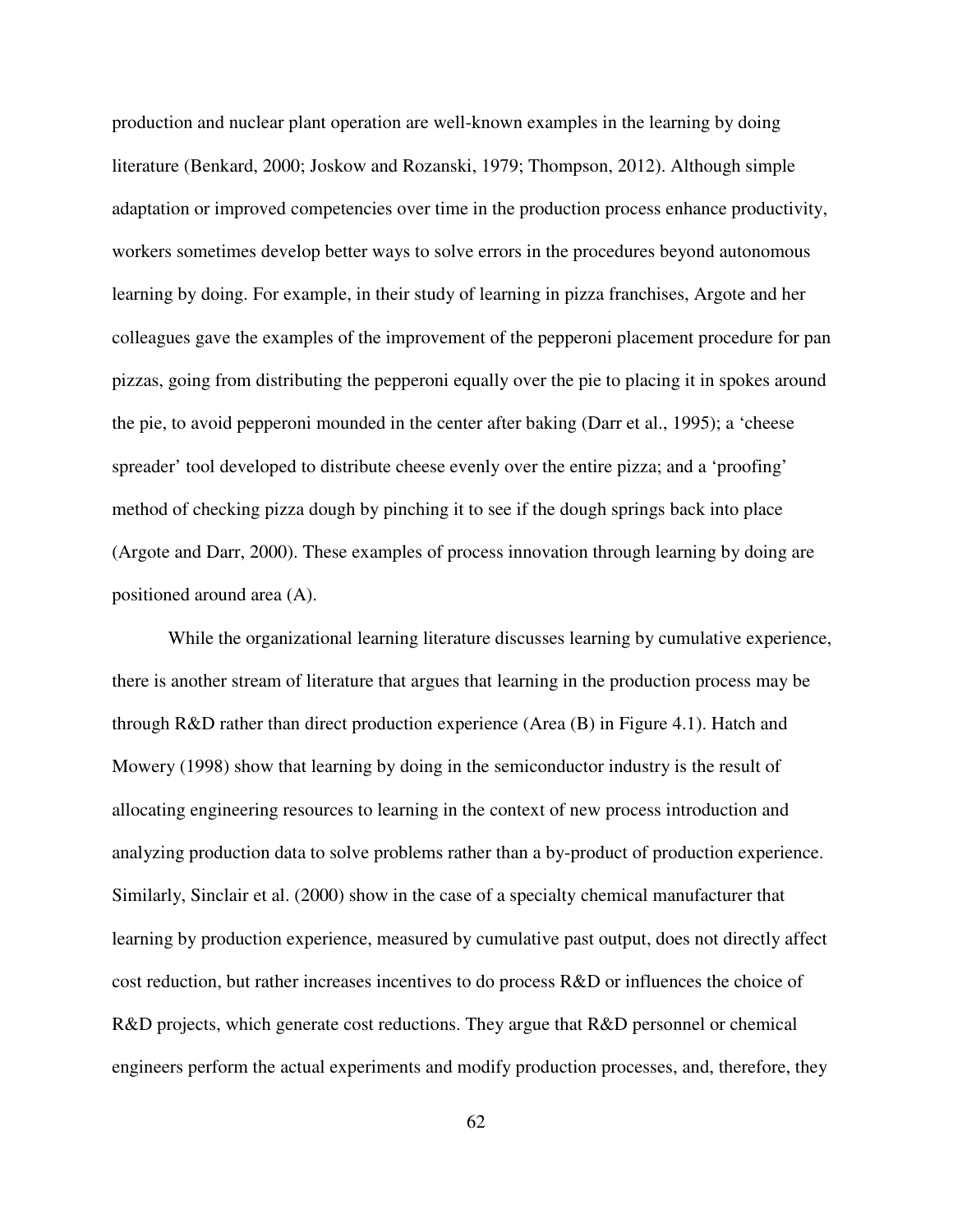conclude, even learning by doing is largely the result of R&D activity. Thus, organizational learning and innovation literatures have suggested that learning by cumulative experience is mostly related to process improvement, and even that might be by R&D, and product innovation is mainly driven by formally organized innovative effort, or R&D, as represented by area (C) (Aoki, 1991; Cohen, 2010; Kemp and Pearson, 2007).

|                         |         | Type of innovation |         |  |  |  |  |
|-------------------------|---------|--------------------|---------|--|--|--|--|
|                         |         | Process            | Product |  |  |  |  |
| Origin of<br>innovation | R&D     | b.                 | (C)     |  |  |  |  |
|                         | Non-R&D | A)                 | ⅅ       |  |  |  |  |

Figure 4.1. Framework of origin and type of innovation

However, these perspectives neglect the possibility of informal deliberate learning and innovation (including product innovation) in non-R&D activity. For example, for process innovations, Halle (1984) finds in his study of chemical engineers and production workers in a chemical plant that production workers routinely experiment and innovate in the production process. However, production workers have interests in hiding all shortcuts and secrets from management, in order for the workers to make their work easier and control their work pace. Hence, their innovations in productivity may not appear in the accounts, such as the official record of how long a batch took or how many times ingredients were added to the batch (Halle,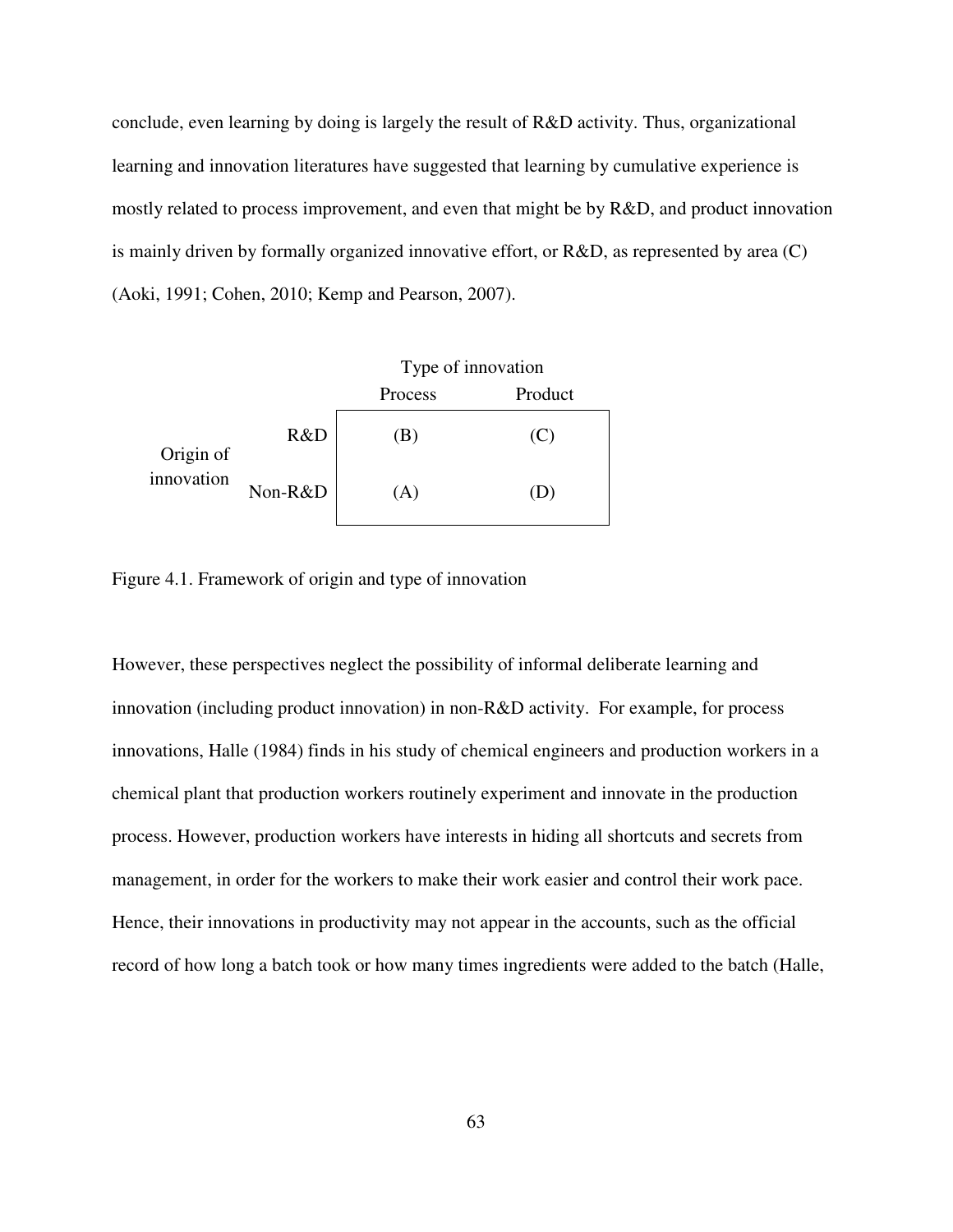1984). Production workers can make improvements in production and modify their equipment, which can eventually create significant changes from the original design (Kusterer, 1978). Thomas (1994) also finds in an aluminum company that operators in a production factory sometimes keep a "little black book" documenting their work history, saving original blueprints and recording the tricks they had used to run a difficult operation. These examples suggest that process innovation may be the result of deliberate study by non-R&D employees, beyond simple improvements in skill gained from experience. Moreover, Thomas points out that conventional thinking in organization theory, which sees manufacturing or other functions outside R&D as relatively powerless in innovation, leads firms to underuse valuable knowledge in manufacturing that could provide competitive advantage to the R&D unit, and does not recognize the potential for manufacturing to also generate product innovation, not just process improvements (Area (D) in Figure 4.1). Thus, not only R&D, but also non-R&D activity such as production contributes substantially to firm innovation. Whether those improvements show up in the formalized accounting of innovations or in productivity data is in part a political or organizational matter related to relations between production and management and the organizational structure helping those improvements get expressed (Banks and Metzgar, 1989; Basu and Green, 1997; Kenney and Tanaka, 2003; Miner et al., 2001; Parker et al., 1997; Vallas, 2003).

Thus, non-R&D innovation needs to be examined more comprehensively, including coverage in a high-tech environment such as the US and in large firms (Asheim and Coenen,

<sup>&</sup>lt;sup>9</sup> Sinclair, et al. (2000) also note that there can be a disconnect between actual productivity and the cost accounting records of productivity. For example, sometimes batches sit in a vat and get charged costs for the vat, but only because there is a back-up in the next step, not because workers are using the vat, which would inflate the costs and make productivity appear lower than it actually is.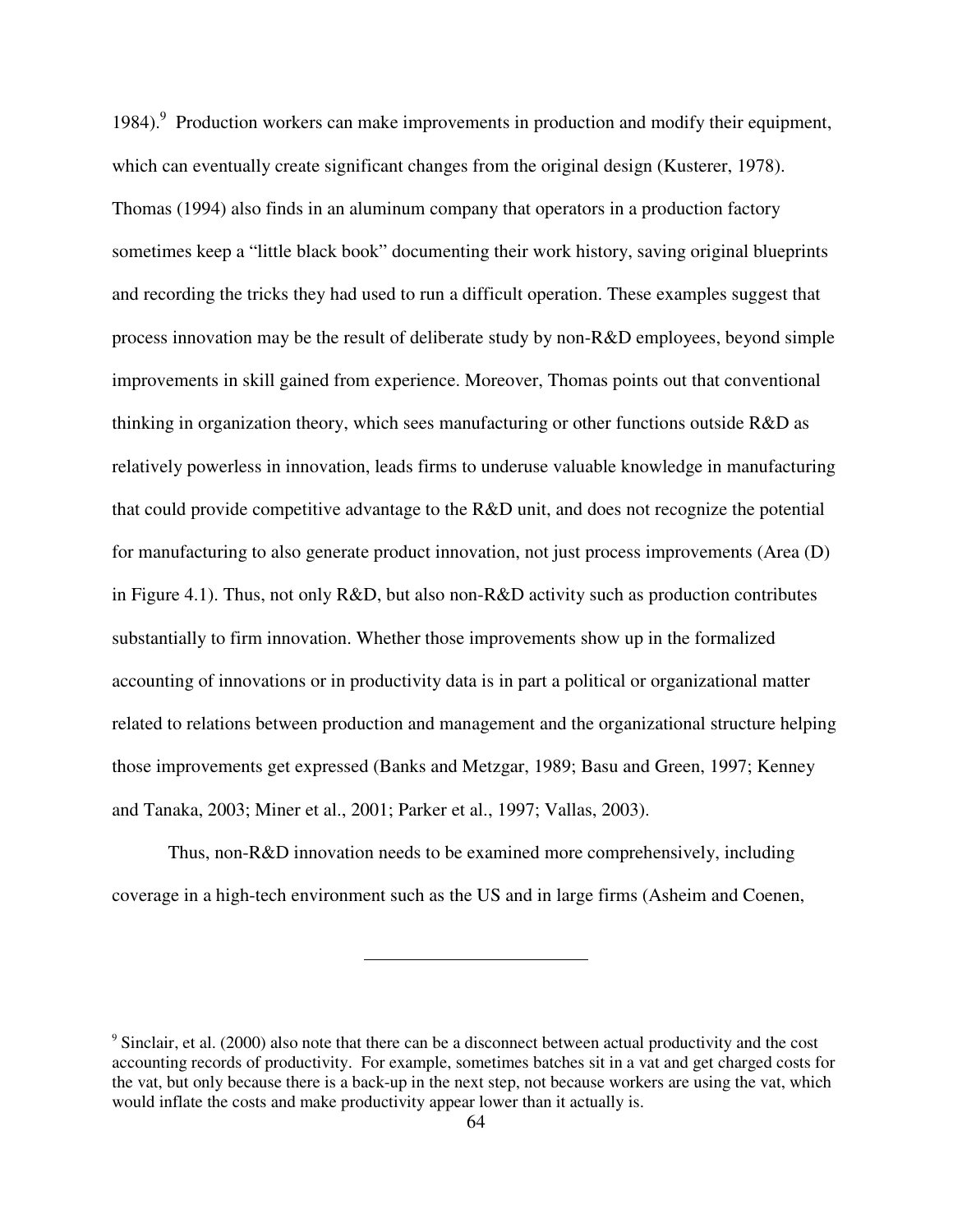2006), as well as examining within-firm differences in innovation from R&D and non-R&D activity. According to the 2011 Business R&D and Innovation Survey (BRDIS) by NSF, out of all US firms, only 5% conduct R&D and out of all US *product* innovating firms, about 72% are non-R&D innovators, although R&D-active firms do have a higher probability of generating product innovation than non-R&D-active firms (58% vs. 7%) (NSF, 2014). Moreover, out of patents issued, 94% is from R&D performers and 6% is from non-R&D performers. Note that these statistics are all still limited to the firm level, neglecting non-R&D innovation in R&Dactive firms. To develop this expanded understanding of innovation, we examine the rates of R&D and non-R&D innovation and how these vary by knowledge environments. The next section discusses how nature of knowledge shapes innovation processes differently for R&D and non-R&D activity in an organization.

# **4.3. Nature of knowledge, learning and innovation in R&D vs. non-R&D**

To explore innovations from non-R&D compared to R&D in an organization, we should expand our understandings of learning and innovation. As we discussed in the previous section, learning and innovation are often thought of as something that happens outside the ordinary workplace. However, Jensen et al. (2007), in their extended view on learning, describe that firms have two different modes of learning: Science, Technology and Innovation (STI) mode relying on science and technical knowledge and Doing, Using and Interacting (DUI) mode depending on informal processes of learning, experience-based know-how and user needs. Moreover, Brown and Duguid (1991), based on the practiced-based view of learning, contend that learning is not separate from working and spans between working and innovating. Thus, the dominant view of learning by R&D, which values abstract knowledge over actual practice, does not recognize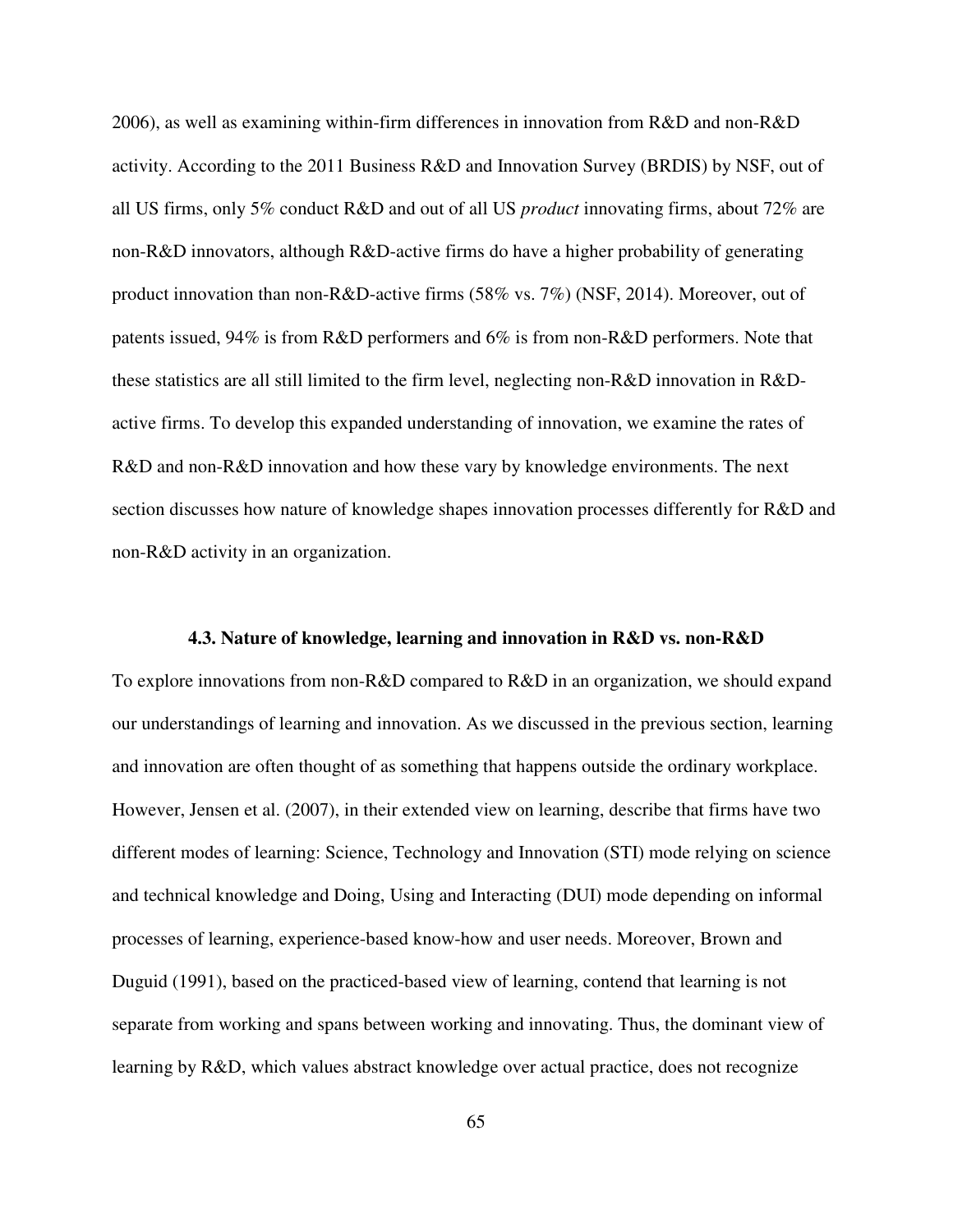learning in working and misses many potential innovations generated from learning in working (Brown and Duguid, 1991; Jensen et al., 2007). Subsequent improvements in technology, which account for the bulk of technological changes, and the pace of improvement, result from feedback from earlier experience in working (Rosenberg, 1976). As we develop below, this feedback will be more effective if the production process and products are more visible. The ongoing activity of production, sales, marketing and other work besides R&D will also inspire creativity in the non-R&D employees (Brown and Duguid, 1991; Rosenberg, 1982; Smith, 1776; Solow, 1994). Therefore, "learning by doing [or by using or in working] is an important part of the process by which new technology gets *created*, modified, and broken in (p. 1047)" (Nelson, 1981). Although generating inventions is not non-R&D personnel's primary role, while doing their normal job, some of them develop new ideas. Such extra-role behavior is common in organizations and is seen as a key to organizational effectiveness (Organ, 1988; Walsh and Tseng, 1998). Extending the prior work, we argue below that it is differences in the knowledge environments that drive the relative effectiveness of R&D and non-R&D activity for generating innovations.

Thus, firms have two different modes of learning and nature of knowledge will affect different intensities of the two modes of learning in firms, enhancing the role played by one more than the other (Jensen et al., 2007; McIver et al., 2013). The effect size of R&D and non-R&D learning on innovation is not constant, but varies by nature of knowledge. In the next sections, we examine particular knowledge environments and their impact on differences in the effects of R&D and non-R&D learning on innovation (i.e. second-order effects).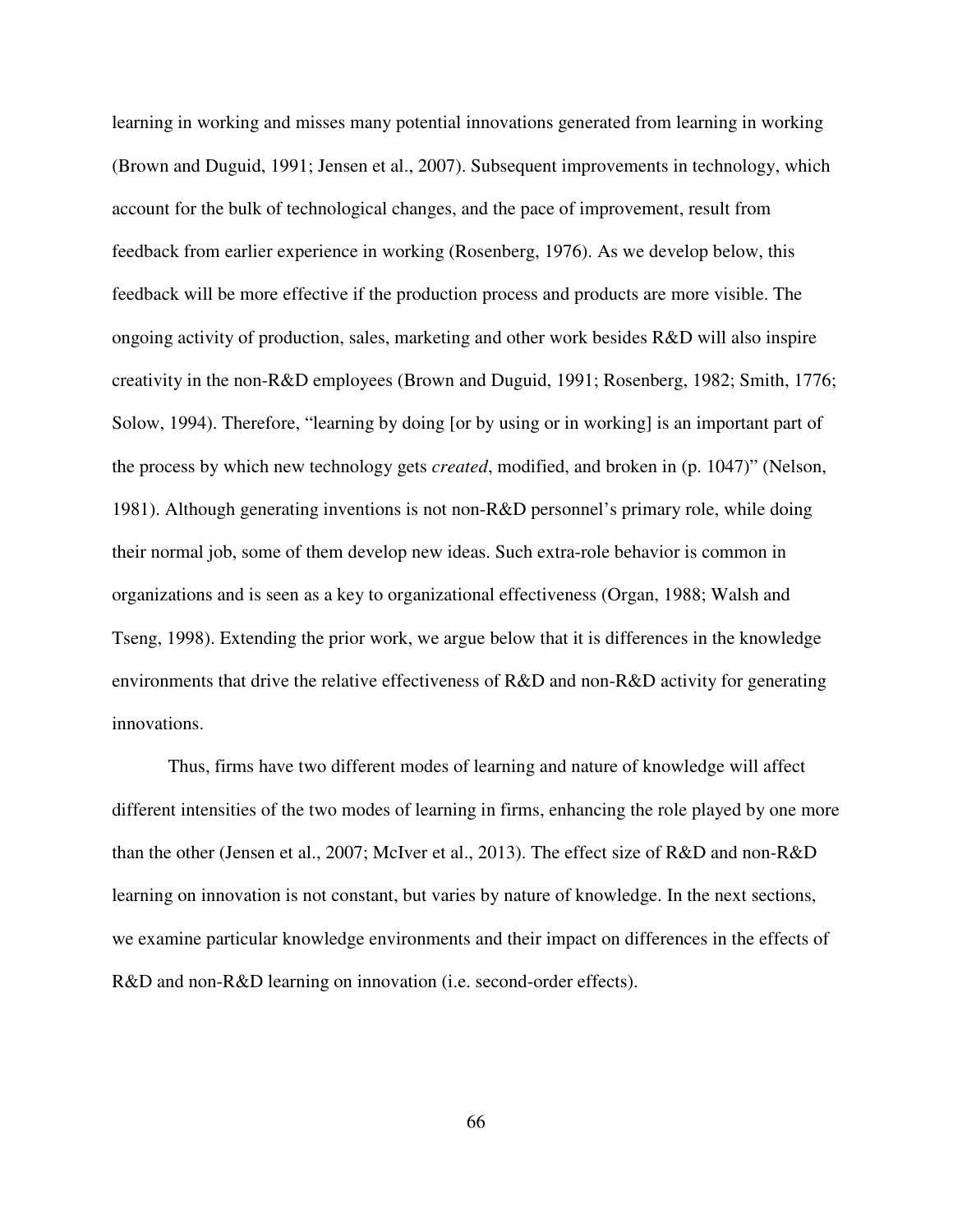# **4.3.1. General knowledge environment and R&D vs. non-R&D innovation**

Asheim and Coenen (2006) theorize "the actual knowledge base of various industries strongly shapes the innovation processes of firms". Based on this theory, the nature of knowledge of various industries should further affect the innovation processes of different activities in firms. Prior research characterizes knowledge bases slightly differently, though sharing similar underlying characteristics. Asheim and Coenen (2006) and Asheim and Hansen (2009) distinguish "analytical" knowledge, which is science-based, formal and codified, from "synthetic" knowledge, which is relatively more engineering-based and path-dependent. Jensen et al. (2007) characterize forms of knowledge into explicit, global knowledge, which enhances the role of STI mode learning, and implicit, local knowledge, which enhances the role of DUI mode learning. Pavitt (1984) and Winter (1984) distinguish between entrepreneurial regime, favorable to science-based innovative activity, and routinized regime, favorable to innovative activity by cumulative learning. These characterizations by prior work are commonly related to the generality of knowledge. Context-specific knowledge is sticky and hence difficult to apply in different contexts whereas general and abstract knowledge, articulated in universal terms and based on codified scientific and technical information, is less context dependent, more readily applicable in diverse contexts, and potentially moves the locus of problem-solving (Arora and Gambardella, 1994; Asheim and Isaksen, 2002; Kenney and Dossani, 2005; Pavitt, 1984; von Hippel, 1994). Therefore, the environment where general knowledge is more important matches work practices and enhances the role by R&D employees which apply principles they learn in their higher science and engineering education and test hypotheses, with the ability to use sophisticated instruments and devices (Arora and Gambardella, 1994; Jensen et al., 2007; Stinchcombe, 1990). On the other hand, in an environment where sticky knowledge is more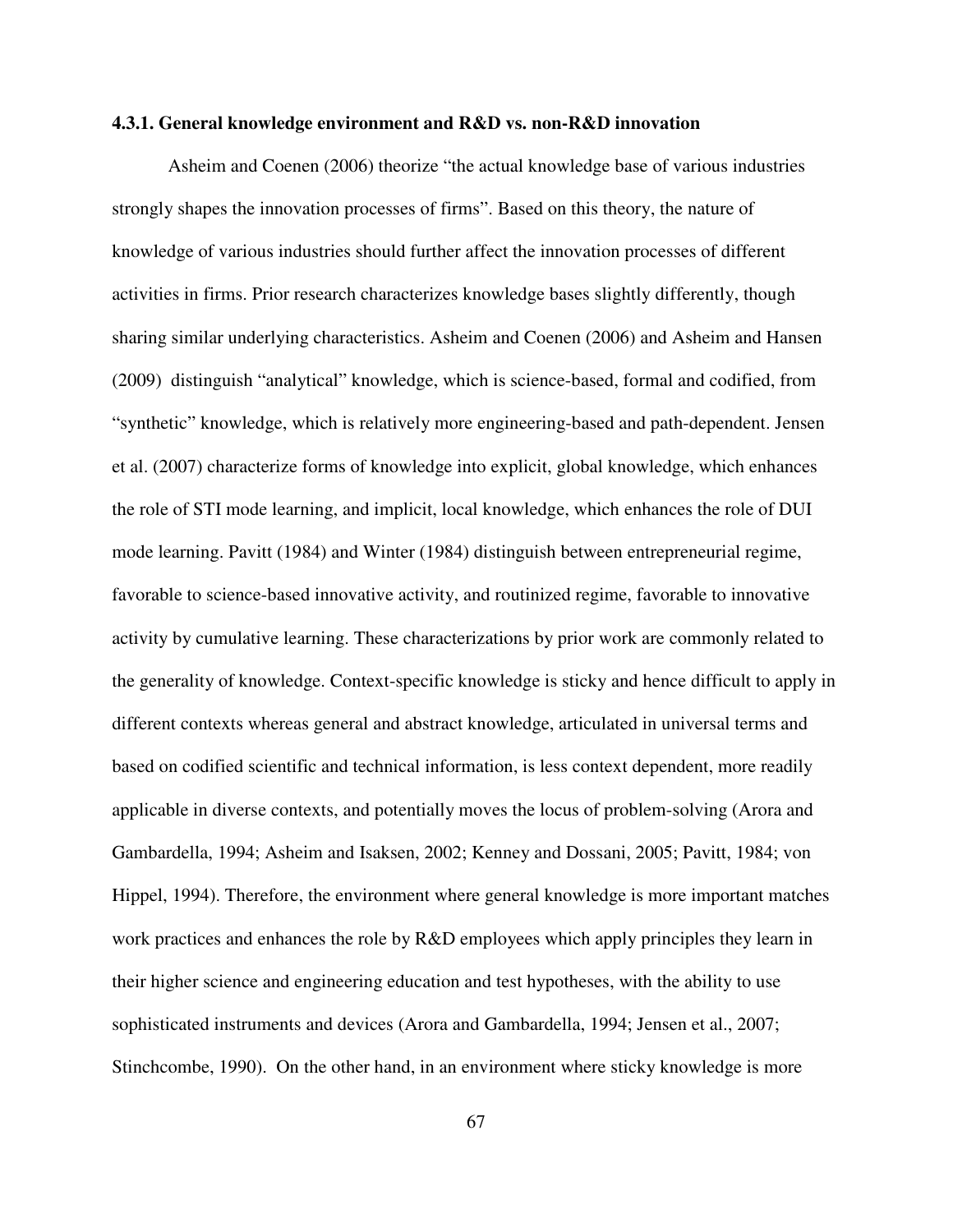important, innovative activity by skilled, non-R&D employees becomes more effective, and computer simulation and laboratory analyses are less likely to anticipate problems (Asheim and Coenen, 2006; Lüthje et al., 2005; Malerba, 1992). Therefore, along a continuum of importance from general to sticky knowledge in an environment, the higher importance of general knowledge in an environment will enhance the role by R&D more than that by non-R&D, and the higher importance of sticky knowledge in an environment helps non-R&D be relatively more effective in learning and innovation compared to R&D. In other words, the ratio of the non-R&D learning coefficient to the R&D learning coefficient will increase, i.e. that non-R&D activity will be relatively more efficient, compared to R&D activity, at producing innovations in a sticky environment than in a general knowledge environment.

Although prior studies theorize the importance of nature of knowledge to learning and innovation, their empirical analyses are mostly limited to testing a part of this theory, for example, showing the effect of knowledge characteristics (e.g., ease of learning by targetedness of outside knowledge to the firm) on investment in R&D to increase learning (Cohen and Levinthal, 1989, 1990), or the importance of different learning modes to innovation (Jensen et al., 2007). Extending from this prior research and taking nature of knowledge, different modes of learning (by R&D and non-R&D) and innovation simultaneously into account, we analyze how knowledge environments create differences in the effects of two different learning modes on innovation in a firm. The importance of general knowledge in an environment may increase demand of R&D, thereby eliciting more investment in R&D given sales revenue (cf. Cohen and Levinthal, 1990). However, it will further affect the relative effectiveness of learning by R&D and non-R&D for innovation, controlling for R&D intensity of the firm. Understanding this underlying mechanism, we will show that given the relative size of  $R&D$  and non- $R&D$  activity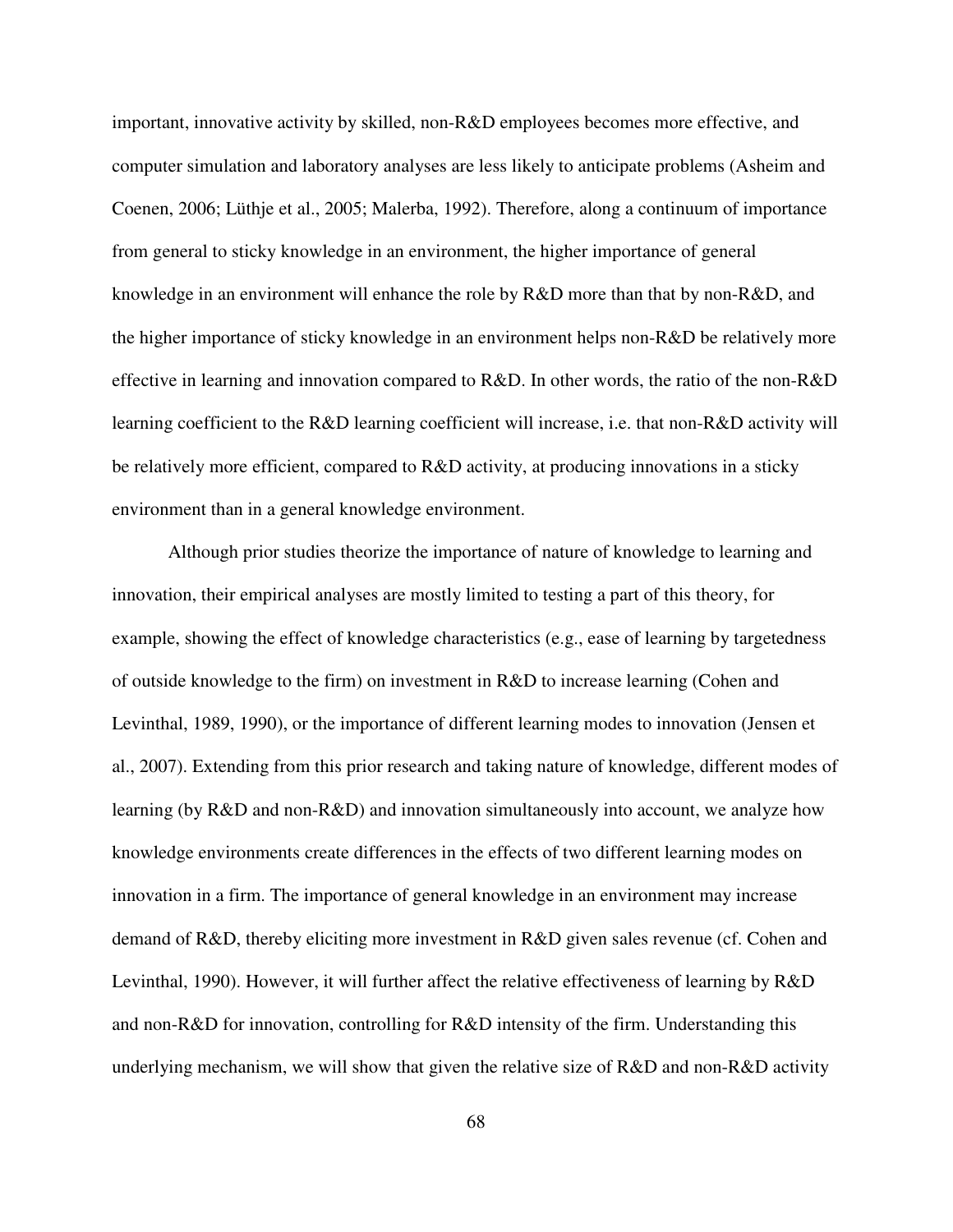in the firm (R&D intensity), the higher importance of general knowledge in an environment increases the effect of learning by R&D on innovation more than that of learning by non-R&D on innovation (i.e. relative differences in second-order effects of learning). Put differently, our argument is that the R&D activity in the firm will benefit more (in terms of producing innovations) from this knowledge than will the non-R&D activity. This leads to the following hypothesis:

**H1**: The higher importance of general knowledge in an environment, the greater probability of a firm's generating R&D innovation relative to non-R&D innovation, net of firm R&D intensity.

# **4.3.2. Visible knowledge environment and R&D vs. non-R&D innovation**

The effectiveness of learning also changes in the face of more opportunities to apply knowledge earned through work. Organizations that assume learning as an informationtransmission process (i.e. non-R&D personnel are told what they need to know) tend to produce and adopt opaque technologies (Brown and Duguid, 1989). This makes non-R&D learning more difficult because the technology or problem is not visible to them, and this reinforces the assumption that non-R&D personnel cannot learn on their own, making technology more and more opaque and creating a negative feedback loop (Brown and Duguid, 1989). By visibility, we mean the extent to which those engaged in the production of the product/service can see problems and can see how their own actions affect the outcomes (i.e., there are tighter links between actions and outcomes). Furthermore, more visible problems recurring frequently will provide more opportunities for creative thinking and utilizing learning by doing or in working, and get solved faster, thereby contributing to the introduction of more innovations given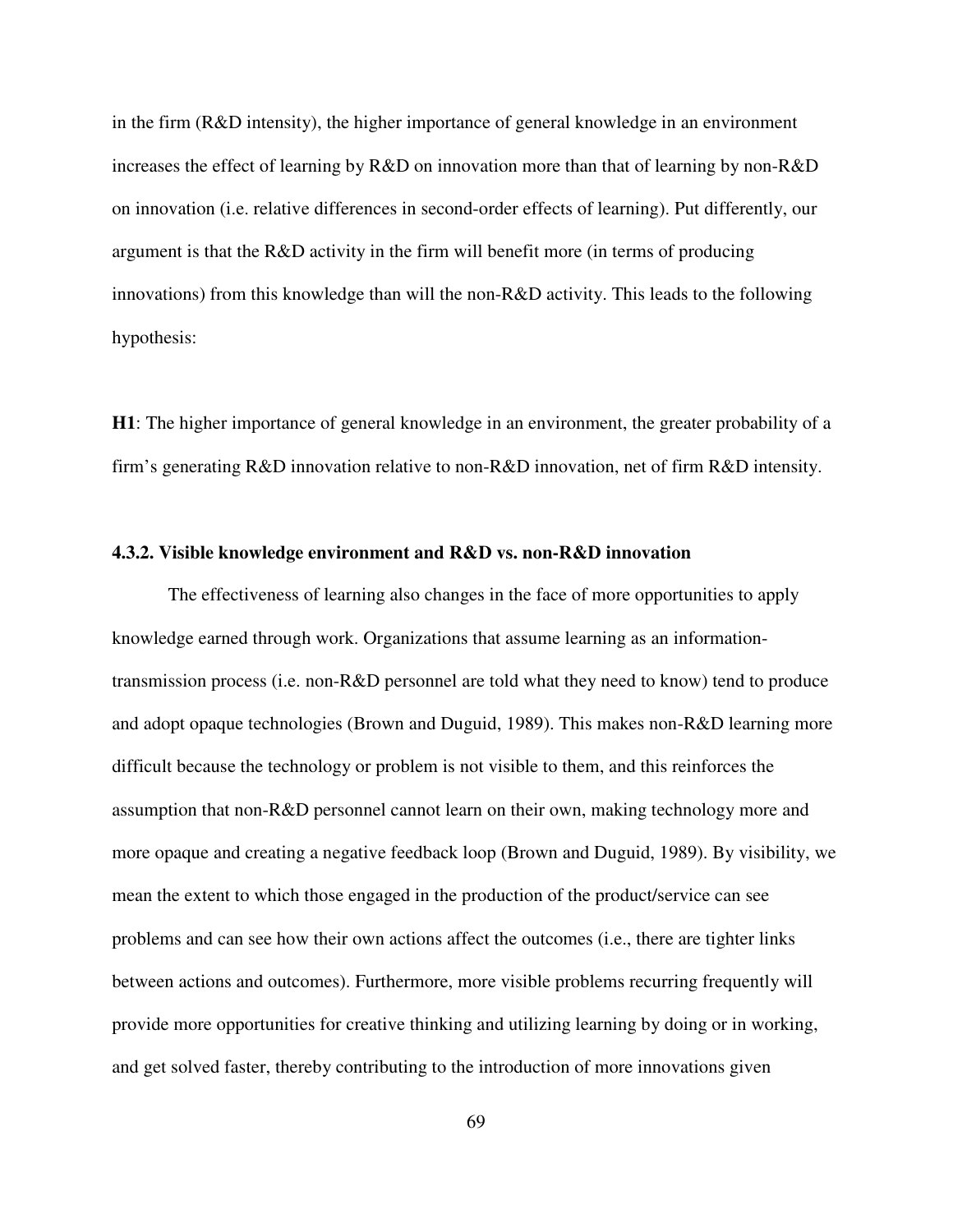investment in learning activity in an organization (Kenney and Tanaka, 2003; Winter, 2003). A production technology with low visibility of problems and high uncertainty in the production process makes the links between activities and their consequences harder to discern, making innovation opportunities less likely to be recognized (Brown and Duguid, 1989).

 This visibility of problems is affected by organizational structure (Lundvall and Johnson, 1994; Van de Ven et al., 1976). Organizational structures that make problems more visible are associated with more opportunities for enhancing and utilizing learning by doing, using and interacting (Jensen et al., 2007). For example, the Toyota Production System, which specifies activity for each worker and tightly-linked sequential processes, makes problems more visible and provides more opportunities for learning to be utilized in the organization (Spear and Bowen, 1999).

However, not only organizational structure, but technology or knowledge itself can also have more visible characteristics in certain activities or industries. In Argote and Darr (2000)'s example of the 'cheese spreader', the problem of unevenly distributed cheese is obvious to all those who work in the store, while developing a 'proofing' method for pizza dough requires more time and experimentation because of the weak links and low visibility between the dough making process, the nature of the dough and the outcome (i.e. good or bad pizza). In the case of many mechanical industries, the product components and their interactions may be relatively more visible, when compared to, for example, chemicals, materials or electronics products (Seymore, 2009). For example, in the process of designing the new V-Rod motorcycle, Harley-Davidson production engineers could readily spot production problems inherent in early designs simply by looking at a steel and clay prototype (Sichterman, 2001). Owan and Kim (2013) show that opportunities for problem solving are greater in some product segments than others because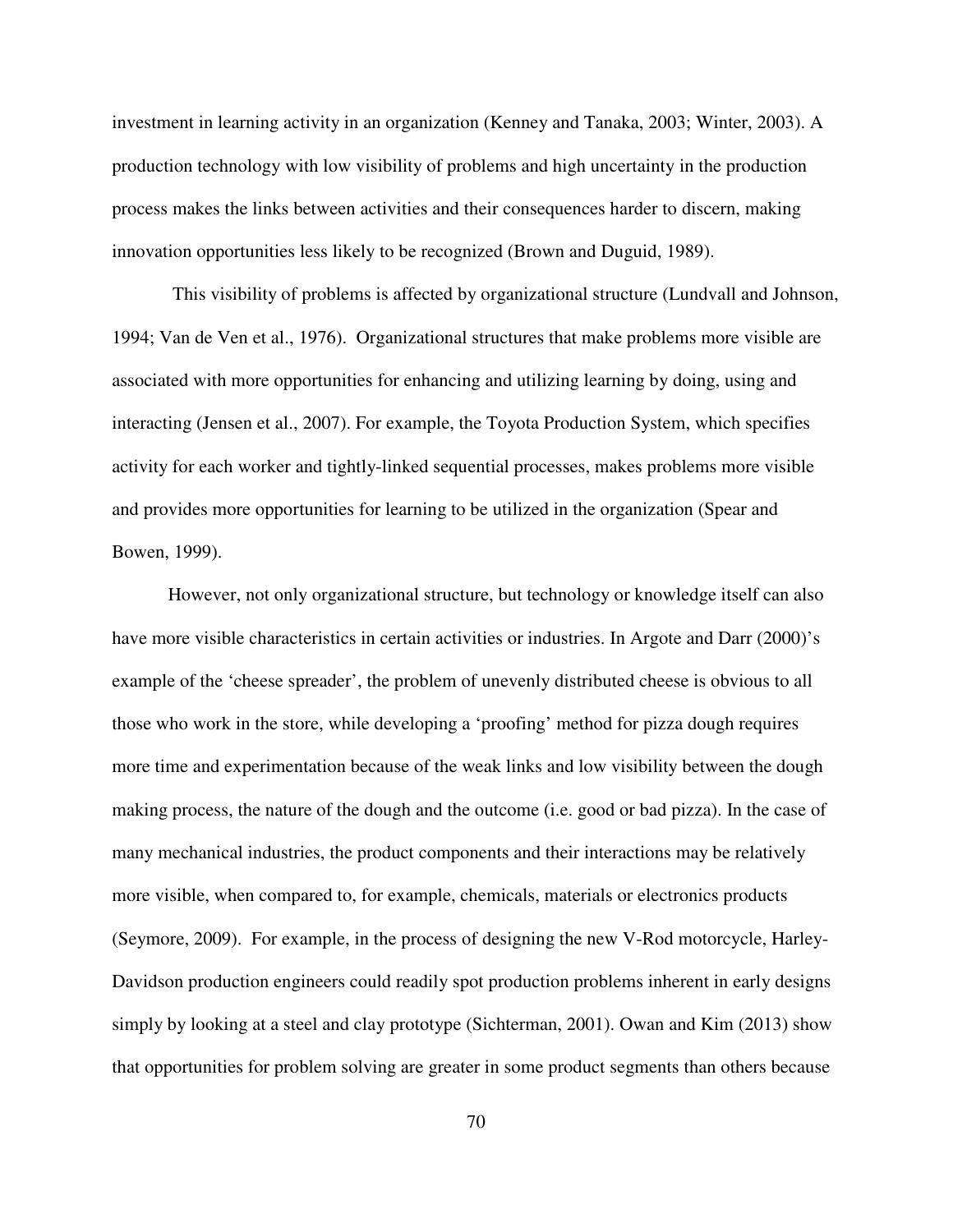of the visibility of problems in those products. For example, most semiconductor products are "black box", so that problems are not visible when they work poorly. However, the elements of a memory chip are individually addressable, so the specific nature of problems is more easily spotted and solved (Owan and Kim, 2013). Owan and Kim (2013) show higher rates of learning by doing in memory chip production than in other segments, consistent with this visibility argument.

Therefore, greater ease of seeing problems will be associated with more opportunities for utilizing learning by non-R&D, increasing the effect of non-R&D learning on innovation. The high visibility of problems will also affect learning by R&D. However, the effect of visibility on learning and innovation of non-R&D will be relatively larger than that on those of R&D because R&D, whose main job is inventing, will be relatively less sensitive to visibility of problems in production (and also more removed from direct interaction with the production process). Therefore, the relative difference in effects of R&D and non-R&D learning on innovation will be smaller in high visibility. Accordingly, we have the following hypothesis:

**H2**: The greater visibility of knowledge in an environment, the lower probability of a firm's generating R&D innovation relative to non-R&D innovation, net of firm R&D intensity.

# **4.4. Data and methods**

## **4.4.1. Data**

The focal data in this study are from the US Inventor Survey. The Inventor Survey is a survey of US inventors on triadic patents (patents filed in Japan and the EPO and granted by the USPTO) in the application period 2000 to 2003, and collects information on the projects that generated the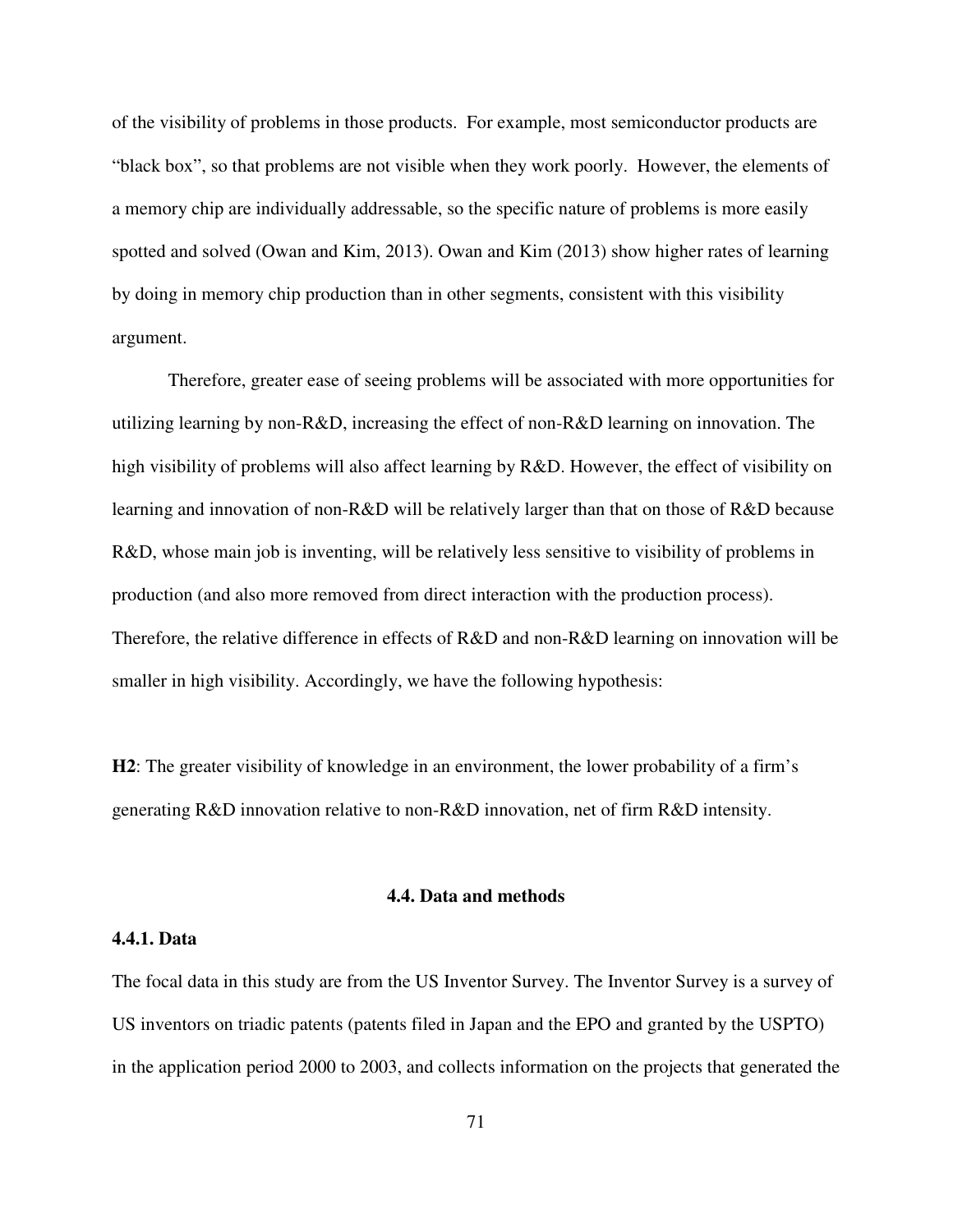patent, which allows us to code whether this was an R&D or a non-R&D invention (Walsh and Nagaoka, 2009). The survey sampled triadic patents stratified by NBER technology classes.<sup>10</sup> The number of patents belonging to each unique inventor was recorded to use as a weight for later survey data estimation. The survey received 1919 responses with a response rate of 24.2%  $(31.9\%$  adjusted for undelivered, deceased, etc.).<sup>11</sup> After limiting data to patents assigned to firms (i.e., excluding universities and hospitals, government labs and individual inventions), the sample used in this study includes 1738 triadic patents. We combined the Inventor Survey data with Carnegie Mellon Survey (CMS), NSF, and US Census data. The CMS is a 1994 survey of R&D managers in R&D units located in the US conducting R&D in manufacturing industries as part of a manufacturing firm, and includes information about knowledge sources, which allows us to create measures of the knowledge environment (Cohen and Walsh, 2000). The NSF R&D in Industry data in 1999 (NSF, 2002) and US Census provide industry R&D and sales data prior to the Inventor Survey. To combine those data, we create industry concordances among the three datasets building from the US Census SIC-NAICS concordance between the CMS and NSF/US Census and the USPTO US patent class-product industry NAICS concordance between the

<sup>&</sup>lt;sup>10</sup> To limit respondent burden, we randomly selected one patent out of multiple patents belonging to the same inventor

<sup>&</sup>lt;sup>11</sup> To test for non-response bias, we used data from the patent documents to compare respondents to nonrespondents. We find little evidence of non-response biases that were either statistically or substantively significant. In particular, measures of collaboration (solo inventions: 27% for respondents, 26% for nonrespondents; average number of inventors: 2.71 for respondents, 2.80 for non-respondents), links to universities (citations to non-patent literature: 2.4 for respondents, 2.7 for non-respondents) and measures of patent value (forward citations, 2.2 for respondents, 2.4 for non-respondents) are all similar (none are significantly different,  $p \le 0.05$ , N=7933). The only significant differences are that inventors for which we only had a company address (instead of home address) are less likely to respond (4% of respondents had a company address v. 6% for non-respondents, p<.001) and those with more patents are more likely to respond (mean of 1.18 patents for respondents, 1.13 for non-respondents, p<.001), although the absolute differences are quite small. Thus, despite the modest response rate, we have some confidence that our sample is representative of the underlying population of US-based inventors on triadic patents.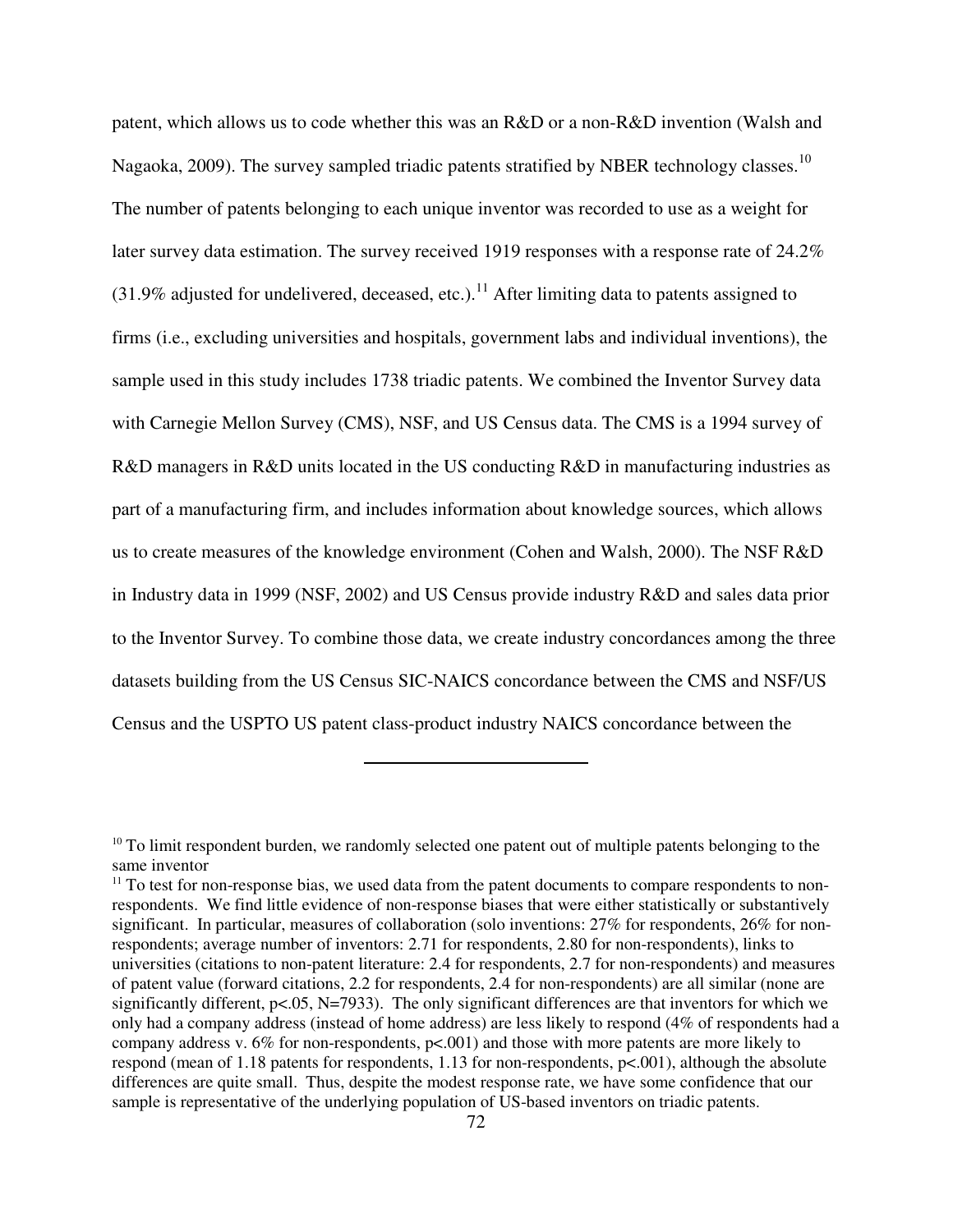Inventor Survey and NSF/US Census.<sup>12</sup> Therefore, environment, or industry, variables for the invention represent the characteristics of the industry that is related to the patented technologies (which may be different from the NAICS classification of the firm). These "projects in firms" data allow us to control for firm-level and technology-level industry characteristics in the same model. All knowledge environment variables are at the 3-digit 2007 NAICS covering US manufacturing industries. The following sections describe project-level definitions of R&D and non-R&D innovation and explain the empirical model.

# **4.4.2. Measures of R&D vs. non-R&D invention**

Innovation in this study is measured at the project level, using triadically patented inventions as a proxy for innovation. Although using patents as a measure of innovation is problematic, in this case, these are significant inventions because these patents are on novel technologies that were filed in three jurisdictions, suggesting they have high importance (Grupp and Schmoch, 1999). Thus, while many (non-patented or U.S.-only patented) firm inventions will not be included, we have some confidence that we are capturing significant inventions. Using these data, we can create a measure of internally generated R&D v. non-R&D inventions.

Defining R&D and non-R&D invention requires understanding how people work in the firm to produce invention. An R&D employee's job is to create new knowledge by doing R&D. However, non-R&D employees such as sales, marketing and production employees sometimes join an R&D project with R&D employees through a cross-functional team. Thus, not only

 $12$  Some patent classes have multiple relevant product industries. In this case, we randomly sample one industry.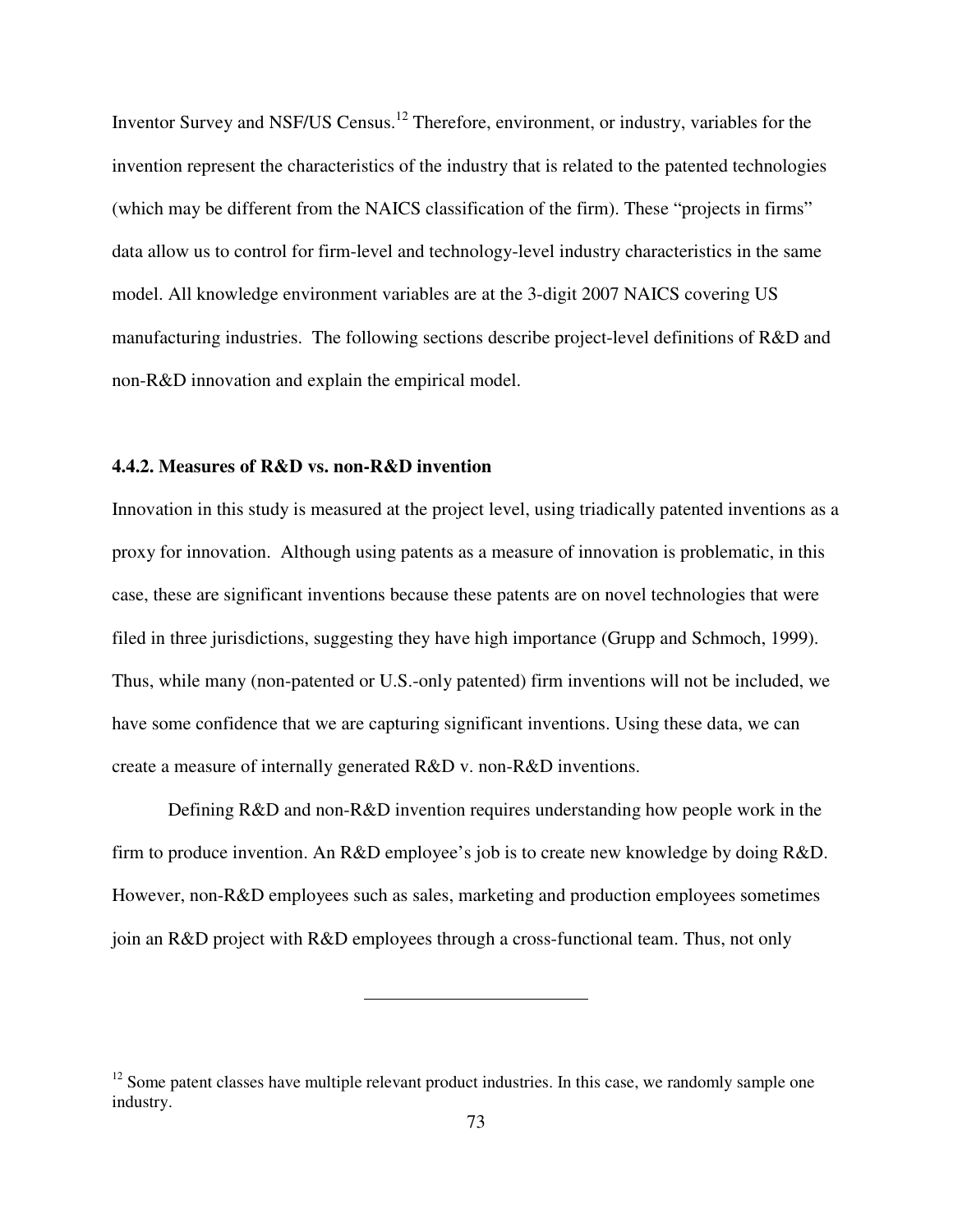inventions by R&D employees but also inventions from cross-functional R&D projects are defined as R&D inventions. However, if non-R&D employees who do not join an R&D project conceptualize the solution of a problem, it becomes a non-R&D invention. Therefore, the type of employees and their creative process in producing the invention should be considered together when defining R&D and non-R&D invention at the project level. To define non-R&D invention, we employ two questions from the Inventor Survey: one about the creative process that led to their invention and one about the type of unit to which they belonged at the time of the invention. The question about the creative process is as follows:

Which of the following scenarios best describes the creative process that led to your invention?

- a. The **targeted achievement** of a research or development project
- b. An **unexpected by-product** of a research or development project
- c. An **expected by-product** of a research or development project
- d. Directly **related to your normal job** (which is not inventing), and was then further developed in a (research or development) project
- e. From **pure inspiration/creativity** or from your normal job (which is not inventing), and was not further developed in a (research or development) project

The inventors' affiliation is categorized by the following units:

- 1. An independent R&D unit or its sub-unit
- 2. R&D sub-unit attached to a unit with its primary focus on non-R&D such as manufacturing
- 3. Manufacturing
- 4. Software development
- 5. Other (e.g. Sales/marketing)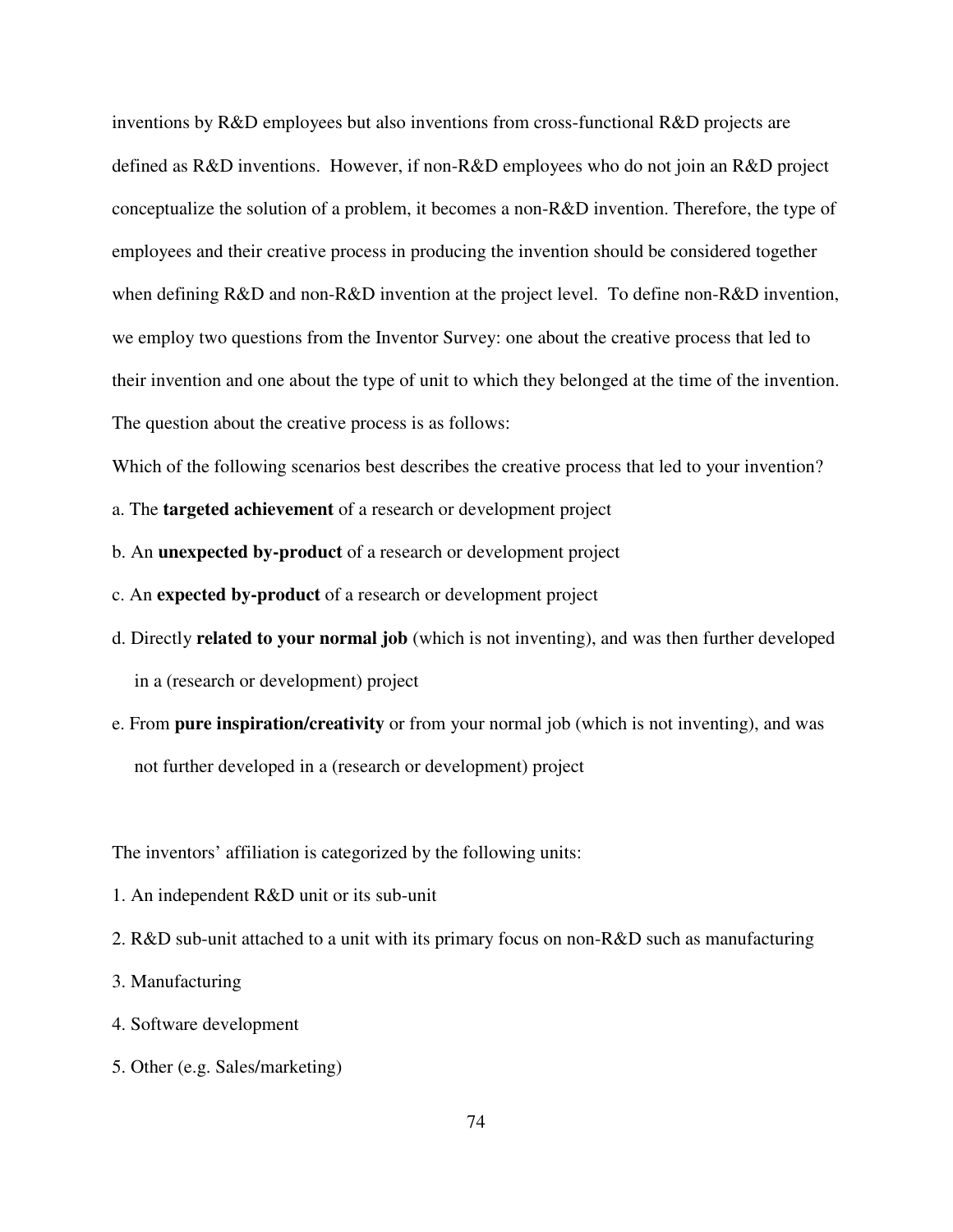The inventions from (a, b, c) OR (1) are defined as R&D invention. Therefore, if people in non-R&D units produce an invention as a result of joining an R&D project, it is classified into R&D invention (OECD, 2002). In contrast, inventions from  $(d, e)$  AND  $(2, 3, 4, 5)$  are defined as non-R&D invention (see Seymore, 2009, for a discussion of the requirements for "inventor").<sup>13</sup> The counts of inventions in each cell are displayed in Table 4.1.

|                                               | Location of the Inventor     |                                                            |                                                 |                |                          |          |       |  |  |
|-----------------------------------------------|------------------------------|------------------------------------------------------------|-------------------------------------------------|----------------|--------------------------|----------|-------|--|--|
| Creative process that led<br>to the invention | Independent<br>$R&D$ unit or | R&D subunit<br>attached to a<br>its sub-unit Inon-R&D unit | Software<br><b>Manufacturing</b><br>development |                | Other $(e.g.,$<br>sales) |          | Total |  |  |
| Targeted achievement of<br>a R&D project      | 626                          | 147                                                        | 63                                              | 19             | 33                       | 7        | 895   |  |  |
| Unexpected by-product<br>of a R&D project     | 132                          | 35                                                         | 12                                              | 10             | 10                       | 2        | 201   |  |  |
| Expected by-product of<br>a R&D project       | 123                          | 49                                                         | 6                                               | 10             | 3                        | 1        | 192   |  |  |
| Related to your normal<br>job (not inventing) | 97                           | 43                                                         | 31                                              | $\overline{7}$ | 21                       | $\Omega$ | 199   |  |  |
| Pure inspiration/creativity                   | 129                          | 39                                                         | 37                                              | 10             | 31                       | $\Omega$ | 246   |  |  |
| ٠                                             | 5                            | $\Omega$                                                   | $\Omega$                                        | $\Omega$       | $\Omega$                 | $\Omega$ | 5     |  |  |
| Total                                         | 1112                         | 313                                                        | 149                                             | 56             | 98                       | 10       | 1738  |  |  |

Table 4.1. Measures of R&D and non-R&D invention

Colored cells defined as non-R&D invention.

<sup>13</sup> Some may argue that if R&D helped in the development of a non-R&D invention, then it should be categorized as an R&D invention. However, we argue that it is consistent with the USPTO definition of "inventor" to treat these as non-R&D inventions. According to the USPTO Manual of Patent Examining Procedure [Chapters 2137 and 2138], the invention must be clearly conceived of in the inventor's mind (such that she could clearly describe it to another), but she does not have to carry out all the steps in the process of reducing the invention to practice (http://www.uspto.gov/web/offices/pac/mpep/mpep-2100.html). While "invention" requires "conception" and "reduction to practice", reduction to practice can be accomplished by the written description of the invention (Seymore, 2009), or by giving direction and guidance for others to carry out (USPTO guidelines). In our case, since we are dealing with patented inventions, with the (non-R&D) inventor certified by the patent office, this requirement has been fulfilled. Therefore, as long as the solution is clearly conceptualized in the course of the normal jobs of non-R&D personnel, although it is further developed in an R&D project later, following USPTO guidelines, this should be defined as non- $R\&D$  invention.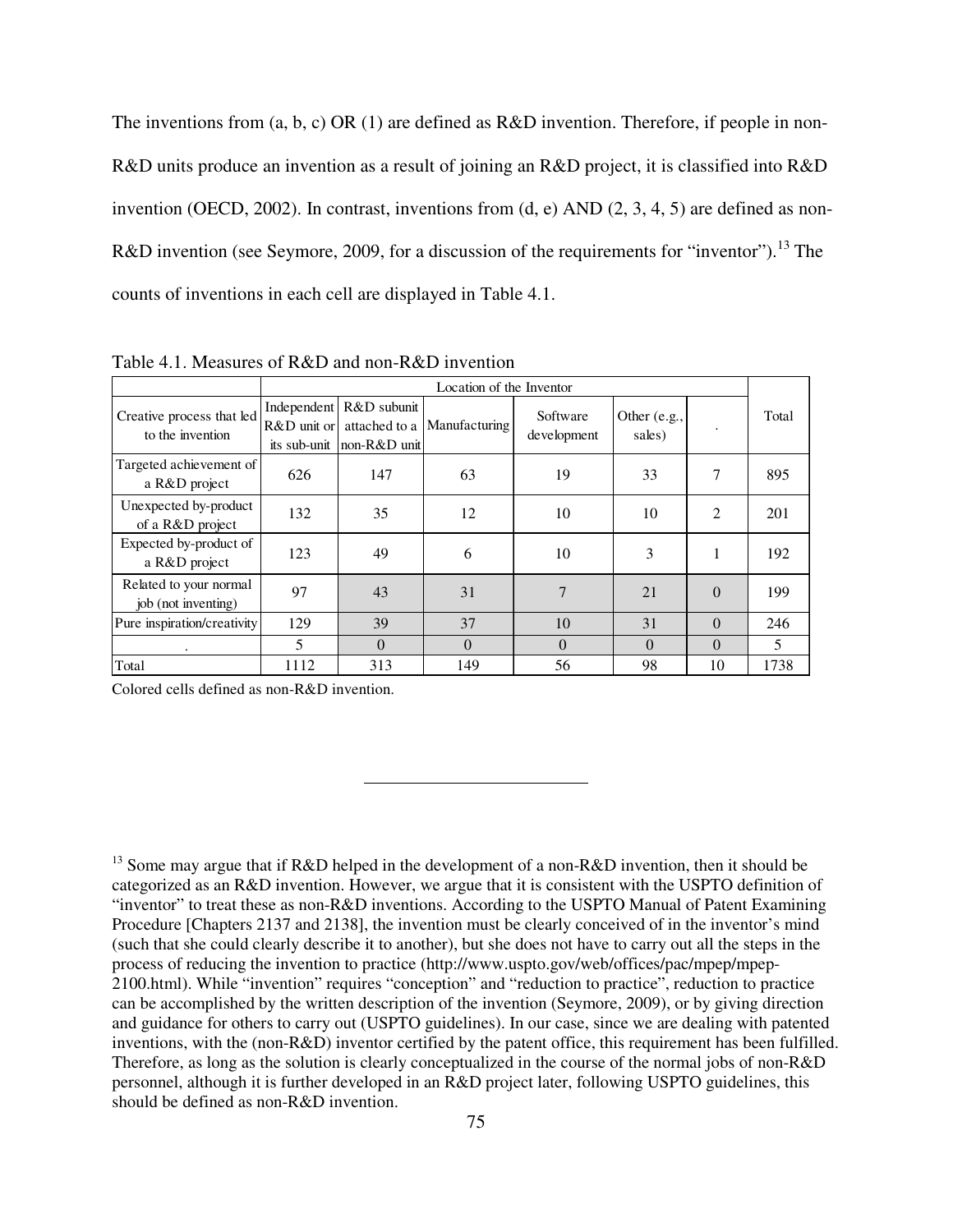In the cases of an R&D sub-unit attached to a unit with its primary focus on non-R&D (such as manufacturing), if those inventions are from their normal job (which is not inventing) or from pure inspiration/creativity, they were included as a non-R&D invention. Subordinate R&D units (item 2 in the unit question) are likely heavily involved in technical services, compared to independent R&D units (item 1 in the unit question), so we should not assume that all inventions from employees in such sub-units should be classified *a priori* into R&D inventions (if the answer to the question about the invention process suggests these were not part of an R&D project) consistent with the Frascati manual and NSF's classification, which exclude "production and related technical activities" from R&D (OECD, 2002). According to the CMS data, when comparing R&D sub-units located in production facilities and stand-alone R&D units, among business units with 10+ employees, the percentage of technical service (providing manufacturing support, troubleshooting, etc.) out of total "R&D" effort is substantially higher in subordinate R&D units than in stand-alone R&D units (23% v. 14%,  $p < .01$ ). The Inventor Survey data also show that, on average, inventors from subordinate R&D units spend substantially more effort on technical service than those from independent R&D units (14% v. 7%, p < .01). Therefore, reflecting the different characteristics between subordinate R&D units and stand-alone R&D units, if, based on the answer to the invention process question, employees from subordinate R&D units are not involved in a planned, official R&D projects leading to the invention, their inventions can be defined as non-R&D inventions, e.g., from their technical service or pure inspiration.

To validate our measure and learn more about actual cases of non-R&D invention, we interviewed several inventors, and examined written comments by respondents in the Inventor Survey and patent documents. Despite general perceptions, not all non-R&D product innovations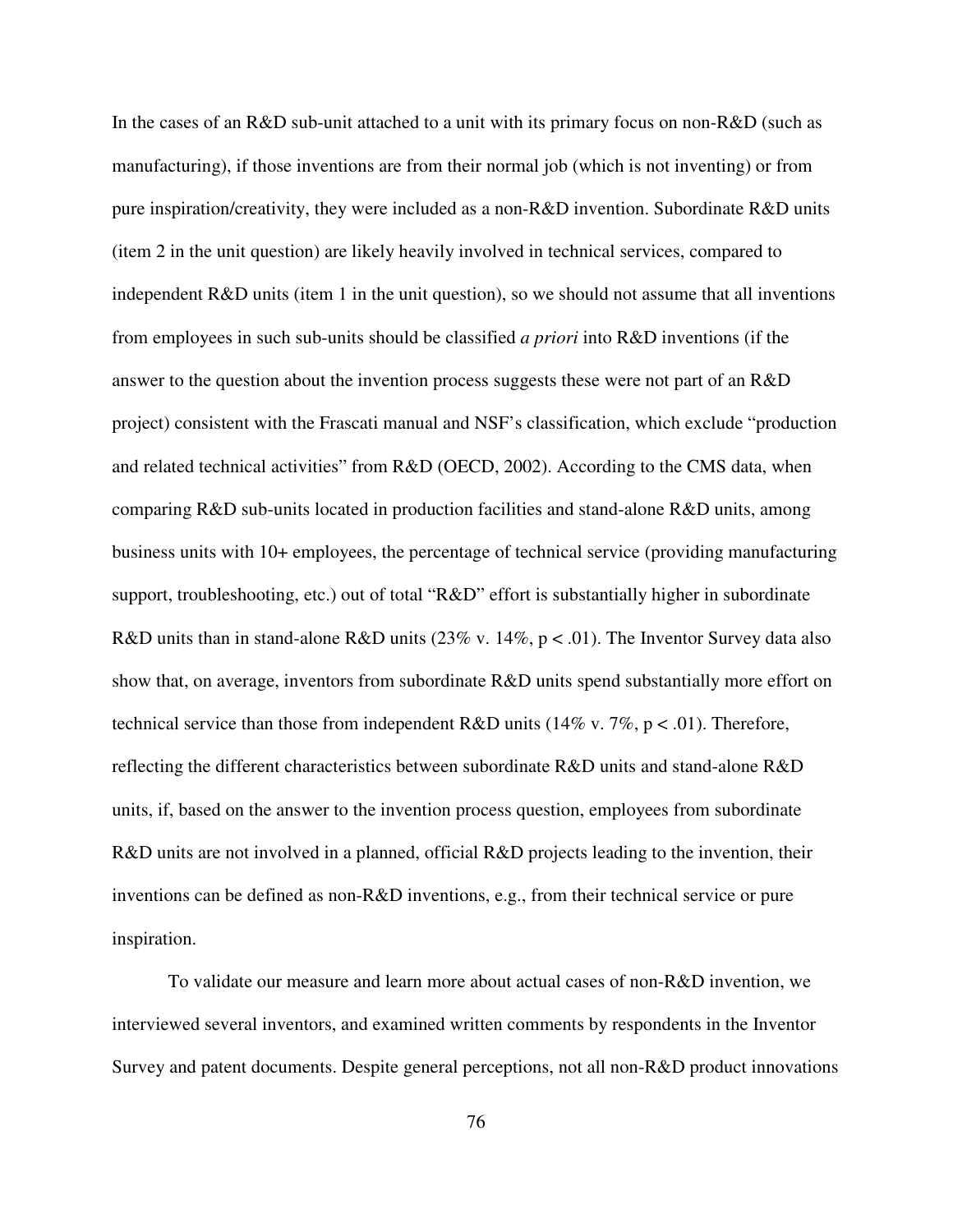are meager, trite innovation. For example, one inventor in our interview was working as a salesman in the telecommunications equipment industry.<sup>14</sup> He found a huge commercial opportunity through his business relationships and began to think about a better way to solve a problem that products from competitors were dealing with in a mediocre way. When he suggested his idea to R&D personnel in his company, they did not pay attention to his idea and told him to concentrate on his own job, i.e. sales. However, the commercial opportunity he saw pushed him to keep developing his idea through a skunkworks, invoking the help of his business relationships with distributors and customers (so called "business friendships" in his words), visiting a local research university library for leads, and testing different materials. Based on an inspiration gleaned while driving home from a meeting one day, he developed a prototype in his basement and invented a device for cleaning fiber optic connectors that the company patented and developed into a major line of business. In another case, a technical service representative in the marketing division of a specialty chemical company received a complaint from his customers about a widely-used but potentially toxic chemical, and saw an opportunity for a greener solution.<sup>15</sup> Armed with a decade of customer service experience and an undergraduate degree in chemistry, he came up with a new solution, a greener coating for ships, that was patented and which became a core business of the firm. In these cases, the invention grew not from formal R&D projects designed to solve the problem, but from sales employees seeing a customer problem and recognizing a viable novel solution based on their existing knowledge base. Note

<sup>&</sup>lt;sup>14</sup> Inventor survey follow-up interview, conducted May  $3<sup>rd</sup>$ , 2012. As part of the inventor survey, we interviewed several inventors to gain more details about the invention process that led to their triadically patented invention. We also interviewed additional inventors and managers about other non-R&D inventions.

<sup>&</sup>lt;sup>15</sup> Inventor survey follow-up interview, conducted August  $9<sup>th</sup>$ , 2012.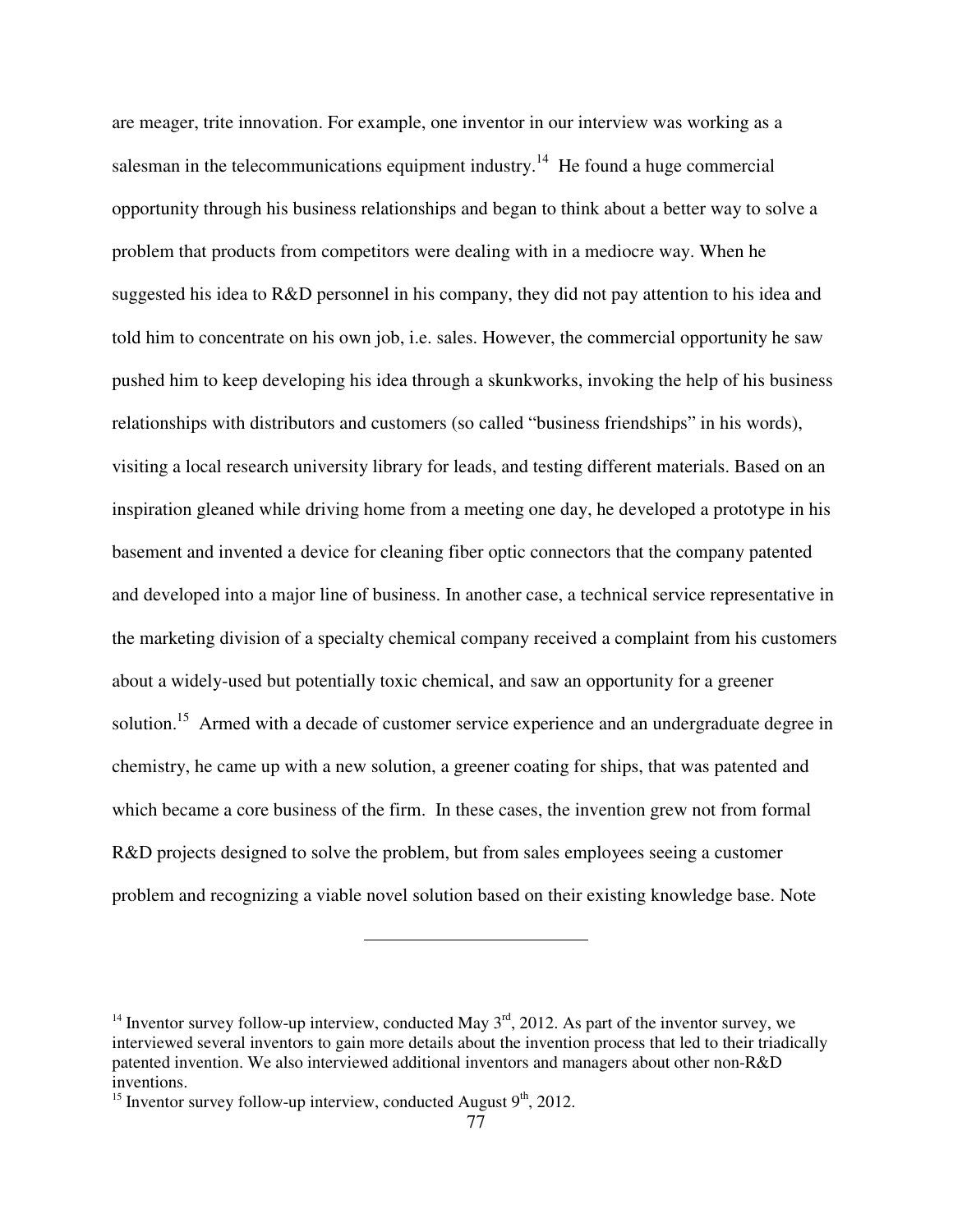that technical service is not R&D based on the Frascati manual and NSF classification (OECD, 2002) and that neither interviewee was informed that he was classified as a non-R&D inventor in this study. The interviewees self-claimed that they were not in R&D projects and their inventions are not from R&D. There may be confusion of these examples with user innovation (von Hippel, 2005). We would like to clarify this is not a user innovation because problems were not solved by their customers, although problem choices were driven by customers in the course of those inventors' normal jobs. Non-R&D inventions can also come from the daily observations of non-R&D employees, combined with their expertise drawn from their job. An inventor in our sample who was working in sales in a medical equipment supply company at the time of invention described in his comments on the survey that the idea for the invention came from him observing that his mother was chilled while recovering from surgery. As he left the hospital, pondering this problem (and the lack of solutions in his firm's hospital supply inventory), he started his car and his car seat heater quickly warmed him, giving him the idea for a new device for warming recovering surgery patients. The product has gone through 3 versions and modifications and is used today in the U.S. and foreign countries. Inventions are also created by manufacturing workers doing their normal jobs or from pure inspiration. Examples in our sample include an improved cable connector that performs better in water, and can be adapted across various diameters of cable; a multi-functional headset for aircraft crew members with an emergency oxygen mask and visor unit; and a ballast water treatment system that is both effective and more environmentally friendly than existing systems. Each of these is a new product developed by a production worker and for which their firm applied for patents in the US, Europe and Japan.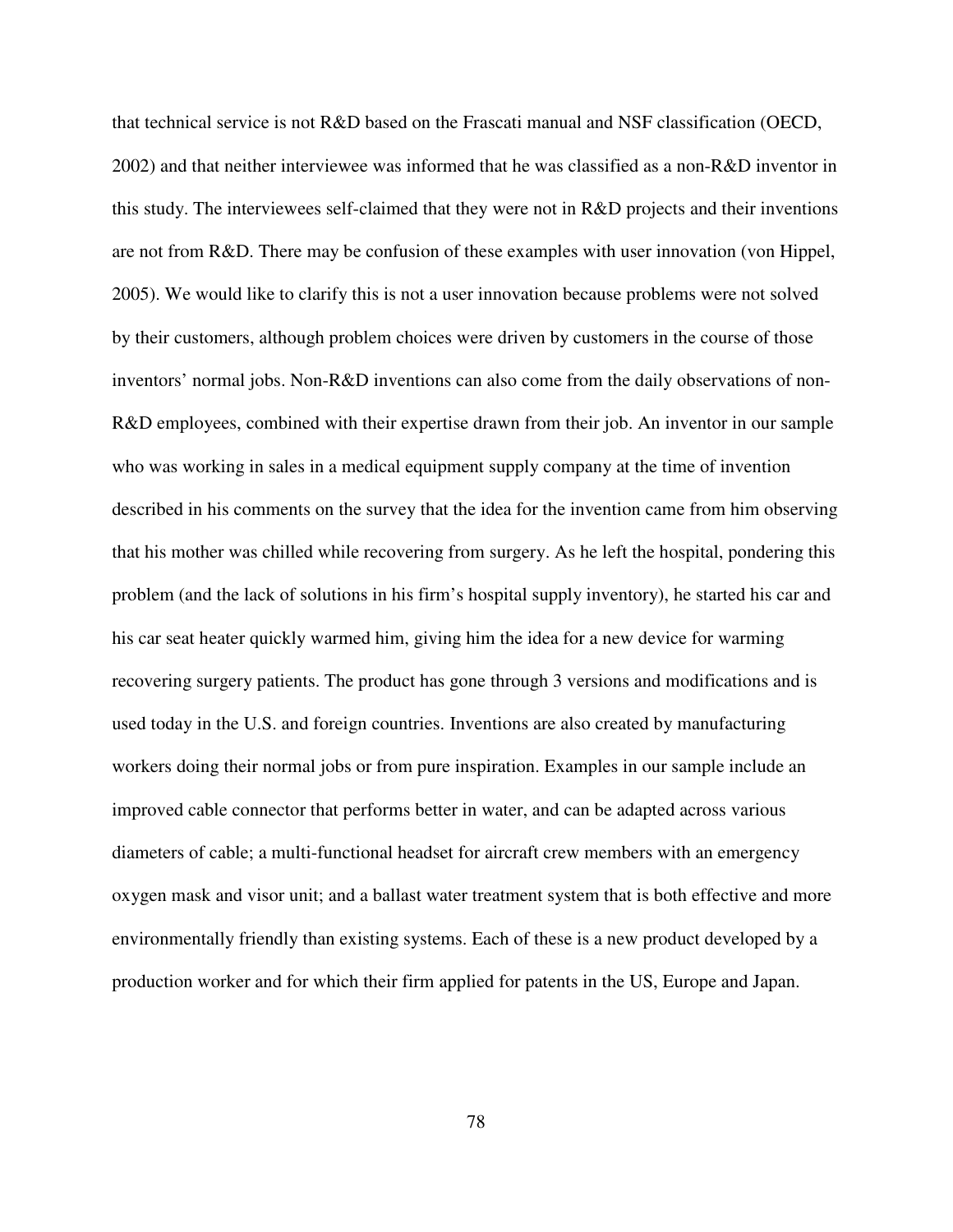# **4.4.3. Empirical model**

The Inventor Survey data provide information about whether an invention is from R&D or non-R&D, given invention. To examine the underlying mechanisms affecting the rates of R&D and non-R&D invention, the probability of R&D invention over the probability of non-R&D invention (i.e. odds) can be decomposed using Bayes' theorem and canceling out the probability of invention from both the numerator and denominator, producing equation 1.

$$
\frac{P(RD|invention)}{P(NRD|invention)} = \frac{\frac{P(RD)P(invention|RD)}{P(invention|ND)}}{\frac{P(NRD)P(invention|NRD)}{P(invention)} } = \frac{P(RD)P(invention|RD)}{P(NRD)P(invention|NRD)}
$$
(1)

Taking the log of the first and last terms in equation 1, we have,

$$
\ln\left(\frac{P(RD|invention)}{P(NRD|invention)}\right) = \ln\left(\frac{P(RD)}{P(NRD)}\right) + \ln\left(\frac{P(invention|RD)}{P(invention|NRD)}\right)
$$
(2)

For the first term in the right hand side (RHS) of equation 2, in general, the non-R&D portion of a firm's activity is larger than the R&D portion. In other words, in most firms, R&D intensity (i.e., the share of employees or sales dedicated to R&D) is relatively small. In fact, mean R&D intensity in U.S. manufacturing (measured as budget share from domestic sales and R&D performance data in BRDIS 2011) is about 3.9% (NSF, 2014), meaning that the average firm invests significantly more effort in "production" than in "R&D". However, given the relative size of R&D and non-R&D in a firm, the base-line productivity (e.g., inventions per person-year or inventions per unit cost) of R&D in inventing will be higher than that of non-R&D because R&D is an activity focused on invention.

Accordingly, the change in the ratio of invention productivity, or relative effectiveness, between R&D and non-R&D (second term in the RHS of the equation 2), controlling for a firm's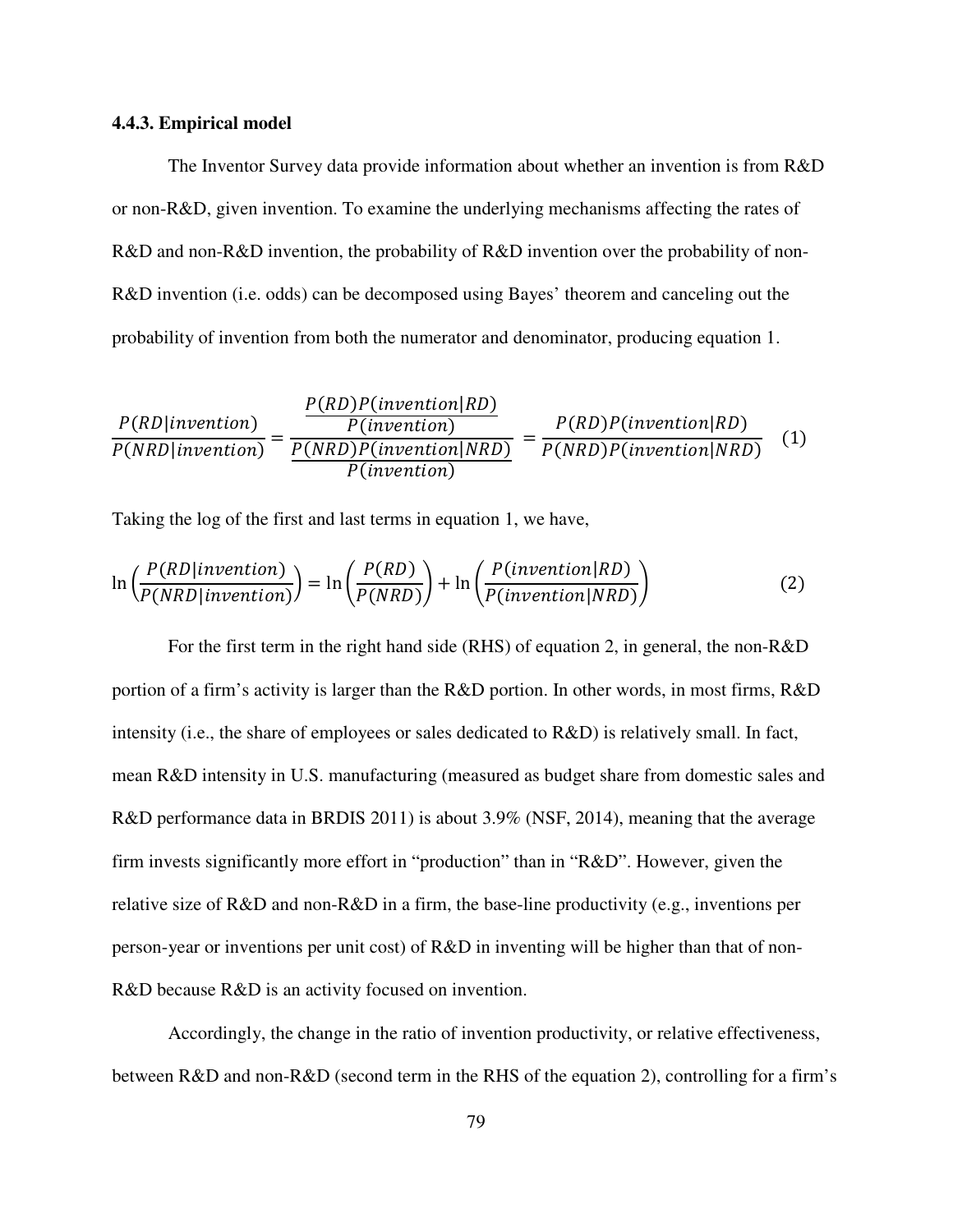relative size of R&D and non-R&D (first term in the RHS of equation 2), will change the ratio of R&D to non-R&D we observe, given invention outputs. Prior studies already analyzed the determinants of the share of R&D in firms or the decision to do R&D (Cohen and Levinthal, 1989), which is not our primary interest. Controlling for the relative ratio of R&D and non-R&D size, we focus on the effect of knowledge environment on invention productivity by R&D and non-R&D (i.e. second-order effects) and hence, the relative probability of observing R&D invention over non-R&D invention. We test the second-order effects of learning by R&D and non-R&D through the unique structure of our data. We take observables that are hypothesized to change the ratio of the probability of invention given R&D activity to the probability of invention given non-R&D activity (last term in equation 2) and show how, controlling for the ratio of R&D to non-R&D activity (first term on RHS of equation 2), changes in these observables (knowledge environment) change the ratios of R&D invention to non-R&D invention (LHS of equation 2) in the expected directions. As an alternative specification, for the multi-invention firms in the sample, we can control for firm-specific characteristics such as management practices as well as the relative size of R&D over non-R&D, using firm-level dummy variables. This will help us see the extent to which nature of knowledge explains the variation in rates of different types of invention, controlling for the mediating effect of firm characteristics (Nelson, 1981).

Based on this model, we use a logit specification to test our hypotheses. In addition, the Inventor Survey used a stratified random sampling procedure (with equivalent sampling rates across strata), and drew randomly one patent per each inventor when inventors have multiple patents, hence each inventor has a different weight. Because of the sampling strategy, the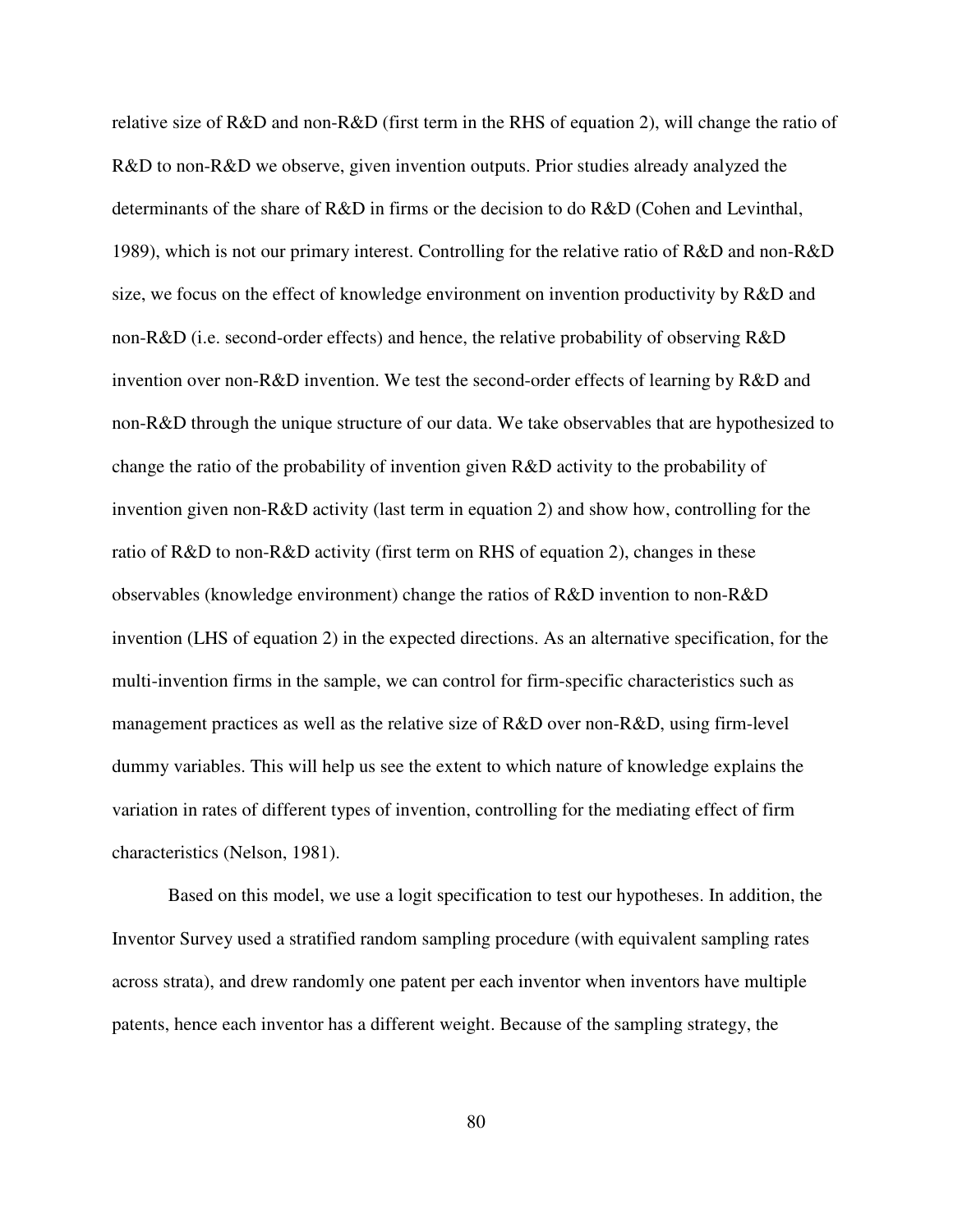parameters in all statistics and regression outputs are estimated taking the survey design into account (Kalton, 1983; Lee and Forthofer, 2006).

# **4.4.4. Variables**

The dependent variable is a dummy variable that has 1 for R&D invention and 0 for non-R&D invention using measures described in section 4.2. Therefore, we predict the probability of the invention being R&D invention versus non-R&D invention, not the probability of having an invention or not. In this section, we describe our explanatory and control variables created by multiple datasets.

# *Importance of general knowledge in industries*

The generality of knowledge in the firm's environment is measured by several items. First, more codified knowledge is relatively more generalizable (Arora and Gambardella, 1994; Jensen et al., 2007; Kenney and Dossani, 2005). Using the CMS, the codifiability of knowledge is measured by the industry mean of a 4-point scale asking the importance to the R&D unit of publications and reports a) from other firms or b) from universities or government research labs (the maximum score of two items, one asking about firm sources and the other about universities/government labs): *codifiable knowledge*. Also, if the knowledge is more upstream, it would be more likely to be generalized. The production of basic knowledge in an industry is measured by the industry average percent of basic research produced by **firms** from CMS: *industry basic knowledge*. Finally, university or government lab-driven knowledge can be applied broadly because it is more related to abstract principles. The contribution of universitydriven knowledge is measured by the percent of firms in the industry who report that their R&D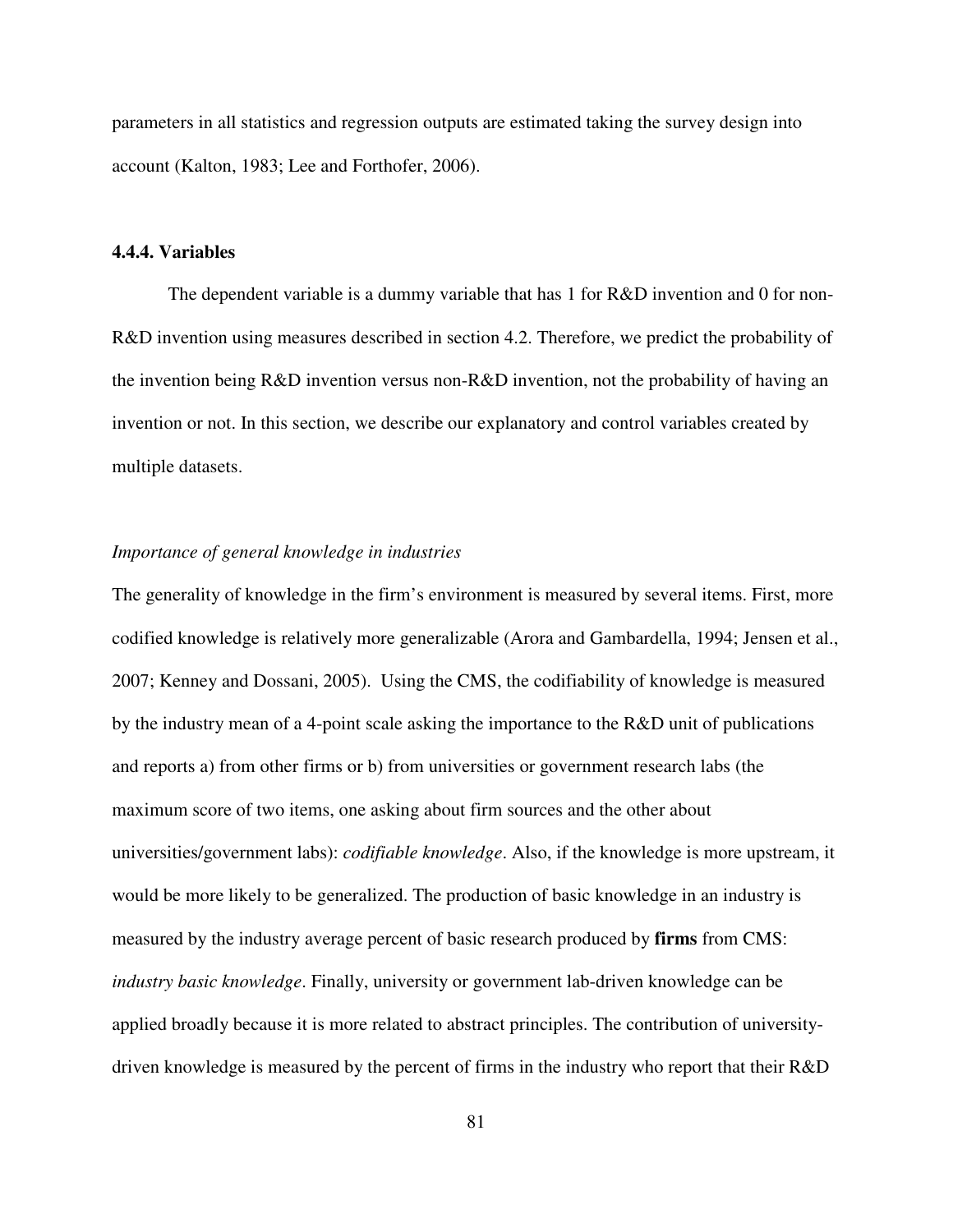projects in the last three years made use of university knowledge, using the CMS: *universitydriven knowledge*. Each characteristic measures an aspect of the generality of knowledge and is not sufficient alone for a proxy for general knowledge. For example, codifying knowledge alone does not necessarily make knowledge more general and accessible to others because using secret codes can undermine transferability (Asheim, 2002; Jensen et al., 2007). Therefore, we create a generality index using the standardized values of these three measures. This index represents industry knowledge characteristics built prior to the time when the firms in the Inventory Survey generate inventions and allows testing the effect of industry knowledge base on the innovation process in firms. The higher value in the index means the more relevance or importance of general knowledge in an industry. Prior work suggests that general knowledge may be more important in high-tech than in low-tech industries (cf. Cohen and Levinthal, 1990; Jensen et al., 2007). Table 4.2A shows the correlation between industry R&D intensity and our general knowledge environment measure. We find they are correlated .32. This correlation is consistent with the interpretation that high-tech industries have higher use of general knowledge, but also with our claim that there can be a second-order effect net of the R&D intensity-general knowledge environment relation.

#### *Visibility of knowledge in industries*

Our second measure of knowledge environment is visibility. Visibility is measured with a dummy variable where industries with high visibility of knowledge have 1 and those with low visibility of knowledge have 0. This industry classification, although a coarse measure of visibility, is created from two criteria. First, Stinchcombe (1965) shows that past organizational forms determine the present structure of organizations. For example, the present construction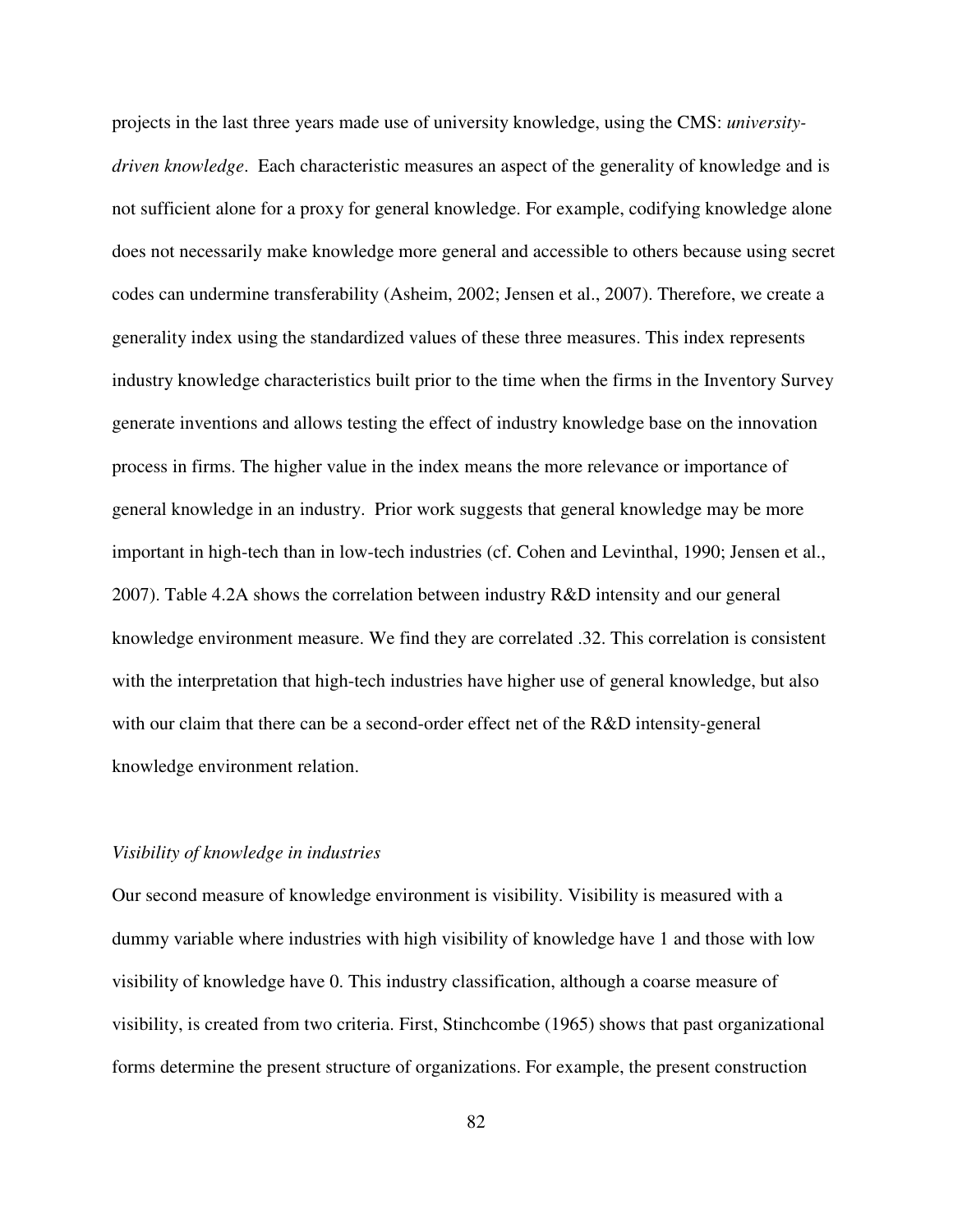industry still has aspects of a pre-industrial craft form of organizations, distinguished from more "modern" industries such as chemicals. He classifies industries according to vintage of the establishment of that industry. We argue that following his classification, "prefactory" industries (e.g. printing, ship building, construction, etc.) and "early nineteenth century" industries (e.g. woodworking, glass, leather, apparel, textile, etc.) would likely still have less complex organizational structures, and perhaps also more directly visible production processes, than "modern" industries (e.g., petroleum, chemicals, rubber, electrical equipment, transportation equipment etc.), because the past craft form of organizations is more adapted to problems in that industry (Stinchcombe, 1965). Secondly, as suggested by Seymore (2009), mechanical industries should have higher knowledge visibility, compared to chemical or electronic industries, as illustrated by the contrast between high problem visibility in designing transportation equipment such as motorcycles on the one hand (Sichterman, 2001) and the low-visibility "black-box" semiconductors (except for memory chips), on the other (Owan and Kim, 2013). To determine what industries are more mechanical, we used the CMS and classified industries into two groups: one that has 3-digit NAICS industry means that are above the overall average for the importance of mechanical engineering as a knowledge source, and the other whose means are below average. Using these two criteria (prefactory and early industrial vs. modern; and mechanical knowledgebased vs. other), prefactory/early industries or mechanical knowledge-based industries are grouped into industries with high visibility, and the rest into industries with low visibility. Accordingly, food, textile, wood product, fabricated metal, machinery, computer and electronic product (except semiconductor), transportation equipment, furniture and miscellaneous manufacturing (including medical equipment and supplies) were coded as industries with high visibility (i.e., NAICS 311-316, 321-323, 332-334 (except 3344), 336-339); while chemical,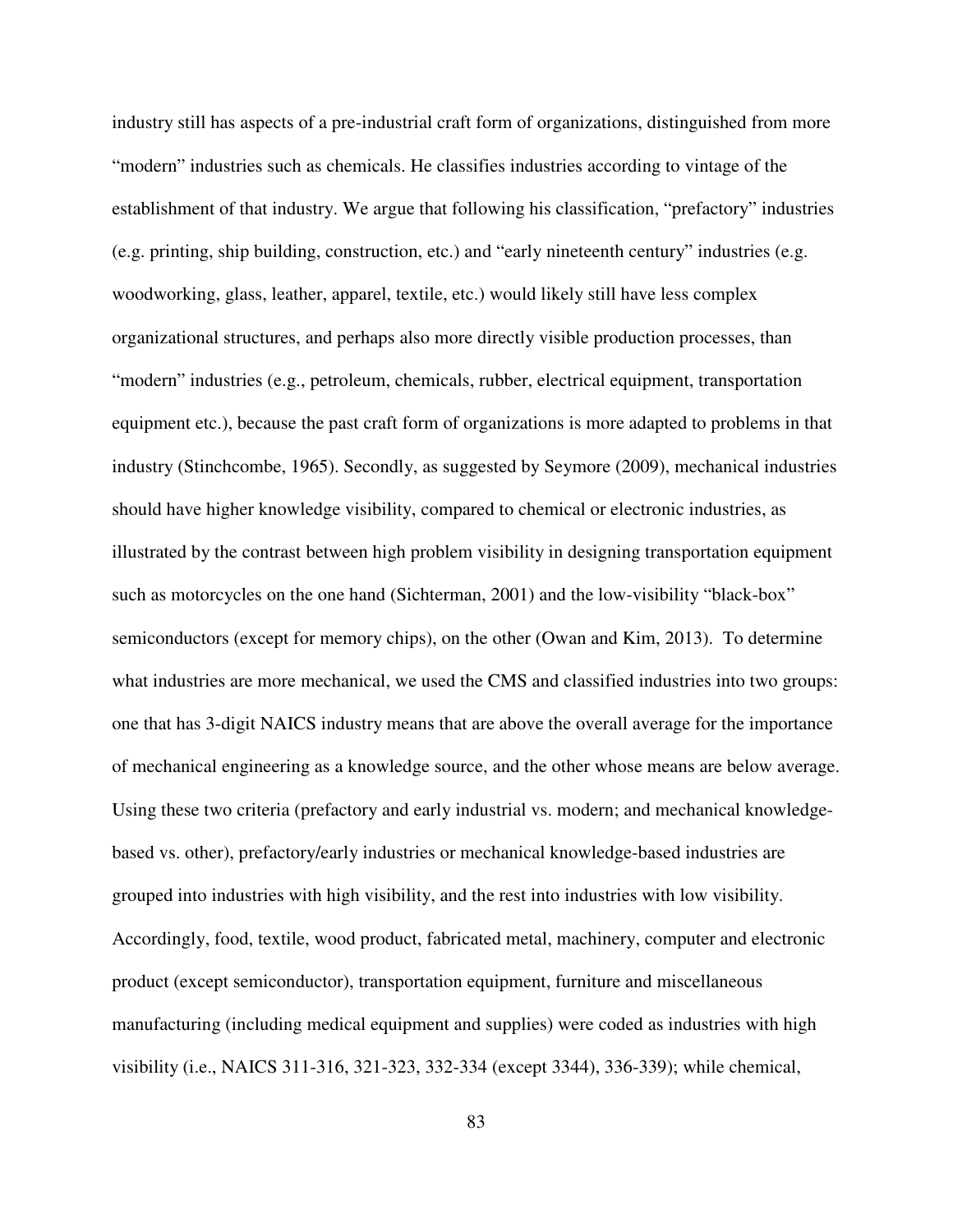pharmaceutical, petroleum and coal, plastics and rubber, non-metallic mineral, metal, semiconductor, and electrical equipment industries are defined as industries with low visibility  $(i.e., NACS 324-327, 331, 3344, 335).$ <sup>16</sup> This classification is displayed in Table 4.2B.

# *Industry annual growth*

Rapidly growing industries can create higher payoff for innovation and increase firms' demand for R&D (Cohen and Walsh, 2000), eliciting relatively more R&D inventions than non-R&D inventions. Therefore, we control for industry average real annual sales growth for 5 years between 1997 and 2002, using U.S. Census data.

 $16$  Some may suggest that this high vs. low visibility classification equals low vs. high-tech industries. High-tech/low-tech is based on industry R&D intensity (OECD, 2011). However, we use prior studies of organization structure and technology characteristics and classify high/low visibility deductively. Therefore, our high/low visibility is different from low-tech/high-tech classification. In our classification, the low visibility industry includes several low-tech industries. For example, based on BRDIS 2011 data, R&D intensity of plastics and rubber industry is 1.4%; that of metal industry 0.4%; and that of chemical (except pharmaceutical) industry 1.2%, much lower than the manufacturing mean R&D intensity, 3.9%. Similarly, non-metallic mineral, metal industries are classified into a low-tech industry by OECD (2011), but are included in low visibility in our classification. The high visibility industry also includes high-tech industries. For example, R&D intensity of the computer and electronic product (except semiconductor) industry is 9.9%, greater than the manufacturing mean R&D intensity, and R&D intensity of the machinery industry 3.8%, close to the mean. Moreover, machinery and medical equipment are classified into high-tech industry by OECD (2011), but are included in the high visibility industries by our classification. Overall, the correlation between industry R&D intensity and our high v. low visibility measure is .03 (Table 4.2A). Therefore, our measure is not equal to a low/high-tech classification. We acknowledge there is some measurement error in this measure. For example, as noted above, some segments of semi-conductors (memory chips) have relatively high visibility (Owan and Kim, 2013). Similarly, much contemporary innovation in the food industry is based on chemistry, often with low visibility (Warner, 2013). However, this measurement error would bias our tests toward zero, providing a conservative test of the effects of our visibility hypothesis.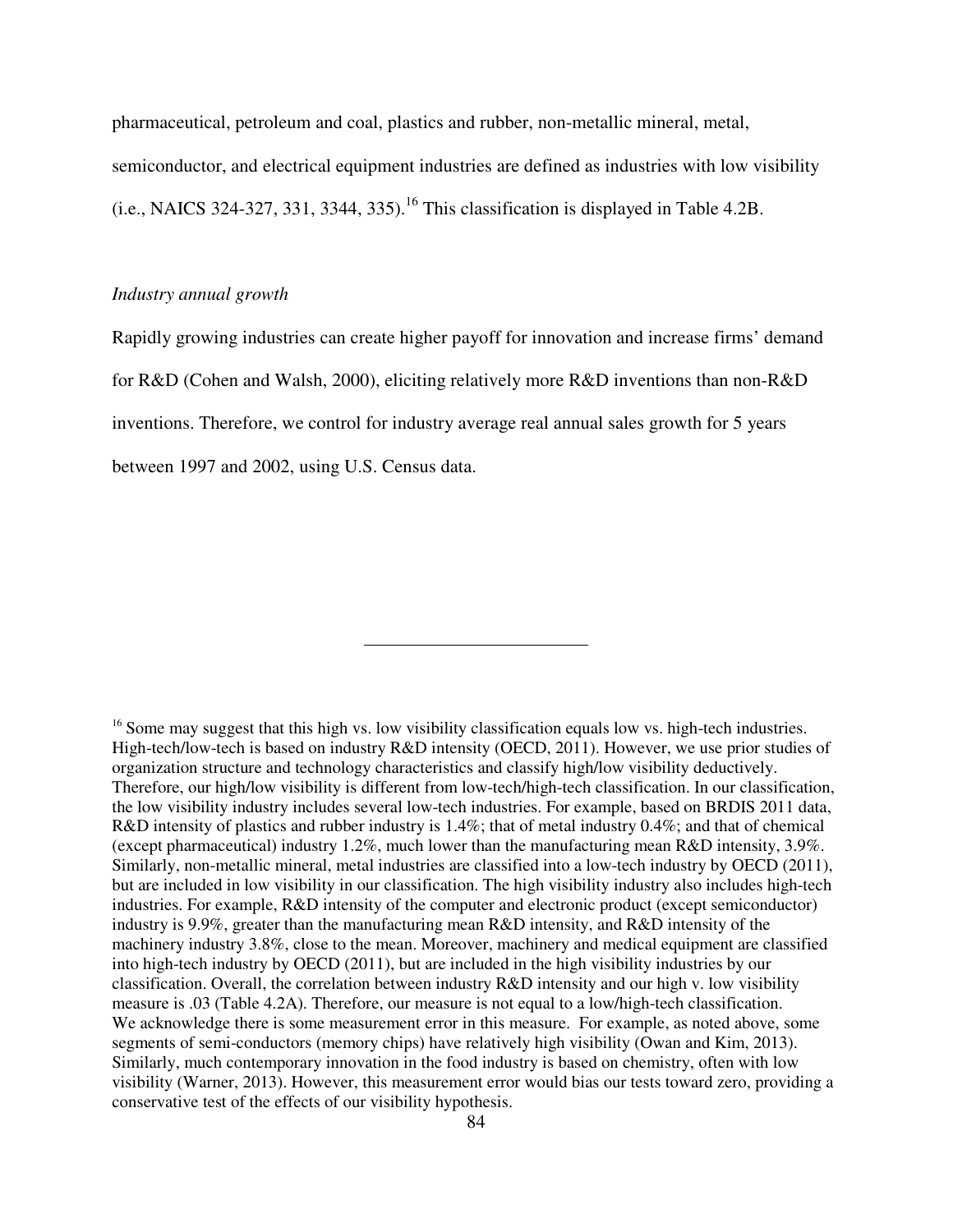# *Patent propensity*

Since all inventions from the Inventor Survey are patented invention, the effect of patent propensity needs to be considered. Higher patent propensity in certain units could affect the ratio of R&D v. non-R&D patented inventions observed in the firm. For example, non-R&D inventions might have to meet a higher threshold in order to get patented compared to R&D inventions, which affects the comparison between these two types of inventions. Moreover, R&D and non-R&D personnel may receive different rewards for invention, which affects disclosure and patenting of their inventions. Therefore, we control for patent propensity, measured by what percent of the inventions disclosed by the respondent to her firm resulted in a patent application, from the Inventor Survey.

# *Firm size*

We control for firm size, which can be associated with cumulative experiences or incentive to introduce innovation (Cohen and Klepper, 1996a, b; Pavitt, 1984). Firm size is measured by log of midpoints in categories of employees: less than 100 employees, 100-250 employees, 250-500 employees, and 501 or more employees, from the Inventory Survey.

#### *R&D intensity/Firm dummies*

As we discussed in the empirical model (equation 2), controlling for a firm's relative size of R&D and non-R&D (first term on the RHS of equation 2), we can examine the underlying relationship between knowledge environment and relative invention productivity by R&D and non-R&D (second term on the RHS of equation 2), which leads to the change in the ratio of R&D to non-R&D we observe, given invention outputs. To control the relative size of R&D and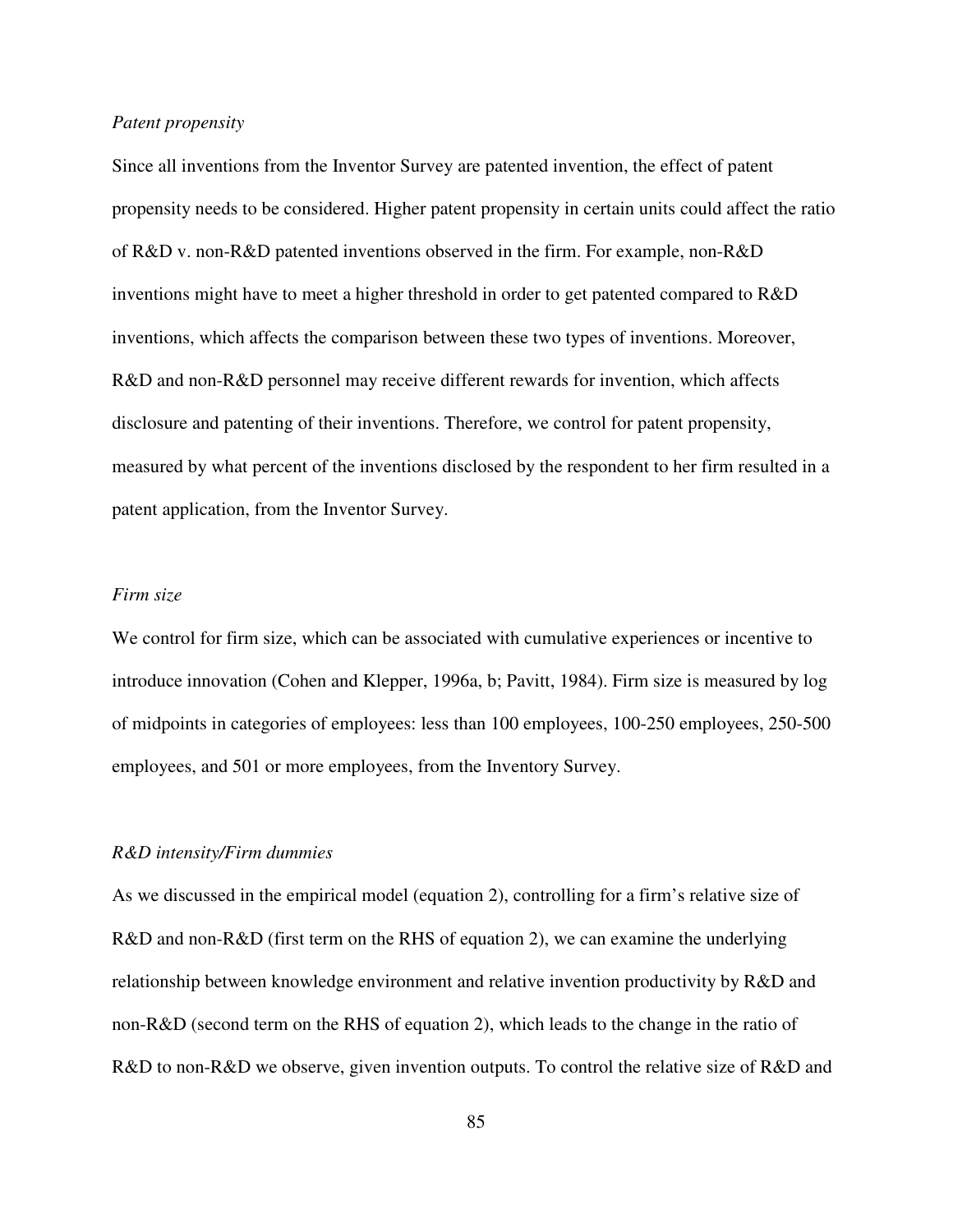non-R&D in each firm, we use firm size and (disaggregate) industry R&D intensity together. We could not control each firm's R&D intensity due to limitations on firm-level data. We create R&D intensities for assignee firms' NAICS,  $^{17}$  if possible, at more disaggregate-level NAICS, using R&D funds (except federal funds) and domestic net sales data from the NSF R&D in Industry data in 1999 (NSF, 2002), temporally prior to the Inventor Survey (with inventions from the period of 2000 to 2003), and ran models jointly using this and firm size as a control for firmlevel R&D intensity, which together should capture much of the impact of relative size of R&D v. non-R&D units. Because of measurement error in this control for R&D intensity, it is likely that there is some upward bias in our estimates of the effects of knowledge environments.

As an alternative specification, we repeat these tests controlling for assignee firms using firm dummies, to rule out firm heterogeneity and see the extent to which nature of knowledge can explain the variation in rates of different types of invention net of firm differences (Nelson, 1981). In particular, this model controls for differences in R&D intensity and in firm patent propensity, compensating for some of the shortcomings of the first model. However, the model with firm dummies also controls for differences in the relative invention productivity of R&D and non-R&D units due to organizational practices and structures. Furthermore, these firm dummies are likely to capture some of the industry-level knowledge environment effects. Hence, this model is likely to bias downward (toward zero) the effects of knowledge environment on the probability of observing an R&D (v. non-R&D) invention. In other words, the firm dummy controls will mediate some of the impact of knowledge environment on types of inventions

 $17$  Firms with multiple businesses were assigned to industry based on the modal industry of the patents assigned to that firm (choosing at random in the case of ties).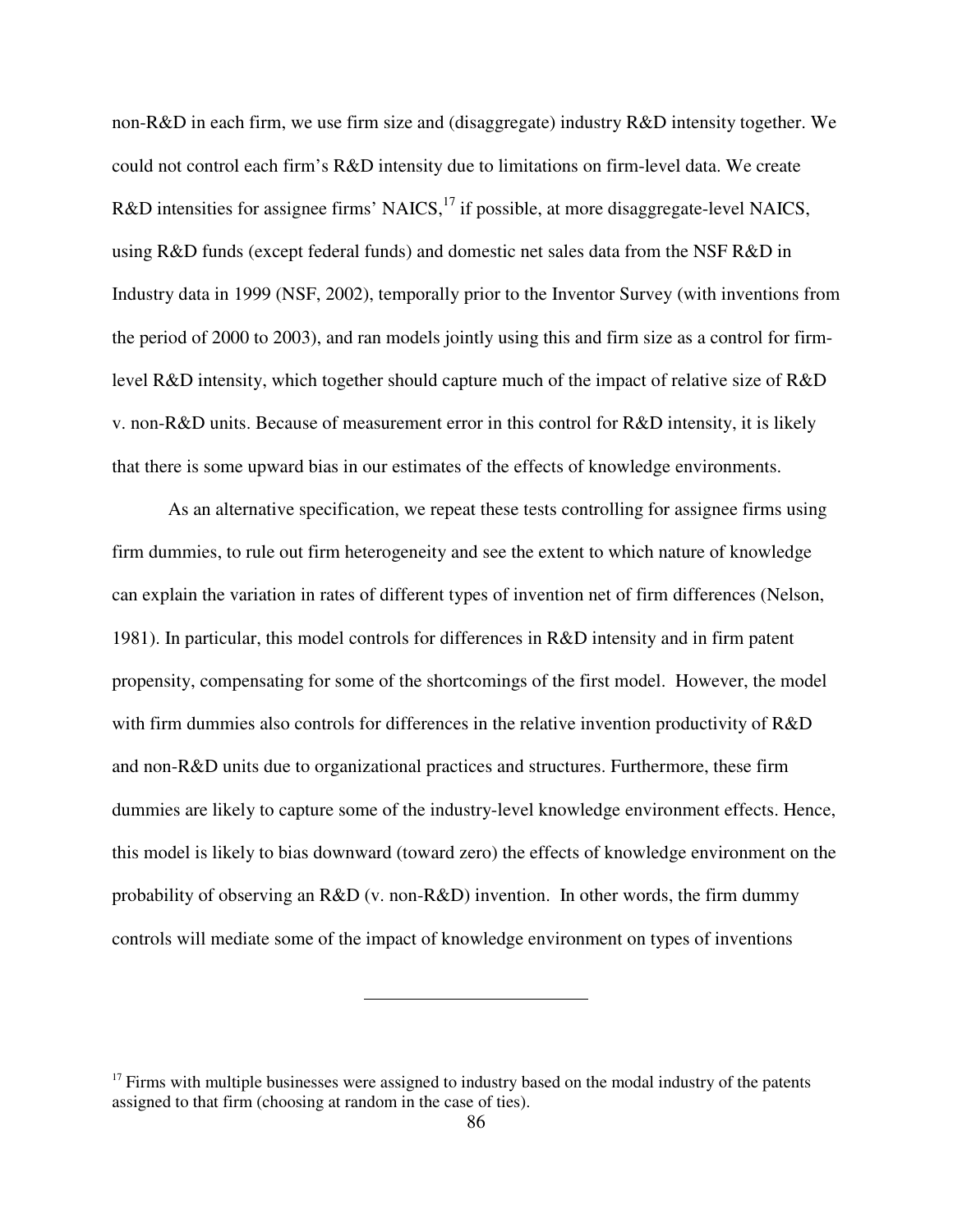observed.<sup>18</sup> Thus, while we suspect that the first model (because of the weak controls for R&D intensity) will overestimate the effects of knowledge environment, the second model will underestimate the effects. Hence, the true effect is likely to be bounded by these two models. For this analysis, we create independent dummy variables for all assignees that have three or more patents in the Inventor Survey data. If we limit the sample to these cases, we have 974 patents representing 121 firms. These patents account for 56% of our sample of patents and these firms represent 15% of the total number of assignee firms in this study sample. However, later, for regression, some observations are omitted, mostly because many firms have only one kind of inventions (i.e. no variation with perfect prediction) and partially due to missing values in other variables. Later in our main regression (Table 4.5), we end up with 444 cases representing 41 firms. The descriptive statistics and correlation matrix of variables are in Table 4.2A.

<sup>&</sup>lt;sup>18</sup> Note that the industry of the firm is based on firms' sales, while the industry of the invention is based on the technology class of the invention (and the technology class-industry concordance). Hence, controlling for firms does not completely account for our patent industry knowledge environment variables. To see the degree of collinearity, we regressed our knowledge environment variables on the set of firm dummies used in our models taking survey design into account. We find that the R-squared in the OLS model for generality is .27, and for visibility is .18. Hence, the firm dummies likely capture some of the effects of knowledge environment (more so for generality), but still leaving some independent variance for the direct effect of knowledge environment on the ratio of R&D to non-R&D invention.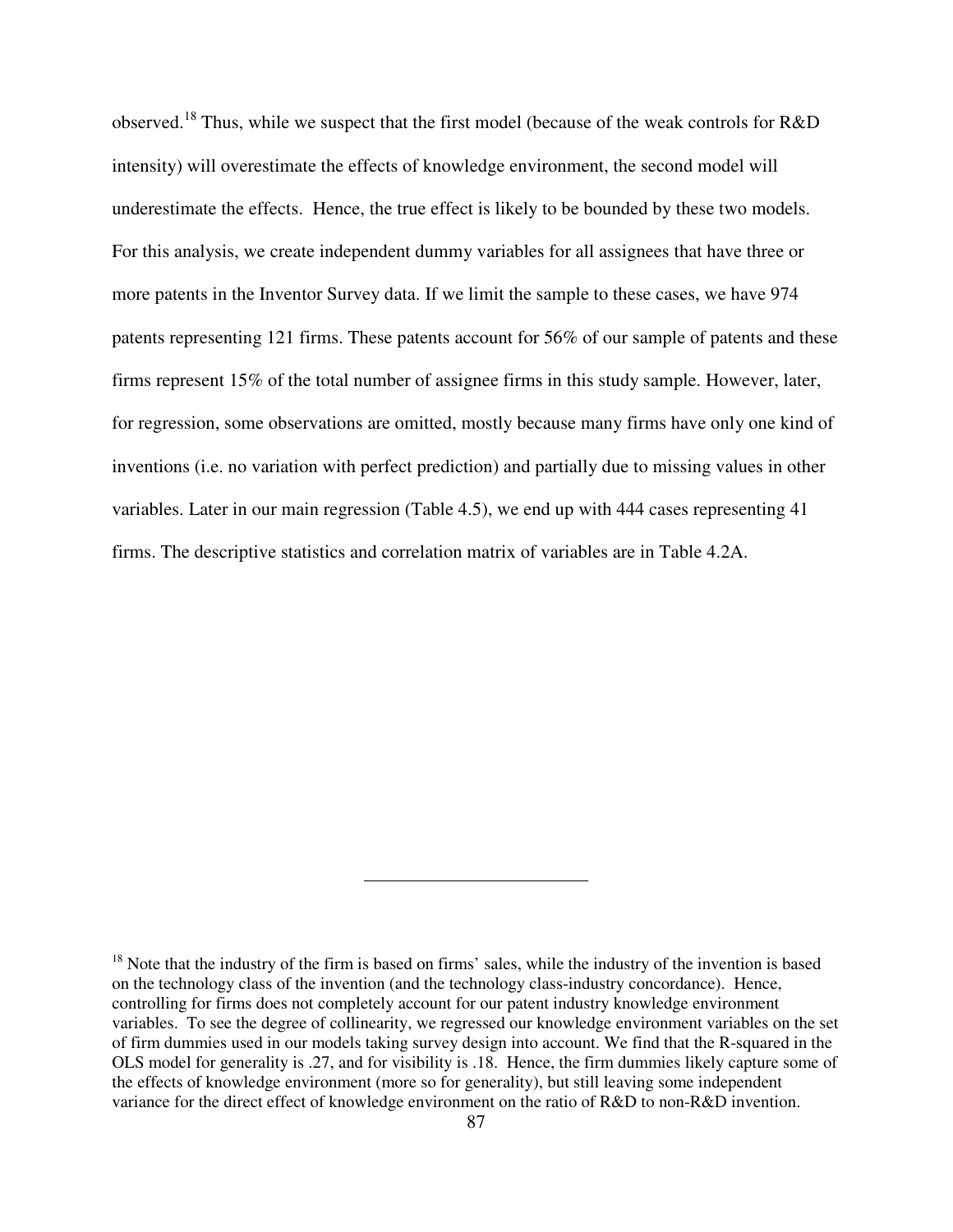Table 4.2A. Correlations

|                              |      | Mean    |           | Min     |            |         |         |         |         | Correlation |         |         |         |         |
|------------------------------|------|---------|-----------|---------|------------|---------|---------|---------|---------|-------------|---------|---------|---------|---------|
| <b>Variable</b>              | N    |         | <b>SD</b> |         | <b>Max</b> |         | 2       |         |         |             | 6       |         | 8       | 9       |
| 1 R&D (vs. Non-R&D) inv 1738 |      | 0.88    | 0.33      | 0.00    | 1.00       | 1.00    |         |         |         |             |         |         |         |         |
| 2 Generality of knowledge    | 1738 | 0.00    | 2.32      | $-3.44$ | 8.34       | 0.08    | 1.00    |         |         |             |         |         |         |         |
| 3 Codifiable                 | 1738 | 0.00    | 1.00      | $-3.05$ | 2.46       | 0.03    | 0.71    | 1.00    |         |             |         |         |         |         |
| Basic<br>4                   | 1738 | 0.00    | 1.00      | $-1.01$ | 4.18       | 0.10    | 0.82    | 0.35    | 1.00    |             |         |         |         |         |
| 5 University-driven          | 1738 | 0.00    | 1.00      | $-2.34$ | 1.70       | 0.05    | 0.80    | 0.29    | 0.56    | 1.00        |         |         |         |         |
| 6 Visibility of knowledge    | 1738 | 0.57    | 0.50      | 0.00    | 1.00       | $-0.10$ | $-0.12$ | 0.02    | $-0.35$ | 0.05        | 1.00    |         |         |         |
| 7 Industry annual growth     | 1738 | $-2.94$ | 2.80      | $-6.42$ | 6.90       | 0.04    | 0.18    | $-0.09$ | 0.52    | $-0.01$     | $-0.11$ | 1.00    |         |         |
| 8 Patent propensity          | 1384 | 68.24   | 32.44     | 0.00    | 100        | 0.04    | 0.03    | 0.02    | 0.02    | 0.04        | $-0.03$ | $-0.01$ | 1.00    |         |
| 9 Firm size                  | 1738 | 6.23    | 0.89      | 3.91    | 6.62       | 0.03    | 0.00    | $-0.03$ | 0.02    | 0.00        | $-0.05$ | $-0.04$ | $-0.05$ | 1.00    |
| 10 R&D intensity             | 1693 | 6.06    | 4.42      | 0.06    | 32.03      | 0.02    | 0.32    | 0.31    | 0.15    | 0.27        | 0.03    | $-0.03$ | 0.04    | $-0.13$ |
| Bold at $p < .05$            |      |         |           |         |            |         |         |         |         |             |         |         |         |         |

Table 4.2B. High vs. Low visible industries

| Visibility of knowledge | High | food, beverage, textile, apparel, wood product, paper,<br>printing, fabricated metal, machinery, computer and electronic<br>product (except semiconductor), furniture and miscellaneous<br>manufacturing (including medical equipment and supplies) | NAICS 311-316, 321-323,<br>332-334 (except 3344),<br>336-339 |
|-------------------------|------|-----------------------------------------------------------------------------------------------------------------------------------------------------------------------------------------------------------------------------------------------------|--------------------------------------------------------------|
|                         |      | chemical, pharmaceutical, petroleum and coal, plastics and<br>Low rubber, non-metallic mineral, metal, semiconductor, and<br>electrical equipment                                                                                                   | NAICS 324-327, 331,<br>3344, 335                             |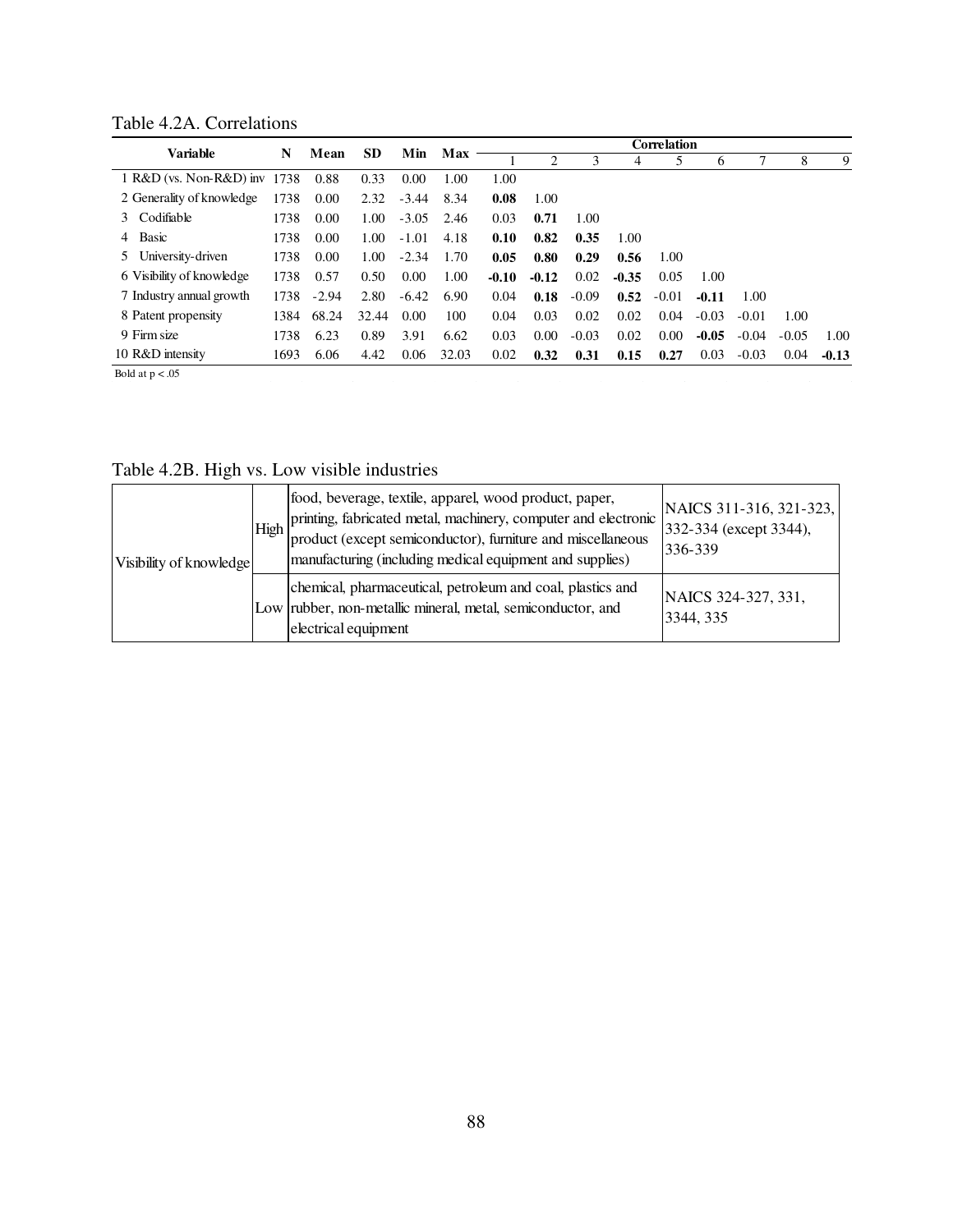#### **4.5. Results**

#### **4.5.1. Comparing R&D and non-R&D inventions**

Based on measures of R&D vs. non-R&D inventions created in section 4.2., Table 4.3 shows that out of all triadically patented inventions, about 12% of inventions are non-R&D inventions. As we described earlier, BRDIS 2011 shows that out of all patented inventions, 6% of inventions are non-R&D inventions (NSF, 2014). However, since BRDIS defines all inventions from R&D performers as R&D invention, BRDIS would underestimate the percentage of non-R&D inventions because it does not distinguish non-R&D inventions from R&D inventions in the R&D performing firms. Our estimate of 12% non-R&D inventions is consistent with this argument. Our project-based measure shows the advantage of using a finer-grained measure of R&D v. non-R&D invention, while still broadly consistent with prior work using the coarser measure. Of these non-R&D inventions in our data, about a third comes from manufacturing units, about 20% comes from sales, service or other units, and the rest comes from R&D subunits attached to manufacturing, etc. (i.e., technical service), or software development units. These rates of non-R&D invention vary across industries, implying industry-associated characteristics can drive relative differences in the rates of R&D and non-R&D innovation. We can see higher rates of non-R&D inventions in textiles, apparel & leather; wood and paper; fabricated metals; and machinery industries. In contrast, the rates of non-R&D invention are low in food; chemicals; and pharmaceuticals.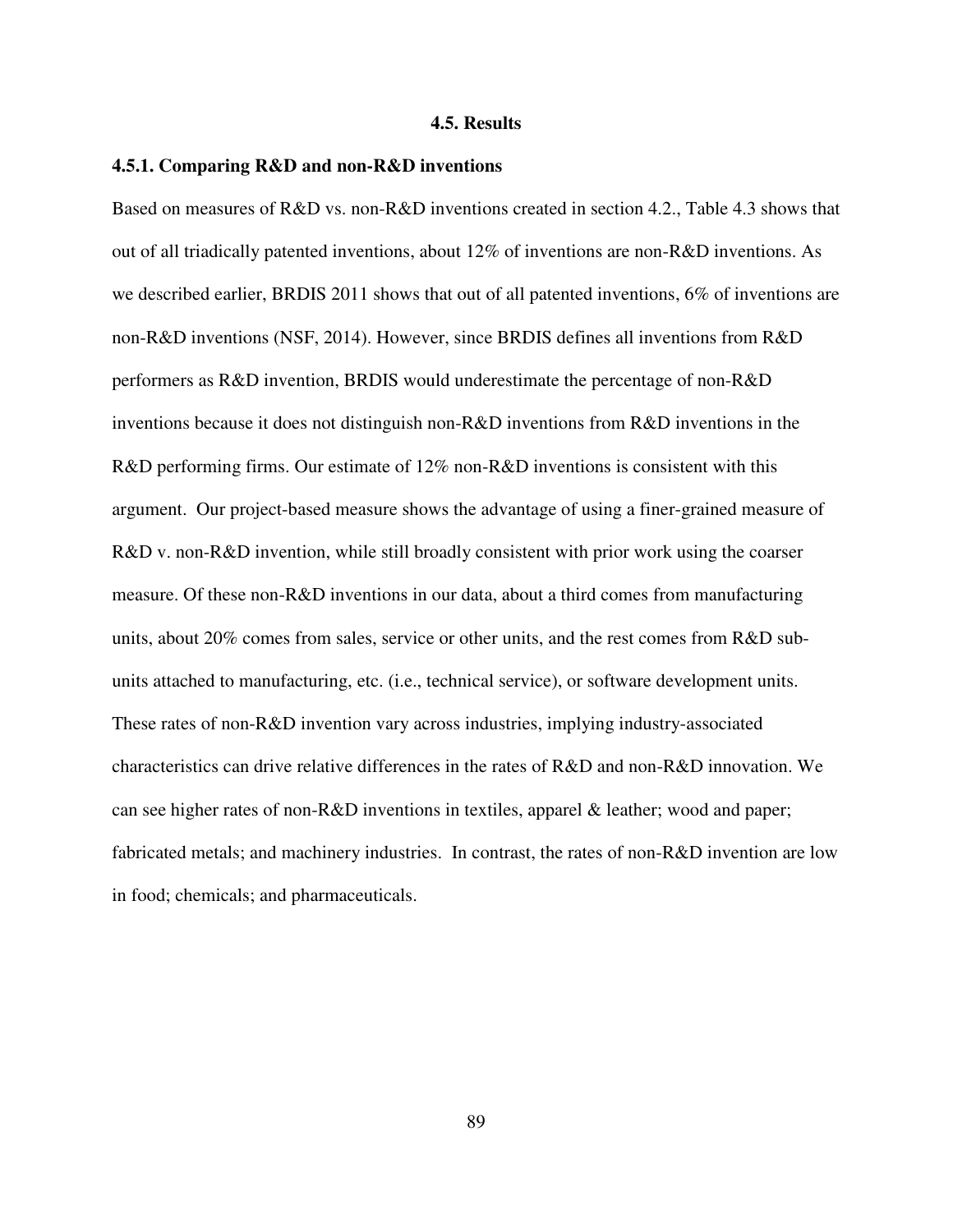|                                                                             |      |                      | Non-R&D inventors' work units                                        |                           |                         |                         |
|-----------------------------------------------------------------------------|------|----------------------|----------------------------------------------------------------------|---------------------------|-------------------------|-------------------------|
|                                                                             |      | <b>NRD</b> Invention | R&D subunit attached<br>to non-R&D unit<br>(e.g., technical service) | Manufacturing             | Software<br>development | Others<br>(e.g., sales) |
|                                                                             |      | $\%$                 |                                                                      | (% of non-R&D inventions) |                         |                         |
| <b>NAICS</b>                                                                | N    | (1)                  | (2)                                                                  | (3)                       | (4)                     | (5)                     |
| 311-2 Food, beverage and tobaco product manufacturing                       | 5.   | 0.0                  | 0.0                                                                  | 0.0                       | 0.0                     | 0.0                     |
| 313-6 Textile, apparel and leather                                          | 10   | 21.4                 | 0.0                                                                  | 100.0                     | 0.0                     | 0.0                     |
| 321-3 Wood product, paper, printing and related support activities          | 21   | 20.8                 | 80.0                                                                 | 20.0                      | 0.0                     | 0.0                     |
| Chemical manufacturing (except pharmaceutical and medicines)<br>325         | 257  | 4.1                  | 41.7                                                                 | 41.7                      | 0.0                     | 16.7                    |
| Pharmaceutical and medicine manufacturing<br>3254                           | 56   | 4.5                  | 33.3                                                                 | 33.3                      | 0.0                     | 33.3                    |
| 326<br>Plastics and rubber products manufacturing                           | 78   | 9.1                  | 25.0                                                                 | 37.5                      | 0.0                     | 37.5                    |
| 327<br>Nonmetallic mineral product manufacturing                            | 36   | 11.9                 | 60.0                                                                 | 20.0                      | 0.0                     | 20.0                    |
| 331<br>Primary metal manufacturing                                          | 16   | 10.5                 | 50.0                                                                 | 50.0                      | 0.0                     | 0.0                     |
| 332<br>Fabricated metal product manufacturing                               | 74   | 19.5                 | 31.3                                                                 | 50.0                      | 0.0                     | 18.8                    |
| 333<br>Machinery manufacturing                                              | 266  | 18.6                 | 42.1                                                                 | 33.3                      | 1.8                     | 22.8                    |
| 334<br>Computer and electronic product manufacturing (except semiconductor) | 441  | 12.9                 | 28.4                                                                 | 28.4                      | 16.4                    | 26.9                    |
| 3344<br>Semiconductor and other electronic component manufacturing          | 177  | 11.7                 | 53.9                                                                 | 23.1                      | 15.4                    | 7.7                     |
| 335<br>Electrical equipment, appliance, and component manufacturing         | 121  | 11.5                 | 52.9                                                                 | 23.5                      | 11.8                    | 11.8                    |
| Transportation equipment manufacturing<br>336                               | 63   | 9.5                  | 50.0                                                                 | 37.5                      | 0.0                     | 12.5                    |
| 337-9 Furniture and related product, and miscellaneous manufacturing        | 117  | 14.8                 | 25.0                                                                 | 30.0                      | 5.0                     | 40.0                    |
| A <sub>11</sub>                                                             | 1738 | 12.1                 | 38.6                                                                 | 32.1                      | 7.6                     | 21.7                    |

Table 4.3. Statistics of non-R&D invention in US manufacturing industries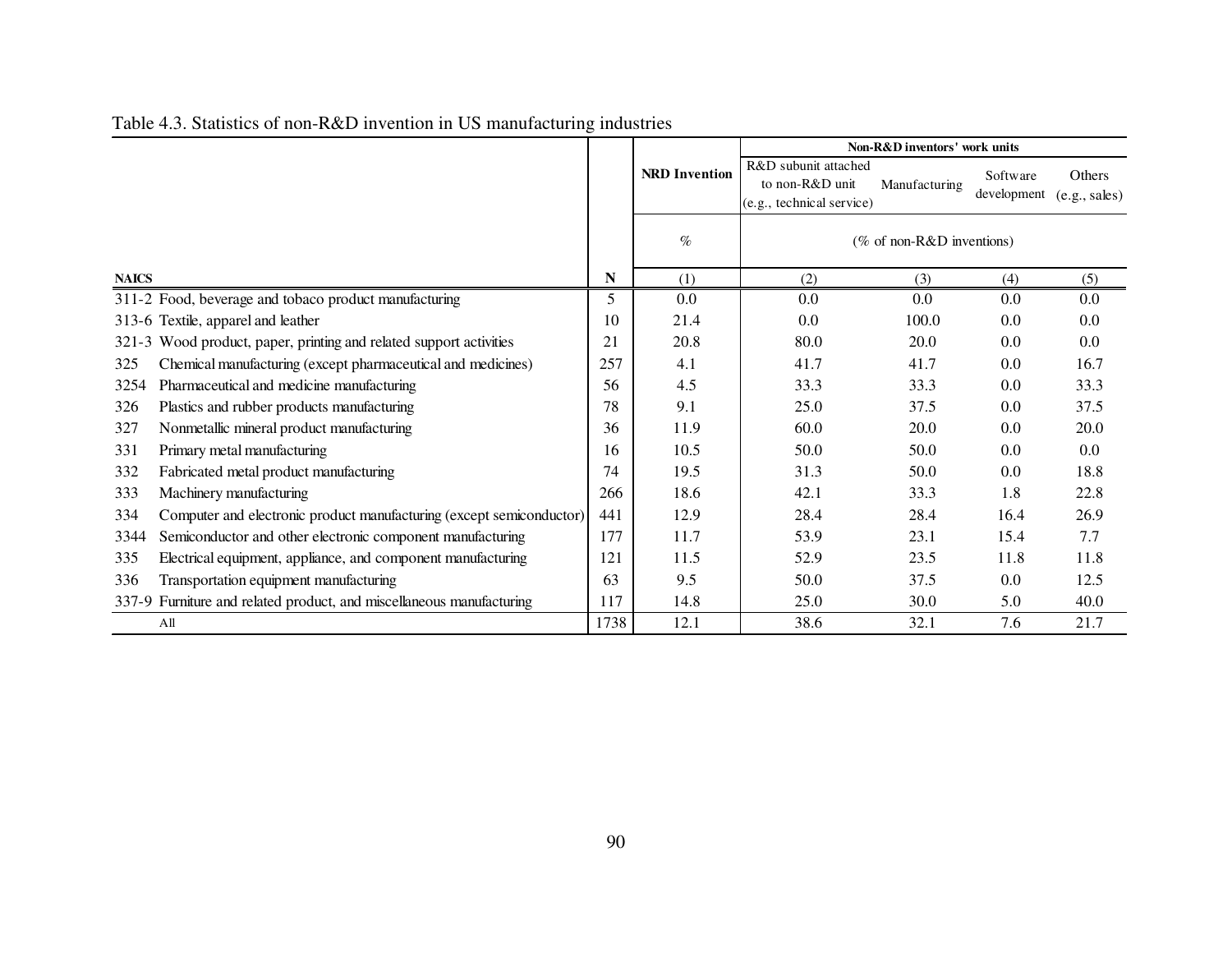#### Table 4.4. Descriptive statistics

|                                                    | <b>Invention type</b>   |                             |             |  |  |
|----------------------------------------------------|-------------------------|-----------------------------|-------------|--|--|
|                                                    | $R&D$ inv<br>$(N=1519)$ | Non- $R&D$ inv<br>$(N=219)$ | t           |  |  |
| <b>Invention output</b>                            |                         |                             |             |  |  |
| Product (vs. Process) invention                    | 0.79                    | 0.80                        | $-0.15$     |  |  |
| <b>Invention process</b>                           |                         |                             |             |  |  |
| No. of information sources                         | 5.07                    | 4.47                        | $2.61$ ***  |  |  |
| (university, customer, supplier etc., $max = 11$ ) |                         |                             |             |  |  |
| Inventor characteristics                           |                         |                             |             |  |  |
| Age at highest degree                              | 28                      | 27                          | $2.21$ **   |  |  |
| Age at first patent application                    | 34                      | 37                          | $-5.82$ *** |  |  |
| Age of first pat app for higest degree=BS          | 33                      | 37                          | $-2.93$ *** |  |  |
| Highest degree $=$ PhD                             | 0.48                    | 0.24                        | $6.66$ ***  |  |  |
| Highest degree major = Science/Engineering         | 0.98                    | 0.92                        | $4.60$ ***  |  |  |
| <b>Value of invention</b>                          |                         |                             |             |  |  |
| Any commercialization                              | 0.53                    | 0.64                        | $-2.75$ *** |  |  |
| (inhouse, start-up, or licensed)                   |                         |                             |             |  |  |
| No. of claims                                      | 23.18                   | 22.64                       | 0.47        |  |  |
| Forward citation                                   | 3.16                    | 3.44                        | $-0.70$     |  |  |

\*\*\* at .01, \*\* at .05, \* at .10

MBA and JD excluded for comparion of highest degree major

Forward citation as of July 1st 2008

 The descriptive analysis of non-R&D and R&D invention in Table 4.4 highlights their similarities and differences. In our sample, about 80% of triadically patented inventions are product inventions and there is no significant difference between R&D and non-R&D inventions in terms of which one is more associated with product invention  $(p = .90)$ . Therefore, our data mostly represent product invention, allowing a stricter test of our theory, because while much of the literature about non-R&D innovation is about process improvement, we can show that these theories can also explain non-R&D product innovations. Moreover, the descriptive statistics show different characteristics between R&D and non-R&D inventors. First, there is significant difference in number of information sources (e.g., patent literature, conference, universities, suppliers, customers, competitors etc.) used. Non-R&D inventors use fewer sources than R&D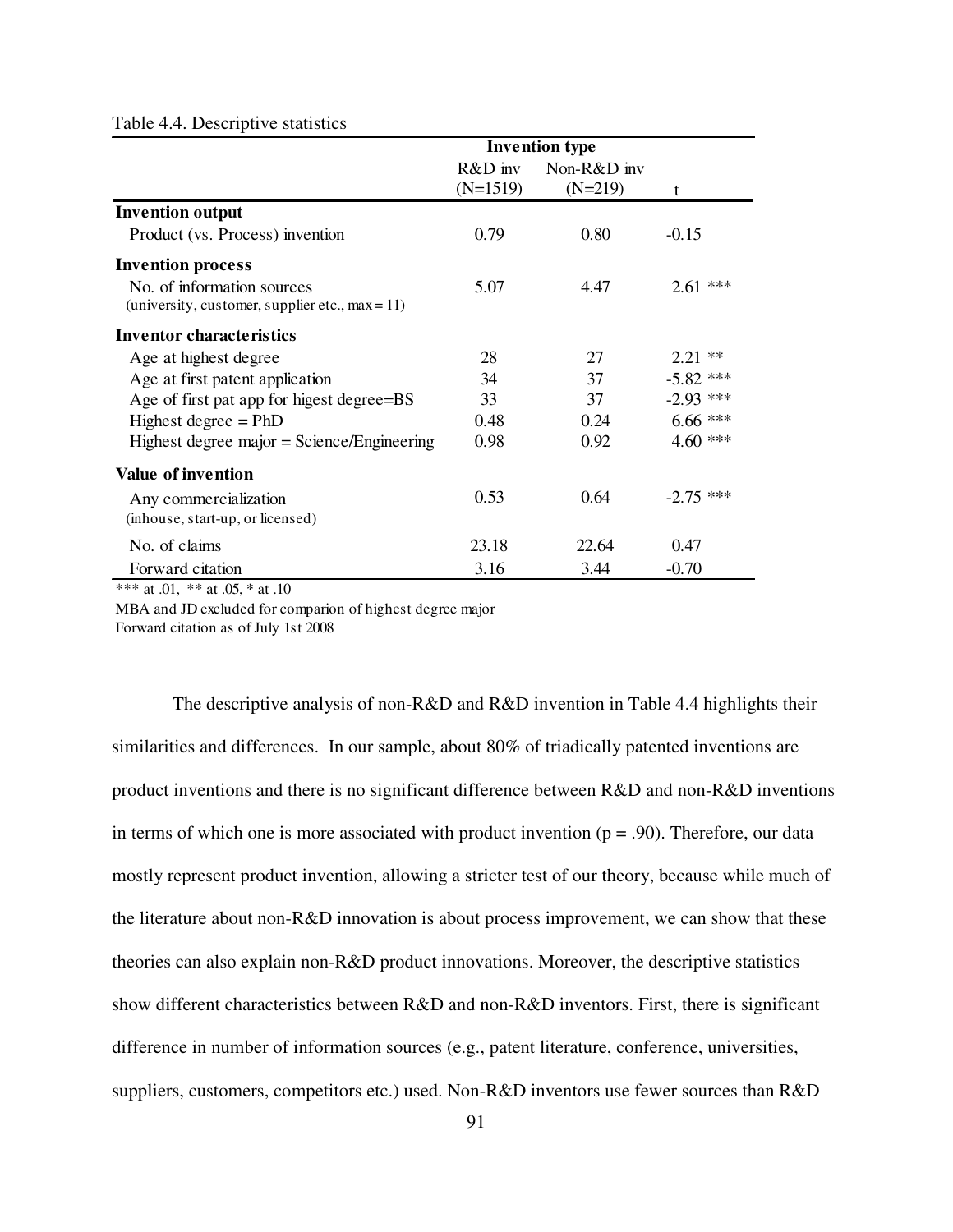inventors, which is consistent with the claim that non-R&D employees utilize more task-specific knowledge while R&D employees deal with a wider range of solutions or search broadly (Gavetti et al., 2012; Haunschild and Sullivan, 2002; Lüthje et al., 2005; Malerba, 1992; March and Simon, 1958).

Second, R&D employees are usually those who are highly educated, often with a PhD degree; and their role is to search knowledge and develop something from it while non-R&D employees gain more practical knowledge anchored in their normal task. In Table 4.4, we can see that it takes significantly less time for R&D inventors to apply for their first patent compared to non-R&D inventors (mean age 34 vs. 37). Furthermore, age at highest degree for R&D inventors is slightly higher than for non-R&D inventors (28 vs. 27), presumably because of R&D inventors' advanced degree. The rate of inventors with PhD as their highest degree in R&D invention is almost twice as high as that in non-R&D invention (48% vs. 24%). The longer tenure for the first patent for non-R&D inventors suggests that non-R&D employees depend on their accumulated work knowledge more than R&D employees (Kenney and Tanaka, 2003). The rate of inventors with science and engineering as their highest degree is significantly higher in R&D invention than in non-R&D invention, although the majority has S&E degrees in both groups. According to Science and Engineering Indicators 2012 (NSB, 2012), in 2008, 75% of scientists and engineers are employed in non-S&E occupation or S&E related occupation, not pure S&E occupation, which makes it sensible that the majority of observed non-R&D inventors are S&E degree holders. Those non-R&D personnel who have an S&E degree (not necessarily their terminal degree) can combine technical knowledge learned in their education with their experiences in production, sales, and other non-R&D work, resulting in innovations growing out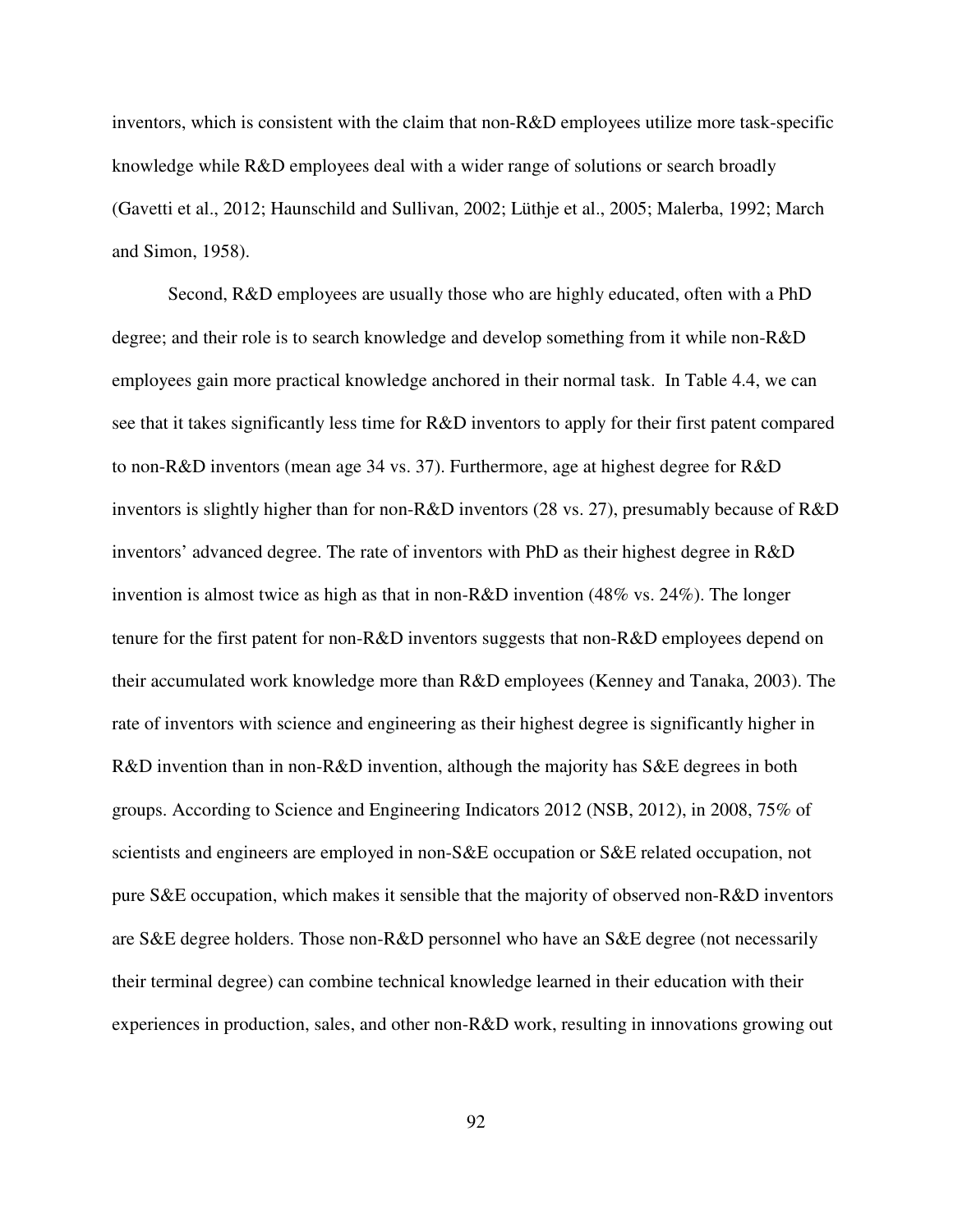of their non-R&D activity. This suggests that STEM training, combined with local knowledge, may be an important source of innovative capacity even in the non-R&D units of firms.

Table 4.4 also presents the comparisons of value between the two types of invention: claims, forward citations, and commercialization of the invention (Lerner, 1994; Trajtenberg, 1990). The counts of claims and forward citation between R&D and non-R&D inventions are not significantly different in our sample, while the rate of any commercialization is higher in non-R&D invention than R&D invention. Given that triadically patented inventions have passed a high threshold, and hence are likely to be highly valuable invention, we might not expect major differences between the two groups. However, if we consider the total population of R&D and non-R&D invention including both non-patented and patented inventions, R&D inventions may be relatively more valuable than non-R&D inventions. Yet, what Table 4.4 shows is that there are a significant number of non-R&D inventions that are at least as valuable as firms' R&D invention (cf. Arundel et al., 2008), which can be easily missed by the dominant perspective of innovation research centering on R&D. This table suggests that non-R&D inventions are important beyond the stereotypical image of process improvements or marginal shop-floor inventions.

#### **4.5.2. Nature of knowledge and R&D vs. non-R&D invention**

R&D and non-R&D learning generate innovation. However, depending on the characteristics of the knowledge environment where they perform, the effectiveness of learning by R&D and non-R&D can show relative differences, which helps us better understand non-R&D innovation. We first test the effect of different knowledge environments on the relative probability of R&D invention to non-R&D invention. In Table 4.5, column 1 shows that importance of general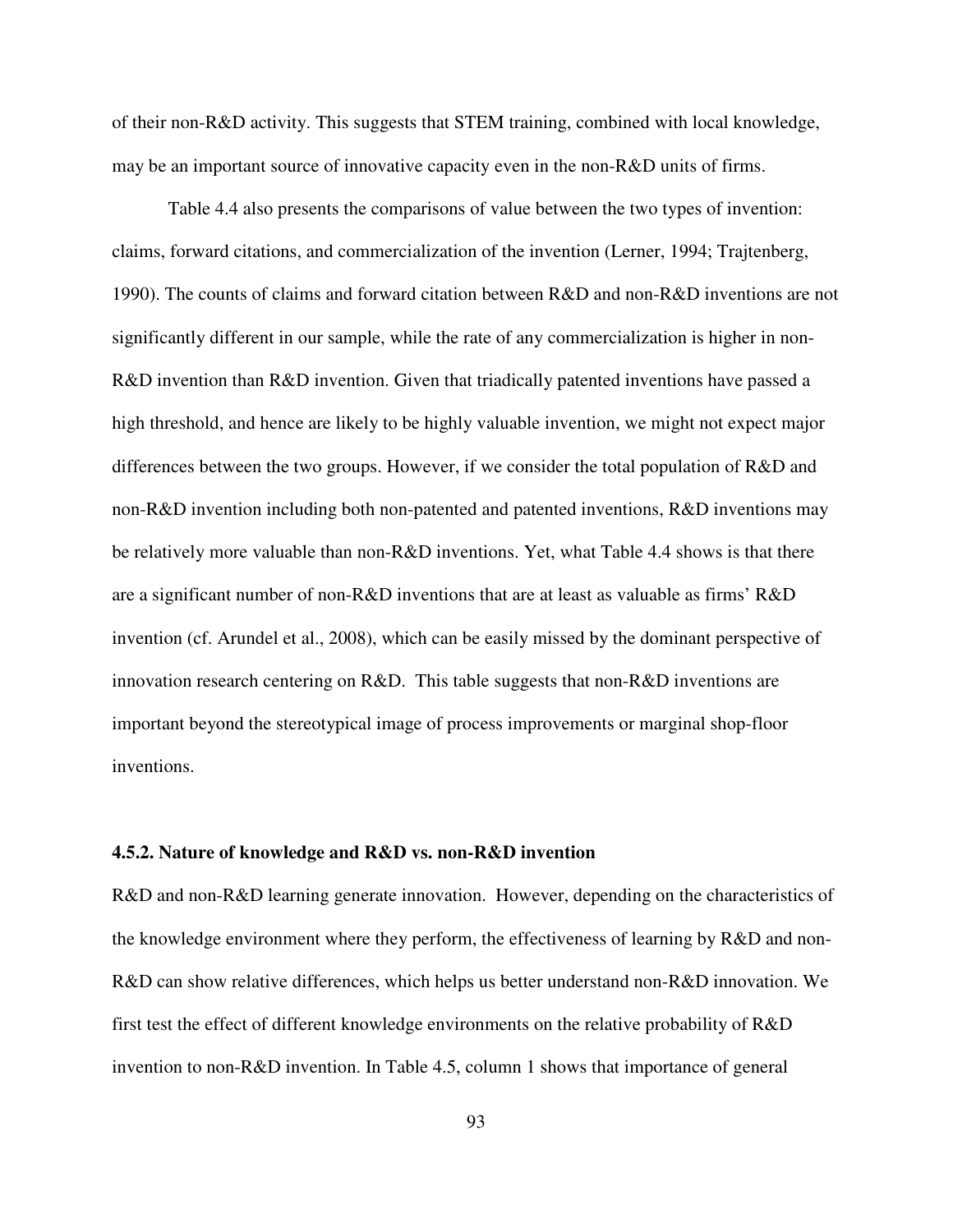knowledge in an environment increases the probability of R&D invention relative to non-R&D invention, while greater visibility of knowledge increases that of non-R&D invention over R&D invention. We also test each indicator of our generality index separately in columns 2 to 4, and the results are robust, with each indicator showing a positive significant effect by itself. If we control the relative size of R&D and non-R&D (i.e., R&D intensity), the predicted ratio of R&D inventions to non-R&D inventions implies the ratio of invention productivity given R&D to that given non-R&D, based on equation 2 above. Using joint controls of firm size and disaggregate industry R&D intensity as a proxy for firm R&D intensity, although allowing some measurement error, the positive effect of importance of general knowledge in column 5 implies that a more general (i.e., less sticky) knowledge environment increases the ratio of the productivity of R&D in inventing to the productivity of non-R&D in inventing, thereby resulting in relatively more R&D inventions being observed than non-R&D inventions, supporting hypothesis 1.

Moreover, the higher visibility of problems affects building and exploiting learning by non-R&D through more problem-solving opportunities in the production process, and results in a relative increase in the invention productivity by non-R&D compared to R&D, given firm R&D intensity, leading to a relative increase in the probability of non-R&D invention being observed rather than R&D invention, supporting hypothesis 2.

Finally, we control for firm-level R&D intensity and other firm-level characteristics, as well as some aspects of firm knowledge environment, using firm fixed effects. Before examining the result of column 7, we test the same model of column 5 for the cases associated with assignee firms having at least three patents to see if there is any selection problem between the full set of cases and those selected cases. Consistent results between column 5 and column 6 show that there is no selection problem. After controlling firm (assignee firm) heterogeneity (column 7),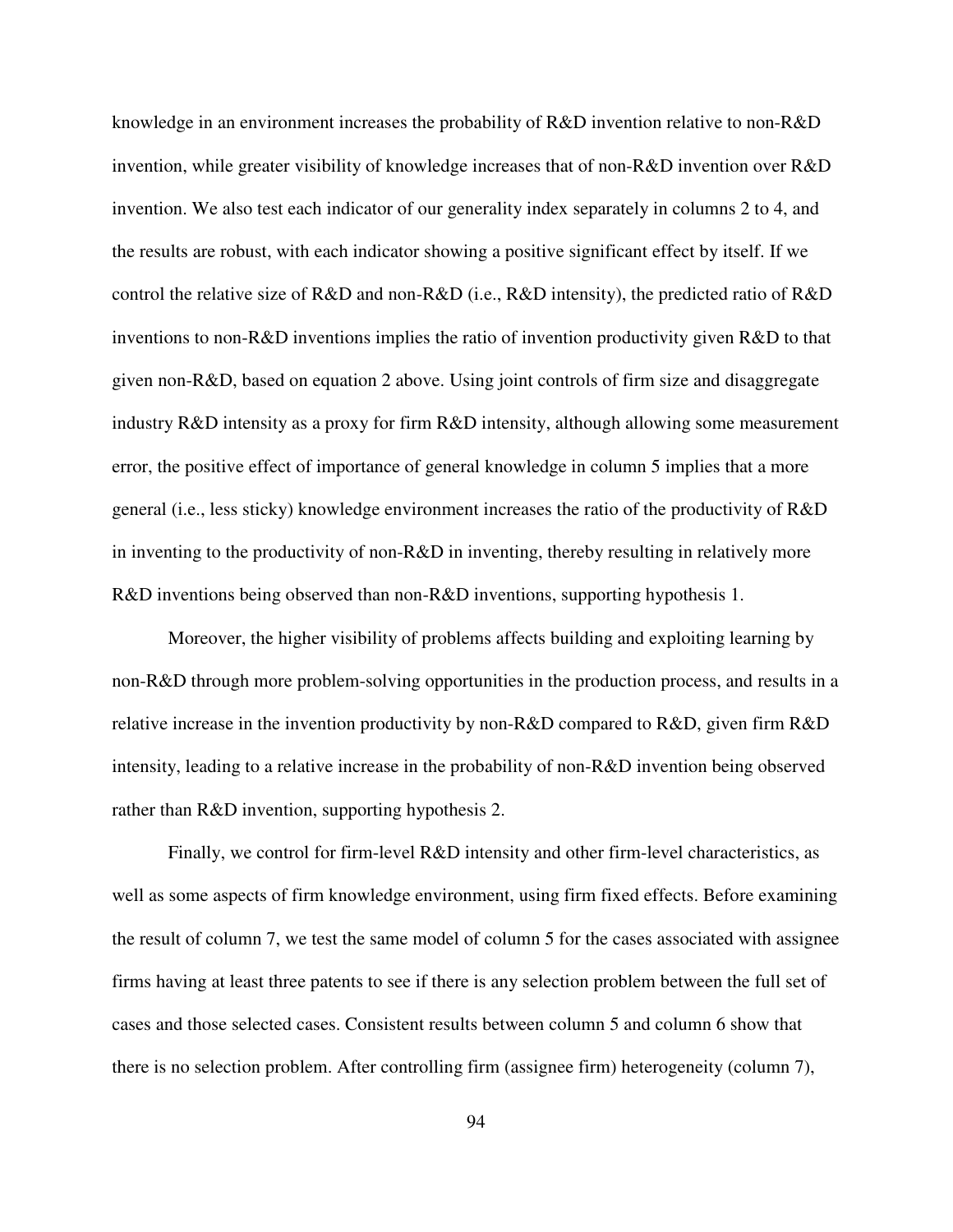the direct effect of general knowledge becomes insignificant (though still positive), implying that the effect of general knowledge on invention productivity is mediated by firm-level characteristics. However, the visibility of knowledge in the invention's industry still has a strong direct effect on relative invention productivity of non-R&D compared to R&D, even after considering mediation by firm-level characteristics. This result implies that higher visibility of knowledge is important to increasing invention productivity of non-R&D even net of individual organizational practices and structures or firm R&D intensity or patentability. Additionally, we aggregated patents to the parent firm-level<sup>19</sup> (not the assignee-firm level) and tested the same model using the parent firm-level dummy variables in column 8. The results between column 7 and column 8 are consistent showing using assignee-level firms or parent-level firms do not make any significant difference. Thus, using, admittedly weak, controls for R&D intensity, we find that knowledge generality and visibility affect the likelihood of observing R&D versus non-R&D inventions. Using, possibly overly strong, controls for firm characteristics, including R&D intensity, we find that firm controls mediate the generality effect, but that the effect of visibility remains. We suspect that the effect of generality is between these two extremes. For controls, the firm size variable by itself is not significant although its direction is positive. Industry annual growth and patentability are positive, but not consistently significant across models.

<sup>&</sup>lt;sup>19</sup> We first obtained Compustat identifiers (*gvkey*) for assignee firms in our data, which means, in this process, private firms in our data are excluded. We linked *gvkey* in our data to *gvkey* in the NBER patent database to obtain unique identifiers of company (*pdpco* in NBER), which is more equivalent to parent firms than *gvkey*, which refers to securities (Bessen, 2009).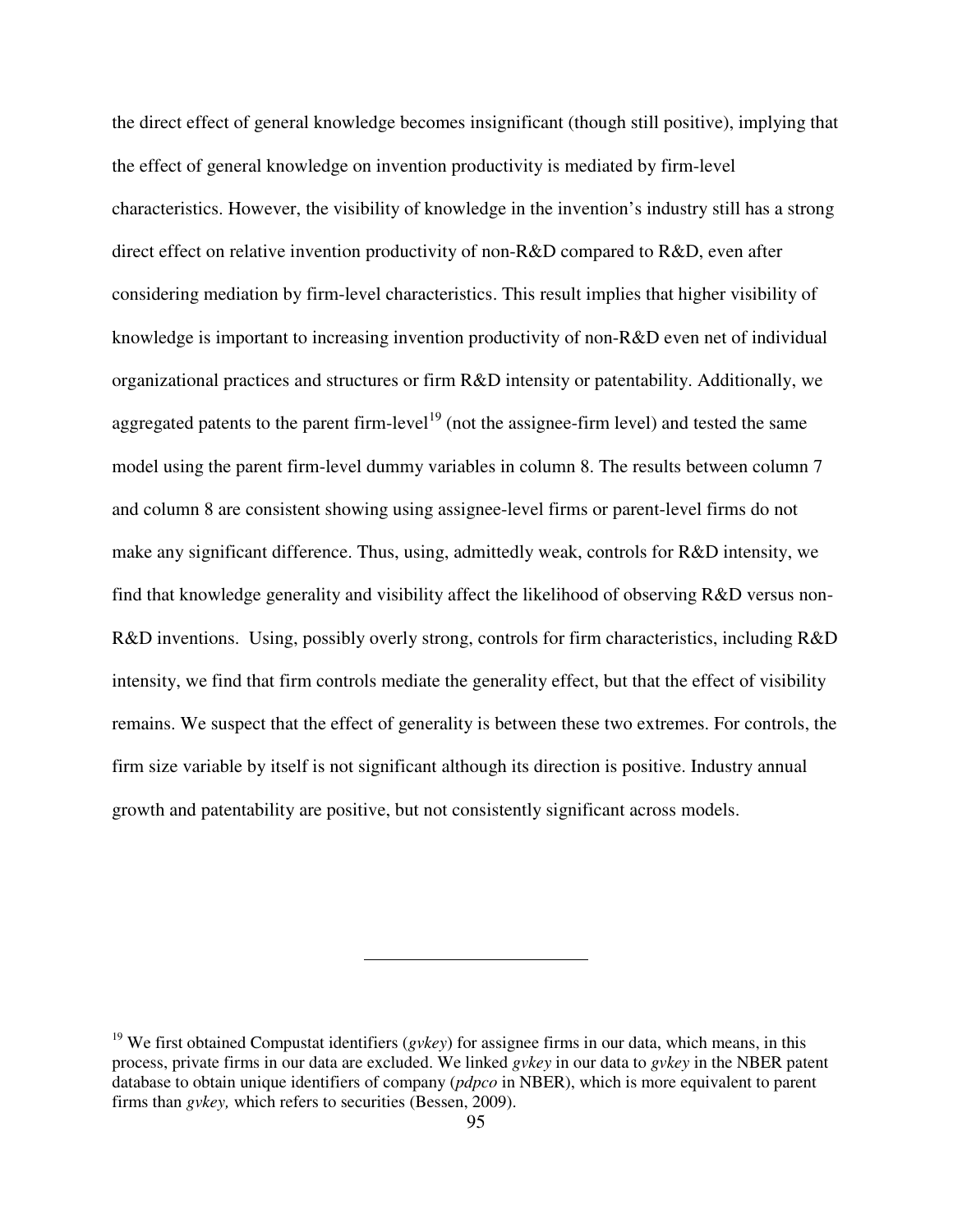|                         | R&D invention vs. non-R&D invention |                |                |              |                |                |            |            |  |  |  |
|-------------------------|-------------------------------------|----------------|----------------|--------------|----------------|----------------|------------|------------|--|--|--|
|                         |                                     |                |                | Logit        |                |                |            |            |  |  |  |
| Variables               | (1)                                 | (2)            | (3)            | (4)          | (5)            | (6)            | (7)        | (8)        |  |  |  |
| Generality of knowledge | $0.151$ **                          |                |                |              | $0.131 *$      | $0.217**$      | 0.030      | 0.069      |  |  |  |
|                         | (0.065)                             |                |                |              | (0.067)        | (0.109)        | (0.104)    | (0.097)    |  |  |  |
| Codifiable              |                                     | $0.210*$       |                |              |                |                |            |            |  |  |  |
|                         |                                     | (0.119)        |                |              |                |                |            |            |  |  |  |
| <b>Basic</b>            |                                     |                | $0.433$ **     |              |                |                |            |            |  |  |  |
|                         |                                     |                | (0.183)        |              |                |                |            |            |  |  |  |
| University-driven       |                                     |                |                | $0.198$ **   |                |                |            |            |  |  |  |
|                         |                                     |                |                | (0.098)      |                |                |            |            |  |  |  |
| Visibility of knowledge | $-0.704$ ***                        | $-0.713$ ***   | $-0.550$ ***   | $-0.757$ *** | $-0.730$ ***   | $-0.867$ ***   | $-0.810**$ | $-0.743$ * |  |  |  |
|                         | (0.203)                             | (0.203)        | (0.204)        | (0.208)      | (0.207)        | (0.332)        | (0.397)    | (0.380)    |  |  |  |
| Industry annual growth  | $0.105$ **                          | $0.102**$      | 0.055          | $0.088**$    | $0.115**$      | 0.124          | 0.143      | 0.102      |  |  |  |
|                         | (0.051)                             | (0.050)        | (0.041)        | (0.041)      | (0.054)        | (0.088)        | (0.101)    | (0.096)    |  |  |  |
| Inv. patent propensity  | 0.003                               | 0.003          | 0.003          | 0.003        | 0.004          | 0.005          | $0.009*$   | $0.009*$   |  |  |  |
|                         | (0.003)                             | (0.003)        | (0.003)        | (0.003)      | (0.003)        | (0.005)        | (0.005)    | (0.005)    |  |  |  |
| Firm size               | 0.111                               | 0.113          | 0.100          | 0.108        | 0.107          | 0.034          |            |            |  |  |  |
|                         | (0.094)                             | (0.095)        | (0.095)        | (0.094)      | (0.099)        | (0.216)        |            |            |  |  |  |
| R&D intensity           |                                     |                |                |              | 0.007          | $-0.050$       |            |            |  |  |  |
|                         |                                     |                |                |              | (0.023)        | (0.041)        |            |            |  |  |  |
| Firm dummies            | N <sub>0</sub>                      | N <sub>0</sub> | N <sub>o</sub> | No           | N <sub>0</sub> | N <sub>0</sub> | Yes        | Yes        |  |  |  |
| Observations            | 1384                                | 1384           | 1384           | 1384         | 1353           | 444            | 444        | 477        |  |  |  |
| Model F                 | F(5, 1379)                          | F(5, 1379)     | F(5, 1379)     | F(5, 1379)   | F(6, 1347)     | F(6, 438)      | F(44, 400) | F(47, 430) |  |  |  |
|                         | 4.11 ***                            | $4.08$ ***     | 3.92 ***       | 4.31 ***     | $3.45$ ***     | $2.02*$        | $1.47**$   | $1.41**$   |  |  |  |

|  | Table 4.5. Knowledge environment and $R&D$ vs. non- $R&D$ invention |  |  |
|--|---------------------------------------------------------------------|--|--|
|  |                                                                     |  |  |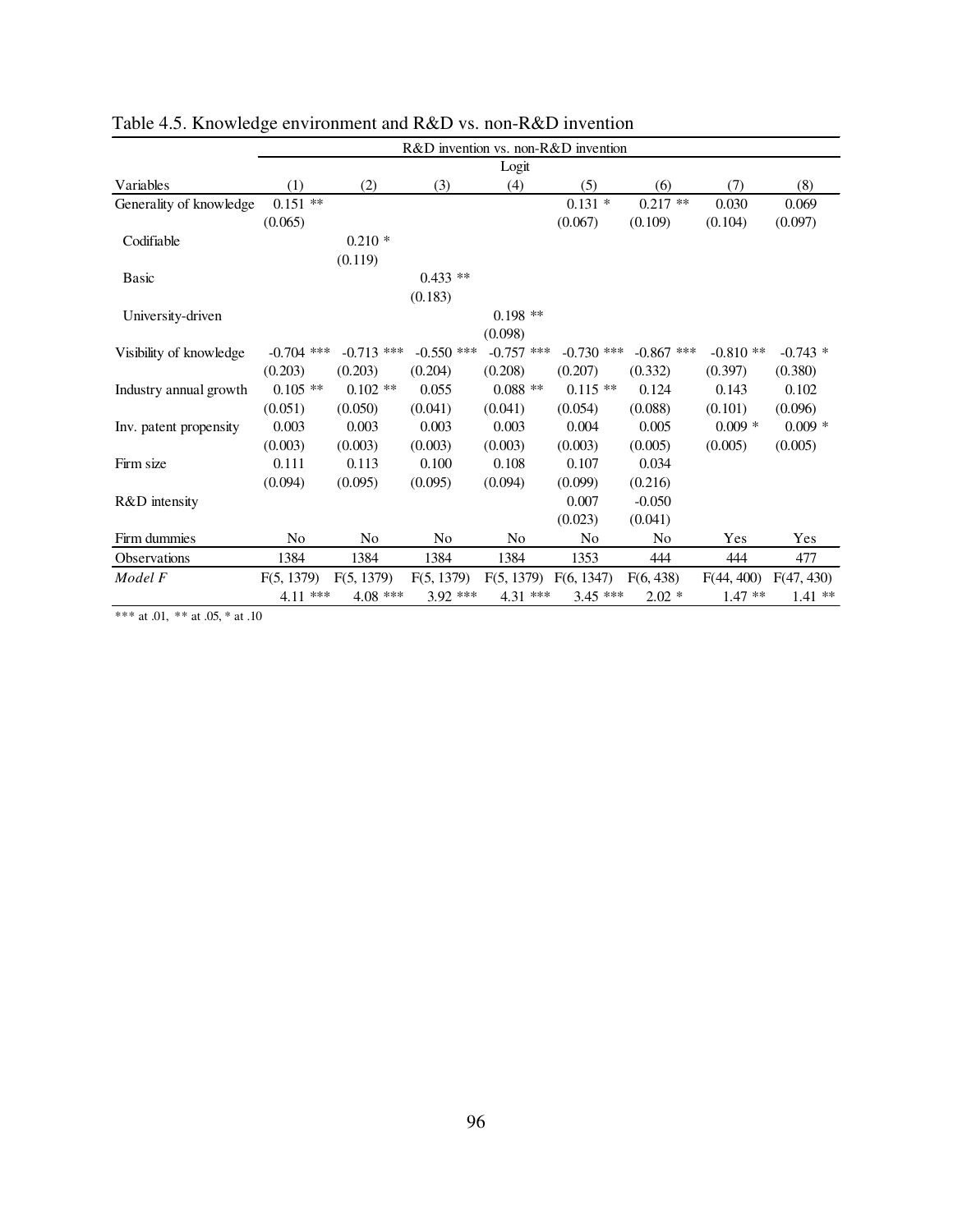In addition, we re-defined the visibility variable as a continuous variable only using the industry scores of use of mechanical engineering knowledge and replicated the main model (i.e., columns 5 in Table 4.5) in Table 4.6. We, first, tested each knowledge environment variable separately because of a possible collinearity between two continuous environmental variables measured at the technology industry-level, and replicated the main model. The results basically show that the continuous visibility measure (only considering mechanical engineering knowledge) still shows consistent effects with the dummy measure used in Table 4.5.

|                         | R&D invention vs. non-R&D invention |              |              |  |  |  |  |
|-------------------------|-------------------------------------|--------------|--------------|--|--|--|--|
|                         |                                     | Logit        |              |  |  |  |  |
| Variables               | (1)                                 | (2)          | (3)          |  |  |  |  |
| Generality of knowledge | $0.116$ **                          |              | 0.095        |  |  |  |  |
|                         | (0.056)                             |              | (0.064)      |  |  |  |  |
| Use of Mechanical eng.  |                                     | $-1.082$ *** | $-1.038$ *** |  |  |  |  |
|                         |                                     | (0.304)      | (0.326)      |  |  |  |  |
| Industry annual growth  | $**$<br>0.107                       | 0.063        | 0.082        |  |  |  |  |
|                         | (0.047)                             | (0.042)      | (0.052)      |  |  |  |  |
| Patent propensity       | 0.004                               | 0.004        | 0.004        |  |  |  |  |
|                         | (0.003)                             | (0.003)      | (0.003)      |  |  |  |  |
| Firm size               | 0.114                               | 0.116        | 0.110        |  |  |  |  |
|                         | (0.098)                             | (0.098)      | (0.098)      |  |  |  |  |
| R&D intensity           | 0.004                               | 0.024        | 0.010        |  |  |  |  |
|                         | (0.023)                             | (0.025)      | (0.023)      |  |  |  |  |
| Firm dummies            | No                                  | No           | No           |  |  |  |  |
| Observations            | 1353                                | 1353         | 1353         |  |  |  |  |
| Model F                 | F(5, 1348)                          | F(5, 1348)   | F(6, 1347)   |  |  |  |  |
|                         | $2.14*$                             | 4.66 ***     | ***<br>3.18  |  |  |  |  |

Table 4.6. Robustness check with continuous measure of visibility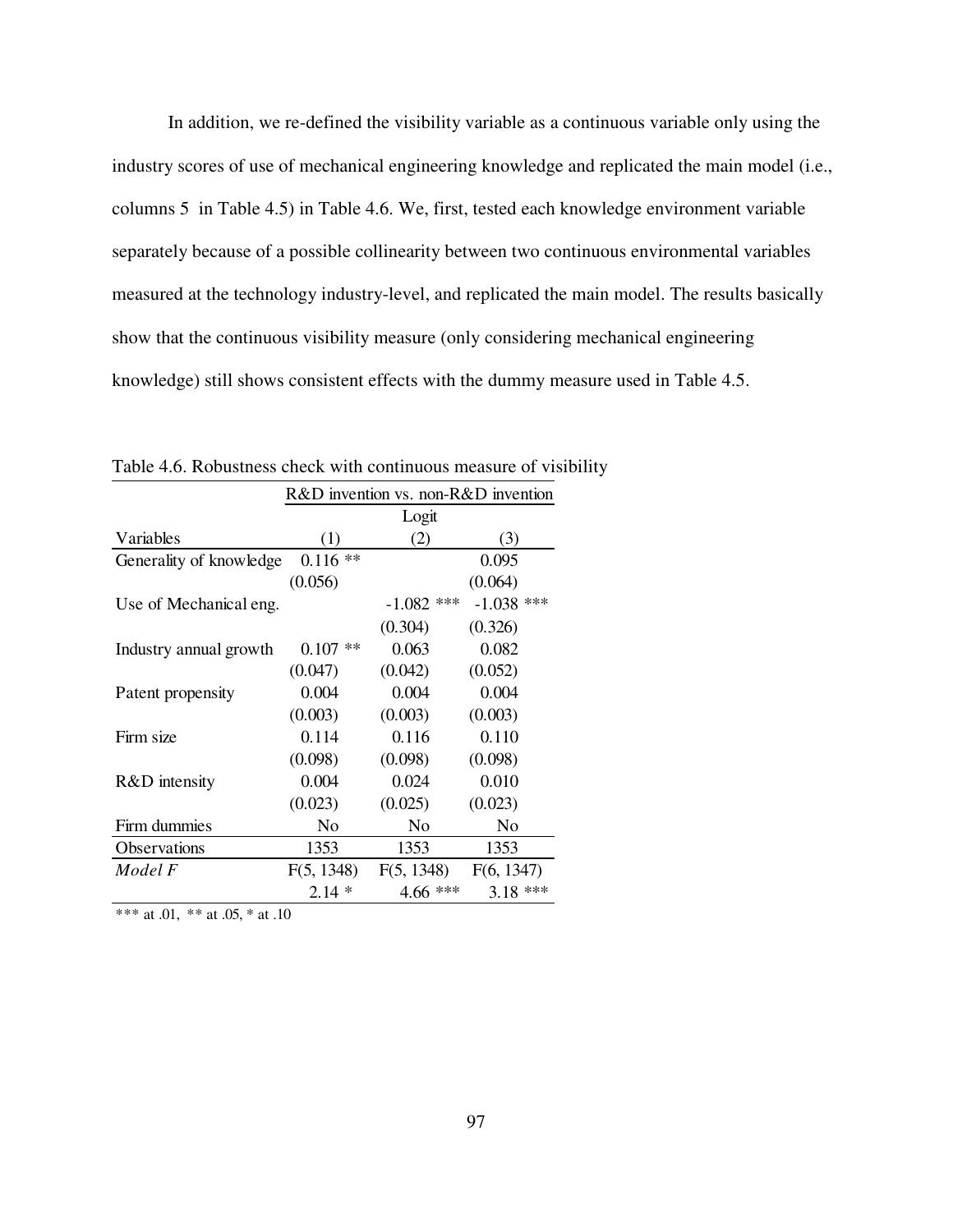Moreover, out of 1738 patents used in this study, 29% (N=503) has more than one industry assigned in the patent class-product industry concordance. In this case, we randomly sampled one industry. However, to rule out the potential bias by measurement errors from these patents, we also tested the predictions using only patents having one industry in the concordance. Table 4.7 shows that results are consistently significant, in particular, with generality showing even stronger effects than those in Table 4.5.

|                         | R&D vs. non-R&D inv |              |  |  |  |  |  |  |
|-------------------------|---------------------|--------------|--|--|--|--|--|--|
|                         |                     | Logit        |  |  |  |  |  |  |
| Variables               | (1)                 | (2)          |  |  |  |  |  |  |
| Generality of knowledge | ***<br>0.236        | $0.248$ ***  |  |  |  |  |  |  |
|                         | (0.066)             | (0.070)      |  |  |  |  |  |  |
| Visibility of knowledge | ***<br>$-0.667$     | $-0.641$ *** |  |  |  |  |  |  |
|                         | (0.228)             | (0.238)      |  |  |  |  |  |  |
| Industry annual growth  | $***$<br>0.197      | $0.213$ ***  |  |  |  |  |  |  |
|                         | (0.061)             | (0.067)      |  |  |  |  |  |  |
| Inv. patent propensity  | $0.006 *$           | $0.007$ **   |  |  |  |  |  |  |
|                         | (0.003)             | (0.003)      |  |  |  |  |  |  |
| Firm size               | 0.162               | 0.140        |  |  |  |  |  |  |
|                         | (0.105)             | (0.111)      |  |  |  |  |  |  |
| R&D intensity           |                     | $-0.018$     |  |  |  |  |  |  |
|                         |                     | (0.026)      |  |  |  |  |  |  |
| Observations            | 981                 | 958          |  |  |  |  |  |  |
| Model F                 | F(5, 976)           | F(6, 952)    |  |  |  |  |  |  |
|                         | ***<br>6.13         | 5.14 ***     |  |  |  |  |  |  |

Table 4.7. Robustness check, limiting to patents having only one industry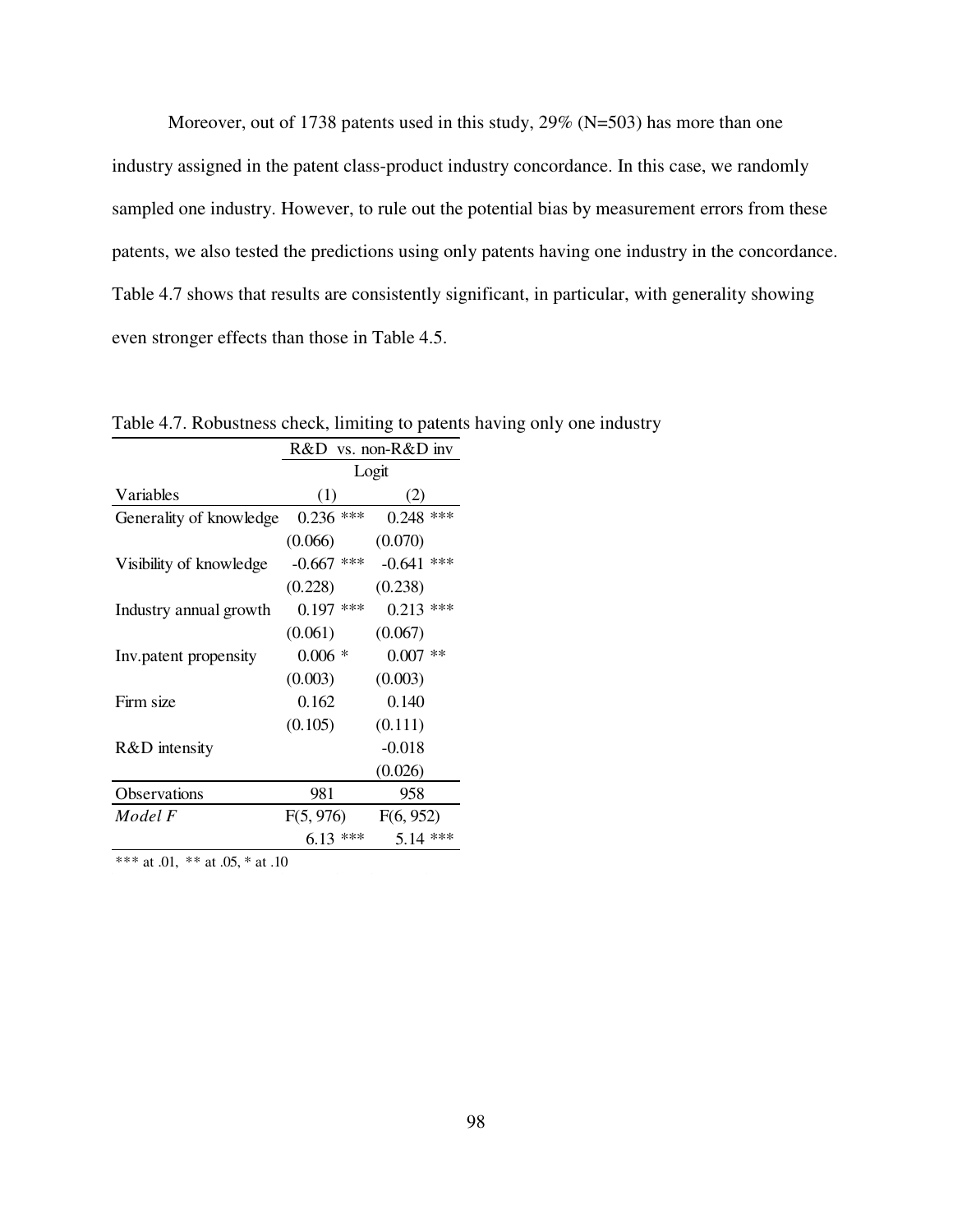Finally, we estimated the models with alternative classifications of R&D and non-R&D invention from our original definition, for example by redefining cases with possible ambiguity in our original classification (e.g. R&D sub-units, or inventions from one's normal non-R&D job but further developed into an R&D project) as R&D invention or excluding those ambiguous cases from the analysis. First, when we redefine all inventions from normal job further developed in an R&D project regardless of work units as R&D invention (columns 1 to 4 in Table 4.8) or excluding all those from the analysis (columns 5 to 8), the results are consistent with those in Table 4.5. Next, when we redefine all inventions from R&D sub-units attached to a non-R&D unit as R&D invention, although some of them are likely to be non-R&D technical service, (columns 1 and 2 in Table 4.9) or exclude all those inventions from the analysis (columns 3 and 4), the results are qualitatively consistent, but losing some significance, mostly in generality of knowledge.<sup>20</sup> To further explore the sensitivity of this category and to decompose the results of columns 1 to 4 in Table 4.9, especially for the reduced effect of generality, we estimate a multinomial probit model with all inventions from R&D sub-units attached to a non-R&D unit (i.e., the highly heterogeneous case that likely includes some R&D and some non-R&D inventions) as a base group. Generality affects the difference between the base group and R&D invention (column 5), but visibility does not have a significant effect. On the other hand,

 $20$  Limiting to the cases associated with firms having at least three patents, we also test the models with firm dummies in these classifications. In the models with firm dummies (which capture some of the environmental effects we are testing), the effect of generality becomes close to zero and the effect of visibility stays similar in magnitude but loses significance (likely due to both the substantial decrease in sample size and the measurement error produced by misclassifying the non-R&D inventions from these R&D sub-units). We also test the same models of columns (2) and (4) in Table 4.9 for those selected cases of patents where the assignee firms have at least three patents to see if there is any selection problem between the full set of cases and those selected cases both with firm dummies. We obtained consistent results where only visibility has a significant effect.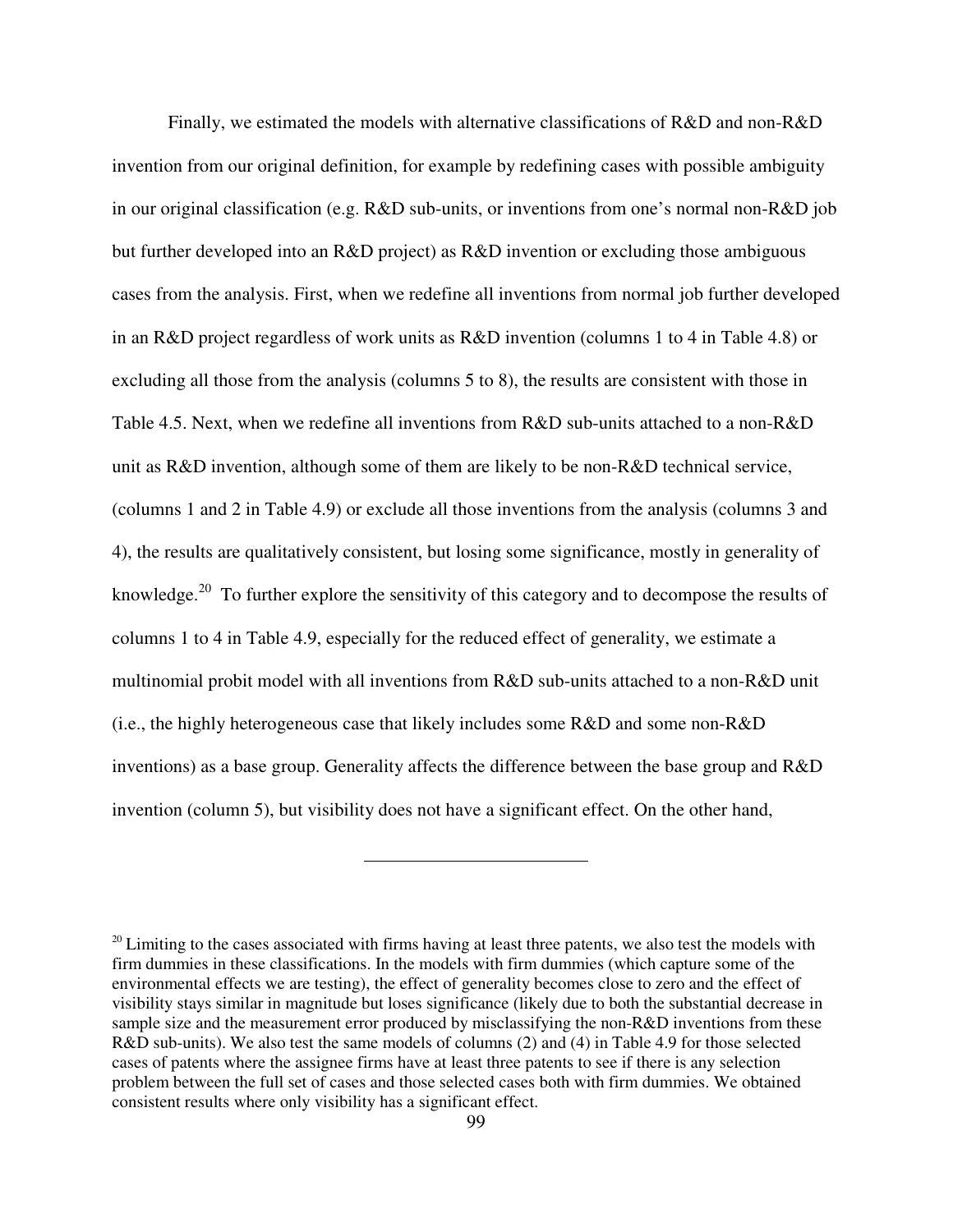visibility affects the differences between the base group and non-R&D invention (column 6), but generality does not have a significant effect. Columns 7 and 8 replicate these results including a control for R&D intensity. These results tell us that invention from R&D sub-units attached to a non-R&D unit has some similarities and differences with R&D invention and non-R&D invention, and suggest that our original definition (including a part of this middle category in R&D invention and a part of it in non-R&D invention based on whether the inventor joins R&D project or not) is a reasonable strategy for dealing with this ambiguity.

 Thus, comparing Tables 4.5, 4.8 and 4.9, our results are largely robust to alternative boundaries between R&D and non-R&D invention, although significance levels are sensitive to the specific operationalization of R&D v. non-R&D. We argue that our main operationalization (Table 4.5) is the most consistent with OECD or USPTO definitions. Furthermore, controlling for firm heterogeneity (which captures R&D intensity, firm organization as well as some aspects of knowledge environment) mediates the effect of generality, though the effect of visibility is robust even to this control.

There may be some concern that the non-R&D inventions may be trivial inventions while the R&D inventions are major inventions, making the comparison inappropriate. We note that the R&D and non-R&D inventions in our sample are all triadically patented inventions, which suggests that they have to some degree been filtered based on value. Moreover, in our sample, R&D and non-R&D inventions are not significantly different in forward citations, number of claims, or the probability of being a product (versus process) invention ( $p > .10$ ), which undermines the conjecture that the different characteristics of the types of inventions may be driven by non-R&D inventions being trivial and R&D inventions being important. This similarity in the selection process (leading to triadic patents) produces a more matched sample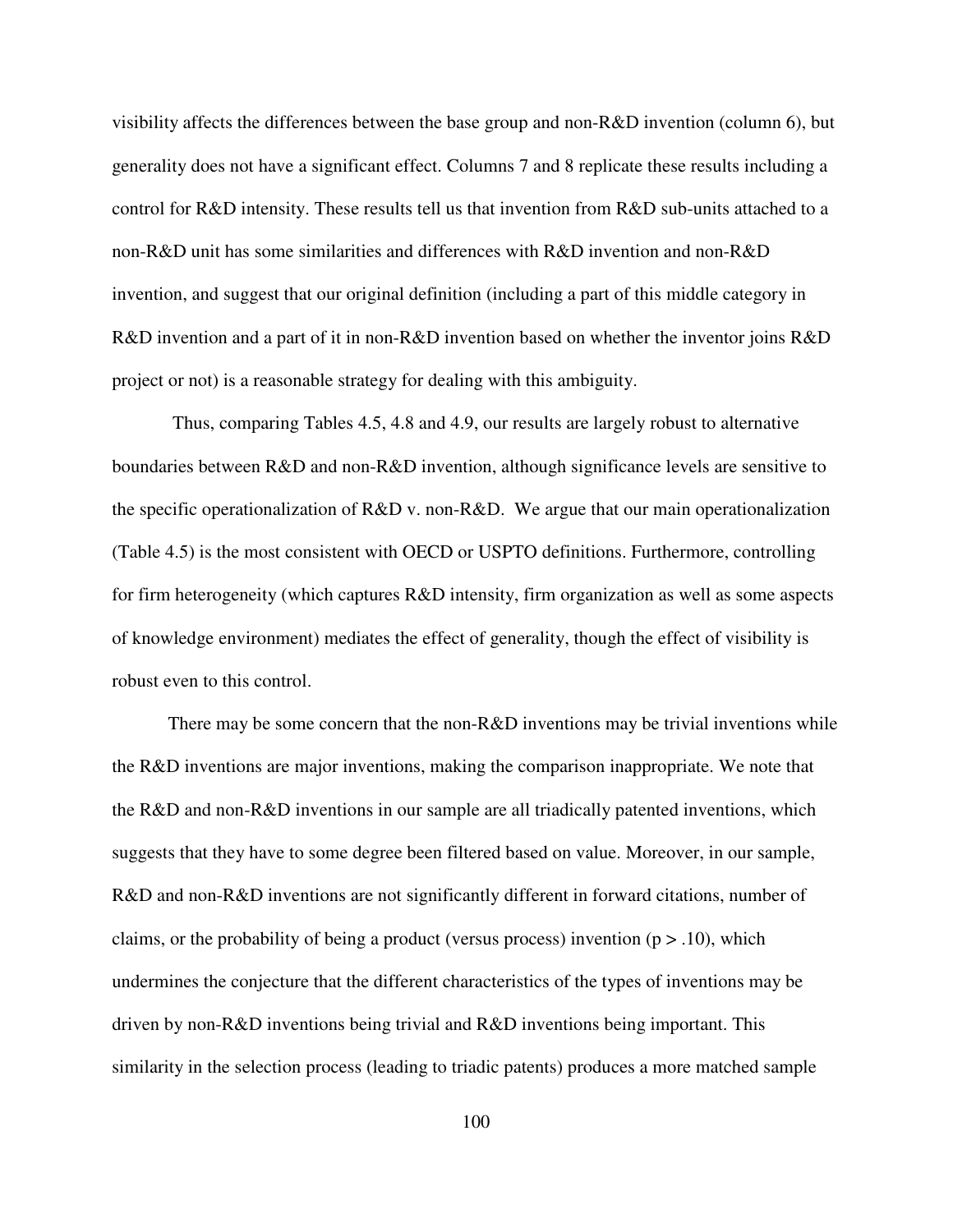for comparison (than if we had data on all inventions from R&D and non-R&D). Hence, if we see significant differences in how each type of invention responds to different knowledge environments, this would be a stronger test of the sensitivity of R&D and non-R&D productivity to differences in the knowledge environment.

Table 4.8. Robustness tests for alternative measures of R&D vs. non-R&D invention, creative process criteria

|                         | Logit       |                         |            |            |                                 |                |                      |            |  |
|-------------------------|-------------|-------------------------|------------|------------|---------------------------------|----------------|----------------------|------------|--|
|                         |             | All normal $job = RDim$ |            |            |                                 |                | All normal $job =$ . |            |  |
| Variables               | (1)         | (2)                     | (3)        | (4)        | (5)                             | (6)            | (7)                  | (8)        |  |
| Generality of knowledge | $0.216$ **  | $0.190**$               | $0.289**$  | 0.190      | $0.228$ **                      | $0.202$ **     | $0.304$ **           | 0.207      |  |
|                         | (0.090)     | (0.091)                 | (0.128)    | (0.143)    | (0.091)                         | (0.093)        | (0.129)              | (0.146)    |  |
| Visibility of knowledge | $-0.557$ ** | $-0.612**$              | $-0.919**$ | $-0.979*$  | $-0.599$ **                     | $-0.648$ **    | $-0.905$ **          | $-0.921$ * |  |
|                         | (0.261)     | (0.264)                 | (0.398)    | (0.509)    | (0.264)                         | (0.268)        | (0.409)              | (0.527)    |  |
| Industry annual growth  | 0.121       | $0.134*$                | 0.133      | 0.126      | $0.131 *$                       | $0.143*$       | 0.152                | 0.162      |  |
|                         | (0.075)     | (0.078)                 | (0.114)    | (0.120)    | (0.076)                         | (0.080)        | (0.117)              | (0.128)    |  |
| Inv. patent propensity  | $0.006 *$   | $0.007 *$               | 0.009      | $0.010*$   | $0.006*$                        | $0.007*$       | 0.008                | 0.008      |  |
|                         | (0.004)     | (0.004)                 | (0.005)    | (0.006)    | (0.004)                         | (0.004)        | (0.005)              | (0.006)    |  |
| Firm size               | 0.137       | 0.162                   | 0.154      |            | 0.135                           | 0.158          | 0.136                |            |  |
|                         | (0.127)     | (0.128)                 | (0.228)    |            | (0.128)                         | (0.131)        | (0.235)              |            |  |
| R&D intensity           |             | 0.016                   | $-0.045$   |            |                                 | 0.013          | $-0.057$             |            |  |
|                         |             | (0.032)                 | (0.057)    |            |                                 | (0.031)        | (0.058)              |            |  |
| Firm dummies            | No          | N <sub>0</sub>          | No         | Yes        | No                              | N <sub>0</sub> | N <sub>0</sub>       | Yes        |  |
| <b>Observations</b>     | 1384        | 1353                    | 365        | 365        | 1236                            | 1211           | 328                  | 328        |  |
| Model F                 | F(5, 1379)  | F(6, 1347)              | F(6, 359)  | F(35, 330) | F(5, 1231) F(6, 1205) F(6, 322) |                |                      | F(35, 293) |  |
|                         | $2.82**$    | $2.40**$                | $2.29$ **  | $1.41*$    | $3.00**$                        | $2.52**$       | $2.28$ **            | $1.39*$    |  |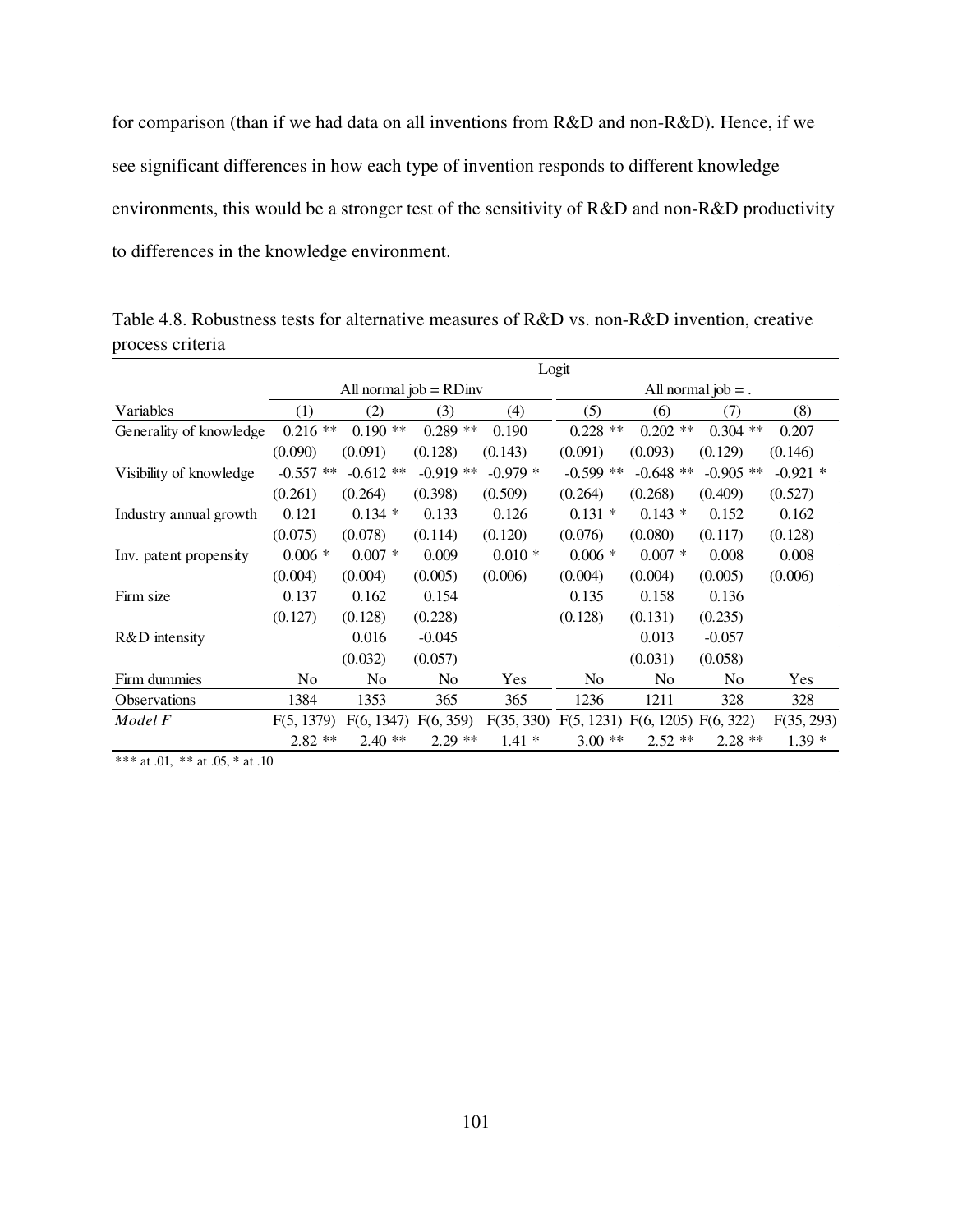|                  |              | Logit                    |                       |                   | Multinomial probit |                                                 |              |               |  |
|------------------|--------------|--------------------------|-----------------------|-------------------|--------------------|-------------------------------------------------|--------------|---------------|--|
|                  |              | All $R&D$ sub = $RD$ inv |                       | All $R&D$ sub = . |                    | Base group = All $R&D$ sub (to non- $R&D$ ) inv |              |               |  |
|                  | (1)          | (2)                      | (3)                   | (4)               | <b>RD</b> iny      | <b>NRDiny</b>                                   |              | <b>NRDiny</b> |  |
| Variables        |              |                          |                       |                   | (5)                | (6)                                             | (7)          | (8)           |  |
| Generality       | 0.088        | 0.072                    | 0.096                 | 0.078             | $0.061$ **         | $-0.001$                                        | $0.048 *$    | $-0.001$      |  |
|                  | (0.082)      | (0.084)                  | (0.081)               | (0.082)           | (0.028)            | (0.048)                                         | (0.029)      | (0.049)       |  |
| Visibility       | $-0.690$ *** | $-0.714$ ***             | $-0.694$ ***          | $-0.722$ ***      | $-0.018$           | $0.412**$                                       | $-0.033$     | $0.418**$     |  |
|                  | (0.250)      | (0.255)                  | (0.251)               | (0.255)           | (0.125)            | (0.173)                                         | (0.128)      | (0.175)       |  |
| Annual growth    | $0.108*$     | $0.116*$                 | $0.109*$              | $0.117*$          | 0.024              | $-0.043$                                        | 0.029        | $-0.044$      |  |
|                  | (0.065)      | (0.069)                  | (0.065)               | (0.068)           | (0.022)            | (0.037)                                         | (0.023)      | (0.038)       |  |
| Inv. patent prop | 0.004        | 0.005                    | 0.006                 | 0.006             | $0.004$ **         | 0.001                                           | $0.005$ **   | 0.000         |  |
|                  | (0.004)      | (0.004)                  | (0.004)               | (0.004)           | (0.002)            | (0.003)                                         | (0.002)      | (0.003)       |  |
| Firm size        | $0.302$ ***  | $0.292**$                | 0.247<br>$***$        | $0.240**$         | $-0.290$ ***       | $-0.440$ ***                                    | $-0.280$ *** | $-0.424$ ***  |  |
|                  | (0.101)      | (0.107)                  | (0.102)               | (0.109)           | (0.076)            | (0.090)                                         | (0.078)      | (0.092)       |  |
| R&D intensity    |              | 0.000                    |                       | 0.003             |                    |                                                 | 0.018        | 0.015         |  |
|                  |              | (0.029)                  |                       | (0.028)           |                    |                                                 | (0.015)      | (0.020)       |  |
| Observations     | 1384         | 1353                     | 1145                  | 1120              |                    | 1384                                            |              | 1353          |  |
| Model F          | F(5, 1379)   | F(6, 1347)               | F(5, 1140) F(6, 1114) |                   |                    | F(10, 1374)                                     |              | F(12, 1341)   |  |
|                  | $4.32$ ***   | $3.65$ ***               | $3.80$ **             | $3.23$ ***        |                    | $4.76$ ***                                      | $4.25$ ***   |               |  |

Table 4.9. Robustness tests for alternative measures of R&D vs. non-R&D invention, affiliation criteria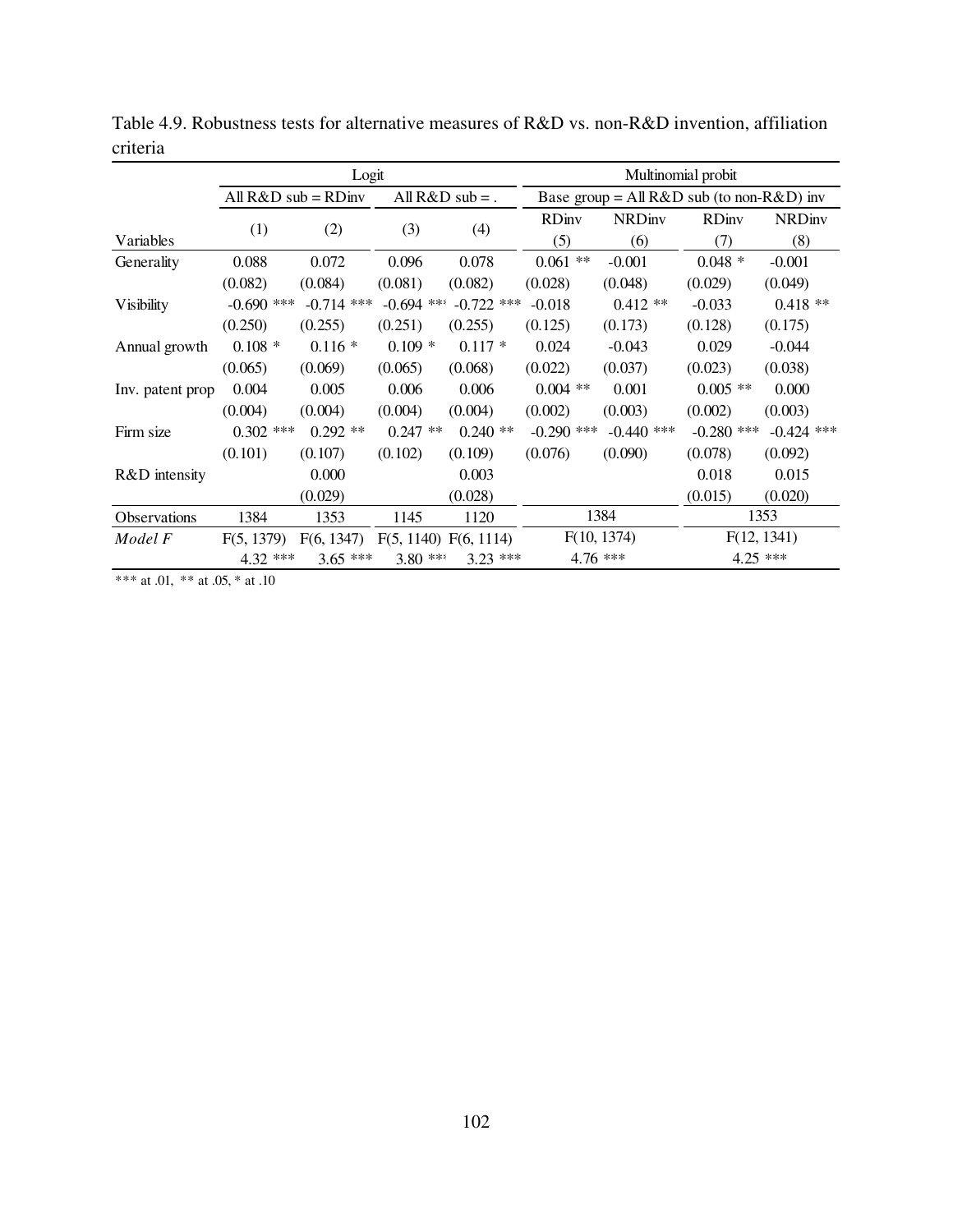#### **4.6. Conclusion and implications**

We show that both R&D and non-R&D activity generate innovation in an organization, and compare the differences between innovation from R&D to that from non-R&D. Our empirical approach has several differences from prior research. Most importantly, we analyze the R&D/non-R&D distinction at the invention level, which allows for finer-grained analyses of the sources of innovation. Second, we examine inventions at their source, so we do not confound internally and externally sourced innovations. Finally, we are also able to collect multiple inventions from a single firm and use firm fixed-effects models to test the robustness of our models to alternative methods of controlling for R&D intensity, firm strategy and other characteristics. Moreover, given that non-R&D innovation is relatively underexplored in the US, the results of our study are expected to motivate more studies of non-R&D innovation in the US, eventually contributing to the international community of research in this area. We also hope this work will encourage more studies of within-firm variation in innovation rates across units of the firm.

Using these novel data, we show variation in invention-level rates of non-R&D innovation across industries, and further examine these rates by location within the firm (in Table 4.3). Moreover, we compare the characteristics of the two different inventions types, and the two different groups of inventors (in Tables 4.4), to better characterize the profile of non-R&D inventions compared to R&D inventions (among the set of triadically patented inventions). These descriptive data show that non-R&D innovation is not rare (about 12% of all triadically patented inventions), that this rate varies across industries (suggesting industry characteristics may influence the relative likelihood of each kind of invention), and that many of these inventions come from manufacturing, sales or similar functions in the firm. Furthermore, we

103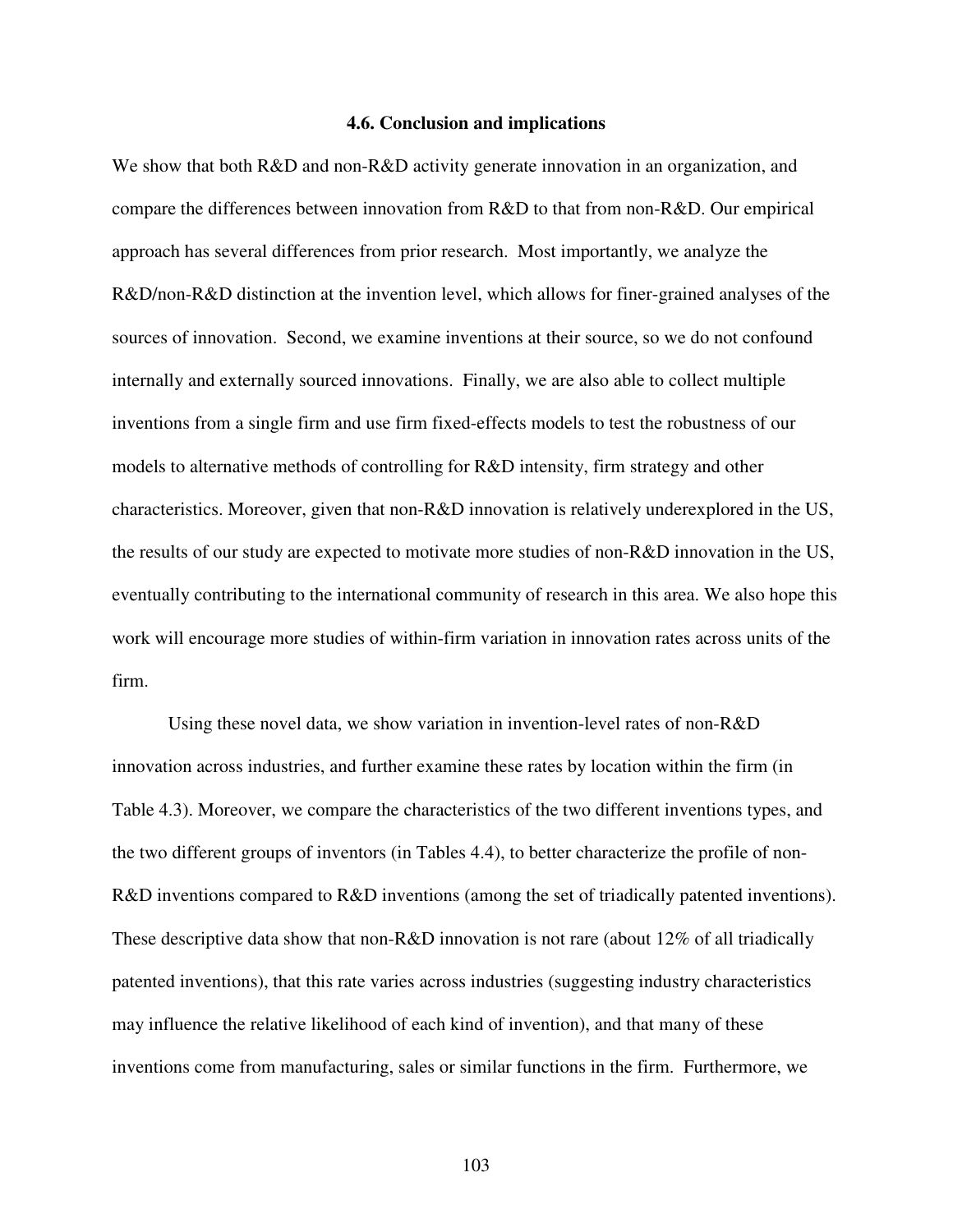show that non-R&D innovations are comparable to R&D innovations in terms of product (versus process) invention and in terms of patent value (citations, claims, commercialization rate). However, the inventors differ significantly (in addition to location in the firm) in terms of age and education (with non-R&D inventors generally older, and R&D inventors more likely to have PhDs and somewhat more likely to have STEM degrees).

Based on prior theory, we expect the diverse internal activities, R&D and non-R&D, in a firm to create innovation through different processes, as each activity has a different competitive advantage for using knowledge with different attributes. Using our unique data, we show when the second-order effects of knowledge environments on rates of innovation by non-R&D increases/decreases relative to that by R&D (controlling for R&D intensity of the firm). The results show that invention productivity of non-R&D increases more than that of R&D the higher the visibility of problems, while invention productivity of R&D is relatively higher in general knowledge environments. This implies that even though two firms have the same ratio of R&D and non-R&D activity, depending on their knowledge environment, they may be relatively more likely to generate one type of innovation than the other.

It is important to note that the Inventor Survey data have some limitations because these data are a subset of inventions and also a subset of U.S. patents, as not all inventions are patented and not all patents are applied for internationally. In the population of all inventions (not limited to triadically patented inventions), non-R&D inventions might be found in even greater rates than what we observe in the Inventor Survey data. However, the data allow us to measure withinfirm R&D and non-R&D inventions, which provide distinct measures compared to firm-level measures from the NSF and CIS data. Moreover, the data provide a more matched sample for comparison, allowing a conservative test of our hypotheses. Therefore, if we can see any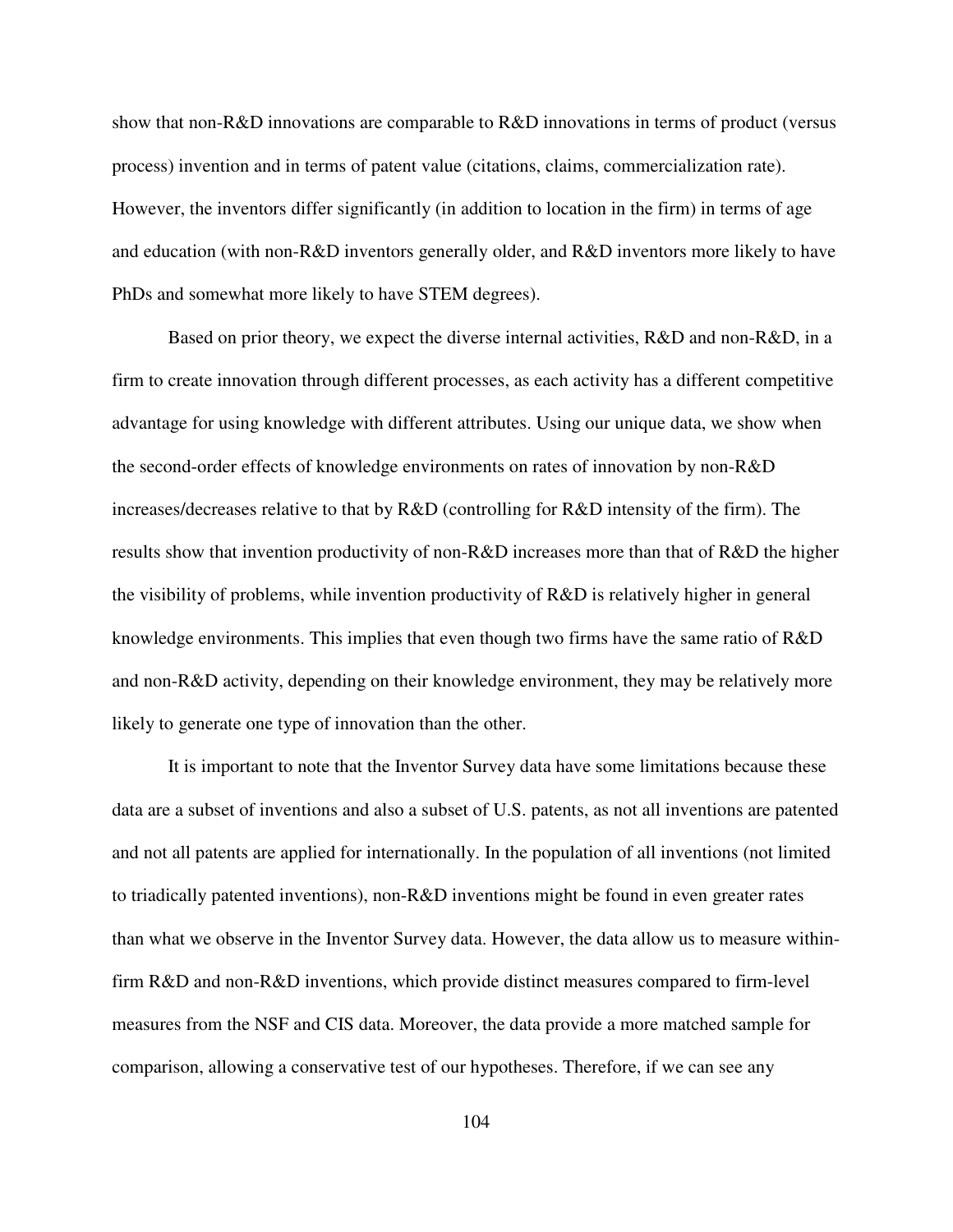significant difference in our data, the effect may turn out even stronger in the population of all inventions (including non-patented inventions). Thus, our results likely provide insights into what might be considered a lower-bound on the distribution of non-R&D innovations.

This study suggests several follow-on research questions that grow from the limitations. First, future research needs to develop more sophisticated measure of visibility and other characteristics of knowledge, and also analyze values of non-R&D innovation or its participation in the market for technology, not only whether non-R&D activity can generate innovation or not. Our results suggest there may be underexplored high-value non-R&D innovation, unlike common perception that non-R&D innovation is mostly trivial compared to R&D innovation. Next, our goal is estimating the base rate of R&D and non-R&D innovation and also the base rate of second-order learning effects in R&D and non-R&D by variations in the knowledge environments. Given these base rates, future research also needs to explore how a firm's strategy increases or decreases those rates. Future research of R&D and non-R&D innovation in the US can also explore the effect of different external linkages (customers, suppliers, competitors, etc.) or the effect of different market characteristics. Moreover, there is a need for more work in how to build a learning organization by providing training or reorganizing structure to cultivate non-R&D employees' creativity, as well as that of R&D employees (Kenney and Tanaka, 2003; Vallas, 2003). For example, one benefit of such programs as lean manufacturing and similar firm re-engineering is that, not only do they improve quality, but, by making the production process and problems more visible, these organizational innovations should also generate higher rates of non-R&D invention (based on Table 4.5). In addition to organizational restructuring, choices in technology design can make the production process more opaque or more visible (Brown and Duguid, 1991). For example, Noble (1984) documents the choices in the design of numerical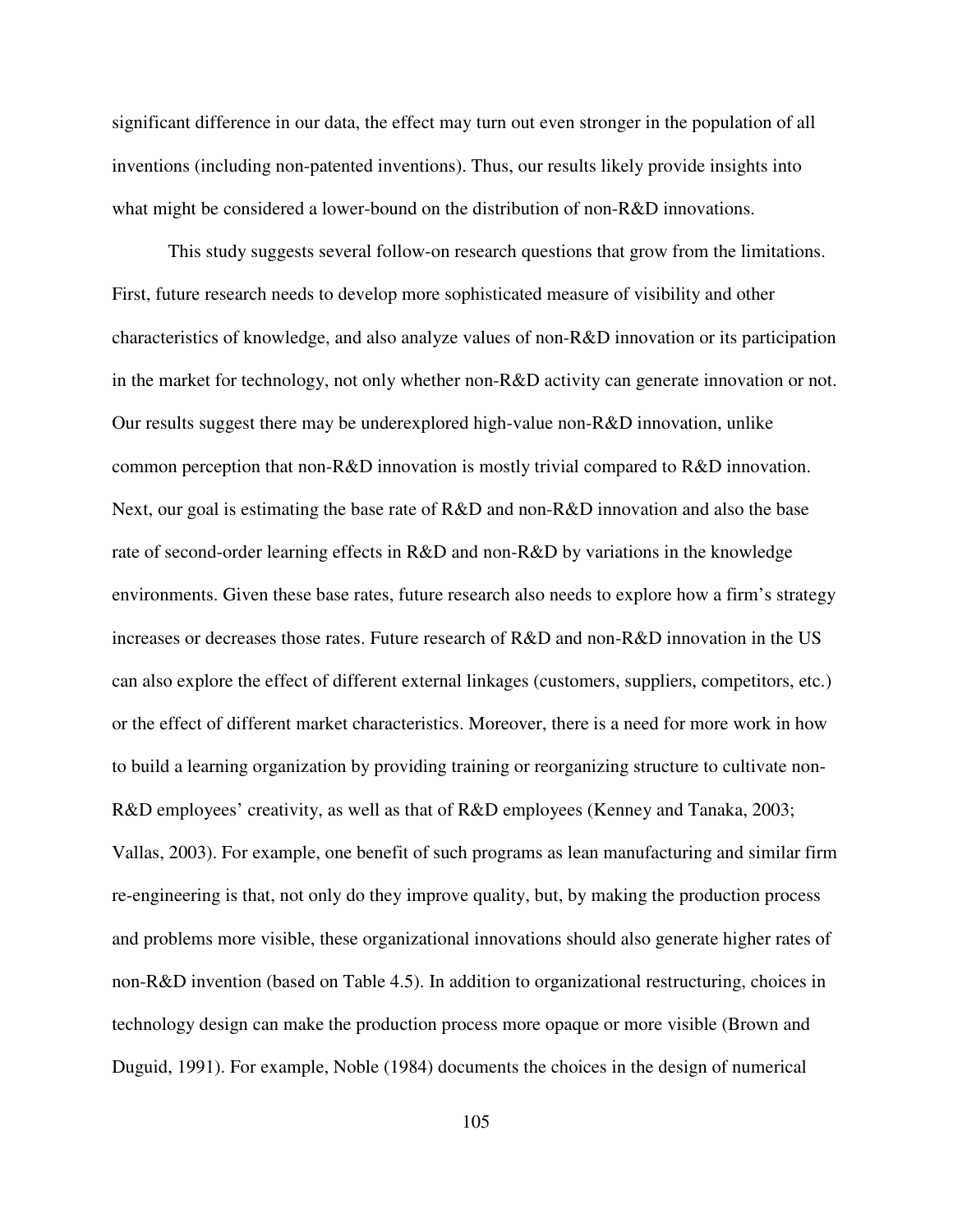control machine tools that made programming the tools either more or less visible to production workers. Therefore, choices in the development of technology may also affect rates of non-R&D innovation. This perspective also suggests that firms may want to encourage stronger intellectual links between the R&D and non-R&D parts of the firm (Thomas, 1994). Constructing organizational structures that help problems become more visible and provide more learning opportunities, and also organizational policies that encourage employees to disclose their inventions regardless of their work role, and investing in R&D drawing on an understanding of the knowledge environment to increase net value, can all be means to manage innovation more effectively by building learning both from R&D and non-R&D in the firm.

This study has important implications in managing innovation in an organization and developing future innovation policy. First, innovations from non-R&D can be an alternative or complementary strategy to R&D innovations and may have a significant economic value that has been underappreciated. This also means that policies that encourage or allow outsourcing of manufacturing are also facilitating outsourcing of innovation, and, furthermore, that this effect is greatest for high visibility knowledge environments (such as machinery industries). Disentangling different mechanisms for developing learning by R&D and non-R&D activity indicates the importance of non-R&D units as another source for innovation, and guides firm strategy for nurturing the creative potential in non-R&D as well as R&D workforce and developing different types of innovations. Our results highlight the importance of non-R&D innovation for firm and national innovation strategy and suggest the need for developing innovation policies that focus on the non-R&D segment of the economy in order to better tap the large potential for non-R&D innovation. For example, while there may be a general policy goal of encouraging innovation, the policy apparatus of, for example, R&D tax credits specifically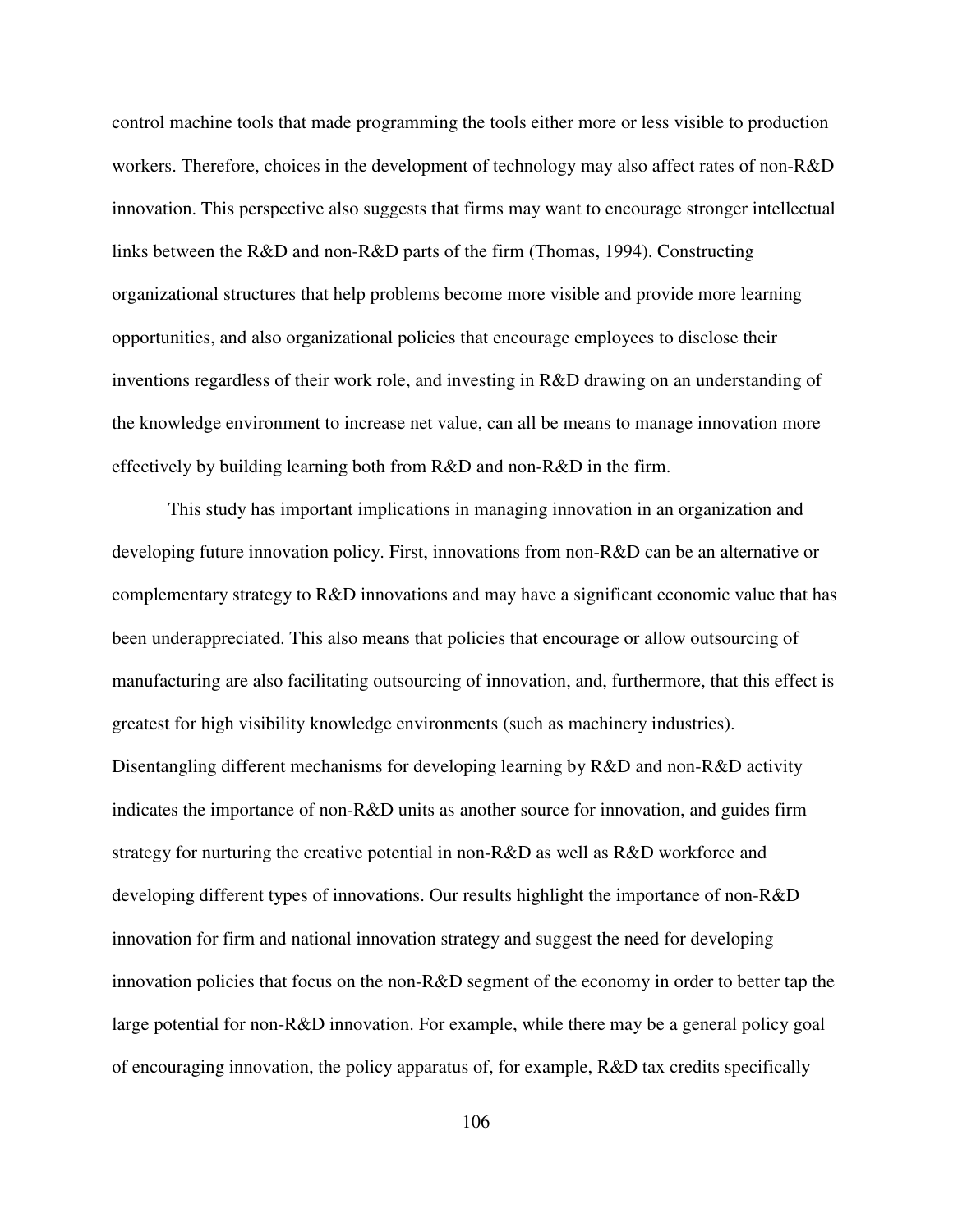subsidizes one part of the firm's innovative activity over other parts, although this was not necessarily the intent of the policy. Developing policies that promote innovation more broadly requires recognizing the variation in innovative activity in a firm, and further how that variation is sensitive to differences in the knowledge environments firms face. The importance of non-R&D activity as a resource of innovation varies by industry due to variations in knowledge environments. Hence, understanding the environmental and organizational drivers of non-R&D innovation can help provide a more developed innovation policy and firm strategy. Lastly, patent policy struggles with the definition of "inventor" (see Seymore, 2009). Our work on non-R&D inventions highlights the need for a patent policy that recognizes inventors that develop their inventions outside of formal R&D projects. More generally, this work will ultimately help build a more integrated and nuanced model of the innovation process. These results show that the locus of innovation in the firm is more diffused than the standard R&D-based model suggests. This suggests the need for focus on, training in and recognition of innovation in the rest of the organization, both for managers and for policy-makers trying to track and encourage innovation.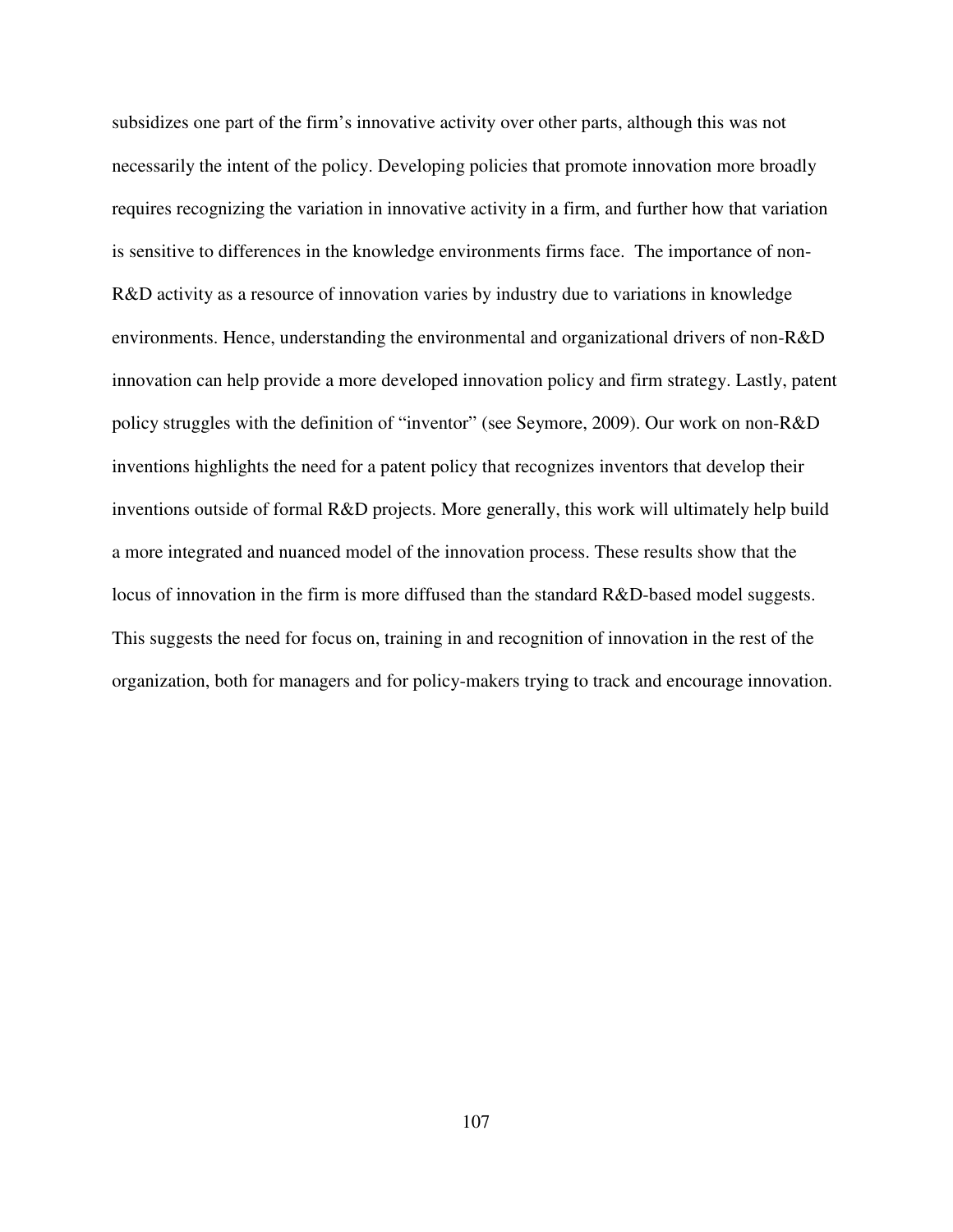#### **CHAPTER 5**

## **INVENTION NATURE AND MANAGING TECHNOLOGY LICENSES**

## **5.1. Introduction**

Research in licensing has grown theoretically and empirically for last several decades. Many studies in licensing have focused on firm characteristics such as size and asset specificity and market characteristics such as competition, appropriability, and market thickness and safety which affect licensing or different stages of the licensing process of firm's new technology or ideas (Agrawal et al., 2014; Anand and Khanna, 2000; Arora and Ceccagnoli, 2006; Conti et al., 2013; Fosfuri, 2006; Gambardella et al., 2007; Gans and Stern, 2003; Gans and Stern, 2010). In addition, some studies deal with knowledge characteristics embedded in technology (e.g., tacit knowledge) and licensing strategy (Arora, 1995; Teece, 1981). However, firms may produce multiple inventions which have different characteristics and need different strategies for licensing. This provides opportunities for studying how firms strategize for licensing those different inventions which are generated from different activities in a firm or associated with different information. New technologies or ideas can be generated by formal R&D projects, but also by relatively more localized and downstream activities such as technical service, manufacturing, marketing and sales activities in a firm. Inventions generated from those different activities within a firm should be managed differently, considering licensing revenue and rent dissipation. Therefore, firms may have to differentiate their strategy to match invention characteristics.

For structuring licensing management in a firm, Arora, Fosfuri and Rønde (2013) (hereafter, AFR) model the different ways to organize licensing activity in a firm: centralization,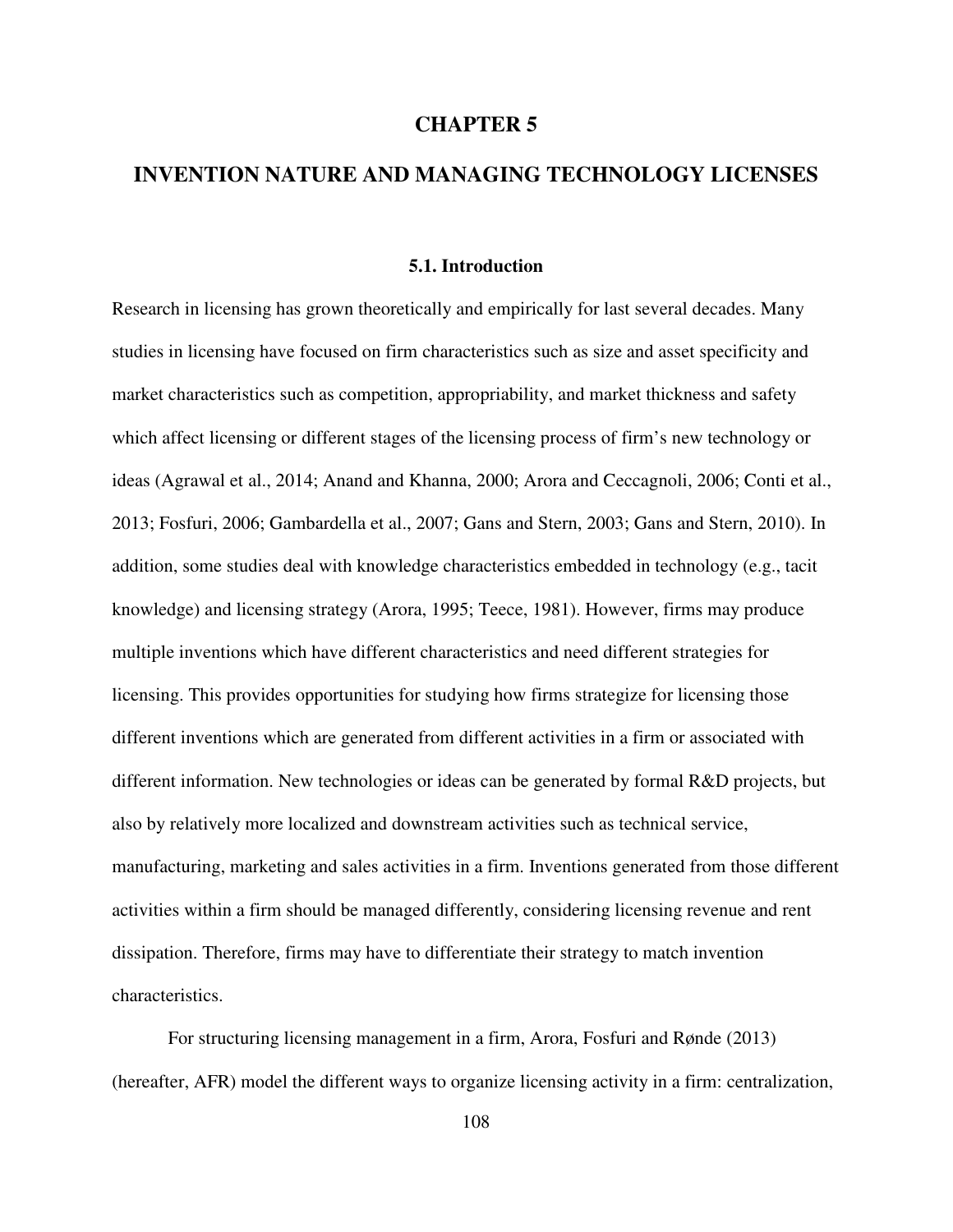decentralization, and hybrid form, focusing on differences in information and differences in incentives. They theorize that while decentralization, or licensing decision by a (risk-neutral but credit-constrained) business unit, enjoys superior information about licensing opportunities but has lower licensing incentive because of rent dissipation exceeding licensing revenue, centralization, or licensing decision by a (risk-neutral) headquarter, increases incentive for licensing with monetary benefits, independent of (business unit) private benefit. A hybrid structure maximizes licensing with large licensing deals directly managed by the top management and smaller licensing deals delegated to the business unit. The model predicts that inventions characterized by more or less direct competition between licensor and licensee (e.g., inventions from R&D vs production/practice) will be associated with different ways to manage licensing (Arora et al., 2013). Their theoretical model also suggests additional predictions on the relationship between technology characteristics in terms of the range of application and the degree of transferability and licensing activities: firms will centralize licensing for generalpurpose technologies because those technologies creates less rent dissipation with the less direct competition between licensor and licensee. However, these predictions have not been tested empirically. This chapter builds on the AFR model and tests the implications of their main arguments in terms of inventions with different characteristics --- origins of invention (i.e. R&D vs. non-R&D activities) and output technology characteristics (i.e. general-purpose vs. specificpurpose) --- which they argue should be assigned to the different parts of organization or best managed by different structure (e.g., centrally vs. decentrally), with invention-level licensing data. Moreover, the further implication of the AFR model is examined in terms of restrictions on the licensing contract. Differences in incentives from the tradeoff between rent dissipation and licensing profits on invention are related to the different level of risk between potential licensors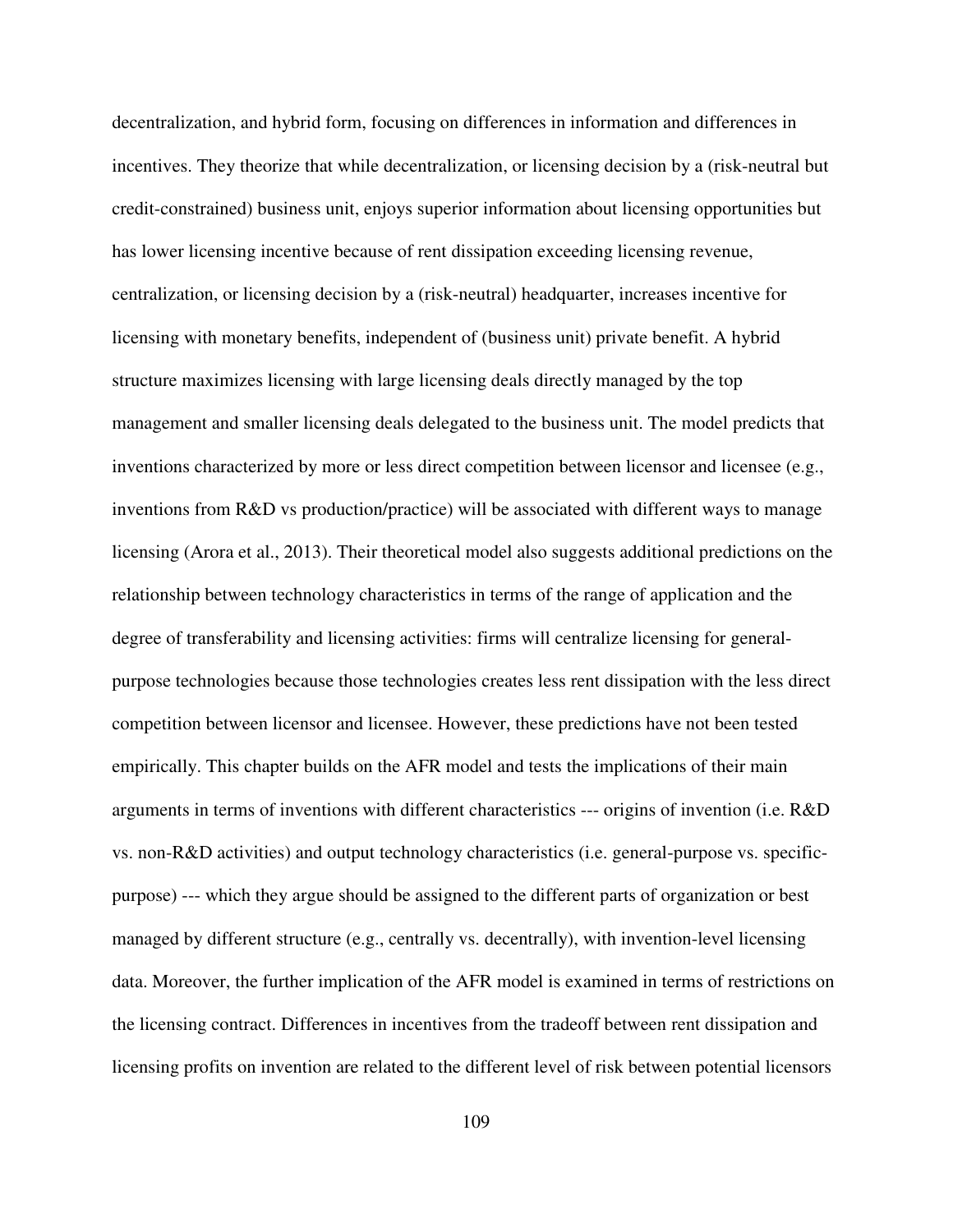and licensees, which affects the strength of restriction on the licensing contract (Somaya et al., 2011; Williamson, 1983). Therefore, combining the AFR model with hostage theory, this chapter analyzes how inventions from diverse internal activities (i.e. R&D vs. non-R&D) and with the different level of technology generality are associated with different licensing terms to reduce potential risks.

This study provides empirical evidence of the relationship between invention associated with different organizing of licensing and licensing activity controlling for market and firm features using novel invention-level licensing data from a survey with broad industry coverage. These survey data provide multiple variables related to the licensing activity complementing and validating one another and producing results supporting the main arguments driven by the theories. Furthermore, more strict tests are conducted by controlling for industry dummies to rule out possible industry characteristics (e.g., including industry demands for licenses as well as industry competition, growth, and appropriability regimes), which provides benefits of controlling for both industry supply and demand of licenses. The results suggest that firms need different strategies for different inventions generated internally. Invention characteristics are important to the firm's decision to join the licensing market and the negotiation for reducing potential risks between licensors and licensees.

#### **5.2. Theories and hypotheses**

#### **5.2.1. Origins of invention and incentive to license**

When firms face the moment of decision whether or not they are willing to license, they will consider the net balance between rent dissipation effect and licensing revenue effect to make a decision. When revenue from licensing payments is larger than reduction in market share, firms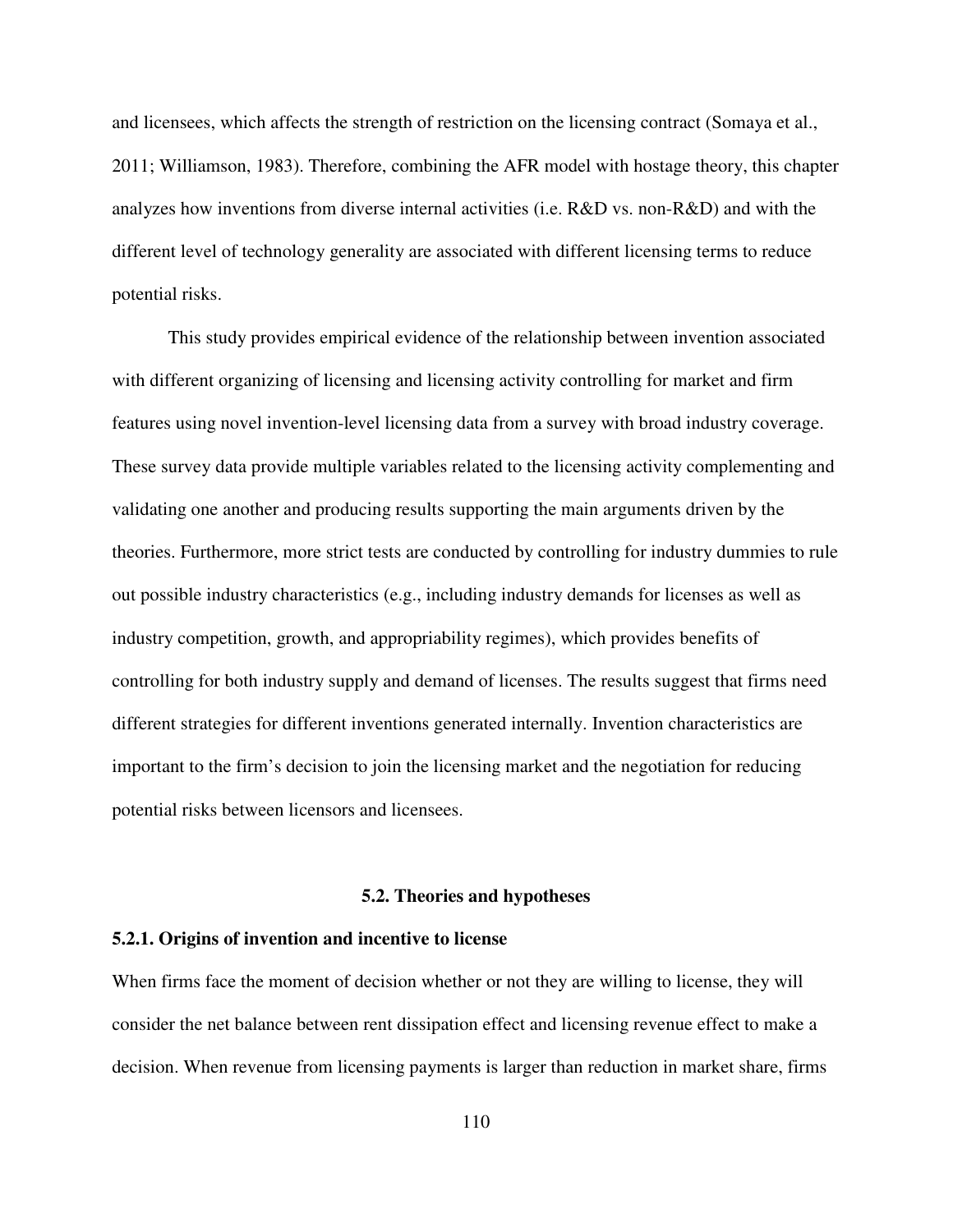will supply their technology as well as the product (Arora and Fosfuri, 2003; Fosfuri, 2006). The difference in net balance between rent dissipation and licensing revenue may vary by structure of managing licensing. The AFR model proposes that decentralization of licensing (i.e. delegation of authority to business units) is associated with lower incentive to license than centralized structure because business units prioritize sales or market share, relatively more influenced by production-based incentives, which makes licensing costlier. This implies that inventions managed by centralized structure should be more likely to join the licensing market because firms are more willing to license those inventions with monetary benefits from licensing less concerned about direct rent dissipation.

According to the AFR model, inventions with different characteristics are best managed by different parts of the organization associated with different level of incentive to license (i.e. centralized vs. decentralized licensing). Inventions from R&D, which has potential economies of scope but uncertain returns to business units, are best managed by the centralized unit whereas inventions from production or practice activities, or outside of R&D (e.g., production, marketing, sales, and technical service), depend on local information and are more attached to business units or decentralized structure (Arora et al., 2011; Arora et al., 2013; Kay, 1988). Therefore, the AFR model deduces the following prediction of licensing incentives for inventions from upstream and downstream activities:

**H1**: Firms are more willing to license inventions from R&D activities than inventions from non-R&D activities.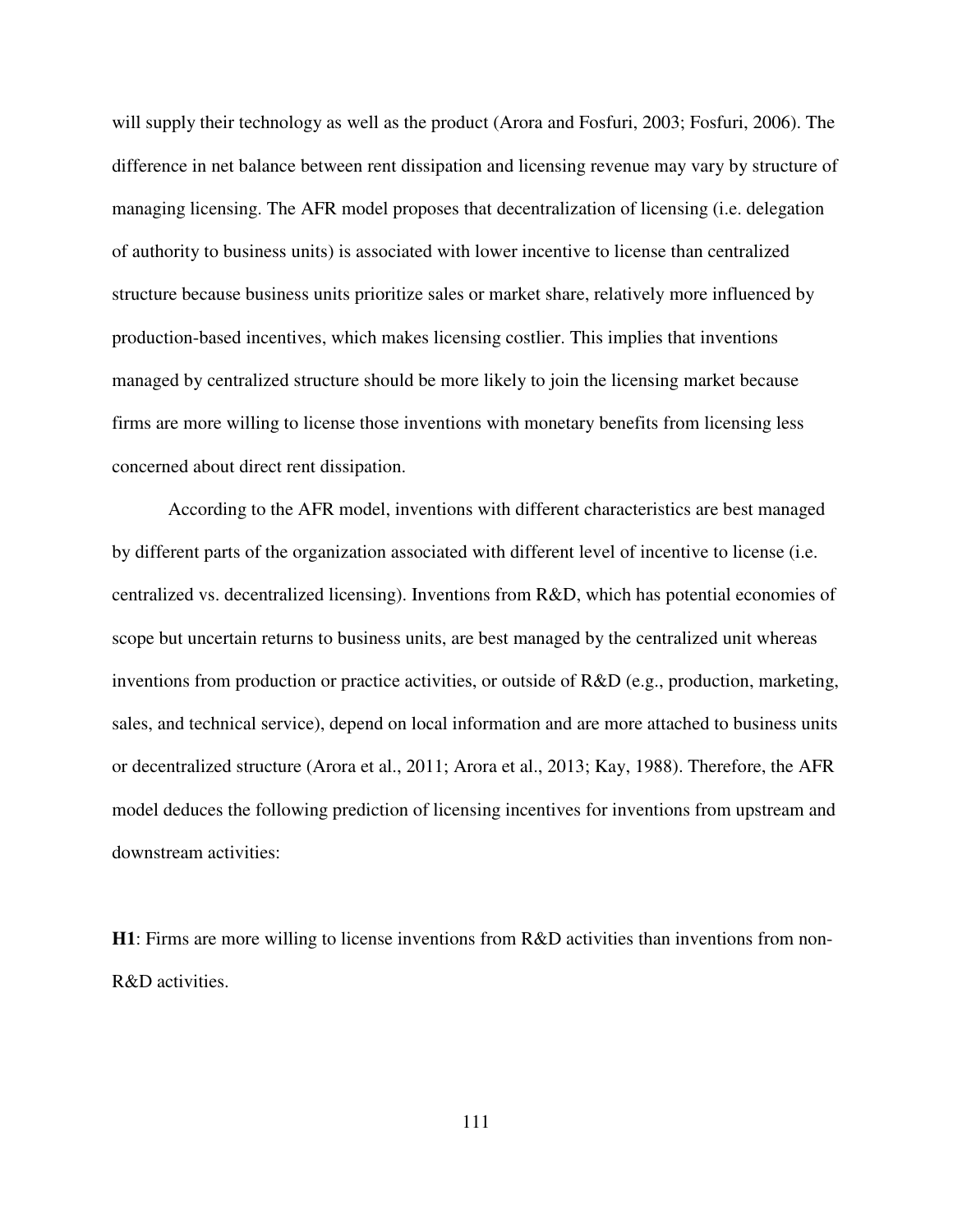#### **5.2.2. General-purpose invention and incentive to license**

The other characteristic of invention related to different management is whether or not the invention is general-purpose technology, and according to the AFR model, firms will centralize licensing for general-purpose technologies. Note that inventions from R&D activities are not always general-purpose inventions because characteristics of input can be different from characteristics of output. Technologies in invention generated have different characteristics in terms of the range of application and the degree of transferability. General-purpose technologies have a broad scope of application and the lower costs of general use, and are more transferable across sectors of the economy (Aghion et al., 2002; Bresnahan and Gambardella, 1998; Rosenberg and Trajtenberg, 2004), "opening up new opportunities rather than offering complete final solutions" (Bresnahan and Trajtenberg, 1995). Therefore, general-purpose technologies are characterized by less closeness to the market and less direct competition between the licensor and the licensee (Arora et al., 2013). Since firms may not have capabilities to fully use the general-purpose technologies, those with inefficient production techniques for the technology may be willing to find the licensee who has better commercial capabilities (Gallini and Winter, 1985; Rothaermel, 2001). Moreover, inventing firms can expand the use of invented technology for different applications and enter the different market, licensing it to other firms which may not be their direct competitors, thereby accruing relatively stronger rewards for licensing than those for product market profits (Aghion et al., 2002; Arora et al., 2013; Arora and Gambardella, 2010; Bresnahan and Gambardella, 1998; Teece, 1981). Based on these characteristics of generalpurpose technology, the AFR model predicts that firms will centralize licensing for generalpurpose inventions, and it leads the following testable hypothesis: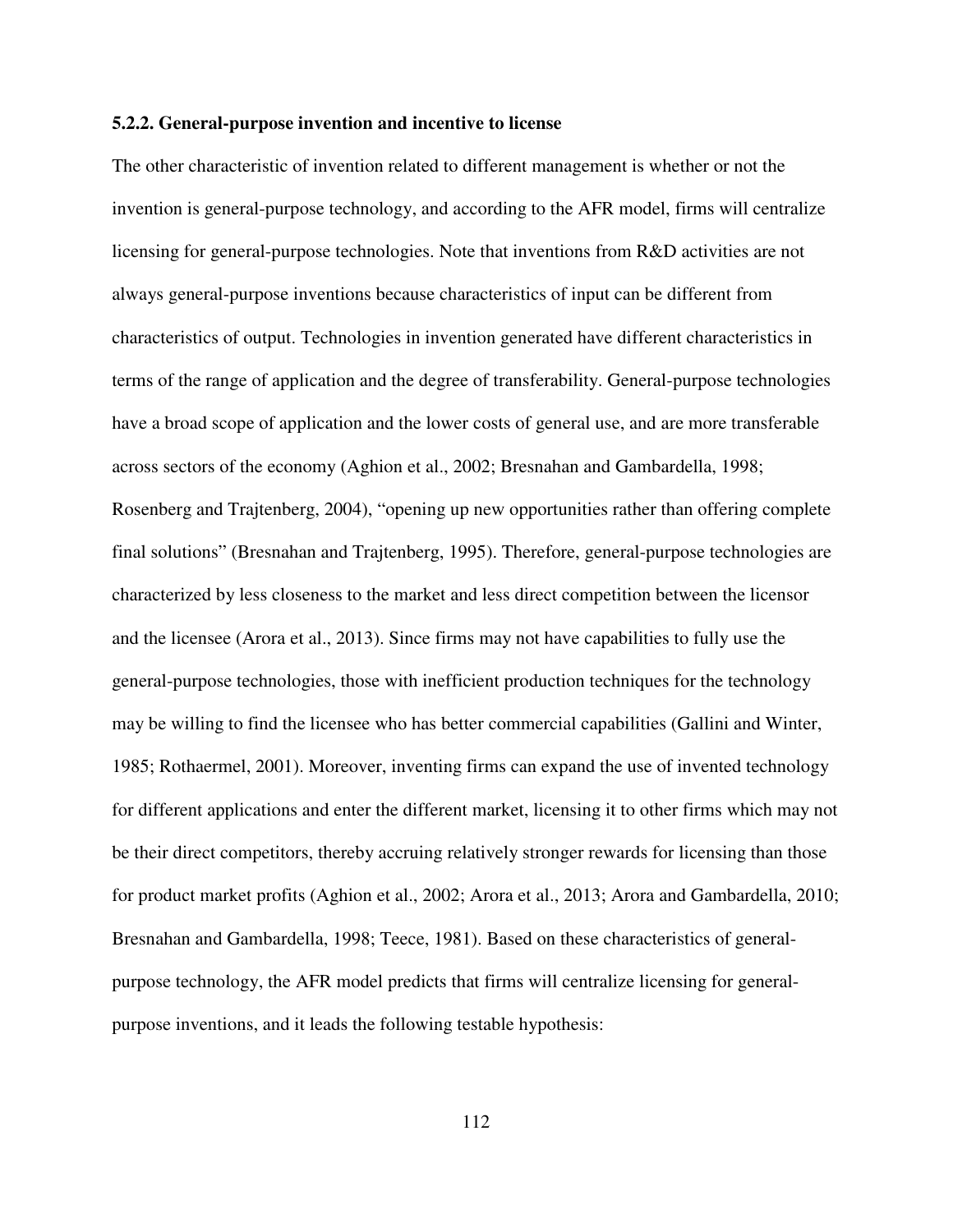**H2**. Firms are more willing to license general-purpose inventions than specific-purpose inventions.

#### **5.2.3. The centrality of licensing management and licensing terms**

The licensing market is imperfect due to the limited number of sellers and buyers, opportunistic behavior of licensors and licensees, and uncertain returns from the deal (Caves et al., 1983). In this imperfect market, licensors and licensees have double-sided moral hazard problems. The licensor may be concerned about losing control of the technology to their licensee, raising a potential competitor because once the licensee learns, it is hard to "unlearn", increasing risks from the licensee's capabilities unknown at the time of the deal (Arora, 1996; Somaya et al., 2011). On the other hand, the licensee may worry that the licensor could allow the limited exposure to its actual operations, not willing to provide sufficient information to understand the technology, and renegotiate the contract, making valueless the licensee's technology-specific investments that are made on the uncertain prospect of a licensed technology and have limited alternative applications (Arora, 1996; Caves et al., 1983; Somaya et al., 2011). The licensee will not undertake technology-specific investments without assurance of adequate returns for their investments (Gallini and Wright, 1990). Therefore, these double-sided hazards can be mitigated by posting a hostage to support exchange and promote cooperative relationships, for example, by providing exclusivity in the licensing alliance (Poppo and Zenger, 2002; Reuer and Ariño, 2007; Somaya et al., 2011; Williamson, 1983). The contractual hostages through exclusivity will reduce the licensee's concern about hold-up risk and the licensor's giving the technology to rivals. For the licensor, the exclusivity provision may limit her freedom. However, if the licensor lacks assets for exploiting the technology, and if the assets are not readily acquirable through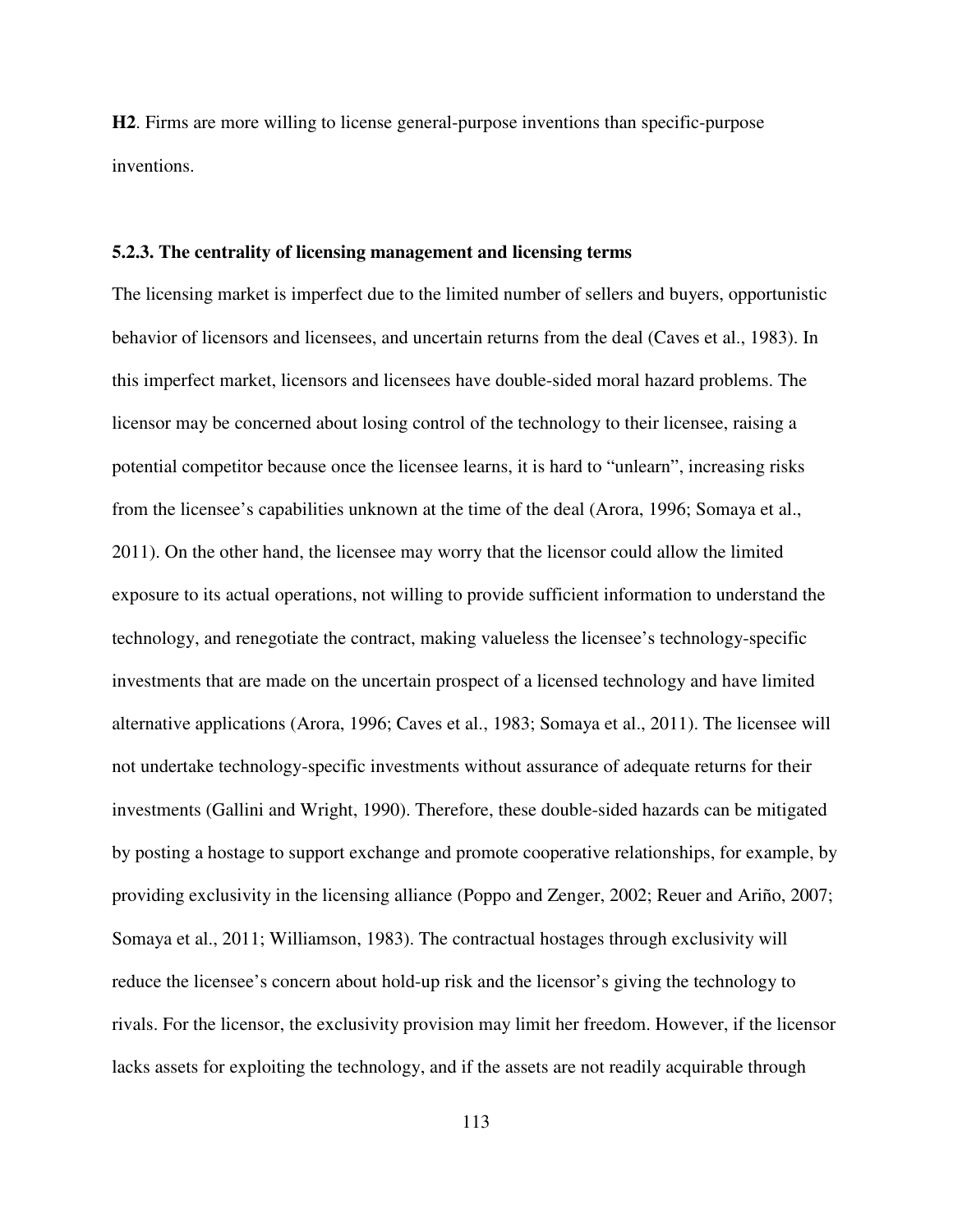alternate partners, then she will more likely grant exclusivity (total or partial) in exchange for the licensee's investment in technology specific capabilities. In other words, the exclusive licensing is payment by the licensor for the licensee's investment in capabilities for exploiting the technology and for fully developing and commercializing the invented technology.

Centralized and decentralized units can react to risks from these hazard problems differently. For example, decentralized units, which are closer to the market, will be concerned about the hazard problem more than centralized units because they are directly related to market share and production profits. Therefore, the different level of risks on licensing inventions managed by different structures should be considered in negotiating and structuring the licensing agreements, or creating contractual hostages between licensor and licensee. Transferring technologies often requires the transfer of know-how, which is costly and demands close interaction between licensor and licensee. For example, Arora (1996) illustrates an example that the transfer of chemical process technology requires face-to-face training or technical services involving a variety of issues such as how to store chemicals, control the production process, and handle unscheduled breakdown. Through this close interaction, the licensee undertakes more targeted investments, which increases the licensee's risk if the licensor makes an alliance with another partner (Somaya et al., 2011). Moreover, because inventions from production and practice or inventions including more specific technologies, which are more decentralized for licensing management, are characterized by more direct competition in the market, the licensee can be a competitor eroding the licensor's market share. This makes the licensor more likely restrict the product or geography scope in the licensing contract for which the licensee can apply the technology (Arora et al., 2013; Somaya et al., 2011). For these reasons, firms will be less willing to license those inventions so that they are less likely to join the licensing market (H1 and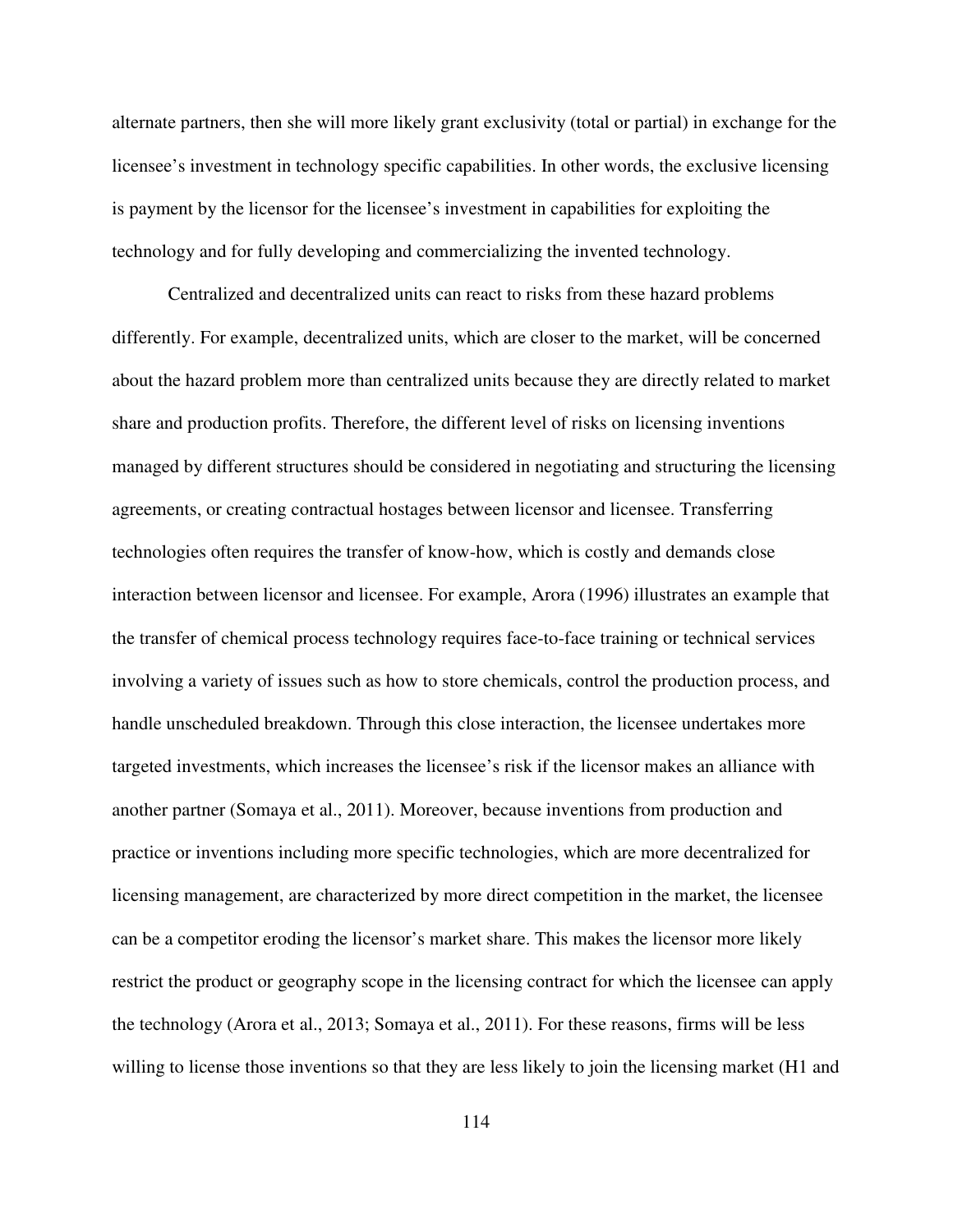H2). However, once inventions join the licensing market, inventions by decentralized licensing will be more likely to have exclusivity clause on the licensing contract than those by centralized licensing because not only does the contract need to give the licensee incentives to take a risk on investing in specialized capabilities, but also control their competitor to minimize rent dissipation from licensing. This leads to the following hypothesis:

**H3a**. Firms will be less likely to engage in exclusive licensing for inventions from R&D activities than those from non-R&D activities (given the licensing deal).

**H3b**. Firms will be less likely to engage in exclusive licensing for general-purpose inventions than specific-purpose inventions (given the licensing deal).

#### **5.3. Data and methods**

#### **5.3.1. Data**

The focal data in this study are from the US Inventor Survey. The Inventor Survey is a survey of US inventors on triadic patents (patents filed in Japan and the EPO and granted by the USPTO) in the application period 2000 to 2003, and collects information on the projects and licensing activity at the year of 2007. The survey sampled triadic patents stratified by NBER technology classes, and to select one patent per inventor, randomly drew one patent out of multiple patents belonging to the same inventor. The number of patents belonging to each unique inventor was recorded to use as a weight for later survey data estimation. The survey received 1919 responses with a response rate of 24.2% (31.9% adjusted for undelivered, deceased, etc.). After limiting data to patents assigned to firms (i.e., excluding universities and hospitals, government labs and individual inventions), the sample used in this study includes 1738 triadic patents. Several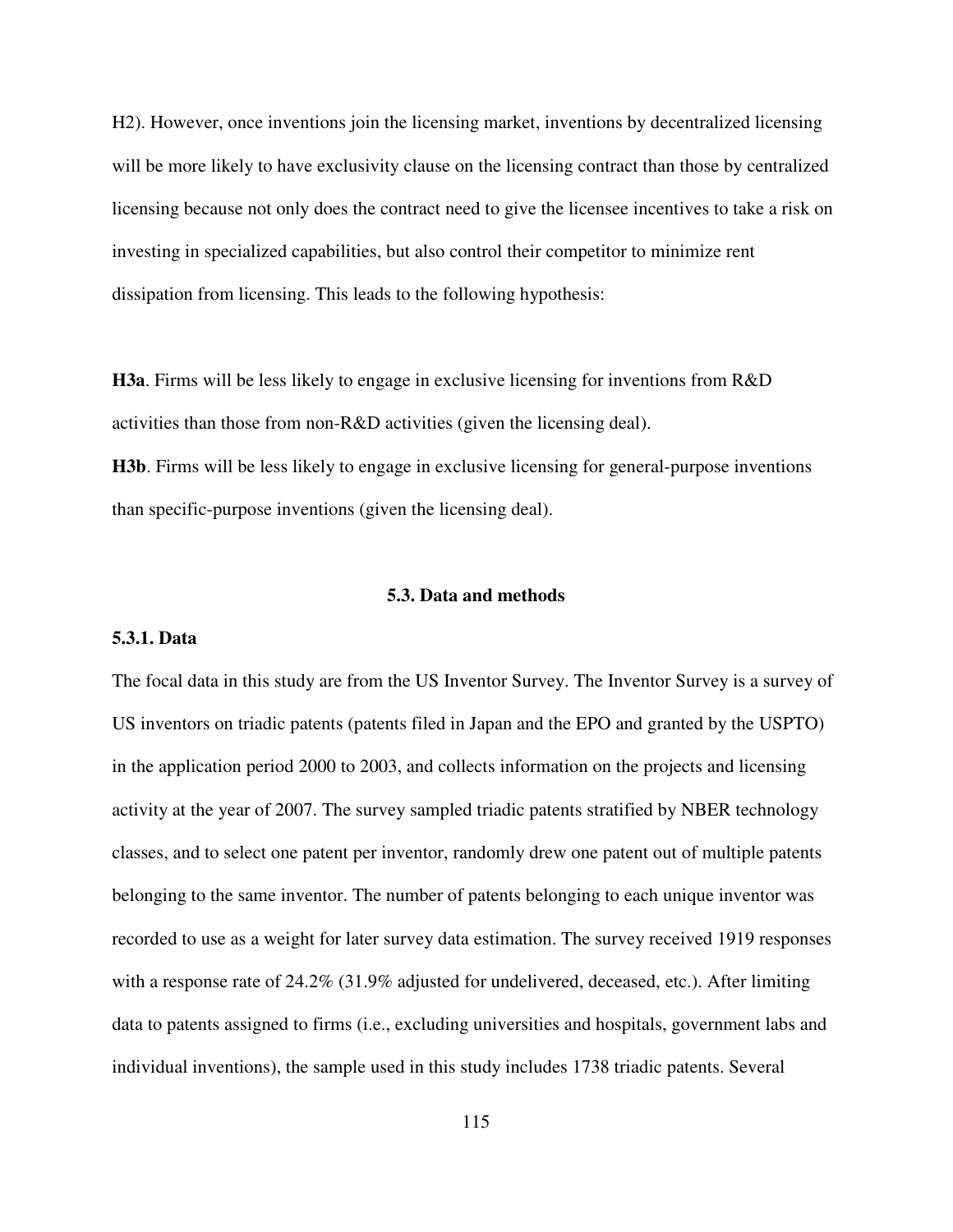variables created from Carnegie Mellon Survey (CMS) (Cohen et al., 2000), and US Census data are merged into the Inventor Survey data. The CMS is a survey administered in 1994 of R&D managers in R&D units located in the US conducting R&D in manufacturing industries as part of a manufacturing firm, and includes information on appropriability regime. The US Census provides industry sales data prior to the Inventor Survey. To combine those data, industry concordances are created among the three datasets building from the US Census SIC-NAICS concordance between CMS and US Census and the USPTO US patent class-product industry NAICS concordance between Inventor Survey and US Census data.<sup>21</sup> Therefore, industry variables for the invention represent the characteristics of the industry that is related to the patented technologies. Industry dummies are also used to control for industry characteristics more strictly for robustness tests.

#### **5.3.2. Empirical model**

While most studies about licensing investigate whether the technology is licensed, some studies elaborate their analyses considering the different stages of the licensing process (Agrawal et al., 2014; Gambardella et al., 2007). Agrawal et al. (2014) operationalize the three stages of the licensing process: the stage of identifying potential licensors and licensees, the stage of negotiation, and the stage of agreements reached, and find that market thickness and market safety are important for the first and the last stage respectively while bargaining frictions affect licensing deal failure in the middle stage. Gambardella et al. (2007) analyze when there is

 $21$  Some patent classes have multiple relevant product industries. In this case, we randomly sample one industry.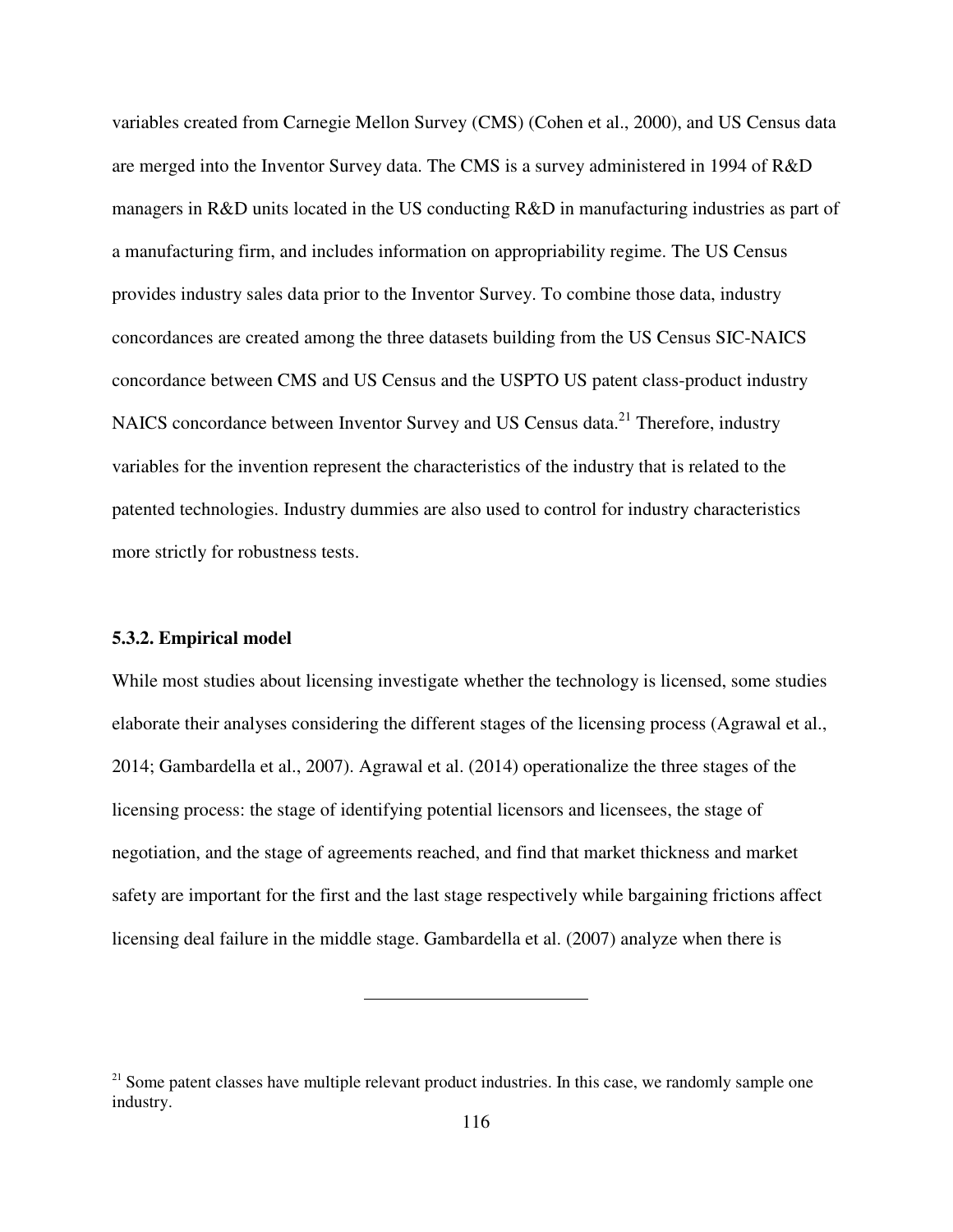willingness to license and when the technology is actually licensed given willing to license. Given the separate stages of willing to license and being actually licensed given willing to license, however, this study focuses on the stage of willing to license and tests the effect of different licensing activity on the probability of joining the licensing market using a probit model. Moreover, the tests of licensing exclusivity are conducted by a probit model to predict the probability of having exclusivity given the licensing deal, and, alternatively, a multinomial probit model including those not licensed given willingness to license.<sup>22</sup> However, when the sample is limited to only those licensed for the probit model or only those that are willing to license for the multinomial probit model, the random variability of sample selected is considered with the original survey design. Therefore, standard errors in the models of selected sample are estimated using the unconditional, full population because subpopulation sizes (i.e. those licensed, or those willing to license) within strata are random and the true subpopulation size is not known, and needs to be estimated in the full population (West et al., 2008).

#### **5.3.3. Variables**

#### **Dependent variables**

#### *Willing to license*

Building on the European inventor survey by Giuri et al. (2007), the US Inventory Survey distinguishes the incentive to license from the actual license deal, asking three different categories of licensing: 1) licensed, 2) not licensed but willing to license, and 3) not licensed.

 $22$  The best model which reflects the structure of data would be sample selection multinomial probit model, which estimates the selection equation for willing to license and the outcome multinomial model given the selection, but not supported by existing statistical software (Miranda and Rabe-Hesketh, 2006).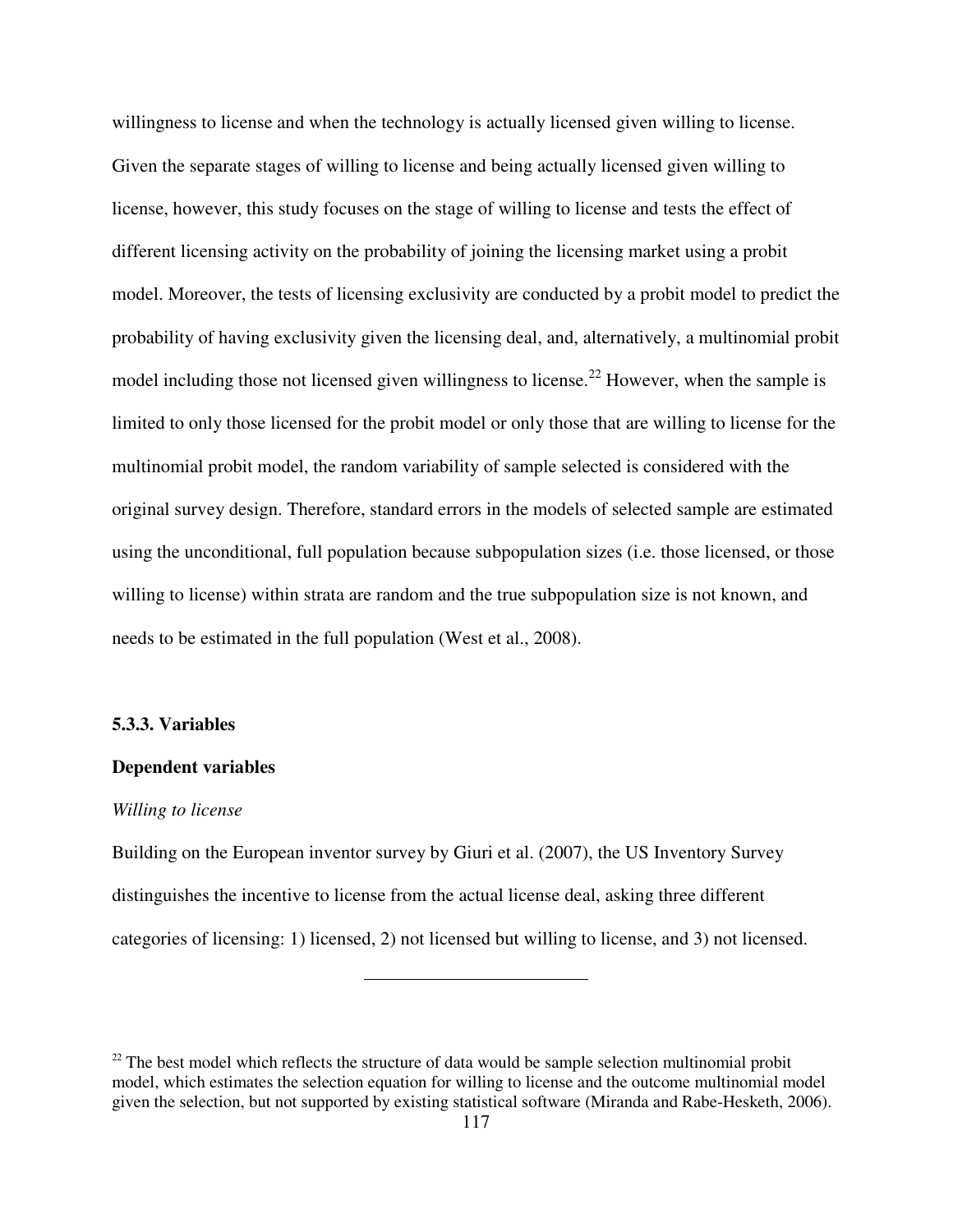*Willing to license* is a dichotomous variable taking 1 if the patent-hold is willing to license (including the case of actually being licensed) and 0 if the patent-holder is not willing to license (i.e. not licensed).

#### *Licensed*

The variable takes 1 if it is actually licensed and 0 if the patent is not licensed (including not licensed but willing to license). This variable will be used given willing to license or without any limitation depending on specification.

## *Licensing exclusivity*

This is a dichotomous variable taking 1 if the licensing contracts include exclusivity clauses and 0 if they do not include exclusivity clauses. Only respondents who have licensed the patent are supposed to report this.

#### **Explanatory variables**

## *Invention from R&D activities (vs. non-R&D activities)*

Inventions created from organized R&D projects or employees doing R&D are more associated with centralized licensing while inventions from non-R&D activities such as production, technical service, sales and marketing are more associated with decentralized licensing (Arora et al., 2011; Arora et al., 2013). Using questions about the creative process in producing the invention and the inventor's affiliation within a firm collected from the Inventor Survey, the variable of inventions with different origins is created.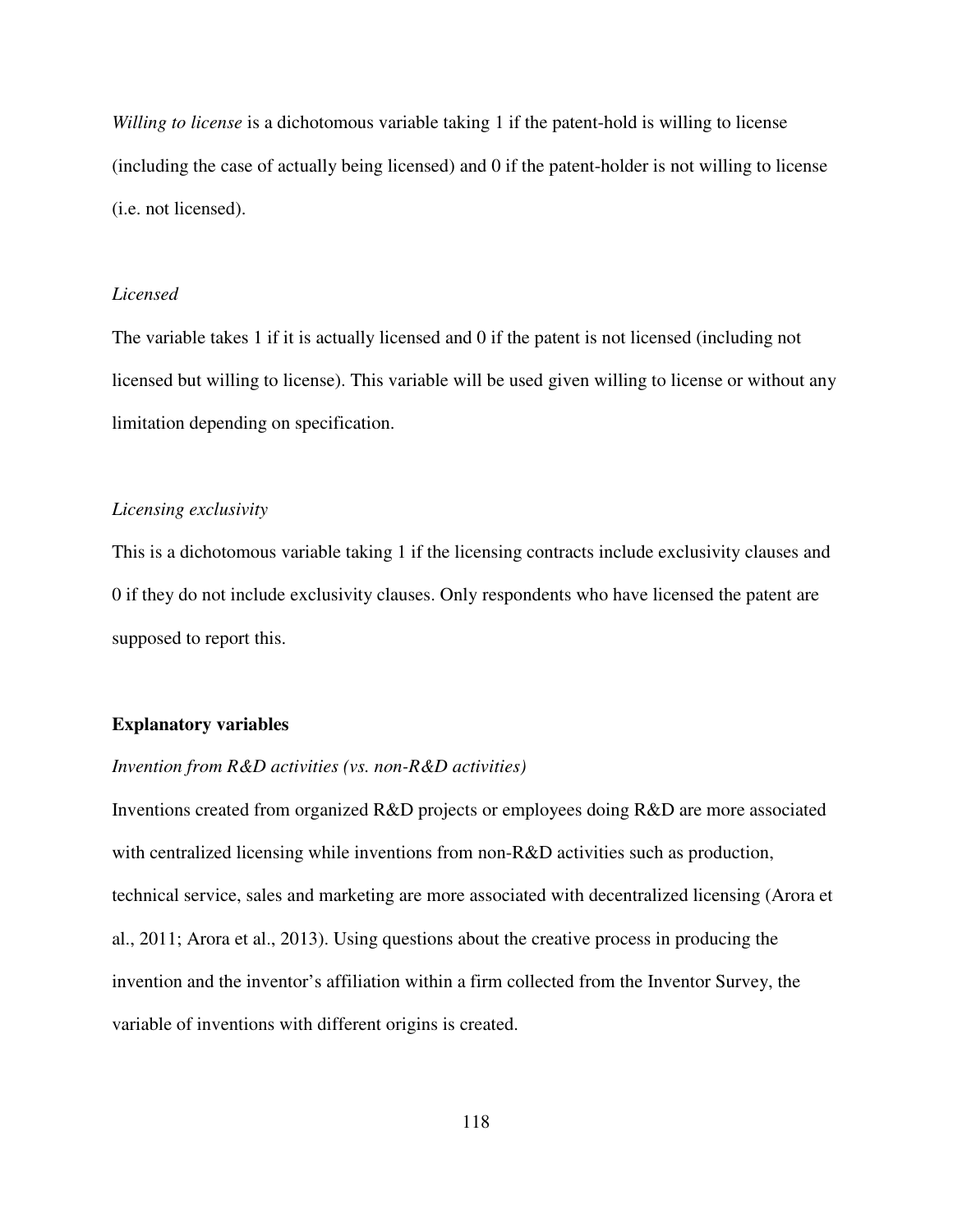The question about the creative process is as follows:

Which of the following scenarios best describes the creative process that led to your invention?

a. The **targeted achievement** of a research or development project

b. An **unexpected by-product** of a research or development project

c. An **expected by-product** of a research or development project

d. Directly **related to your normal job** (which is not inventing), and was then further developed in a (research or development) project

e. From **pure inspiration/creativity** or from your normal job (which is not inventing), and was not further developed in a (research or development) project

The inventors' affiliation is categorized by the following units:

- 1. An independent R&D unit or its sub-unit
- 2. R&D sub-unit attached to a unit with its primary focus on non-R&D such as manufacturing
- 3. Manufacturing
- 4. Software development
- 5. Other (e.g. Sales/marketing)

The inventions from  $(a, b, c)$  OR  $(1)$  are coded as invention from R&D. This implies that for example, even though the inventor's affiliation is in the manufacturing unit, if she joins the creative process of a, b, or c, the output invention is considered invention from  $R&D$  activities because the invention is created by an official R&D project. On the other hand, inventions from (d, e) AND  $(2, 3, 4, 5)$  are coded as invention from non-R&D activities. If invented ideas are originated by workers who are not in an independent R&D unit and do not join the centrally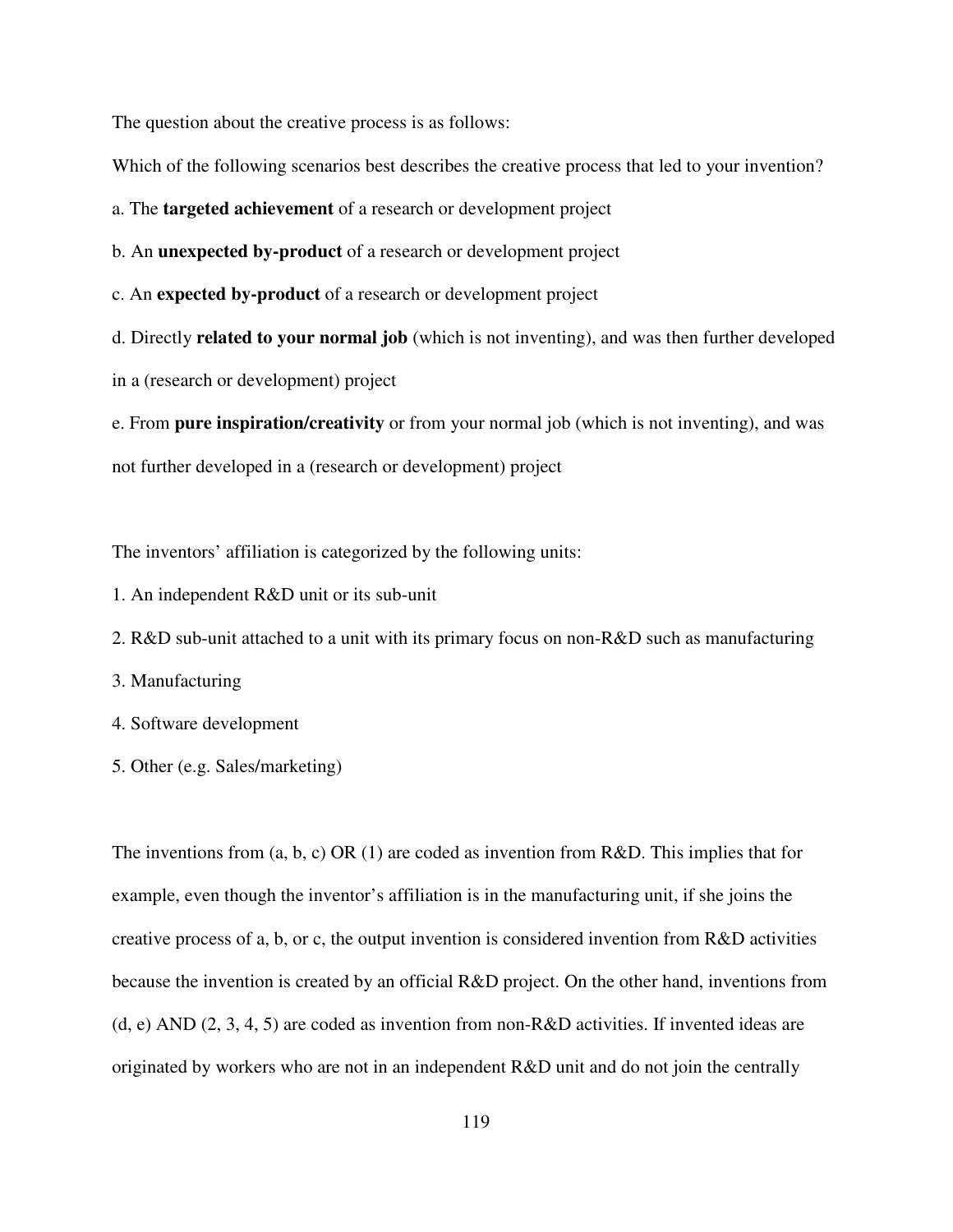organized R&D projects, those ideas will relatively more depend on local information. Note that R&D sub-units attached to non-R&D spend substantially more effort on technical service than those from independent R&D units or its sub-unit (14% v. 7%,  $p < .01$  in the Inventor Survey data). Therefore, when workers in R&D sub-units attached to non-R&D do not join the organized R&D projects, they are more involved in technical service. It is hard to draw a clear line between inventions from R&D activity and inventions from more production- or practicebased activity, or outside of R&D activity. However, this ontological framework with contrasts in invention types will be useful to understand the relationship between the level of centrality in organizing licensing and the firm's licensing activity in the market.

#### *General-purpose invention (vs. specific-purpose invention)*

General-purpose invention has a broad range of applications. Patent scope is used as a proxy for generality of invention because broader patent scope represents the larger number of domains or applications covered by it (Gambardella et al., 2007). It is measured by the log of the number of claims and the log of the number of IPCs (Lerner, 1994). Claims and IPCs include different features. First, claims are built by patent applicants. Patent applicants list as many claims as possible to increase their invention's coverage, and claims include relatively detailed, applied explanation in different settings. Later, patent examiners finalize claims, either accepting all or narrowing down to some if another patent already is covering the same application. However, IPCs are assigned by patent examiners and show technology areas to which the invention may apply, but not explanations of the application of the technology. Therefore, claims and IPCs are distinct ways to measure the scope of invention, and both are used for the analyses. Table 5.1 shows that these two measures are uncorrelated. For IPCs, 3-digit IPCs are used because the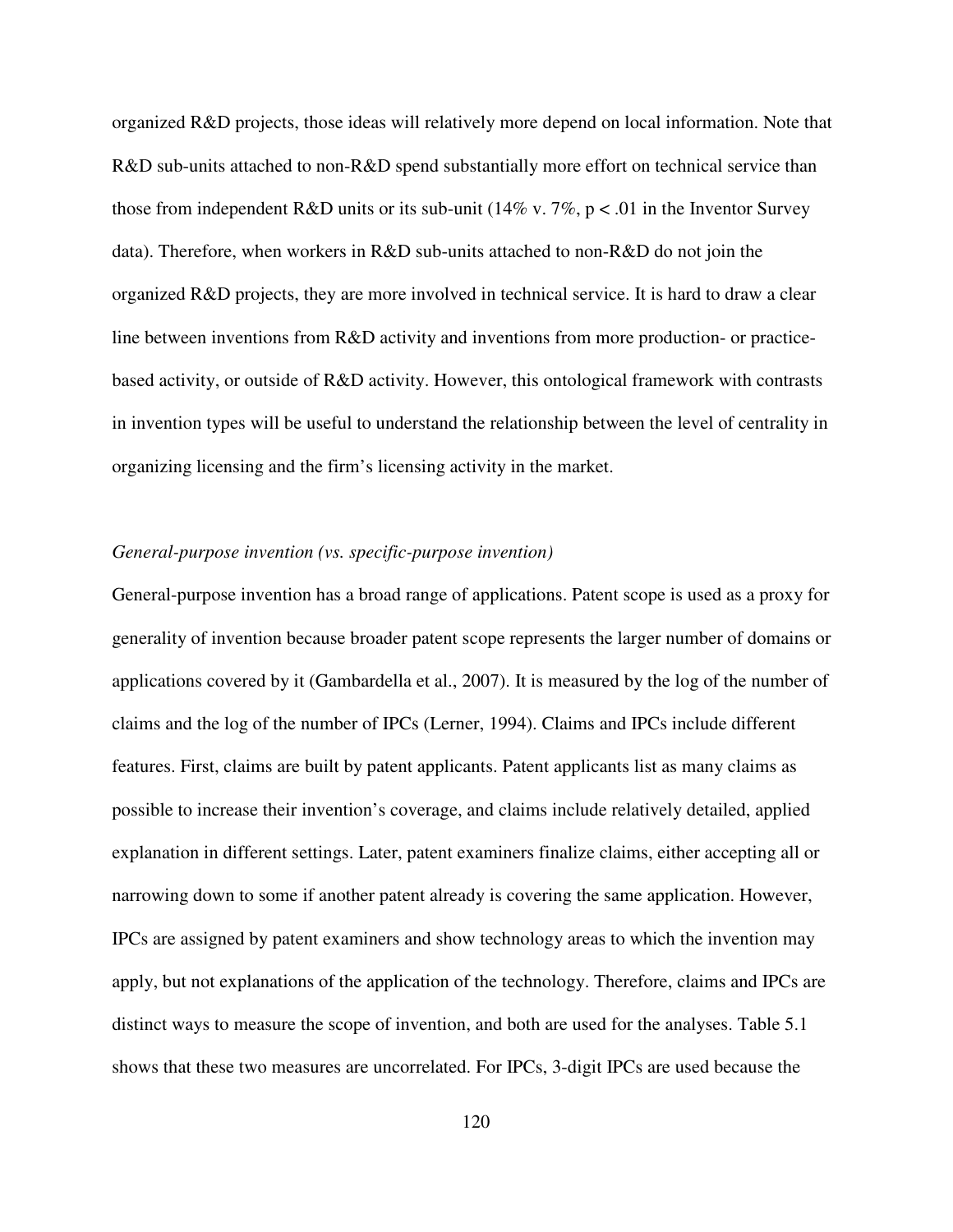change of the number of aggregate-level IPCs represents more substantial change of scope. Fourdigit IPCs are also used for the additional tests, but do not change the results. $^{23}$ 

## **Controls**

#### *Firm size*

We control for firm size because it could be related to bargaining power in licensing negotiation, complementary assets, market shares or different ways to use alliance (Fosfuri, 2006; Gambardella et al., 2007; Gans and Stern, 2003; Rothaermel and Boeker, 2008). Firm size is categorized into large firms (>500), medium firms (100-500), and small firms (<100, reference group) based on the number of employees, from the Inventor Survey.

## *Any external co-inventor*

Having external co-inventors can affect the chance of licensing. Therefore, the analysis controls for existence of external co-inventor. About 11 % of triadic patents have an external co-inventor (see Table 5.1).

#### *Industry annual growth*

Rapidly growing industries can create higher payoff for innovation and increase firms' demand of new technologies (Cohen and Walsh, 2000). Therefore, the analysis controls for industry average real annual sales growth for 5 years between 2002 and 2007, from US Census data.

 $23$  Results are available from the author.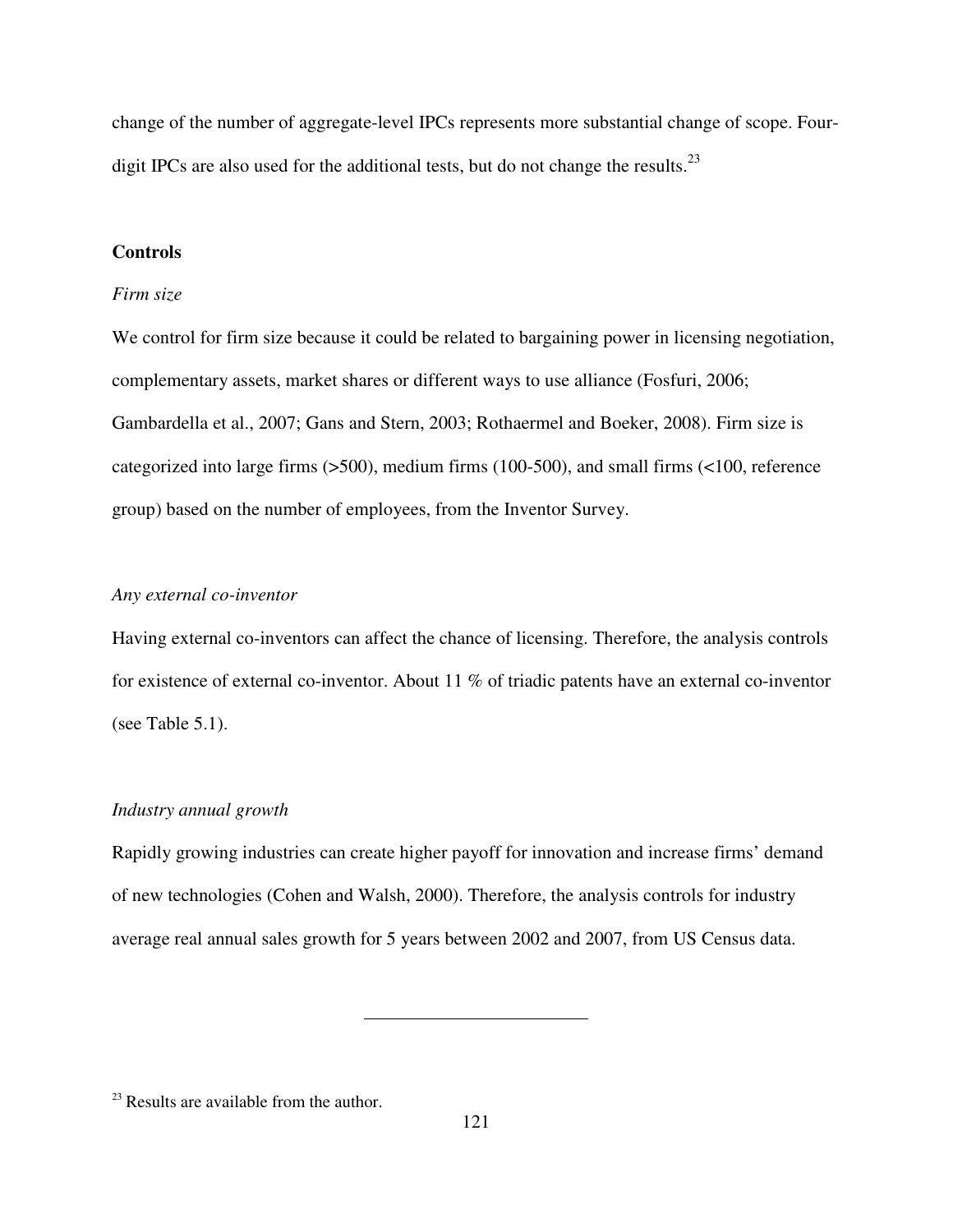#### *Competition*

Competition in the market for technology could increase or decrease the incentive to license. While the larger number of potential suppliers of a technology creates a strategic incentive to license, it can decrease the rate of licensing because the number of buyers is limited and high competition attenuates the revenue effect (Arora and Fosfuri, 2003; Fosfuri, 2006). Competition is measured by industrial average of technology competitors from CMS (Cohen et al., 2000).

## *Appropriability*

Strong intellectual property rights can reduce the sellers' concern about losing their property rights (Anand and Khanna, 2000; Arora and Gambardella, 2010). Strong IP not only has a traditional role of creating monopoly, but also opens the market for technology trade (Gallini and Winter, 1985). Therefore, the analysis controls for industrial scores of *patent effectiveness*. However, patent and secrecy can be used simultaneously to secure appropriability, in particular if the technology includes know-how, and thus are not mutually exclusive. Moreover, firms may depend on different mechanisms at the different stages in the innovative process (Levin et al., 1987). While firms can strongly rely on secrecy in the early stage of the process, patent can become more important in the later stage after completing innovation, preventing others not in technology trade from imitating easily by reverse-engineering (Arundel, 2001). Therefore, we also control for *secrecy effectiveness* together with patent effectiveness, both of which are from CMS (Cohen et al., 2000).

#### *Filed year*

We control for patent application years.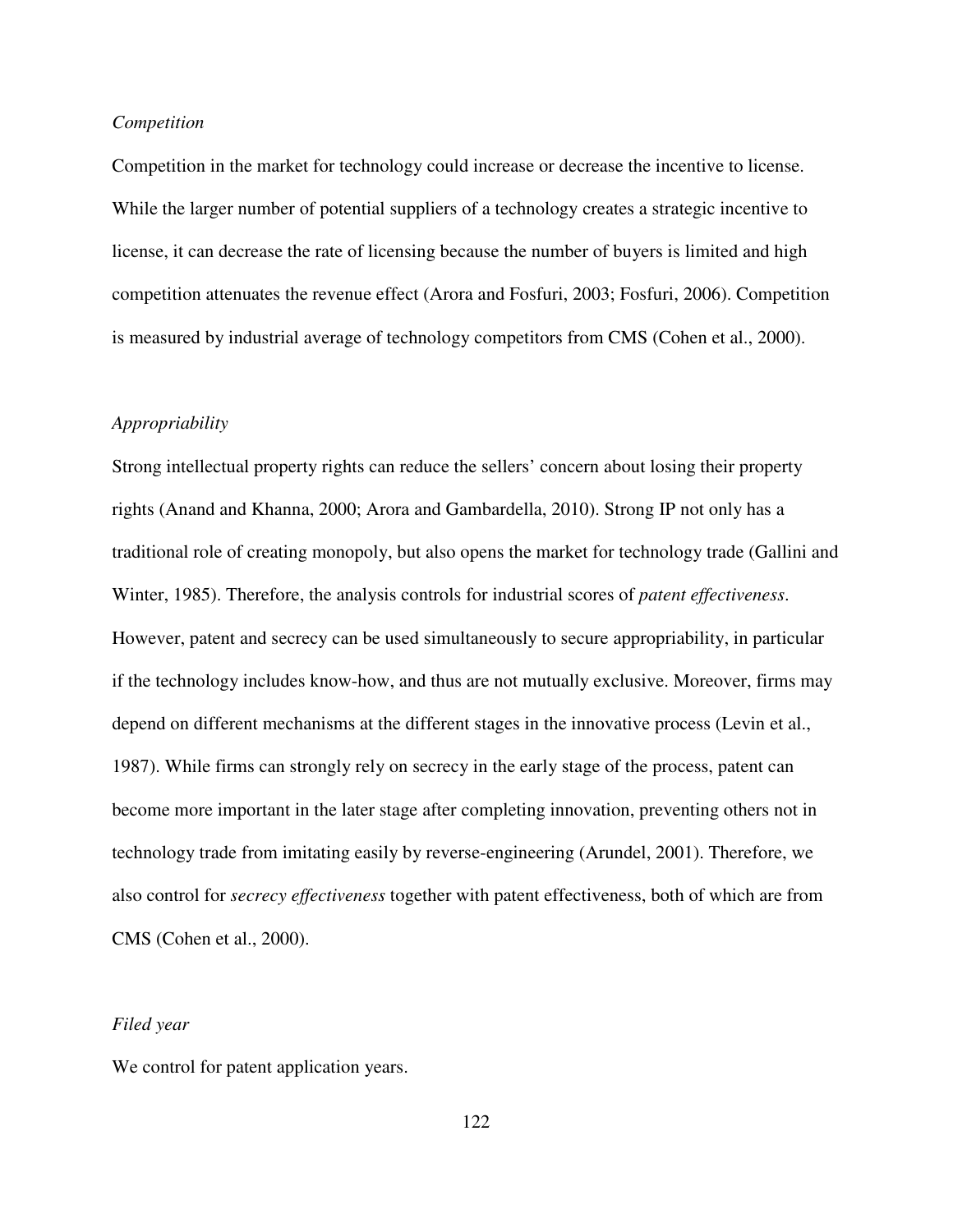#### *NBER Technology classes*

We also control for technology classes, which are related to product differentiation more than firm characteristics and, thereby, related to likelihood of licensing (Arora and Fosfuri, 2003; Fosfuri, 2006).

## *Industry dummies*

Industry variables introduced above mostly control for the supply-side characteristics. Arora et al 2010) point out that the attention to technology markets in prior studies has been lopsided to the supply of technology, for example, appropriability regime, downstream assets, firm size and market competition. However, given the supply of technologies needed, potential buyers may underinvest in external technology, inefficiently developing internally because of "Not Invented Here" syndrome and deterrence of competition to their internal innovation, which causes tension between buying and making technology (Arora and Gambardella, 2010). Therefore, to control more strictly for both supply and demand-side characteristics of industry which can affect the incentive to license, and to examine the effects of invention characteristics more clearly, industry dummies are used for further tests. *Furniture and related products and miscellaneous manufacturing* is used as the reference group (for industry classification, see Table 5.2). The descriptive statistics of all variables are displayed in Table 5.1.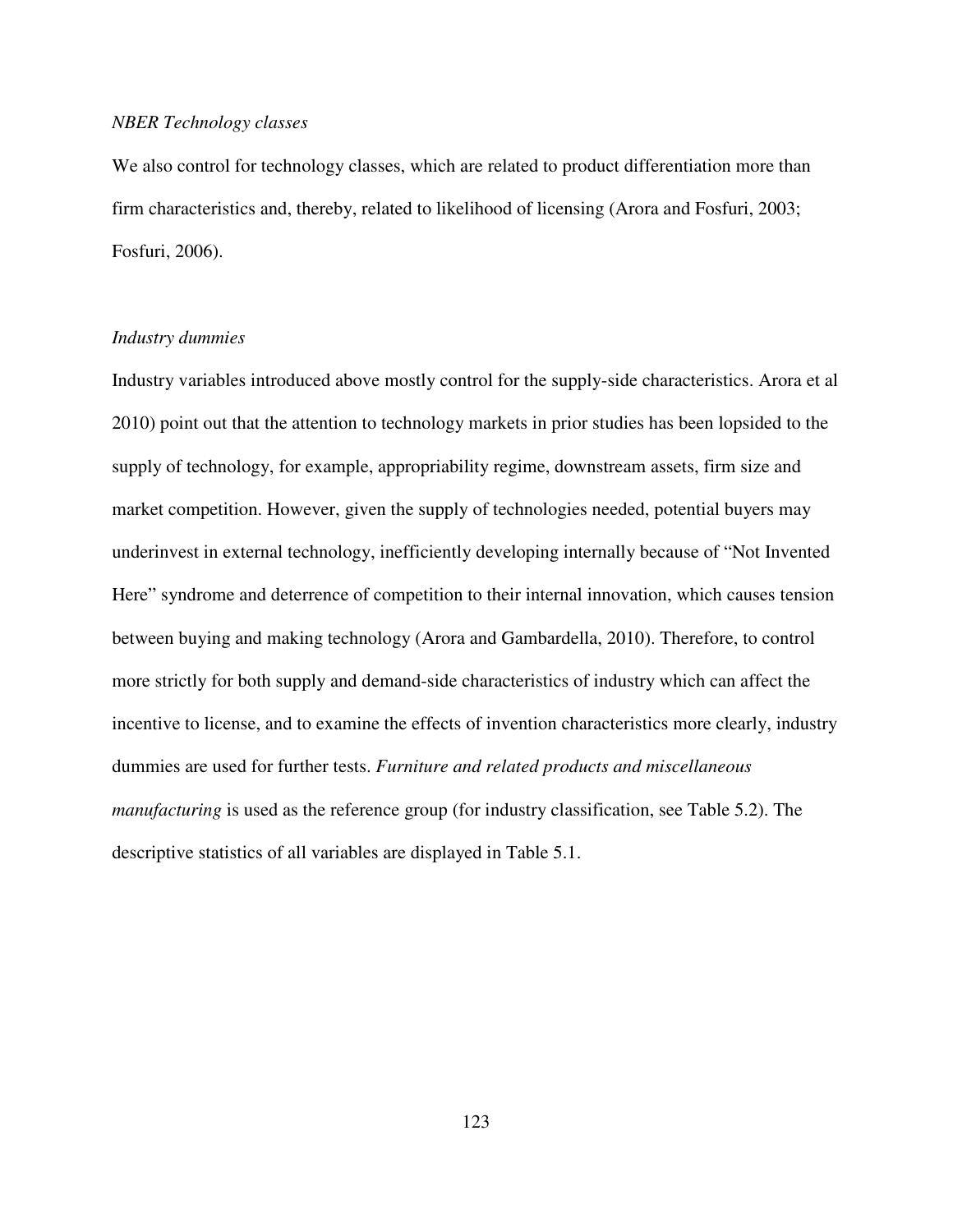| <b>Variable</b>                 | N    | Mean  | <b>SD</b> | Min            | <b>Max</b> | <b>Correlation</b>                             |                       |         |                                                |      |                    |                                   |                   |      |         |                |      |
|---------------------------------|------|-------|-----------|----------------|------------|------------------------------------------------|-----------------------|---------|------------------------------------------------|------|--------------------|-----------------------------------|-------------------|------|---------|----------------|------|
|                                 |      |       |           |                |            |                                                | 2                     |         |                                                |      | <sub>b</sub>       |                                   | 8                 | 9    | 10      | 11             | 12   |
| 1 Willing to license            | 1356 | 0.30  | 0.46      | $\theta$       |            | 1.00                                           |                       |         |                                                |      |                    |                                   |                   |      |         |                |      |
| 2 Licensed                      | 1356 | 0.13  | 0.34      | $\mathbf{0}$   |            | 0.59                                           | 1.00                  |         |                                                |      |                    |                                   |                   |      |         |                |      |
| 3 Licensing exclusivity         | 113  | 0.68  | 0.47      | $\theta$       |            |                                                |                       | 1.00    |                                                |      |                    |                                   |                   |      |         |                |      |
| 4 R&D (vs. non-R&D) inv         | 1738 | 0.88  | 0.33      | $\mathbf{0}$   |            | 0.05                                           | 0.02                  | $-0.17$ | 1.00                                           |      |                    |                                   |                   |      |         |                |      |
| $5$ Log(no. of claims)          | 1738 | 2.93  | 0.70      | $\Omega$       | 5.20       | 0.07                                           | 0.02                  |         | $0.12 - 0.01$                                  | 1.00 |                    |                                   |                   |      |         |                |      |
| $6$ Log(no. of IPCs)            | 1738 | 0.10  | 0.26      | $\mathbf{0}$   | 1.61       |                                                |                       |         | $-0.01$ $-0.01$ $0.13$ $-0.03$                 |      | $0.00 \quad 1.00$  |                                   |                   |      |         |                |      |
| 7 Large firm $(>500)$           | 1738 | 0.81  | 0.39      | $\mathbf{0}$   |            |                                                |                       |         | $-0.09$ $-0.10$ $-0.25$ $0.02$ $-0.06$ $-0.01$ |      |                    | 1.00                              |                   |      |         |                |      |
| 8 Medium firm (100-500)         | 1738 | 0.07  | 0.26      | $\theta$       |            |                                                | $-0.05 - 0.02 - 0.03$ |         | 0.02                                           |      | $0.00 - 0.01$      |                                   | 1.00              |      |         |                |      |
| 9 Any external co-inventor 1610 |      | 0.11  | 0.31      | $\overline{0}$ |            | $-0.02$ 0.01 0.11 0.02 $-0.01$ $-0.05$ $-0.07$ |                       |         |                                                |      |                    |                                   | $0.02 \quad 1.00$ |      |         |                |      |
| 10 Industry annual growth       | 1738 | 5.59  | 4.32      | $-4.05$        | 15.14      | 0.11                                           | 0.04                  |         | $0.02 - 0.01$                                  |      |                    | $0.07 - 0.10 - 0.03$              | $0.00 - 0.01$     |      | -1.00   |                |      |
| 11 Competition                  | 1738 | 3.71  | 0.70      | 2.52           | 5.83       |                                                |                       |         | $0.10$ 0.05 0.15 0.09                          | 0.01 |                    | $0.07 - 0.02$ 0.04 $-0.03$        |                   |      | 0.11    | 1.00           |      |
| 12 Patent effectiveness         | 1738 | 35.02 | 7.82      | 17.83          | 53.31      |                                                | $-0.10 - 0.04$        |         |                                                |      |                    | $0.06 - 0.02 - 0.08$ 0.13 $-0.08$ | 0.05              | 0.04 |         | $-0.40 - 0.09$ | 1.00 |
| 13 Secrecy effectiveness        | 1738 | 49.36 | 4.54      | 41.40          | 60.15      | $-0.05 - 0.01 - 0.01$                          |                       |         |                                                |      | $0.08 - 0.06$ 0.14 | 0.01                              | $0.01 - 0.01$     |      | $-0.59$ | 0.17           | 0.48 |

Table 5.1. Summary statistics

Note: Correlation with bold numbers at p < .05

## **5.4. Results**

## **5.4.1. Descriptive statistics**

Licensing activity varies by industry because of different characteristics associated with industry (e.g. competition, market thickness). Table 5.2 shows industrial statistics of the licensing-related variables: *willing to license*, *licensed*, and *licensing exclusivity*. Out of the responses to the licensing question in the sample, 30% are willing to license. Food and beverage (331-2), chemical (325), pharmaceutical (3254), primary metal (331), computer (334), semiconductor (3344), and electrical equipment (335) manufacturing industries have high percentage of willing to license, above the overall mean. Out of those that are willing to license, about 43% are licensed, which means about 13% in total (also see Table 5.1). Pharmaceutical (3254) and Computer (334) have high percentages of being licensed out of willing to license and also in total. Moreover, more than half of licensing deals have exclusive clauses. Across industries, exclusivity in the licensing deal is very high in food and beverage (331-2), wood product and printing (321-3), nonmetallic mineral product (327), and primary metal manufacturing (331).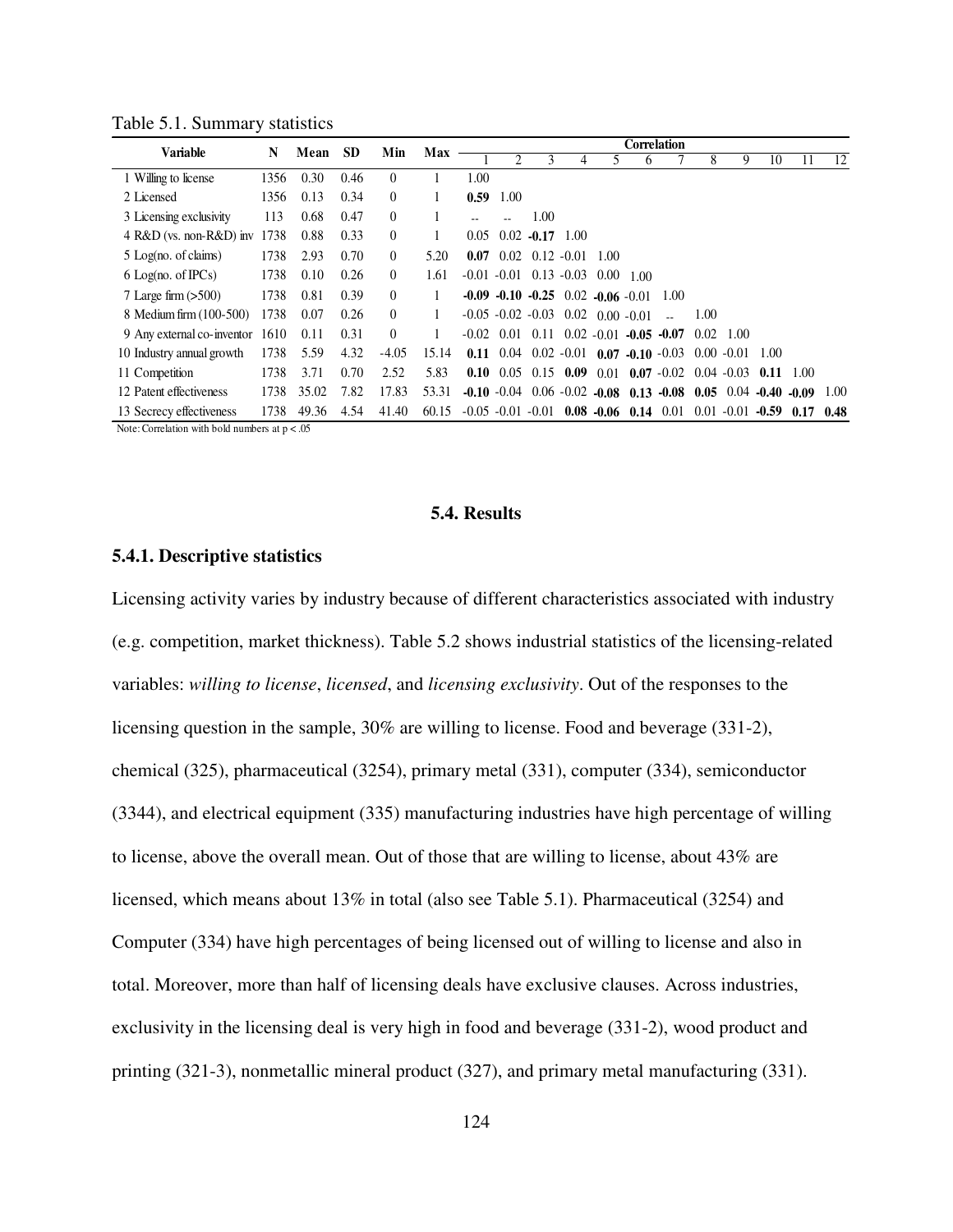The rates of willing to license are significantly different across industries, while those of being licensed given willing to license and engaging in exclusive licensing given license are not significantly different across industries (Table 5.2). However, the latter two statistics are estimated by relatively few responses (for being licensed or not given willing to license  $(N =$ 397), and having exclusivity or not given license  $(N = 113)$ ), and so it may be difficult to see significant differences in this sample. Later we will see some conditional effects from industry characteristics, controlling for firm and invention characteristics.

Table 5.3 explains the similarities and differences of invention from R&D activities and that from non-R&D activities. In the sample, about 80% of triadically patented inventions are product inventions and there is no significant difference between invention from R&D activities and that from non-R&D activities in terms of which one is more associated with product invention ( $t = -0.15$ ;  $p = 0.90$ ). Therefore, the data mostly represent product invention. Moreover, the descriptive statistics in Table 5.3 show differences and similarities in other invention and inventors' characteristics between invention from R&D activities and that from non-R&D activities. First, there is significant difference in number of information sources used, with invention from non-R&D activities created from less sources than invention from R&D activities, which is consistent with the attribute by definition that invention from non-R&D activities should be associated with more localized knowledge. Second, employees who are involved in organized R&D are usually those who are highly educated, often with a PhD degree; and their role is to search knowledge and develop something from it while employees doing downstream activities such as production, sales, and technical service gain more practical knowledge anchored in their normal task. In Table 5.3, we can see that it takes significantly shorter time for inventors conducting R&D activities to apply for their first patent than for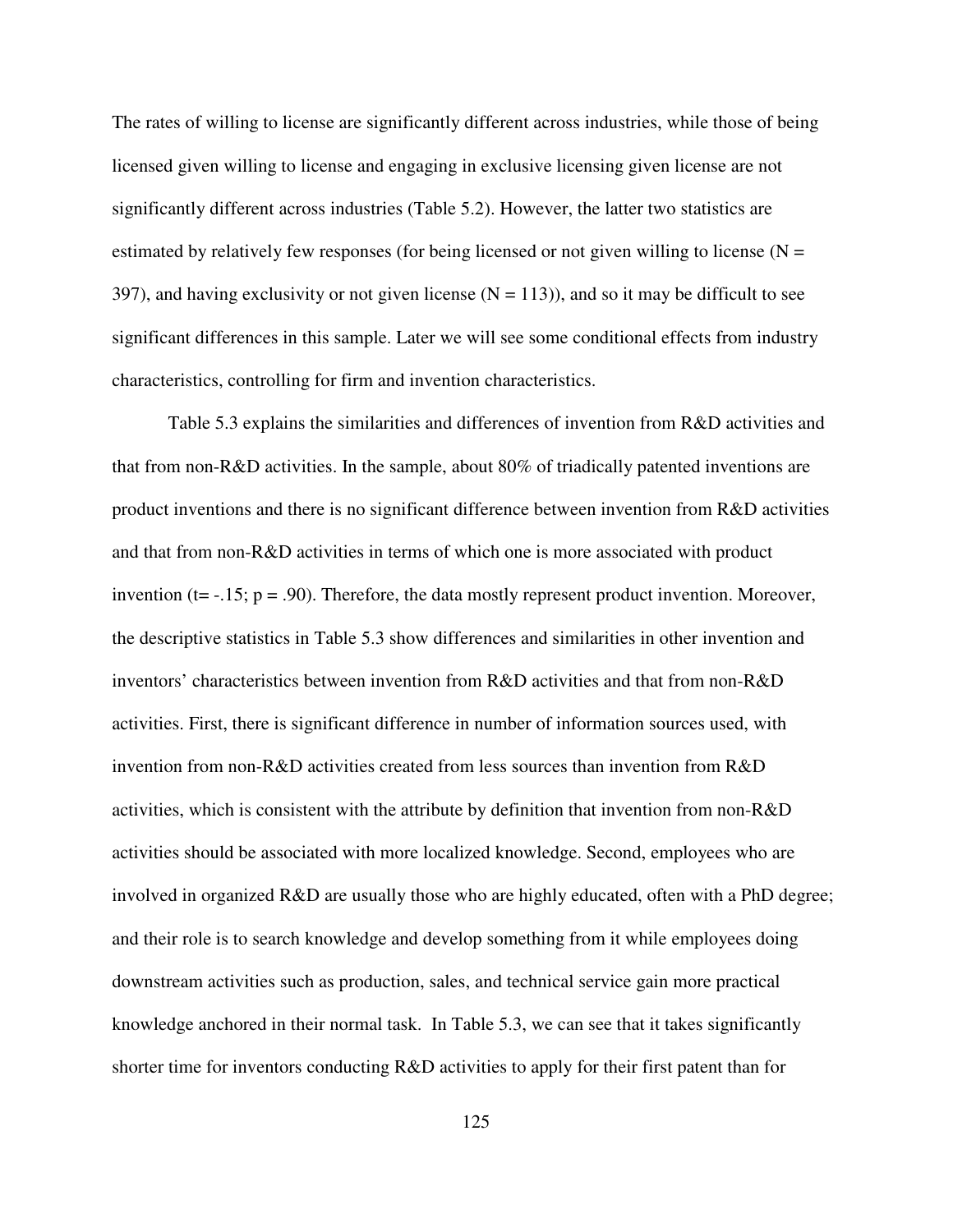inventors conducting non-R&D activities (or context-specific inventors) (34 vs. 37), although age at highest degree for R&D inventors is slightly higher than for inventors working outside of R&D (28 vs. 27) presumably because of R&D inventors' advanced degree. The rate of inventors with PhD as their highest degree in invention from R&D activity is almost twice as high as that in invention from outside of R&D (48 % vs. 24 %). Most inventors' highest degree (excluding MBAs and JDs) is from science and engineering in both groups. However, the rate of inventors with science and engineering as their highest degree is significantly higher in invention from R&D activities than in invention from non-R&D activities. Lastly, it may be easily misunderstood that inventions from R&D activity are general-purpose inventions. However, inventions from R&D activity can include either general-purpose technologies or specificpurpose technologies. Table 5.3 shows that there is no significant difference between invention from R&D activity and that from non-R&D activity in generality of output technology. Therefore, origin of invention (R&D vs. non-R&D) and output technology characteristics (general-purpose vs. specific-purpose) are separate measures, showing different aspects of invention.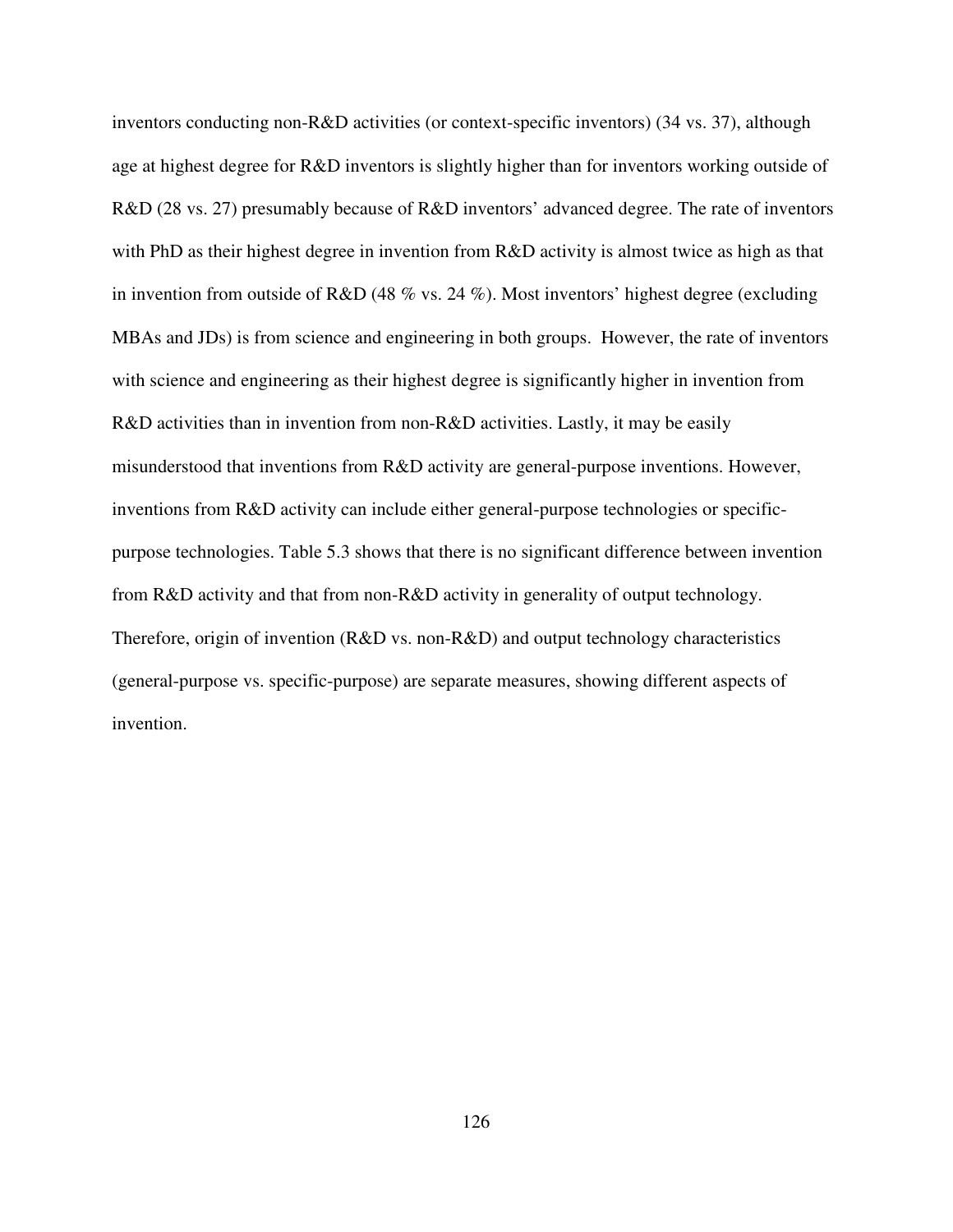|              |                                                                      |      | (1)            | (2)         | (3)           |
|--------------|----------------------------------------------------------------------|------|----------------|-------------|---------------|
|              |                                                                      |      | Willing to lic | LicWilling  | ExclusivelLic |
| <b>NAICS</b> |                                                                      | N    | (%)            | (%)         | $(\%)$        |
| $311 - 2$    | Food, beverage and tobaco product manufacturing                      | 5    | 40.0           | 50.0        | 100.0         |
| $313 - 6$    | Textile, apparel and leather                                         | 10   | 0.0            | n.a         | n.a           |
| $321 - 3$    | Wood product, paper, printing and related support activities         | 21   | 25.0           | 20.0        | 100.0         |
| 325          | Chemical manufacturing (except pharmaceutical and medicines)         | 257  | 31.5           | 39.5        | 68.4          |
| 3254         | Pharmaceutical and medicine manufacturing                            | 56   | 33.3           | 55.6        | 85.7          |
| 326          | Plastics and rubber products manufacturing                           | 78   | 24.6           | 50.0        | 50.0          |
| 327          | Nonmetallic mineral product manufacturing                            | 36   | 25.0           | 50.0        | 100.0         |
| 331          | Primary metal manufacturing                                          | 16   | 37.5           | 33.3        | 100.0         |
| 332          | Fabricated metal product manufacturing                               | 74   | 24.3           | 38.9        | 85.7          |
| 333          | Machinery manufacturing                                              | 266  | 20.9           | 39.6        | 55.6          |
| 334          | Computer and electronic product manufacturing (except semiconductor) | 441  | 32.2           | 46.0        | 65.7          |
| 3344         | Semiconductor and other electronic component manufacturing           | 177  | 49.3           | 38.9        | 60.0          |
| 335          | Electrical equipment, appliance, and component manufacturing         | 121  | 35.1           | 30.0        | 77.8          |
| 336          | Transportation equipment manufacturing                               | 63   | 27.4           | 70.0        | 38.5          |
| $337-9$      | Furniture and related product, and miscellaneous manufacturing       | 117  | 22.6           | 46.2        | 90.9          |
|              | A11                                                                  | 1738 | 30.1           | 42.8        | 67.6          |
|              | Industry difference test                                             |      | F(13, 1346)    | F(13, 1737) | F(9, 1609)    |
|              |                                                                      |      | $2.11**$       | 0.68        | 0.93          |

# Table 5.2. Statistics of licensing by industry

\*\*\* at .01, \*\* at .05, \* at .10; F statistics adjusted by the survey design

# Table 5.3. Comparison between invention types

|                                                                                  |            | <b>Origin of invention</b> |             |
|----------------------------------------------------------------------------------|------------|----------------------------|-------------|
|                                                                                  | R&D        | $Non-R&D$                  |             |
|                                                                                  | $(N=1519)$ | $(N=219)$                  |             |
| <b>Invention output</b>                                                          |            |                            |             |
| Product (vs. Process) invention                                                  | 0.79       | 0.80                       | $-0.15$     |
| <b>Invention process</b>                                                         |            |                            |             |
| No. of information sources<br>(university, customer, supplier etc., $max = 11$ ) | 5.07       | 4.47                       | $2.61$ ***  |
| <b>Inventor characteristics</b>                                                  |            |                            |             |
| Age at highest degree                                                            | 28         | 27                         | $2.21$ **   |
| Age at first patent application                                                  | 34         | 37                         | $-5.82$ *** |
| Highest degree $=$ PhD                                                           | 0.48       | 0.24                       | $6.66$ ***  |
| Highest degree major = Science/Engineering                                       | 0.98       | 0.92                       | $4.60$ ***  |
| <b>Technology characteristics: General purpose</b>                               |            |                            |             |
| Log(no. of claims)                                                               | 2.93       | 2.94                       | $-0.31$     |
| Log(no. of IPCs)                                                                 | 0.09       | 0.11                       | $-1.07$     |

\*\*\* at .01, \*\* at .05, \* at .10; MBA and JD excluded for comparion of highest degree major.

IPCs at 3 digits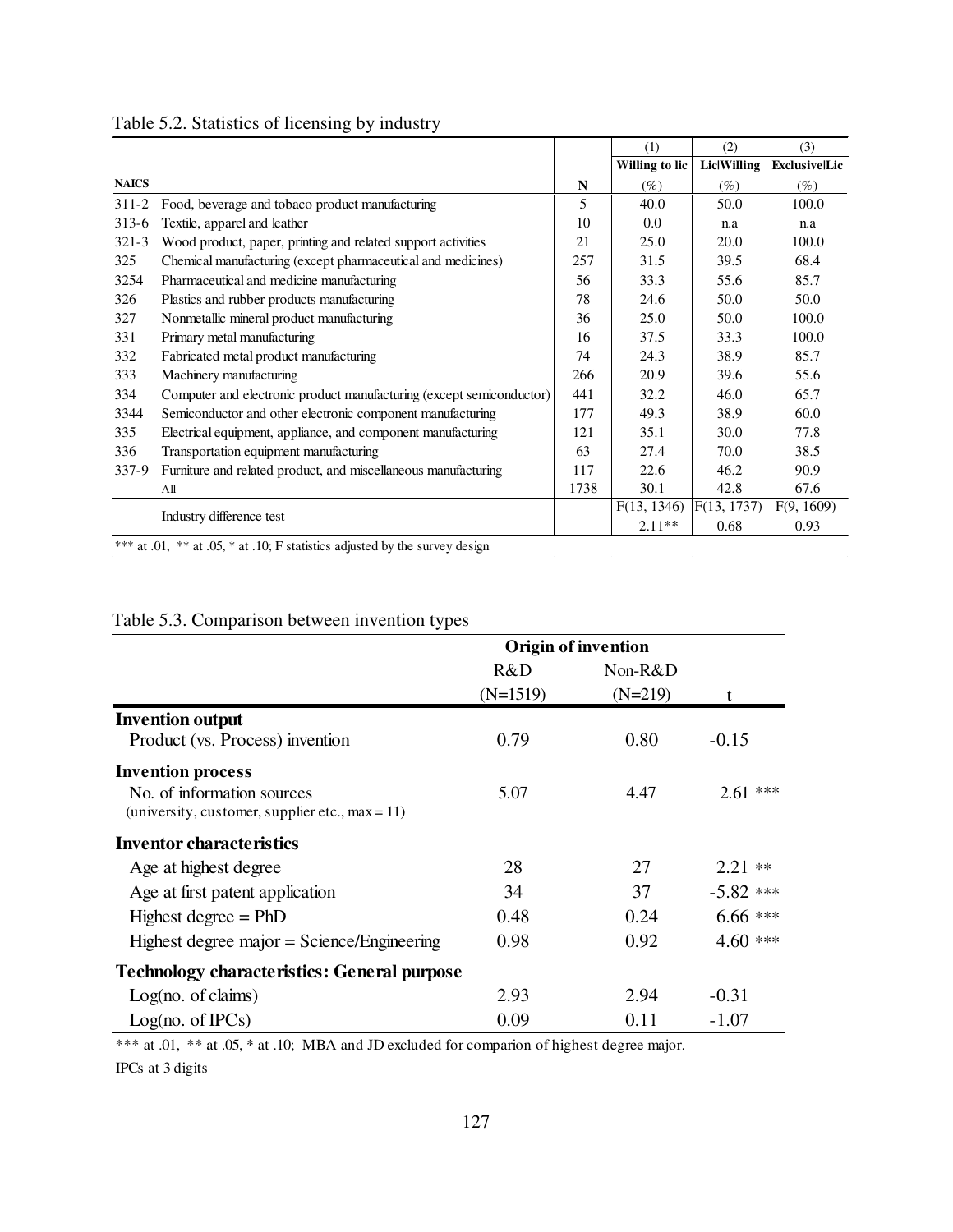#### **5.4.2. Centrality of licensing and incentive to license**

Following ARF, both inventions from R&D and General-purpose inventions are managed by the centralized unit. Therefore, firms will be more willing to join the licensing market with inventions from R&D activities and general-purpose inventions through centralized licensing (Aghion et al., 2002; Arora et al., 2013). Column 1 in Table 5.4, first, shows the results with a probit model of willingness to license. Column 1 shows that firms are more willing to license inventions from R&D activities, supporting Hypothesis 1. Column 1 also presents that firms are more willing to license general-purpose inventions, supporting Hypothesis 2. However, it is only significant for the measure by log of number of claims, not the measure by log of number of IPCs. To control for industrial characteristics more strictly, Column 2 estimates the probit model with industry dummies, which possibly control for industry demand of license and other industry characteristics as well as industry annual growth, competition, and appropriability regimes. Therefore, industry characteristic variables are excluded when controlling for industry dummies. The controls of NBER technology classes are also excluded because industries are already defined by patented technologies. The result in 2 is consistent with that in column 1. Next, column 3 displays the result of the probit estimation to determine the probability to license ignoring willingness to license. None of the explanatory variables are significant, which corroborates that invention characteristics are more related to the stage of willing to license (i.e., incentive). For controls, firm size has still negative significant effects in this model, consistent with the findings in Gambardella et al. (2007). Higher product differentiation in the market increases competition with licensing and thereby larger profit dissipation, making the firm less willing to even enter the licensing market (Fosfuri, 2006). Patent effectiveness does not have any special effect on licensing of patented inventions, which is consistent with the findings in Arora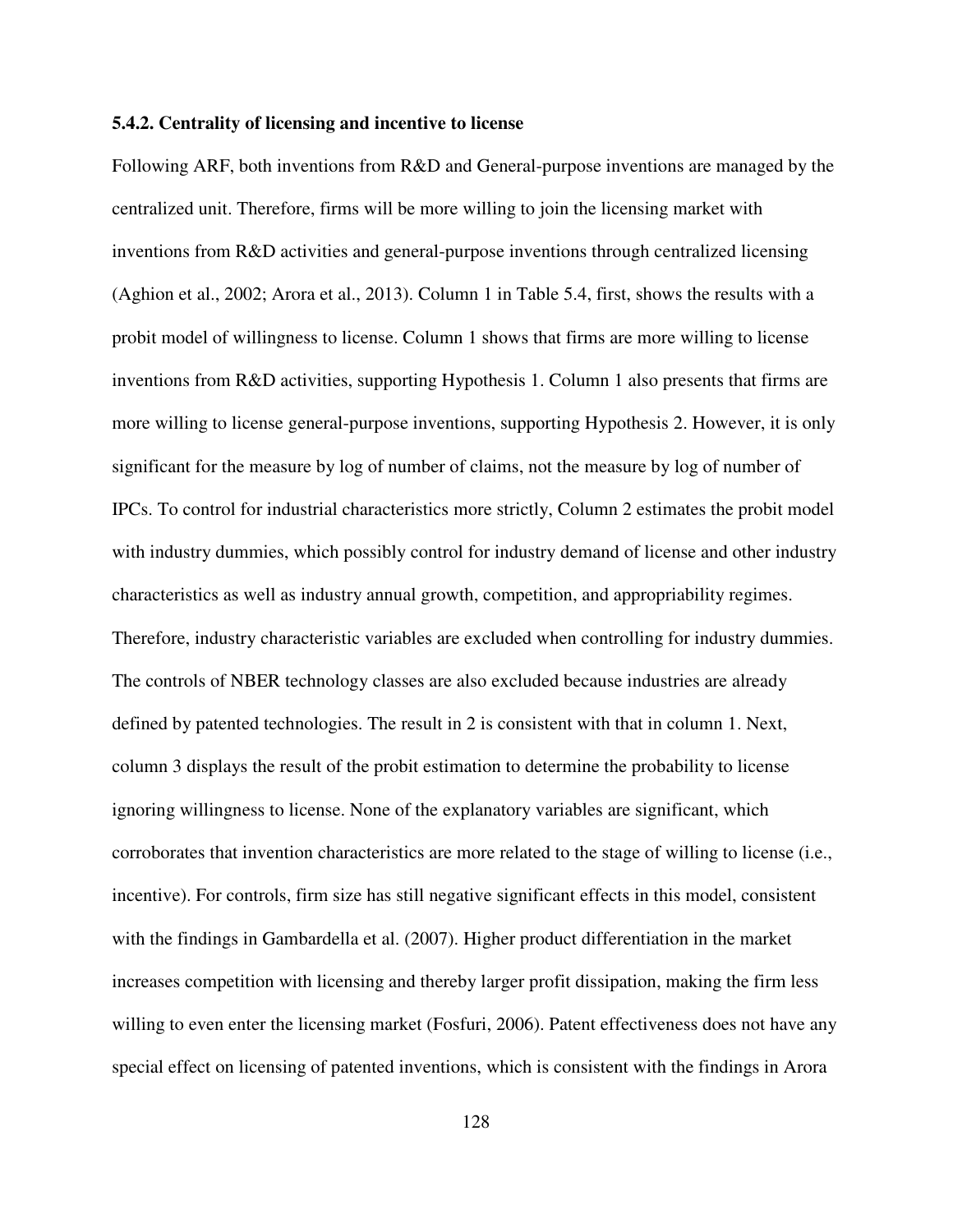and Ceccagnoli (2006) that patent effectiveness has a direct effect on patenting payoffs and licensing payoffs, but not on licensing payoffs given patent. Columns 4 to 6 show the results of OLS models and the results are consistent.

|                          |                | Probit         |              |                |                | $\overline{OLS}$ |              |
|--------------------------|----------------|----------------|--------------|----------------|----------------|------------------|--------------|
|                          | Willing to lic | Willing to lic | Licensed     |                | Willing to lic | Willing to lic   | Licensed     |
| Variables                | (1)            | (2)            | (3)          |                | (4)            | (5)              | (6)          |
| R&D (vs. non-R&D) inv    | $0.283$ **     | $0.238 *$      | 0.127        |                | $0.084$ **     | $0.071$ **       | 0.026        |
|                          | (0.123)        | (0.121)        | (0.153)      |                | (0.036)        | (0.036)          | (0.028)      |
| General-purpose          |                |                |              |                |                |                  |              |
| Log(no. of claims)       | $0.110*$       | $0.123$ **     | 0.035        |                | $0.036**$      | $0.042**$        | 0.006        |
|                          | (0.059)        | (0.060)        | (0.071)      |                | (0.019)        | (0.019)          | (0.014)      |
| Log(no. of IPCs)         | 0.030          | 0.002          | $-0.017$     |                | 0.011          | 0.002            | $-0.001$     |
|                          | (0.154)        | (0.156)        | (0.178)      |                | (0.050)        | (0.052)          | (0.036)      |
| Large firm $(>500)$      | $-0.543$ ***   | $-0.501$ ***   | $-0.531$ *** |                | $-0.191$ ***   | $-0.180$ ***     | $-0.126$ *** |
|                          | (0.113)        | (0.112)        | (0.130)      |                | (0.042)        | (0.042)          | (0.037)      |
| Medium firm (100-500)    | $-0.726$ ***   | $-0.721$ ***   | $-0.530$ *** |                | $-0.249$ ***   | $-0.250$ ***     | $-0.126$ *** |
|                          | (0.176)        | (0.176)        | (0.198)      |                | (0.056)        | (0.057)          | (0.046)      |
| Any external co-inventor | $-0.083$       | $-0.092$       | 0.016        |                | $-0.026$       | $-0.029$         | 0.000        |
|                          | (0.123)        | (0.123)        | (0.146)      |                | (0.039)        | (0.040)          | (0.030)      |
| Industry annual growth   | $0.035$ **     |                |              |                | $0.012**$      |                  |              |
|                          | (0.014)        |                |              |                | (0.005)        |                  |              |
| Competition              | $0.232$ ***    |                |              |                | $0.073$ ***    |                  |              |
|                          | (0.073)        |                |              |                | (0.023)        |                  |              |
| Patent effectiveness     | $-0.010$       |                |              |                | $-0.003$       |                  |              |
|                          | (0.007)        |                |              |                | (0.002)        |                  |              |
| Secrecy effectiveness    | 0.019          |                |              |                | 0.006          |                  |              |
|                          | (0.014)        |                |              |                | (0.004)        |                  |              |
| Filed year dummies       | Yes            | Yes            | Yes          |                | Yes            | Yes              | Yes          |
| <b>NBER</b> Tech classes | Yes            |                |              |                | Yes            |                  |              |
| Industry dummies         |                | Yes            | Yes          |                |                | Yes              | Yes          |
| Observations             | 1257           | 1250           | 1250         |                | 1257           | 1257             | 1257         |
| $F$ test                 | F(19, 1238)    | F(23, 1227)    | F(23, 1227)  | R <sub>2</sub> | 0.07           | 0.06             | 0.03         |
|                          | 3.91 ***       | $2.75$ ***     | $1.80**$     |                |                |                  |              |

Table 5.4. Invention types and licensing activity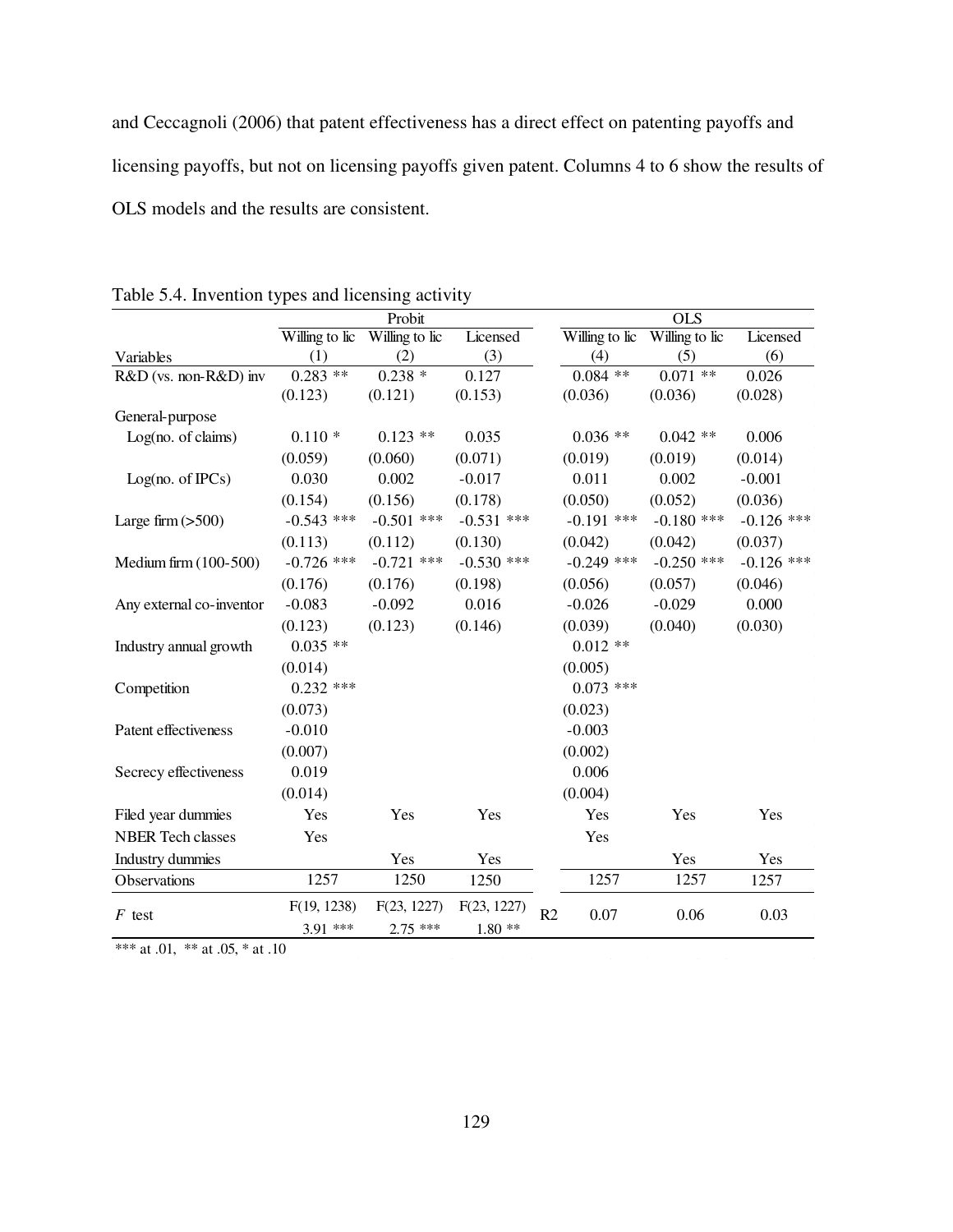#### **5.4.3. Centrality of licensing and exclusivity of licensing**

Inventions associated with decentralized licensing, which are inventions from non-R&D activity or specific-purpose inventions, may increase risks for licensors and licensees relatively more than inventions by centralized licensing because of high risk on licensors for losing their market share and high risk on licensees for uncertainty of contract after their targeted investments. This elicits higher exclusivity in the licensing contract for inventions managed by decentralized licensing than inventions managed by centralized licensing. Column 1 in Table 5.5 shows that inventions from R&D activity lower the probability of having exclusivity clauses in the licensing contracts while we cannot see the same relationship between general-purpose inventions and exclusivity, partially supporting Hypothesis 3. The results are consistent after controlling for industry dummies in column 2. For the further analysis, the multinomial probit model (which relaxes the independence assumption of the error terms and hence the IIA property which is easily violated by multinomial logit) is run with three categories: no licensing (reference group), licensing with non-exclusivity clauses, and licensing with exclusivity clauses, for those that are willing to license. Columns 3 and 4 present that invention from R&D activity significantly increases the probability of licensing with non-exclusivity clauses over non-licensing. Additionally, in the multinomial probit model with industry dummies in columns 5 and 6, the significance of inventions from R&D activity gets weaker, not significant at the conventional level (although p-value is about .15). However, it has no significant effect on the probability of licensing with exclusivity clauses over non-licensing although the direction is negative. These results are consistent with the argument in Hypothesis 3a. However, there is no significant relationship between general-purpose invention and exclusivity, not supporting Hypothesis 3b.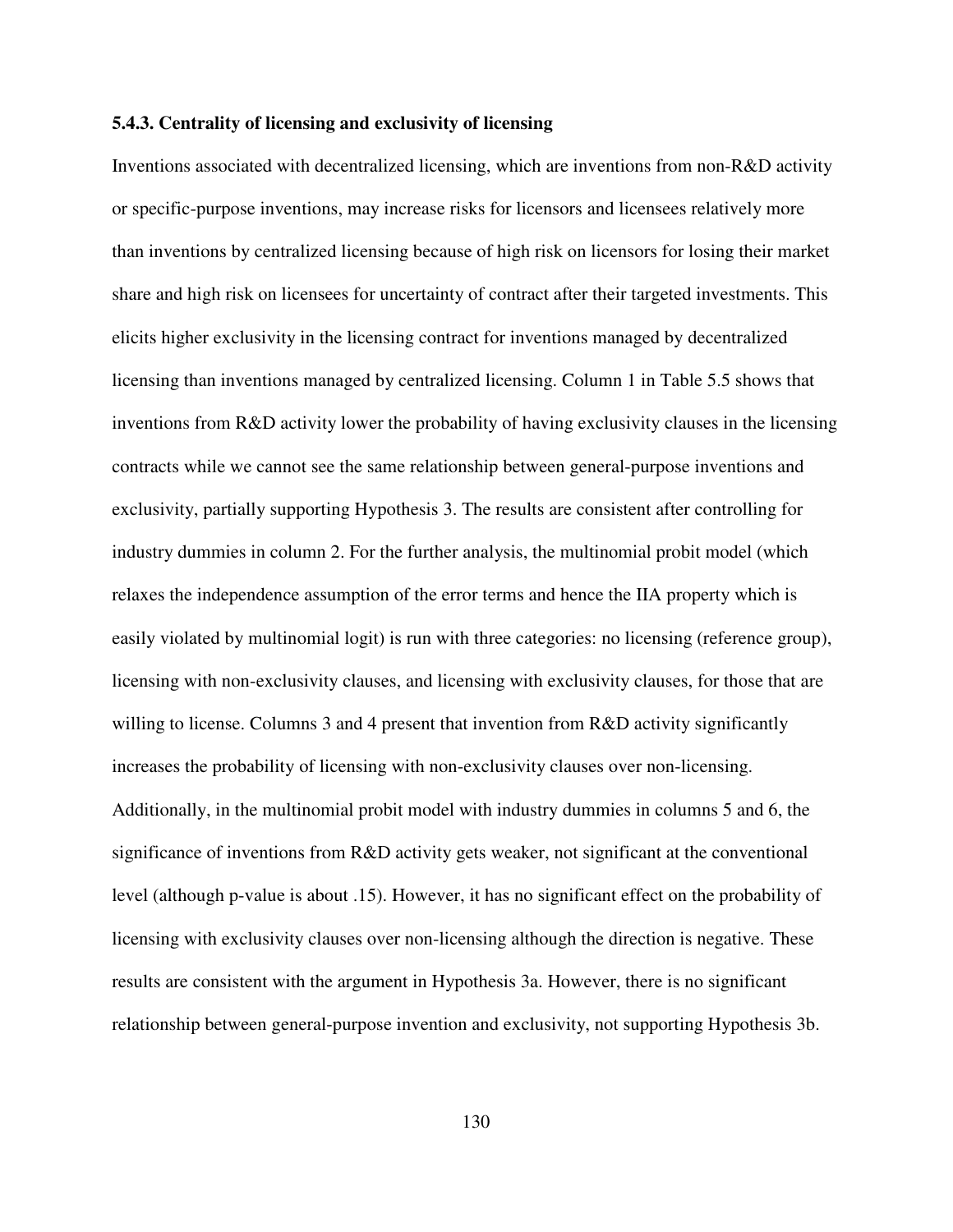|                          | Probit       | Probit      | Multinomial probit                               |              | Multinomial probit                |              |  |  |
|--------------------------|--------------|-------------|--------------------------------------------------|--------------|-----------------------------------|--------------|--|--|
|                          |              |             | $(\text{ref} = \text{not}$ licensed but willing) |              | $ref = not licensed but willing)$ |              |  |  |
|                          | Exclusivity  | Exclusivity | Lic with no exc Lic with exc                     |              | Lic with no exc Lic with exc      |              |  |  |
| Variables                | (1)          | (2)         | (3)                                              | (4)          | (5)                               | (6)          |  |  |
| R&D (vs. non-R&D) inv    | $-1.770$ *** | $-1.271$ *  | $1.212 *$                                        | $-0.309$     | 0.912 f                           | $-0.181$     |  |  |
|                          | (0.628)      | (0.647)     | (0.664)                                          | (0.409)      | (0.633)                           | (0.383)      |  |  |
| General-purpose          |              |             |                                                  |              |                                   |              |  |  |
| Log(no. of claims)       | 0.342        | 0.099       | $-0.206$                                         | 0.079        | $-0.166$                          | $-0.035$     |  |  |
|                          | (0.250)      | (0.226)     | (0.204)                                          | (0.170)      | (0.202)                           | (0.162)      |  |  |
| Log(no. of IPCs)         | 0.686        | 0.425       | $-0.757$                                         | 0.040        | $-0.670$                          | 0.140        |  |  |
|                          | (0.714)      | (0.614)     | (0.508)                                          | (0.400)      | (0.523)                           | (0.396)      |  |  |
| Large firm $(>500)$      | $-0.633*$    | $-0.936$ ** | $-0.255$                                         | $-0.887$ *** | $-0.129$                          | $-0.961$ *** |  |  |
|                          | (0.356)      | (0.368)     | (0.355)                                          | (0.286)      | (0.340)                           | (0.275)      |  |  |
| Medium firm (100-500)    | $-1.623$ **  | $-1.191*$   | 0.652                                            | $-0.319$     | 0.408                             | $-0.648$     |  |  |
|                          | (0.659)      | (0.627)     | (0.694)                                          | (0.571)      | (0.696)                           | (0.557)      |  |  |
| Any external co-inventor | 0.164        | 0.308       | 0.305                                            | $0.723$ **   | 0.208                             | $0.564*$     |  |  |
|                          | (0.437)      | (0.414)     | (0.404)                                          | (0.342)      | (0.411)                           | (0.323)      |  |  |
| Industry annual growth   | 0.000        |             | $-0.041$                                         | $-0.044$     |                                   |              |  |  |
|                          | (0.048)      |             | (0.044)                                          | (0.043)      |                                   |              |  |  |
| Competition              | 0.056        |             | $-0.180$                                         | $-0.038$     |                                   |              |  |  |
|                          | (0.346)      |             | (0.280)                                          | (0.218)      |                                   |              |  |  |
| Patent effectiveness     | $-0.067$ *   |             | 0.039                                            | $-0.010$     |                                   |              |  |  |
|                          | (0.036)      |             | (0.027)                                          | (0.022)      |                                   |              |  |  |
| Secrecy effectiveness    | $-0.111*$    |             | 0.100                                            | $-0.059$     |                                   |              |  |  |
|                          | (0.059)      |             | (0.067)                                          | (0.042)      |                                   |              |  |  |
| Filed year dummies       | Yes          | Yes         | Yes                                              | Yes          | Yes                               | Yes          |  |  |
| <b>NBER</b> Tech classes | Yes          |             | Yes                                              | Yes          |                                   |              |  |  |
| Industry dummies         |              | Yes         |                                                  |              | Yes                               | Yes          |  |  |
| Observations             | 103          | 98          | 322                                              |              | 322                               |              |  |  |
| $F$ test                 | F(18, 1648)  | F(18, 1573) | F(38, 1625)                                      |              |                                   | F(34, 1629)  |  |  |
|                          | $2.13***$    | $1.92**$    | 103.31 ***                                       |              | 121.37 ***                        |              |  |  |

Table 5.5. Invention types and licensing exclusivity

\*\*\* at .01, \*\* at .05, \* at .10;  $\dagger$  p = .15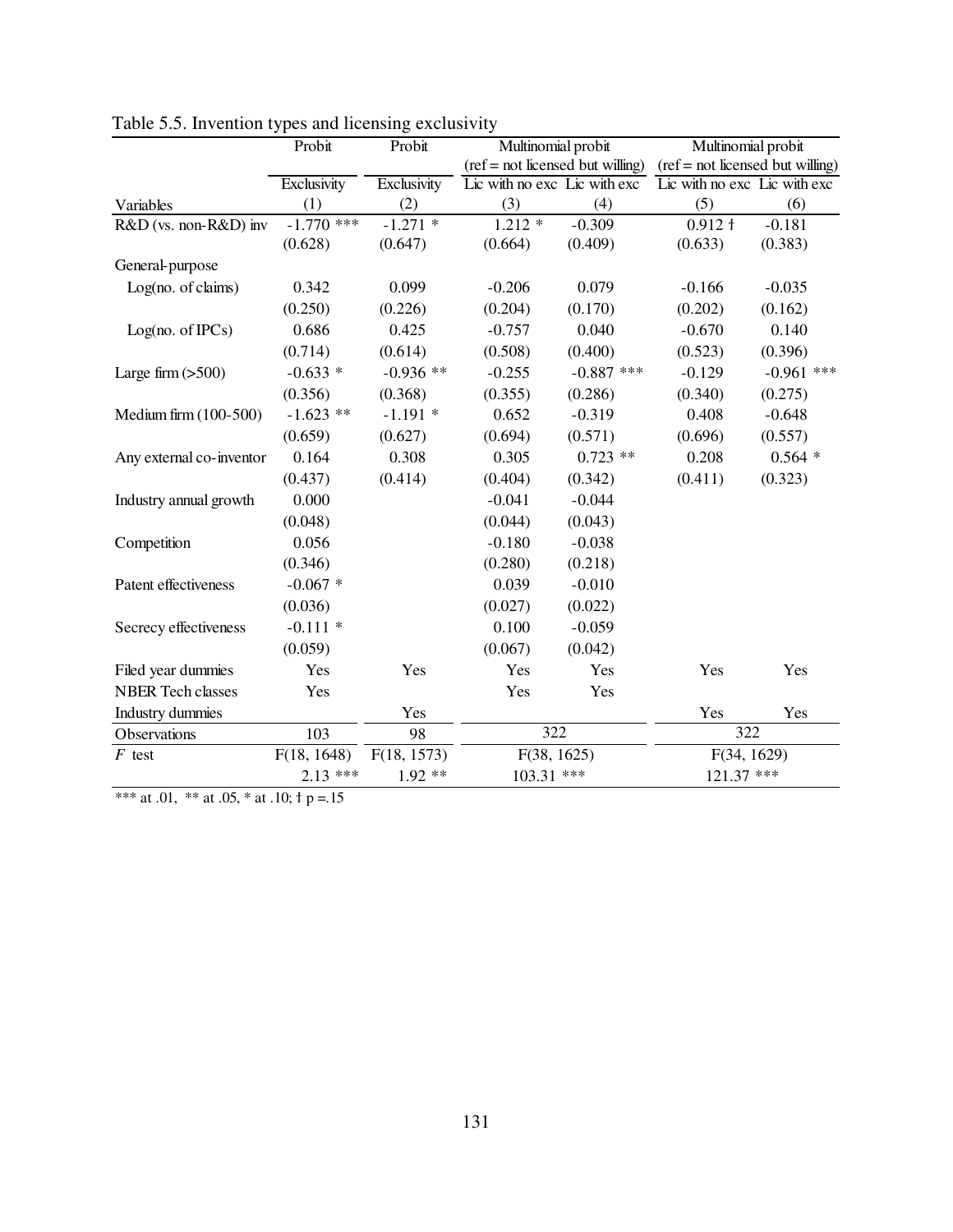The measures of general-purpose invention by claims and IPCs may have limitations to capture the characteristics of general-purpose technology or may better represent other characteristics of the invention. In particular, a broad patent scope, defined by the number of IPCs, may be associated with the high value of the patent (Lerner, 1994). If the generality of technology is also associated with high value, firms may be less willing to license general-purpose inventions and further more willing to put exclusivity clauses when licensing although it is managed by centralized licensing. This may make the relationship between general-purpose inventions and willing to license or exclusivity unclear in the models. Moreover, although general-purpose inventions are characterized by less direct competition between licensor and licensee, they may be sometimes better managed by decentralized licensing because application of general-purpose technology requires "innovational complementarities", that is, "the interplay between a bundle of improved technological attributes that characterize the general-purpose technology and the wider environment (e.g., downstream application sectors or geographical locations) in which the general-purpose technology operates (Rosenberg and Trajtenberg, 2004)". If general-purpose invention is managed by centralized licensing, the relationship between general-purpose technology and its users may depend more on arms-length market transactions, which would produce "'too little, too late' innovation in both the general-purpose technology and the application sectors (Bresnahan and Trajtenberg, 1995)". However, the decentralized unit (e.g. business unit), through their relatively more embedded business relationships or geographical market information, may have better information of potential users which can innovate and improve their own technologies using the general-purpose technology. Therefore, it is likely that general-purpose invention is not only associated with centralized licensing because of the wide range of applications, transferability, and less direct competition between licensor and licensee,

132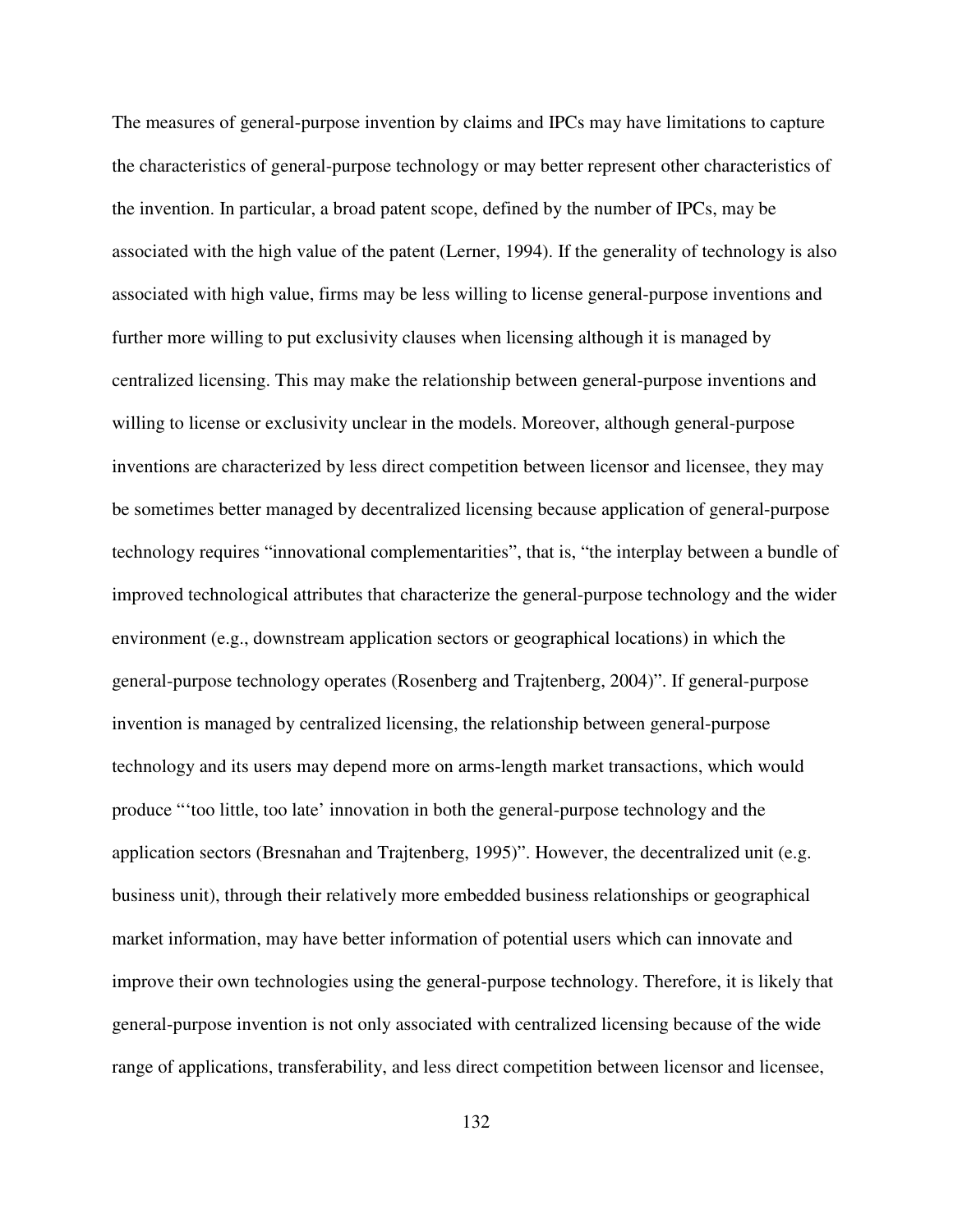but also associated with decentralized licensing because of innovational complementarities. These complicated characteristics on general-purpose technology may make the relationship between general-purpose invention and licensing activity more ambiguous.

## **5.5. Conclusion and implications**

Building on and extending existing research on market- and firm-level drivers of licensing activity, this study, based on the AFR theoretical model, uses invention-level licensing data to examine how inventions managed by different structures are related to different strategies in the licensing process and advances research on the relationship between contractual exclusivity and relational governance. First, the results show that invention origin (R&D vs. non-R&D activity) and output characteristics (general-purpose vs. specific purpose) are related to the firm's incentive to join the licensing market. More specifically, inventions from R&D activity are more likely to engage in the licensing market than inventions from non-R&D activity. Also, there is some evidence that general-purpose inventions are more likely to engage in the licensing market than specific-purpose inventions. While many existing studies on licensing have analyzed what characteristics of firms affect the firm's licensing rate or what industrial characteristics drive more licensing activity of the firm, moving beyond this approach, this study analyzes how firms build a licensing strategy for different inventions, which is not uniform. Furthermore, the data are not limited to a particular industry, such as chemicals or pharmaceuticals. The results show the effects from data spanning all manufacturing industries, providing more comprehensive analyses. Looking at internal strategic dynamics in firms across industries through inventionlevel analysis adds new evidence on the effects of invention characteristics on licensing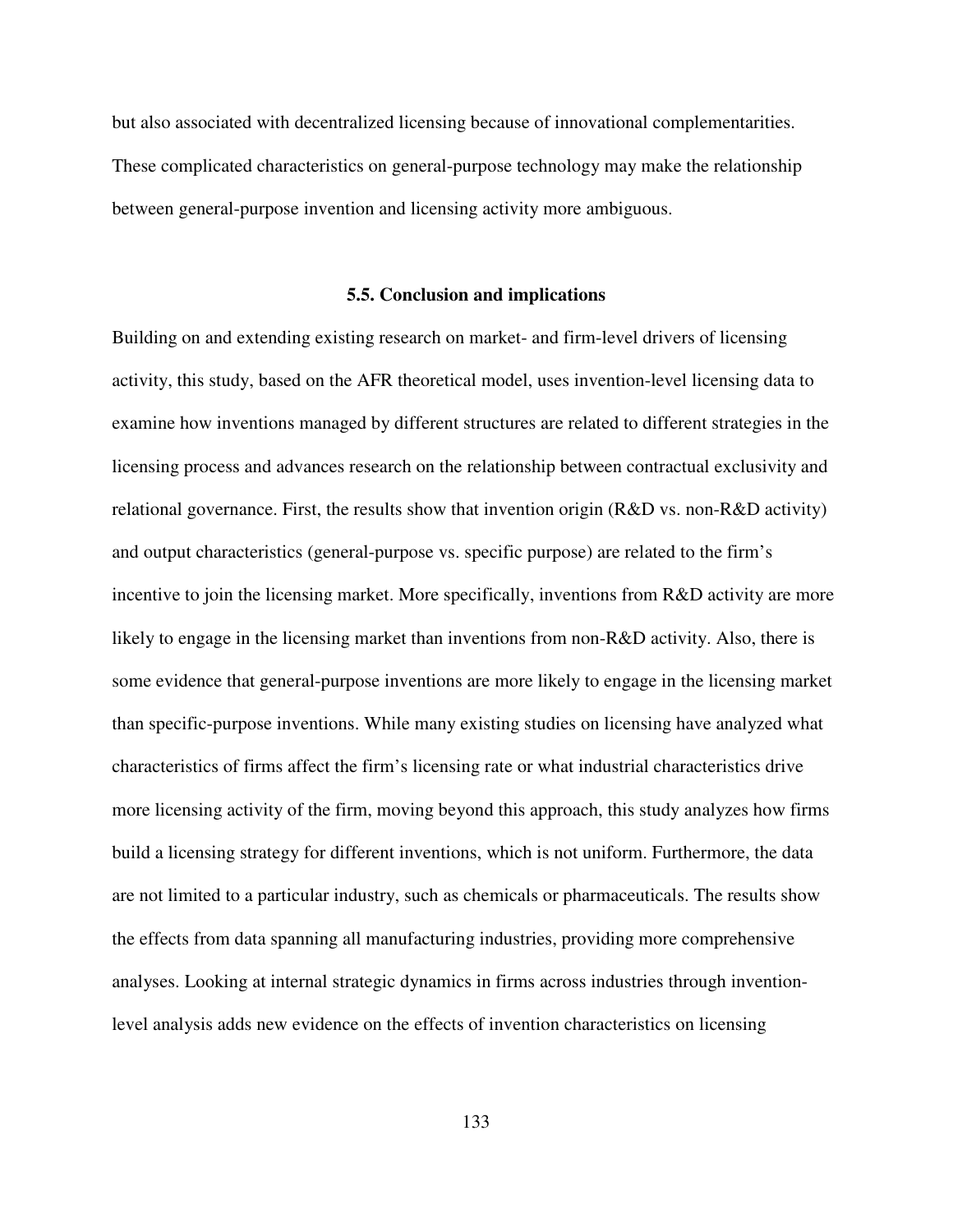strategies and outcomes, contributing new results to the field of strategic management of licensing.

This study also considers the process of structuring agreements, highlighting differences due to inventions with different licensing management, adding new empirical evidence to the AFR theoretical model and to research on contractual structure in licensing deals. Inventions by centralized and decentralized licensing face different levels of hazard problems in the licensing market. The results show that inventions from non-R&D activity are more likely to have exclusivity clauses than inventions from R&D activity because inventions from non-R&D activity need relatively more hostages due to higher risks for both licensors and licensees. However, this does not hold for specific-purpose inventions (vs. general-purpose inventions). Therefore, the results partially support that inventions managed by decentralized licensing are more likely to have exclusivity clauses in the licensing deals. Further study is needed to develop better measures and also develop a more elaborate theory of general-purpose technology to test the relationship between general-purpose technology and licensing activity more clearly. Because general-purpose technology requires "innovational complementarities", we may not be able to simply argue that it is managed by centralized licensing, which requires a more careful theory of managing general-purpose technology. Moreover, future research should include nonpatented inventions as well as patented inventions for analysis based on the evidence that a substantial rate of non-patented inventions joins the market for technology (Cockburn and Henderson, 2003). Despite these limitations, this study provides empirical evidence of the AFR model, contributes to better understanding the strategic management of licensing and markets for technology, and suggests more research opportunities beyond firm- or market-level analyses of licensing.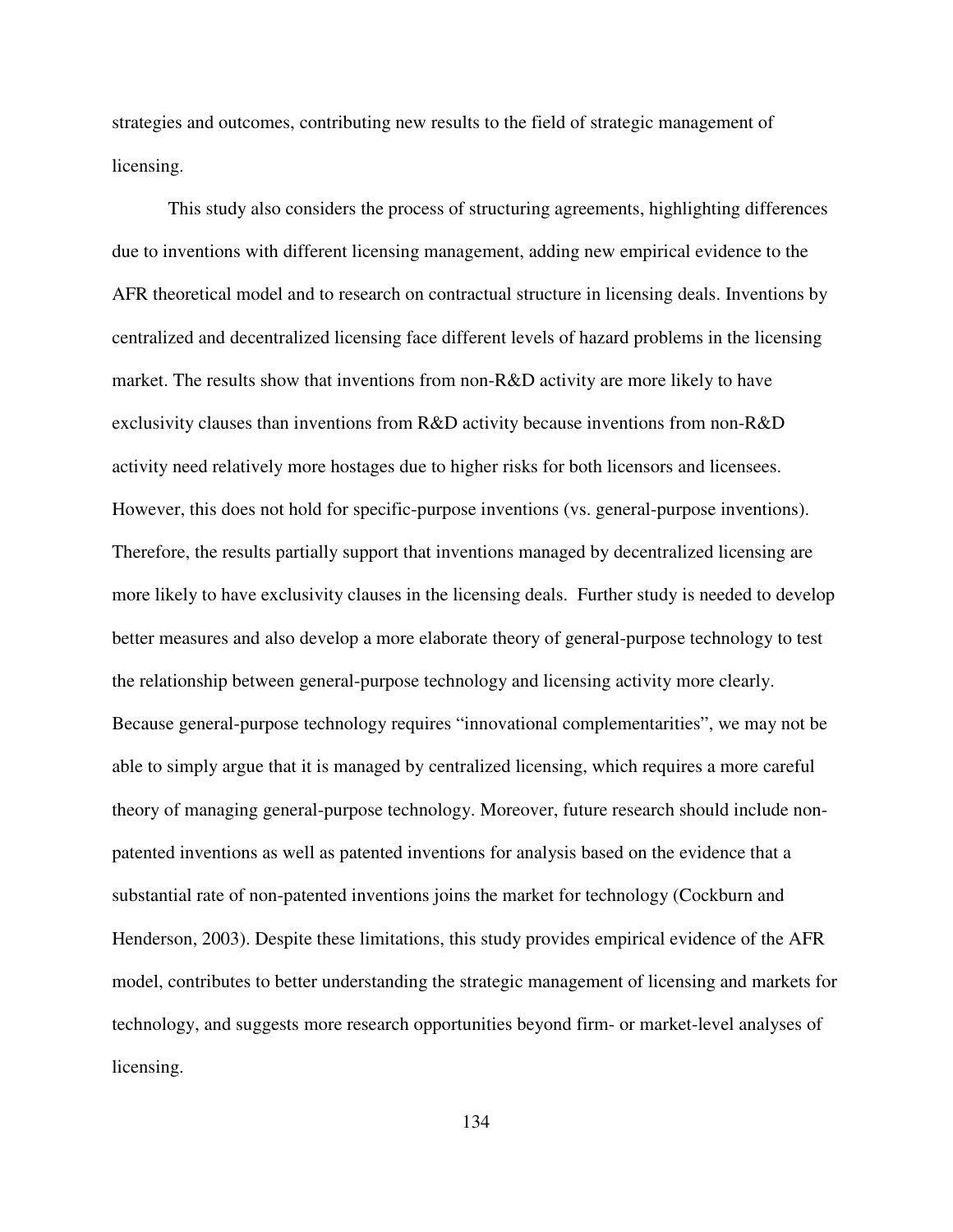## **CHAPTER 6**

## **IMPLICATIONS AND CONTRIBUTIONS**

This dissertation begins by comparing different innovation indicators, introduces non-R&D innovation into research on innovation, and then analyzes characteristics of non-R&D inventions as well as the different impacts of non-R&D and R&D invention on the decision to participate in markets for technology. These results allow us to elaborate discussion about how to improve measurement of innovation, overcome the limited view of innovation research focusing on R&D, and develop several arguments related to firm innovation strategy and performance, improving our understanding of the innovation process and helping innovation policymakers depend more on solid scientific findings on innovation.

The comparison of existing innovation indicators guides us to considering the understudied area of non-R&D based innovation. The study of non-R&D innovation contributes to better tapping innovation management and policy understandings of the organizations of innovation to create a more balanced view of the innovation system and capture the neglected economy. Considering non-R&D innovation is especially important for policy. For example, current policy such as R&D tax credits (generated from the R&D-centered view in innovation policy) consequently subsidizes one kind of innovation, R&D innovation, although this may not be what this policy actually intended. While innovation from R&D has been assumed to have more spillover effects than that from other activities (and hence is worth of subsidy), this is an empirical question. However, even assuming that R&D has more spillover effects, it is not always better. What we want may be the limited spillover effects within country, not across countries or all over the world because we still want to keep our competitive advantage. In this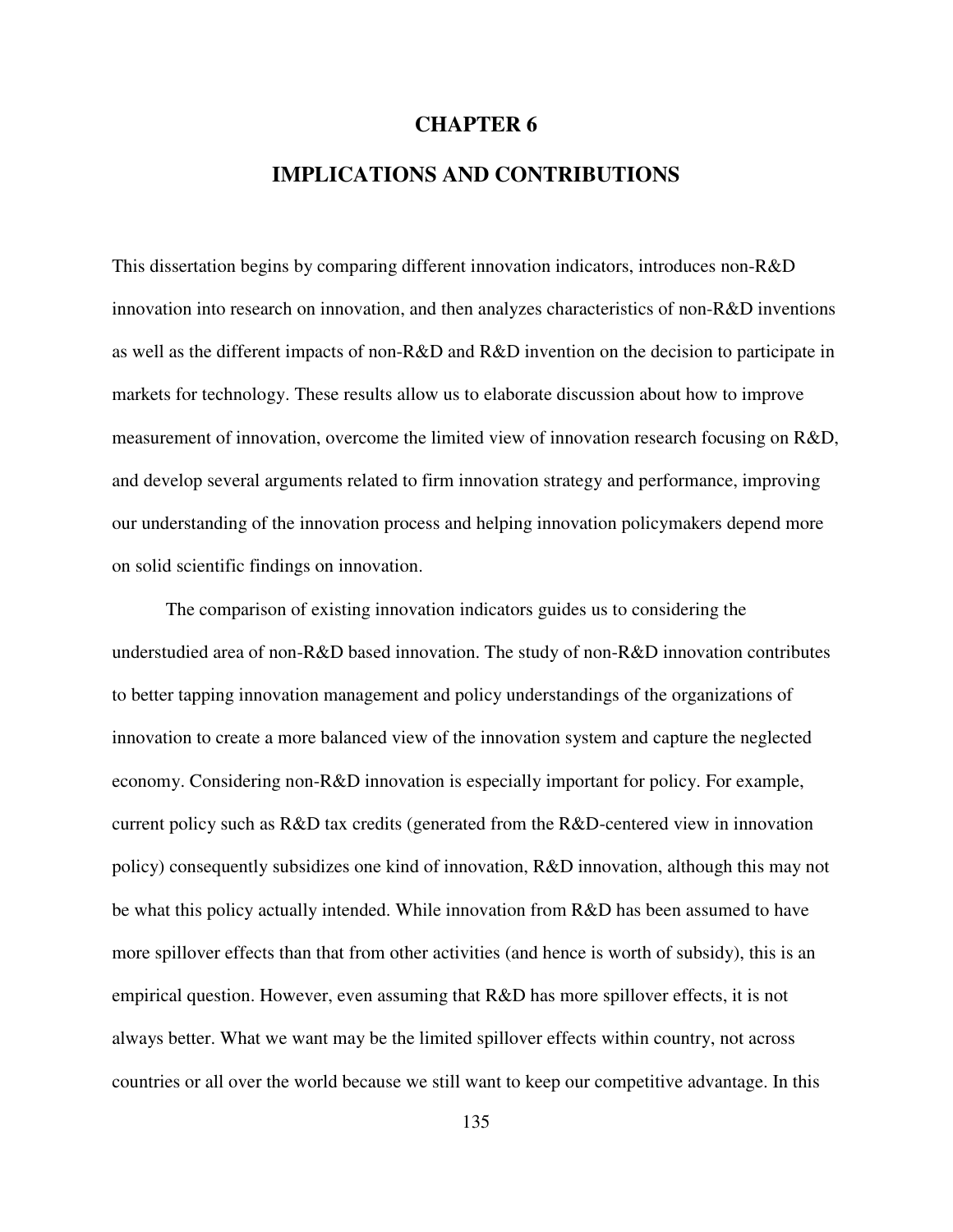sense, broader spillover effects by R&D-driven technologies cannot always be considered better than relatively narrower spillover effects by non-R&D-driven technologies. Rather, non-R&Ddriven technologies may spill over across units within a firm or across agents within a region, bringing the moderate spillover effects but still keeping the region competitive.

Firms have different internal capabilities for conducting R&D and different productivity of R&D. Non-R&D-based innovations can be an alternative (and complementary) strategy to R&D-based innovations and may have a significant economic value that has been underappreciated. Thus, organizations may underuse innovation-potentials based on the conventional perception that innovation is generated by R&D. However, activity outside of R&D does not simply respond to the results of R&D but may also suggest product innovation, so that experience in and understanding of production and practice processes outside of R&D can open new product possibilities (Thomas, 1994). Furthermore, although the rates of generating innovation outside if official R&D will vary by knowledge environment in which those non-R&D activities operate, workers outside of R&D can also create new solutions and new products on their own, based on learning by production at commercial scale and their own experiments, often unobserved by others. This viewpoint is consistent with recent policy discussions emphasizing the importance of production in the US innovation economy. For example, outsourcing a manufacturing function overseas is a prevalent strategy by US firms. However, for some industries or some firms, outsourcing manufacturing may mean outsourcing innovation itself. Policy decisions or business decisions regarding this outsourcing need to be made with careful consideration of different external knowledge characteristics and importance of cumulative work experiences for innovation, in addition to short-term production cost reduction. Training employees in non-R&D as well as R&D is also important to cultivate their potentials to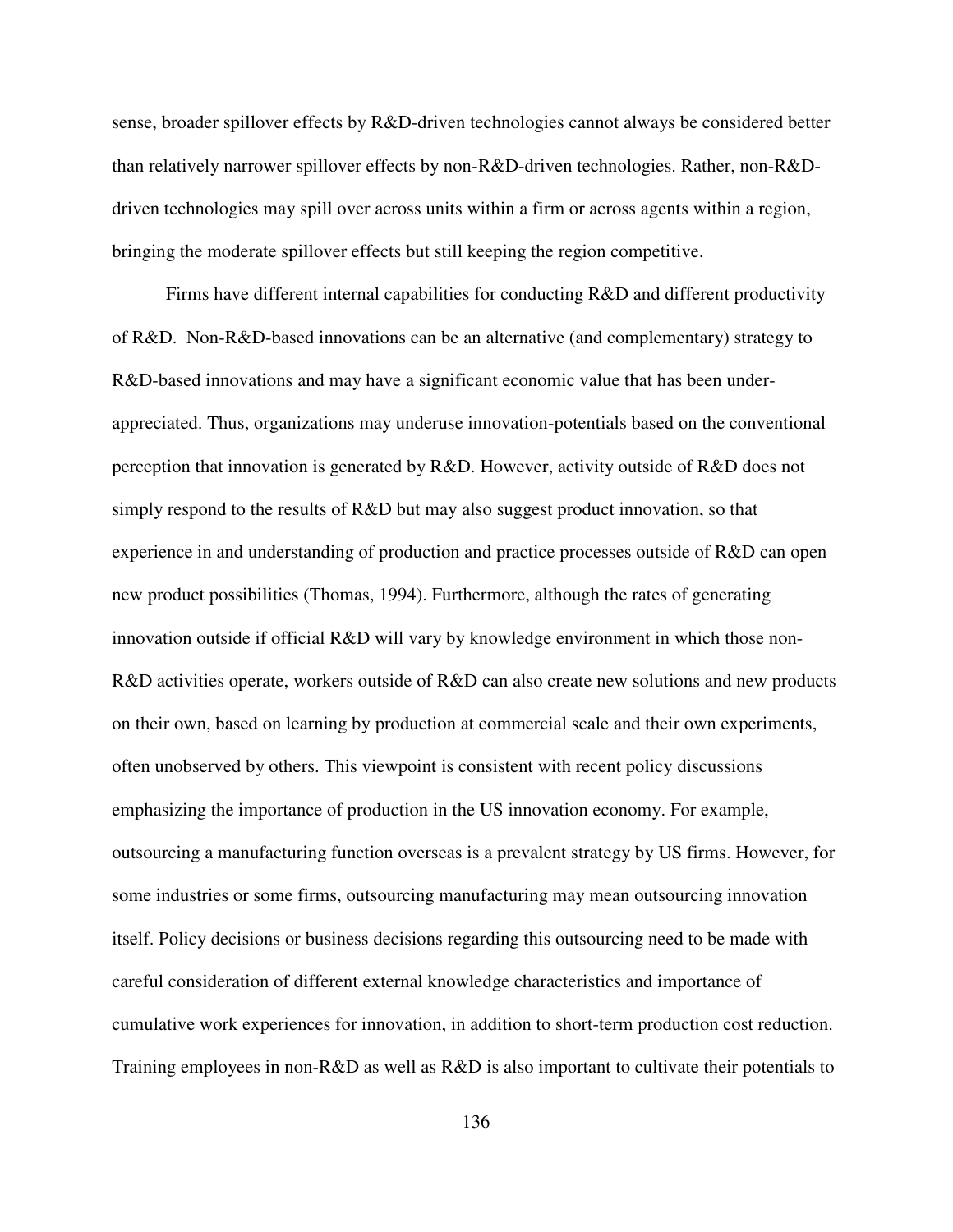generate innovation. Some states provide training for their residents to attract more manufacturing facilities in their states. A good example is Georgia's Quick Start workforce training program attracting KIA auto factory through this way (Dobbs, 2013). This dissertation further suggests that training manufacturing employees beyond their minimum skills and avoiding strict work authority between R&D and non-R&D would promote innovation potentials also from the other side of the organization. Not only training, but also building more visible organization structures (e.g., TQM, lean manufacturing) will increase the rate of non-R&D innovation, thereby increasing overall innovativeness in the organization.

Lastly, the research on willingness-to-license of non-R&D and R&D invention will move current research on licensing, which mostly focuses on firm and market characteristics, one step forward, elaborating the effects of inventions associated with different organizing of licensing on the firm's licensing activity in the market for technology. The results suggest that firms may have to differentiate their strategy to suit invention characteristics, contributing to the field of strategic management of licensing.

Overall, this dissertation tries to answer the more fundamental question in the science of science and innovation policy on the understanding of the nature of knowledge in the innovation process and the likely outcomes of inventions embedding different characteristics. I believe, this research broadens understanding of innovation in organizations and leverages this broader understanding in order to develop our theories of innovation and improve the empirical foundation for innovation policy.

137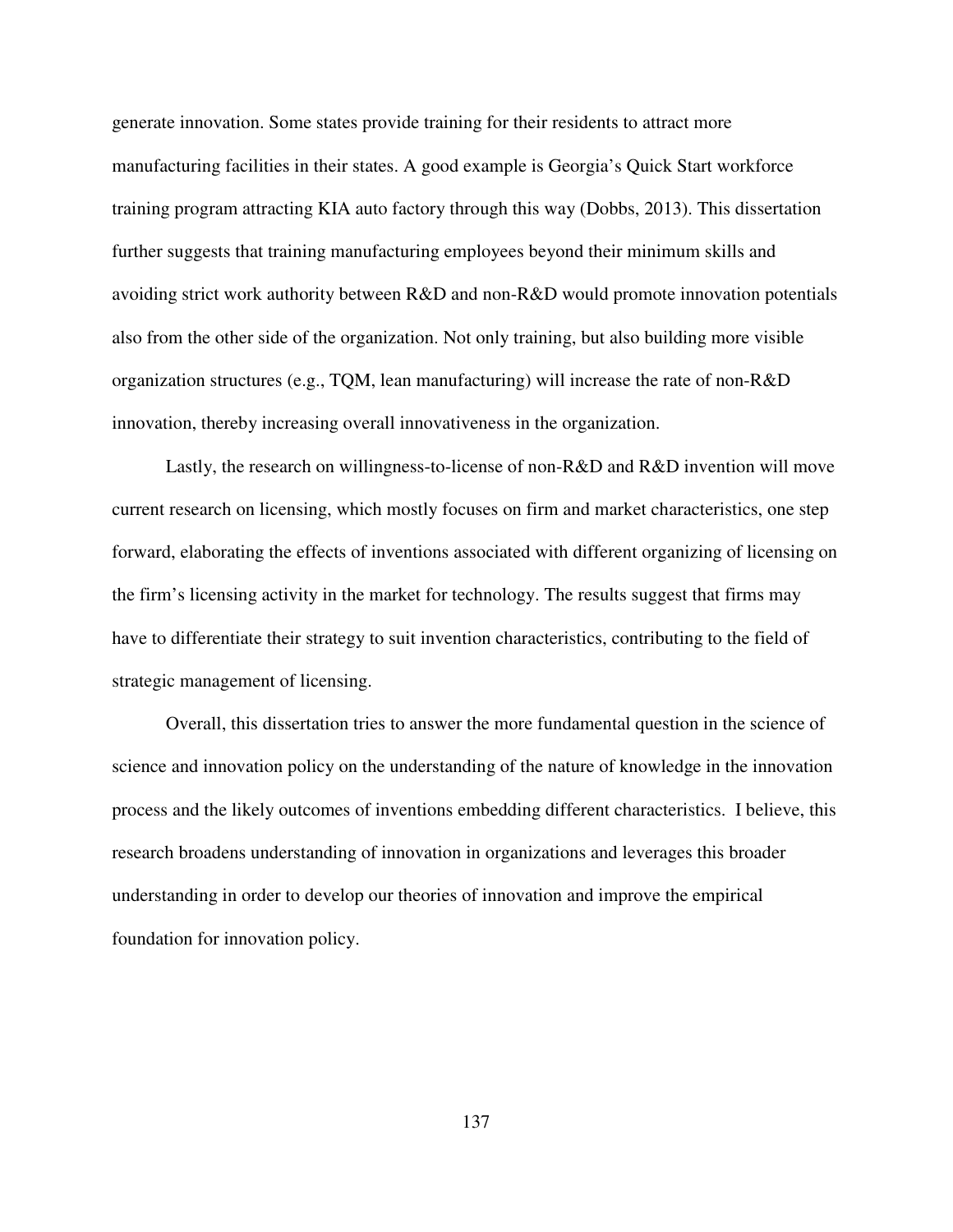## **REFERENCES**

Aghion, P., Bloom, N., Blundell, R., Griffith, R., Howitt, P., 2005. Competition and innovation. Quarterly Journal of Economics 120, 701-728.

Aghion, P., Howitt, P., Violante, G.L., 2002. General purpose technology and wage inequality. Journal of Economic Growth 7, 315-345.

Agrawal, A., Cockburn, I., Zhang, L., 2014. Deals not done: Sources of failure in the market for ideas. Strategic Management Journal.

Ahuja, G., Lampert, C.M., Tandon, V., 2008. Moving Beyond Schumpeter. The Academy of Management Annals 2, 1-98.

Amabile, T.M., 1983. The social psychology of creativity. Journal of personality and social psychology 45, 357.

Amabile, T.M., 1996. Creativity and innovation in organizations. Harvard Business School.

Anand, B.N., Khanna, T., 2000. The structure of licensing contracts. The journal of industrial economics 48, 103-135.

Andrews, F.M., 1976. Creative process, in: Pelz, D.C., Andrews, F.M. (Eds.), Scientists in Organizations, 2nd ed. . University of Michigan Institute for Social Research, Ann Arbor, MI, pp. 337-366.

Anton, J.J., Yao, D.A., 2004. Little patents and big secrets. Rand Journal of Economics 35, 1-22.

Aoki, R., 1991. R&D competition for product innovation. The American Economic Review 81, 252-256.

Argote, L., Darr, E., 2000. Repositories of knowledge in franchise organizations. The nature and dynamics of organizational capabilities, 51-68.

Arora, A., 1995. Licensing tacit knowledge. Economics of Innovation and New Technology 4, 41-60.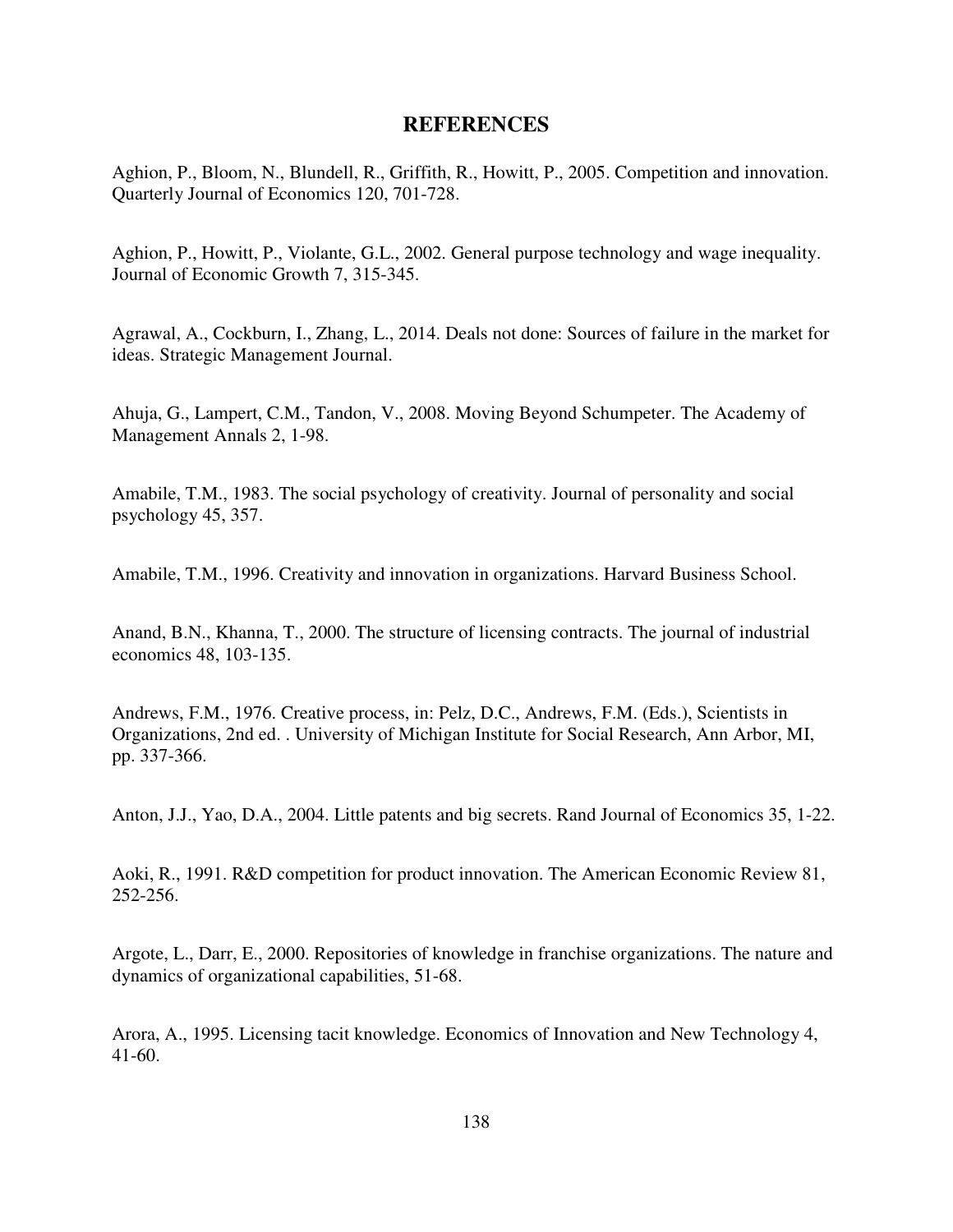Arora, A., 1996. Contracting for tacit knowledge. Journal of Development Economics 50, 233- 256.

Arora, A., 1997. Patents, licensing, and market structure in the chemical industry. Research Policy 26, 391-403.

Arora, A., Belenzon, S., Rios, L.A., 2011. The organization of R&D in American corporations: the determinants and consequences of decentralization. National Bureau of Economic Research.

Arora, A., Ceccagnoli, M., 2006. Patent protection, complementary assets, and firms' incentives for technology licensing. Management Science 52, 293.

Arora, A., Cohen, W.M., Walsh, J.P., 2014. The Acquisition and Commercialization of Invention in American Manufacturing: Incidence and Impact. National Bureau of Economic Research.

Arora, A., Fosfuri, A., 2003. Licensing the market for technology. Journal of Economic Behavior & Organization 52, 277-295.

Arora, A., Fosfuri, A., Rønde, T., 2013. Managing licensing in a market for technology. Management science 59, 1092-1106.

Arora, A., Gambardella, A., 1994. The changing technology of technological change. Research Policy 23, 523-532.

Arora, A., Gambardella, A., 2010. Ideas for rent. Industrial and Corporate Change 19, 775-803.

Arundel, A., 2001. The relative effectiveness of patents and secrecy for appropriation. Research Policy 30, 611-624.

Arundel, A., Bordoy, C., Kanerva, M., 2008. Neglected innovators. INNO-Metrics Thematic Paper, European Commission, DG Enterprise, Brussels, March 31.

Aschhoff, B., Baier, E., Crass, D., Hud, M., Hünermund, P., Köhler, C., Peters, B., Rammer, C., Schricke, E., Schubert, T., 2013. Innovation in Germany-Results of the German CIS 2006 to 2010. ZEW Dokumentation.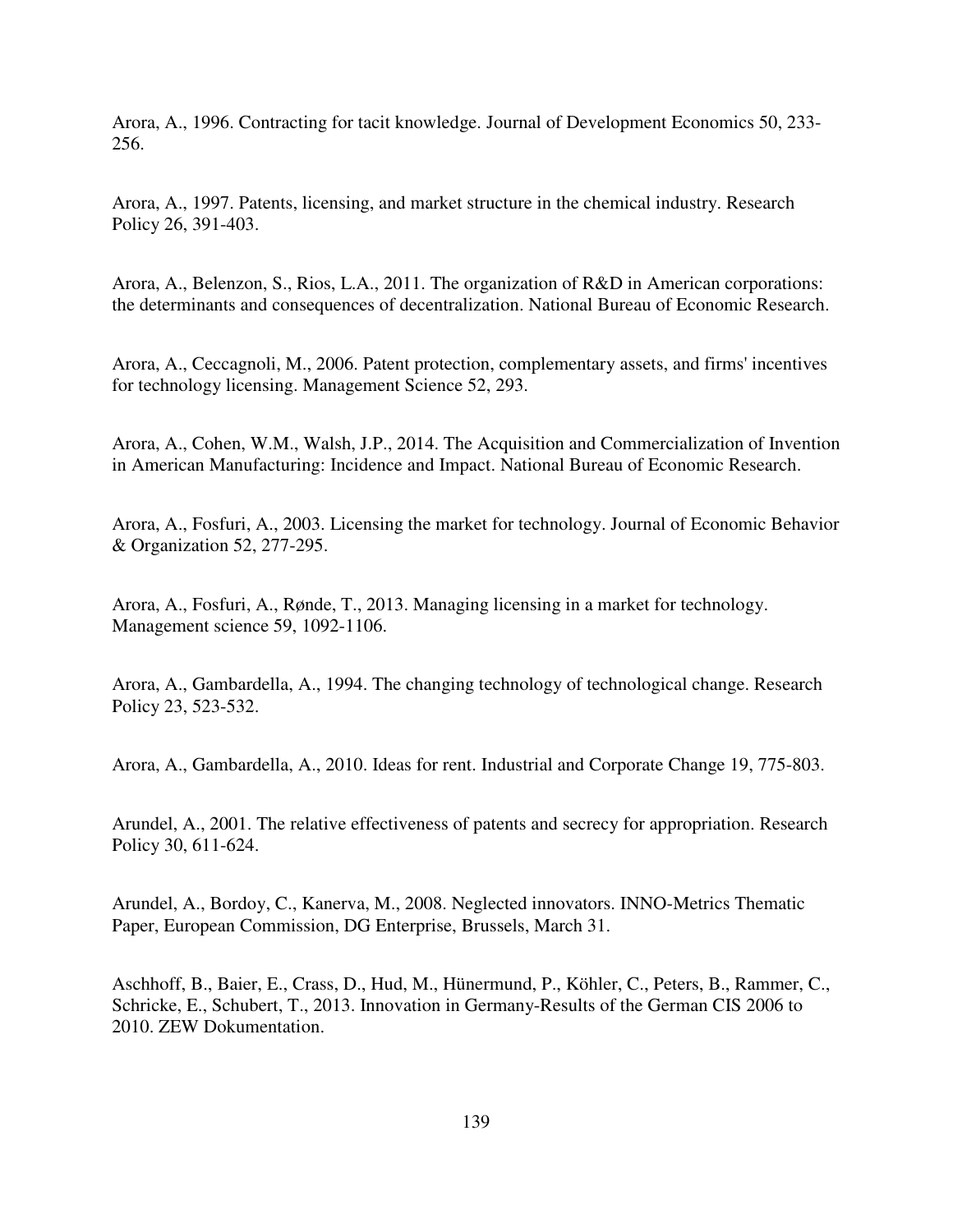Asheim, B.T., 2002. Temporary organisations and spatial embeddedness of learning and knowledge creation. Geografiska Annaler: Series B, Human Geography 84, 111-124.

Asheim, B.T., Coenen, L., 2006. Contextualising regional innovation systems in a globalising learning economy: on knowledge bases and institutional frameworks. The Journal of Technology Transfer 31, 163-173.

Asheim, B.T., Hansen, H.K., 2009. Knowledge bases, talents, and contexts: On the usefulness of the creative class approach in Sweden. Economic Geography 85, 425-442.

Asheim, B.T., Isaksen, A., 2002. Regional innovation systems: the integration of local 'sticky'and global 'ubiquitous' knowledge. The Journal of Technology Transfer 27, 77-86.

Audretsch, D.B., Feldman, M.P., 1996. R&D spillovers and the geography of innovation and production. The American Economic Review, 630-640.

Axtell, C.M., Holman, D.J., Unsworth, K.L., Wall, T.D., Waterson, P.E., Harrington, E., 2000. Shopfloor innovation. Journal of occupational and organizational psychology 73, 265-285.

Baer, M., 2012. Putting creativity to work. Academy of management journal 55, 1102-1119.

Banks, A., Metzgar, J., 1989. Participating in management. Labor Research Review 1, 7.

Baptista, R., 2001. Geographical clusters and innovation diffusion. Technological Forecasting and Social Change 66, 31-46.

Basu, R., Green, S.G., 1997. Leader-Member Exchange and Transformational Leadership. Journal of Applied Social Psychology 27, 477-499.

Benkard, C.L., 2000. Learning and forgetting. American Economic Review 90, 1034-1054.

Berry, F.S., Berry, W.D., 1992. Tax innovation in the states. American Journal of Political Science, 715-742.

Bessen, J., 2009. NBER PDP Project User Documentation. mimeo.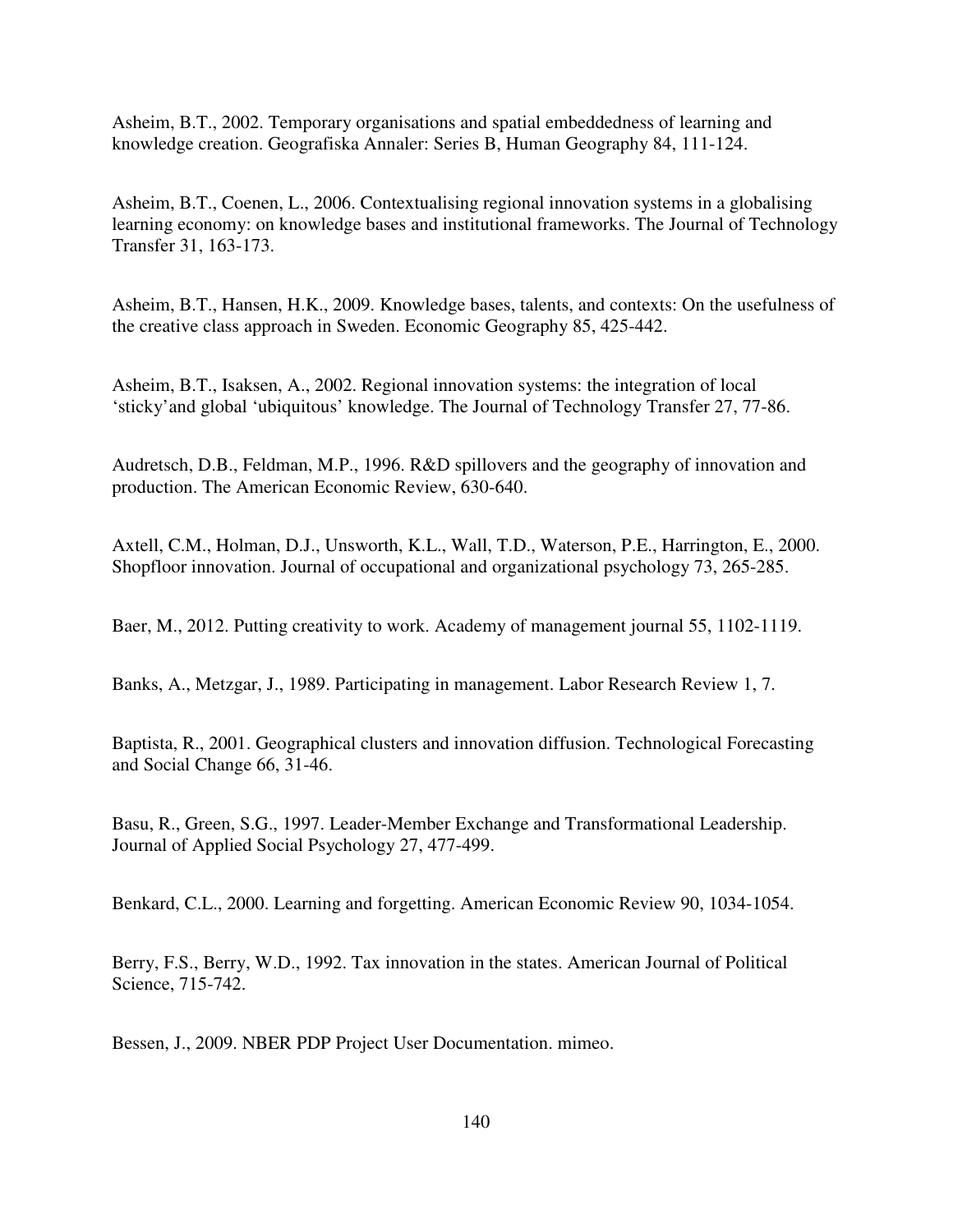Blalock, H.M., 1968. The measurement problem: A gap between the languages of theory and research, Methodology in social research. McGraw Hill New York, pp. 5-27.

Blundell, R., Griffith, R., Van Reenen, J., 1999. Market share, market value and innovation in a panel of British manufacturing firms. The Review of Economic Studies 66, 529-554.

Brancheau, J.C., Wetherbe, J.C., 1990. The adoption of spreadsheet software. Information Systems Research 1, 115-143.

Brennan, A., Dooley, L., 2005. Networked creativity. Technovation 25, 1388-1399.

Bresnahan, T., Gambardella, A., 1998. The division of inventive labor and the extent of the market, General purpose technologies and economic growth. The MIT Press, p. 253.

Bresnahan, T.F., Trajtenberg, M., 1995. General purpose technologies 'Engines of growth'? Journal of econometrics 65, 83-108.

Brown, J., Duguid, P., 1989. Innovation in the workplace: A perspective on organizational learning, CMU Conference on Organizational Learning, Pittsburgh, PA.

Brown, J.S., Duguid, P., 1991. Organizational learning and communities-of-practice. Organization science 2, 40-57.

Burt, R.S., 1987. Social contagion and innovation. American journal of Sociology, 1287-1335.

Carpenter, D.P., 2004. The political economy of FDA drug review. Health Affairs 23, 52-63.

Caves, R.E., Crookell, H., Killing, J.P., 1983. The imperfect market for technology licenses. Oxford Bulletin of Economics and statistics 45, 249-267.

Cockburn, I., Henderson, R., 2003. The IPO Survey on Strategic Management of Intellectual Property. Intellectual Property Owners Association, Washington, DC, 888-901.

Cockburn, I., Henderson, R., Stern, S., 1999. The diffusion of science-driven drug discovery. National Bureau of Economic Research.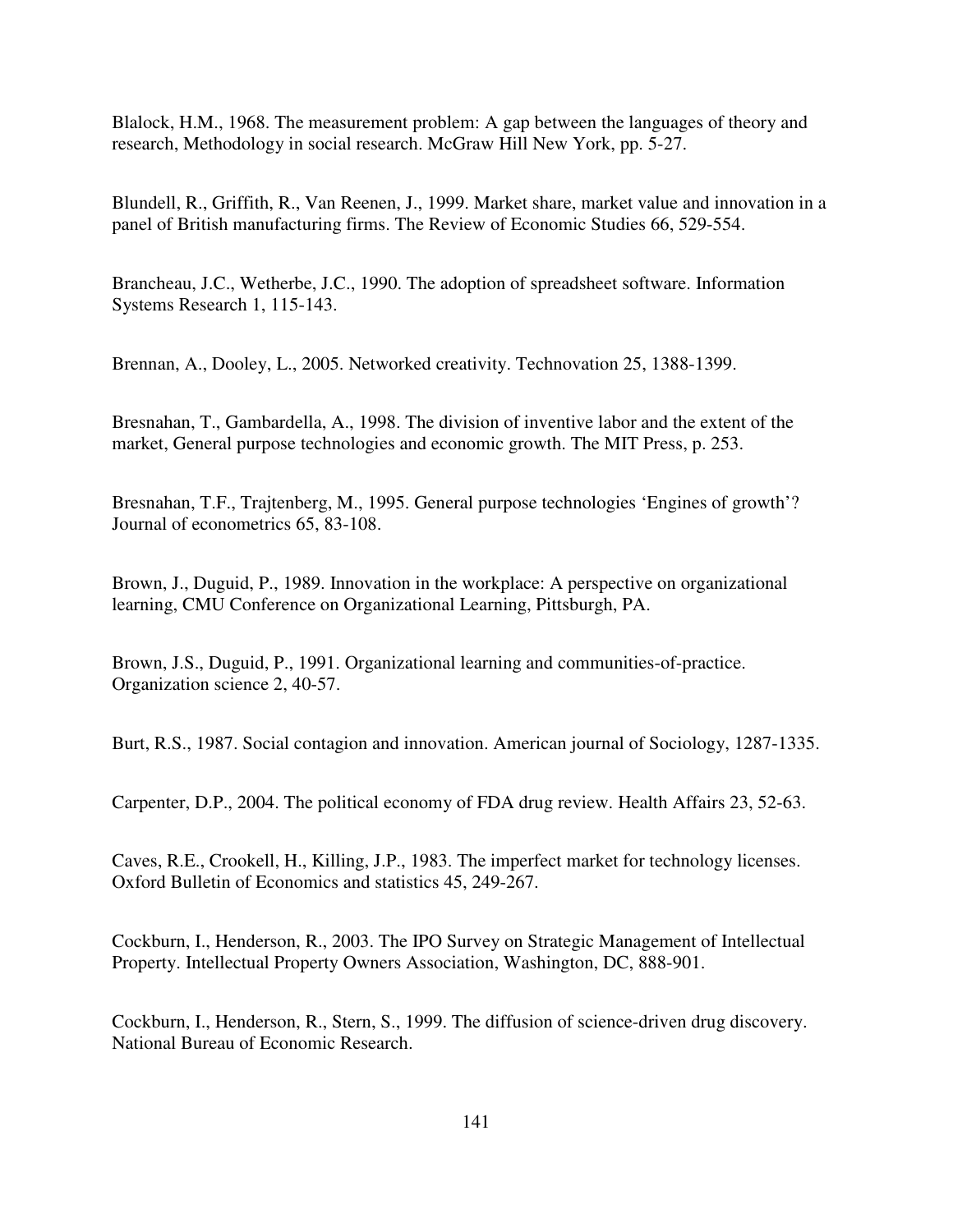Cockburn, I.M., Griliches, Z., 1987. Industry effects and appropriability measures in the stock markets valuation of R&D and patents. National Bureau of Economic Research Cambridge, Mass., USA.

Cohen, W.M., 2010. Fifty years of empirical studies of innovative activity and performance. Handbook of the Economics of Innovation 1, 129-213.

Cohen, W.M., Goto, A., Nagata, A., Nelson, R.R., Walsh, J.P., 2002. R&D spillovers, patents and the incentives to innovate in Japan and the United States. Research Policy 31, 1349-1367.

Cohen, W.M., Klepper, S., 1996a. Firm size and the nature of innovation within industries. The Review of Economics and Statistics 78, 232-243.

Cohen, W.M., Klepper, S., 1996b. A reprise of size and R & D. The economic journal, 925-951.

Cohen, W.M., Levinthal, D.A., 1989. Innovation and learning. The economic journal 99, 569- 596.

Cohen, W.M., Levinthal, D.A., 1990. Absorptive capacity. Administrative science quarterly, 128-152.

Cohen, W.M., Nelson, R.R., Walsh, J.P., 2000. Protecting their intellectual assets. National Bureau of Economic Research.

Cohen, W.M., Walsh, J.P., 2000. R&D spillovers, appropriability and R&D intensity. Economic Evaluation of Technological Change, 22-29.

Coleman, J., Katz, E., Menzel, H., 1957. The diffusion of an innovation among physicians. Sociometry 20, 253-270.

Conti, R., Gambardella, A., Novelli, E., 2013. Research on markets for inventions and implications for R&D allocation strategies. The Academy of Management Annals 7, 717-774.

Coombs, R., Narandren, P., Richards, A., 1996. A literature-based innovation output indicator. Research Policy 25, 403-413.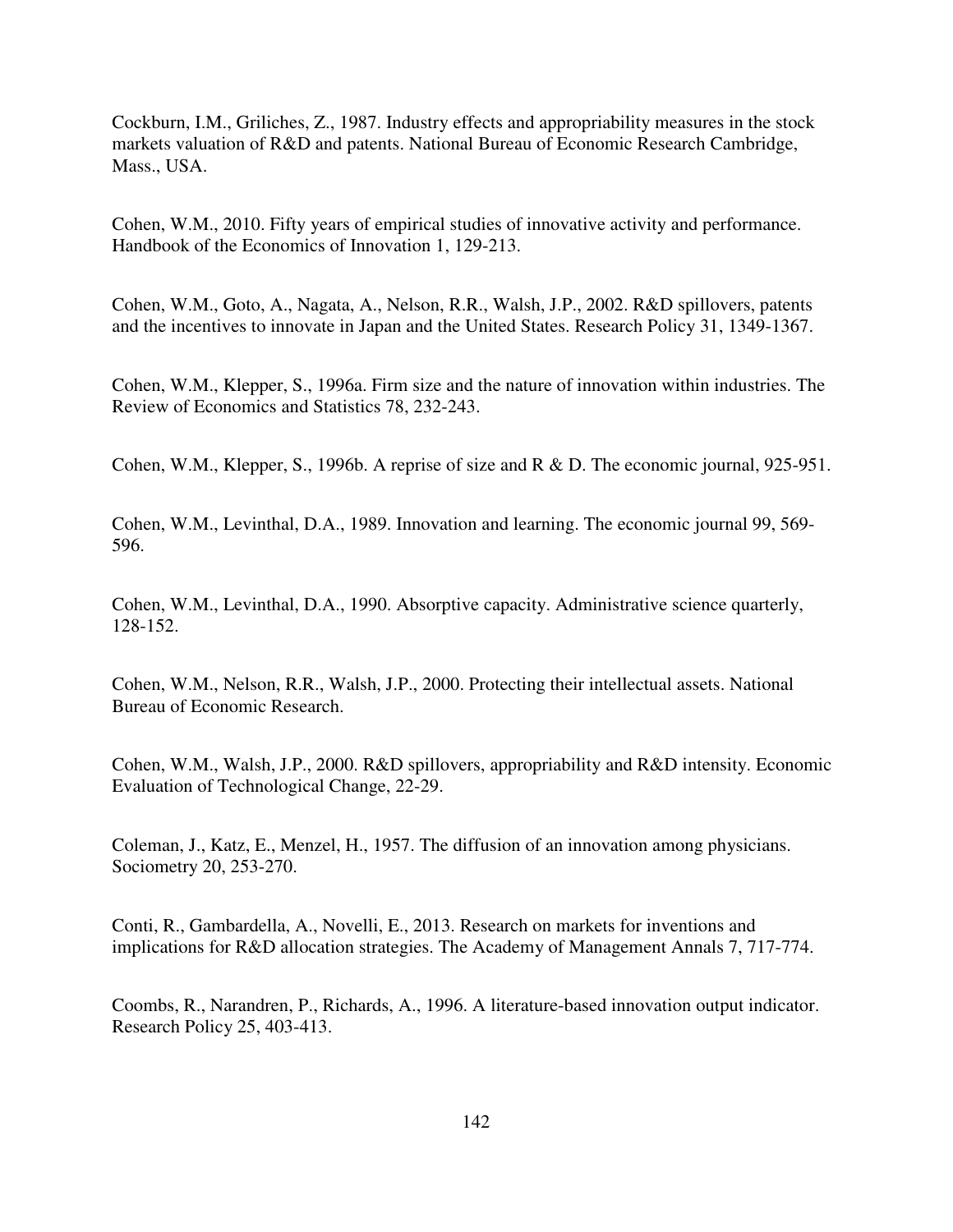Cummings, L., 1965. Organizational climates for creativity. Academy of management journal 8, 220-227.

Darr, E.D., Argote, L., Epple, D., 1995. The acquisition, transfer, and depreciation of knowledge in service organizations: Productivity in franchises. Management science 41, 1750-1762.

Davidson, C., Segerstrom, P., 1998. R&D subsidies and economic growth. The RAND Journal of Economics, 548-577.

DiLiello, T.C., Houghton, J.D., 2006. Maximizing organizational leadership capacity for the future. Journal of Managerial Psychology 21, 319-337.

Dobbs, B., 2013. Fast, Flexible, Customized: Georgia's Quick Start Workforce Training Program, IndustryWeek. Available at http://www.industryweek.com/quick-start.

Doi, N., 1985. Diversification and R&D activity in Japanese manufacturing firms. Managerial and Decision Economics 6, 147-152.

Dubois, P., de Mouzon, O., Scott Morton, F., Seabright, P., 2011. Market size and pharmaceutical innovation. TSE Working Paper 11.

Eysenck, H.J., 1993. Creativity and personality. Psychological Inquiry 4, 147-178.

Fagerberg, J., 2003. Innovation. working paper.

Fliegel, F.C., Kivlin, J.E., 1966. Attributes of innovations as factors in diffusion. American journal of Sociology, 235-248.

Fong, C.T., 2006. The effects of emotional ambivalence on creativity. Academy of management journal 49, 1016-1030.

Ford, C.M., 1996. A theory of individual creative action in multiple social domains. Academy of Management review 21, 1112-1142.

Fosfuri, A., 2006. The licensing dilemma: understanding the determinants of the rate of technology licensing. Strategic Management Journal 27, 1141-1158.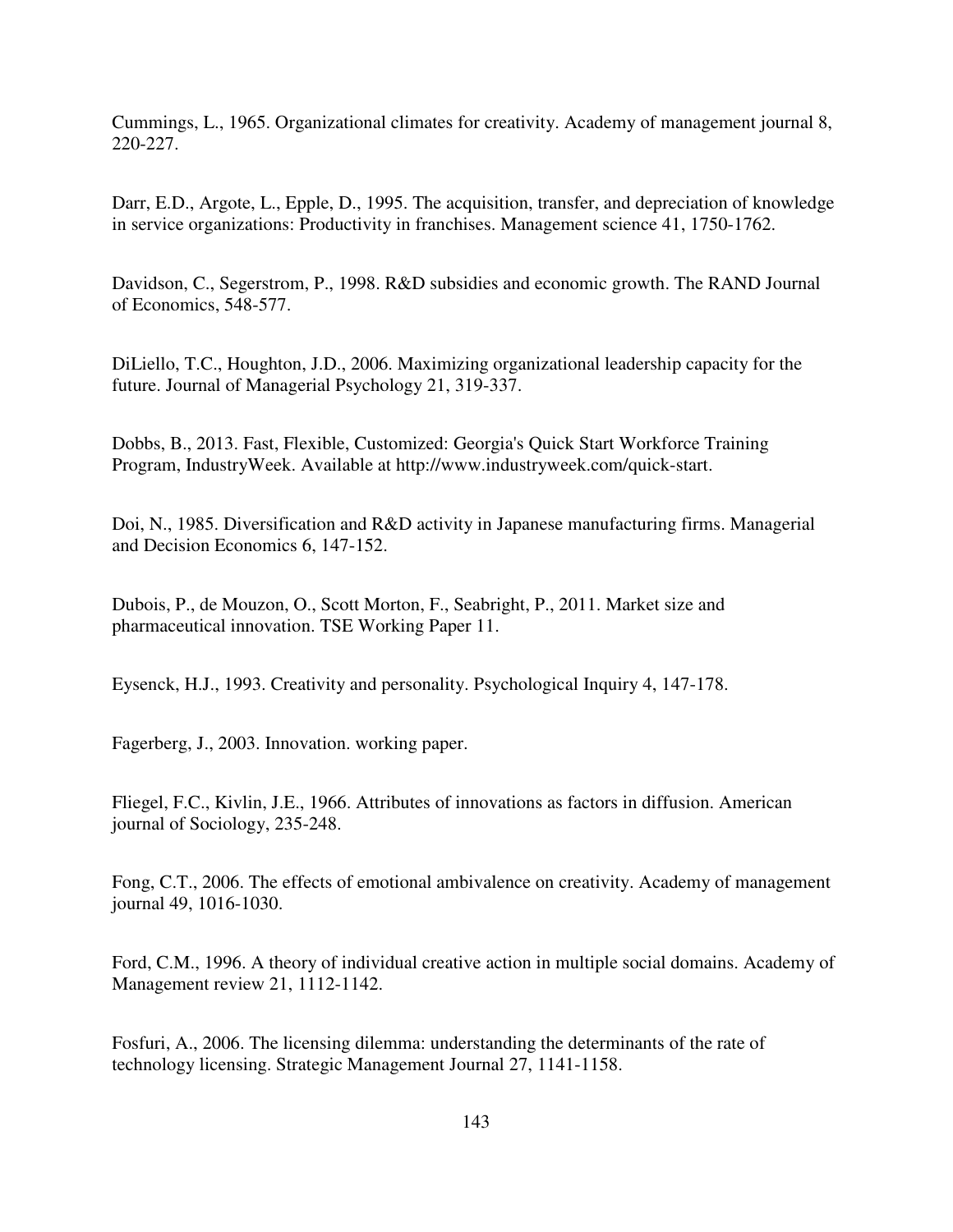Fosfuri, A., Giarratana, M.S., 2009. Masters of War. Management science 55, 181-191.

Gallini, N.T., Winter, R.A., 1985. Licensing in the theory of innovation. The RAND Journal of Economics, 237-252.

Gallini, N.T., Wright, B.D., 1990. Technology transfer under asymmetric information. The RAND Journal of Economics, 147-160.

Gallup, 2007. Flash EB Series #215: Innobarometer 2007: Analytical Report. DG Enterprise, European Commission, Brussels.

Gambardella, A., Giuri, P., Luzzi, A., 2007. The market for patents in Europe. Research Policy 36, 1163-1183.

Gans, J., Stern, S., 2003. The product market and the market for "ideas". Research Policy 32, 333-350.

Gans, J.S., Stern, S., 2010. Is there a market for ideas? Industrial and corporate change 19, 805- 837.

Gault, F., 2013. Handbook of innovation indicators and measurement. Edward Elgar Publishing.

Gavetti, G., Greve, H.R., Levinthal, D.A., Ocasio, W., 2012. The behavioral theory of the firm. The Academy of Management Annals 6, 1-40.

Geroski, P.A., 1990. Innovation, technological opportunity, and market structure. Oxford economic papers 42, 586-602.

Geroski, P.A., Pomroy, R., 1990. Innovation and the evolution of market structure. The journal of industrial economics, 299-314.

Gerstein, M.A., Plewes, T.J., Brown, L.D., 2004. Measuring research and development expenditures in the US economy. National Academies Press.

Giuri, P., Mariani, M., Brusoni, S., Crespi, G., Francoz, D., Gambardella, A., Garcia-Fontes, W., Geuna, A., Gonzales, R., Harhoff, D., Hoisl, K., Le Bas, C., Luzzi, A., Magazzini, L., Nesta, L., Nomaleri, O., Palomeras, N., Patel, P., Romanelli, M., Verspagen, B., 2007. Inventors and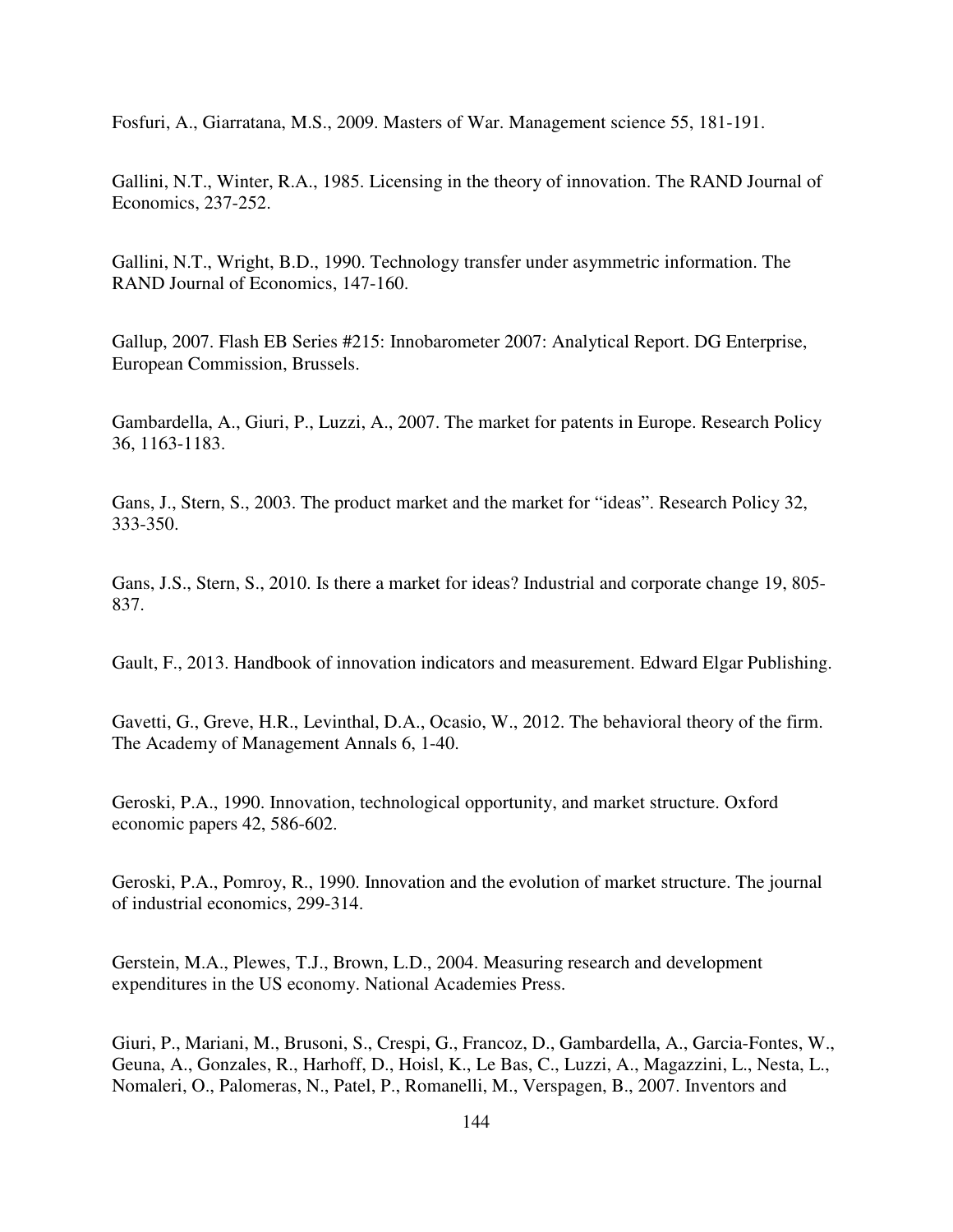invention processes in Europe: Results from the PatVal-EU survey. Research Policy 36, 1107- 1127.

Glynn, M.A., 1996. Innovative genius. Academy of Management review 21, 1081-1111.

Gopalakrishnan, S., Damanpour, F., 1997. A review of innovation research in economics, sociology and technology management. Omega 25, 15-28.

Govindarajan, V., Kopalle, P.K., 2006. Disruptiveness of innovations. Strategic Management Journal 27, 189-199.

Grant, A.M., Berry, J.W., 2011. The necessity of others is the mother of invention. Academy of management journal 54, 73-96.

Gray, V., 1973. Innovation in the states. The American Political Science Review, 1174-1185.

Greve, H.R., 1996. Patterns of competition. Administrative science quarterly, 29-60.

Greve, H.R., 2007. Exploration and exploitation in product innovation. Industrial and Corporate Change 16, 945-975.

Griffith, R., Redding, S., Van Reenen, J., 2004. Mapping the two faces of R&D. Review of Economics and Statistics 86, 883-895.

Griliches, Z., 1957. Hybrid corn. Econometrica, Journal of the Econometric Society, 501-522.

Grupp, H., Schmoch, U., 1999. Patent statistics in the age of globalisation. Research Policy 28, 377-396.

Hall, B.H., Helmers, C., Rogers, M., Sena, V., 2012. The choice between formal and informal intellectual property. National Bureau of Economic Research.

Hall, B.H., Jaffe, A.B., Trajtenberg, M., 2001. The NBER patent citation data file. National Bureau of Economic Research.

Halle, D., 1984. America's Working Man. University of Chicago Press.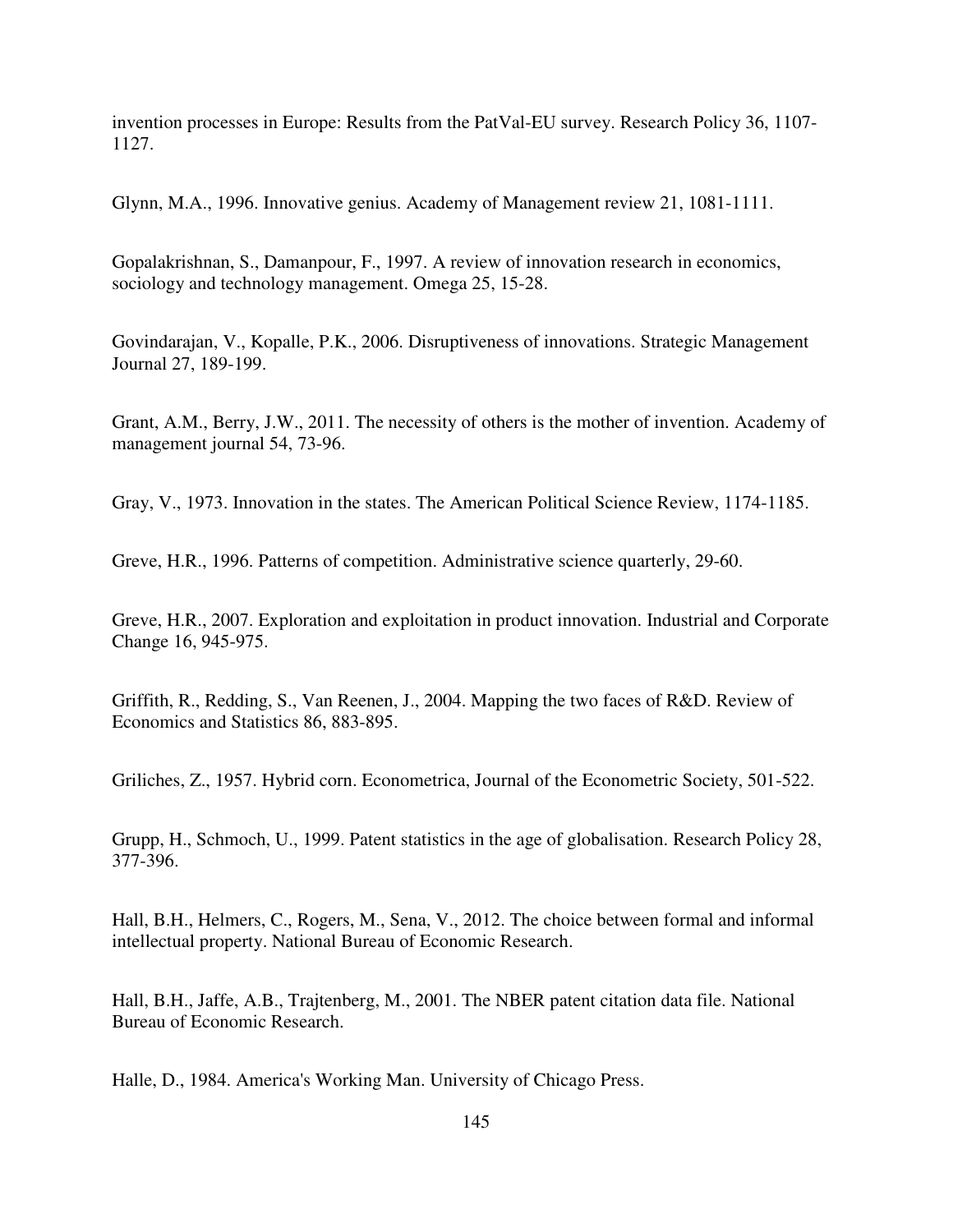Hatch, N.W., Mowery, D.C., 1998. Process innovation and learning by doing in semiconductor manufacturing. Management science 44, 1461-1477.

Haunschild, P.R., Sullivan, B.N., 2002. Learning from complexity. Administrative science quarterly 47, 609-643.

Heidenreich, M., 2009. Innovation patterns and location of European low-and mediumtechnology industries. Research Policy 38, 483-494.

Henderson, R.M., Clark, K.B., 1990. Architectural innovation. Administrative science quarterly, 9-30.

Hervas-Oliver, J.-L., Albors-Garrigos, J., Baixauli, J.-J., 2012. Beyond R&D activities. Economics of Innovation and New Technology 21, 55-81.

Huang, C., Arundel, A., Hollanders, H., 2011. How firms innovate. working paper.

Huber, G., 1998. Synergies between organizational learning and creativity & innovation. Creativity and Innovation management 7, 3-8.

Hülsheger, U.R., Anderson, N., Salgado, J.F., 2009. Team-level predictors of innovation at work. Journal of Applied psychology 94, 1128.

Jaffe, A.B., Trajtenberg, M., Henderson, R., 1993. Geographic localization of knowledge spillovers as evidenced by patent citations. The quarterly journal of economics 108, 577-598.

Jansen, J.J., Van Den Bosch, F.A., Volberda, H.W., 2006. Exploratory innovation, exploitative innovation, and performance. Management science 52, 1661-1674.

Jensen, M.B., Johnson, B., Lorenz, E., Lundvall, B.Å., 2007. Forms of knowledge and modes of innovation. Research Policy 36, 680-693.

Joskow, P.L., Rozanski, G.A., 1979. The effects of learning by doing on nuclear plant operating reliability. The Review of Economics and Statistics 61, 161-168.

Kalton, G., 1983. Introduction to survey sampling. SAGE Publications, Incorporated.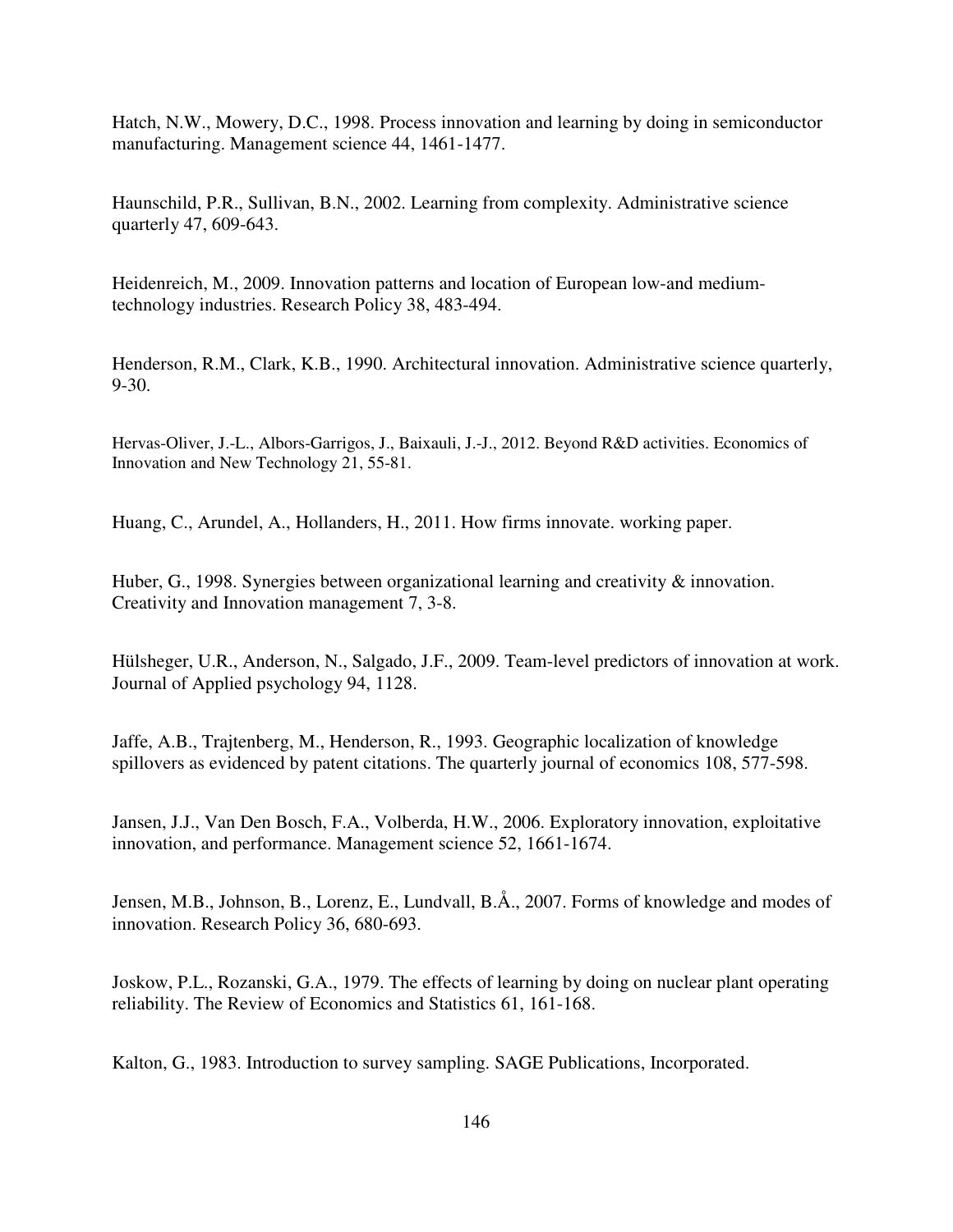Kay, N., 1988. The R&D function: corporate strategy and structure. Technical change and economic theory, 283-294.

Kemp, R., Pearson, P., 2007. Final report of the MEI project measuring eco innovation, UM MERIT, Maastricht.

Kenney, M., Dossani, R., 2005. Offshoring and the future of US engineering: An overview. National Academy of Emgeering The Bridge 35.

Kenney, M., Tanaka, S., 2003. Transferring the learning factory to America? The Japanese television assembly transplants. Multinational Companies and Global Human Resource Strategies, 123-142.

Kleinknecht, A., Van Montfort, K., Brouwer, E., 2002. The non-trivial choice between innovation indicators. Economics of Innovation and New Technology 11, 109-121.

Klepper, S., 1996. Entry, exit, growth, and innovation over the product life cycle. The American Economic Review, 562-583.

Klette, T.J., Kortum, S., 2004. Innovating firms and aggregate innovation. Journal of political Economy 112, 986-1018.

Kline, S.J., Rosenberg, N., 1986. An overview of innovation. The positive sum strategy: Harnessing technology for economic growth 275, 305.

Kusterer, K., 1978. Know-how on the job, Boulder, CO: Westview.

Lee, E.S., Forthofer, R.N., 2006. Analyzing complex survey data. Sage.

Lerner, J., 1994. The Importance of Patent Scope: An Empirical Analysis. Rand Journal of Economics 25, 319-333.

Levin, R.C., Klevorick, A.K., Nelson, R.R., Winter, S.G., Gilbert, R., Griliches, Z., 1987. Appropriating the returns from industrial research and development. Brookings papers on economic activity 1987, 783-831.

Levitt, B., March, J.G., 1988. Organizational learning. Annual review of sociology, 319-340.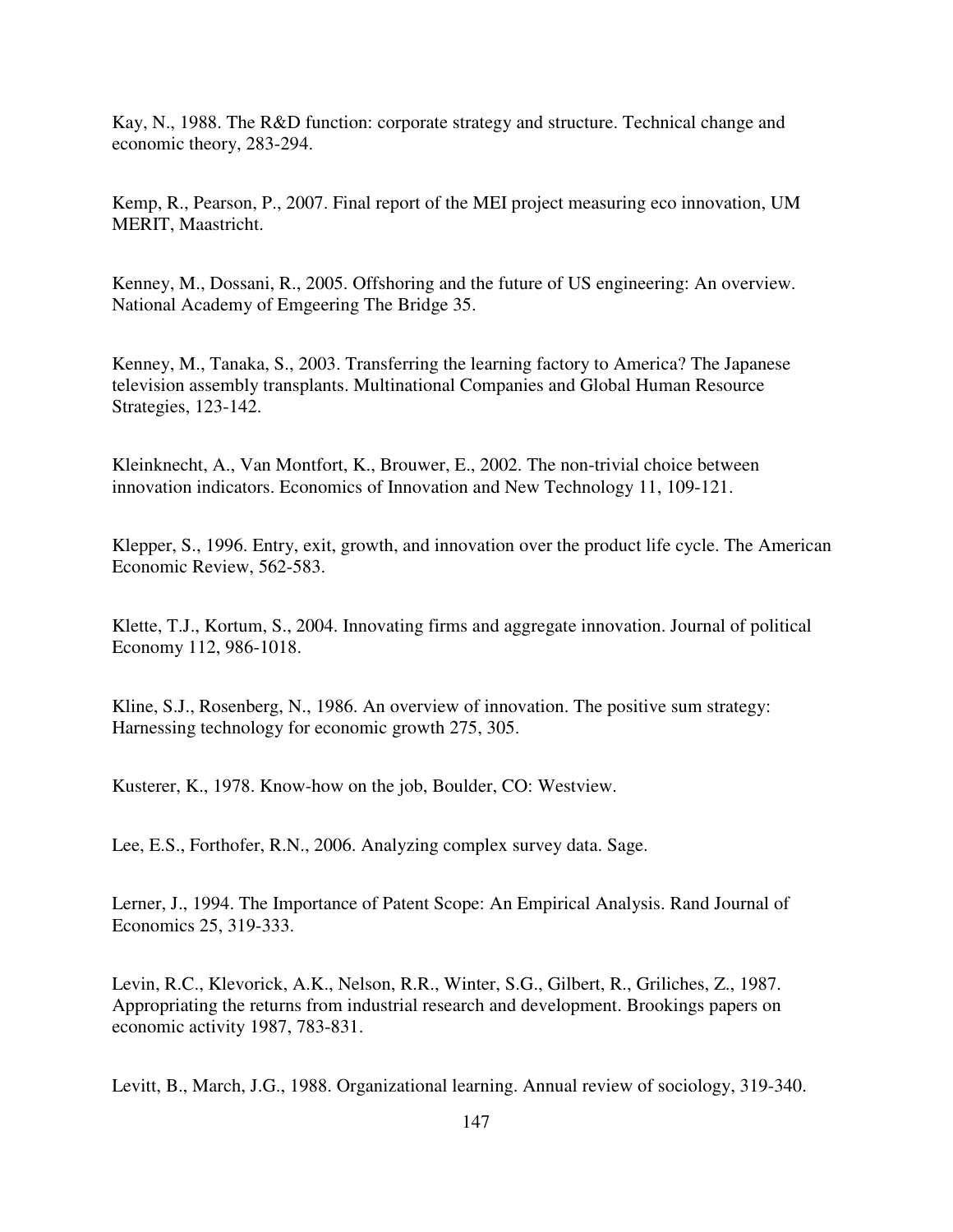Lundvall, B.-ä., Johnson, B., 1994. The learning economy. Journal of industry studies 1, 23-42.

Lüthje, C., Herstatt, C., von Hippel, E., 2005. User-innovators and "local" information. Research Policy 34, 951-965.

Malerba, F., 1992. Learning by firms and incremental technical change. The Economic Journal 102, 845-859.

Mansfield, E., 1961. Technical change and the rate of imitation. Econometrica: Journal of the Econometric Society, 741-766.

Mansfield, E., 1972. Contribution of R&D to economic growth in the United States. Science 175, 477-486.

March, J.G., Simon, H.A., 1958. Organizations. Wiley, New York.

Martins, E., Terblanche, F., 2003. Building organisational culture that stimulates creativity and innovation. European journal of innovation management 6, 64-74.

McAdam, R., McClelland, J., 2002. Sources of new product ideas and creativity practices in the UK textile industry. Technovation 22, 113-121.

McIver, D., Lengnick-Hall, C., Lengnick-Hall, M., Ramachandran, I., 2013. Understanding work and knowledge management from a knowledge-in-practice perspective. Academy of Management review.

Miner, A.S., Bassof, P., Moorman, C., 2001. Organizational improvisation and learning. Administrative science quarterly 46, 304-337.

Miranda, A., Rabe-Hesketh, S., 2006. Maximum likelihood estimation of endogenous switching and sample selection models for binary, ordinal, and count variables. Stata Journal 6, 285-308.

Moser, P., 2005. How do patent laws influence innovation? Evidence from nineteenth-century world's fairs. American Economic Review 95, 1214-1236.

Mukhopadhyay, A.K., 1985. Technological Progress and Change in Market Concentration in the US, 1963-77. Southern Economic Journal 52.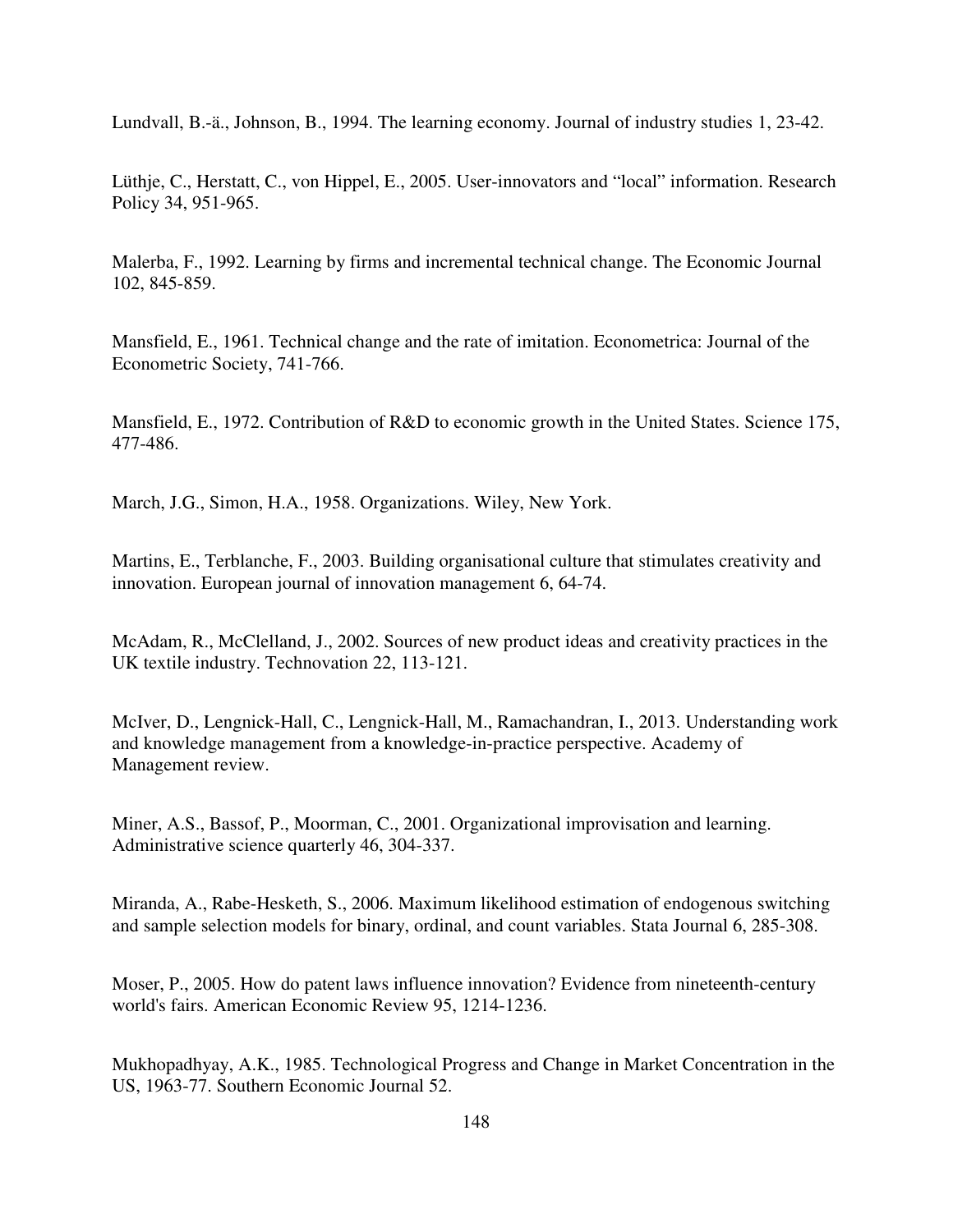Nelson, R.R., 1981. Research on productivity growth and productivity differences. Journal of Economic Literature, 1029-1064.

Nijhof, A., Krabbendam, K., Looise, J., 2002. Innovation through exemptions. Technovation 22, 675-683.

Noble, D., 1984. Forces of production, New York: Knopf.

NRC, 2014. Capturing change in science, technology, and innovation: improving indicators to inform policy. Washington, DC, The national Academies Press.

NSB, 2012. Science and Engineering Indicators 2012, Arlington VA: National Science Foundation (NSB 12-01).

NSF, 2002. Research and Development in Industry: 1999. NSF 02-312. Division of Science Resources Statistics, Arlington, VA.

NSF, 2011. Research and Development in Industry: 2006–07. Detailed Statistical Tables NSF 11-301. National Center for Science and Engineering Statistics, Arlington, VA. Available at http://www.nsf.gov/statistics/nsf11301/.

NSF, 2013. Business Research and Development and Innovation: 2008–10. Detailed Statistical Tables NSF 13-332. National Center for Science and Engineering Statistics, Arlington, VA. Available at http://www.nsf.gov/statistics/nsf13332/.

NSF, 2014. Business R&D and Innovation: 2011. Detailed Statistical Tables NSF 15-307. National Center for Science and Engineering Statistics, Arlington, VA. Available at http://www.nsf.gov/statistics/2015/nsf15307/.

OECD, 2002. Frascati Manual 2002.

OECD, 2005. Guidelines for Collecting and Interpreting Innovation Data. OECD publishing.

Oldham, G.R., Cummings, A., 1996. Employee creativity. Academy of management journal 39, 607-634.

Organ, D.W., 1988. Organizational Citizenship Behavior. Lexington Books, Lexington, MA.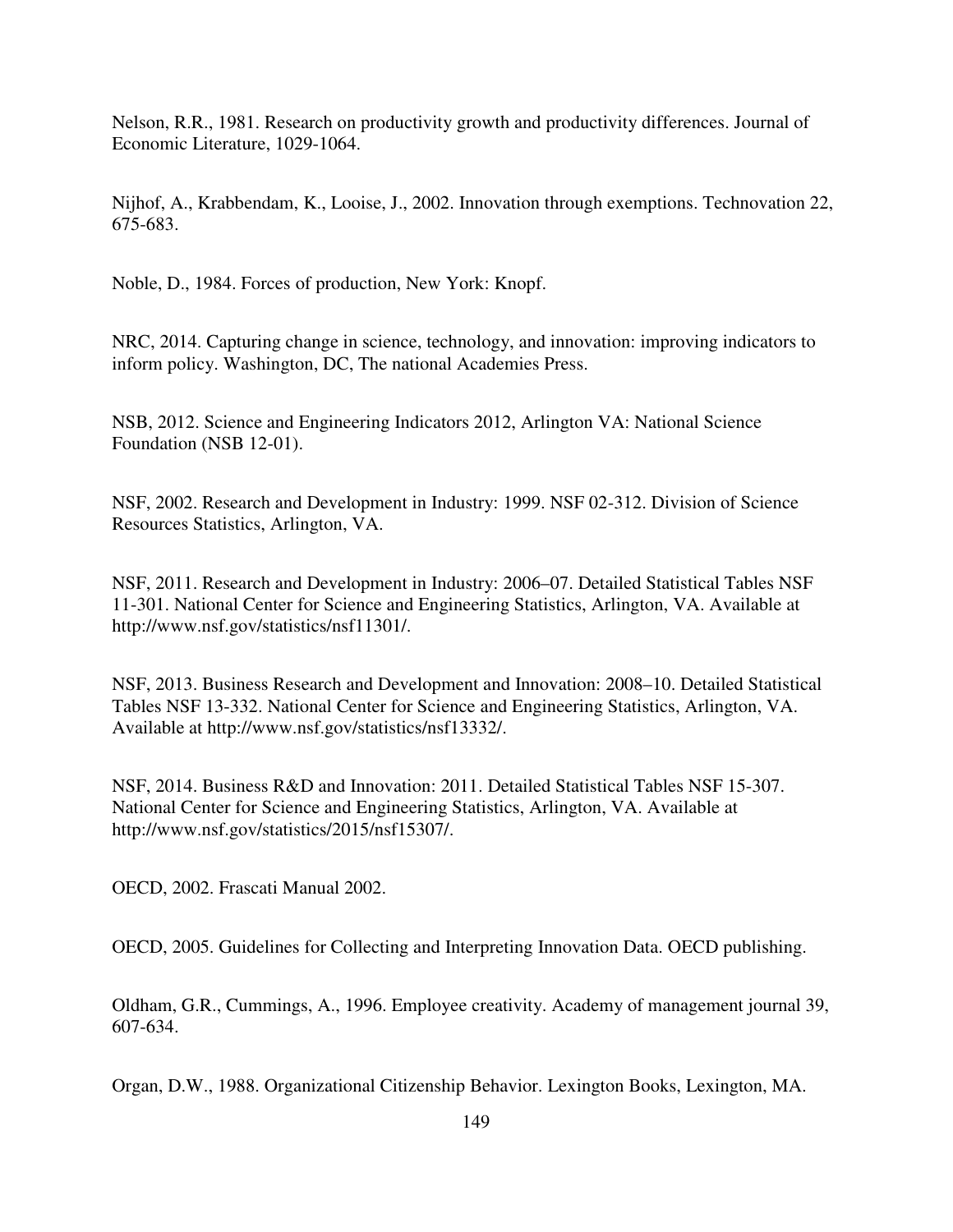Owan, H., Kim, J.-H., 2013. Differentiation, interface technology, and the economies of scope as the determinants of product outsourcing. Hitotsubashi University, Tokyo, Japan 18 March 2013, Presentation at Research Workshop on Innovation Process.

Page, S.E., 2008. The difference. Princeton University Press.

Palmer, D.A., Jennings, P.D., Zhou, X., 1993. Late adoption of the multidivisional form by large US corporations. Administrative science quarterly, 100-131.

Parker, S.K., Wall, T.D., Jackson, P.R., 1997. "That's not my job". Academy of management journal 40, 899-929.

Pavitt, K., 1984. Sectoral patterns of technical change: towards a taxonomy and a theory. Research Policy 13, 343-373.

Poppo, L., Zenger, T., 2002. Do formal contracts and relational governance function as substitutes or complements? Strategic Management Journal 23, 707-725.

Rammer, C., Czarnitzki, D., Spielkamp, A., 2009. Innovation success of non-R&D-performers. Small Business Economics 33, 35-58.

Reuer, J.J., Ariño, A., 2007. Strategic alliance contracts. Strategic Management Journal 28, 313- 330.

Robertson, T.S., 1967. The process of innovation and the diffusion of innovation. The Journal of Marketing, 14-19.

Rogers, E.M., 1995. Diffusion of innovations. The Free Press.

Rogers, E.M., 2002. Diffusion of preventive innovations. Addictive behaviors 27, 989-993.

Romer, P.M., 1986. Increasing returns and long-run growth. The Journal of Political Economy, 1002-1037.

Romer, P.M., 1990. Endogenous technological change. Journal of political Economy, S71-S102.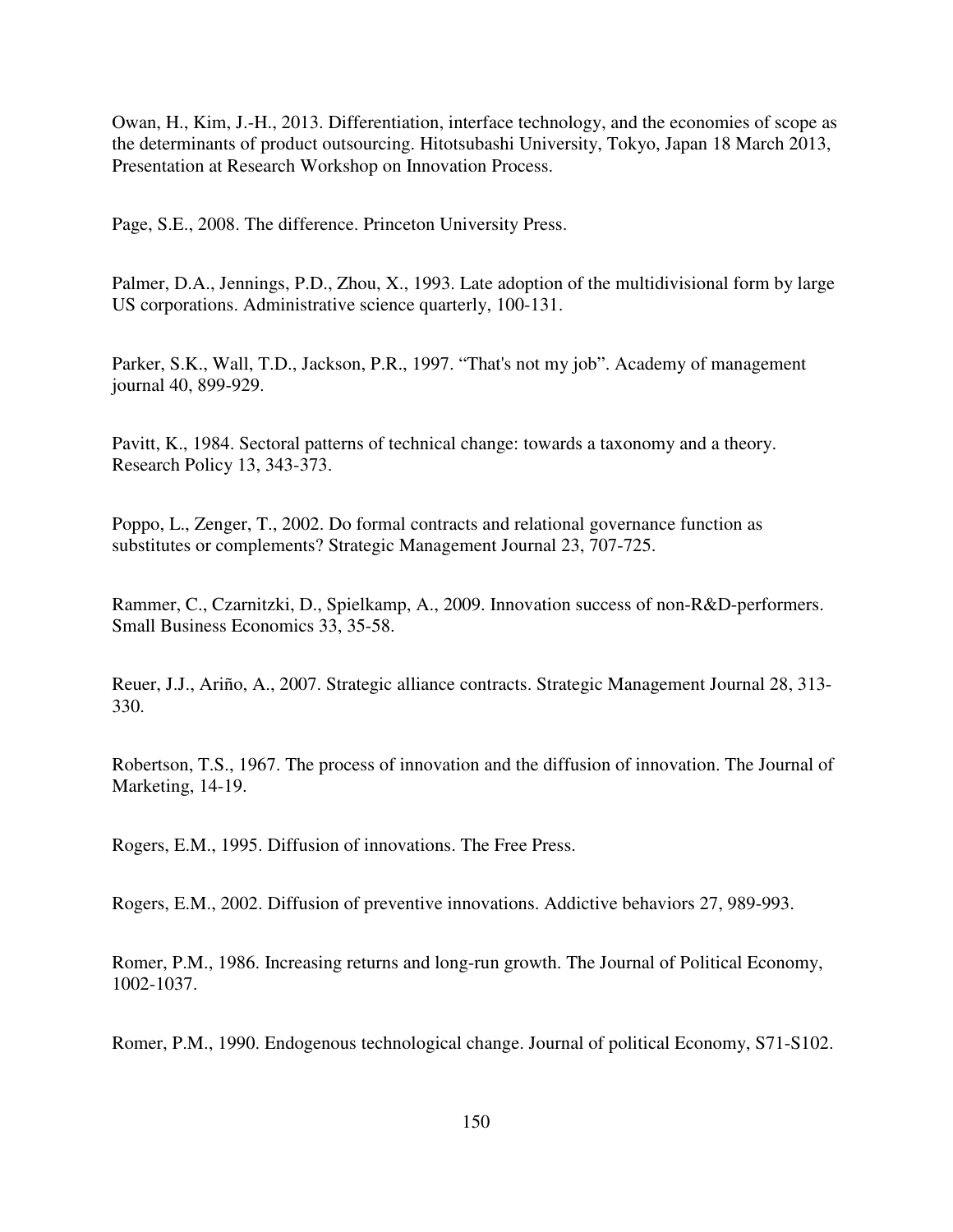Romer, P.M., 1994. The origins of endogenous growth. The Journal of Economic Perspectives 8, 3-22.

Rosenberg, N., 1975. Problems in the economist's conceptualization of technological innovation. History of Political Economy 7, 456-481.

Rosenberg, N., 1976. On technological expectations. The economic journal, 523-535.

Rosenberg, N., 1982. Inside the black box. Cambridge University Press.

Rosenberg, N., 2004. Innovation and economic growth, OECD Paris.

Rosenberg, N., Trajtenberg, M., 2004. A general-purpose technology at work: The Corliss steam engine in the late-nineteenth-century United States. The Journal of Economic History 64, 61-99.

Rothaermel, F.T., 2001. Incumbent's advantage through exploiting complementary assets via interfirm cooperation. Strategic Management Journal 22, 687-699.

Rothaermel, F.T., Boeker, W., 2008. Old technology meets new technology. Strategic Management Journal 29, 47-77.

Ruttan, V.W., 1959. Usher and Schumpeter on invention, innovation, and technological change. The quarterly journal of economics, 596-606.

Ryan, B., Gross, N.C., 1943. The diffusion of hybrid seed corn in two Iowa communities. Rural sociology 8, 15-24.

Scherer, F.M., 1967. Market structure and the employment of scientists and engineers. The American Economic Review, 524-531.

Schumpeter, J.A., 1939. Business cycles. Mcgraw-hill.

Schumpeter, J.A., 2008. Capitalism, socialism, and democracy. HarperCollins.

Seymore, S.B., 2009. Serendipity. NCL Rev. 88, 185.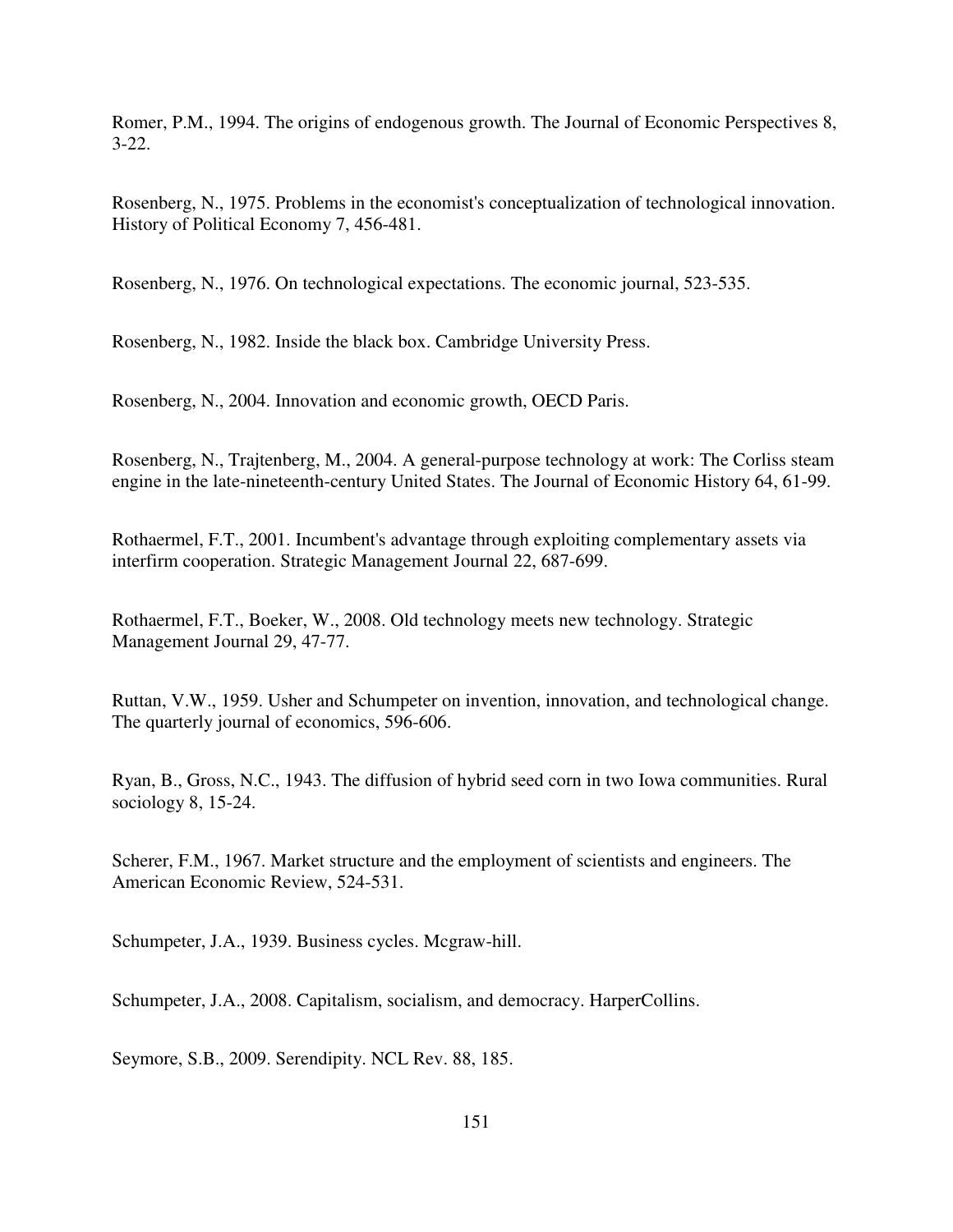Sichterman, J., 2001. Harley Davidson, Original Productions, p. 60.

Simon, H.A., 1976. Administrative behavior. Cambridge Univ Press.

Sinclair, G., Klepper, S., Cohen, W., 2000. What's experience got to do with it? Sources of cost reduction in a large specialty chemicals producer. Management science 46, 28-45.

Smith, A., 1776. The wealth of nations.

Smith, K., 2006. "Measuring innovation" p148-179 in The Oxford handbook of innovation. Oxford University Press, USA.

Solo, C.S., 1951. Innovation in the capitalist process. The quarterly journal of economics, 417- 428.

Solow, R.M., 1956. A contribution to the theory of economic growth. The quarterly journal of economics 70, 65-94.

Solow, R.M., 1994. Perspectives on growth theory. The Journal of Economic Perspectives 8, 45- 54.

Solow, R.M., 2007. The last 50 years in growth theory and the next 10. Oxford Review of Economic Policy 23, 3-14.

Somaya, D., Kim, Y., Vonortas, N.S., 2011. Exclusivity in licensing alliances: using hostages to support technology commercialization. Strategic management journal 32, 159-186.

Sorensen, A., 1999. R&D, learning, and phases of economic growth. Journal of Economic Growth 4, 429-445.

Soule, S.A., 1999. The diffusion of an unsuccessful innovation. The Annals of the American Academy of Political and Social Science 566, 120-131.

Spear, S., Bowen, H.K., 1999. Decoding the DNA of the Toyota production system. Harvard Business Review 77, 96-108.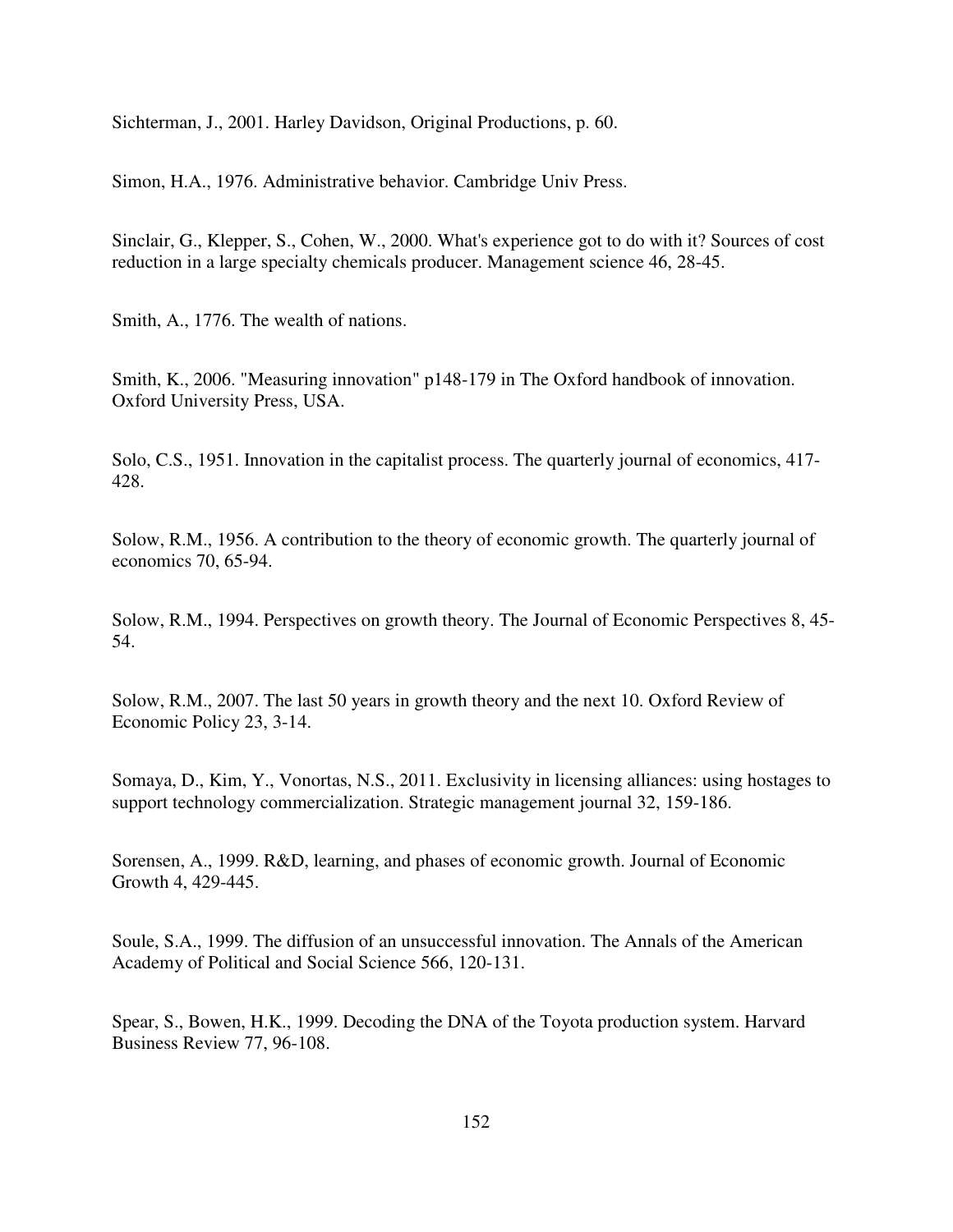Stinchcombe, A.L., 1965. "Social structure and organizations" p142-193 in Handbook of organizations edited by James G. March. Oxford University Press, USA.

Stinchcombe, A.L., 1974. Creating Efficient Industrial Administrations. Academic Press, New York.

Stinchcombe, A.L., 1990. Information and organizations. University of California Press.

Strang, D., Soule, S.A., 1998. Diffusion in organizations and social movements. Annual review of sociology 24, 265-290.

Sutton, J., 1996. Technology and market structure. European Economic Review 40, 511-530.

Tang, H., 1998. An integrative model of innovation in organizations. Technovation 18, 297-309.

Teece, D., 1981. The market for know-how and the efficient international transfer of technology. The Annals of the American Academy of Political and Social Science 458, 81-96.

Thomas, R.J., 1994. What machines can't do. University of California Press.

Thompson, P., 2012. The relationship between unit cost and cumulative quantity and the evidence for organizational learning-by-doing. The Journal of Economic Perspectives 26, 203- 224.

Tidd, J., 2001. Innovation management in context. International Journal of Management Reviews 3, 169-183.

Trajtenberg, M., 1990. A Penny for Your Quotes: Patent Citations and the Value of Innovations. Rand Journal of Economics 21, 172-187.

Tremblay, G., Zohar, S., Bravo, J., Potsepp, P., Barker, M., 2010. The Canada Foundation for Innovation's outcome measurement study: a pioneering approach to research evaluation. Research Evaluation 19, 333-345.

Valente, T.W., Rogers, E.M., 1995. The origins and development of the diffusion of innovations paradigm as an example of scientific growth. Science communication 16, 242-273.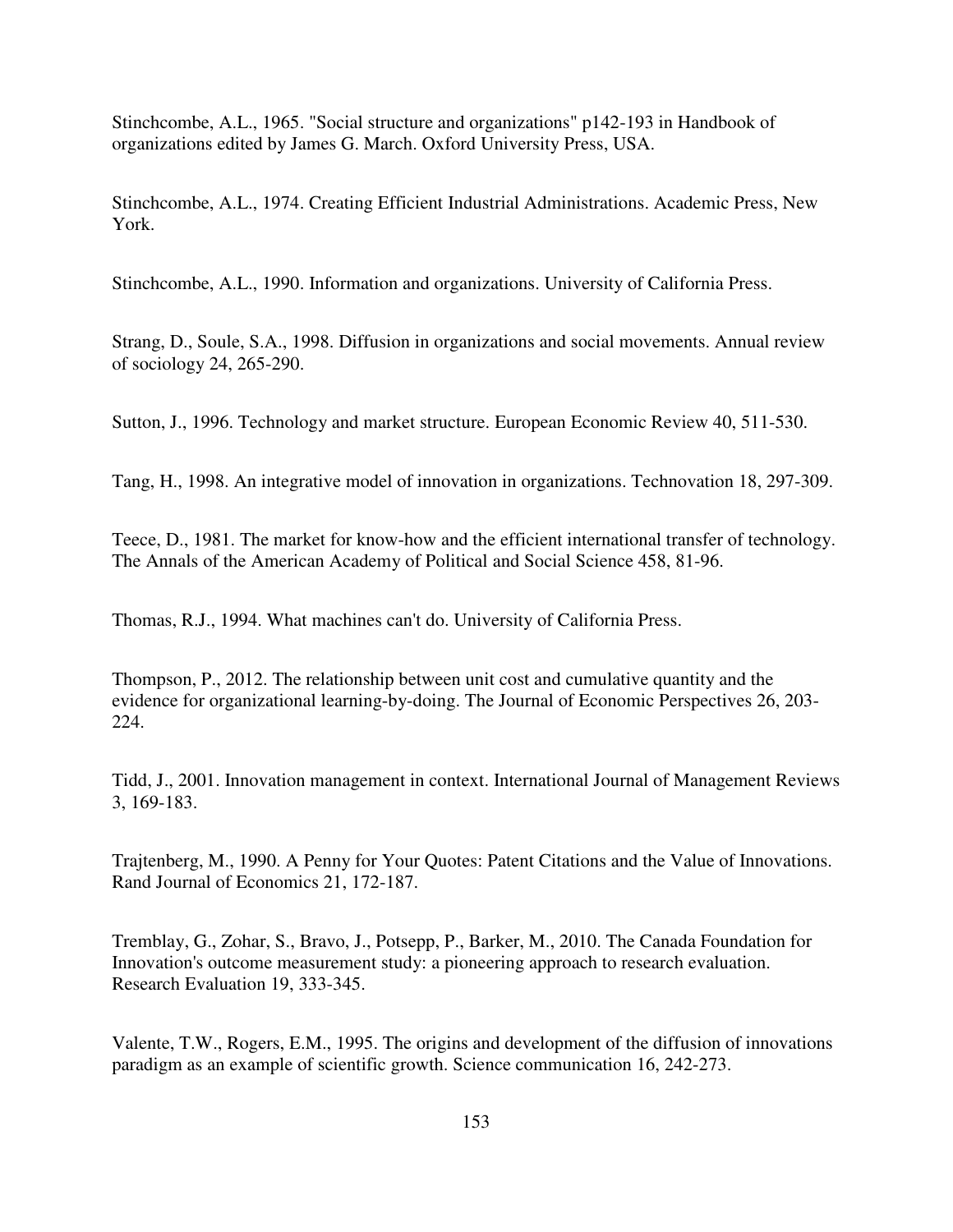Vallas, S.P., 2003. Why teamwork fails: Obstacles to workplace change in four manufacturing plants. American Sociological Review, 223-250.

Van de Ven, A.H., Delbecq, A.L., Koenig Jr, R., 1976. Determinants of coordination modes within organizations. American sociological review, 322-338.

Van den Bulte, C., Lilien, G.L., 2001. Medical innovation revisited. American journal of Sociology 106, 1409-1435.

von Hippel, E., 1994. "Sticky Information" and the Locus of Problem Solving: Implications for Innovation. Management Science 40, 429-439.

von Hippel, E., 2005. Democratizing innovation. MIT Press Cambridge, MA.

Wakelin, K., 2001. Productivity growth and R&D expenditure in UK manufacturing firms. Research Policy 30, 1079-1090.

Walsh, J.P., 1993. Supermarkets Transformed. Rutgers University Press Piscataway, NJ.

Walsh, J.P., Nagaoka, S., 2009. How'open'is innovation in the US and Japan? Evidence from the RIETI-Georgia Tech inventor survey. Discussion papers.

Walsh, J.P., Tseng, S.-f., 1998. The effects of job characteristics on active effort at work. Work and Occupations 25, 74-96.

Warner, M., 2013. Pandora's Lunchbox. Simon and Schuster.

Wejnert, B., 2002. Integrating models of diffusion of innovations. Sociology 28, 297.

West, B.T., Berglund, P., Heeringa, S.G., 2008. A closer examination of subpopulation analysis of complex-sample survey data. Stata Journal 8, 520-531.

West, M.A., 2002. Sparkling fountains or stagnant ponds. Applied psychology 51, 355-387.